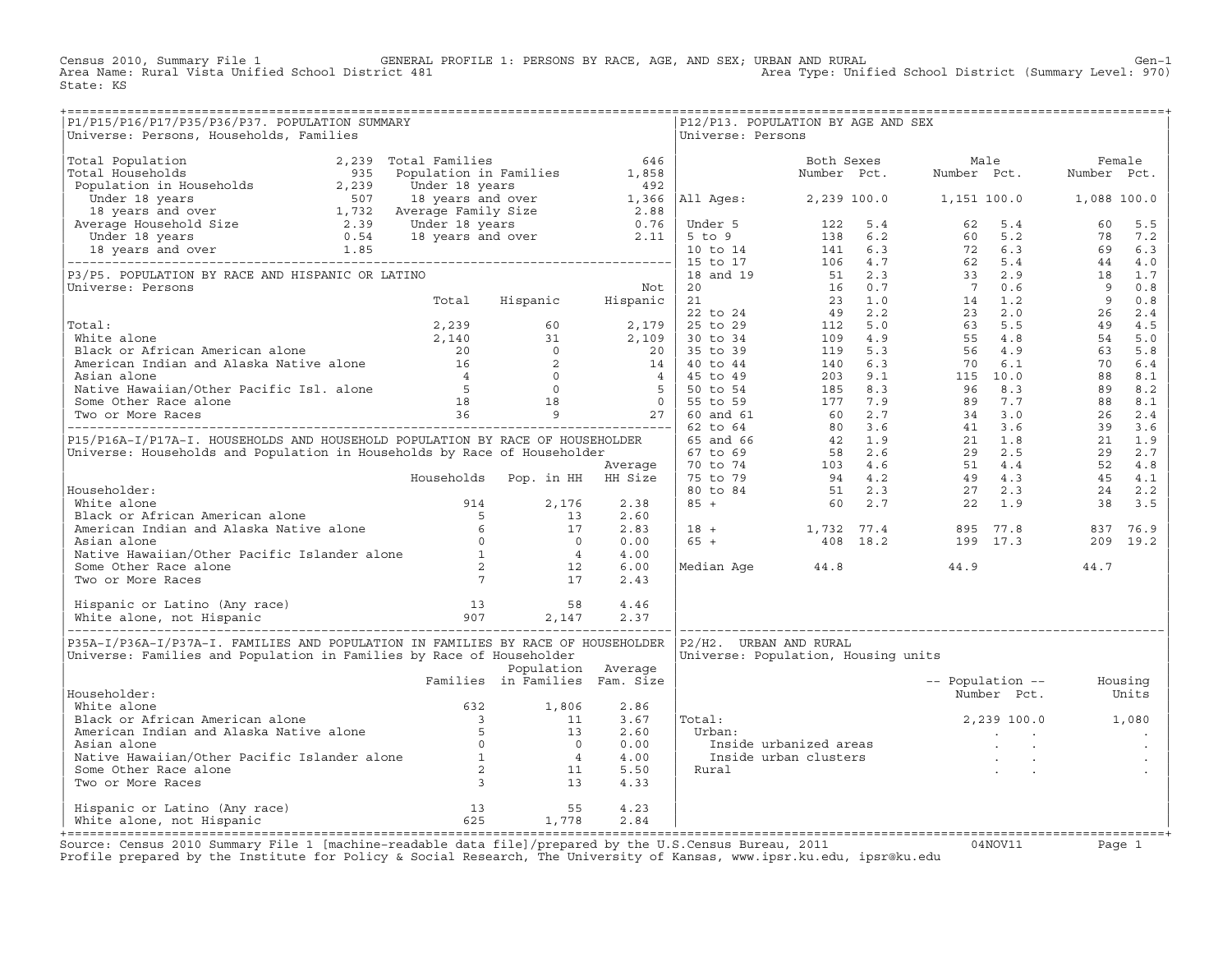Census 2010, Summary File 1 GENERAL PROFILE 2: HOUSEHOLDS & FAMILIES BY TYPE; HOUSEHOLD RELATIONSHIP BY AGE GEN<br>Area Name: Rural Vista Unified School District 481 Area Type: Unified School District (Summary Level: 970) Area Type: Unified School District (Summary Level: 970) State: KS

| P38/P39. FAMILY TYPE BY PRESENCE AND AGE OF OWN                                                                                                                                                                                                        |                          | P20. HOUSEHOLDS BY PRESENCE OF PEOPLE UNDER 18 BY                                                                                                                                                                                                                                        |                |          | P31. RELATIONSHIP BY HOUSEHOLD TYPE                                                                                               |                                       |                         |
|--------------------------------------------------------------------------------------------------------------------------------------------------------------------------------------------------------------------------------------------------------|--------------------------|------------------------------------------------------------------------------------------------------------------------------------------------------------------------------------------------------------------------------------------------------------------------------------------|----------------|----------|-----------------------------------------------------------------------------------------------------------------------------------|---------------------------------------|-------------------------|
| AND RELATED CHILDREN (*)                                                                                                                                                                                                                               |                          | HOUSEHOLD TYPE BY AGE OF PEOPLE UNDER 18 (*)                                                                                                                                                                                                                                             |                |          |                                                                                                                                   | FOR THE POPULATION UNDER 18 (*)       |                         |
| Universe: Families                                                                                                                                                                                                                                     |                          | Universe: Households                                                                                                                                                                                                                                                                     |                |          | Universe: Persons under 18                                                                                                        |                                       |                         |
|                                                                                                                                                                                                                                                        | Presence Presence        |                                                                                                                                                                                                                                                                                          |                |          |                                                                                                                                   |                                       |                         |
|                                                                                                                                                                                                                                                        | of Own of Related Total: |                                                                                                                                                                                                                                                                                          |                |          | $935$ Total:                                                                                                                      |                                       | 507                     |
|                                                                                                                                                                                                                                                        | Children Children        | Households with one or more people<br>Households with one or more people<br>under 18:<br>Family households:<br>Husband-wife families:<br>Under 6 years only<br>Under 6 years and 6 to 17 years<br>40<br>6 to 17 years and 6 to 17 years<br>Alle householder:<br>Male householder:<br>Und |                |          | In households:                                                                                                                    |                                       | 507                     |
|                                                                                                                                                                                                                                                        |                          |                                                                                                                                                                                                                                                                                          |                |          | Householder or spouse                                                                                                             |                                       | $\overline{0}$          |
| Total Families:                                                                                                                                                                                                                                        |                          |                                                                                                                                                                                                                                                                                          |                |          | Related child:                                                                                                                    |                                       | 492                     |
|                                                                                                                                                                                                                                                        |                          |                                                                                                                                                                                                                                                                                          |                |          | Own child:                                                                                                                        |                                       | 459                     |
|                                                                                                                                                                                                                                                        |                          |                                                                                                                                                                                                                                                                                          |                |          |                                                                                                                                   |                                       | 371                     |
| Total Families: 646<br>Husband-wife families: 560<br>Children under 18: 560<br>Under 6 only 31<br>Under 6 and 6 to 17<br>6 to 17 years only 118<br>No children under 18<br>201<br>118<br>122<br>No children under 18<br>37<br>359                      |                          |                                                                                                                                                                                                                                                                                          |                |          | In husband-wife raminum<br>In other families,<br>no spouse present:<br>Male householder<br>Female householder<br>Note radiatives: |                                       |                         |
|                                                                                                                                                                                                                                                        |                          |                                                                                                                                                                                                                                                                                          |                |          |                                                                                                                                   |                                       | 88                      |
|                                                                                                                                                                                                                                                        |                          |                                                                                                                                                                                                                                                                                          |                |          |                                                                                                                                   |                                       | 33                      |
|                                                                                                                                                                                                                                                        |                          |                                                                                                                                                                                                                                                                                          |                |          |                                                                                                                                   |                                       | 55                      |
|                                                                                                                                                                                                                                                        |                          |                                                                                                                                                                                                                                                                                          |                |          |                                                                                                                                   |                                       | 33                      |
|                                                                                                                                                                                                                                                        |                          |                                                                                                                                                                                                                                                                                          |                |          | Grandchild<br>Grandchild<br>Other relatives                                                                                       |                                       | 25                      |
|                                                                                                                                                                                                                                                        |                          |                                                                                                                                                                                                                                                                                          |                |          | Nonrelatives                                                                                                                      |                                       | 8                       |
|                                                                                                                                                                                                                                                        |                          |                                                                                                                                                                                                                                                                                          |                |          |                                                                                                                                   |                                       | 15                      |
|                                                                                                                                                                                                                                                        |                          |                                                                                                                                                                                                                                                                                          |                |          |                                                                                                                                   |                                       |                         |
|                                                                                                                                                                                                                                                        |                          |                                                                                                                                                                                                                                                                                          |                |          | In group quarters<br>Institutional                                                                                                |                                       | $\mathbb O$             |
|                                                                                                                                                                                                                                                        |                          |                                                                                                                                                                                                                                                                                          |                |          | Institutional                                                                                                                     |                                       | $\mathsf 0$<br>$\Omega$ |
|                                                                                                                                                                                                                                                        |                          |                                                                                                                                                                                                                                                                                          |                |          | Noninstitutional                                                                                                                  |                                       |                         |
|                                                                                                                                                                                                                                                        |                          | Under 6 years only                                                                                                                                                                                                                                                                       | $\overline{1}$ |          |                                                                                                                                   |                                       |                         |
|                                                                                                                                                                                                                                                        |                          |                                                                                                                                                                                                                                                                                          |                | $\Omega$ |                                                                                                                                   |                                       |                         |
|                                                                                                                                                                                                                                                        |                          | Summer 6 years and 6 to 17 years<br>6 to 17 years only<br>Female householder:<br>Under 6 years only<br>Under 6 years and 6 to 17                                                                                                                                                         | $\overline{4}$ |          | * Responses of "same-sex spouse" were                                                                                             |                                       |                         |
|                                                                                                                                                                                                                                                        |                          |                                                                                                                                                                                                                                                                                          | $\sim$ 1       |          | edited during processing to "unmarried                                                                                            |                                       |                         |
|                                                                                                                                                                                                                                                        |                          |                                                                                                                                                                                                                                                                                          | $\overline{0}$ |          | partner".                                                                                                                         |                                       |                         |
|                                                                                                                                                                                                                                                        |                          |                                                                                                                                                                                                                                                                                          | $\overline{0}$ |          |                                                                                                                                   |                                       |                         |
|                                                                                                                                                                                                                                                        |                          | 6 to 17 years only                                                                                                                                                                                                                                                                       | $\overline{1}$ |          |                                                                                                                                   |                                       |                         |
|                                                                                                                                                                                                                                                        |                          | 6 17 years come.<br>Households with no people under 18:<br>thouseholds with no people under 18:<br>the a dramdchildren under 18 living<br>of the a dramdchildren under 18 living<br>with a dramdparent householder                                                                       |                |          | P41. AGE OF GRANDCHILDREN UNDER 18 YEARS                                                                                          |                                       |                         |
| P19. HOUSEHOLD SIZE, HOUSEHOLD TYPE, AND PRESENCE                                                                                                                                                                                                      |                          |                                                                                                                                                                                                                                                                                          |                |          |                                                                                                                                   | LIVING WITH A GRANDPARENT HOUSEHOLDER |                         |
| OF OWN CHILDREN (*)                                                                                                                                                                                                                                    |                          |                                                                                                                                                                                                                                                                                          |                |          |                                                                                                                                   |                                       |                         |
| Universe: Households                                                                                                                                                                                                                                   |                          | Family households:<br>Husband-wife families:<br>Other families, no spouse present:<br>Male householder<br>Female householder<br>Nonfamily households:<br>Male households:<br>Male householder<br>Female householder<br>Temale householder<br>124                                         |                |          |                                                                                                                                   | with a grandparent householder        |                         |
|                                                                                                                                                                                                                                                        |                          |                                                                                                                                                                                                                                                                                          |                |          |                                                                                                                                   |                                       |                         |
| Total:                                                                                                                                                                                                                                                 | 935                      |                                                                                                                                                                                                                                                                                          |                |          | $17$ $ \text{Total}:$                                                                                                             |                                       | 25                      |
| 1-person households:                                                                                                                                                                                                                                   | 245                      |                                                                                                                                                                                                                                                                                          |                |          | Under 3 years                                                                                                                     |                                       | 6                       |
| Male householder                                                                                                                                                                                                                                       | 131                      |                                                                                                                                                                                                                                                                                          |                |          | 3 and 4 years                                                                                                                     |                                       | $\mathsf S$             |
| Female householder                                                                                                                                                                                                                                     | 114                      |                                                                                                                                                                                                                                                                                          |                |          | 5 years                                                                                                                           |                                       | $\sqrt{2}$              |
|                                                                                                                                                                                                                                                        |                          |                                                                                                                                                                                                                                                                                          |                |          | 6 to 11 years                                                                                                                     |                                       | $7\phantom{.0}$         |
| 2-or-more-person households:                                                                                                                                                                                                                           | 690                      |                                                                                                                                                                                                                                                                                          |                |          | 12 to 17 years                                                                                                                    |                                       | 5                       |
| Family households:                                                                                                                                                                                                                                     | 646                      |                                                                                                                                                                                                                                                                                          |                |          |                                                                                                                                   |                                       |                         |
|                                                                                                                                                                                                                                                        |                          |                                                                                                                                                                                                                                                                                          |                |          |                                                                                                                                   |                                       |                         |
|                                                                                                                                                                                                                                                        |                          | 186   P40. OWN CHILDREN UNDER 18 YEARS BY FAMILY TYPE AND AGE (*)                                                                                                                                                                                                                        |                |          |                                                                                                                                   |                                       |                         |
|                                                                                                                                                                                                                                                        |                          | 374   Universe: Own Children Under 18 Years                                                                                                                                                                                                                                              |                |          |                                                                                                                                   |                                       |                         |
|                                                                                                                                                                                                                                                        |                          |                                                                                                                                                                                                                                                                                          |                |          | In Male                                                                                                                           | In Female                             |                         |
| Male householder:                                                                                                                                                                                                                                      | 38                       |                                                                                                                                                                                                                                                                                          |                |          | In Husband Pct. Householder Pct. Householder Pct.                                                                                 |                                       |                         |
|                                                                                                                                                                                                                                                        |                          |                                                                                                                                                                                                                                                                                          |                |          |                                                                                                                                   |                                       |                         |
|                                                                                                                                                                                                                                                        |                          |                                                                                                                                                                                                                                                                                          |                |          |                                                                                                                                   |                                       |                         |
|                                                                                                                                                                                                                                                        |                          |                                                                                                                                                                                                                                                                                          |                |          |                                                                                                                                   |                                       |                         |
|                                                                                                                                                                                                                                                        |                          |                                                                                                                                                                                                                                                                                          |                |          |                                                                                                                                   |                                       |                         |
|                                                                                                                                                                                                                                                        |                          |                                                                                                                                                                                                                                                                                          |                |          |                                                                                                                                   |                                       |                         |
|                                                                                                                                                                                                                                                        |                          |                                                                                                                                                                                                                                                                                          |                |          |                                                                                                                                   |                                       |                         |
|                                                                                                                                                                                                                                                        |                          |                                                                                                                                                                                                                                                                                          |                |          |                                                                                                                                   |                                       |                         |
|                                                                                                                                                                                                                                                        |                          |                                                                                                                                                                                                                                                                                          |                |          |                                                                                                                                   |                                       |                         |
| Male householder<br>Male householder<br>Male householder<br>Male householder<br>Male householder<br>Male householder<br>Male householder<br>Male householder<br>Male householder<br>Male householder<br>Male householder<br>Male householder<br>Male h |                          |                                                                                                                                                                                                                                                                                          |                |          |                                                                                                                                   |                                       |                         |
|                                                                                                                                                                                                                                                        |                          |                                                                                                                                                                                                                                                                                          |                |          |                                                                                                                                   |                                       |                         |

+===================================================================================================================================================+Source: Census 2010 Summary File 1 [machine−readable data file]/prepared by the U.S.Census Bureau, 2011 04NOV11 Page 2 Profile prepared by the Institute for Policy & Social Research, The University of Kansas, www.ipsr.ku.edu, ipsr@ku.edu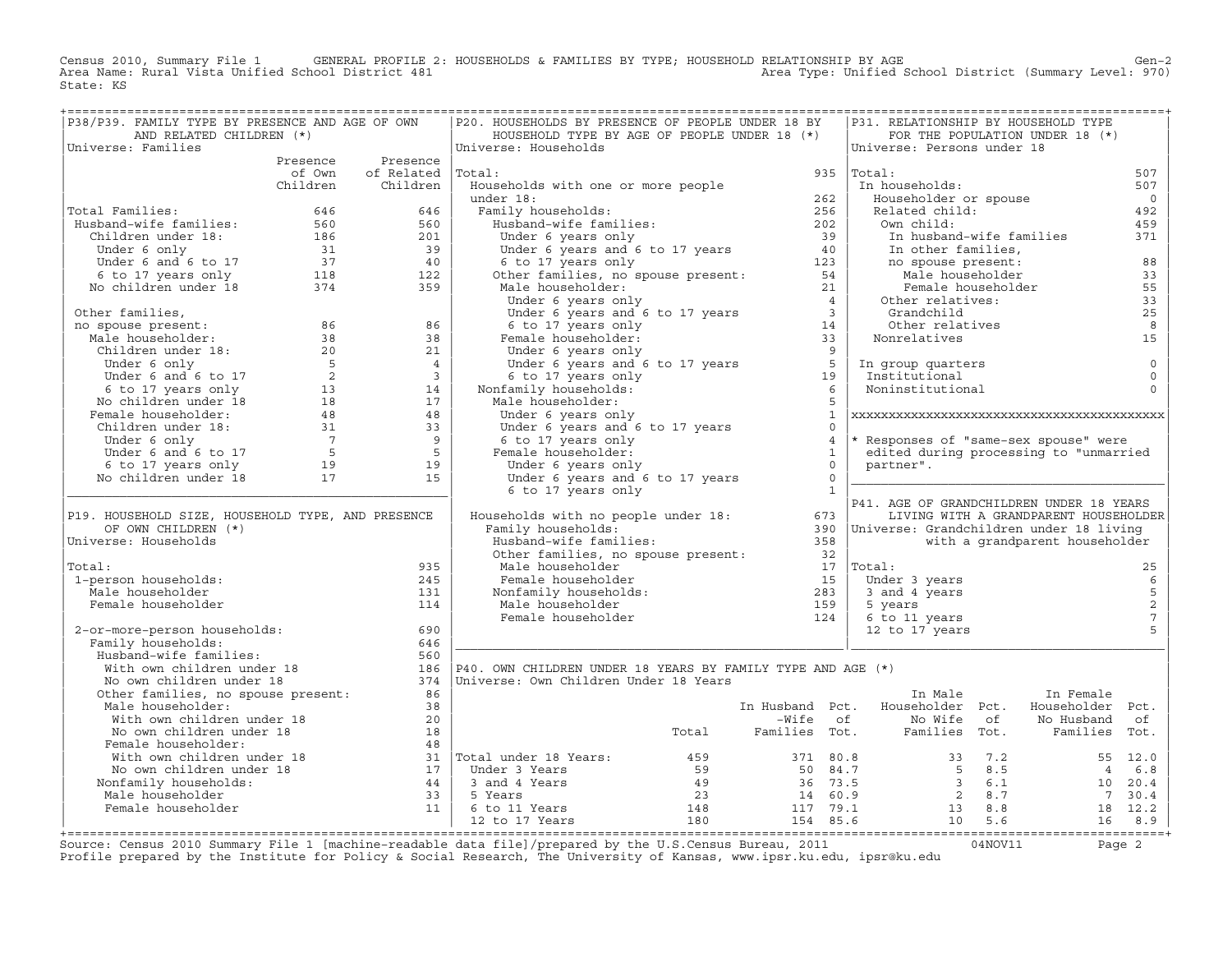Census 2010, Summary File 1 GENERAL PROFILE 3: POPULATION UNDER 20; RELATIONSHIP BY AGE (UNDER 18) Gen−3<br>Area Name: Rural Vista Unified School District 481 Area Type: Unified School District (Summary Level: 970) Area Type: Unified School District (Summary Level: 970) State: KS

| P14. SEX BY AGE FOR THE POPULATION UNDER 20 YEARS |            |           |    |           |             |           | P21. HOUSEHOLDS BY AGE OF HOUSEHOLDER BY HOUSEHOLD TYPE BY PRESENCE OF      |            |          |                         |
|---------------------------------------------------|------------|-----------|----|-----------|-------------|-----------|-----------------------------------------------------------------------------|------------|----------|-------------------------|
| Universe: Population Under 20 Years               |            |           |    |           |             |           | RELATED CHILDREN (*)                                                        |            |          |                         |
|                                                   |            |           |    |           |             |           | Universe: Households                                                        |            |          |                         |
|                                                   | Total Pct. |           |    | Male Pct. | Female Pct. |           |                                                                             | Total      |          | Householder Householder |
|                                                   |            |           |    |           |             |           |                                                                             | Households | 15 to 64 | 65 and Over             |
| Total:                                            |            | 558 100.0 |    | 289 100.0 |             | 269 100.0 |                                                                             |            |          |                         |
| Under 1                                           | 28         | 5.0       | 15 | 5.2       | 13          | 4.8       | Total:                                                                      | 935        | 655      | 280                     |
| 1 year                                            | 14         | 2.5       | 8  | 2.8       | -6          | 2.2       | Family households:                                                          | 646        | 492      | 154                     |
| 2 years                                           | 24         | 4.3       | 11 | 3.8       | 13          | 4.8       | Husband-wife families:                                                      | 560        | 420      | 140                     |
| 3 years                                           | 26         | 4.7       | 14 | 4.8       | 12          | 4.5       | With related children under 18                                              | 201        | 197      |                         |
| 4 years                                           | 30         | 5.4       | 14 | 4.8       | 16          | 5.9       | No related children under 18                                                | 359        | 223      | 136                     |
| 5 years                                           | 26         | 4.7       | 12 | 4.2       | 14          | 5.2       | Other families, no spouse present:                                          | 86         | 72       | 14                      |
| 6 years                                           | 25         | 4.5       | 13 | 4.5       | 12          | 4.5       | Male householder:                                                           | 38         | 32       |                         |
| 7 years                                           | 31         | 5.6       | 11 | 3.8       | 20          | 7.4       | With related children under 18                                              | 21         | 21       |                         |
| 8 years                                           | 27         | 4.8       | 9  | 3.1       | 18          | 6.7       | No related children under 18                                                | 17         | 11       |                         |
| 9 years                                           | 29         | 5.2       | 15 | 5.2       | 14          | 5.2       | Female householder:                                                         | 48         | 40       |                         |
| 10 years                                          | 23         | 4.1       | 11 | 3.8       | 12          | 4.5       | With related children under 18                                              | 33         | 33       |                         |
| 11 years                                          | 30         | 5.4       | 16 | 5.5       | 14          | 5.2       | No related children under 18                                                | 15         |          |                         |
| 12 years                                          | 25         | 4.5       | 13 | 4.5       | 12          | 4.5       |                                                                             |            |          |                         |
| 13 years                                          | 27         | 4.8       | 13 | 4.5       | 14          | 5.2       | Nonfamily households:                                                       | 289        | 163      | 126                     |
| 14 years                                          | 36         | 6.5       | 19 | 6.6       | 17          | 6.3       | Householder living alone                                                    | 245        | 125      | 120                     |
| 15 years                                          | 39         | 7.0       | 23 | 8.0       | 16          | 5.9       | Householder not living alone                                                | 44         | 38       |                         |
| 16 years                                          | 30         | 5.4       | 18 | 6.2       | 12          | 4.5       |                                                                             |            |          |                         |
| 17 years                                          | 37         | 6.6       | 21 | 7.3       | 16          | 5.9       | * Same-sex couple households are included in the family households category |            |          |                         |
| 18 years                                          | 32         | 5.7       | 19 | 6.6       | 13          | 4.8       | if there is at least one additional person related to the householder       |            |          |                         |
| 19 years                                          | 19         | 3.4       | 14 | 4.8       | 5           | 1.9       | by birth or adoption. Same-sex couple households with no relatives of the   |            |          |                         |
|                                                   |            |           |    |           |             |           | householder present are tabulated in nonfamily households. Responses of     |            |          |                         |
|                                                   |            |           |    |           |             |           | "same-sex spouse" were edited during processing to "unmarried partner."     |            |          |                         |

| P32. RELATIONSHIP BY AGE FOR THE POPULATION UNDER 18 YEARS (\*\*) | Universe: Population Under 18 Years

|                   |       |                              |             | -----Related Child----- |           | ---------------In Households------------------- |           |                   | ----------Group Quarters--------- |
|-------------------|-------|------------------------------|-------------|-------------------------|-----------|-------------------------------------------------|-----------|-------------------|-----------------------------------|
|                   |       | Excluding Householder/Spouse | Householder |                         | Other     |                                                 |           |                   | Institution- Noninstitution-      |
|                   |       | Total In Households          | or Spouse   | Own Child               | Relatives | Nonrelatives                                    |           | Total alized Pop. | alized Pop.                       |
| Under 18:         | 507   | 507                          | $\Omega$    | 459                     | 33        | 15                                              |           |                   |                                   |
| Under 3           | 66    | 66                           |             | 59                      |           |                                                 |           |                   |                                   |
| 3 and 4 years     | 56    | 56                           |             | 49                      |           |                                                 |           |                   |                                   |
| 5 years           | 26    | 26                           |             | 23                      |           |                                                 |           |                   |                                   |
| 6 to 11 years     | 165   | 165                          |             | 148                     | 12        |                                                 |           |                   |                                   |
| 12 and 13 years   | 52    | 52                           |             | 49                      |           |                                                 |           |                   |                                   |
| 14 years          | 36    | 36                           |             | 36                      |           |                                                 |           |                   |                                   |
| 15 to 17 years    | 106   | 106                          |             | 95                      |           |                                                 |           |                   |                                   |
| % Under 3         | 13.0% | 13.0%                        |             | 12.9%                   | 21.2%     | 0.0%                                            |           | . 응               | . そ                               |
| % 3 and 4 years   | 11.0% | 11.0%                        |             | 10.7%                   | 18.2%     | 6.7%                                            | $. \circ$ |                   | . 응                               |
| % 5 years         | 5.1%  | 5.1%                         |             | 5.0%                    | 6.1%      | 6.7%                                            | .  응      | . 응               |                                   |
| % 6 to 11 years   | 32.5% | 32.5%                        |             | 32.2%                   | 36.4%     | 33.3%                                           | . 응       | . 응               | . 응                               |
| % 12 and 13 years | 10.3% | 10.3%                        |             | 10.7%                   | 9.1%      | 0.0%                                            | .  응      |                   | . 응                               |
| % 14 years        | 7.1%  | 7.1%                         |             | 7.8%                    | 0.0%      | 0.0%                                            | . 응       |                   | . 응                               |
| % 15 to 17 years  | 20.9% | 20.9%                        |             | 20.7%                   | 9.1%      | 53.3%                                           | .  응      |                   |                                   |

|\_\_\_\_\_\_\_\_\_\_\_\_\_\_\_\_\_\_\_\_\_\_\_\_\_\_\_\_\_\_\_\_\_\_\_\_\_\_\_\_\_\_\_\_\_\_\_\_\_\_\_\_\_\_\_\_\_\_\_\_\_\_\_\_\_\_\_\_\_\_\_\_\_\_\_\_\_\_\_\_\_\_\_\_\_\_\_\_\_\_\_\_\_\_\_\_\_\_\_\_\_\_\_\_\_\_\_\_\_\_\_\_\_\_\_\_\_\_\_\_\_\_\_\_\_\_\_\_\_\_\_\_\_\_\_\_\_\_\_\_\_\_\_\_\_\_\_| | |

|\*\* "Spouse" represents spouse of the householder. It does not reflect all spouses in a household. Responses of "same−sex spouse" were edited during| processing to "unmarried partner." Nonrelatives include any household member not related to the householder. This includes unmarried partners. +===================================================================================================================================================+ Source: Census 2010 Summary File 1 [machine−readable data file]/prepared by the U.S.Census Bureau, 2011 04NOV11 Page 3 Profile prepared by the Institute for Policy & Social Research, The University of Kansas, www.ipsr.ku.edu, ipsr@ku.edu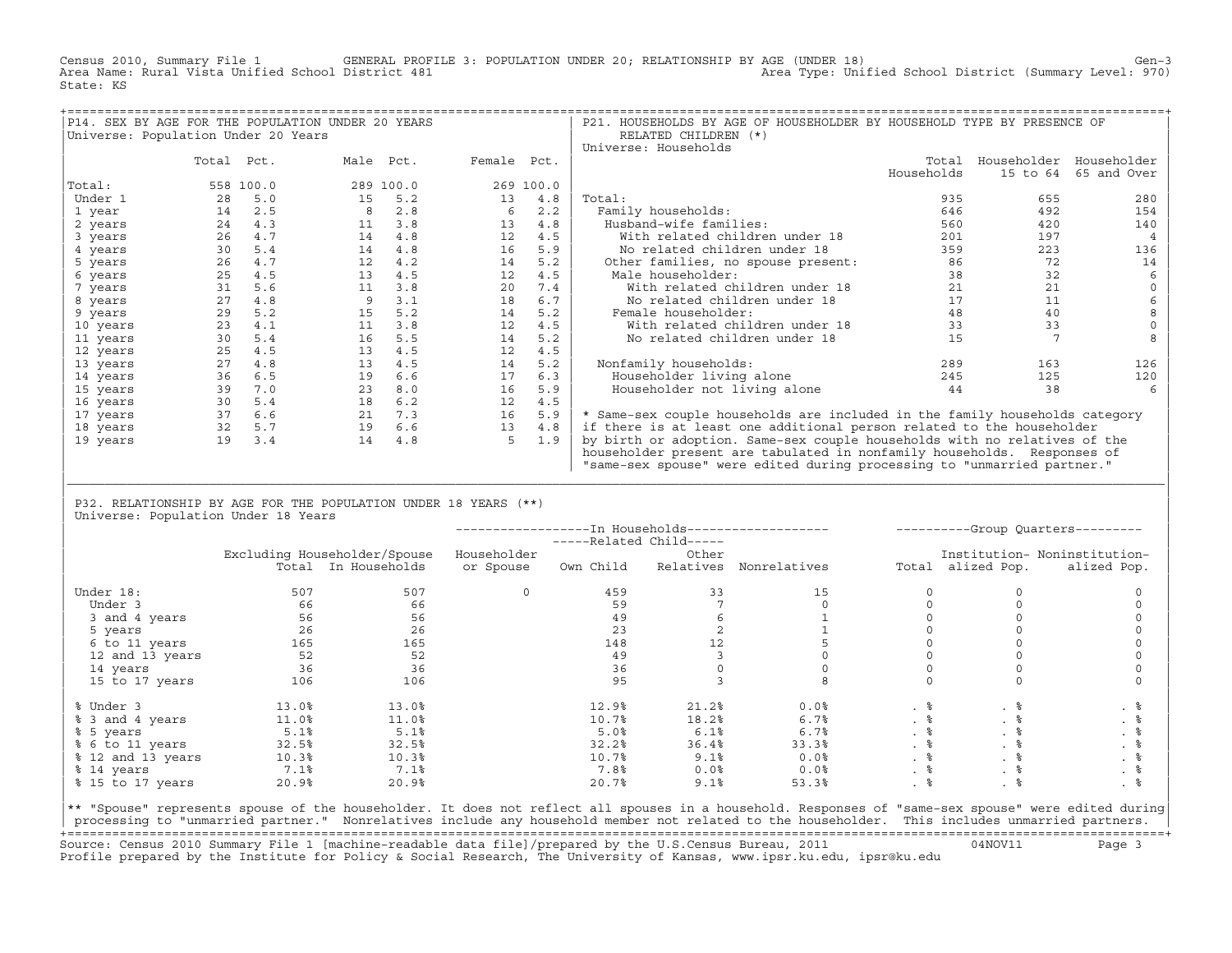Census 2010, Summary File 1 GENERAL PROFILE 4: HOUSEHOLDS & FAMILIES BY TYPE, SIZE, AND AGE OF HOUSEHOLD MEMBERS Gen−4 Area Name: Rural Vista Unified School District 481 Area Type: Unified School District (Summary Level: 970) State: KS

+===================================================================================================================================================+

| P29/P34. RELATIONSHIP BY HOUSEHOLD TYPE (*)                             |                |                 | P28/H13. HOUSEHOLD SIZE BY HOUSEHOLD TYPE (*)                                                                          |                 |           |                                      |           |              |        |
|-------------------------------------------------------------------------|----------------|-----------------|------------------------------------------------------------------------------------------------------------------------|-----------------|-----------|--------------------------------------|-----------|--------------|--------|
| Universe: Persons                                                       |                |                 | Universe: Households                                                                                                   |                 |           |                                      |           |              |        |
|                                                                         | Total          | 65 and Over     |                                                                                                                        | Total           |           | Family                               |           | Nonfamily    |        |
| Population in households:                                               | 2,239          | 408             |                                                                                                                        | Households      | Pct.      | Households                           | Pct.      | Households   | Pct.   |
| In family households:                                                   | 1,898          | 279             | Total:                                                                                                                 |                 | 935 100.0 |                                      | 646 100.0 | 289          | 100.0  |
| Householder:                                                            | 646            | 154             | 1-person                                                                                                               | 245             | 26.2      | N/A                                  |           | 245          | 84.8   |
| Male                                                                    | 536            | 139             | 2-person                                                                                                               | 389             | 41.6      | 352                                  | 54.5      | 37           | 12.8   |
| Female                                                                  | 110            | 15              | 3-person                                                                                                               | 120             | 12.8      | 114                                  | 17.6      | 6            | 2.1    |
| Spouse                                                                  | 560            | 117             | 4-person                                                                                                               | 98              | 10.5      | 97                                   | 15.0      | $\mathbf{1}$ | 0.3    |
| Parent                                                                  | 8              | $\overline{3}$  | 5-person                                                                                                               | 51              | 5.5       | 51                                   | 7.9       | $\Omega$     | 0.0    |
| Parent-in-law                                                           | $-5$           | $\overline{4}$  |                                                                                                                        | 21              | 2.2       | 21                                   | 3.3       | $\Omega$     | 0.0    |
|                                                                         | 499            |                 | 6-person                                                                                                               | 11              | 1.2       | 11                                   | 1.7       | $\Omega$     | 0.0    |
| Biological child                                                        | 19             |                 | 7-or-more person                                                                                                       |                 |           |                                      |           |              |        |
| Adopted child                                                           |                |                 |                                                                                                                        |                 |           |                                      |           |              |        |
| Stepchild                                                               | 57             |                 |                                                                                                                        |                 |           |                                      |           |              |        |
| Grandchild                                                              | 29             |                 | P24/P25/P26. HOUSEHOLDS BY PRESENCE OF PEOPLE (60/65/75) YEARS AND OVER, HOUSEHOLD SIZE                                |                 |           |                                      |           |              |        |
| Brother or sister                                                       | 13             |                 | AND HOUSEHOLD TYPE (*)                                                                                                 |                 |           |                                      |           |              |        |
| Son-in-law/daughter-in-law                                              | $\overline{4}$ |                 | Universe: Households (Total: 935)                                                                                      |                 |           |                                      |           |              |        |
| Other relatives                                                         | 18             | $\mathbf{1}$    |                                                                                                                        |                 | Pct.      |                                      | Pct.      |              | Pct.   |
| Nonrelatives                                                            | 40             | $\Omega$        |                                                                                                                        |                 | of        |                                      | of        |              | οf     |
|                                                                         |                |                 |                                                                                                                        | 60+ Years Total |           | 65+ Years Total                      |           | 75+ Years    | Total  |
| In nonfamily households:                                                | 341            | 129             | Households with one or more                                                                                            |                 |           |                                      |           |              |        |
| Male householder:                                                       | 164            | 46              | people $60/65/75$ years & over:                                                                                        | 371             | 39.7      | 292                                  | 31.2      | 164          | 17.5   |
| Living alone                                                            | 131            | 43              | 1-person households                                                                                                    | 140             |           | 120                                  |           | 81           |        |
| Not living alone                                                        | 33             | $\overline{3}$  | 2-or-more person households:                                                                                           | 231             |           | 172                                  |           | 83           |        |
| Female householder:                                                     | 125            | 80              | Family households                                                                                                      | 225             |           | 166                                  |           | 81           |        |
| Living alone                                                            | 114            | 77              | Nonfamily households                                                                                                   | - 6             |           | 6                                    |           | 2            |        |
| Not living alone                                                        | 11             | $\overline{3}$  |                                                                                                                        |                 |           |                                      |           |              |        |
| Nonrelatives                                                            | 52             | $\overline{3}$  | Households with no people                                                                                              |                 |           |                                      |           |              |        |
|                                                                         |                |                 | $60/65/75$ years & over:                                                                                               | 564             | 60.3      | 643                                  | 68.8      | 771          | 82.5   |
| Pop. in group quarters:                                                 | $\Omega$       | $\Omega$        | 1-person households                                                                                                    | 105             |           | 125                                  |           | 164          |        |
| Institutional                                                           | $\circ$        | $\circ$         | 2-or-more person households:                                                                                           | 459             |           | 518                                  |           | 607          |        |
| Noninstitutional                                                        | $\Omega$       | $\Omega$        | Family households                                                                                                      | 421             |           | 480                                  |           | 565          |        |
|                                                                         |                |                 | Nonfamily households                                                                                                   | 38              |           | 38                                   |           | 42           |        |
|                                                                         |                |                 |                                                                                                                        |                 |           |                                      |           |              |        |
| P22. HOUSEHOLD TYPE BY AGE OF HOUSEHOLDER (*)                           |                |                 | P23. HOUSEHOLDS BY PRESENCE OF PEOPLE 60 YEARS                                                                         |                 |           | P27. PRESENCE OF NONRELATIVES (*)    |           |              |        |
| Universe: Households                                                    |                |                 | AND OVER BY HOUSEHOLD TYPE (*)                                                                                         |                 |           | Universe: Households                 |           |              |        |
|                                                                         |                |                 | Universe: Households                                                                                                   |                 |           |                                      |           |              |        |
|                                                                         | Family         | Nonfamily       | With One or                                                                                                            |                 | With No   | Total:                               |           |              | 935    |
| Householder Age:                                                        | Households     | Households      | More People                                                                                                            |                 | People    | Households with one or               |           |              |        |
|                                                                         |                |                 | 60+ Years                                                                                                              |                 | 60+ Years | more nonrelatives                    |           |              | 73     |
| 15 to 24                                                                | 14             | $7\overline{ }$ |                                                                                                                        |                 |           | Households with no                   |           |              |        |
| 25 to 34                                                                | 84             | 32              | Total:                                                                                                                 | 371             | 564       | nonrelatives                         |           |              | 862    |
| 35 to 44                                                                | 104            | 23              | Family households:                                                                                                     | 225             | 421       |                                      |           |              |        |
| 45 to 54                                                                | 159            | 51              | Husband-wife families                                                                                                  | 209             | 351       |                                      |           |              |        |
| 55 to 59                                                                | 72             | 30              | Other families,                                                                                                        |                 |           |                                      |           |              |        |
| 60 to 64                                                                | 59             | 20              | no spouse present:                                                                                                     | 16              | 70        | PCT14. PRESENCE OF MULTIGENERATIONAL |           |              |        |
| 65 to 74                                                                | 79             | 43              | Male householder                                                                                                       | $7\overline{ }$ | 31        | HOUSEHOLDS                           |           |              |        |
| 75 to 84                                                                | 61             | 49              | Female householder                                                                                                     | 9               | 39        | Universe: Households                 |           |              |        |
| $85 +$                                                                  | 14             | 34              | Nonfamily households                                                                                                   | 146             | 143       |                                      |           |              |        |
|                                                                         |                |                 |                                                                                                                        |                 |           | Total:                               |           |              | 935    |
|                                                                         |                |                 | * Same-sex couple households are included in the family households category if there is at least one                   |                 |           | Household has three                  |           |              |        |
|                                                                         |                |                 | additional person related to the householder by birth or adoption. Same-sex couple couple households                   |                 |           | or more generations                  |           |              | 23     |
|                                                                         |                |                 | with no relatives of the householder present are tabulated in nonfamily households. Responses of                       |                 |           | Household does not have              |           |              |        |
| "same-sex spouse" were edited during processing to "unmarried partner." |                |                 |                                                                                                                        |                 |           | three or more generations            |           |              | 912    |
|                                                                         |                |                 |                                                                                                                        |                 |           |                                      |           |              |        |
|                                                                         |                |                 | Source: Census 2010 Summary File 1 [machine-readable data file]/prepared by the U.S.Census Bureau, 2011                |                 |           |                                      | 04NOV11   |              | Page 4 |
|                                                                         |                |                 | Profile prepared by the Institute for Policy & Social Research, The University of Kansas, www.ipsr.ku.edu, ipsr@ku.edu |                 |           |                                      |           |              |        |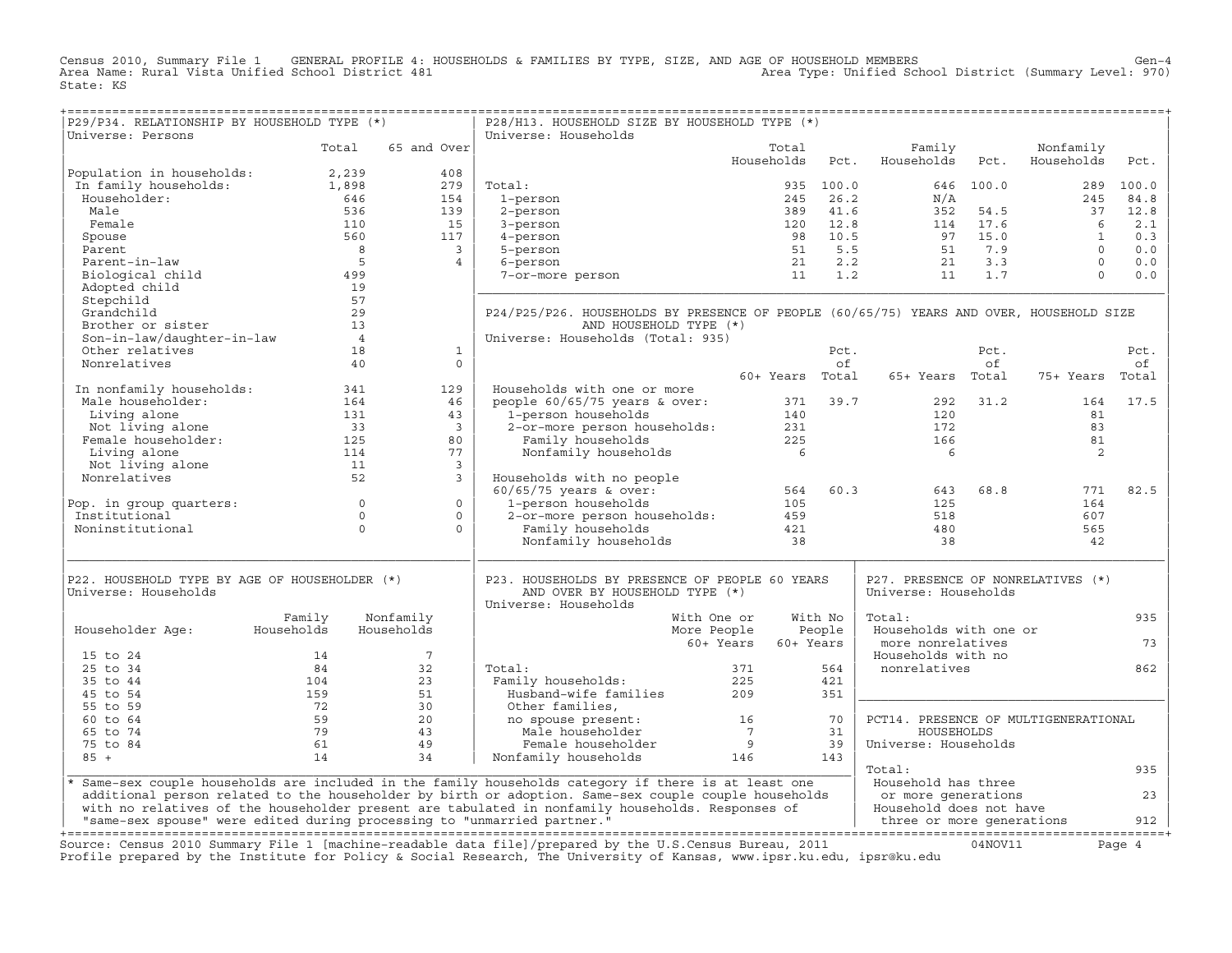Census 2010, Summary File 1 GENERAL PROFILE 5: HUSBAND−WIFE AND UNMARRIED−PARTNER HOUSEHOLDS Gen−5 Area Type: Unified School District (Summary Level: 970) State: KS

| PCT15. HUSBAND-WIFE AND UNMARRIED-PARTNER HOUSEHOLDS BY SEX<br>OF PARTNERS BY PRESENCE OF RELATED AND OWN CHILDREN                                                                                                                           |           |                                                                              | PCT17. PRESENCE OF UNMARRIED PARTNER OF HOUSEHOLDER BY HOUSEHOLD TYPE<br>FOR THE POPULATION UNDER 18 YEARS IN HOUSEHOLDS                                                                                                                   |                                            |        |           |                         |
|----------------------------------------------------------------------------------------------------------------------------------------------------------------------------------------------------------------------------------------------|-----------|------------------------------------------------------------------------------|--------------------------------------------------------------------------------------------------------------------------------------------------------------------------------------------------------------------------------------------|--------------------------------------------|--------|-----------|-------------------------|
| UNDER 18 YEARS $(**)$                                                                                                                                                                                                                        |           |                                                                              | Universe: Population under 18 years in households (excluding householders,                                                                                                                                                                 |                                            |        |           |                         |
| Universe: Households                                                                                                                                                                                                                         |           |                                                                              | spouses, and unmarried partners) (**)                                                                                                                                                                                                      |                                            |        |           |                         |
| Total:                                                                                                                                                                                                                                       | 935 100.0 |                                                                              | Total:<br>otal:<br>Unmarried partner of householder present: 42<br>37                                                                                                                                                                      |                                            |        | 507 100.0 |                         |
| $935$ 100.0<br>560 59.9<br>Husband-wife households:                                                                                                                                                                                          |           |                                                                              |                                                                                                                                                                                                                                            |                                            |        | 8.3       |                         |
| Male householder:                                                                                                                                                                                                                            |           |                                                                              |                                                                                                                                                                                                                                            |                                            |        | 7.3       |                         |
|                                                                                                                                                                                                                                              |           |                                                                              |                                                                                                                                                                                                                                            |                                            |        | 0.8       |                         |
|                                                                                                                                                                                                                                              |           |                                                                              |                                                                                                                                                                                                                                            |                                            |        | 4.1       |                         |
|                                                                                                                                                                                                                                              |           |                                                                              |                                                                                                                                                                                                                                            |                                            |        | 0.2       |                         |
|                                                                                                                                                                                                                                              |           |                                                                              |                                                                                                                                                                                                                                            |                                            |        | 2.2       |                         |
| Female householder:                                                                                                                                                                                                                          |           |                                                                              | In nonfamily households:                                                                                                                                                                                                                   |                                            |        | 1.0       |                         |
|                                                                                                                                                                                                                                              |           |                                                                              |                                                                                                                                                                                                                                            |                                            |        | 0.0       |                         |
|                                                                                                                                                                                                                                              |           |                                                                              |                                                                                                                                                                                                                                            |                                            |        | 1.0       |                         |
|                                                                                                                                                                                                                                              |           |                                                                              |                                                                                                                                                                                                                                            |                                            |        | 0.0       |                         |
| band-wife households:<br>Solahouseholds:<br>With related children under 18 years<br>With velated children under 18 years<br>With own children under 18 years<br>No comme children under 18 years<br>No related children under 18 years<br>So |           |                                                                              | arried partner of householder present:<br>n family households:<br>Male householder and male partner<br>Male householder and female partner<br>Female householder and female partner<br>Female householder and male partner<br>Male househo |                                            |        | 0.0       |                         |
| No related children under 18 years 30<br>Unmarried-partner households: 47 5.0<br>Male householder and male partner: 31<br>With velated children under 18 years 1<br>With own children under 18 years 1<br>No own children under 18 years     |           |                                                                              | No unmarried partner of householder present: $465$ 91.7<br>In family households: $461$ 90.9<br>Husband-wife families $402$ 79.3<br>Male householder, no wife present $13$ 2.6<br>Female householder, no husband present $13$ 2.6<br>In     |                                            |        |           |                         |
|                                                                                                                                                                                                                                              |           |                                                                              |                                                                                                                                                                                                                                            |                                            |        |           |                         |
|                                                                                                                                                                                                                                              |           |                                                                              |                                                                                                                                                                                                                                            |                                            |        |           |                         |
|                                                                                                                                                                                                                                              |           |                                                                              |                                                                                                                                                                                                                                            |                                            |        |           |                         |
|                                                                                                                                                                                                                                              |           |                                                                              |                                                                                                                                                                                                                                            |                                            |        |           |                         |
|                                                                                                                                                                                                                                              |           |                                                                              |                                                                                                                                                                                                                                            |                                            |        |           |                         |
|                                                                                                                                                                                                                                              |           |                                                                              |                                                                                                                                                                                                                                            |                                            |        |           |                         |
|                                                                                                                                                                                                                                              |           |                                                                              |                                                                                                                                                                                                                                            |                                            |        |           |                         |
|                                                                                                                                                                                                                                              |           |                                                                              |                                                                                                                                                                                                                                            |                                            |        |           |                         |
|                                                                                                                                                                                                                                              |           |                                                                              | PCT16. HOUSEHOLD TYPE BY NUMBER OF PEOPLE UNDER 18 YEARS (EXCLUDING HOUSEHOLDERS,                                                                                                                                                          |                                            |        |           |                         |
|                                                                                                                                                                                                                                              |           |                                                                              | SPOUSES, AND UNMARRIED PARTNERS (*) (**)                                                                                                                                                                                                   |                                            |        |           |                         |
|                                                                                                                                                                                                                                              |           |                                                                              | Universe: Households (Total: 935)                                                                                                                                                                                                          |                                            |        |           |                         |
|                                                                                                                                                                                                                                              |           |                                                                              |                                                                                                                                                                                                                                            |                                            |        |           |                         |
|                                                                                                                                                                                                                                              |           |                                                                              |                                                                                                                                                                                                                                            | -------- Family Households --------        |        |           |                         |
|                                                                                                                                                                                                                                              |           |                                                                              |                                                                                                                                                                                                                                            | Male                                       | Female |           |                         |
|                                                                                                                                                                                                                                              |           |                                                                              |                                                                                                                                                                                                                                            | Householder Householder Nonfamily          |        |           |                         |
|                                                                                                                                                                                                                                              |           |                                                                              |                                                                                                                                                                                                                                            | Husband/Wife No Wife No Husband Households |        |           |                         |
|                                                                                                                                                                                                                                              |           |                                                                              |                                                                                                                                                                                                                                            |                                            |        |           |                         |
|                                                                                                                                                                                                                                              |           |                                                                              | Total:                                                                                                                                                                                                                                     |                                            |        |           | 289                     |
|                                                                                                                                                                                                                                              |           |                                                                              |                                                                                                                                                                                                                                            |                                            |        |           | 283                     |
|                                                                                                                                                                                                                                              |           |                                                                              |                                                                                                                                                                                                                                            |                                            |        |           | $\overline{\mathbf{3}}$ |
|                                                                                                                                                                                                                                              |           |                                                                              |                                                                                                                                                                                                                                            |                                            |        |           | $\overline{3}$          |
| All other households:                                                                                                                                                                                                                        |           | 328 35.1                                                                     |                                                                                                                                                                                                                                            |                                            |        |           | $\mathbb O$             |
|                                                                                                                                                                                                                                              |           |                                                                              | Total: 560 38 48<br>With no children under 18 358 17 15<br>With one child under 18 85 10 16<br>With two children under 18 58 8 10<br>With three children under 18 41 1 6<br>With four or more children under 18 18 2 1                     |                                            |        |           | $\mathbf 0$             |
| P33. HOUSEHOLD TYPE FOR THE POPULATION UNDER 18 YEARS IN<br>HOUSEHOLDS (**)<br>Universe: Population under 18 years in households excluding                                                                                                   |           |                                                                              | * "Families" do not include same-sex married couples even if the marriage was<br>performed in a state issuing marriage certificates for same-sex couples.                                                                                  |                                            |        |           |                         |
| householders, spouses, and unmarried partners                                                                                                                                                                                                |           |                                                                              |                                                                                                                                                                                                                                            |                                            |        |           |                         |
| Total:                                                                                                                                                                                                                                       |           |                                                                              | ** Same-sex couple households are included in the family households category                                                                                                                                                               |                                            |        |           |                         |
| In family households:                                                                                                                                                                                                                        |           |                                                                              | if there is at least one additional person related to the householder by                                                                                                                                                                   |                                            |        |           |                         |
| In husband-wife families                                                                                                                                                                                                                     |           |                                                                              | birth or adoption. Same-sex couple households with no relatives of the                                                                                                                                                                     |                                            |        |           |                         |
| In other families:                                                                                                                                                                                                                           |           |                                                                              | householder present are tabulated in nonfamily households. Responses of                                                                                                                                                                    |                                            |        |           |                         |
|                                                                                                                                                                                                                                              |           |                                                                              | "same-sex spouse" were edited during processing to "unmarried partner."                                                                                                                                                                    |                                            |        |           |                         |
|                                                                                                                                                                                                                                              |           |                                                                              |                                                                                                                                                                                                                                            |                                            |        |           |                         |
| $9 \t1.8$<br>In nonfamily households                                                                                                                                                                                                         |           | Dila 1 (mashina waadahla daba £11a) (mwanawad bu bha H O Osmana Buwaan 1991) |                                                                                                                                                                                                                                            |                                            |        |           |                         |

Source: Census 2010 Summary File 1 [machine-readable data file]/prepared by the U.S.Census Bureau, 2011 Page 5<br>Profile prepared by the Institute for Policy & Social Research, The University of Kansas, www.ip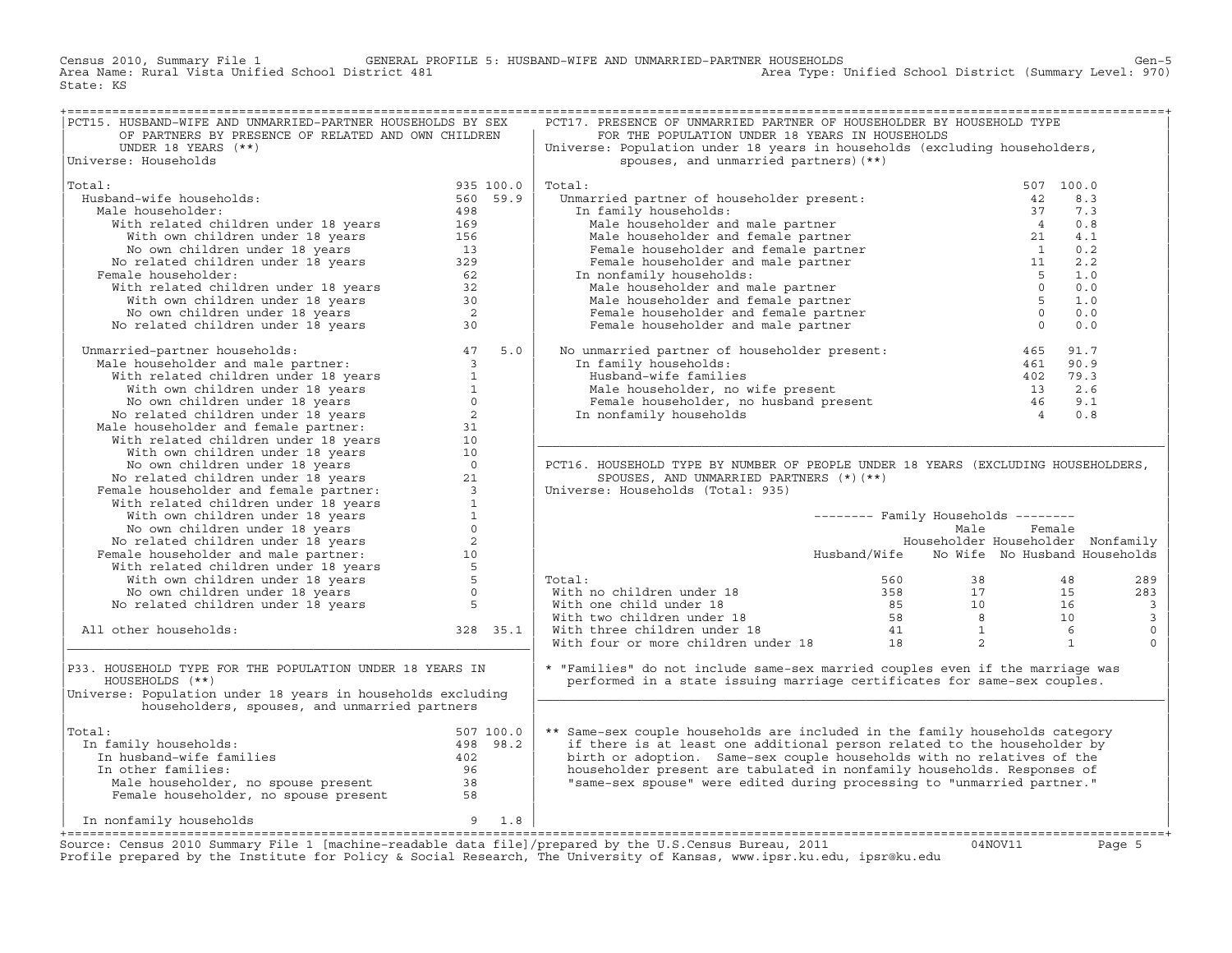Census 2010, Summary File 1 GENERAL PROFILE 6: HOUSING UNIT, TENURE, VACANCY TYPE, HOUSEHOLD SIZE, HOUSEHOLDER RACE/AGE<br>Area Name: Rural Vista Unified School District 481 State: KS

| H1/H3/H4/H5/H10/H11/H12. HOUSING UNITS AND HOUSEHOLD POPULATION<br>BY TENURE; VACANCY STATUS BY TYPE                          |                                        |                                                           |             |       |                                          |                         |                         | H13/H16. TENURE BY HOUSEHOLD SIZE<br>Universe: Occupied Housing Units   |                                                                                                                                                             |           |                 |                |
|-------------------------------------------------------------------------------------------------------------------------------|----------------------------------------|-----------------------------------------------------------|-------------|-------|------------------------------------------|-------------------------|-------------------------|-------------------------------------------------------------------------|-------------------------------------------------------------------------------------------------------------------------------------------------------------|-----------|-----------------|----------------|
| Universe: Housing Units and Population                                                                                        |                                        |                                                           |             |       | Average                                  |                         |                         |                                                                         | Owner Occupied                                                                                                                                              |           | Renter Occupied |                |
|                                                                                                                               | Units                                  | Pct.                                                      |             |       | Population HH Size                       |                         |                         | Total                                                                   | Number Pct.                                                                                                                                                 |           |                 | Number Pct.    |
| Total:                                                                                                                        | 1,080 100.0                            |                                                           |             |       |                                          | Total Occupied Units:   |                         | 935                                                                     |                                                                                                                                                             | 736 78.7  | 199             | 21.3           |
| Occupied:                                                                                                                     | 935                                    | 86.6                                                      |             | 2,239 | 2.39                                     | 1-person households     |                         |                                                                         |                                                                                                                                                             |           | 66              | 26.9           |
| Owner occupied:                                                                                                               |                                        | 736 68.1                                                  |             | 1,751 | 2.38                                     | 2-person households     |                         |                                                                         |                                                                                                                                                             |           |                 | 57 14.7        |
| Owned with a mortgage/loan                                                                                                    |                                        | 343 31.8                                                  |             | 983   |                                          | 3-person households     |                         |                                                                         |                                                                                                                                                             |           |                 | 31 25.8        |
| Owned free and clear                                                                                                          |                                        | 393 36.4                                                  |             | 768   |                                          | 4-person households     |                         |                                                                         |                                                                                                                                                             |           |                 | 19 19.4        |
| Renter occupied                                                                                                               |                                        | 199 18.4                                                  |             | 488   | 2.45                                     | 5-person households     |                         |                                                                         |                                                                                                                                                             |           |                 | 19 37.3        |
|                                                                                                                               |                                        |                                                           |             |       |                                          | 6-person households     |                         |                                                                         | $\begin{array}{cccc} 1.79 & 73.1 \\ 389 & 332 & 85.3 \\ 120 & 89 & 74.2 \\ 98 & 79 & 80.6 \\ 51 & 32 & 62.7 \\ 21 & 16 & 76.2 \\ 11 & 9 & 81.0 \end{array}$ |           |                 | $5 \quad 23.8$ |
| Vacant:                                                                                                                       |                                        | 145 13.4                                                  |             |       |                                          | 7+ person households    |                         |                                                                         |                                                                                                                                                             |           |                 | 2 18.2         |
| For rent                                                                                                                      |                                        | 24 2.2                                                    |             |       |                                          |                         |                         |                                                                         |                                                                                                                                                             |           |                 |                |
| Rented, not occupied                                                                                                          | $\begin{array}{c} 2 \\ 21 \end{array}$ | 0.2                                                       |             |       |                                          |                         |                         |                                                                         |                                                                                                                                                             |           |                 |                |
| For sale only                                                                                                                 |                                        | 1.9                                                       |             |       |                                          |                         |                         |                                                                         |                                                                                                                                                             |           |                 |                |
| Sold, not occupied                                                                                                            | 8 <sup>1</sup>                         | 0.7                                                       |             |       |                                          |                         |                         |                                                                         |                                                                                                                                                             |           |                 |                |
| For seasonal, recreational,                                                                                                   |                                        |                                                           |             |       |                                          |                         |                         |                                                                         |                                                                                                                                                             |           |                 |                |
| or occasional use                                                                                                             | 22                                     | 2.0                                                       |             |       |                                          |                         |                         |                                                                         |                                                                                                                                                             |           |                 |                |
| For migrant workers                                                                                                           | $\overline{0}$                         | 0.0                                                       |             |       |                                          |                         |                         |                                                                         |                                                                                                                                                             |           |                 |                |
| Other                                                                                                                         | 68                                     | 6.3                                                       |             |       |                                          |                         |                         |                                                                         |                                                                                                                                                             |           |                 |                |
|                                                                                                                               |                                        |                                                           |             |       |                                          |                         |                         |                                                                         |                                                                                                                                                             |           |                 |                |
| H6/H7/H14/HCT1. TENURE BY HISPANIC OR LATINO ORIGIN OF HOUSEHOLDER BY RACE OF HOUSEHOLDER<br>Universe: Occupied Housing Units |                                        |                                                           |             |       |                                          |                         |                         | H19. TENURE BY PRESENCE OF CHILDREN<br>Universe: Occupied Housing Units |                                                                                                                                                             |           |                 |                |
|                                                                                                                               |                                        |                                                           | Total       |       | Owner Occupied                           | Renter Occupied         |                         |                                                                         |                                                                                                                                                             |           |                 |                |
| Race of Householder                                                                                                           |                                        |                                                           | Number Pct. |       | Number Pct.                              | Number                  | Pct.                    |                                                                         |                                                                                                                                                             |           | Owner           | Renter         |
|                                                                                                                               |                                        |                                                           | of          |       | of                                       |                         | of                      |                                                                         |                                                                                                                                                             | Occupied  |                 | Occupied       |
|                                                                                                                               |                                        |                                                           | Total       |       | Race                                     |                         | Race                    |                                                                         |                                                                                                                                                             |           |                 |                |
|                                                                                                                               |                                        |                                                           |             |       | Group                                    |                         | Group                   | Total:                                                                  |                                                                                                                                                             |           | 736             | 199            |
|                                                                                                                               |                                        |                                                           |             |       |                                          |                         |                         | With children under 18                                                  |                                                                                                                                                             |           | 188             | 74             |
| Total:                                                                                                                        |                                        |                                                           | 935 100.0   |       | 78.7<br>736                              | 199                     | 21.3                    | No children under 18                                                    |                                                                                                                                                             |           | 548             | 125            |
| White alone                                                                                                                   |                                        |                                                           | 914 97.8    |       | 724 79.2                                 | 190                     | 20.8                    |                                                                         |                                                                                                                                                             |           |                 |                |
| Black/African American alone 5<br>American Ind./Alaska Native alone 6                                                         |                                        |                                                           | 0.5         |       | $1 \t 20.0$                              | $\overline{4}$          | 80.0                    |                                                                         |                                                                                                                                                             |           |                 |                |
|                                                                                                                               |                                        |                                                           | 0.6         |       | 4 66.7                                   | 2                       | 33.3                    |                                                                         |                                                                                                                                                             |           |                 |                |
| Asian alone<br>Native Hawaiian/Other                                                                                          |                                        | $\overline{0}$                                            | 0.0         |       | $\Omega$<br>$\sim$ 100 $\sim$ 100 $\sim$ | $\Omega$                | $\sim 100$              |                                                                         |                                                                                                                                                             |           |                 |                |
| Pacific Islander alone                                                                                                        |                                        |                                                           |             |       |                                          |                         | 0.0                     |                                                                         |                                                                                                                                                             |           |                 |                |
|                                                                                                                               |                                        | $\frac{1}{2}$                                             | 0.1         |       | 1 100.0                                  | $\circ$<br>$\mathbf{1}$ |                         | H17. TENURE BY AGE OF HOUSEHOLDER                                       |                                                                                                                                                             |           |                 |                |
| Some Other Race alone                                                                                                         |                                        | $\overline{7}$                                            | 0.2         |       | 1 50.0                                   |                         | 50.0                    | Universe: Occupied Housing Units                                        |                                                                                                                                                             |           |                 |                |
| Two or More Races                                                                                                             |                                        |                                                           | 0.7         |       | 5 71.4                                   | 2                       | 28.6                    | Age of                                                                  | Owner Occupied                                                                                                                                              |           | Renter Occupied |                |
|                                                                                                                               |                                        |                                                           |             |       |                                          |                         |                         | Householder                                                             | Number                                                                                                                                                      | Pct.      | Number          | Pct.           |
|                                                                                                                               |                                        |                                                           |             |       |                                          |                         |                         |                                                                         |                                                                                                                                                             |           |                 |                |
|                                                                                                                               |                                        |                                                           |             |       |                                          |                         |                         |                                                                         |                                                                                                                                                             |           |                 |                |
| Hispanic or Latino                                                                                                            |                                        | 13                                                        | 1.4         |       | 8<br>61.5                                | 5                       | 38.5                    | Total:                                                                  |                                                                                                                                                             | 736 100.0 |                 | 199 100.0      |
|                                                                                                                               |                                        |                                                           |             |       |                                          |                         |                         | $15$ to $24$                                                            | $\overline{9}$                                                                                                                                              | 1.2       | 12              | 6.0            |
| Not Hispanic or Latino: 922                                                                                                   |                                        |                                                           | 98.6        |       | 728 79.0                                 | 194                     | 21.0                    | 25 to 34                                                                | 61                                                                                                                                                          | 8.3       | 55              | 27.6           |
| White alone                                                                                                                   |                                        | 907                                                       | 97.0        |       | 718 79.2                                 | 189                     | 20.8                    | 35 to 44                                                                |                                                                                                                                                             | 95 12.9   | 32              | 16.1           |
|                                                                                                                               |                                        |                                                           | 0.5         |       | $1 \ 20.0$                               | $4\overline{4}$         | 80.0                    | 45 to 54                                                                |                                                                                                                                                             | 178 24.2  | 32              | 16.1           |
|                                                                                                                               |                                        |                                                           | 0.4         |       | 4 100.0                                  | $\overline{0}$          | 0.0                     | 55 to 59                                                                |                                                                                                                                                             | 86 11.7   | 16              | 8.0            |
| Black/African American alone 5<br>American Ind./Alaska Native alone 4<br>Asian alone 0                                        |                                        |                                                           | 0.0         |       | $\circ$<br><b>Contract Contract</b>      | $\overline{0}$          | $\sim 100$ km s $^{-1}$ | 60 to 64                                                                |                                                                                                                                                             | 63 8.6    | 16              | 8.0            |
| Native Hawaiian/Other                                                                                                         |                                        |                                                           |             |       |                                          |                         |                         | 65 to 74                                                                |                                                                                                                                                             | 113 15.4  | $\overline{9}$  | 4.5            |
| Pacific Islander alone                                                                                                        |                                        |                                                           | 0.1         |       | 1 100.0                                  | $\overline{0}$          | 0.0                     | 75 to 84                                                                |                                                                                                                                                             |           | 14              | 7.0            |
| Some Other Race alone                                                                                                         |                                        |                                                           | 0.0         |       | $\Omega$<br>$\sim$                       | $\Omega$                | <b>Contract</b>         | $85 +$                                                                  | $96$ 13.0<br>35                                                                                                                                             | 4.8       | 13              | 6.5            |
| Two or More Races                                                                                                             |                                        | $\begin{array}{c} 1 \\ 0 \\ 5 \end{array}$<br>$5^{\circ}$ | 0.5         |       | $\overline{4}$<br>80.0                   | $\mathbf{1}$            | 20.0                    |                                                                         |                                                                                                                                                             |           |                 |                |

+===================================================================================================================================================+Source: Census 2010 Summary File 1 [machine−readable data file]/prepared by the U.S.Census Bureau, 2011 04NOV11 Page 6 Profile prepared by the Institute for Policy & Social Research, The University of Kansas, www.ipsr.ku.edu, ipsr@ku.edu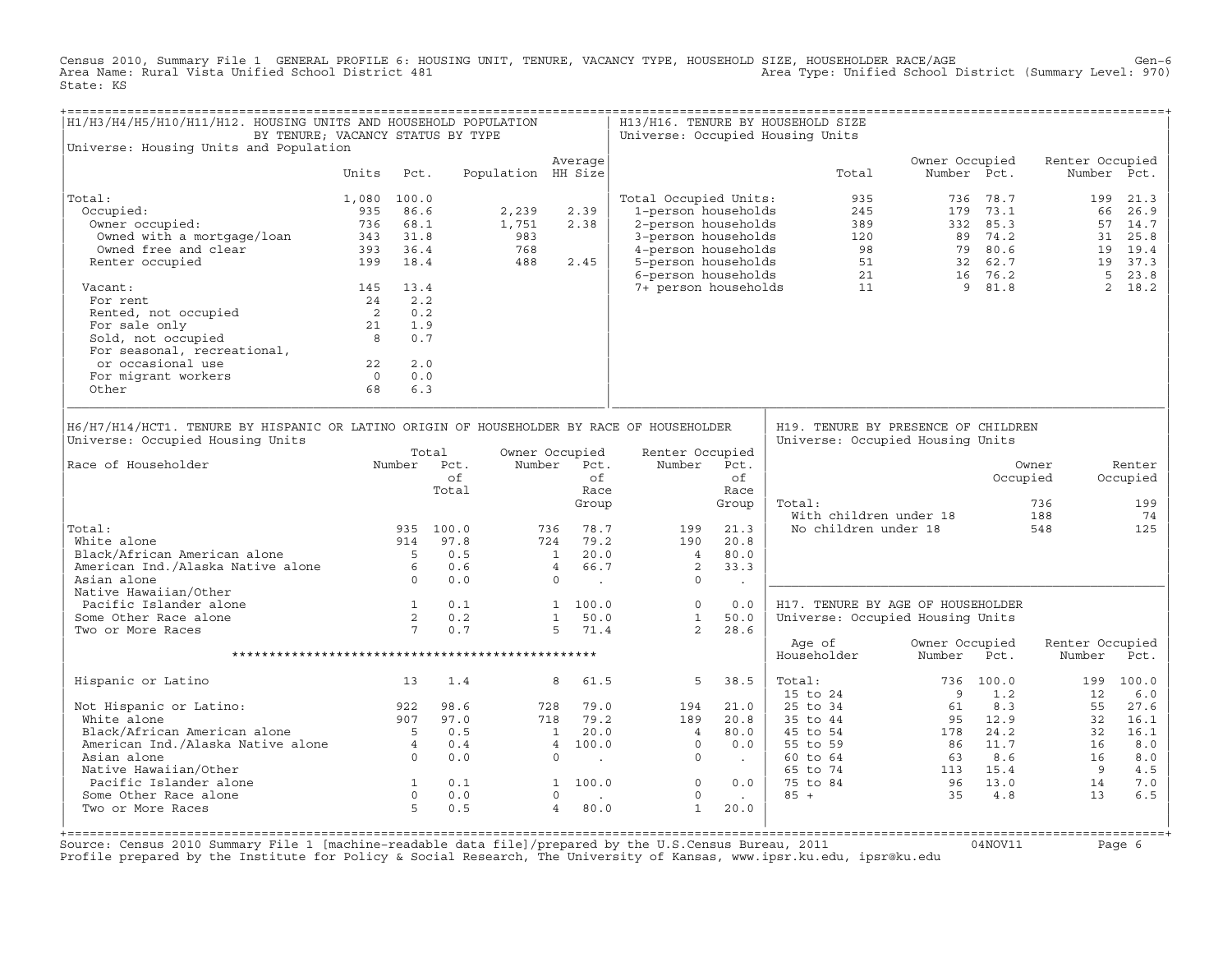Census 2010, Summary File 1 GENERAL PROFILE 7: TENURE BY HOUSEHOLD TYPE BY AGE; NONFAMILY HOUSEHOLDS; NONRELATIVES Gen−7<br>Area Name: Rural Vista Unified School District 481 Area Type: Unified School District (Summary Level: 970) State: KS

| H18. TENURE BY HOUSEHOLD TYPE BY AGE OF HOUSEHOLDER (*)                                                                                                            |            |                |                                   |          |                         |                                                                                                  |        |                                                                                                                                                                                                                                                                                                  |                                                 |                               |                                                    |                        |
|--------------------------------------------------------------------------------------------------------------------------------------------------------------------|------------|----------------|-----------------------------------|----------|-------------------------|--------------------------------------------------------------------------------------------------|--------|--------------------------------------------------------------------------------------------------------------------------------------------------------------------------------------------------------------------------------------------------------------------------------------------------|-------------------------------------------------|-------------------------------|----------------------------------------------------|------------------------|
| Universe: Occupied Housing Units                                                                                                                                   |            |                |                                   |          |                         |                                                                                                  |        |                                                                                                                                                                                                                                                                                                  |                                                 |                               |                                                    |                        |
|                                                                                                                                                                    |            |                |                                   |          |                         |                                                                                                  |        | Householder Householder Householder Householder Pct. Householder Householder Householder Householder Pct.                                                                                                                                                                                        |                                                 |                               |                                                    |                        |
|                                                                                                                                                                    |            |                |                                   |          |                         |                                                                                                  |        |                                                                                                                                                                                                                                                                                                  |                                                 |                               |                                                    |                        |
|                                                                                                                                                                    |            |                | Any Age 15 to 34 35 to 64 65+ 65+ |          |                         |                                                                                                  |        |                                                                                                                                                                                                                                                                                                  | Any Age 15 to 34 35 to 64                       |                               |                                                    | $65+ 65+$              |
| Family households:                                                                                                                                                 |            |                | 52                                |          |                         | 327 147 27.9                                                                                     |        |                                                                                                                                                                                                                                                                                                  | 120 46                                          |                               | 67 —                                               | 5.8<br>$7^{\circ}$     |
|                                                                                                                                                                    |            |                |                                   |          |                         |                                                                                                  |        |                                                                                                                                                                                                                                                                                                  |                                                 |                               | $\begin{array}{c}\n 56 \\  11 \\  4\n \end{array}$ | $7\overline{ }$<br>7.6 |
|                                                                                                                                                                    |            |                |                                   |          |                         |                                                                                                  |        |                                                                                                                                                                                                                                                                                                  |                                                 |                               |                                                    | $\circ$<br>0.0         |
|                                                                                                                                                                    |            |                |                                   |          |                         |                                                                                                  |        |                                                                                                                                                                                                                                                                                                  |                                                 |                               |                                                    | $\Omega$<br>0.0        |
| % Fundaly households:<br>Husband-wife families: 468<br>Other families, no spouse present: 58<br>Male householder 28<br>Famale householder 30<br>5                  |            |                |                                   |          | $294$<br>33<br>16<br>17 |                                                                                                  | 8 26.7 | 18                                                                                                                                                                                                                                                                                               |                                                 | 11                            | $7\overline{ }$                                    | $\Omega$<br>0.0        |
| Nonfamily households:                                                                                                                                              |            | 210            | 18                                |          |                         | 95<br>97 46.2<br>66<br>36 30.3<br>53<br>33 34.0<br>13<br>313.6<br>29<br>61 67.0<br>23<br>58 70.7 |        | $\begin{array}{cccccc} 97 & 46.2 & & & & & & & & 79 & & & & 21 & & & & 29 \\ 36 & 30.3 & & & & & 45 & & & 15 & & & 20 \\ 33 & 34.0 & & & & 34 & & & 11 & & & 13 \\ 3 & 13.6 & & & & 11 & & & 4 & & 7 \\ 61 & 67.0 & & & & 34 & & & 6 & & 9 \\ 58 & 70.7 & & & & 32 & & & 5 & & 8 \\ \end{array}$ |                                                 |                               | 29                                                 | 29<br>36.7             |
| Male householder:                                                                                                                                                  |            | 119            | 17                                |          |                         |                                                                                                  |        |                                                                                                                                                                                                                                                                                                  |                                                 |                               | 20                                                 | 10<br>22.2             |
| Living alone                                                                                                                                                       |            | 97             | 11                                |          |                         |                                                                                                  |        |                                                                                                                                                                                                                                                                                                  |                                                 |                               | 13                                                 | 10 29.4                |
| Not living alone                                                                                                                                                   |            | 22<br>91       | $6\overline{6}$                   |          |                         |                                                                                                  |        |                                                                                                                                                                                                                                                                                                  |                                                 |                               |                                                    | $\overline{0}$<br>0.0  |
| Female householder:                                                                                                                                                |            |                | $\mathbf{1}$                      |          |                         |                                                                                                  |        |                                                                                                                                                                                                                                                                                                  |                                                 |                               |                                                    | 19<br>55.9             |
| Living alone                                                                                                                                                       |            | 82             | $\overline{\phantom{a}}$          |          |                         |                                                                                                  |        |                                                                                                                                                                                                                                                                                                  |                                                 |                               |                                                    | 19<br>59.4             |
| Not living alone                                                                                                                                                   |            | $\overline{9}$ | $\Omega$                          |          | $6\overline{6}$         | 3, 33.3                                                                                          |        | $\overline{a}$                                                                                                                                                                                                                                                                                   | $\mathbf{1}$                                    |                               | $\mathbf{1}$                                       | $0 \t 0.0$             |
| HCT2/HCT3/HCT4. TENURE BY PRESENCE AND AGE OF OWN, RELATED,<br>AND TOTAL CHILDREN (EXCLUDING HOUSEHOLDERS,<br>SPOUSES, AND UNMARRIED PARTNERS)                     |            |                |                                   |          |                         | BY AGE OF HOUSEHOLDER (*)<br>Universe: Nonfamily Households                                      |        | PCT18. NONFAMILY HOUSEHOLDS BY SEX OF HOUSEHOLDER BY LIVING ALONE                                                                                                                                                                                                                                |                                                 |                               |                                                    |                        |
| Universe: Occupied Housing Units                                                                                                                                   |            |                |                                   |          |                         |                                                                                                  |        | Total                                                                                                                                                                                                                                                                                            | Male                                            | Pct.<br>οf                    |                                                    | Pct.<br>оf             |
|                                                                                                                                                                    | Own        | Related        |                                   | Total    |                         |                                                                                                  |        |                                                                                                                                                                                                                                                                                                  | Householder Householder Total Householder Total |                               | Female                                             |                        |
|                                                                                                                                                                    | Children   | Children       | Children                          |          |                         |                                                                                                  |        |                                                                                                                                                                                                                                                                                                  |                                                 |                               |                                                    |                        |
|                                                                                                                                                                    |            |                |                                   |          | Total:                  |                                                                                                  |        |                                                                                                                                                                                                                                                                                                  | 289                                             | 164 56.7                      |                                                    | 125 43.3               |
| Total:<br>Owner occupied:<br>With children                                                                                                                         | 935<br>736 |                | 935                               | 935      |                         |                                                                                                  |        | otal:<br>Living alone:<br>Householder 15 to 64                                                                                                                                                                                                                                                   | 245                                             | 131 53.5                      |                                                    | 114 46.5               |
|                                                                                                                                                                    |            |                | 736                               | 736      |                         | Householder 15 to 64                                                                             |        | Householder 65 and over                                                                                                                                                                                                                                                                          | $125$ 88<br>$120$ 43                            |                               | $70.4$<br>$35.8$<br>37                             | 29.6                   |
|                                                                                                                                                                    |            |                |                                   | 188      |                         |                                                                                                  |        |                                                                                                                                                                                                                                                                                                  |                                                 |                               | 77                                                 | 64.2                   |
|                                                                                                                                                                    |            |                |                                   | 30<br>32 |                         | Not living alone:                                                                                |        |                                                                                                                                                                                                                                                                                                  |                                                 |                               |                                                    | 25.0                   |
| Valiation (18)<br>With children under 18: 170 184<br>Under 6 only 24 30<br>Under 6 and 6 to 17 28 32<br>6 to 17 years only 118 122<br>No children under 18 566 552 |            |                | $\frac{32}{122}$                  | 126      |                         |                                                                                                  |        | Not living alone: $44$ and $33$ 75.0 and 11<br>Householder 15 to 64 and 38 and 30 78.9 and 30 and 30 50.0 and 3                                                                                                                                                                                  |                                                 |                               |                                                    | 21.1                   |
|                                                                                                                                                                    |            |                |                                   | 548      |                         |                                                                                                  |        |                                                                                                                                                                                                                                                                                                  |                                                 |                               |                                                    | 50.0                   |
|                                                                                                                                                                    |            |                |                                   |          |                         |                                                                                                  |        |                                                                                                                                                                                                                                                                                                  |                                                 |                               |                                                    |                        |
| Renter occupied:                                                                                                                                                   |            | 199            | 199                               | 199      |                         |                                                                                                  |        |                                                                                                                                                                                                                                                                                                  |                                                 |                               |                                                    |                        |
| With children under 18:                                                                                                                                            |            |                |                                   | 74       |                         |                                                                                                  |        | PCT19. NONRELATIVES BY HOUSEHOLD TYPE (*)                                                                                                                                                                                                                                                        |                                                 |                               |                                                    |                        |
|                                                                                                                                                                    |            |                |                                   | 23       |                         | Universe: Nonrelatives                                                                           |        |                                                                                                                                                                                                                                                                                                  |                                                 |                               |                                                    |                        |
|                                                                                                                                                                    |            |                |                                   | 16       |                         |                                                                                                  |        |                                                                                                                                                                                                                                                                                                  |                                                 | Pct.                          |                                                    | Pct.                   |
|                                                                                                                                                                    |            |                |                                   | 35       |                         |                                                                                                  |        |                                                                                                                                                                                                                                                                                                  | In Total In Family                              |                               | of In Nonfamily                                    | оf                     |
| With children under 18:<br>Under 6 only<br>19 22<br>16 6 to 17 16 16<br>16 6 to 17 years only<br>19 32 33<br>No children under 18 132 128<br>No children under 18  |            |                |                                   | 125      |                         |                                                                                                  |        | Households                                                                                                                                                                                                                                                                                       | Households Total                                |                               | Households                                         | Total                  |
|                                                                                                                                                                    |            |                |                                   |          | Total:                  |                                                                                                  |        |                                                                                                                                                                                                                                                                                                  | 92 000                                          | 40 43.5                       | 52                                                 | 56.5                   |
|                                                                                                                                                                    |            |                |                                   |          |                         | Roomer or boarder                                                                                |        |                                                                                                                                                                                                                                                                                                  |                                                 |                               | $\circ$                                            | 0.0                    |
|                                                                                                                                                                    |            |                |                                   |          |                         | Housemate or roommate                                                                            |        |                                                                                                                                                                                                                                                                                                  | $\begin{array}{c} 2 \\ 18 \end{array}$          | $\frac{2}{9}$ 100.0<br>9 50.0 | 9                                                  | 50.0                   |
|                                                                                                                                                                    |            |                |                                   |          |                         | Unmarried partner                                                                                |        |                                                                                                                                                                                                                                                                                                  | 47<br>18                                        | 38.3                          | 29                                                 | 61.7                   |

design to the control of the control of the control of the control of the control of the control of the control of the control of the control of the control of the control of the control of the control of the control of th |\* Same−sex couple households are included in the family households category if there is at least one additional person related to the householder | | by birth or adoption. Same−sex couple households with no relatives of the householder present are tabulated in nonfamily households. | | "Nonfamily households" consist of people living alone and households which do not have any members related to the householder. Nonrelatives | include any household member not related to the householder by birth, marriage, or adoption. This includes unmarried partners. Responses of | "same−sex spouse" were edited during processing to "unmarried partner." |

 $\vert$  Other nonrelatives  $\vert$  25  $\vert$  11  $\vert$  44.0  $\vert$  14  $\vert$  56.0  $\vert$ |\_\_\_\_\_\_\_\_\_\_\_\_\_\_\_\_\_\_\_\_\_\_\_\_\_\_\_\_\_\_\_\_\_\_\_\_\_\_\_\_\_\_\_\_\_\_\_\_\_\_\_\_\_\_\_\_\_\_\_\_\_\_\_\_|\_\_\_\_\_\_\_\_\_\_\_\_\_\_\_\_\_\_\_\_\_\_\_\_\_\_\_\_\_\_\_\_\_\_\_\_\_\_\_\_\_\_\_\_\_\_\_\_\_\_\_\_\_\_\_\_\_\_\_\_\_\_\_\_\_\_\_\_\_\_\_\_\_\_\_\_\_\_\_\_\_\_|

+===================================================================================================================================================+ Source: Census 2010 Summary File 1 [machine−readable data file]/prepared by the U.S.Census Bureau, 2011 04NOV11 Page 7 Profile prepared by the Institute for Policy & Social Research, The University of Kansas, www.ipsr.ku.edu, ipsr@ku.edu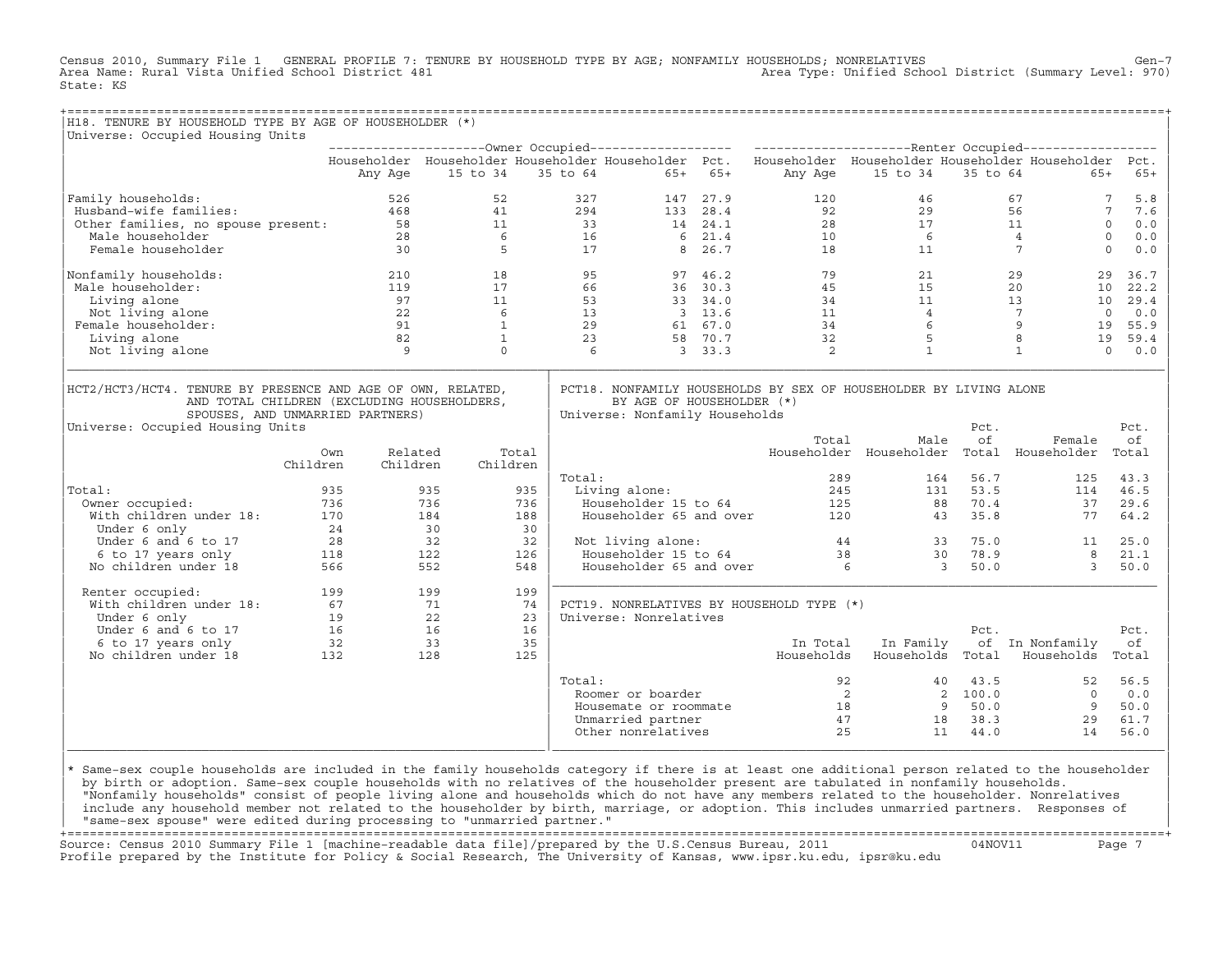Census 2010, Summary File 1 GENERAL PROFILE 8: GROUP QUARTERS POPULATION BY SEX BY AGE BY DETAILED TYPE Genol District (Summary Level: 970)<br>Area Name: Rural Vista Unified School District 481 Area Name: Rural Vista Unified School District 481 State: KS

## +===================================================================================================================================================+|PCT20/PCT21. GROUP QUARTERS POPULATION BY SEX BY AGE BY GROUP QUARTERS TYPE |

Universe: Population in Group Quarters<br>
Total 18 to 64 65 & Over | Total 18 to 64 65 & Over | Total 18 to 64 65 & Over | | | | |Total: 0 0 0 |Male: 0 0 0 | | | | | Institutionalized population: 0 0 0 | Institutionalized population: 0 0 0 | | Correctional facilities for adults: 0 0 0 | Correctional facilities for adults: 0 0 0 | | Federal detention centers 0 0 0 | Federal detention centers 0 0 0 | Pederal prisons and the contract of the contract of the contract of the contract of the contract of the contract of the contract of the contract of the contract of the contract of the contract of the contract of the contra State prisons<br>
Local jails and other municipal<br>  $\begin{array}{c|c} 0 & 0 & 0 & 0 & 0 \end{array}$  State prisons<br>
Local jails and other municipal | Local jails and other municipal | Local jails and other municipal | | confinement facilities 0 0 0 | confinement facilities 0 0 0 | | Correctional residential facilities 0 0 0 | Correctional residential facilities 0 0 0 | | Military disciplinary barracks & jails 0 0 0 | Military disciplinary barracks & jails 0 0 0 | | | | | Juvenile facilities: 0 0 0 | Juvenile facilities: 0 0 0 | | Group homes for juveniles | Group homes for juveniles | | (non−correctional) 0 0 0 | (non−correctional) 0 0 0 | Residential treatment centers for  $\begin{array}{c|c} \text{Residential treatment centers for} \end{array}$  (0 %) and the local treatment centers for the correctional) of the correctional (100 %) and (100 %) and (100 %) and (100 %) and (100 %) and (100 %) and (100 %) a | juveniles (non−correctional) 0 0 0 | juveniles (non−correctional) 0 0 0 | | Correctional facilities intended for | Correctional facilities intended for | | juveniles 0 0 0 | juveniles 0 0 0 | | | | | Nursing facilities/Skilled−nursing fac. 0 0 0 | Nursing facilities/Skilled−nursing fac. 0 0 0 | | | | | Other institutional facilities: 0 0 0 | Other institutional facilities: 0 0 0 | | Mental (Psychiatric) hospitals and | Mental (Psychiatric) hospitals and | | psychiatric units in other hospitals 0 0 0 | psychiatric units in other hospitals 0 0 0 | | Hospitals with patients who have no | Hospitals with patients who have no | | usual home elsewhere 0 0 0 | usual home elsewhere 0 0 0 | | In−patient hospice facilities 0 0 0 | In−patient hospice facilities 0 0 0 | Military treatment facilities with  $\begin{array}{c|c} 0 & 0 & 0 \end{array}$  Military treatment facilities with  $\begin{array}{c|c} 0 & 0 & 0 \end{array}$ assigned patients<br>Residential schools for people with  $\begin{array}{ccc} \text{Residential} \end{array}$  schools for people with  $\begin{array}{ccc} 0 & 0 & 0 \end{array}$  Residential schools for people with  $\begin{array}{ccc} 0 & 0 & 0 \end{array}$ | disabilities 0 0 0 | disabilities 0 0 0 | | | | | Noninstitutionalized population: 0 0 0 | Noninstitutionalized population: 0 0 0 | | College/University student housing 0 0 0 | College/University student housing 0 0 0 | | | | | Military quarters: 0 0 0 | Military quarters: 0 0 0 | | Military barracks and dormitories | Military barracks and dormitories | | (non−disciplinary) 0 0 0 | (non−disciplinary) 0 0 0 | | Military ships 0 0 0 | Military ships 0 0 0 | | | | | Other noninstitutional facilities: 0 0 0 | Other noninstitutional facilities: 0 0 0 | | Emergency and transitional shelters | Emergency and transitional shelters | | (with sleeping facilities) for people | (with sleeping facilities) for people | | experiencing homelessness 0 0 0 | experiencing homelessness 0 0 0 | | Group homes intended for adults 0 0 0 | Group homes intended for adults 0 0 0 | (with steeping factricies) for people<br>
experiencing homelessness<br>
croup homes intended for adults and treatment centers, adults and the server of the component of the component<br>
Residential treatment centers, adults and th Maritime/merchant vessels and the control of the control of the Maritime/merchant vessels of the merchant vessels of the control of the merchant vessels of the merchant vessels of the merchant vessels of the merchant vesse Workers group living quarters and<br>  $\begin{array}{ccc}\n\text{Job Corps centers} \\
\text{Job Corps centers} \\
\text{Other noninsstitutional facilities} \\
\text{Other noninsstitutional facilities} \\
\end{array} \qquad \begin{array}{ccc}\n\text{Workers group living quarters and} \\
\text{Job Corps centers} \\
\text{On this,} \\
\end{array} \qquad \begin{array}{ccc}\n\text{Vohers group living quarters} \\
\text{Sohers and} \\
\end{array} \qquad \begin{array}{ccc}\n\text{Vohers group living quarters} \\
\text{Sohers on the image} \\
\end{array} \qquad \begin{array}{ccc}\n\text{$ | Job Corps centers 0 0 0 | Job Corps centers 0 0 0 | | Other noninstitutional facilities 0 0 0 | Other noninstitutional facilities 0 0 0 | | | | +===================================================================================================================================================+

Source: Census 2010 Summary File 1 [machine−readable data file]/prepared by the U.S.Census Bureau, 2011 04NOV11 Page 8 Profile prepared by the Institute for Policy & Social Research, The University of Kansas, www.ipsr.ku.edu, ipsr@ku.edu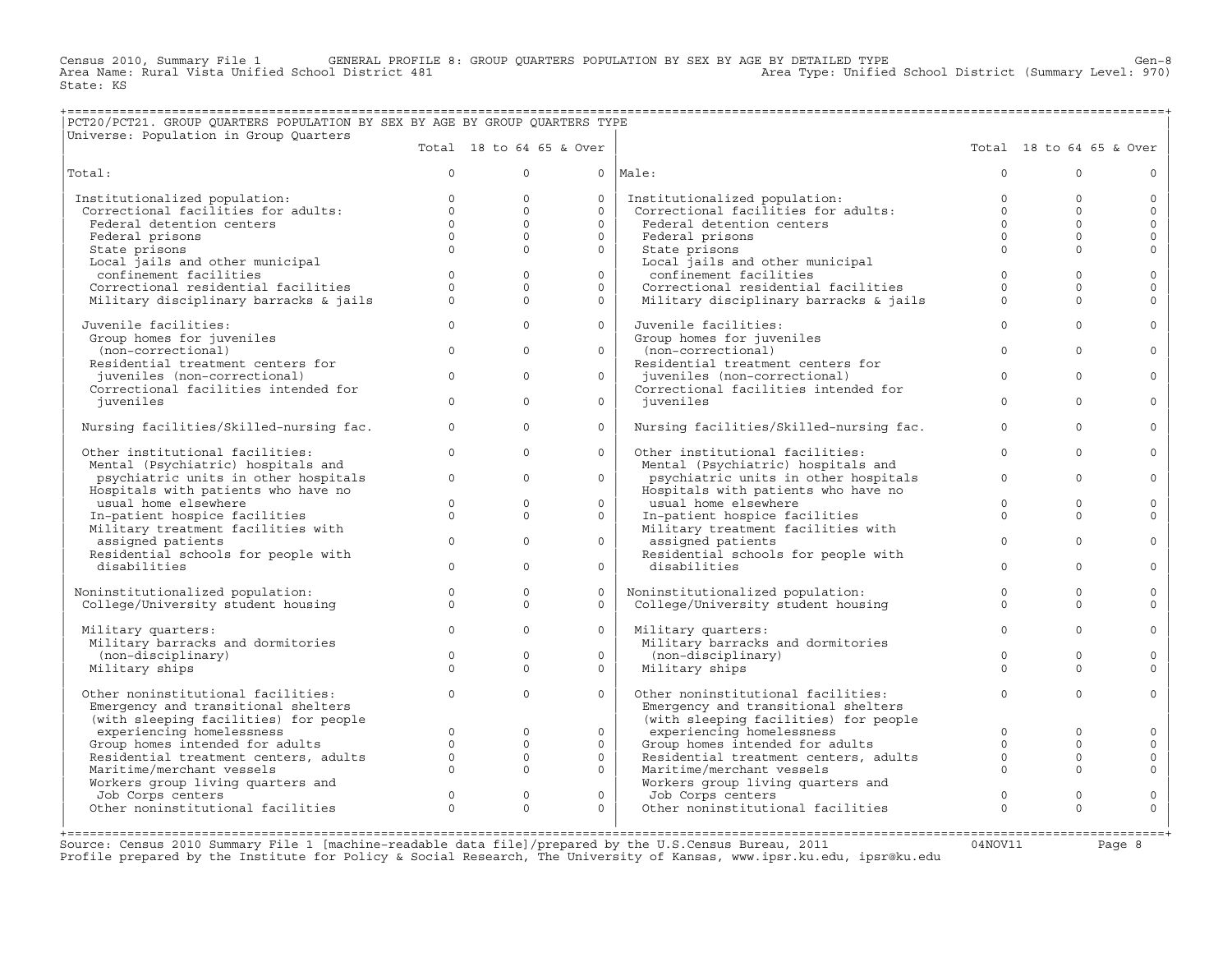Census 2010, Summary File 1 GENERAL PROFILE 9: GROUP QUARTERS POPULATION BY SEX BY DETAILED AGE GENOOL District (Summary Level: 970)<br>Area Name: Rural Vista Unified School District 481 area Type: Unified School District (S Area Type: Unified School District (Summary Level: 970) State: KS

| PCO1-PCO10/PCT21/P12. GROUP QUARTERS POPULATION BY SEX BY AGE BY GROUP QUARTERS TYPE (*** % OF TOTAL POPULATION IN THIS AGE GROUP)<br>Universe: Population in Group Quarters |                              |             |          |                                                   |             |          |                                                                                                         |          |                                   |          |                     |
|------------------------------------------------------------------------------------------------------------------------------------------------------------------------------|------------------------------|-------------|----------|---------------------------------------------------|-------------|----------|---------------------------------------------------------------------------------------------------------|----------|-----------------------------------|----------|---------------------|
|                                                                                                                                                                              |                              | $***$       |          |                                                   |             |          | -------------- Institutionalized Population ------------- ------ Noninstitutionalized Population ------ |          |                                   |          |                     |
|                                                                                                                                                                              | Group Pct.<br>Quarters Total |             |          | Correctional<br>Facilities                        | Juvenile    | Nursing  | Other                                                                                                   |          | College/<br>University<br>Student | Military | Other               |
|                                                                                                                                                                              | Total                        | Pop.        |          | Total for Adults Facilities Facilities Facilities |             |          |                                                                                                         | Total    | Housing                           |          | Quarters Facilities |
| Total:                                                                                                                                                                       |                              |             |          |                                                   |             |          |                                                                                                         |          |                                   |          |                     |
| Under 5 years                                                                                                                                                                |                              |             |          |                                                   |             |          |                                                                                                         |          |                                   |          |                     |
| 5 to 9 years                                                                                                                                                                 |                              |             |          |                                                   |             |          |                                                                                                         |          |                                   |          |                     |
| 10 to 14 years                                                                                                                                                               |                              |             |          |                                                   |             |          |                                                                                                         |          |                                   |          |                     |
| 15 to 19 years                                                                                                                                                               |                              |             |          |                                                   |             |          |                                                                                                         |          |                                   |          |                     |
| 20 to 24 years                                                                                                                                                               |                              |             |          |                                                   |             |          |                                                                                                         |          |                                   |          |                     |
| 25 to 29 years                                                                                                                                                               |                              |             |          |                                                   |             |          |                                                                                                         |          |                                   |          |                     |
| 30 to 34 years                                                                                                                                                               |                              |             |          |                                                   |             |          |                                                                                                         |          |                                   |          |                     |
| 35 to 39 years                                                                                                                                                               |                              |             |          |                                                   |             |          |                                                                                                         |          |                                   |          |                     |
| 40 to 44 years                                                                                                                                                               |                              |             |          |                                                   |             |          |                                                                                                         |          |                                   |          |                     |
| 45 to 49 years                                                                                                                                                               |                              |             |          |                                                   |             |          |                                                                                                         |          |                                   |          |                     |
| 50 to 54 years                                                                                                                                                               |                              |             |          |                                                   |             |          |                                                                                                         |          |                                   |          |                     |
| 55 to 59 years                                                                                                                                                               |                              |             |          |                                                   |             |          |                                                                                                         |          |                                   |          |                     |
| 60 to 64 years                                                                                                                                                               |                              |             |          |                                                   |             |          |                                                                                                         |          |                                   |          |                     |
| 65 to 69 years<br>70 to 74 years                                                                                                                                             |                              |             |          |                                                   |             |          |                                                                                                         |          |                                   |          |                     |
| 75 to 79 years                                                                                                                                                               |                              |             |          |                                                   |             |          |                                                                                                         |          |                                   |          |                     |
| 80 to 84 years                                                                                                                                                               |                              |             |          |                                                   |             |          |                                                                                                         |          |                                   |          |                     |
| 85 years & over                                                                                                                                                              |                              |             |          |                                                   |             |          |                                                                                                         |          |                                   |          |                     |
|                                                                                                                                                                              |                              |             |          |                                                   |             |          |                                                                                                         |          |                                   |          |                     |
| Under 18 years                                                                                                                                                               |                              | 0 0.00      | 0        | $\mathsf{O}$                                      | 0           | 0        | 0                                                                                                       | 0        | $\mathbf 0$                       | $\Omega$ | 0                   |
| 18 to 64 years                                                                                                                                                               |                              | 0 0.00      | $\circ$  | $\circ$                                           | $\mathbf 0$ | $\circ$  | $\circ$                                                                                                 | $\circ$  | $\circ$                           | $\circ$  | 0                   |
| 65 years & over                                                                                                                                                              |                              | $0 \t 0.00$ | $\circ$  | $\Omega$                                          | $\Omega$    | $\circ$  | $\Omega$                                                                                                | $\Omega$ | $\Omega$                          | $\Omega$ | $\Omega$            |
|                                                                                                                                                                              |                              |             |          |                                                   |             |          |                                                                                                         |          |                                   |          |                     |
| Male:                                                                                                                                                                        |                              |             |          |                                                   |             |          |                                                                                                         |          |                                   |          |                     |
| Under 5 years                                                                                                                                                                |                              |             |          |                                                   |             |          |                                                                                                         |          |                                   |          |                     |
| 5 to 9 years                                                                                                                                                                 |                              |             |          |                                                   |             |          |                                                                                                         |          |                                   |          |                     |
| 10 to 14 years                                                                                                                                                               |                              |             |          |                                                   |             |          |                                                                                                         |          |                                   |          |                     |
| 15 to 19 years                                                                                                                                                               |                              |             |          |                                                   |             |          |                                                                                                         |          |                                   |          |                     |
| 20 to 24 years                                                                                                                                                               |                              |             |          |                                                   |             |          |                                                                                                         |          |                                   |          |                     |
| 25 to 29 years                                                                                                                                                               |                              |             |          |                                                   |             |          |                                                                                                         |          |                                   |          |                     |
| 30 to 34 years                                                                                                                                                               |                              |             |          |                                                   |             |          |                                                                                                         |          |                                   |          |                     |
| 35 to 39 years                                                                                                                                                               |                              |             |          |                                                   |             |          |                                                                                                         |          |                                   |          |                     |
| 40 to 44 years<br>45 to 49 years                                                                                                                                             |                              |             |          |                                                   |             |          |                                                                                                         |          |                                   |          |                     |
| 50 to 54 years                                                                                                                                                               |                              |             |          |                                                   |             |          |                                                                                                         |          |                                   |          |                     |
| 55 to 59 years                                                                                                                                                               |                              |             |          |                                                   |             |          |                                                                                                         |          |                                   |          |                     |
| 60 to 64 years                                                                                                                                                               |                              |             |          |                                                   |             |          |                                                                                                         |          |                                   |          |                     |
| 65 to 69 years                                                                                                                                                               |                              |             |          |                                                   |             |          |                                                                                                         |          |                                   |          |                     |
| 70 to 74 years                                                                                                                                                               |                              |             |          |                                                   |             |          |                                                                                                         |          |                                   |          |                     |
| 75 to 79 years                                                                                                                                                               |                              |             |          |                                                   |             |          |                                                                                                         |          |                                   |          |                     |
| 80 to 84 years                                                                                                                                                               |                              |             |          |                                                   |             |          |                                                                                                         |          |                                   |          |                     |
| 85 years & over                                                                                                                                                              |                              |             |          |                                                   |             |          |                                                                                                         |          |                                   |          |                     |
| Under 18 years                                                                                                                                                               | $\circ$                      | 0.00        | $\circ$  | $\circ$                                           | $\mathbf 0$ | $\circ$  | $\mathbf 0$                                                                                             | $\circ$  | $\circ$                           | $\circ$  | 0                   |
| 18 to 64 years                                                                                                                                                               |                              | $0 \t 0.00$ | $\Omega$ | $\Omega$                                          | $\Omega$    | $\Omega$ | $\Omega$                                                                                                | $\Omega$ | $\Omega$                          | $\Omega$ | 0                   |
| 65 years & over                                                                                                                                                              |                              | $0 \t 0.00$ | $\circ$  | $\mathbf{0}$                                      | $\circ$     | $\Omega$ | $\Omega$                                                                                                | $\Omega$ | $\Omega$                          | $\Omega$ | $\Omega$            |
|                                                                                                                                                                              |                              |             |          |                                                   |             |          |                                                                                                         |          |                                   |          |                     |

+===================================================================================================================================================+Source: Census 2010 Summary File 1 [machine−readable data file]/prepared by the U.S.Census Bureau, 2011 04NOV11 Page 9 Profile prepared by the Institute for Policy & Social Research, The University of Kansas, www.ipsr.ku.edu, ipsr@ku.edu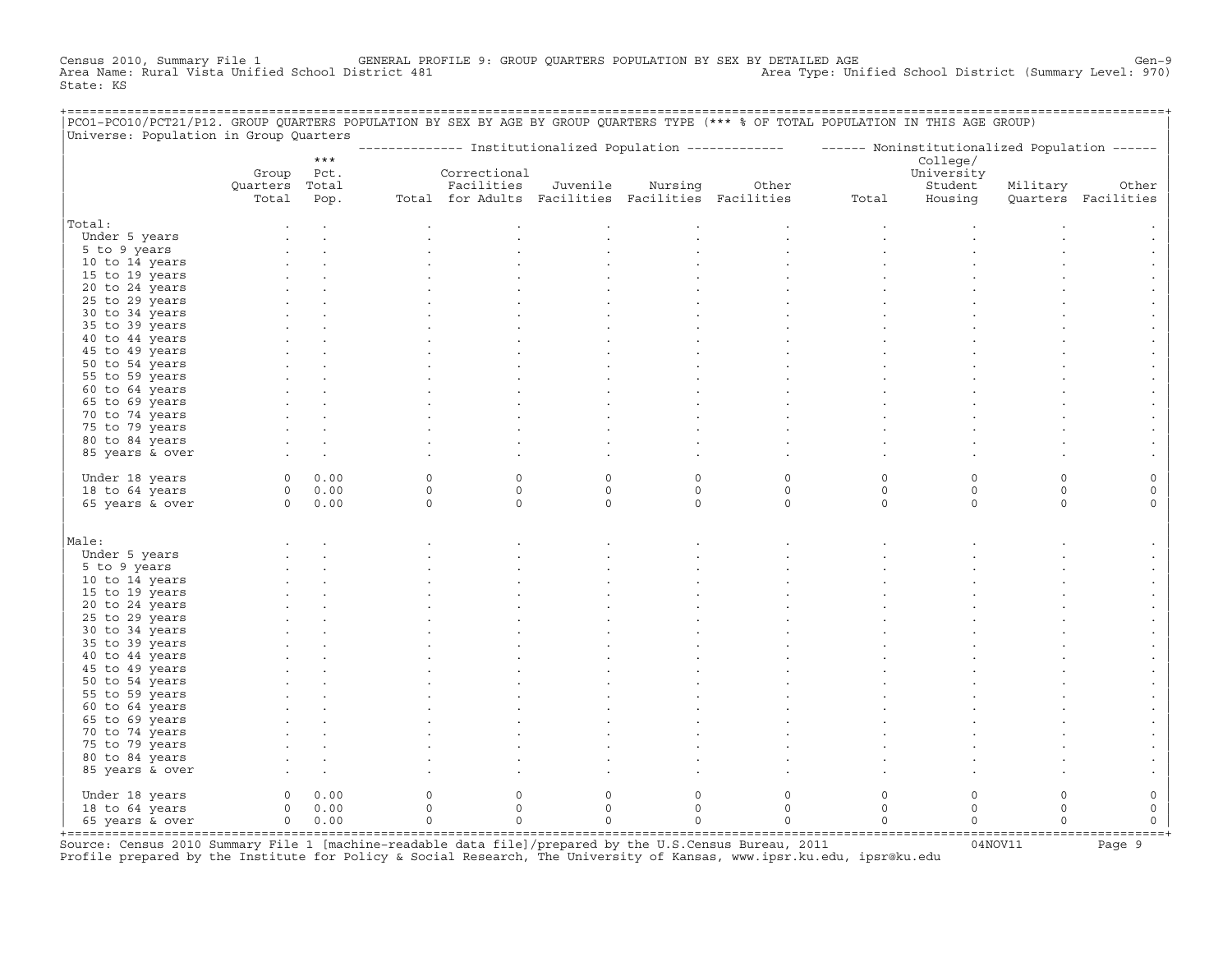Census 2010, Summary File 1 AGE PROFILE 1: AGE BY SEX FOR PERSONS IN HOUSEHOLDS AND PERSONS IN GROUP QUARTERS<br>Area Name: Rural Vista Unified School District 481 Area NouseHolds And Area Type: Unified School District (Summ State: KS

+===================================================================================================================================================+

|                          |             |          |                 |             |         |             |      | ----------Persons in Households---------- |        |             | --------Persons in Group Quarters-------- |              |           |
|--------------------------|-------------|----------|-----------------|-------------|---------|-------------|------|-------------------------------------------|--------|-------------|-------------------------------------------|--------------|-----------|
|                          | Total Pct.  |          | Male            | Female %Fem |         | Total Pct.  |      | Male                                      | Female | Total Pct.  | Male                                      | Female %Fem  |           |
| All Aqes:                | 2,239 100.0 |          | 1,151           | 1,088 48.6  |         | 2,239 100.0 |      | 1,151                                     | 1,088  | $\circ$     | 0                                         | 0            |           |
| $0$ to $4$               | 122         | $5.4$    | 62              | 60          | 49.2    | 122         | 5.4  | 62                                        | 60     | $\circ$     | 0                                         | 0            |           |
| 5 to 9                   | 138         | 6.2      | 60              | 78          | 56.5    | 138         | 6.2  | 60                                        | 78     | $\circ$     | $\circ$                                   | 0            |           |
| 10 to 14                 | 141         | 6.3      | 72              | 69          | 48.9    | 141         | 6.3  | 72                                        | 69     | $\circ$     | $\circ$                                   | $\mathsf O$  |           |
| 15 to 17                 | 106         | 4.7      | 62              |             | 44 41.5 | 106         | 4.7  | 62                                        | 44     | $\mathbf 0$ | $\circ$                                   | $\circ$      | $\bullet$ |
| 18 and 19                | 51          | 2.3      | 33              | 18          | 35.3    | 51          | 2.3  | 33                                        | 18     | $\circ$     | $\mathbf 0$                               | $\mathsf{O}$ | $\bullet$ |
| 20                       | 16          | 0.7      | $7\overline{ }$ | 9           | 56.3    | 16          | 0.7  | 7                                         | 9      | $\circ$     | $\mathbf 0$                               | 0            | $\bullet$ |
| 21                       | 23          | 1.0      | 14              | 9           | 39.1    | 23          | 1.0  | 14                                        | 9      | $\Omega$    | $\mathbf 0$                               | $\mathsf O$  | $\bullet$ |
| 22 to 24                 | 49          | 2.2      | 23              | 26          | 53.1    | 49          | 2.2  | 23                                        | 26     | $\mathbf 0$ | $\mathbf 0$                               | $\circ$      | $\bullet$ |
| 25 to 29                 | 112         | 5.0      | 63              |             | 49 43.8 | 112         | 5.0  | 63                                        | 49     | $\circ$     | $\mathbf 0$                               | $\mathsf{O}$ | $\bullet$ |
| 30 to 34                 | 109         | 4.9      | 55              | 54          | 49.5    | 109         | 4.9  | 55                                        | 54     | $\circ$     | 0                                         | $\mathsf{O}$ | $\bullet$ |
| 35 to 39                 | 119         | 5.3      | 56              | 63          | 52.9    | 119         | 5.3  | 56                                        | 63     | $\circ$     | $\circ$                                   | $\mathsf{O}$ | $\bullet$ |
| 40 to 44                 | 140         | 6.3      | 70              | 70          | 50.0    | 140         | 6.3  | 70                                        | 70     | $\circ$     | 0                                         | $\circ$      | $\bullet$ |
| 45 to 49                 | 203         | 9.1      | 115             | 88          | 43.3    | 203         | 9.1  | 115                                       | 88     | $\circ$     | $\mathbf 0$                               | 0            | $\bullet$ |
| 50 to 54                 | 185         | 8.3      | 96              | 89          | 48.1    | 185         | 8.3  | 96                                        | 89     | $\circ$     | 0                                         | 0            | $\bullet$ |
| 55 to 59                 | 177         | 7.9      | 89              | 88          | 49.7    | 177         | 7.9  | 89                                        | 88     | $\circ$     | $\circ$                                   | 0            | $\bullet$ |
| 60 and 61                | 60          | 2.7      | 34              | 26          | 43.3    | 60          | 2.7  | 34                                        | 26     | $\circ$     | $\mathbf 0$                               | $\mathbf 0$  | $\bullet$ |
| 62 to 64                 | 80          | 3.6      | 41              | 39          | 48.8    | 80          | 3.6  | 41                                        | 39     | $\circ$     | $\mathbf 0$                               | $\circ$      | $\bullet$ |
| 65 and 66                | 42          | 1.9      | 21              | 21          | 50.0    | 42          | 1.9  | 21                                        | 21     | $\circ$     | $\mathbf 0$                               | $\mathsf{O}$ | $\bullet$ |
| 67 to 69                 | 58          | 2.6      | 29              | 29          | 50.0    | 58          | 2.6  | 29                                        | 29     | $\circ$     | $\circ$                                   | $\mathbf 0$  |           |
| 70 to 74                 | 103         | 4.6      | 51              | 52          | 50.5    | 103         | 4.6  | 51                                        | 52     | $\circ$     | $\Omega$                                  | $\mathbb O$  |           |
| 75 to 79                 | 94          | 4.2      | 49              |             | 45 47.9 | 94          | 4.2  | 49                                        | 45     | $\circ$     | $\circ$                                   | $\circ$      |           |
| 80 to 84                 | 51          | 2.3      | 27              |             | 24 47.1 | 51          | 2.3  | 27                                        | 24     | $\circ$     | $\mathbf 0$                               | $\mathsf{O}$ |           |
| 85 & over                | 60          | 2.7      | 22              |             | 38 63.3 | 60          | 2.7  | 22                                        | 38     | $\Omega$    | $\Omega$                                  | $\circ$      |           |
| Additional Aqqreqations: |             |          |                 |             |         |             |      |                                           |        |             |                                           |              |           |
| $0$ to $14$              |             | 401 17.9 | 194             | 207         | 51.6    | 401         | 17.9 | 194                                       | 207    | $\circ$     | 0                                         | 0            |           |
| $5$ to $14$              |             | 279 12.5 | 132             | 147         | 52.7    | 279         | 12.5 | 132                                       | 147    | $\circ$     | $\circ$                                   | $\circ$      |           |
| $0$ to $17$              | 507         | 22.6     | 256             | 251         | 49.5    | 507         | 22.6 | 256                                       | 251    | $\circ$     | $\circ$                                   | $\circ$      | $\bullet$ |
| 5 to 17                  | 385         | 17.2     | 194             | 191         | 49.6    | 385         | 17.2 | 194                                       | 191    | $\mathbf 0$ | 0                                         | 0            | $\bullet$ |
| $0$ to $20$              | 574         | 25.6     | 296             | 278         | 48.4    | 574         | 25.6 | 296                                       | 278    | $\mathbf 0$ | 0                                         | 0            | $\bullet$ |
| 18 to 21                 | 90          | 4.0      | 54              | 36          | 40.0    | 90          | 4.0  | 54                                        | 36     | $\Omega$    | $\circ$                                   | $\mathbf 0$  | $\bullet$ |
| 18 to 24                 | 139         | 6.2      | 77              | 62          | 44.6    | 139         | 6.2  | 77                                        | 62     | $\circ$     | 0                                         | 0            | $\bullet$ |
| 18 to 64                 | 1,324       | 59.1     | 696             | 628         | 47.4    | 1,324       | 59.1 | 696                                       | 628    | $\circ$     | 0                                         | $\circ$      | $\bullet$ |
| 25 to 64                 | 1,185       | 52.9     | 619             | 566         | 47.8    | 1,185       | 52.9 | 619                                       | 566    | $\circ$     | 0                                         | $\circ$      | $\bullet$ |
| 60 & over                | 548         | 24.5     | 274             | 274         | 50.0    | 548         | 24.5 | 274                                       | 274    | $\circ$     | $\circ$                                   | $\circ$      |           |
| 65 & over                | 408         | 18.2     | 199             | 209         | 51.2    | 408         | 18.2 | 199                                       | 209    | $\circ$     | $\Omega$                                  | $\mathbb O$  |           |
| 70 & over                | 308         | 13.8     | 149             | 159         | 51.6    | 308         | 13.8 | 149                                       | 159    | $\circ$     | $\circ$                                   | $\circ$      |           |
| 75 & over                | 205         | 9.2      | 98              | 107         | 52.2    | 205         | 9.2  | 98                                        | 107    | $\Omega$    | $\Omega$                                  | $\circ$      |           |
|                          |             |          |                 |             |         |             |      |                                           |        |             |                                           |              |           |

|            |            |      | -----All Persons---------------- | ----------Persons in Households---------- |      |        | --------Persons in Group Quarters-------- |      |        |  |
|------------|------------|------|----------------------------------|-------------------------------------------|------|--------|-------------------------------------------|------|--------|--|
|            | Both Sexes | Male | Female                           | Both Sexes                                | Male | Female | Both Sexes                                | Male | Female |  |
| Median Age | 44.8       | 44.9 | 44.7                             | 44.8                                      | 44.9 | 44.6   |                                           |      |        |  |

| | | | +===================================================================================================================================================+ Source: Census 2010 Summary File 1 [machine−readable data file]/prepared by the U.S.Census Bureau, 2011 04NOV11 Page 10 Profile prepared by the Institute for Policy & Social Research, The University of Kansas, www.ipsr.ku.edu, ipsr@ku.edu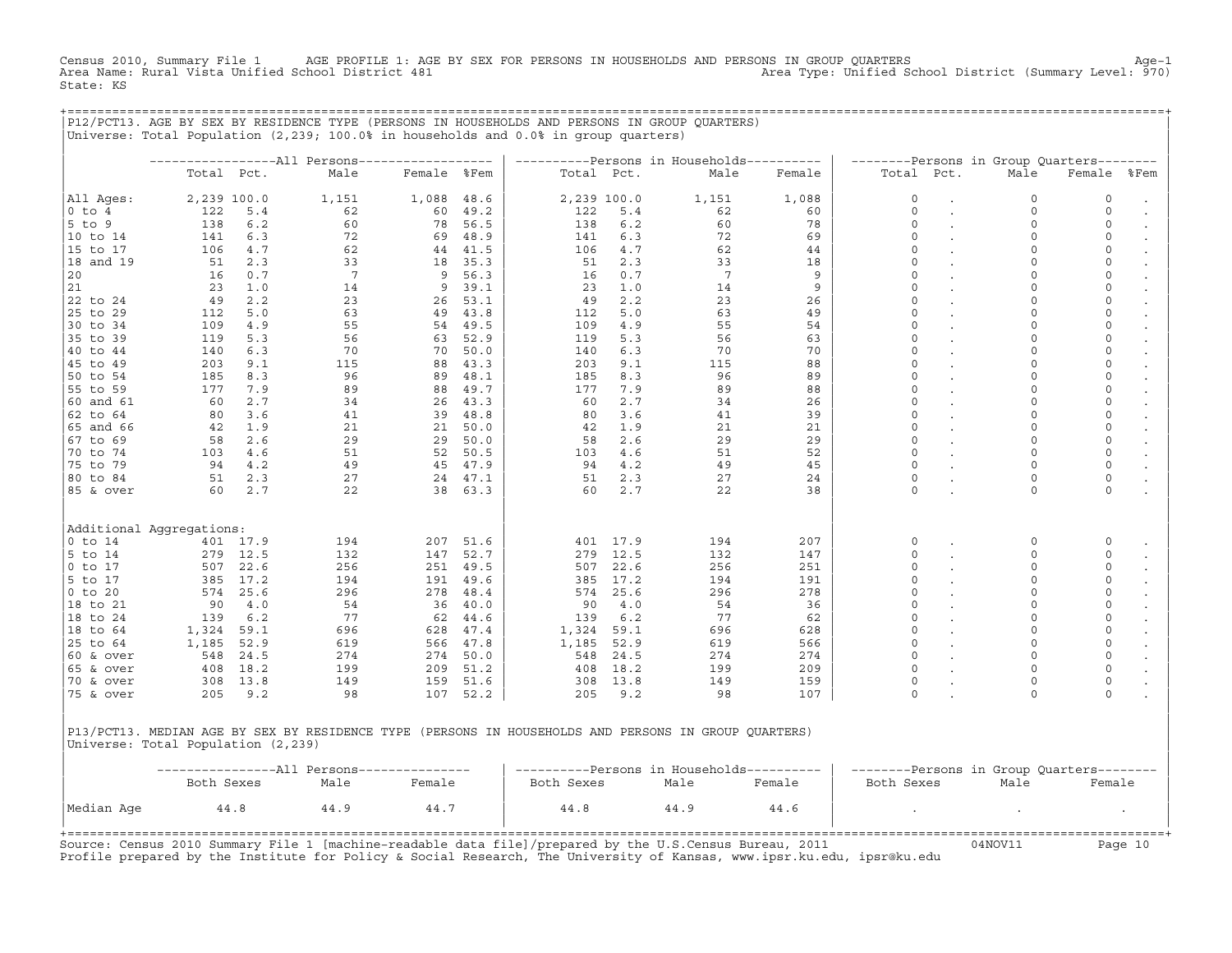Census 2010, Summary File 1 AGE PROFILE 2: FULL AGE DETAIL (ALL AGES) BY SEX, WITH MEDIANS AND ADDITIONAL AGGREGATIONS<br>Area Name: Rural Vista Unified School District 481 State: KS

| P12/P13/PCT12. DETAILED AGE BY SEX (INCLUDING MEDIANS): ALL RACES COMBINED |  |  |  |                                                                                      |
|----------------------------------------------------------------------------|--|--|--|--------------------------------------------------------------------------------------|
|                                                                            |  |  |  | Universe: Persons of all races combined (2,239 or 100.0% of Total Population: 2,239) |

|                           | Total    | Pct.       | Male                  | Female   |                | Total Pct. |            | Male            | Female       |                            | Total               | Pct.       | Male                           | Female                     |
|---------------------------|----------|------------|-----------------------|----------|----------------|------------|------------|-----------------|--------------|----------------------------|---------------------|------------|--------------------------------|----------------------------|
| $0$ to $4$                | 122      | 5.4        | 62                    | 60       | 40 to 44       | 140        | 6.3        | 70              | 70           | 80 to 84                   | 51                  | 2.3        | 27                             | 24                         |
| $\circ$                   | 28       | 1.3        | 15                    | 13       | 40             | 26         | 1.2        | 15              | 11           | 80                         | 15                  | 0.7        | 7                              | 8                          |
| $\mathbf{1}$              | 14       | 0.6        | 8                     | 6        | 41             | 24         | 1.1        | 13              | 11           | 81                         | 13                  | 0.6        | 10                             | 3                          |
| 2                         | 24       | 1.1        | 11                    | 13       | 42             | 27         | 1.2        | 13              | 14           | 82                         | 12                  | 0.5        | 6                              | $\epsilon$                 |
| 3                         | 26       | 1.2        | 14                    | 12       | 43             | 29         | 1.3        | 13              | 16           | 83                         | 6                   | 0.3        | 2                              | $\overline{4}$             |
| $\overline{4}$            | 30       | 1.3        | 14                    | 16       | 44             | 34         | 1.5        | 16              | 18           | 84                         | 5                   | 0.2        | $\overline{c}$                 | $\overline{3}$             |
| $5$ to<br>9               | 138      | 6.2        | 60                    | 78       | 45 to 49       | 203        | 9.1        | 115             | 88           | 85 to 89                   | 34                  | 1.5        | 11                             | $23\,$                     |
| 5                         | 26       | 1.2        | 12                    | 14       | 45             | 44         | 2.0        | 21              | 23           | 85                         | 10                  | 0.4        | 5                              | $\mathsf S$                |
| 6<br>$7\phantom{.0}$      | 25<br>31 | 1.1        | 13                    | 12<br>20 | 46<br>47       | 31         | 1.4        | 20              | 11           | 86<br>87                   | $\overline{3}$<br>8 | 0.1        | $\mathbf{1}$<br>$\overline{c}$ | $\mathbf{2}$<br>$\epsilon$ |
| 8                         | 27       | 1.4<br>1.2 | 11<br>9               | 18       | 48             | 36<br>45   | 1.6<br>2.0 | 21<br>29        | 15<br>16     | 88                         | 6                   | 0.4<br>0.3 | $\mathbf{1}$                   | 5                          |
| 9                         | 29       | 1.3        | 15                    | 14       | 49             | 47         | 2.1        | 24              | 23           | 89                         | $7\phantom{.0}$     | 0.3        | $\overline{\mathbf{c}}$        | 5                          |
| 10 to 14                  | 141      | 6.3        | 72                    | 69       | 50 to 54       | 185        | 8.3        | 96              | 89           | 90 to 94                   | 23                  | 1.0        | 10                             | 13                         |
| 10                        | 23       | 1.0        | 11                    | 12       | 50             | 34         | 1.5        | 15              | 19           | 90                         | 9                   | 0.4        | $\overline{4}$                 | 5                          |
| 11                        | 30       | 1.3        | 16                    | 14       | 51             | 30         | 1.3        | 18              | 12           | 91                         | 6                   | 0.3        | $\mathbf{1}$                   | 5                          |
| 12                        | 25       | 1.1        | 13                    | 12       | 52             | 58         | 2.6        | 27              | 31           | 92                         | $\overline{c}$      | 0.1        | $\mathbf{1}$                   | $\mathbf{1}$               |
| 13                        | 27       | 1.2        | 13                    | 14       | 53             | 30         | 1.3        | 18              | 12           | 93                         | 5                   | 0.2        | $\overline{4}$                 | $\mathbf{1}$               |
| 14                        | 36       | 1.6        | 19                    | 17       | 54             | 33         | 1.5        | 18              | 15           | 94                         | $\mathbf{1}$        | 0.0        | $\circ$                        | $\mathbf 1$                |
| 15 to 19                  | 157      | 7.0        | 95                    | 62       | 55 to 59       | 177        | 7.9        | 89              | 88           | 95 to 99                   | 3                   | 0.1        | $\mathbf{1}$                   | $\overline{a}$             |
| 15                        | 39       | 1.7        | 23                    | 16       | 55             | 40         | 1.8        | 26              | 14           | 95                         | $\mathbf{1}$        | 0.0        | $\Omega$                       | $\,1\,$                    |
| 16                        | 30       | 1.3        | 18                    | 12       | 56             | 41         | 1.8        | 15              | 26           | 96                         | $\overline{c}$      | 0.1        | $\mathbf{1}$                   | $\mathtt 1$                |
| 17                        | 37       | 1.7        | 21                    | 16       | 57             | 32         | 1.4        | 18              | 14           | 97                         | $\Omega$            | 0.0        | $\Omega$                       | $\mathsf{O}\xspace$        |
| 18                        | 32       | 1.4        | 19                    | 13       | 58             | 33         | 1.5        | 18              | 15           | 98                         | $\circ$             | $0.0$      | $\circ$                        | $\mathsf{O}\xspace$        |
| 19                        | 19       | 0.8        | 14                    | 5        | 59             | 31         | 1.4        | 12              | 19           | 99                         | $\circ$             | 0.0        | 0                              | $\mathsf{O}$               |
| 20 to 24                  | 88<br>16 | 3.9<br>0.7 | 44<br>$7\phantom{.0}$ | 44<br>9  | 60 to 64<br>60 | 140<br>30  | 6.3<br>1.3 | 75<br>20        | 65<br>10     | $100 - 104$<br>$105 - 109$ | $\Omega$<br>$\circ$ | 0.0<br>0.0 | $\Omega$<br>$\circ$            | 0<br>$\mathsf{O}\xspace$   |
| 20<br>21                  | 23       | 1.0        | 14                    | 9        | 61             | 30         | 1.3        | 14              | 16           | 110 plus                   | $\Omega$            | 0.0        | $\circ$                        | $\mathbf 0$                |
| 22                        | 11       | 0.5        | 6                     | 5        | 62             | 33         | 1.5        | 16              | 17           |                            |                     |            |                                |                            |
| 23                        | 17       | 0.8        | 5                     | 12       | 63             | 30         | 1.3        | 18              | 12           |                            |                     |            |                                |                            |
| 24                        | 21       | 0.9        | 12                    | 9        | 64             | 17         | 0.8        | $7\phantom{.0}$ | 10           | $0$ to $14$                | 401                 | 17.9       | 194                            | 207                        |
| 25 to 29                  | 112      | 5.0        | 63                    | 49       | 65 to 69       | 100        | 4.5        | 50              | 50           | 5 to 17                    | 385                 | 17.2       | 194                            | 191                        |
| 25                        | 21       | 0.9        | 15                    | 6        | 65             | 22         | 1.0        | 8               | 14           | 18 to 21                   | 90                  | 4.0        | 54                             | 36                         |
| 26                        | 16       | 0.7        | 6                     | 10       | 66             | 20         | 0.9        | 13              | 7            | 18 to 24                   | 139                 | $6.2$      | 77                             | 62                         |
| 27                        | 24       | 1.1        | 11                    | 13       | 67             | 22         | 1.0        | 11              | 11           | 18<br>to 64                | 1,324               | 59.1       | 696                            | 628                        |
| 28                        | 29       | 1.3        | 18                    | 11       | 68             | 15         | 0.7        | 8               | 7            | 25 to 64                   | 1,185               | 52.9       | 619                            | 566                        |
| 29                        | 22       | 1.0        | 13                    | 9        | 69             | 21         | 0.9        | 10              | 11           | 60 plus                    | 548                 | 24.5       | 274                            | 274                        |
| 30 to 34                  | 109      | 4.9        | 55                    | 54       | 70 to 74       | 103        | 4.6        | 51              | 52           | 65 plus                    | 408                 | 18.2       | 199                            | 209                        |
| 30                        | 26       | 1.2        | 13                    | 13       | 70             | 29         | 1.3        | 17              | 12           | 70 plus                    | 308                 | 13.8       | 149                            | 159                        |
| 31                        | 20       | 0.9        | 6                     | 14       | 71             | 17         | 0.8        | 8               | 9            | 75 plus                    | 205                 | 9.2        | 98                             | 107                        |
| 32                        | 19       | 0.8        | 8                     | 11       | 72             | 17         | 0.8        | 5               | 12           | 80 plus                    | 111                 | $5.0$      | 49                             | 62                         |
| 33<br>34                  | 19<br>25 | 0.8<br>1.1 | 12<br>16              | 7<br>9   | 73<br>74       | 18<br>22   | 0.8<br>1.0 | 10<br>11        | 8<br>11      | 85 plus<br>90 plus         | 60<br>26            | 2.7<br>1.2 | 22<br>11                       | 38<br>15                   |
| 35 to 39                  | 119      | 5.3        | 56                    | 63       | 75 to 79       | 94         | 4.2        | 49              | 45           |                            |                     |            |                                |                            |
| 35                        | 18       | 0.8        | $7\overline{ }$       | 11       | 75             | 15         | 0.7        | 9               | 6            |                            |                     |            |                                |                            |
| 36                        | 20       | 0.9        | 12                    | 8        | 76             | 21         | 0.9        | 11              | 10           | All Ages                   | 2,239 100.0         |            | 1,151                          | 1,088                      |
| 37                        | 29       | 1.3        | 16                    | 13       | 77             | 22         | 1.0        | 13              | 9            |                            |                     |            |                                |                            |
| 38                        | 22       | 1.0        | $7\phantom{.0}$       | 15       | 78             | 17         | 0.8        | 6               | 11           | Median Age                 | Both Sexes          |            | Male                           | Female                     |
| 39                        | 30       | 1.3        | 14                    | 16       | 79             | 19         | 0.8        | 10              | $\mathsf{Q}$ | By Sex                     | 44.8                |            | 44.9                           | 44.7                       |
| $+$ = = = = = = = = = = = |          |            |                       |          |                |            |            |                 |              |                            |                     |            |                                |                            |

+===================================================================================================================================================+Source: Census 2010 Summary File 1 [machine−readable data file]/prepared by the U.S.Census Bureau, 2011 04NOV11 Page 11 Profile prepared by the Institute for Policy & Social Research, The University of Kansas, www.ipsr.ku.edu, ipsr@ku.edu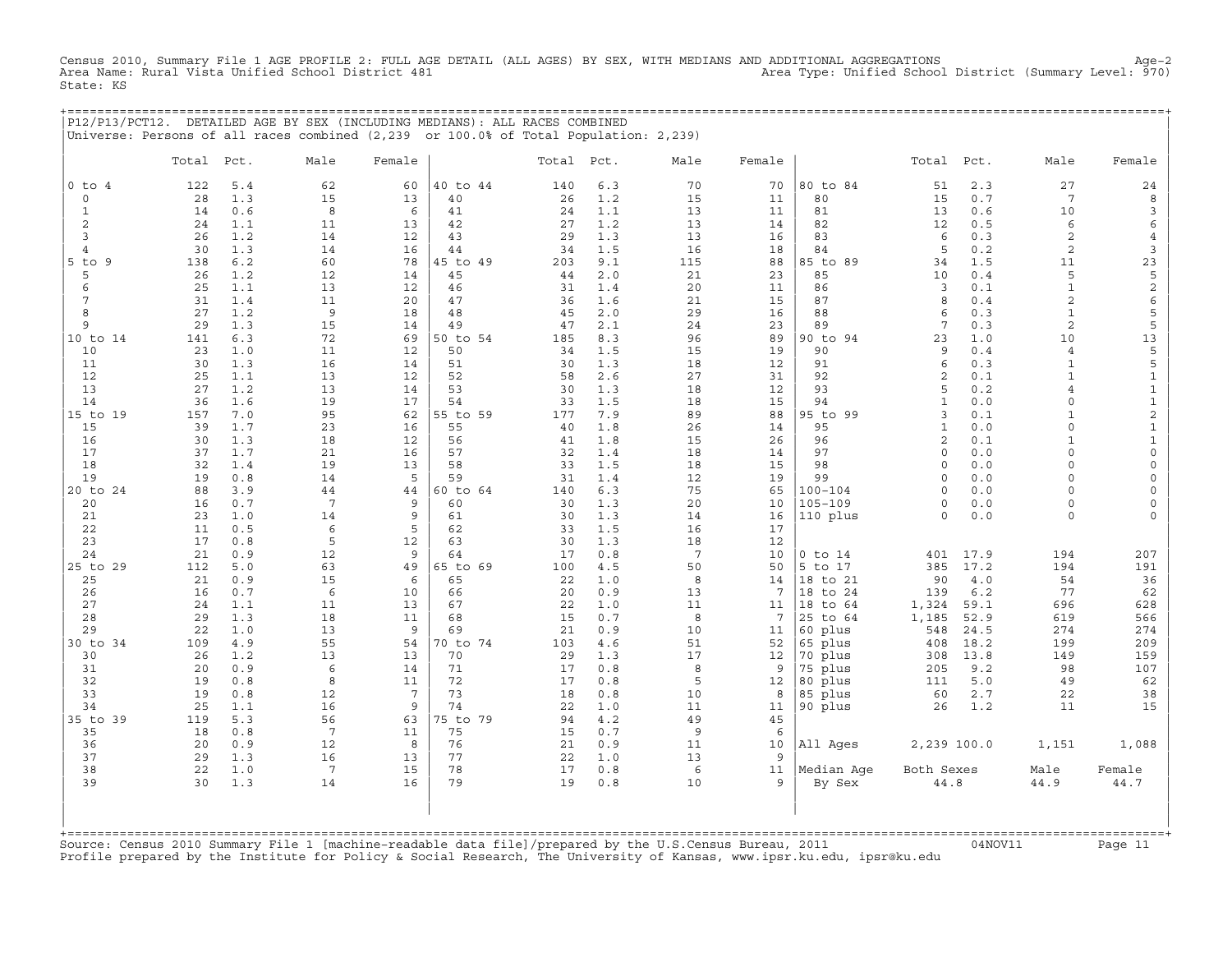AGE/SEX PROFILE FOR SPECIFIC RACE/ETHNIC GROUP A: WHITE ALONE<br>Chrea Type: Unified School District (Summary Level: 970) Area Type: Unified School District (Summary Level: 9 Census 2010, Summary File 1 AGE/SEX<br>Area Name: Rural Vista Unified School District 481 State: KS

+===================================================================================================================================================+ |P12A/P13A/PCT12A. DETAILED AGE BY SEX (INCLUDING MEDIANS): WHITE ALONE | |Universe: White Alone Persons (2,140 or 95.6% of Total Population: 2,239) |

|                 | Total    | Pct.       | Male                  | Female                |          | Total Pct. |            | Male                 | Female                |                         | Total                | Pct.       | Male                    | Female                             |
|-----------------|----------|------------|-----------------------|-----------------------|----------|------------|------------|----------------------|-----------------------|-------------------------|----------------------|------------|-------------------------|------------------------------------|
| $0$ to $4$      | 112      | 5.2        | 57                    | 55                    | 40 to 44 | 134        | 6.3        | 68                   | 66                    | 80 to 84                | 51                   | 2.4        | 27                      | 24                                 |
| $\circ$         | 28       | 1.3        | 15                    | 13                    | 40       | 24         | 1.1        | 14                   | 10                    | 80                      | 15                   | 0.7        | 7                       | 8                                  |
| $\mathbf{1}$    | 11       | 0.5        | 5                     | 6                     | 41       | 24         | 1.1        | 13                   | 11                    | 81                      | 13                   | 0.6        | 10                      | $\mathbf{3}$                       |
| 2               | 21       | 1.0        | 11                    | 10                    | 42       | 26         | 1.2        | 13                   | 13                    | 82                      | 12                   | 0.6        | 6                       | $\epsilon$                         |
| 3               | 25       | 1.2        | 14                    | 11                    | 43       | 29         | 1.4        | 13                   | 16                    | 83                      | 6                    | 0.3        | 2                       | $\,4\,$                            |
| $\overline{4}$  | 27       | 1.3        | 12                    | 15                    | 44       | 31         | 1.4        | 15                   | 16                    | 84                      | 5                    | 0.2        | $\overline{a}$          | $\overline{3}$                     |
| $5$ to<br>9     | 128      | 6.0        | 56                    | 72                    | 45 to 49 | 196        | 9.2        | 112                  | 84                    | 85 to 89                | 34                   | 1.6        | 11                      | $23\,$                             |
| 5<br>6          | 25<br>23 | 1.2<br>1.1 | 11<br>12              | 14<br>11              | 45<br>46 | 42<br>31   | 2.0<br>1.4 | 21<br>20             | 21<br>11              | 85<br>86                | 10<br>$\overline{3}$ | 0.5<br>0.1 | 5<br>$\mathbf{1}$       | 5                                  |
| $7\phantom{.0}$ | 28       | 1.3        | 11                    | 17                    | 47       | 34         | 1.6        | 20                   | 14                    | 87                      | 8                    | 0.4        | $\overline{a}$          | $\mathbf{2}$<br>$\epsilon$         |
| 8               | 25       | 1.2        | 8                     | 17                    | 48       | 42         | 2.0        | 27                   | 15                    | 88                      | 6                    | 0.3        | $\mathbf{1}$            | 5                                  |
| 9               | 27       | 1.3        | 14                    | 13                    | 49       | 47         | 2.2        | 24                   | 23                    | 89                      | $7\phantom{.0}$      | 0.3        | $\overline{a}$          | $\mathsf S$                        |
| 10 to 14        | 126      | 5.9        | 67                    | 59                    | 50 to 54 | 180        | 8.4        | 93                   | 87                    | 90 to 94                | 23                   | 1.1        | 10                      | 13                                 |
| 10              | 21       | 1.0        | 11                    | 10                    | 50       | 33         | 1.5        | 15                   | 18                    | 90                      | 9                    | $0.4\,$    | 4                       | $\mathsf S$                        |
| 11              | 27       | 1.3        | 14                    | 13                    | 51       | 30         | 1.4        | 18                   | 12                    | 91                      | 6                    | 0.3        | $\mathbf{1}$            | $\mathsf S$                        |
| 12              | 23       | 1.1        | 12                    | 11                    | 52       | 56         | 2.6        | 26                   | 30                    | 92                      | $\overline{c}$       | 0.1        | $\mathbf{1}$            | $\mathbf{1}$                       |
| 13              | 26       | 1.2        | 13                    | 13                    | 53       | 30         | 1.4        | 18                   | 12                    | 93                      | 5                    | 0.2        | $\overline{4}$          | $\mathbf{1}$                       |
| 14              | 29       | 1.4        | 17                    | 12                    | 54       | 31         | 1.4        | 16                   | 15                    | 94                      | $\mathbf{1}$         | 0.0        | $\circ$                 | $\mathbf 1$                        |
| 15 to 19        | 151      | 7.1        | 92                    | 59                    | 55 to 59 | 169        | 7.9        | 86                   | 83                    | 95 to 99                | 3                    | 0.1        | $\mathbf{1}$            | $\mathbf{2}$                       |
| 15<br>16        | 38       | 1.8        | 23<br>17              | 15<br>12              | 55<br>56 | 37         | 1.7<br>1.9 | 24                   | 13                    | 95<br>96                | $\mathbf{1}$<br>2    | 0.0<br>0.1 | $\circ$                 | $\mathbf 1$                        |
| 17              | 29<br>35 | 1.4<br>1.6 | 20                    | 15                    | 57       | 40<br>30   | 1.4        | 14<br>18             | 26<br>12              | 97                      | $\circ$              | 0.0        | $\mathbf{1}$<br>$\circ$ | $\mathbf 1$<br>$\mathsf{O}\xspace$ |
| 18              | 30       | 1.4        | 18                    | 12                    | 58       | 33         | 1.5        | 18                   | 15                    | 98                      | $\Omega$             | 0.0        | $\circ$                 | $\mathsf{O}$                       |
| 19              | 19       | 0.9        | 14                    | 5                     | 59       | 29         | 1.4        | 12                   | 17                    | 99                      | $\circ$              | 0.0        | $\circ$                 | $\mathsf{O}$                       |
| 20 to 24        | 86       | 4.0        | 44                    | 42                    | 60 to 64 | 138        | 6.4        | 74                   | 64                    | $100 - 104$             | $\Omega$             | 0.0        | $\Omega$                | $\circ$                            |
| 20              | 16       | 0.7        | $7\phantom{.0}$       | 9                     | 60       | 30         | 1.4        | 20                   | 10                    | $105 - 109$             | $\circ$              | 0.0        | 0                       | $\circ$                            |
| 21              | 22       | 1.0        | 14                    | 8                     | 61       | 30         | 1.4        | 14                   | 16                    | 110 plus                | $\circ$              | 0.0        | $\circ$                 | $\mathsf{O}$                       |
| 22              | 11       | 0.5        | 6                     | 5                     | 62       | 32         | 1.5        | 16                   | 16                    |                         |                      |            |                         |                                    |
| 23              | 17       | 0.8        | 5                     | 12                    | 63       | 30         | 1.4        | 18                   | 12                    |                         |                      |            |                         |                                    |
| 24              | 20       | 0.9        | 12                    | 8                     | 64       | 16         | 0.7        | 6                    | 10                    | $0$ to $14$             | 366                  | 17.1       | 180                     | 186                                |
| 25 to 29        | 104      | 4.9        | 59                    | 45                    | 65 to 69 | 99         | 4.6        | 49                   | 50                    | 5 to 17                 | 356                  | 16.6       | 183                     | 173                                |
| 25<br>26        | 18<br>14 | 0.8<br>0.7 | 14<br>5               | $\overline{4}$<br>9   | 65<br>66 | 22<br>19   | 1.0<br>0.9 | 8<br>12              | 14<br>$7\phantom{.0}$ | 18 to 21<br>18<br>to 24 | 87<br>135            | 4.1<br>6.3 | 53<br>76                | 34<br>59                           |
| 27              | 24       | 1.1        | 11                    | 13                    | 67       | 22         | 1.0        | 11                   | 11                    | 18 to 64                | 1,269                | 59.3       | 673                     | 596                                |
| 28              | 26       | 1.2        | 16                    | 10                    | 68       | 15         | 0.7        | 8                    | $7\phantom{.0}$       | 25 to 64                | 1,134                | 53.0       | 597                     | 537                                |
| 29              | 22       | 1.0        | 13                    | 9                     | 69       | 21         | 1.0        | 10                   | 11                    | 60 plus                 | 541                  | 25.3       | 271                     | 270                                |
| 30 to 34        | 99       | 4.6        | 51                    | 48                    | 70 to 74 | 101        | 4.7        | 51                   | 50                    | 65 plus                 | 403                  | 18.8       | 197                     | 206                                |
| 30              | 24       | 1.1        | 12                    | 12                    | 70       | 28         | 1.3        | 17                   | 11                    | 70 plus                 | 304                  | 14.2       | 148                     | 156                                |
| 31              | 17       | 0.8        | 5                     | 12                    | 71       | 17         | 0.8        | 8                    | 9                     | 75 plus                 | 203                  | 9.5        | 97                      | 106                                |
| 32              | 18       | 0.8        | 8                     | 10                    | 72       | 17         | 0.8        | 5                    | 12                    | 80 plus                 | 111                  | 5.2        | 49                      | 62                                 |
| 33              | 16       | 0.7        | 10                    | 6                     | 73       | 18         | 0.8        | 10                   | 8                     | 85 plus                 | 60                   | 2.8        | 22                      | 38                                 |
| 34              | 24       | 1.1        | 16                    | 8                     | 74       | 21         | 1.0        | 11                   | 10                    | 90 plus                 | 26                   | 1.2        | 11                      | 15                                 |
| 35 to 39        | 114      | 5.3        | 54                    | 60                    | 75 to 79 | 92         | 4.3        | 48                   | 44                    |                         |                      |            |                         |                                    |
| 35<br>36        | 18<br>18 | 0.8<br>0.8 | $7\phantom{.0}$<br>11 | 11<br>$7\overline{ }$ | 75<br>76 | 15<br>21   | 0.7<br>1.0 | $\overline{9}$<br>11 | 6<br>10               | All Ages                | 2,140 100.0          |            | 1,110                   | 1,030                              |
| 37              | 27       | 1.3        | 16                    | 11                    | 77       | 22         | 1.0        | 13                   | 9                     |                         |                      |            |                         |                                    |
| 38              | 21       | 1.0        | 6                     | 15                    | 78       | 16         | 0.7        | 5                    | 11                    | Median Age              | Both Sexes           |            | Male                    | Female                             |
| 39              | 30       | 1.4        | 14                    | 16                    | 79       | 18         | 0.8        | 10                   | 8                     | By Sex                  |                      | 45.4       | 45.3                    | 45.4                               |
| +=======        |          |            |                       |                       |          |            |            |                      |                       |                         |                      |            |                         |                                    |

+===================================================================================================================================================+Source: Census 2010 Summary File 1 [machine−readable data file]/prepared by the U.S.Census Bureau, 2011 04NOV11 Page 12 Profile prepared by the Institute for Policy & Social Research, The University of Kansas, www.ipsr.ku.edu, ipsr@ku.edu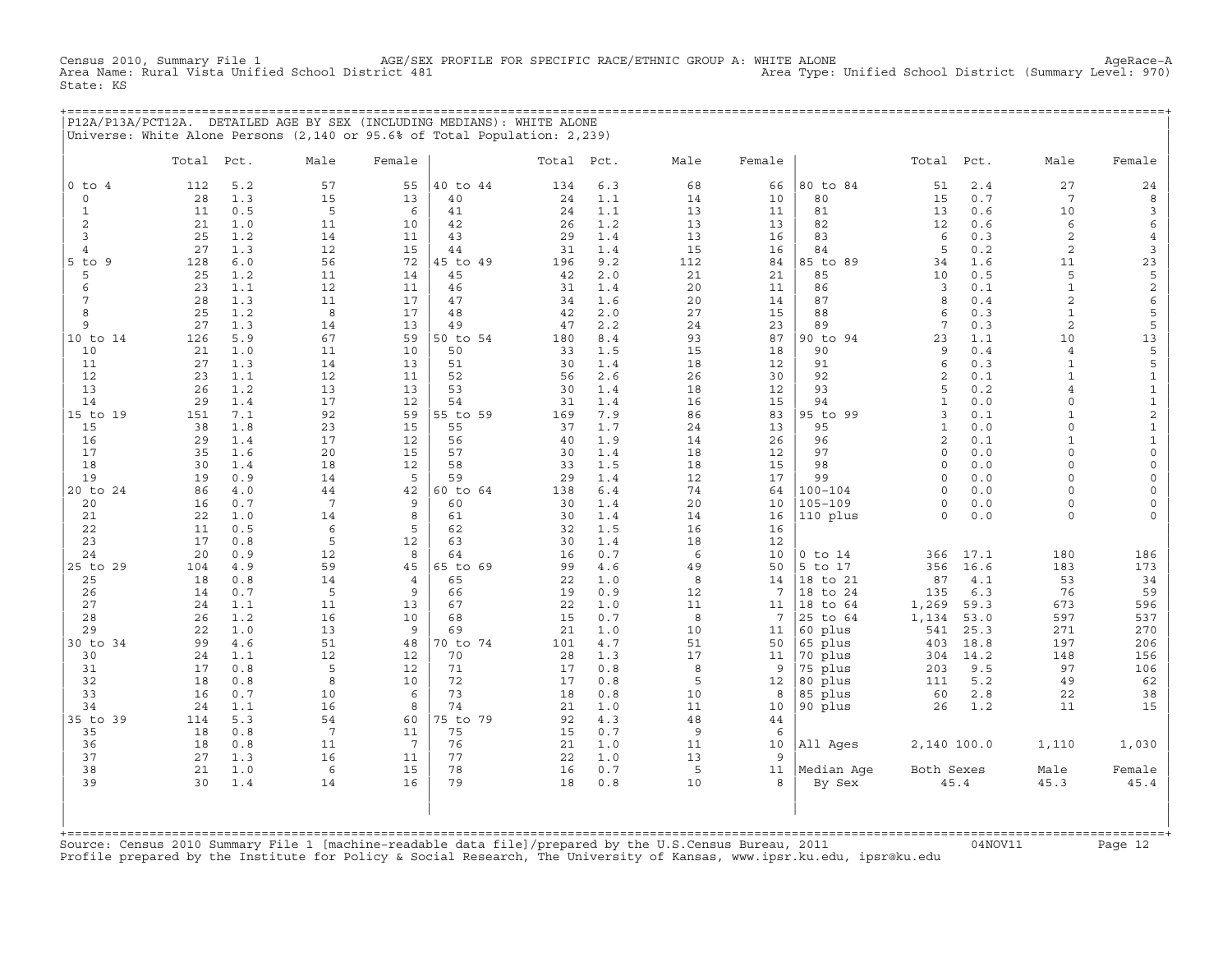Census 2010, Summary File 1 AGE/SEX PROFILE FOR SPECIFIC RACE/ETHNIC GROUP B: BLACK OR AFRICAN AMERICAN ALONE AgeRace−B Area Name: Rural Vista Unified School District 481 Area Type: Unified School District (Summary Level: 970) State: KS

+===================================================================================================================================================+

|                | P12B/P13B/PCT12B. DETAILED AGE BY SEX (INCLUDING MEDIANS): BLACK OR AFRICAN AMERICAN ALONE<br>Universe: Black or African American Alone Persons (20 or 0.9% of Total Population: 2,239) |                          |                            |                |              |            |                      |                                    |                    |                     |            |                      |                                     |
|----------------|-----------------------------------------------------------------------------------------------------------------------------------------------------------------------------------------|--------------------------|----------------------------|----------------|--------------|------------|----------------------|------------------------------------|--------------------|---------------------|------------|----------------------|-------------------------------------|
|                | Total Pct.                                                                                                                                                                              | Male                     | Female                     |                | Total        | Pct.       | Male                 | Female                             |                    | Total               | Pct.       | Male                 | Female                              |
| $0$ to $4$     | 10.0<br>2                                                                                                                                                                               | $\circ$                  | 2                          | 40 to 44       | 0            | 0.0        | $\Omega$             | $\mathbf 0$                        | 80 to 84           | $\mathbf 0$         | $0.0$      | $\circ$              | $\mathsf{O}$                        |
| 0              | 0.0<br>$\Omega$                                                                                                                                                                         | $\Omega$                 | $\mathbf 0$                | 40             | 0            | 0.0        | $\Omega$             | $\mathbf 0$                        | 80                 | $\mathsf{O}\xspace$ | 0.0        | $\circ$              | $\mathsf{O}\xspace$                 |
| $\mathbf{1}$   | 0.0<br>$\circ$                                                                                                                                                                          | $\Omega$                 | $\mathbf 0$                | 41             | 0            | 0.0        | $\Omega$             | $\mathbf 0$                        | 81                 | $\circ$             | 0.0        | $\circ$              | $\mathsf{O}\xspace$                 |
| 2              | $\mathbf{1}$<br>5.0                                                                                                                                                                     | $\Omega$                 | $\mathbf{1}$               | 42             | 0            | $0.0$      | $\Omega$             | $\mathbf 0$                        | 82                 | $\circ$             | 0.0        | $\Omega$             | $\mathbf{0}$                        |
| 3              | 5.0<br>$\mathbf{1}$                                                                                                                                                                     | $\Omega$                 | $\mathbf{1}$               | 43             | 0            | 0.0        | $\Omega$             | $\mathbf 0$                        | 83                 | $\circ$             | 0.0        | $\Omega$             | 0                                   |
| $\overline{4}$ | 0.0<br>$\mathbf 0$                                                                                                                                                                      | $\Omega$                 | $\mathbf 0$                | 44             | 0            | 0.0        | $\Omega$             | $\mathsf O$                        | 84                 | $\mathbf 0$         | 0.0        | $\Omega$             | $\mathsf{O}\xspace$                 |
| 5 to 9         | 15.0<br>3                                                                                                                                                                               | $\mathbf{1}$             | 2                          | 45 to 49       | 0            | 0.0        | $\Omega$             | $\mathsf O$                        | 85 to 89           | $\Omega$            | $0.0$      | $\Omega$             | $\mathsf{O}\xspace$                 |
| 5<br>6         | 5.0<br>1<br>0.0<br>$\mathbf 0$                                                                                                                                                          | $\mathbf{1}$<br>$\Omega$ | $\mathbf 0$<br>$\mathbf 0$ | 45             | 0            | 0.0<br>0.0 | $\Omega$<br>$\Omega$ | $\mathbf 0$<br>$\mathbf 0$         | 85<br>86           | $\circ$<br>$\circ$  | 0.0<br>0.0 | $\Omega$<br>$\Omega$ | 0                                   |
| 7              | 5.0<br>1                                                                                                                                                                                | $\Omega$                 | 1                          | 46<br>47       | 0<br>0       | 0.0        | $\Omega$             | $\mathsf{O}\xspace$                | 87                 | $\Omega$            | 0.0        | $\Omega$             | $\mathsf{O}$<br>$\mathsf{O}\xspace$ |
| 8              | $\Omega$<br>0.0                                                                                                                                                                         | $\Omega$                 | $\mathbf 0$                | 48             | 0            | 0.0        | $\Omega$             | $\mathbf 0$                        | 88                 | $\circ$             | 0.0        | $\Omega$             | 0                                   |
| 9              | 5.0<br>$\mathbf{1}$                                                                                                                                                                     | $\Omega$                 | $\mathbf{1}$               | 49             | $\circ$      | 0.0        | $\mathbf 0$          | $\mathsf O$                        | 89                 | $\circ$             | 0.0        | $\circ$              | $\mathsf O$                         |
| 10 to 14       | 25.0<br>5                                                                                                                                                                               | $\Omega$                 | 5                          | 50 to 54       | $\mathbf{1}$ | 5.0        | $\Omega$             | $\mathbf 1$                        | 90 to 94           | $\Omega$            | $0.0$      | $\Omega$             | $\mathsf{O}\xspace$                 |
| 10             | 2<br>10.0                                                                                                                                                                               | $\cap$                   | 2                          | 50             | 1            | 5.0        | $\Omega$             | $\mathbf{1}$                       | 90                 | $\Omega$            | 0.0        | $\Omega$             | 0                                   |
| 11             | 5.0<br>$\mathbf{1}$                                                                                                                                                                     | $\Omega$                 | $\mathbf{1}$               | 51             | 0            | 0.0        | $\mathbf 0$          | $\mathsf{O}\xspace$                | 91                 | $\mathsf{O}\xspace$ | 0.0        | $\Omega$             | $\mathsf{O}\xspace$                 |
| 12             | 0.0<br>$\Omega$                                                                                                                                                                         | $\Omega$                 | 0                          | 52             | 0            | 0.0        | $\Omega$             | $\mathsf{O}$                       | 92                 | $\Omega$            | 0.0        | $\Omega$             | $\mathsf{O}\xspace$                 |
| 13             | 0.0<br>$\Omega$                                                                                                                                                                         | $\Omega$                 | $\Omega$                   | 53             | 0            | 0.0        | $\Omega$             | $\mathbf 0$                        | 93                 | $\Omega$            | 0.0        | $\Omega$             | 0                                   |
| 14             | 10.0<br>2                                                                                                                                                                               | $\Omega$                 | $\overline{2}$             | 54             | 0            | 0.0        | $\mathbf 0$          | $\mathsf{O}\xspace$                | 94                 | $\Omega$            | 0.0        | $\circ$              | $\mathsf{O}\xspace$                 |
| 15 to 19       | $\mathbf{1}$<br>5.0                                                                                                                                                                     | 0                        | $\mathbf{1}$               | 55 to 59       | $\mathbf{2}$ | 10.0       | $\overline{a}$       | $\mathsf O$                        | 95 to 99           | $\circ$             | 0.0        | $\Omega$             | $\mathsf{O}\xspace$                 |
| 15             | 0.0<br>$\Omega$                                                                                                                                                                         | $\Omega$                 | $\Omega$                   | 55             | 2            | 10.0       | $\overline{a}$       | $\mathbf 0$                        | 95                 | $\Omega$            | 0.0        | $\Omega$             | 0                                   |
| 16             | $\Omega$<br>0.0                                                                                                                                                                         | $\Omega$                 | $\mathbf 0$                | 56             | 0            | 0.0        | $\mathbf 0$          | $\mathsf{O}\xspace$                | 96                 | $\mathbf 0$         | 0.0        | $\Omega$             | $\mathsf{O}\xspace$                 |
| 17<br>18       | $\mathbf{1}$<br>5.0<br>$\Omega$                                                                                                                                                         | $\Omega$<br>$\Omega$     | $\mathbf{1}$               | 57<br>58       | 0<br>0       | 0.0<br>0.0 | $\Omega$<br>$\Omega$ | $\mathsf{O}$                       | 97<br>98           | $\circ$             | 0.0        | $\Omega$             | 0                                   |
| 19             | 0.0<br>0.0<br>$\Omega$                                                                                                                                                                  | $\Omega$                 | $\mathbf 0$<br>$\mathbf 0$ | 59             | 0            | 0.0        | $\mathbf 0$          | $\mathbf 0$<br>$\mathsf{O}\xspace$ | 99                 | $\circ$<br>$\circ$  | 0.0<br>0.0 | $\circ$<br>$\Omega$  | $\mathsf O$<br>$\mathsf{O}\xspace$  |
| 20 to 24       | $\mathbf{1}$<br>5.0                                                                                                                                                                     | $\Omega$                 | $\mathbf{1}$               | 60 to 64       | 0            | 0.0        | $\Omega$             | $\mathsf{O}\xspace$                | $100 - 104$        | $\circ$             | 0.0        | $\Omega$             | 0                                   |
| 20             | $\circ$<br>0.0                                                                                                                                                                          | $\Omega$                 | $\mathbf 0$                | 60             | 0            | 0.0        | $\Omega$             | $\mathbf 0$                        | $105 - 109$        | $\circ$             | 0.0        | $\circ$              | 0                                   |
| 21             | 5.0<br>$\mathbf{1}$                                                                                                                                                                     | $\Omega$                 | $\mathbf 1$                | 61             | 0            | 0.0        | $\Omega$             | $\mathsf{O}\xspace$                | 110 plus           | $\circ$             | $0.0$      | $\circ$              | $\mathsf{O}\xspace$                 |
| 22             | $\Omega$<br>0.0                                                                                                                                                                         | $\Omega$                 | 0                          | 62             | 0            | 0.0        | $\Omega$             | $\mathbf 0$                        |                    |                     |            |                      |                                     |
| 23             | 0.0<br>$\Omega$                                                                                                                                                                         | $\Omega$                 | $\Omega$                   | 63             | 0            | 0.0        | $\Omega$             | $\mathbf 0$                        |                    |                     |            |                      |                                     |
| 24             | 0.0<br>$\Omega$                                                                                                                                                                         | $\Omega$                 | $\Omega$                   | 64             | 0            | 0.0        | $\Omega$             | $\mathbf 0$                        | $0$ to $14$        | 10                  | 50.0       | $\mathbf{1}$         | 9                                   |
| 25 to 29       | 0.0<br>$\mathbf 0$                                                                                                                                                                      | $\Omega$                 | $\mathsf{O}\xspace$        | 65 to 69       | 0            | 0.0        | $\Omega$             | $\mathsf{O}\xspace$                | 5 to 17            | 9                   | 45.0       | $\mathbf{1}$         | 8                                   |
| 25             | 0.0<br>$\Omega$                                                                                                                                                                         | $\Omega$                 | 0                          | 65             | 0            | 0.0        | $\Omega$             | $\mathbf 0$                        | 18 to 21           | $\mathbf{1}$        | 5.0        | $\circ$              | $\mathbf{1}$                        |
| 26             | 0.0<br>$\Omega$                                                                                                                                                                         | $\Omega$                 | $\Omega$                   | 66             | 0            | 0.0        | $\Omega$             | $\Omega$                           | 18 to 24           | $\mathbf{1}$        | 5.0        | $\Omega$             | $\mathbf 1$                         |
| 27             | 0<br>0.0                                                                                                                                                                                | $\Omega$                 | $\mathsf{O}\xspace$        | 67             | 0            | 0.0        | $\Omega$             | $\mathsf{O}$                       | 18 to 64           | 9                   | 45.0       | $\overline{4}$       | 5                                   |
| 28             | 0.0<br>$\Omega$<br>$\Omega$                                                                                                                                                             | $\Omega$<br>$\Omega$     | $\mathbf 0$<br>$\Omega$    | 68             | 0            | 0.0        | $\Omega$<br>$\Omega$ | $\Omega$                           | 25 to 64           | 8                   | 40.0       | $\overline{4}$       | $\overline{4}$                      |
| 29<br>30 to 34 | 0.0<br>20.0<br>4                                                                                                                                                                        | 2                        | 2                          | 69<br>70 to 74 | 0<br>0       | 0.0<br>0.0 | $\Omega$             | $\mathbf 0$<br>$\mathsf{O}$        | 60 plus<br>65 plus | $\circ$<br>$\circ$  | 0.0<br>0.0 | $\circ$<br>0         | $\mathsf{O}\xspace$<br>0            |
| 30             | 10.0<br>2                                                                                                                                                                               | 1                        | 1                          | 70             | 0            | 0.0        | $\Omega$             | $\Omega$                           | 70 plus            | $\circ$             | 0.0        | $\circ$              | $\mathsf{O}\xspace$                 |
| 31             | 0.0<br>$\Omega$                                                                                                                                                                         | $\Omega$                 | $\circ$                    | 71             | 0            | 0.0        | $\Omega$             | $\mathbf 0$                        | 75 plus            | $\circ$             | 0.0        | $\Omega$             | $\mathsf{O}\xspace$                 |
| 32             | $\mathbf 0$<br>0.0                                                                                                                                                                      | $\mathbf 0$              | $\mathsf{O}\xspace$        | 72             | 0            | 0.0        | $\mathbf 0$          | $\mathsf{O}$                       | 80 plus            | $\circ$             | 0.0        | $\circ$              | $\mathsf{O}\xspace$                 |
| 33             | 5.0<br>1                                                                                                                                                                                | $\mathbf{1}$             | $\mathbf 0$                | 73             | 0            | 0.0        | $\Omega$             | $\mathbf 0$                        | 85 plus            | $\mathsf{O}$        | 0.0        | $\circ$              | 0                                   |
| 34             | 5.0<br>$\mathbf{1}$                                                                                                                                                                     | $\Omega$                 | $\mathbf{1}$               | 74             | 0            | 0.0        | $\Omega$             | $\mathbf 0$                        | 90 plus            | $\circ$             | 0.0        | $\circ$              | $\mathsf O$                         |
| 35 to 39       | $\mathbf{1}$<br>5.0                                                                                                                                                                     | $\Omega$                 | $\mathbf{1}$               | 75 to 79       | 0            | 0.0        | $\mathbf 0$          | $\mathsf{O}\xspace$                |                    |                     |            |                      |                                     |
| 35             | $\Omega$<br>0.0                                                                                                                                                                         | $\Omega$                 | $\mathbf 0$                | 75             | 0            | 0.0        | $\Omega$             | $\mathbf 0$                        |                    |                     |            |                      |                                     |
| 36             | 0.0<br>$\circ$                                                                                                                                                                          | $\Omega$                 | $\mathbf 0$                | 76             | $\circ$      | 0.0        | $\Omega$             | $\mathbf 0$                        | All Ages           |                     | 20 100.0   | 5                    | 15                                  |
| 37             | $\mathbf{1}$<br>5.0                                                                                                                                                                     | $\Omega$                 | $\mathbf{1}$               | 77             | 0            | 0.0        | $\mathbf 0$          | $\mathbf 0$                        |                    |                     |            |                      |                                     |
| 38             | $\circ$<br>0.0                                                                                                                                                                          | $\Omega$                 | $\Omega$                   | 78             | 0            | 0.0        | $\Omega$             | $\Omega$                           | Median Age         | Both Sexes          |            | Male                 | Female                              |
| 39             | 0.0<br>$\circ$                                                                                                                                                                          | $\Omega$                 | $\Omega$                   | 79             | $\circ$      | 0.0        | $\Omega$             | $\Omega$                           | By Sex             |                     | 16.0       | 33.5                 | 14.3                                |
|                |                                                                                                                                                                                         |                          |                            |                |              |            |                      |                                    |                    |                     |            |                      |                                     |
|                |                                                                                                                                                                                         |                          |                            |                |              |            |                      |                                    |                    |                     |            |                      |                                     |
|                | +============================                                                                                                                                                           |                          |                            |                |              |            |                      |                                    |                    |                     |            |                      |                                     |

+===================================================================================================================================================+Source: Census 2010 Summary File 1 [machine−readable data file]/prepared by the U.S.Census Bureau, 2011 04NOV11 Page 13 Profile prepared by the Institute for Policy & Social Research, The University of Kansas, www.ipsr.ku.edu, ipsr@ku.edu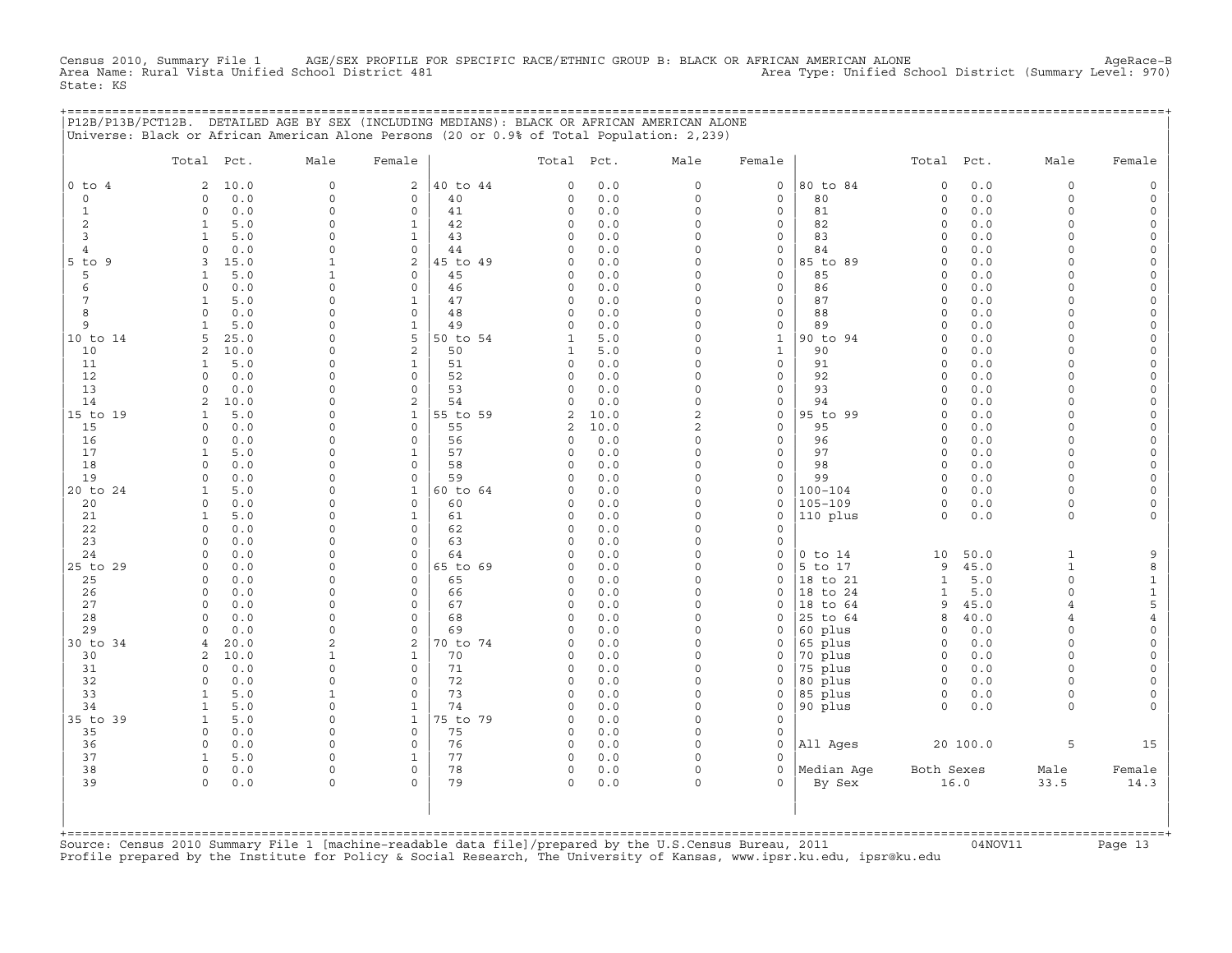Census 2010, Summary File 1 AGE/SEX PROFILE FOR SPECIFIC RACE/ETHNIC GROUP C: AMERICAN INDIAN AND ALASKA NATIVE ALONE AgeRace−C Area Name: Rural Vista Unified School District 481 Area Type: Unified School District (Summary Level: 970) State: KS

|                     | P12C/P13C/PCT12C. DETAILED AGE BY SEX (INCLUDING MEDIANS): AMERICAN INDIAN AND ALASKA NATIVE ALONE |                              |                              |          |                |             |                      |                          | ========================== |                                |              |                                  |                |
|---------------------|----------------------------------------------------------------------------------------------------|------------------------------|------------------------------|----------|----------------|-------------|----------------------|--------------------------|----------------------------|--------------------------------|--------------|----------------------------------|----------------|
|                     | Universe: American Indian and Alaska Native Alone Persons (16 or 0.7% of Total Population: 2,239)  |                              |                              |          |                |             |                      |                          |                            |                                |              |                                  |                |
|                     | Total Pct.                                                                                         | Male                         | Female                       |          | Total Pct.     |             | Male                 | Female                   |                            | Total Pct.                     |              | Male                             | Female         |
| $0$ to $4$          | 0.0<br>$\circ$                                                                                     | $\circ$                      | $\circ$                      | 40 to 44 | $\overline{2}$ | 12.5        | $\circ$              | 2                        | 80 to 84                   | $\mathsf O$                    | 0.0          | $\circ$                          |                |
| $\circ$             | 0.0<br>$\Omega$                                                                                    | $\circ$                      | $\mathsf{O}$                 | 40       | 0              | 0.0         | $\circ$              | 0                        | 80                         | $\circ$                        | 0.0          | $\circ$                          |                |
| 1                   | $0.0$<br>$\circ$<br>0                                                                              | $\Omega$<br>$\Omega$         | $\circ$<br>$\mathsf{O}$      | 41       | 0              | 0.0         | $\Omega$<br>$\circ$  | $\circ$                  | 81<br>82                   | $\circ$<br>$\mathbf 0$         | 0.0<br>0.0   | $\Omega$<br>$\Omega$             |                |
| $\overline{c}$<br>3 | 0.0<br>$\circ$<br>0.0                                                                              | ∩                            | $\mathbf 0$                  | 42<br>43 | 1<br>0         | 6.3<br>0.0  | $\circ$              | $\mathbf{1}$<br>0        | 83                         | $\circ$                        | 0.0          | $\cap$                           |                |
| 4                   | 0.0<br>$\Omega$                                                                                    | $\cap$                       | $\circ$                      | 44       | 1              | 6.3         | $\Omega$             | $\mathbf{1}$             | 84                         | $\Omega$                       | 0.0          | $\cap$                           |                |
| 5 to 9              | 6.3<br>$\mathbf{1}$                                                                                |                              | $\mathbf{1}$                 | 45 to 49 | $\overline{4}$ | 25.0        | $\mathbf{1}$         | 3                        | 85 to 89                   | $\Omega$                       | 0.0          |                                  |                |
| 5                   | $\Omega$<br>0.0                                                                                    | $\Omega$                     | $\circ$                      | 45       | 1              | 6.3         | $\Omega$             | $\mathbf{1}$             | 85                         | $\Omega$                       | 0.0          |                                  |                |
| 6<br>7              | 6.3<br>$\mathbf{1}$<br>0.0<br>$\circ$                                                              | $\circ$<br>$\cap$            | $\mathbf{1}$<br>$\mathbf{0}$ | 46<br>47 | 0<br>1         | 0.0<br>6.3  | $\circ$<br>$\circ$   | $\circ$<br>$\mathbf{1}$  | 86<br>87                   | $\mathbf 0$<br>$\circ$         | 0.0<br>0.0   | ∩<br>$\cap$                      |                |
| 8                   | 0.0<br>$\circ$                                                                                     | $\Omega$                     | $\circ$                      | 48       | 2              | 12.5        | $\mathbf{1}$         | $\mathbf{1}$             | 88                         | $\mathbf 0$                    | $0.0$        | $\Omega$                         |                |
| 9                   | 0.0<br>$\Omega$                                                                                    | $\Omega$                     | $\mathsf{O}$                 | 49       | 0              | 0.0         | 0                    | 0                        | 89                         | $\Omega$                       | 0.0          | $\Omega$                         |                |
| 10 to 14            | 6.3<br>1                                                                                           | $\cap$                       | $\mathbf{1}$                 | 50 to 54 | $\overline{2}$ | 12.5        | $\mathbf{1}$         | $\mathbf{1}$             | 90 to 94                   | $\cap$                         | 0.0          | $\cap$                           |                |
| 10                  | 0.0<br>$\circ$                                                                                     | $\Omega$                     | $\mathbf 0$                  | 50       | 0              | 0.0         | $\circ$              | $\mathbf{0}$             | 90                         | $\Omega$                       | 0.0          | $\cap$                           |                |
| 11                  | 0.0<br>$\Omega$                                                                                    |                              | $\circ$                      | 51       | 0              | 0.0         | $\Omega$             | $\mathbf{0}$             | 91                         | $\mathbf 0$                    | 0.0          | $\cap$                           |                |
| 12<br>13            | 0.0<br>$\Omega$<br>6.3<br>1                                                                        | n<br>$\Omega$                | $\Omega$<br>$\mathbf{1}$     | 52<br>53 | 2<br>0         | 12.5<br>0.0 | 1<br>$\circ$         | 1<br>0                   | 92<br>93                   | $\Omega$<br>$\Omega$           | 0.0<br>0.0   |                                  |                |
| 14                  | 0.0<br>$\Omega$                                                                                    | $\cap$                       | $\mathbf 0$                  | 54       | 0              | 0.0         | $\circ$              | 0                        | 94                         | $\mathbf 0$                    | 0.0          | $\Omega$                         |                |
| 15 to 19            | 6.3<br>$\mathbf{1}$                                                                                | $\Omega$                     | $\mathbf{1}$                 | 55 to 59 | 1              | 6.3         | $\circ$              | $\mathbf{1}$             | 95 to 99                   | $\Omega$                       | 0.0          | $\Omega$                         |                |
| 15                  | 6.3<br>1                                                                                           |                              | $\mathbf{1}$                 | 55       | 0              | 0.0         | $\Omega$             | $\mathbf{0}$             | 95                         | $\Omega$                       | 0.0          | $\Omega$                         |                |
| 16                  | 0.0<br>$\Omega$                                                                                    | n                            | $\Omega$                     | 56       | $\mathbf 0$    | 0.0         | $\Omega$             | $\mathbf{0}$             | 96                         | $\Omega$                       | 0.0          | $\cap$<br>$\cap$                 |                |
| 17<br>18            | 0.0<br>$\Omega$<br>0.0<br>$\Omega$                                                                 | <sup>n</sup><br>$\Omega$     | $\mathbf 0$<br>$\mathbf 0$   | 57<br>58 | 1<br>0         | 6.3<br>0.0  | $\Omega$<br>$\Omega$ | 1<br>$\mathbf{0}$        | 97<br>98                   | $\Omega$<br>$\Omega$           | 0.0<br>0.0   | $\cap$                           |                |
| 19                  | 0.0<br>$\Omega$                                                                                    | $\Omega$                     | $\circ$                      | 59       | 0              | 0.0         | $\Omega$             | $\mathbf{0}$             | 99                         | $\mathbf 0$                    | 0.0          | $\cap$                           |                |
| 20 to 24            | 0.0<br>$\Omega$                                                                                    |                              | $\mathsf{O}$                 | 60 to 64 | 0              | 0.0         | 0                    | 0                        | $100 - 104$                | $\mathbf 0$                    | 0.0          | $\Omega$                         |                |
| 20                  | 0.0<br>$\Omega$                                                                                    | $\Omega$                     | $\Omega$                     | 60       | 0              | 0.0         | O                    | $\mathbf{0}$             | $105 - 109$                | $\Omega$                       | $0.0$        | $\Omega$                         |                |
| 21                  | $\circ$<br>0.0                                                                                     | $\Omega$                     | $\mathsf O$                  | 61       | $\circ$        | 0.0         | $\circ$              | 0                        | 110 plus                   | $\mathbf 0$                    | 0.0          | $\Omega$                         |                |
| 22<br>23            | 0.0<br>$\Omega$<br>0.0<br>$\Omega$                                                                 | O<br>$\cap$                  | $\mathsf{O}$<br>$\circ$      | 62<br>63 | 0<br>0         | 0.0<br>0.0  | 0<br>$\Omega$        | 0<br>0                   |                            |                                |              |                                  |                |
| 24                  | 0.0<br>$\Omega$                                                                                    | $\Omega$                     | $\mathbf 0$                  | 64       | $\Omega$       | 0.0         | $\circ$              | 0                        | $0$ to $14$                | 2                              | 12.5         | $\Omega$                         | $\overline{2}$ |
| 25 to 29            | 12.5<br>2                                                                                          | $\cap$                       | 2                            | 65 to 69 | 1              | 6.3         | $\mathbf{1}$         | 0                        | 5 to 17                    | 3                              | 18.8         | $\Omega$                         | 3              |
| 25                  | 6.3<br>1                                                                                           | $\Omega$                     | $\mathbf{1}$                 | 65       | 0              | 0.0         | $\circ$              | 0                        | 18 to 21                   | $\mathbf 0$                    | 0.0          | $\Omega$                         | $\circ$        |
| 26                  | 6.3<br>$\mathbf{1}$                                                                                | $\Omega$                     | $\mathbf{1}$                 | 66       | 1              | 6.3         | $\mathbf{1}$         | $\mathbf{0}$             | 18 to 24                   | $\circ$                        | 0.0          | $\Omega$                         | $\mathsf O$    |
| 27<br>28            | $\circ$<br>0.0<br>0.0<br>$\Omega$                                                                  | $\Omega$                     | $\mathbf{0}$<br>$\mathbf 0$  | 67<br>68 | 0<br>0         | 0.0<br>0.0  | $\Omega$<br>0        | 0<br>0                   | 18 to 64<br>25 to 64       | 12<br>12                       | 75.0<br>75.0 | $\overline{2}$<br>$\overline{2}$ | 10<br>10       |
| 29                  | 0.0<br>$\Omega$                                                                                    | $\cap$                       | $\mathbf 0$                  | 69       | 0              | 0.0         | $\Omega$             | 0                        | 60 plus                    | 1                              | 6.3          | $\mathbf{1}$                     | $\Omega$       |
| 30 to 34            | 6.3<br>1                                                                                           | $\Omega$                     | $\mathbf{1}$                 | 70 to 74 | $\circ$        | 0.0         | $\circ$              | 0                        | 65 plus                    | 1                              | 6.3          | $\mathbf{1}$                     |                |
| 30                  | 0.0<br>$\Omega$                                                                                    |                              | $\circ$                      | 70       | 0              | 0.0         | O                    | 0                        | 70 plus                    | $\circ$                        | 0.0          | $\cap$                           |                |
| 31                  | 0.0<br>$\Omega$                                                                                    | n                            | $\Omega$                     | 71       | 0              | 0.0         | $\Omega$             | 0                        | 75 plus                    | $\Omega$                       | 0.0          |                                  |                |
| 32<br>33            | 0.0<br>$\circ$<br>6.3<br>$\mathbf{1}$                                                              | $\Omega$<br>$\Omega$         | $\mathbf 0$<br>$\mathbf{1}$  | 72<br>73 | $\circ$<br>0   | 0.0<br>0.0  | $\circ$<br>$\circ$   | 0<br>0                   | 80 plus<br>85 plus         | $\circ$<br>$\mathsf{O}\xspace$ | 0.0<br>0.0   | $\Omega$<br>$\Omega$             |                |
| 34                  | 0.0<br>0                                                                                           | $\Omega$                     | $\circ$                      | 74       | 0              | 0.0         | $\circ$              | $\circ$                  | 90 plus                    | $\circ$                        | 0.0          | $\Omega$                         |                |
| 35 to 39            | 0.0<br>0                                                                                           | $\Omega$                     | $\mathsf{O}$                 | 75 to 79 | $\mathbf 0$    | 0.0         | $\Omega$             | $\mathbf 0$              |                            |                                |              |                                  |                |
| 35                  | 0.0<br>$\Omega$                                                                                    | $\cap$                       | $\Omega$                     | 75       | 0              | 0.0         | $\Omega$             | 0                        |                            |                                |              |                                  |                |
| 36                  | 0.0<br>$\Omega$                                                                                    | <sup>n</sup>                 | $\mathbf 0$                  | 76       | $\circ$        | 0.0         | $\Omega$             | $\mathbf 0$              | All Ages                   |                                | 16 100.0     | 3                                | 13             |
| 37<br>38            | 0.0<br>$\Omega$<br>$\circ$<br>0.0                                                                  | <sup>n</sup><br><sup>0</sup> | $\mathbf 0$<br>$\circ$       | 77<br>78 | $\circ$<br>0   | 0.0<br>0.0  | $\Omega$<br>$\Omega$ | $\Omega$<br>$\mathbf{0}$ | Median Age                 | Both Sexes                     |              | Male                             |                |
| 39                  | $\Omega$<br>0.0                                                                                    | $\Omega$                     | $\Omega$                     | 79       | $\Omega$       | 0.0         | $\Omega$             | $\Omega$                 | By Sex                     |                                | 45.0         | 52.5                             | Female<br>42.5 |
|                     |                                                                                                    |                              |                              |          |                |             |                      |                          |                            |                                |              |                                  |                |
|                     |                                                                                                    |                              |                              |          |                |             |                      |                          |                            |                                |              |                                  |                |
|                     |                                                                                                    |                              |                              |          |                |             |                      |                          |                            |                                |              |                                  |                |

+===================================================================================================================================================+Source: Census 2010 Summary File 1 [machine−readable data file]/prepared by the U.S.Census Bureau, 2011 04NOV11 Page 14 Profile prepared by the Institute for Policy & Social Research, The University of Kansas, www.ipsr.ku.edu, ipsr@ku.edu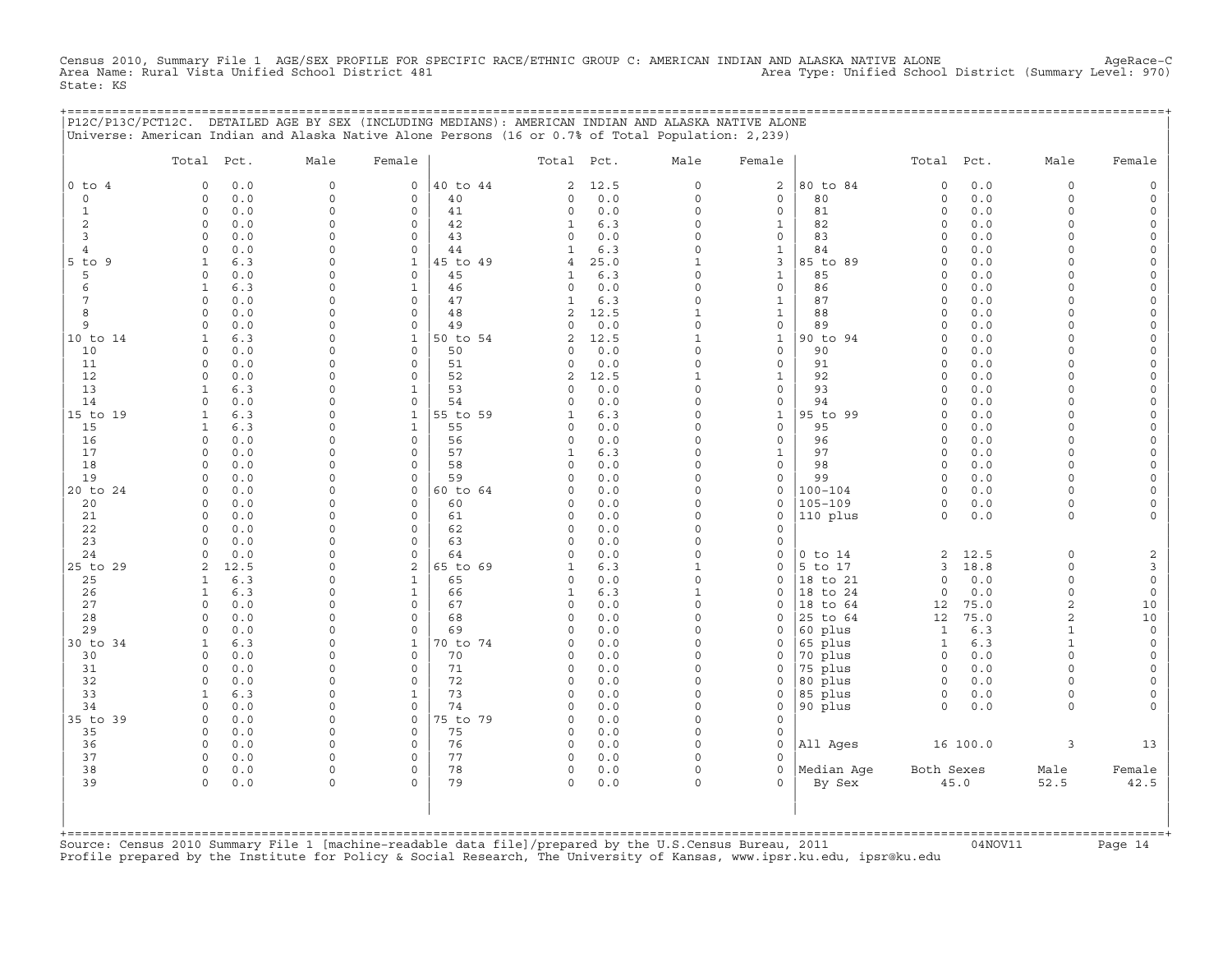Census 2010, AGE/SEX PROFILE FOR SPECIFIC RACE/ETHNIC GROUP D: ASIAN ALONE<br>(1970) Area Type: Unified School District (Summary Level: 970 Census 2010, Summary File 1 AGE/SEX<br>Area Name: Rural Vista Unified School District 481 State: KS

+===================================================================================================================================================+ |P12D/P13D/PCT12D. DETAILED AGE BY SEX (INCLUDING MEDIANS): ASIAN ALONE | |Universe: Asian Alone Persons (4 or 0.2% of Total Population: 2,239) |

|                      | Total Pct.           |            | Male                 | Female                     |                | Total Pct.              |             | Male                 | Female                     |                            | Total                   | Pct.       | Male                 | Female                                     |
|----------------------|----------------------|------------|----------------------|----------------------------|----------------|-------------------------|-------------|----------------------|----------------------------|----------------------------|-------------------------|------------|----------------------|--------------------------------------------|
| $0$ to $4$           | $\circ$              | 0.0        | $\mathbf{0}$         | $\mathbf{0}$               | 40 to 44       | $\mathbf 0$             | 0.0         | $\mathbf 0$          | $\mathbf 0$                | 80 to 84                   | $\Omega$                | 0.0        | $\circ$              | $\mathbb O$                                |
| $\circ$              | $\circ$              | 0.0        | 0                    | $\mathbf 0$                | 40             | $\mathbf 0$             | $0.0$       | $\mathsf O$          | $\mathsf{O}$               | 80                         | $\circ$                 | 0.0        | 0                    | $\mathsf{O}\xspace$                        |
| $\mathbf{1}$         | $\Omega$             | 0.0        | $\Omega$             | $\Omega$                   | 41             | $\Omega$                | 0.0         | $\Omega$             | $\mathbf 0$                | 81                         | $\Omega$                | 0.0        | $\circ$              | $\mathsf{O}\xspace$                        |
| $\overline{2}$       | $\circ$              | 0.0        | $\Omega$             | $\mathbf 0$                | 42             | $\mathbf 0$             | 0.0         | $\Omega$             | $\mathbf 0$                | 82                         | $\circ$                 | 0.0        | $\circ$              | $\mathsf{O}\xspace$                        |
| $\overline{3}$       | $\Omega$             | 0.0        | $\mathsf{O}$         | $\circ$                    | 43             | $\circ$                 | 0.0         | $\Omega$             | $\mathbf 0$                | 83                         | $\circ$                 | 0.0        | $\circ$              | $\mathsf{O}\xspace$                        |
| $\overline{4}$       | $\Omega$             | 0.0        | $\Omega$             | $\circ$                    | 44             | $\Omega$                | 0.0         | $\Omega$             | $\mathsf O$                | 84                         | $\Omega$                | 0.0        | $\Omega$             | $\mathsf{O}\xspace$                        |
| $5$ to $9$           | $\circ$              | 0.0        | $\Omega$             | $\circ$                    | 45 to 49       | $\Omega$                | 0.0         | $\Omega$             | $\mathsf{O}$               | 85 to 89                   | $\circ$                 | 0.0        | $\Omega$             | $\mathsf{O}$                               |
| 5                    | $\circ$              | 0.0        | 0                    | $\circ$                    | 45             | $\mathbf 0$             | 0.0         | $\Omega$             | $\mathsf{O}$               | 85                         | $\mathbf 0$             | 0.0        | $\Omega$             | $\mathsf{O}\xspace$                        |
| 6<br>$7\phantom{.0}$ | $\Omega$<br>$\Omega$ | 0.0<br>0.0 | $\Omega$<br>$\Omega$ | $\Omega$<br>$\Omega$       | 46<br>47       | $\circ$<br>$\circ$      | 0.0<br>0.0  | $\Omega$<br>$\Omega$ | $\mathbf{0}$<br>$\circ$    | 86<br>87                   | $\Omega$<br>$\circ$     | 0.0<br>0.0 | $\Omega$<br>$\Omega$ | $\mathsf{O}\xspace$<br>$\mathsf{O}\xspace$ |
| 8                    | $\Omega$             | 0.0        | $\Omega$             | $\circ$                    | 48             | $\circ$                 | 0.0         | $\Omega$             | $\mathbf 0$                | 88                         | $\circ$                 | 0.0        | $\circ$              | $\mathsf{O}$                               |
| 9                    | $\circ$              | 0.0        | $\Omega$             | $\circ$                    | 49             | $\Omega$                | 0.0         | $\Omega$             | $\mathsf O$                | 89                         | $\Omega$                | 0.0        | $\Omega$             | $\mathsf{O}\xspace$                        |
| 10 to 14             | $\circ$              | 0.0        | 0                    | 0                          | 50 to 54       | $\circ$                 | 0.0         | $\Omega$             | $\mathsf O$                | 90 to 94                   | $\circ$                 | 0.0        | $\circ$              | 0                                          |
| 10                   | $\Omega$             | 0.0        | $\Omega$             | $\Omega$                   | 50             | $\Omega$                | 0.0         | $\Omega$             | $\Omega$                   | 90                         | $\Omega$                | 0.0        | $\Omega$             | $\mathsf{O}\xspace$                        |
| 11                   | $\circ$              | 0.0        | $\Omega$             | $\Omega$                   | 51             | $\mathbf 0$             | 0.0         | $\Omega$             | $\circ$                    | 91                         | $\circ$                 | 0.0        | $\circ$              | $\mathbb O$                                |
| 12                   | $\circ$              | 0.0        | 0                    | $\circ$                    | 52             | $\circ$                 | 0.0         | $\Omega$             | $\mathsf O$                | 92                         | $\Omega$                | 0.0        | $\Omega$             | $\mathsf{O}\xspace$                        |
| 13                   | $\Omega$             | 0.0        | $\mathsf{O}$         | $\circ$                    | 53             | $\mathbf 0$             | 0.0         | $\Omega$             | $\mathsf O$                | 93                         | $\circ$                 | 0.0        | $\circ$              | $\mathsf{O}\xspace$                        |
| 14                   | $\Omega$             | 0.0        | 0                    | $\circ$                    | 54             | $\mathbf 0$             | 0.0         | $\Omega$             | $\mathsf O$                | 94                         | $\circ$                 | 0.0        | $\Omega$             | $\mathsf{O}\xspace$                        |
| 15 to 19             | $\circ$              | 0.0        | 0                    | 0                          | 55 to 59       | $\overline{2}$          | 50.0        | $\Omega$             | 2                          | 95 to 99                   | $\Omega$                | 0.0        | $\Omega$             | $\mathbb O$                                |
| 15                   | $\Omega$             | 0.0        | $\Omega$             | $\Omega$                   | 55             | $\circ$                 | 0.0         | $\Omega$             | $\mathbf{0}$               | 95                         | $\Omega$                | 0.0        | $\Omega$             | $\circ$                                    |
| 16                   | $\Omega$             | 0.0        | $\Omega$             | $\circ$                    | 56             | $\mathbf 0$             | 0.0         | $\Omega$             | $\mathsf O$                | 96                         | $\circ$                 | 0.0        | $\Omega$             | $\mathsf{O}\xspace$                        |
| 17                   | $\Omega$             | 0.0        | $\Omega$             | $\Omega$                   | 57             | $\mathbf{1}$            | 25.0        | $\Omega$             | $\mathbf{1}$               | 97                         | $\circ$                 | 0.0        | $\Omega$             | $\mathsf{O}\xspace$                        |
| 18                   | $\circ$              | 0.0        | $\Omega$             | $\circ$                    | 58             | $\circ$                 | 0.0         | $\Omega$             | $\mathsf{O}$               | 98                         | $\circ$                 | 0.0        | $\circ$              | $\mathsf{O}\xspace$                        |
| 19                   | $\circ$              | 0.0        | 0                    | 0                          | 59             | $\mathbf{1}$            | 25.0        | $\Omega$<br>$\Omega$ | $\mathbf{1}$               | 99                         | $\circ$                 | 0.0        | $\Omega$             | $\mathsf{O}\xspace$                        |
| 20 to 24<br>20       | $\Omega$<br>$\Omega$ | 0.0<br>0.0 | $\Omega$<br>$\Omega$ | $\circ$<br>$\Omega$        | 60 to 64<br>60 | $\mathbf{1}$<br>$\circ$ | 25.0<br>0.0 | $\Omega$             | $\mathbf{1}$<br>$\circ$    | $100 - 104$<br>$105 - 109$ | $\Omega$<br>$\mathbf 0$ | 0.0<br>0.0 | $\Omega$<br>$\circ$  | $\circ$                                    |
| 21                   | $\circ$              | 0.0        | $\Omega$             | $\circ$                    | 61             | $\mathbf 0$             | 0.0         | $\Omega$             | $\mathsf{O}$               | 110 plus                   | $\circ$                 | 0.0        | $\circ$              | $\mathsf{O}\xspace$<br>$\circ$             |
| 22                   | $\circ$              | 0.0        | $\Omega$             | $\mathbf 0$                | 62             | $\mathbf{1}$            | 25.0        | $\Omega$             | $\mathbf{1}$               |                            |                         |            |                      |                                            |
| 23                   | $\Omega$             | 0.0        | 0                    | $\mathbf 0$                | 63             | 0                       | 0.0         | $\Omega$             | $\mathsf O$                |                            |                         |            |                      |                                            |
| 24                   | $\Omega$             | 0.0        | $\Omega$             | $\mathbf 0$                | 64             | $\Omega$                | 0.0         | $\Omega$             | $\circ$                    | $0$ to $14$                | $\circ$                 | $0.0$      | 0                    | $\mathsf{O}$                               |
| 25 to 29             | $\circ$              | 0.0        | $\Omega$             | $\mathbf 0$                | 65 to 69       | $\Omega$                | 0.0         | $\Omega$             | $\mathsf O$                | 5 to 17                    | $\circ$                 | 0.0        | $\circ$              | $\mathsf{O}\xspace$                        |
| 25                   | $\Omega$             | 0.0        | $\Omega$             | $\mathbf 0$                | 65             | $\Omega$                | 0.0         | $\Omega$             | $\circ$                    | 18 to 21                   | $\circ$                 | 0.0        | $\circ$              | $\mathsf{O}\xspace$                        |
| 26                   | $\Omega$             | 0.0        | $\Omega$             | $\Omega$                   | 66             | $\Omega$                | 0.0         | $\Omega$             | $\Omega$                   | 18 to 24                   | $\Omega$                | 0.0        | $\Omega$             | $\mathsf{O}\xspace$                        |
| 27                   | $\circ$              | 0.0        | $\Omega$             | $\mathbf 0$                | 67             | $\circ$                 | 0.0         | $\Omega$             | $\mathbf 0$                | 18<br>to 64                | 4                       | 100.0      | $\Omega$             | $\overline{4}$                             |
| 28                   | $\circ$              | 0.0        | 0                    | $\mathbf 0$                | 68             | $\mathsf O$             | 0.0         | $\Omega$             | $\circ$                    | 25 to 64                   | 4                       | 100.0      | $\Omega$             | $\overline{4}$                             |
| 29                   | $\Omega$             | 0.0        | $\Omega$             | $\Omega$                   | 69             | $\Omega$                | 0.0         | $\Omega$             | $\mathbf 0$                | 60 plus                    | $\mathbf{1}$            | 25.0       | $\Omega$             | $1\,$                                      |
| 30 to 34             | $\mathbf{1}$         | 25.0       | $\Omega$             | $\mathbf{1}$               | 70 to 74       | $\Omega$                | 0.0         | $\Omega$             | $\mathsf{O}$               | 65 plus                    | $\Omega$                | 0.0        | $\circ$              | $\circ$                                    |
| 30                   | $\Omega$             | 0.0        | $\Omega$             | $\mathbf 0$                | 70             | $\Omega$                | 0.0         | $\Omega$             | $\circ$                    | 70 plus                    | $\circ$                 | 0.0        | $\circ$              | $\mathsf{O}$                               |
| 31                   | $\circ$              | 0.0        | $\Omega$             | $\mathbf 0$                | 71             | $\circ$                 | 0.0         | $\Omega$             | $\circ$                    | 75 plus                    | $\circ$                 | 0.0        | $\circ$              | $\mathsf{O}\xspace$                        |
| 32                   | 1                    | 25.0       | 0                    | $\mathbf{1}$               | 72             | $\circ$                 | 0.0         | $\Omega$             | $\circ$                    | 80 plus                    | $\circ$                 | 0.0        | $\Omega$             | $\mathsf{O}\xspace$                        |
| 33<br>34             | $\Omega$<br>$\circ$  | 0.0<br>0.0 | 0<br>$\Omega$        | $\mathbf 0$<br>$\mathbf 0$ | 73<br>74       | $\Omega$<br>$\circ$     | 0.0<br>0.0  | $\Omega$<br>$\Omega$ | $\mathbf 0$<br>$\mathbf 0$ | 85 plus                    | $\circ$<br>$\circ$      | 0.0<br>0.0 | $\circ$<br>$\circ$   | 0<br>$\circ$                               |
| 35 to 39             | $\Omega$             | 0.0        | 0                    | $\mathsf{O}\xspace$        | 75 to 79       | $\Omega$                | 0.0         | $\Omega$             | $\mathbf{0}$               | 90 plus                    |                         |            |                      |                                            |
| 35                   | $\circ$              | 0.0        | 0                    | $\mathbf 0$                | 75             | $\circ$                 | 0.0         | $\Omega$             | $\mathsf O$                |                            |                         |            |                      |                                            |
| 36                   | $\Omega$             | 0.0        | $\Omega$             | $\mathbf 0$                | 76             | $\circ$                 | 0.0         | $\Omega$             | $\mathsf O$                | All Ages                   |                         | 4 100.0    | 0                    | $\overline{4}$                             |
| 37                   | 0                    | 0.0        | 0                    | $\mathbf 0$                | 77             | $\circ$                 | 0.0         | $\Omega$             | $\mathbf 0$                |                            |                         |            |                      |                                            |
| 38                   | $\circ$              | 0.0        | $\Omega$             | $\mathbf 0$                | 78             | $\mathbf 0$             | 0.0         | $\Omega$             | $\Omega$                   | Median Age                 | Both Sexes              |            | Male                 | Female                                     |
| 39                   | $\Omega$             | 0.0        | 0                    | $\Omega$                   | 79             | $\circ$                 | 0.0         | $\Omega$             | $\Omega$                   | By Sex                     |                         | 58.5       | 0.0                  | 58.5                                       |
|                      |                      |            |                      |                            |                |                         |             |                      |                            |                            |                         |            |                      |                                            |

+===================================================================================================================================================+Source: Census 2010 Summary File 1 [machine−readable data file]/prepared by the U.S.Census Bureau, 2011 04NOV11 Page 15 Profile prepared by the Institute for Policy & Social Research, The University of Kansas, www.ipsr.ku.edu, ipsr@ku.edu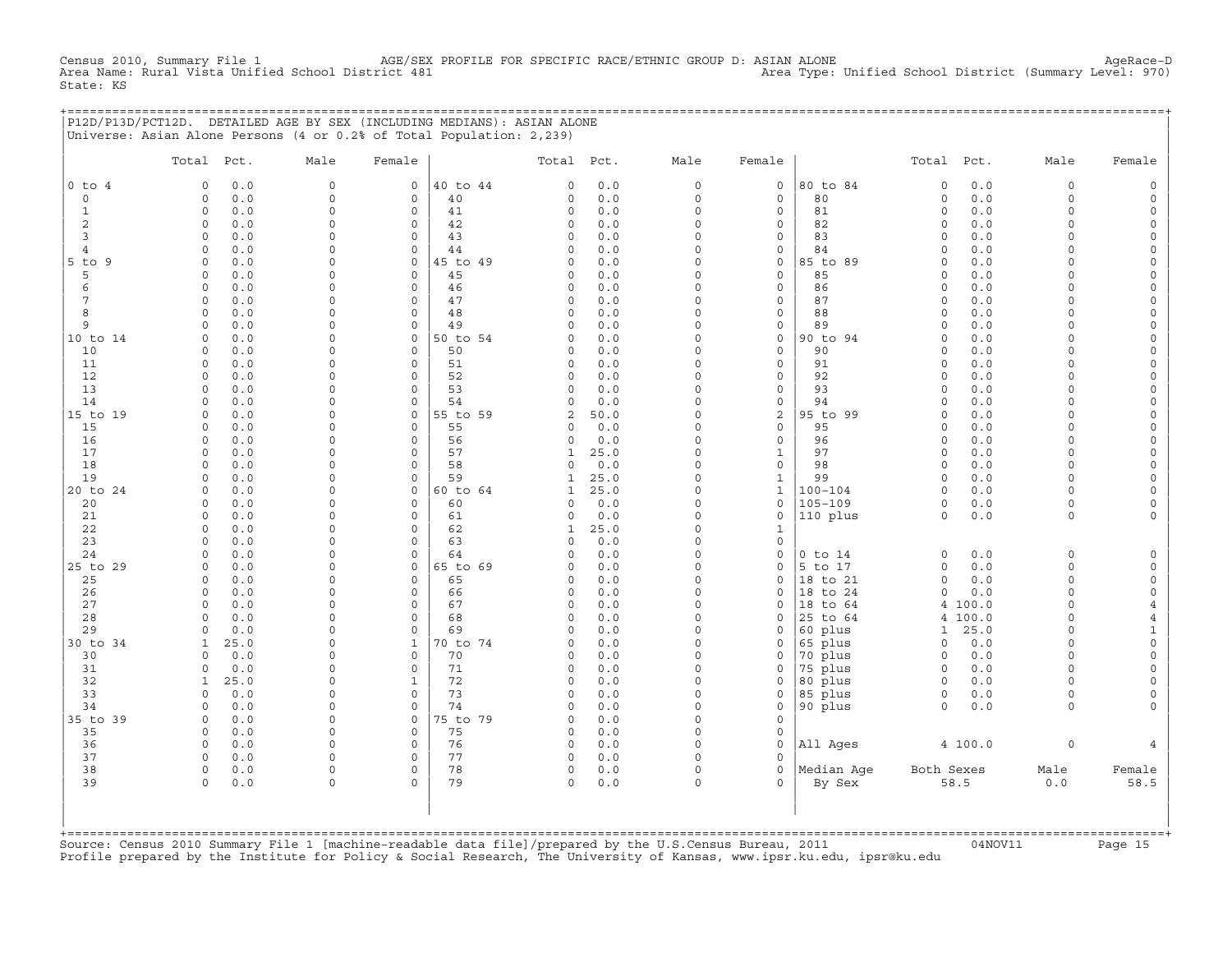Census 2010, Summary File 1 AGE/SEX PROFILE FOR SPECIFIC RACE/ETHNIC GROUP E: NAT HAWAIIAN/OTH. PACIFIC ISLANDER ALONE AgeRace-E<br>Area Name: Rural Vista Unified School District 481 State: KS

|                     | P12E/P13E/PCT12E. DETAILED AGE BY SEX (INCLUDING MEDIANS): NAT HAWAIIAN/OTH. PACIFIC ISLANDER ALONE |                     |                            |                |                         |             |                      |              | ============================== |                         |             |                         |                      |
|---------------------|-----------------------------------------------------------------------------------------------------|---------------------|----------------------------|----------------|-------------------------|-------------|----------------------|--------------|--------------------------------|-------------------------|-------------|-------------------------|----------------------|
|                     | Universe: Nat Hawaiian/Oth. Pacific Islander Alone Persons (5 or 0.2% of Total Population: 2,239)   |                     |                            |                |                         |             |                      |              |                                |                         |             |                         |                      |
|                     | Total Pct.                                                                                          | Male                | Female                     |                | Total Pct.              |             | Male                 | Female       |                                | Total Pct.              |             | Male                    | Female               |
| $0$ to $4$          | 20.0<br>$\mathbf{1}$                                                                                | $\mathbf{1}$        | $\mathsf{O}\xspace$        | 40 to 44       | $\mathbf{1}$            | 20.0        | $\mathbf{1}$         | $\circ$      | 80 to 84                       | $\mathsf{O}\xspace$     | 0.0         | $\Omega$                |                      |
| $\mathsf{O}$        | $0.0$<br>$\circ$                                                                                    | $\mathsf{O}\xspace$ | 0                          | 40             | 0                       | 0.0         | 0                    | 0            | 80                             | $\circ$                 | 0.0         | $\circ$                 | $\Omega$             |
| 1                   | $\mathbf{1}$<br>20.0                                                                                | $\mathbf{1}$        | $\mathbf 0$                | 41             | 0                       | 0.0         | $\Omega$             | 0            | 81                             | $\circ$                 | 0.0         | $\Omega$                | $\Omega$             |
| $\overline{c}$<br>3 | 0.0<br>0<br>0.0<br>$\Omega$                                                                         | 0<br>$\Omega$       | 0<br>$\mathbf 0$           | 42<br>43       | 0<br>0                  | 0.0         | $\Omega$<br>$\circ$  | 0<br>0       | 82<br>83                       | 0<br>$\Omega$           | 0.0<br>0.0  | $\Omega$<br>$\cap$      | $\Omega$<br>$\Omega$ |
| $\overline{4}$      | 0.0<br>$\Omega$                                                                                     | $\Omega$            | 0                          | 44             | 1                       | 0.0<br>20.0 | 1                    | 0            | 84                             | $\Omega$                | 0.0         | $\Omega$                |                      |
| $5$ to<br>9         | $\mathbf 0$<br>0.0                                                                                  | $\Omega$            | $\mathbf 0$                | 45 to 49       | 1                       | 20.0        | $\Omega$             | 1            | 85 to 89                       | $\Omega$                | $0.0$       | $\Omega$                |                      |
| 5                   | 0.0<br>$\mathbf 0$                                                                                  | $\Omega$            | $\mathbf 0$                | 45             | 1                       | 20.0        | $\Omega$             | $\mathbf{1}$ | 85                             | $\circ$                 | 0.0         | $\Omega$                |                      |
| 6                   | 0.0<br>$\circ$                                                                                      | $\Omega$            | 0                          | 46             | 0                       | 0.0         | $\Omega$             | 0            | 86                             | $\circ$                 | 0.0         | $\Omega$                |                      |
| 7                   | 0.0<br>$\circ$                                                                                      | $\Omega$            | $\mathbf 0$                | 47             | 0                       | 0.0         | 0                    | 0            | 87                             | $\circ$                 | 0.0         | $\Omega$                |                      |
| 8                   | 0.0<br>$\Omega$                                                                                     | $\Omega$            | $\Omega$                   | 48             | $\Omega$                | 0.0         | $\Omega$             | 0            | 88                             | $\Omega$                | 0.0         | $\Omega$                |                      |
| 9                   | $\Omega$<br>0.0                                                                                     | $\Omega$            | 0                          | 49             | $\Omega$                | 0.0         | $\Omega$<br>$\Omega$ | 0            | 89                             | $\Omega$                | 0.0         | $\Omega$<br>$\cap$      |                      |
| 10 to 14<br>10      | 0.0<br>$\Omega$<br>$\circ$<br>0.0                                                                   | $\Omega$<br>0       | $\mathbf 0$<br>$\mathbf 0$ | 50 to 54<br>50 | $\Omega$<br>$\circ$     | 0.0<br>0.0  | 0                    | 0<br>$\circ$ | 90 to 94<br>90                 | $\Omega$<br>$\circ$     | 0.0<br>0.0  | $\Omega$                |                      |
| 11                  | 0.0<br>$\mathbf 0$                                                                                  | $\Omega$            | $\mathbf 0$                | 51             | 0                       | 0.0         | $\Omega$             | 0            | 91                             | $\circ$                 | 0.0         | $\Omega$                |                      |
| 12                  | 0.0<br>$\circ$                                                                                      | $\Omega$            | $\mathbf 0$                | 52             | $\Omega$                | 0.0         | $\Omega$             | 0            | 92                             | $\Omega$                | 0.0         | $\Omega$                | $\Omega$             |
| 13                  | 0.0<br>$\mathbf 0$                                                                                  | 0                   | 0                          | 53             | 0                       | 0.0         | 0                    | 0            | 93                             | $\circ$                 | 0.0         | $\Omega$                | $\Omega$             |
| 14                  | 0.0<br>$\Omega$                                                                                     | 0                   | $\mathbf 0$                | 54             | $\Omega$                | 0.0         | $\Omega$             | 0            | 94                             | $\Omega$                | 0.0         | $\Omega$                | $\Omega$             |
| 15 to 19            | 20.0<br>1                                                                                           | $\mathbf{1}$        | 0                          | 55 to 59       | $\Omega$                | 0.0         | $\Omega$             | 0            | 95 to 99                       | $\Omega$                | 0.0         | $\Omega$                |                      |
| 15                  | 0.0<br>$\Omega$                                                                                     | $\Omega$            | $\mathbf 0$                | 55             | $\Omega$                | 0.0         | $\Omega$             | 0            | 95                             | $\Omega$                | $0.0$       | $\Omega$                |                      |
| 16                  | $\circ$<br>0.0                                                                                      | O<br>$\Omega$       | $\mathbf 0$                | 56             | $\Omega$                | 0.0         | $\Omega$             | 0            | 96                             | $\circ$                 | 0.0         | $\Omega$<br>$\Omega$    | $\Omega$             |
| 17<br>18            | 0.0<br>$\mathbf 0$<br>20.0<br>1                                                                     | $\mathbf{1}$        | 0<br>$\mathbf 0$           | 57<br>58       | 0<br>$\Omega$           | 0.0<br>0.0  | 0<br>$\Omega$        | 0<br>0       | 97<br>98                       | $\circ$<br>$\circ$      | 0.0<br>0.0  | $\Omega$                |                      |
| 19                  | 0.0<br>$\mathbf 0$                                                                                  | $\Omega$            | $\mathbf 0$                | 59             | $\Omega$                | 0.0         | $\Omega$             | 0            | 99                             | $\circ$                 | 0.0         | $\Omega$                |                      |
| 20 to 24            | $\Omega$<br>0.0                                                                                     | $\Omega$            | 0                          | 60 to 64       | <sup>0</sup>            | 0.0         | $\Omega$             | 0            | $100 - 104$                    | $\Omega$                | 0.0         | $\Omega$                |                      |
| 20                  | 0.0<br>$\Omega$                                                                                     | $\Omega$            | $\Omega$                   | 60             | <sup>0</sup>            | 0.0         | $\Omega$             | 0            | $105 - 109$                    | $\Omega$                | 0.0         | $\Omega$                |                      |
| 21                  | 0.0<br>$\circ$                                                                                      | 0                   | $\mathbf 0$                | 61             | $\mathbf 0$             | 0.0         | 0                    | 0            | 110 plus                       | $\circ$                 | 0.0         | $\circ$                 |                      |
| 22                  | $\circ$<br>0.0                                                                                      | $\Omega$            | $\mathbf 0$                | 62             | $\Omega$                | 0.0         | $\Omega$             | 0            |                                |                         |             |                         |                      |
| 23                  | 0.0<br>$\circ$                                                                                      | $\Omega$            | $\mathbf 0$                | 63             | $\Omega$                | 0.0         | $\Omega$             | $\Omega$     |                                |                         |             |                         |                      |
| 24                  | 0.0<br>$\mathbf 0$                                                                                  | $\Omega$            | 0                          | 64             | $\Omega$<br>$\Omega$    | 0.0         | 0                    | 0            | $0$ to $14$                    | $\mathbf 1$             | 20.0        | $\mathbf{1}$<br>$\circ$ |                      |
| 25 to 29<br>25      | 20.0<br>$\mathbf{1}$<br>0.0<br>$\Omega$                                                             | 1<br>$\Omega$       | 0<br>$\Omega$              | 65 to 69<br>65 | $\Omega$                | 0.0<br>0.0  | 0<br>$\Omega$        | 0<br>0       | 5 to 17<br>18 to 21            | $\circ$<br>$\mathbf{1}$ | 0.0<br>20.0 | $\mathbf{1}$            |                      |
| 26                  | $\mathbf 0$<br>0.0                                                                                  | 0                   | $\mathbf 0$                | 66             | 0                       | 0.0         | $\Omega$             | 0            | 18 to 24                       | 1                       | 20.0        | 1                       | $\Omega$             |
| 27                  | $\mathbf 0$<br>0.0                                                                                  | 0                   | 0                          | 67             | $\circ$                 | 0.0         | $\Omega$             | 0            | 18 to 64                       | 4                       | 80.0        | 3                       | 1                    |
| 28                  | 20.0<br>$\mathbf{1}$                                                                                | $\mathbf{1}$        | 0                          | 68             | 0                       | 0.0         | $\Omega$             | 0            | 25 to 64                       | 3                       | 60.0        | $\overline{2}$          | $\mathbf{1}$         |
| 29                  | 0.0<br>$\circ$                                                                                      | $\Omega$            | $\mathbf 0$                | 69             | $\Omega$                | 0.0         | $\Omega$             | 0            | 60 plus                        | $\circ$                 | 0.0         | $\Omega$                | $\Omega$             |
| 30 to 34            | 0.0<br>$\mathbf 0$                                                                                  | 0                   | 0                          | 70 to 74       | 0                       | 0.0         | 0                    | 0            | 65 plus                        | 0                       | 0.0         | $\Omega$                |                      |
| 30                  | 0.0<br>$\Omega$                                                                                     | $\Omega$            | $\Omega$                   | 70             | <sup>0</sup>            | 0.0         | $\Omega$             | 0            | 70 plus                        | $\Omega$                | 0.0         | $\Omega$                |                      |
| 31<br>32            | 0.0<br>$\Omega$<br>$\circ$<br>0.0                                                                   | $\cap$<br>0         | $\mathbf 0$<br>$\mathbf 0$ | 71<br>72       | $\Omega$<br>$\mathbf 0$ | 0.0<br>0.0  | $\Omega$<br>0        | $\Omega$     | 75 plus<br>80 plus             | $\Omega$<br>$\circ$     | 0.0<br>0.0  | $\cap$<br>$\Omega$      |                      |
| 33                  | 0.0<br>$\Omega$                                                                                     | $\Omega$            | 0                          | 73             | 0                       | 0.0         | $\Omega$             | 0<br>0       | 85 plus                        | $\circ$                 | $0.0$       | $\Omega$                |                      |
| 34                  | 0.0<br>$\circ$                                                                                      | $\Omega$            | $\mathbf 0$                | 74             | 0                       | 0.0         | $\Omega$             | 0            | 90 plus                        | $\Omega$                | $0.0$       | $\Omega$                |                      |
| 35 to 39            | 0.0<br>$\mathbf 0$                                                                                  | $\mathbf 0$         | 0                          | 75 to 79       | $\mathbf 0$             | 0.0         | $\mathbf 0$          | 0            |                                |                         |             |                         |                      |
| 35                  | 0.0<br>$\circ$                                                                                      | 0                   | 0                          | 75             | $\mathbf 0$             | 0.0         | $\circ$              | 0            |                                |                         |             |                         |                      |
| 36                  | 0.0<br>0                                                                                            | $\Omega$            | 0                          | 76             | 0                       | 0.0         | $\Omega$             | $\Omega$     | All Ages                       |                         | 5 100.0     | $\overline{4}$          |                      |
| 37                  | $\circ$<br>0.0                                                                                      | $\Omega$            | $\mathbf 0$                | 77             | $\mathbf 0$             | 0.0         | $\Omega$             | $\Omega$     |                                |                         |             |                         |                      |
| 38                  | $\mathbf 0$<br>0.0                                                                                  | 0                   | 0                          | 78             | $\circ$                 | 0.0         | 0                    | $\mathbf{0}$ | Median Age                     | Both Sexes              |             | Male                    | Female               |
| 39                  | $\Omega$<br>0.0                                                                                     | $\Omega$            | $\Omega$                   | 79             | $\Omega$                | 0.0         | $\Omega$             | $\Omega$     | By Sex                         |                         | 28.5        | 23.5                    | 45.5                 |
|                     |                                                                                                     |                     |                            |                |                         |             |                      |              |                                |                         |             |                         |                      |
|                     |                                                                                                     |                     |                            |                |                         |             |                      |              |                                |                         |             |                         |                      |
|                     |                                                                                                     |                     |                            |                |                         |             |                      |              |                                |                         |             |                         |                      |

+===================================================================================================================================================+Source: Census 2010 Summary File 1 [machine−readable data file]/prepared by the U.S.Census Bureau, 2011 04NOV11 Page 16 Profile prepared by the Institute for Policy & Social Research, The University of Kansas, www.ipsr.ku.edu, ipsr@ku.edu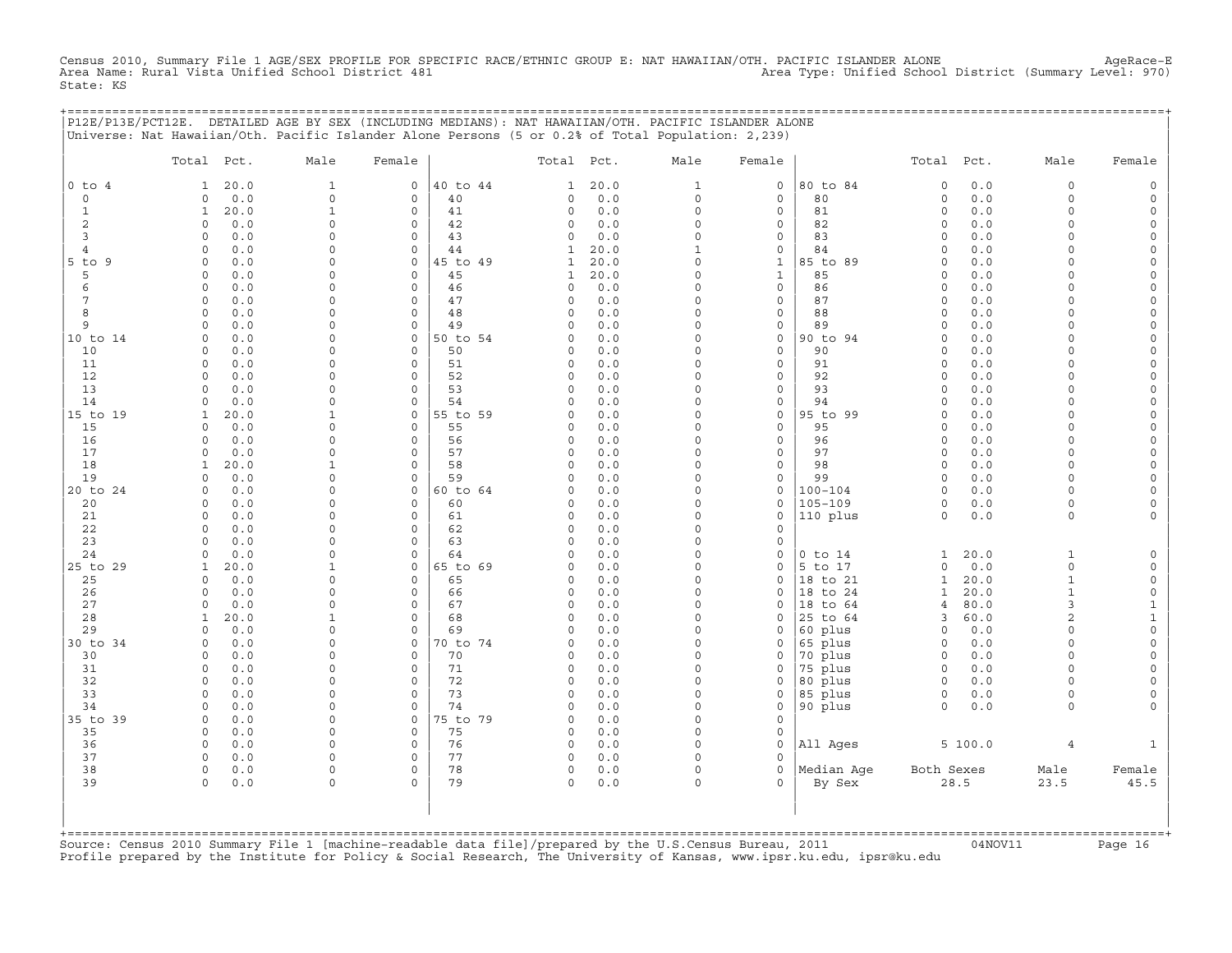CHE 1 AGE/SEX PROFILE FOR SPECIFIC RACE/ETHNIC GROUP F: SOME OTHER RACE ALONE Agerace-F<br>2010, Area Type: Unified School District (Summary Level: 970 Census 2010, Summary File 1 AGE/SEX PROFI<br>Area Name: Rural Vista Unified School District 481 State: KS

+===================================================================================================================================================+

|              |                |       | P12F/P13F/PCT12F. DETAILED AGE BY SEX (INCLUDING MEDIANS): SOME OTHER RACE ALONE<br>Universe: Some Other Race Alone Persons (18 or 0.8% of Total Population: 2,239) |                |          |                |       |              |                     |             |             |          |                |                     |
|--------------|----------------|-------|---------------------------------------------------------------------------------------------------------------------------------------------------------------------|----------------|----------|----------------|-------|--------------|---------------------|-------------|-------------|----------|----------------|---------------------|
|              | Total Pct.     |       | Male                                                                                                                                                                | Female         |          | Total Pct.     |       | Male         | Female              |             | Total       | Pct.     | Male           | Female              |
| $0$ to $4$   | 2              | 11.1  | $\circ$                                                                                                                                                             | 2              | 40 to 44 | $\overline{a}$ | 11.1  | $\mathbf{1}$ | $1\,$               | 80 to 84    | $\circ$     | 0.0      | 0              | $\mathsf{O}\xspace$ |
| $\circ$      | $\circ$        | 0.0   | $\circ$                                                                                                                                                             | 0              | 40       | $\overline{a}$ | 11.1  | $\mathbf{1}$ | $\mathbf{1}$        | 80          | $\mathsf O$ | 0.0      | 0              | $\mathsf{O}\xspace$ |
| 1            | $\mathbf 0$    | 0.0   | $\Omega$                                                                                                                                                            | 0              | 41       | 0              | 0.0   | $\Omega$     | $\mathbf 0$         | 81          | 0           | 0.0      | 0              | 0                   |
| 2            | $\mathbf{1}$   | 5.6   | $\Omega$                                                                                                                                                            | $\mathbf{1}$   | 42       | 0              | 0.0   | $\Omega$     | $\mathbf 0$         | 82          | $\mathbf 0$ | 0.0      | 0              | $\mathsf{O}$        |
| 3            | $\Omega$       | 0.0   | $\Omega$                                                                                                                                                            | $\mathbf 0$    | 43       | $\Omega$       | 0.0   | $\Omega$     | $\mathbf 0$         | 83          | $\Omega$    | 0.0      | $\Omega$       | $\mathbf{0}$        |
| 4            | 1              | 5.6   | $\Omega$                                                                                                                                                            | $\mathbf{1}$   | 44       | $\circ$        | $0.0$ | $\Omega$     | $\mathsf{O}$        | 84          | $\circ$     | 0.0      | $\Omega$       | 0                   |
| $5$ to<br>-9 | 2              | 11.1  | $\mathbf{1}$                                                                                                                                                        | $\mathbf{1}$   | 45 to 49 | $\circ$        | 0.0   | $\Omega$     | $\mathbf 0$         | 85 to 89    | $\mathbf 0$ | 0.0      | $\Omega$       | $\mathsf{O}$        |
| 5            | $\Omega$       | 0.0   | $\Omega$                                                                                                                                                            | $\mathbf 0$    | 45       | 0              | 0.0   | $\Omega$     | $\mathbf 0$         | 85          | $\mathbf 0$ | 0.0      | 0              | 0                   |
| 6            | $\Omega$       | 0.0   | $\mathbf 0$                                                                                                                                                         | 0              | 46       | 0              | 0.0   | $\Omega$     | $\mathbf 0$         | 86          | $\Omega$    | 0.0      | $\Omega$       | 0                   |
| 7            | $\Omega$       | 0.0   | $\Omega$                                                                                                                                                            | $\mathbf 0$    | 47       | $\circ$        | 0.0   | $\Omega$     | $\mathbf 0$         | 87          | $\mathbf 0$ | 0.0      | $\Omega$       | 0                   |
| 8            | $\mathbf{1}$   | 5.6   | $\mathbf 0$                                                                                                                                                         | $\mathbf{1}$   | 48       | 0              | 0.0   | $\Omega$     | $\mathbf 0$         | 88          | $\Omega$    | 0.0      | $\Omega$       | 0                   |
| 9            |                | 5.6   | $\mathbf{1}$                                                                                                                                                        | $\circ$        | 49       | $\Omega$       | 0.0   | $\Omega$     | $\mathsf{O}\xspace$ | 89          | $\Omega$    | 0.0      | $\Omega$       | 0                   |
| 10 to 14     | $\overline{2}$ | 11.1  | $\mathbf{1}$                                                                                                                                                        | $\mathbf{1}$   | 50 to 54 | $\circ$        | 0.0   | $\Omega$     | $\mathbf 0$         | 90 to 94    | $\mathsf O$ | 0.0      | $\Omega$       | 0                   |
| 10           | $\Omega$       | 0.0   | $\Omega$                                                                                                                                                            | 0              | 50       | 0              | 0.0   | $\Omega$     | $\mathbf 0$         | 90          | $\Omega$    | 0.0      | $\Omega$       | 0                   |
| 11           | $\Omega$       | 0.0   | $\Omega$                                                                                                                                                            | $\circ$        | 51       | 0              | 0.0   | $\Omega$     | $\mathbf 0$         | 91          | $\mathbf 0$ | 0.0      | $\Omega$       | 0                   |
| 12           | $\mathbf{1}$   | 5.6   | $\mathbf{1}$                                                                                                                                                        | 0              | 52       | 0              | 0.0   | $\circ$      | $\mathsf{O}$        | 92          | $\mathsf O$ | 0.0      | $\Omega$       | 0                   |
| 13           | $\Omega$       | 0.0   | $\Omega$                                                                                                                                                            | $\mathbf 0$    | 53       | $\Omega$       | 0.0   | $\Omega$     | $\mathbf 0$         | 93          | $\mathbf 0$ | 0.0      | $\Omega$       | 0                   |
| 14           | $\mathbf{1}$   | 5.6   | $\Omega$                                                                                                                                                            | $\mathbf{1}$   | 54       | 0              | 0.0   | $\Omega$     | $\mathbf 0$         | 94          | $\Omega$    | 0.0      | $\Omega$       | $\mathsf{O}\xspace$ |
| 15 to 19     | 1              | 5.6   | 1                                                                                                                                                                   | 0              | 55 to 59 | 2              | 11.1  | $\mathbf{1}$ | 1                   | 95 to 99    | $\mathbf 0$ | 0.0      | 0              | 0                   |
| 15           | $\circ$        | 0.0   | $\Omega$                                                                                                                                                            | $\mathbf 0$    | 55       | 0              | 0.0   | $\Omega$     | $\mathbf 0$         | 95          | $\mathbf 0$ | 0.0      | $\Omega$       | 0                   |
| 16           | $\circ$        | 0.0   | $\mathbf 0$                                                                                                                                                         | 0              | 56       | 1              | 5.6   | $\mathbf{1}$ | $\mathsf{O}$        | 96          | $\mathsf O$ | 0.0      | 0              | 0                   |
| 17           | $\mathbf{1}$   | 5.6   | $\mathbf{1}$                                                                                                                                                        | $\mathbf 0$    | 57       | $\circ$        | 0.0   | $\Omega$     | $\mathsf{O}$        | 97          | $\mathbf 0$ | 0.0      | 0              | 0                   |
| 18           | $\Omega$       | 0.0   | $\Omega$                                                                                                                                                            | $\circ$        | 58       | $\circ$        | 0.0   | $\Omega$     | $\mathbf 0$         | 98          | $\circ$     | 0.0      | $\Omega$       | $\mathsf{O}\xspace$ |
| 19           | $\Omega$       | 0.0   | $\Omega$                                                                                                                                                            | $\mathbf 0$    | 59       | $\mathbf{1}$   | 5.6   | $\Omega$     | 1                   | 99          | $\mathbf 0$ | 0.0      | $\Omega$       | $\mathsf{O}$        |
| 20 to 24     | $\Omega$       | 0.0   | $\Omega$                                                                                                                                                            | 0              | 60 to 64 | 0              | 0.0   | $\Omega$     | $\mathbf 0$         | $100 - 104$ | $\mathbf 0$ | 0.0      | $\Omega$       | $\mathbf 0$         |
| 20           | $\Omega$       | 0.0   | $\Omega$                                                                                                                                                            | $\mathbf 0$    | 60       | 0              | 0.0   | $\Omega$     | $\mathbf 0$         | $105 - 109$ | $\mathbf 0$ | 0.0      | $\circ$        | 0                   |
| 21           | $\circ$        | 0.0   | $\Omega$                                                                                                                                                            | 0              | 61       | 0              | 0.0   | $\Omega$     | $\mathsf{O}$        | 110 plus    | $\mathbf 0$ | 0.0      | $\circ$        | 0                   |
| 22           | $\Omega$       | 0.0   | $\Omega$                                                                                                                                                            | $\circ$        | 62       | $\circ$        | 0.0   | $\Omega$     | $\mathbf 0$         |             |             |          |                |                     |
| 23           | $\Omega$       | 0.0   | $\Omega$                                                                                                                                                            | $\mathbf 0$    | 63       | 0              | 0.0   | $\Omega$     | $\mathbf 0$         |             |             |          |                |                     |
| 24           | $\Omega$       | 0.0   | $\Omega$                                                                                                                                                            | $\mathbf 0$    | 64       | 0              | 0.0   | $\Omega$     | $\mathbf 0$         | $0$ to $14$ | 6           | 33.3     | $\overline{a}$ | 4                   |
| 25 to 29     | $\mathfrak{D}$ | 11.1  | $\Omega$                                                                                                                                                            | $\overline{c}$ | 65 to 69 | 0              | 0.0   | $\Omega$     | $\mathbf 0$         | 5 to 17     | 5           | 27.8     | 3              | 2                   |
| 25           | $\mathbf{1}$   | 5.6   | $\Omega$                                                                                                                                                            | $\mathbf{1}$   | 65       | $\circ$        | 0.0   | $\Omega$     | $\mathbf 0$         | 18 to 21    | $\mathbf 0$ | 0.0      | $\circ$        | $\mathsf{O}\xspace$ |
| 26           | $\Omega$       | 0.0   | $\Omega$                                                                                                                                                            | 0              | 66       | 0              | 0.0   | $\Omega$     | $\mathbf 0$         | 18 to 24    | $\mathsf O$ | 0.0      | $\circ$        | $\circ$             |
| 27           | $\Omega$       | 0.0   | $\Omega$                                                                                                                                                            | $\mathbf 0$    | 67       | 0              | 0.0   | $\Omega$     | $\Omega$            | 18 to 64    | 11          | 61.1     | 5              | 6                   |
| 28           | $\mathbf{1}$   | 5.6   | $\Omega$                                                                                                                                                            | $\mathbf{1}$   | 68       | $\circ$        | 0.0   | $\Omega$     | $\mathbf 0$         | 25 to 64    | 11          | 61.1     | 5              | 6                   |
| 29           | $\cap$         | 0.0   | $\Omega$                                                                                                                                                            | $\mathbf 0$    | 69       | 0              | 0.0   | $\Omega$     | $\Omega$            | 60 plus     | $\mathbf 0$ | 0.0      | 0              | 0                   |
| 30 to 34     | 3              | 16.7  | $\overline{c}$                                                                                                                                                      | $\mathbf{1}$   | 70 to 74 | 0              | 0.0   | $\Omega$     | 0                   | 65 plus     | 0           | 0.0      | $\circ$        | 0                   |
| 30           | $\Omega$       | 0.0   | $\mathbf 0$                                                                                                                                                         | 0              | 70       | 0              | 0.0   | $\Omega$     | 0                   | 70 plus     | 0           | 0.0      | $\circ$        | 0                   |
| 31           | 2              | 11.1  | $\mathbf{1}$                                                                                                                                                        | $\mathbf{1}$   | 71       | $\circ$        | 0.0   | $\Omega$     | $\mathbf 0$         | 75 plus     | $\circ$     | 0.0      | $\Omega$       | 0                   |
| 32           | $\Omega$       | 0.0   | $\Omega$                                                                                                                                                            | $\mathbf 0$    | 72       | $\circ$        | 0.0   | $\Omega$     | $\Omega$            | 80 plus     | 0           | 0.0      | $\Omega$       | 0                   |
| 33           |                | 5.6   | $\mathbf{1}$                                                                                                                                                        | $\mathbf 0$    | 73       | $\Omega$       | 0.0   | $\Omega$     | $\mathbf 0$         | 85 plus     | $\circ$     | 0.0      | $\circ$        | $\mathsf{O}$        |
| 34           | $\Omega$       | 0.0   | $\mathbf 0$                                                                                                                                                         | $\mathbf 0$    | 74       | $\Omega$       | 0.0   | $\circ$      | 0                   | 90 plus     | $\mathsf O$ | 0.0      | 0              | 0                   |
| 35 to 39     | 2              | 11.1  | 1                                                                                                                                                                   | $\mathbf{1}$   | 75 to 79 | $\Omega$       | 0.0   | $\Omega$     | $\mathbf 0$         |             |             |          |                |                     |
| 35           | $\Omega$       | $0.0$ | $\Omega$                                                                                                                                                            | $\circ$        | 75       | $\circ$        | 0.0   | $\Omega$     | $\mathbf 0$         |             |             |          |                |                     |
| 36           | 1              | 5.6   | $\mathbf{1}$                                                                                                                                                        | $\mathbf 0$    | 76       | 0              | 0.0   | $\Omega$     | $\mathbf 0$         | All Ages    |             | 18 100.0 | 8              | 10                  |
| 37           | 1              | 5.6   | $\Omega$                                                                                                                                                            | $\mathbf{1}$   | 77       | 0              | 0.0   | $\Omega$     | $\Omega$            |             |             |          |                |                     |
| 38           | $\circ$        | 0.0   | $\mathbf 0$                                                                                                                                                         | $\circ$        | 78       | $\circ$        | 0.0   | $\Omega$     | $\mathbf 0$         | Median Age  | Both Sexes  |          | Male           | Female              |
| 39           | $\Omega$       | 0.0   | $\Omega$                                                                                                                                                            | $\circ$        | 79       | $\circ$        | 0.0   | $\Omega$     | $\Omega$            | By Sex      |             | 30.0     | 32.5           | 27.0                |

| | +===================================================================================================================================================+ Source: Census 2010 Summary File 1 [machine-readable data file]/prepared by the U.S.Census Bureau, 2011 Page 17<br>Profile prepared by the Institute for Policy & Social Research, The University of Kansas, www

| | | | | | | |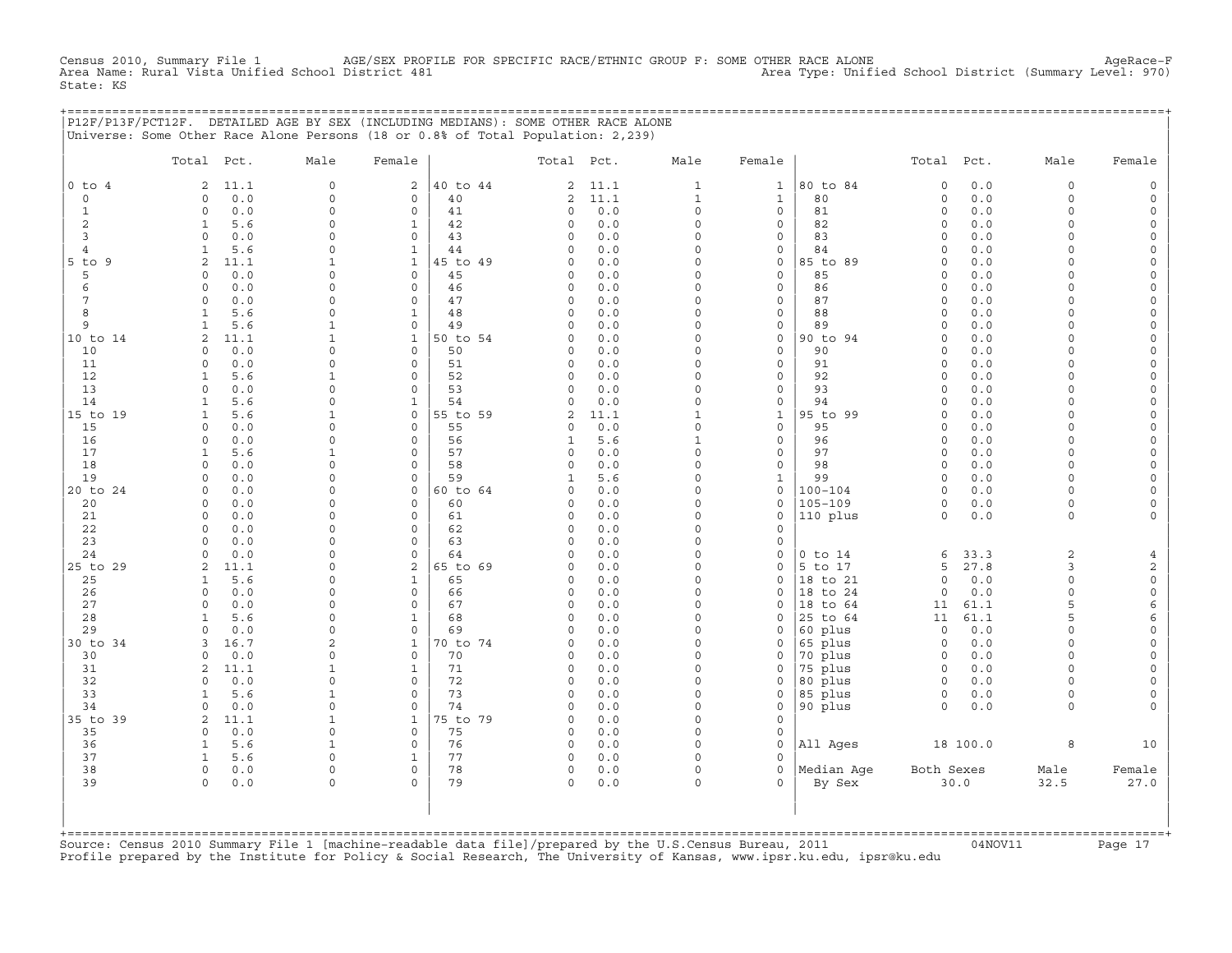Census 2010, Summary File 1 AGE/SEX PROFILE FOR SPECIFIC RACE/ETHNIC GROUP G: TWO OR MORE RACES AgeRace−G Area Name: Rural Vista Unified School District 481 Area Type: Unified School District (Summary Level: 970) State: KS

|                | P12G/P13G/PCT12G. DETAILED AGE BY SEX (INCLUDING MEDIANS): TWO OR MORE RACES |                |                     |          |                |     |                     |              |             |                     |              |                |               |
|----------------|------------------------------------------------------------------------------|----------------|---------------------|----------|----------------|-----|---------------------|--------------|-------------|---------------------|--------------|----------------|---------------|
|                | Universe: Two or More Races Persons (36 or 1.6% of Total Population: 2,239)  |                |                     |          |                |     |                     |              |             |                     |              |                |               |
|                |                                                                              |                |                     |          |                |     |                     |              |             |                     |              |                |               |
|                | Total Pct.                                                                   | Male           | Female              |          | Total Pct.     |     | Male                | Female       |             | Total Pct.          |              | Male           | Female        |
| $0$ to $4$     | 5<br>13.9                                                                    | $\overline{4}$ | 1                   | 40 to 44 | $\mathbf{1}$   | 2.8 | $\circ$             | $\mathbf{1}$ | 80 to 84    | $\circ$             | 0.0          | $\circ$        | $\mathsf{O}$  |
| $\circ$        | $\mathbf 0$<br>0.0                                                           | $\mathbf 0$    | $\circ$             | 40       | $\circ$        | 0.0 | $\mathsf{O}$        | $\mathsf{O}$ | 80          | $\circ$             | 0.0          | $\circ$        | $\mathsf{O}$  |
| $\mathbf{1}$   | 5.6<br>2                                                                     | $\mathbf{2}$   | $\mathbf 0$         | 41       | 0              | 0.0 | $\circ$             | 0            | 81          | 0                   | 0.0          | $\Omega$       | 0             |
| 2              | 2.8<br>$\mathbf{1}$                                                          | $\Omega$       | $\mathbf{1}$        | 42       | $\Omega$       | 0.0 | $\Omega$            | $\Omega$     | 82          | $\Omega$            | 0.0          | $\cap$         | 0             |
| 3              | $\mathbf 0$<br>0.0                                                           | $\mathbf 0$    | $\mathbf 0$         | 43       | $\circ$        | 0.0 | $\mathbf 0$         | $\mathsf{O}$ | 83          | $\circ$             | 0.0          | $\Omega$       | 0             |
| $\overline{4}$ | 5.6<br>2                                                                     | 2              | $\mathbf 0$         | 44       | 1              | 2.8 | $\circ$             | 1            | 84          | 0                   | 0.0          | $\Omega$       | 0             |
| 5 to 9         | 11.1<br>$\overline{4}$                                                       | 2              | 2                   | 45 to 49 | $\overline{2}$ | 5.6 | 2                   | $\mathbf 0$  | 85 to 89    | $\Omega$            | 0.0          | $\cap$         | 0             |
| 5              | 0.0<br>$\mathbf 0$                                                           | $\mathbf 0$    | $\mathbf 0$         | 45       | $\circ$        | 0.0 | $\mathsf{O}\xspace$ | $\circ$      | 85          | $\circ$             | 0.0          | $\Omega$       | 0             |
| 6              | 2.8<br>1                                                                     | $\mathbf{1}$   | $\mathbf 0$         | 46       | $\mathbf 0$    | 0.0 | $\circ$             | 0            | 86          | 0                   | 0.0          | $\Omega$       | 0             |
| 7              | 5.6<br>2                                                                     | $\Omega$       | 2                   | 47       | $\mathbf{1}$   | 2.8 | $\mathbf{1}$        | $\mathbf 0$  | 87          | $\circ$             | 0.0          | $\Omega$       | 0             |
| 8              | 2.8<br>$\mathbf{1}$                                                          | $\mathbf{1}$   | $\mathbf 0$         | 48       | $\mathbf{1}$   | 2.8 | $1\,$               | $\mathbf{0}$ | 88          | $\circ$             | 0.0          | $\Omega$       | $\mathbf 0$   |
| 9              | 0.0<br>$\Omega$                                                              | $\mathbf 0$    | $\mathbf 0$         | 49       | $\mathbf 0$    | 0.0 | $\circ$             | 0            | 89          | 0                   | 0.0          | $\Omega$       | 0             |
| 10 to 14       | 19.4<br>7                                                                    | $\overline{4}$ | 3                   | 50 to 54 | $\overline{2}$ | 5.6 | $\overline{a}$      | $\mathbf 0$  | 90 to 94    | 0                   | 0.0          | $\Omega$       | 0             |
| 10             | 0.0<br>$\Omega$                                                              | $\Omega$       | $\Omega$            | 50       | $\circ$        | 0.0 | $\Omega$            | $\Omega$     | 90          | $\Omega$            | 0.0          | $\Omega$       | $\mathbf 0$   |
| 11             | 5.6<br>2                                                                     | 2              | $\mathbf 0$         | 51       | 0              | 0.0 | $\Omega$            | $\mathsf{O}$ | 91          | 0                   | 0.0          | $\Omega$       | 0             |
| 12             | 2.8<br>$\mathbf{1}$                                                          | $\Omega$       | $\mathbf{1}$        | 52       | $\circ$        | 0.0 | $\circ$             | $\mathbf{0}$ | 92          | $\circ$             | 0.0          | $\Omega$       | 0             |
| 13             | $\Omega$<br>0.0                                                              | $\Omega$       | $\Omega$            | 53       | $\circ$        | 0.0 | $\Omega$            | $\circ$      | 93          | $\circ$             | 0.0          | $\Omega$       | 0             |
| 14             | 11.1                                                                         | 2              | 2                   | 54       | $\overline{2}$ | 5.6 | $\overline{c}$      | $\circ$      | 94          | 0                   | 0.0          | $\Omega$       | 0             |
| 15 to 19       | 5.6<br>2                                                                     | $\mathbf{1}$   | $\mathbf{1}$        | 55 to 59 | $\mathbf{1}$   | 2.8 | $\circ$             | $\mathbf 1$  | 95 to 99    | 0                   | 0.0          | $\Omega$       | 0             |
| 15             | 0.0<br>$\Omega$                                                              | $\Omega$       | $\Omega$            | 55       | $\mathbf{1}$   | 2.8 | $\Omega$            | $\mathbf{1}$ | 95          | $\Omega$            | 0.0          | $\Omega$       | $\mathbf 0$   |
| 16             | 2.8<br>$\mathbf{1}$                                                          | $\mathbf 1$    | $\mathbf 0$         | 56       | $\circ$        | 0.0 | $\Omega$            | $\circ$      | 96          | $\mathsf{O}\xspace$ | 0.0          | $\Omega$       | 0             |
| 17             | 0.0<br>$\Omega$                                                              | $\Omega$       | $\mathbf 0$         | 57       | $\mathbf 0$    | 0.0 | $\circ$             | $\circ$      | 97          | $\circ$             | 0.0          | $\Omega$       | 0             |
| 18             | 2.8<br>$\mathbf{1}$                                                          | $\Omega$       | $\mathbf{1}$        | 58       | $\Omega$       | 0.0 | $\Omega$            | $\mathbf 0$  | 98          | $\Omega$            | 0.0          | $\Omega$       | 0             |
| 19             | $\circ$<br>0.0                                                               | $\mathbf 0$    | $\mathbf 0$         | 59       | $\circ$        | 0.0 | $\Omega$            | $\circ$      | 99          | $\circ$             | 0.0          | $\Omega$       | 0             |
| 20 to 24       | 2.8<br>1                                                                     | $\mathbf 0$    | 1                   | 60 to 64 | 1              | 2.8 | $\mathbf{1}$        | $\circ$      | $100 - 104$ | $\circ$             | 0.0          | $\Omega$       | 0             |
| 20             | $\Omega$<br>0.0                                                              | $\Omega$       | $\mathbf 0$         | 60       | $\mathbf 0$    | 0.0 | $\Omega$            | $\mathbf 0$  | $105 - 109$ | $\circ$             | 0.0          | $\circ$        | 0             |
| 21             | 0.0<br>$\Omega$                                                              | $\Omega$       | $\mathbf 0$         | 61       | $\circ$        | 0.0 | $\Omega$            | $\mathbf{0}$ | 110 plus    | $\Omega$            | 0.0          | $\Omega$       | 0             |
| 22             | 0.0<br>$\Omega$                                                              | $\Omega$       | $\mathbf 0$         | 62       | $\circ$        | 0.0 | $\Omega$            | $\mathbf 0$  |             |                     |              |                |               |
| 23             | $\Omega$<br>0.0                                                              | $\Omega$       | $\Omega$            | 63       | $\circ$        | 0.0 | $\Omega$            | $\mathbf 0$  |             |                     |              |                |               |
| 24             | 2.8<br>$\mathbf{1}$                                                          | $\Omega$       | $\mathbf{1}$        | 64       | 1              | 2.8 | $\mathbf{1}$        | $\mathbf{0}$ | $0$ to $14$ | 16                  | $4\,4$ . $4$ | 10             | 6             |
| 25 to 29       | 3<br>8.3                                                                     | 3              | $\circ$             | 65 to 69 | $\circ$        | 0.0 | $\circ$             | 0            | 5 to 17     | 12                  | 33.3         | 7              | 5             |
| 25             | 2.8<br>$\mathbf{1}$                                                          |                | $\mathbf 0$         | 65       | $\mathbf 0$    | 0.0 | $\circ$             | $\mathbf 0$  | 18 to 21    | $\mathbf{1}$        | 2.8          | $\circ$        | $\frac{1}{2}$ |
| 26             | 2.8<br>$\mathbf{1}$                                                          | $\mathbf{1}$   | $\mathbf 0$         | 66       | $\mathbf 0$    | 0.0 | $\Omega$            | $\Omega$     | 18 to 24    | 2                   | 5.6          | $\Omega$       |               |
| 27             | $\circ$<br>0.0                                                               | $\mathbf 0$    | $\mathsf{O}\xspace$ | 67       | $\circ$        | 0.0 | $\Omega$            | $\mathbf 0$  | 18 to 64    | 15                  | 41.7         | 9              | 6             |
| 28             | $\mathbf{1}$<br>2.8                                                          | $\mathbf{1}$   | $\mathbf 0$         | 68       | $\circ$        | 0.0 | $\circ$             | 0            | 25 to 64    | 13                  | 36.1         | 9              | 4             |
| 29             | 0.0<br>$\Omega$                                                              | $\Omega$       | $\Omega$            | 69       | $\Omega$       | 0.0 | $\Omega$            | $\Omega$     | 60 plus     | 5                   | 13.9         | $\overline{a}$ | 3             |
| 30 to 34       | 2.8<br>$\mathbf{1}$                                                          | $\Omega$       | $\mathbf{1}$        | 70 to 74 | $\overline{2}$ | 5.6 | $\Omega$            | 2            | 65 plus     |                     | 4 11.1       | $\mathbf{1}$   | $\mathsf{3}$  |
| 30             | 0.0<br>$\circ$                                                               | $\Omega$       | $\mathsf{O}$        | 70       | 1              | 2.8 | $\circ$             | 1            | 70 plus     | $\overline{4}$      | 11.1         | $\mathbf{1}$   | $\mathsf{3}$  |
| 31             | 2.8<br>$\mathbf{1}$                                                          | $\Omega$       | $\mathbf{1}$        | 71       | $\mathbf 0$    | 0.0 | $\Omega$            | $\mathbf 0$  | 75 plus     | 2                   | 5.6          | $\mathbf{1}$   | $\mathbf 1$   |
| 32             | 0.0<br>$\Omega$                                                              | $\Omega$       | $\mathbf 0$         | 72       | $\circ$        | 0.0 | $\Omega$            | $\mathbf 0$  | 80 plus     | $\circ$             | 0.0          | $\circ$        | $\mathsf{O}$  |
| 33             | 0.0<br>$\Omega$                                                              | $\mathbf 0$    | $\mathbf 0$         | 73       | $\mathbf 0$    | 0.0 | $\circ$             | 0            | 85 plus     | $\circ$             | 0.0          | $\circ$        | 0             |
| 34             | 0.0<br>$\Omega$                                                              | $\Omega$       | $\Omega$            | 74       | 1              | 2.8 | $\Omega$            | $\mathbf 1$  | 90 plus     | $\Omega$            | 0.0          | $\Omega$       | 0             |
| 35 to 39       | 2<br>5.6                                                                     | $\mathbf 1$    | $\mathbf{1}$        | 75 to 79 | $\overline{2}$ | 5.6 | $\mathbf{1}$        | $\mathbf{1}$ |             |                     |              |                |               |
| 35             | 0.0<br>$\mathbf 0$                                                           | $\mathbf 0$    | $\mathsf{O}$        | 75       | $\circ$        | 0.0 | $\circ$             | $\mathbf 0$  |             |                     |              |                |               |
| 36             | 2.8<br>$\mathbf{1}$                                                          | $\Omega$       | $\mathbf{1}$        | 76       | $\mathbf 0$    | 0.0 | $\Omega$            | $\Omega$     | All Ages    |                     | 36 100.0     | 21             | 15            |
| 37             | $\mathbf 0$<br>0.0                                                           | $\mathbf 0$    | $\mathbf 0$         | 77       | $\circ$        | 0.0 | $\circ$             | $\mathbf 0$  |             |                     |              |                |               |
| 38             | 2.8<br>$\mathbf{1}$                                                          | $\mathbf{1}$   | $\mathsf{O}\xspace$ | 78       | $\mathbf{1}$   | 2.8 | $\mathbf{1}$        | $\circ$      | Median Aqe  | Both Sexes          |              | Male           | Female        |
| 39             | $\Omega$<br>0.0                                                              | $\Omega$       | $\Omega$            | 79       | $\mathbf{1}$   | 2.8 | $\Omega$            | $\mathbf{1}$ | By Sex      |                     | 21.5         | 16.5           | 24.5          |
|                |                                                                              |                |                     |          |                |     |                     |              |             |                     |              |                |               |
|                |                                                                              |                |                     |          |                |     |                     |              |             |                     |              |                |               |

| | +===================================================================================================================================================+ Source: Census 2010 Summary File 1 [machine-readable data file]/prepared by the U.S.Census Bureau, 2011 Page 18<br>Profile prepared by the Institute for Policy & Social Research, The University of Kansas, www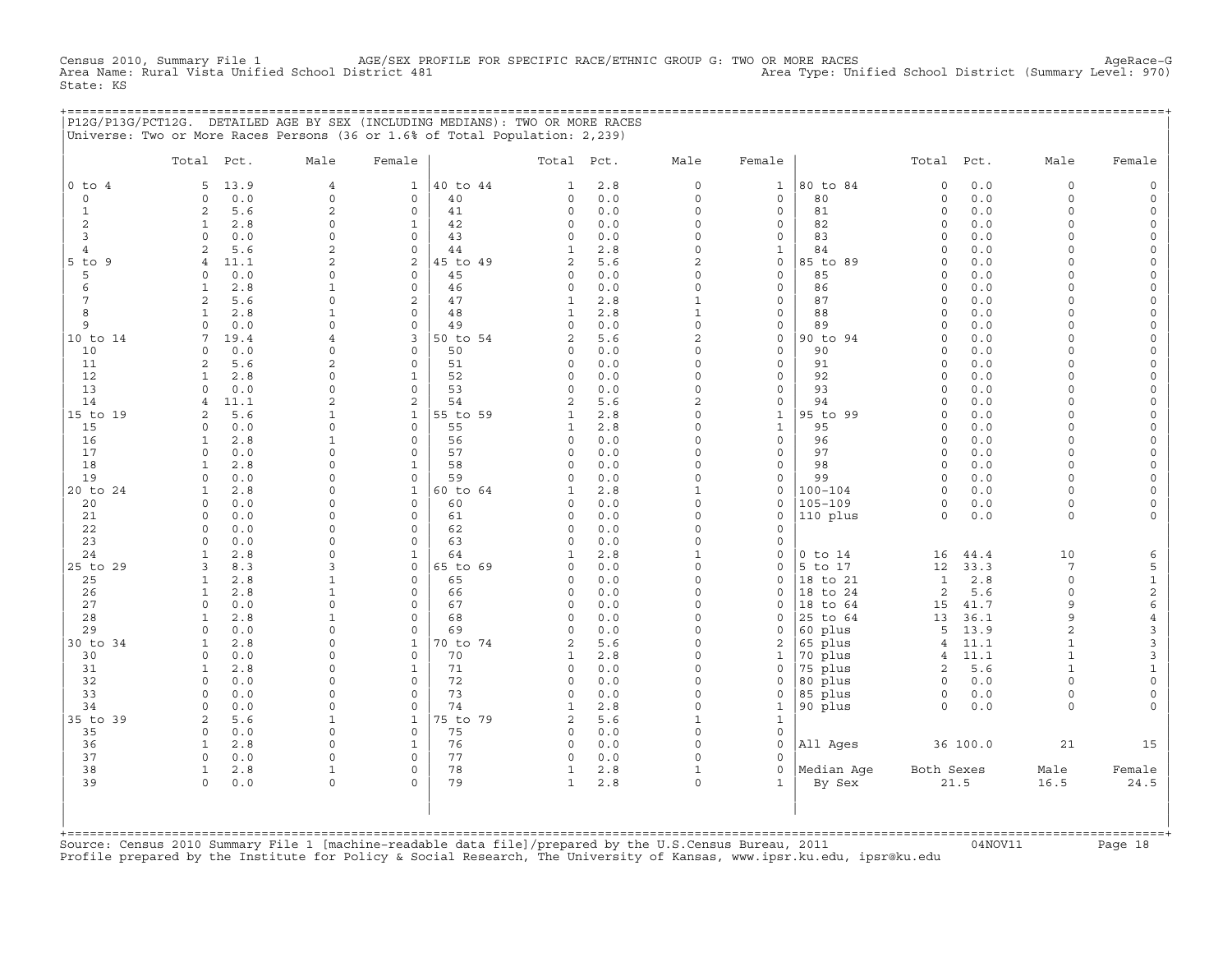Census 2010, Summary File 1 AGE/SEX PROFILE FOR SPECIFIC RACE/ETHNIC GROUP H: HISPANIC OR LATINO OF ANY RACE AgeRace−H Area Name: Rural Vista Unified School District 481 Area Type: Unified School District (Summary Level: 970) State: KS

|                |                              |             | P12H/P13H/PCT12H. DETAILED AGE BY SEX (INCLUDING MEDIANS): HISPANIC OR LATINO OF ANY RACE |                             |                |                          |            |                      |                              |                    |                        |            |                      |                         |
|----------------|------------------------------|-------------|-------------------------------------------------------------------------------------------|-----------------------------|----------------|--------------------------|------------|----------------------|------------------------------|--------------------|------------------------|------------|----------------------|-------------------------|
|                |                              |             | Universe: Hispanic or Latino of Any Race Persons (60 or 2.7% of Total Population: 2,239)  |                             |                |                          |            |                      |                              |                    |                        |            |                      |                         |
|                | Total Pct.                   |             | Male                                                                                      | Female                      |                | Total Pct.               |            | Male                 | Female                       |                    | Total Pct.             |            | Male                 | Female                  |
| $0$ to $4$     | 11                           | 18.3        | 3                                                                                         | 8                           | 40 to 44       | 4                        | 6.7        | $\mathbf{1}$         | 3                            | 80 to 84           | $\mathsf{O}\xspace$    | 0.0        | $\mathbf 0$          |                         |
| $\circ$        | $\circ$                      | 0.0         | 0                                                                                         | 0                           | 40             | 2                        | 3.3        | 1                    | 1                            | 80                 | $\circ$                | 0.0        | $\mathbf 0$          | $\Omega$                |
| 1              | 1                            | 1.7         | $\mathbf{1}$                                                                              | $\mathbf 0$                 | 41             | $\Omega$                 | 0.0        | $\Omega$             | 0                            | 81                 | $\Omega$               | 0.0        | $\Omega$             | $\Omega$                |
| 2<br>3         | 2<br>3                       | 3.3<br>5.0  | 0<br>$\Omega$                                                                             | 2<br>3                      | 42<br>43       | 0<br>1                   | 0.0<br>1.7 | 0<br>$\Omega$        | 0<br>1                       | 82<br>83           | $\circ$<br>$\circ$     | 0.0<br>0.0 | $\Omega$<br>$\Omega$ | $\Omega$<br>$\Omega$    |
| $\overline{4}$ | 5                            | 8.3         | $\overline{2}$                                                                            | 3                           | 44             | 1                        | 1.7        | $\Omega$             | $\mathbf{1}$                 | 84                 | $\Omega$               | 0.0        | $\Omega$             |                         |
| $5$ to<br>9    | 9                            | 15.0        | 3                                                                                         | 6                           | 45 to 49       | 4                        | 6.7        | 1                    | 3                            | 85 to 89           | $\circ$                | 0.0        | $\Omega$             |                         |
| 5              | $\Omega$                     | 0.0         | $\Omega$                                                                                  | 0                           | 45             | 1                        | 1.7        | $\Omega$             | $\mathbf{1}$                 | 85                 | $\Omega$               | 0.0        | $\cap$               | $\Omega$                |
| 6              | $\circ$                      | 0.0         | 0                                                                                         | $\mathbf 0$                 | 46             | 1                        | 1.7        | $\Omega$             | $\mathbf{1}$                 | 86                 | $\circ$                | 0.0        | $\Omega$             |                         |
| 7              | $\overline{4}$               | 6.7         | $\overline{a}$                                                                            | 2                           | 47             | 1                        | 1.7        | 1                    | 0                            | 87                 | $\circ$                | 0.0        | $\Omega$             |                         |
| 8<br>9         | $\overline{4}$               | 6.7         | $\mathbf 0$<br>$\mathbf{1}$                                                               | $\overline{4}$              | 48             | $\circ$                  | 0.0        | $\Omega$             | 0                            | 88                 | $\circ$<br>$\Omega$    | 0.0        | $\Omega$<br>$\Omega$ | $\Omega$                |
| 10 to 14       | 1<br>$7\overline{ }$         | 1.7<br>11.7 | $\overline{a}$                                                                            | 0<br>5                      | 49<br>50 to 54 | 1<br>2                   | 1.7<br>3.3 | 0<br>1               | $\mathbf{1}$<br>$\mathbf{1}$ | 89<br>90 to 94     | $\circ$                | 0.0<br>0.0 | $\Omega$             | $\Omega$<br>$\Omega$    |
| 10             | 1                            | 1.7         | $\Omega$                                                                                  | $\mathbf{1}$                | 50             | $\mathbf 0$              | 0.0        | $\Omega$             | $\mathbf{0}$                 | 90                 | $\circ$                | 0.0        | $\Omega$             |                         |
| 11             | 1                            | 1.7         | $\mathbf{1}$                                                                              | 0                           | 51             | 1                        | 1.7        | $\Omega$             | $\mathbf{1}$                 | 91                 | $\Omega$               | 0.0        | $\Omega$             | $\Omega$                |
| 12             | 3                            | 5.0         | 1                                                                                         | 2                           | 52             | $\Omega$                 | 0.0        | $\Omega$             | 0                            | 92                 | $\Omega$               | 0.0        | $\cap$               | $\Omega$                |
| 13             | $\circ$                      | 0.0         | $\mathbf 0$                                                                               | 0                           | 53             | 0                        | 0.0        | 0                    | 0                            | 93                 | $\circ$                | 0.0        | $\Omega$             | $\Omega$                |
| 14             | $\overline{2}$               | 3.3         | $\Omega$                                                                                  | 2                           | 54             | 1                        | 1.7        | 1                    | 0                            | 94                 | $\circ$                | 0.0        | $\Omega$             |                         |
| 15 to 19       | 5                            | 8.3         | 3                                                                                         | 2                           | 55 to 59       | 4                        | 6.7        | 1                    | 3                            | 95 to 99           | $\Omega$               | 0.0        | $\Omega$             |                         |
| 15<br>16       | $\mathbf{1}$<br>$\circ$      | 1.7<br>0.0  | $\mathbf{1}$<br>0                                                                         | $\mathbf 0$<br>$\mathbf 0$  | 55<br>56       | 1<br>1                   | 1.7<br>1.7 | $\Omega$<br>1        | $\mathbf{1}$<br>0            | 95<br>96           | $\Omega$<br>$\Omega$   | 0.0<br>0.0 | $\cap$<br>$\cap$     | $\Omega$<br>$\Omega$    |
| 17             | 2                            | 3.3         | $\overline{a}$                                                                            | $\mathbf 0$                 | 57             | $\circ$                  | 0.0        | 0                    | 0                            | 97                 | $\circ$                | 0.0        | $\Omega$             | $\Omega$                |
| 18             | $\mathbf{2}$                 | 3.3         | $\Omega$                                                                                  | 2                           | 58             | 1                        | 1.7        | $\Omega$             | $\mathbf{1}$                 | 98                 | $\circ$                | 0.0        | $\Omega$             |                         |
| 19             | $\mathbf 0$                  | 0.0         | $\Omega$                                                                                  | 0                           | 59             | 1                        | 1.7        | $\Omega$             | 1                            | 99                 | $\circ$                | 0.0        | $\Omega$             | $\Omega$                |
| 20 to 24       | 1                            | 1.7         | $\Omega$                                                                                  | 1                           | 60 to 64       | $\Omega$                 | 0.0        | $\Omega$             | 0                            | $100 - 104$        | $\Omega$               | 0.0        | $\Omega$             | $\Omega$                |
| 20             | $\Omega$                     | 0.0         | $\Omega$                                                                                  | $\mathbf 0$                 | 60             | $\Omega$                 | 0.0        | $\Omega$             | 0                            | $105 - 109$        | $\circ$                | 0.0        | $\Omega$             | $\Omega$                |
| 21             | $\mathbf 0$                  | 0.0         | $\Omega$                                                                                  | 0                           | 61             | $\Omega$                 | 0.0        | $\Omega$             | $\Omega$                     | 110 plus           | $\circ$                | 0.0        | $\circ$              |                         |
| 22<br>23       | $\circ$<br>$\circ$           | 0.0         | $\Omega$<br>$\Omega$                                                                      | 0<br>$\mathbf 0$            | 62<br>63       | $\Omega$<br>$\Omega$     | 0.0        | $\Omega$<br>$\Omega$ | 0                            |                    |                        |            |                      |                         |
| 24             | $\mathbf{1}$                 | 0.0<br>1.7  | $\Omega$                                                                                  | $\mathbf{1}$                | 64             | $\Omega$                 | 0.0<br>0.0 | $\Omega$             | 0<br>0                       | $0$ to $14$        | 27                     | 45.0       | 8                    | 19                      |
| 25 to 29       | 3                            | 5.0         | $\Omega$                                                                                  | 3                           | 65 to 69       |                          | 0.0        | $\Omega$             | $\Omega$                     | 5 to 17            | 19                     | 31.7       | 8                    | 11                      |
| 25             | 2                            | 3.3         | $\Omega$                                                                                  | 2                           | 65             | <sup>0</sup>             | 0.0        | $\Omega$             | $\Omega$                     | 18 to 21           | 2                      | 3.3        | $\Omega$             | 2                       |
| 26             | $\circ$                      | 0.0         | $\Omega$                                                                                  | 0                           | 66             | $\Omega$                 | 0.0        | $\Omega$             | 0                            | 18 to 24           | 3                      | 5.0        | $\Omega$             | 3                       |
| 27             | $\circ$                      | 0.0         | $\Omega$                                                                                  | 0                           | 67             | $\Omega$                 | 0.0        | $\Omega$             | $\Omega$                     | 18 to 64           | 30                     | 50.0       | 11                   | 19                      |
| 28             | $\mathbf{1}$                 | 1.7         | $\Omega$                                                                                  | $\mathbf{1}$                | 68             | $\Omega$                 | 0.0        | 0                    | 0                            | 25 to 64           | 27                     | 45.0       | 11                   | 16                      |
| 29             | $\Omega$<br>8                | 0.0         | $\Omega$<br>6                                                                             | $\mathbf 0$<br>2            | 69<br>70 to 74 | <sup>0</sup><br>$\Omega$ | 0.0        | $\Omega$<br>$\Omega$ | $\Omega$<br>$\Omega$         | 60 plus            | $\mathbf 0$<br>$\circ$ | 0.0<br>0.0 | $\circ$<br>$\Omega$  | $\mathbf 0$<br>$\Omega$ |
| 30 to 34<br>30 | 1                            | 13.3<br>1.7 | 1                                                                                         | 0                           | 70             | $\Omega$                 | 0.0<br>0.0 | $\Omega$             | 0                            | 65 plus<br>70 plus | $\circ$                | 0.0        | $\Omega$             | $\Omega$                |
| 31             | $\overline{4}$               | 6.7         | $\overline{a}$                                                                            | 2                           | 71             | $\Omega$                 | 0.0        | $\Omega$             | $\Omega$                     | 75 plus            | $\mathbf 0$            | 0.0        | $\Omega$             |                         |
| 32             | $\circ$                      | 0.0         | $\Omega$                                                                                  | $\mathbf 0$                 | 72             | $\Omega$                 | 0.0        | $\Omega$             | 0                            | 80 plus            | $\mathbf 0$            | 0.0        | $\Omega$             |                         |
| 33             | $\mathbf{1}$                 | 1.7         | 1                                                                                         | 0                           | 73             | 0                        | 0.0        | 0                    | 0                            | 85 plus            | 0                      | 0.0        | $\Omega$             | $\Omega$                |
| 34             | $\overline{c}$               | 3.3         | $\mathfrak{D}$                                                                            | $\Omega$                    | 74             | <sup>0</sup>             | 0.0        | $\Omega$             | $\Omega$                     | 90 plus            | $\Omega$               | 0.0        | $\Omega$             |                         |
| 35 to 39       | 2                            | 3.3         | $\mathbf{1}$                                                                              | $\mathbf{1}$                | 75 to 79       | $\mathbf 0$              | 0.0        | $\Omega$             | 0                            |                    |                        |            |                      |                         |
| 35             | $\circ$                      | 0.0         | $\mathbf 0$                                                                               | $\mathbf 0$                 | 75             | $\Omega$                 | 0.0        | $\Omega$             | 0                            |                    |                        |            |                      |                         |
| 36<br>37       | $\mathbf{1}$<br>$\mathbf{1}$ | 1.7<br>1.7  | 1<br>0                                                                                    | $\mathbf 0$<br>$\mathbf{1}$ | 76<br>77       | $\mathbf 0$<br>0         | 0.0<br>0.0 | $\Omega$<br>0        | $\Omega$<br>$\Omega$         | All Ages           |                        | 60 100.0   | 22                   | 38                      |
| 38             | $\circ$                      | 0.0         | 0                                                                                         | $\mathbf 0$                 | 78             | 0                        | 0.0        | $\circ$              | 0                            | Median Age         | Both Sexes             |            | Male                 | Female                  |
| 39             | $\Omega$                     | 0.0         | $\Omega$                                                                                  | $\Omega$                    | 79             | $\Omega$                 | 0.0        | $\Omega$             | $\Omega$                     | By Sex             |                        | 18.0       | 24.0                 | 16.5                    |
|                |                              |             |                                                                                           |                             |                |                          |            |                      |                              |                    |                        |            |                      |                         |
|                |                              |             |                                                                                           |                             |                |                          |            |                      |                              |                    |                        |            |                      |                         |
| +===========   |                              |             |                                                                                           |                             |                |                          |            |                      |                              |                    |                        |            |                      |                         |

+===================================================================================================================================================+Source: Census 2010 Summary File 1 [machine−readable data file]/prepared by the U.S.Census Bureau, 2011 04NOV11 Page 19 Profile prepared by the Institute for Policy & Social Research, The University of Kansas, www.ipsr.ku.edu, ipsr@ku.edu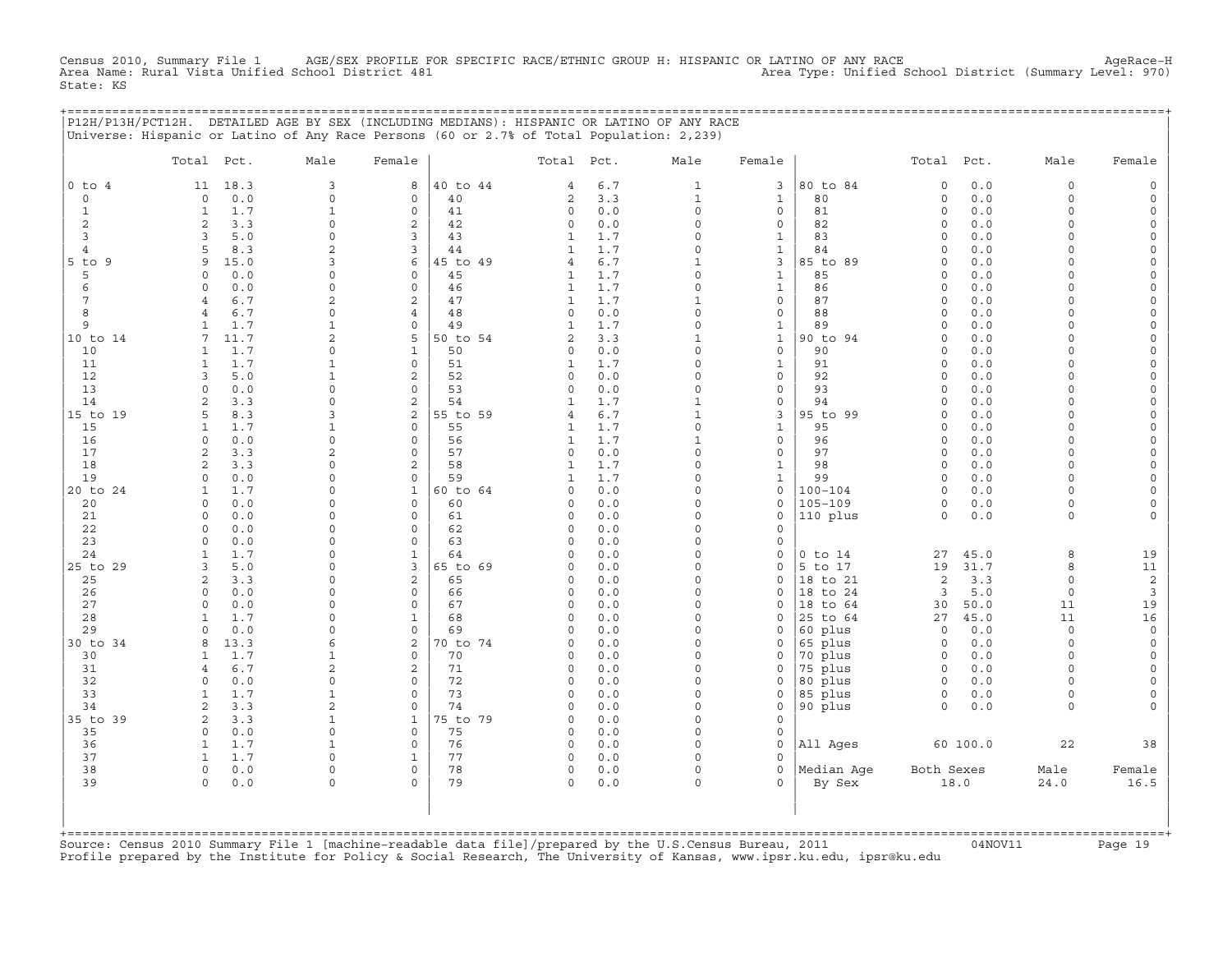Census 2010, Summary File 1 AGE/SEX PROFILE FOR SPECIFIC RACE/ETHNIC GROUP I: WHITE ALONE, NOT HISPANIC OR LATINO<br>Area Name: Rural Vista Unified School District 481 Area Type: Unified Sc State: KS

|  |  | P12I/P13I/PCT12I. DETAILED AGE BY SEX (INCLUDING MEDIANS): WHITE ALONE, NOT HISPANIC OR LATINO    |  |  |
|--|--|---------------------------------------------------------------------------------------------------|--|--|
|  |  |                                                                                                   |  |  |
|  |  | Universe: White Alone, Not Hispanic or Latino Persons (2,109 or 94.2% of Total Population: 2,239) |  |  |

|                               | Total     | Pct.       | Male                  | Female          |                | Total Pct. |            | Male      | Female          |                            | Total                   | Pct.         | Male                           | Female                         |
|-------------------------------|-----------|------------|-----------------------|-----------------|----------------|------------|------------|-----------|-----------------|----------------------------|-------------------------|--------------|--------------------------------|--------------------------------|
| $0$ to $4$                    | 105       | 5.0        | 56                    | 49              | 40 to 44       | 133        | 6.3        | 68        | 65              | 80 to 84                   | 51                      | 2.4          | 27                             | 24                             |
| $\mathbf 0$                   | 28        | 1.3        | 15                    | 13              | 40             | 24         | 1.1        | 14        | 10              | 80                         | 15                      | 0.7          | 7                              | 8                              |
| $\mathbf{1}$                  | 11        | 0.5        | 5                     | 6               | 41             | 24         | 1.1        | 13        | 11              | 81                         | 13                      | 0.6          | 10                             | $\mathbf{3}$                   |
| 2                             | 20        | 0.9        | 11                    | 9               | 42             | 26         | 1.2        | 13        | 13              | 82                         | 12                      | 0.6          | 6                              | $\epsilon$                     |
| 3                             | 22        | 1.0        | 14                    | 8               | 43             | 28         | 1.3        | 13        | 15              | 83                         | 6                       | 0.3          | 2                              | $\overline{4}$                 |
| $\overline{4}$<br>$5$ to<br>9 | 24        | 1.1<br>5.8 | 11<br>54              | 13<br>68        | 44<br>45 to 49 | 31<br>193  | 1.5<br>9.2 | 15<br>112 | 16<br>81        | 84<br>85 to 89             | 5<br>34                 | 0.2<br>1.6   | $\overline{a}$<br>11           | $\overline{3}$                 |
| 5                             | 122<br>25 | 1.2        | 11                    | 14              | 45             | 41         | 1.9        | 21        | 20              | 85                         | 10                      | 0.5          | 5                              | 23<br>$\mathsf S$              |
| 6                             | 23        | 1.1        | 12                    | 11              | 46             | 30         | 1.4        | 20        | 10              | 86                         | $\overline{3}$          | 0.1          | $\mathbf{1}$                   | $\mathbf{2}$                   |
| 7                             | 25        | 1.2        | 9                     | 16              | 47             | 34         | 1.6        | 20        | 14              | 87                         | 8                       | 0.4          | $\overline{a}$                 | $\epsilon$                     |
| 8                             | 22        | 1.0        | 8                     | 14              | 48             | 42         | 2.0        | 27        | 15              | 88                         | 6                       | 0.3          | $\mathbf{1}$                   | 5                              |
| 9                             | 27        | 1.3        | 14                    | 13              | 49             | 46         | 2.2        | 24        | 22              | 89                         | $7\phantom{.0}$         | 0.3          | $\overline{a}$                 | 5                              |
| 10 to 14                      | 123       | 5.8        | 66                    | 57              | 50 to 54       | 179        | 8.5        | 93        | 86              | 90 to 94                   | 23                      | 1.1          | 10                             | 13                             |
| 10                            | 20        | 0.9        | 11                    | 9               | 50             | 33         | 1.6        | 15        | 18              | 90                         | 9                       | 0.4          | 4                              | 5                              |
| 11                            | 26        | 1.2        | 13                    | 13              | 51             | 29         | 1.4        | 18        | 11              | 91                         | 6                       | 0.3          | $\mathbf{1}$                   | 5                              |
| 12<br>13                      | 22<br>26  | 1.0<br>1.2 | 12<br>13              | 10<br>13        | 52<br>53       | 56<br>30   | 2.7<br>1.4 | 26<br>18  | 30<br>12        | 92<br>93                   | 2<br>5                  | 0.1<br>0.2   | $\mathbf{1}$<br>$\overline{4}$ | $\mathbf 1$<br>$\mathbf{1}$    |
| 14                            | 29        | 1.4        | 17                    | 12              | 54             | 31         | 1.5        | 16        | 15              | 94                         | $\mathbf{1}$            | 0.0          | 0                              | $\mathbf 1$                    |
| 15 to 19                      | 148       | 7.0        | 90                    | 58              | 55 to 59       | 167        | 7.9        | 86        | 81              | 95 to 99                   | 3                       | $0.1$        | $\mathbf{1}$                   | $\overline{c}$                 |
| 15                            | 37        | 1.8        | 22                    | 15              | 55             | 36         | 1.7        | 24        | 12              | 95                         | $\mathbf{1}$            | 0.0          | $\circ$                        | $\mathbf 1$                    |
| 16                            | 29        | 1.4        | 17                    | 12              | 56             | 40         | 1.9        | 14        | 26              | 96                         | 2                       | 0.1          | $\mathbf{1}$                   | $\mathbf 1$                    |
| 17                            | 34        | 1.6        | 19                    | 15              | 57             | 30         | 1.4        | 18        | 12              | 97                         | $\Omega$                | 0.0          | $\circ$                        | $\mathsf{O}\xspace$            |
| 18                            | 29        | 1.4        | 18                    | 11              | 58             | 32         | 1.5        | 18        | 14              | 98                         | $\Omega$                | 0.0          | $\circ$                        | $\mathsf O$                    |
| 19                            | 19        | 0.9        | 14                    | 5               | 59             | 29         | 1.4        | 12        | 17              | 99                         | $\mathbf 0$<br>$\Omega$ | 0.0          | $\circ$                        | $\mathsf O$                    |
| 20 to 24<br>20                | 85<br>16  | 4.0<br>0.8 | 44<br>$7\phantom{.0}$ | 41<br>9         | 60 to 64<br>60 | 138<br>30  | 6.5<br>1.4 | 74<br>20  | 64<br>10        | $100 - 104$<br>$105 - 109$ | $\circ$                 | 0.0<br>0.0   | $\circ$<br>0                   | $\mathsf{O}\xspace$<br>$\circ$ |
| 21                            | 22        | 1.0        | 14                    | 8               | 61             | 30         | 1.4        | 14        | 16              | 110 plus                   | $\Omega$                | 0.0          | $\Omega$                       | $\circ$                        |
| 22                            | 11        | 0.5        | 6                     | 5               | 62             | 32         | 1.5        | 16        | 16              |                            |                         |              |                                |                                |
| 23                            | 17        | 0.8        | 5                     | 12              | 63             | 30         | 1.4        | 18        | 12              |                            |                         |              |                                |                                |
| 24                            | 19        | 0.9        | 12                    | 7               | 64             | 16         | 0.8        | 6         | 10              | $0$ to $14$                | 350                     | 16.6         | 176                            | 174                            |
| 25 to 29                      | 104       | 4.9        | 59                    | 45              | 65 to 69       | 99         | 4.7        | 49        | 50              | 5 to 17                    | 345                     | 16.4         | 178                            | 167                            |
| 25                            | 18        | 0.9        | 14                    | $\overline{4}$  | 65             | 22         | 1.0        | 8         | 14              | 18 to 21                   | 86                      | 4.1          | 53                             | 33                             |
| 26                            | 14        | 0.7        | 5                     | 9               | 66             | 19         | 0.9        | 12        | $7\phantom{.0}$ | 18<br>to 24                | 133                     | 6.3          | 76                             | 57                             |
| 27<br>28                      | 24<br>26  | 1.1<br>1.2 | 11<br>16              | 13<br>10        | 67<br>68       | 22<br>15   | 1.0<br>0.7 | 11<br>8   | 11<br>7         | 18 to 64<br>25 to 64       | 1,256<br>1,123          | 59.6<br>53.2 | 669<br>593                     | 587<br>530                     |
| 29                            | 22        | 1.0        | 13                    | 9               | 69             | 21         | 1.0        | 10        | 11              | 60 plus                    | 541                     | 25.7         | 271                            | 270                            |
| 30 to 34                      | 95        | 4.5        | 47                    | 48              | 70 to 74       | 101        | 4.8        | 51        | 50              | 65 plus                    | 403                     | 19.1         | 197                            | 206                            |
| 30                            | 23        | 1.1        | 11                    | 12              | 70             | 28         | 1.3        | 17        | 11              | 70 plus                    | 304                     | 14.4         | 148                            | 156                            |
| 31                            | 16        | 0.8        | $\overline{4}$        | 12              | 71             | 17         | 0.8        | 8         | 9               | 75 plus                    | 203                     | 9.6          | 97                             | 106                            |
| 32                            | 18        | 0.9        | 8                     | 10              | 72             | 17         | 0.8        | 5         | 12              | 80 plus                    | 111                     | 5.3          | 49                             | 62                             |
| 33                            | 16        | 0.8        | 10                    | 6               | 73             | 18         | 0.9        | 10        | 8               | 85 plus                    | 60                      | $2.8$        | 22                             | $38$                           |
| 34                            | 22        | 1.0        | 14                    | 8               | 74             | 21         | 1.0        | 11        | 10              | 90 plus                    | 26                      | 1.2          | 11                             | 15                             |
| 35 to 39<br>35                | 114<br>18 | 5.4<br>0.9 | 54<br>$7\phantom{.0}$ | 60<br>11        | 75 to 79<br>75 | 92<br>15   | 4.4<br>0.7 | 48<br>9   | 44<br>6         |                            |                         |              |                                |                                |
| 36                            | 18        | 0.9        | 11                    | $7\phantom{.0}$ | 76             | 21         | 1.0        | 11        | 10              | All Ages                   | 2,109 100.0             |              | 1,100                          | 1,009                          |
| 37                            | 27        | 1.3        | 16                    | 11              | 77             | 22         | 1.0        | 13        | 9               |                            |                         |              |                                |                                |
| 38                            | 21        | 1.0        | $\epsilon$            | 15              | 78             | 16         | 0.8        | 5         | 11              | Median Aqe                 | Both Sexes              |              | Male                           | Female                         |
| 39                            | 30        | 1.4        | 14                    | 16              | 79             | 18         | 0.9        | 10        | 8               | By Sex                     |                         | 45.6         | 45.6                           | 45.7                           |
|                               |           |            |                       |                 |                |            |            |           |                 |                            |                         |              |                                |                                |

+===================================================================================================================================================+Source: Census 2010 Summary File 1 [machine−readable data file]/prepared by the U.S.Census Bureau, 2011 04NOV11 Page 20 Profile prepared by the Institute for Policy & Social Research, The University of Kansas, www.ipsr.ku.edu, ipsr@ku.edu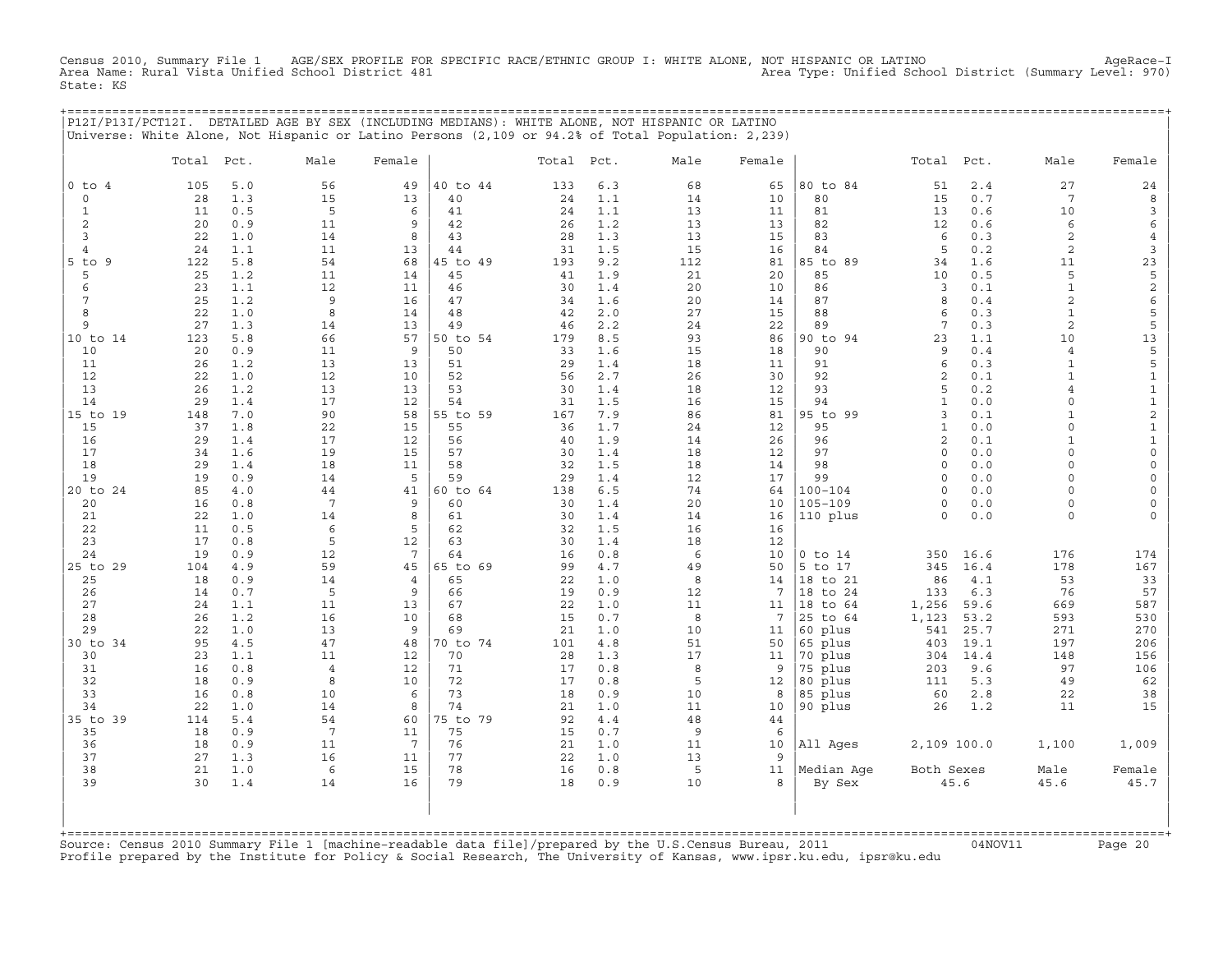Census 2010, Summary File 1 AGE/SEX PROFILE FOR SPECIFIC RACE/ETHNIC GROUP J: BLACK/AFRICAN AM ALONE, NOT HISP/LATINO<br>Area Name: Rural Vista Unified School District 481 Area Type: Unified Sc State: KS

| +================= | P12J/P13J/PCT12J. DETAILED AGE BY SEX (INCLUDING MEDIANS): BLACK/AFRICAN AM ALONE, NOT HISP/LATINO |                  |                              |                |               |            |                                 |                                    |                      |                     |              |                                  |                      |
|--------------------|----------------------------------------------------------------------------------------------------|------------------|------------------------------|----------------|---------------|------------|---------------------------------|------------------------------------|----------------------|---------------------|--------------|----------------------------------|----------------------|
|                    | Universe: Black/African Am Alone, Not Hisp/Latino Persons (20 or 0.9% of Total Population: 2,239)  |                  |                              |                |               |            |                                 |                                    |                      |                     |              |                                  |                      |
|                    | Total Pct.                                                                                         | Male             | Female                       |                | Total Pct.    |            | Male                            | Female                             |                      | Total Pct.          |              | Male                             | Female               |
| $0$ to $4$         | 2<br>10.0                                                                                          | $\mathbf 0$      | $\overline{a}$               | 40 to 44       | $\circ$       | 0.0        | $\circ$                         | $\mathbf 0$                        | 80 to 84             | $\Omega$            | 0.0          | $\mathbf 0$                      |                      |
| $\circ$            | 0.0<br>0                                                                                           | $\circ$          | 0                            | 40             | 0             | 0.0        | $\circ$                         | 0                                  | 80                   | 0                   | 0.0          | $\mathbf 0$                      | $\Omega$             |
| $\mathbf{1}$       | $\Omega$<br>0.0                                                                                    | $\Omega$         | $\mathbf 0$                  | 41             | $\circ$       | 0.0        | $\Omega$                        | $\mathbf 0$                        | 81                   | $\circ$             | 0.0          | $\Omega$                         | $\Omega$             |
| 2<br>3             | $\mathbf{1}$<br>5.0<br>$\mathbf{1}$                                                                | 0<br>$\Omega$    | $\mathbf{1}$<br>$\mathbf{1}$ | 42<br>43       | 0<br>$\Omega$ | 0.0<br>0.0 | $\mathsf{O}\xspace$<br>$\Omega$ | $\mathsf{O}\xspace$<br>$\mathbf 0$ | 82<br>83             | $\circ$<br>$\Omega$ | 0.0<br>0.0   | $\Omega$<br>$\cap$               | $\Omega$<br>$\Omega$ |
| $\overline{4}$     | 5.0<br>0.0<br>$\Omega$                                                                             | $\Omega$         | $\Omega$                     | 44             | $\Omega$      | 0.0        | $\Omega$                        | $\mathbf 0$                        | 84                   | $\Omega$            | 0.0          | $\Omega$                         |                      |
| 5 to 9             | 15.0<br>3                                                                                          | 1                | $\overline{2}$               | 45 to 49       | 0             | 0.0        | $\circ$                         | 0                                  | 85 to 89             | $\mathbf 0$         | 0.0          | $\Omega$                         | $\Omega$             |
| 5                  | $\mathbf{1}$<br>5.0                                                                                | $\mathbf{1}$     | $\mathbf 0$                  | 45             | 0             | 0.0        | $\circ$                         | $\mathbf 0$                        | 85                   | $\circ$             | 0.0          | $\Omega$                         | $\Omega$             |
| 6                  | $\circ$<br>0.0                                                                                     | 0                | $\mathbf{0}$                 | 46             | 0             | 0.0        | $\circ$                         | $\mathsf{O}\xspace$                | 86                   | $\Omega$            | 0.0          | $\Omega$                         |                      |
| 7                  | 5.0<br>1                                                                                           | $\Omega$         | $\mathbf{1}$                 | 47             | 0             | 0.0        | $\Omega$                        | $\mathbf 0$                        | 87                   | $\Omega$            | 0.0          | $\Omega$                         |                      |
| 8                  | $\Omega$<br>0.0                                                                                    | $\Omega$         | $\Omega$                     | 48             | $\circ$       | 0.0        | $\Omega$                        | $\mathbf 0$                        | 88                   | $\Omega$            | 0.0          | $\cap$                           | $\Omega$             |
| 9                  | 5.0<br>1                                                                                           | 0                | $\mathbf{1}$                 | 49             | $\circ$       | 0.0        | $\circ$                         | $\mathsf{O}\xspace$                | 89                   | $\Omega$            | 0.0          | $\Omega$                         | $\Omega$             |
| 10 to 14           | 5<br>25.0                                                                                          | $\Omega$         | 5                            | 50 to 54       | 1             | 5.0        | $\Omega$                        | $\mathbf{1}$                       | 90 to 94             | $\circ$             | 0.0          | $\Omega$                         |                      |
| 10<br>11           | 2<br>10.0<br>5.0<br>$\mathbf{1}$                                                                   | $\Omega$<br>0    | 2<br>$\mathbf{1}$            | 50<br>51       | 1<br>0        | 5.0<br>0.0 | $\circ$<br>$\Omega$             | $\mathbf{1}$<br>0                  | 90<br>91             | $\Omega$<br>0       | 0.0<br>0.0   | $\Omega$<br>$\Omega$             | $\Omega$<br>$\Omega$ |
| 12                 | $\circ$<br>0.0                                                                                     | $\Omega$         | $\circ$                      | 52             | $\circ$       | 0.0        | $\Omega$                        | $\mathsf{O}\xspace$                | 92                   | $\circ$             | 0.0          | $\Omega$                         | $\Omega$             |
| 13                 | $\circ$<br>0.0                                                                                     | 0                | $\mathsf{O}\xspace$          | 53             | 0             | 0.0        | $\mathsf{O}\xspace$             | $\mathsf{O}\xspace$                | 93                   | $\circ$             | 0.0          | $\Omega$                         | $\Omega$             |
| 14                 | 10.0<br>2                                                                                          | $\Omega$         | 2                            | 54             | $\Omega$      | 0.0        | $\Omega$                        | 0                                  | 94                   | $\Omega$            | 0.0          | $\Omega$                         |                      |
| 15 to 19           | 5.0<br>1                                                                                           | $\Omega$         | $\mathbf{1}$                 | 55 to 59       | 2             | 10.0       | $\overline{2}$                  | $\mathbf 0$                        | 95 to 99             | $\Omega$            | 0.0          | $\cap$                           | $\Omega$             |
| 15                 | $\circ$<br>0.0                                                                                     | $\Omega$         | 0                            | 55             | 2             | 10.0       | $\overline{c}$                  | $\mathbf 0$                        | 95                   | $\Omega$            | 0.0          | $\Omega$                         | $\Omega$             |
| 16                 | $\circ$<br>0.0                                                                                     | 0                | $\mathbf{0}$                 | 56             | $\circ$       | 0.0        | $\Omega$                        | $\mathsf{O}\xspace$                | 96                   | $\circ$             | 0.0          | $\Omega$                         | $\Omega$             |
| 17                 | 5.0<br>$\mathbf{1}$                                                                                | $\Omega$         | $\mathbf{1}$                 | 57             | $\Omega$      | 0.0        | $\Omega$                        | $\mathsf{O}\xspace$                | 97                   | $\Omega$            | 0.0          | $\Omega$                         |                      |
| 18                 | $\circ$<br>0.0                                                                                     | $\Omega$         | $\mathbf 0$                  | 58             | 0             | 0.0        | $\circ$                         | $\mathbf 0$                        | 98                   | $\Omega$            | 0.0          | $\Omega$                         | $\Omega$             |
| 19<br>20 to 24     | $\circ$<br>0.0<br>$\mathbf{1}$<br>5.0                                                              | $\mathbf 0$<br>0 | $\mathbf 0$<br>$\mathbf{1}$  | 59<br>60 to 64 | 0<br>$\circ$  | 0.0<br>0.0 | $\circ$<br>$\circ$              | 0<br>$\mathsf{O}\xspace$           | 99<br>$100 - 104$    | $\circ$<br>$\circ$  | 0.0<br>0.0   | $\Omega$<br>$\Omega$             | $\circ$              |
| 20                 | $\circ$<br>0.0                                                                                     | 0                | 0                            | 60             | 0             | 0.0        | $\Omega$                        | $\mathbf 0$                        | $105 - 109$          | 0                   | 0.0          | $\mathbf 0$                      |                      |
| 21                 | $\mathbf{1}$<br>5.0                                                                                | $\Omega$         | $\mathbf{1}$                 | 61             | $\circ$       | 0.0        | $\Omega$                        | $\mathbf 0$                        | 110 plus             | $\circ$             | 0.0          | $\mathbf 0$                      | $\Omega$             |
| 22                 | $\circ$<br>0.0                                                                                     | $\Omega$         | 0                            | 62             | $\circ$       | 0.0        | $\Omega$                        | $\mathbf 0$                        |                      |                     |              |                                  |                      |
| 23                 | 0.0<br>$\circ$                                                                                     | $\Omega$         | $\circ$                      | 63             | $\circ$       | 0.0        | $\Omega$                        | $\mathbf 0$                        |                      |                     |              |                                  |                      |
| 24                 | $\circ$<br>0.0                                                                                     | 0                | $\circ$                      | 64             | $\circ$       | 0.0        | $\circ$                         | $\mathsf{O}\xspace$                | $0$ to $14$          | 10                  | 50.0         | $\mathbf{1}$                     | 9                    |
| 25 to 29           | 0<br>0.0                                                                                           | $\Omega$         | 0                            | 65 to 69       | $\Omega$      | 0.0        | $\Omega$                        | 0                                  | 5 to 17              | 9                   | 45.0         | $\mathbf{1}$                     | 8                    |
| 25                 | $\Omega$<br>0.0                                                                                    | $\Omega$         | $\Omega$                     | 65             | 0             | 0.0        | $\Omega$                        | $\Omega$                           | 18 to 21             | $\mathbf{1}$        | 5.0          | $\Omega$                         | 1                    |
| 26                 | $\circ$<br>0.0                                                                                     | 0                | $\mathbf{0}$                 | 66             | 0             | 0.0        | $\circ$                         | 0                                  | 18 to 24             | 1                   | 5.0          | $\mathbf 0$                      | $\mathbf{1}$         |
| 27<br>28           | $\circ$<br>0.0<br>$\Omega$<br>0.0                                                                  | 0<br>$\Omega$    | 0<br>0                       | 67<br>68       | 0<br>$\cap$   | 0.0<br>0.0 | $\Omega$<br>$\cap$              | 0<br>$\cap$                        | 18 to 64<br>25 to 64 | 9<br>8              | 45.0<br>40.0 | $\overline{4}$<br>$\overline{4}$ | 5<br>$\overline{4}$  |
| 29                 | $\circ$<br>0.0                                                                                     | $\Omega$         | 0                            | 69             | $\circ$       | 0.0        | $\circ$                         | $\mathbf 0$                        | 60 plus              | $\circ$             | 0.0          | $\Omega$                         | $\Omega$             |
| 30 to 34           | 20.0<br>4                                                                                          | $\overline{a}$   | 2                            | 70 to 74       | 0             | 0.0        | $\Omega$                        | 0                                  | 65 plus              | $\mathbf 0$         | 0.0          | $\Omega$                         | $\mathbf 0$          |
| 30                 | 2<br>10.0                                                                                          | $\mathbf{1}$     | $\mathbf 1$                  | 70             | $\Omega$      | 0.0        | $\circ$                         | $\mathbf 0$                        | 70 plus              | $\circ$             | 0.0          | $\Omega$                         |                      |
| 31                 | 0<br>0.0                                                                                           | 0                | $\circ$                      | 71             | 0             | 0.0        | $\Omega$                        | 0                                  | 75 plus              | $\circ$             | 0.0          | $\Omega$                         |                      |
| 32                 | $\circ$<br>0.0                                                                                     | $\mathbf 0$      | $\Omega$                     | 72             | $\circ$       | 0.0        | $\Omega$                        | $\mathbf 0$                        | 80 plus              | $\circ$             | 0.0          | $\Omega$                         | $\Omega$             |
| 33                 | $\mathbf{1}$<br>5.0                                                                                | $\mathbf{1}$     | 0                            | 73             | $\circ$       | 0.0        | $\circ$                         | $\mathbf 0$                        | 85 plus              | $\circ$             | 0.0          | $\mathbf 0$                      |                      |
| 34                 | $\mathbf{1}$<br>5.0                                                                                | $\circ$          | $\mathbf{1}$                 | 74             | 0             | 0.0        | $\circ$                         | $\mathbf 0$                        | 90 plus              | $\circ$             | 0.0          | $\mathbf 0$                      |                      |
| 35 to 39           | $\mathbf{1}$<br>5.0                                                                                | 0                | $\mathbf{1}$                 | 75 to 79       | $\circ$       | 0.0        | $\Omega$                        | $\mathbf 0$                        |                      |                     |              |                                  |                      |
| 35<br>36           | $\circ$<br>0.0<br>$\Omega$<br>0.0                                                                  | 0<br>$\Omega$    | $\mathsf{O}$<br>$\Omega$     | 75<br>76       | 0<br>0        | 0.0<br>0.0 | $\Omega$<br>$\Omega$            | 0<br>$\mathbf 0$                   | All Ages             |                     | 20 100.0     | 5                                | 15                   |
| 37                 | $\mathbf{1}$<br>5.0                                                                                | 0                | 1                            | 77             | 0             | 0.0        | $\circ$                         | 0                                  |                      |                     |              |                                  |                      |
| 38                 | $\circ$<br>0.0                                                                                     | 0                | $\mathbf 0$                  | 78             | 0             | 0.0        | $\Omega$                        | $\mathbf 0$                        | Median Age           | Both Sexes          |              | Male                             | Female               |
| 39                 | $\circ$<br>0.0                                                                                     | 0                | 0                            | 79             | $\circ$       | 0.0        | $\Omega$                        | $\Omega$                           | By Sex               |                     | 15.0         | 33.8                             | 13.5                 |
|                    |                                                                                                    |                  |                              |                |               |            |                                 |                                    |                      |                     |              |                                  |                      |

+===================================================================================================================================================+Source: Census 2010 Summary File 1 [machine−readable data file]/prepared by the U.S.Census Bureau, 2011 04NOV11 Page 21 Profile prepared by the Institute for Policy & Social Research, The University of Kansas, www.ipsr.ku.edu, ipsr@ku.edu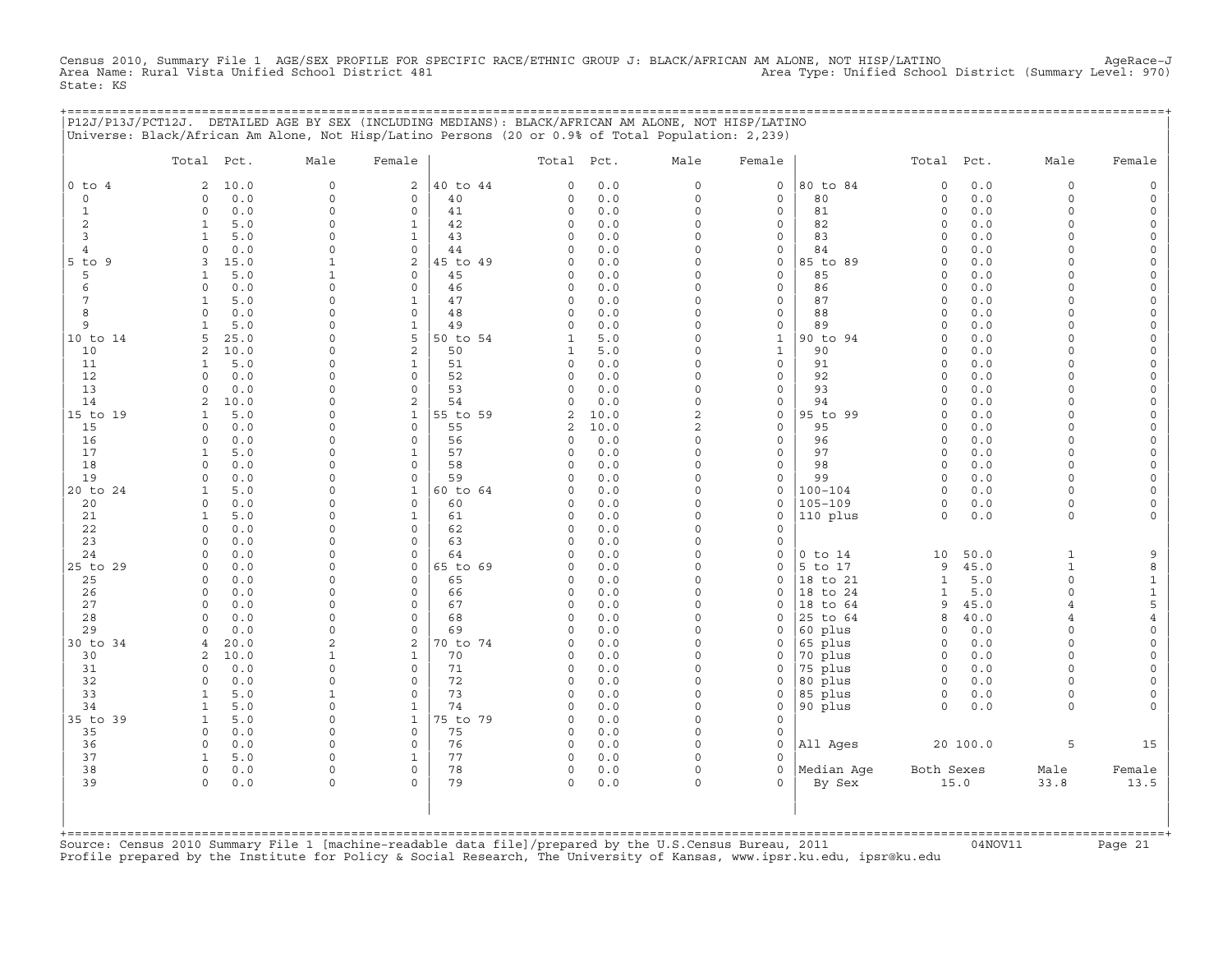Census 2010, Summary File 1 AGE/SEX PROFILE FOR SPECIFIC RACE/ETHNIC GROUP K: AM IND/ALASKA NAT ALONE, NOT HISP/LATINO AgeRace-K<br>Area Name: Rural Vista Unified School District 481 State: KS

+===================================================================================================================================================+

|                  | Total Pct.                  | Male                 | Female                   |                | Total Pct.     |             | Male                 | Female              |                    | Total Pct.             |             | Male                           | Female                   |
|------------------|-----------------------------|----------------------|--------------------------|----------------|----------------|-------------|----------------------|---------------------|--------------------|------------------------|-------------|--------------------------------|--------------------------|
| $0$ to $4$       | 0.0<br>$\Omega$             | $\Omega$             | 0                        | 40 to 44       | 1              | 7.1         | $\circ$              | $\mathbf{1}$        | 80 to 84           | $\circ$                | 0.0         | 0                              | $\mathsf{O}$             |
| $\circ$          | $0.0$<br>$\circ$            | $\Omega$             | $\circ$                  | 40             | $\Omega$       | $0.0$       | $\circ$              | $\mathsf{O}\xspace$ | 80                 | $\circ$                | 0.0         | $\Omega$                       | $\mathsf{O}$             |
| $\mathbf{1}$     | $\circ$<br>0.0              | $\Omega$             | $\mathbf 0$              | 41             | $\circ$        | 0.0         | $\circ$              | 0                   | 81                 | $\circ$                | 0.0         | $\Omega$                       | $\mathsf{O}$             |
| $\overline{c}$   | 0.0<br>0                    | $\Omega$             | $\mathbf 0$              | 42             | 1              | 7.1         | $\Omega$             | $\mathbf{1}$        | 82                 | $\mathbf 0$            | 0.0         | $\Omega$                       | 0                        |
| 3                | 0.0<br>$\Omega$             | $\Omega$             | $\circ$                  | 43             | $\Omega$       | 0.0         | $\Omega$             | 0                   | 83                 | $\circ$                | 0.0         | $\Omega$                       | $\mathsf{O}$             |
| 4                | $\mathbf 0$<br>0.0          | $\Omega$             | $\circ$                  | 44             | $\Omega$       | 0.0         | $\Omega$             | 0                   | 84                 | $\Omega$               | 0.0         | $\Omega$                       | 0                        |
| $5$ to<br>9<br>5 | 7.1<br>1<br>0               | $\Omega$<br>$\Omega$ | 1<br>$\mathsf{O}\xspace$ | 45 to 49<br>45 | 4<br>1         | 28.6<br>7.1 | $\mathbf{1}$<br>0    | 3<br>$\mathbf{1}$   | 85 to 89<br>85     | $\mathbf 0$            | 0.0         | $\Omega$<br>$\Omega$           | 0<br>$\mathsf{O}\xspace$ |
| 6                | 0.0<br>7.1<br>1             | $\Omega$             | $\mathbf{1}$             | 46             | $\Omega$       | 0.0         | $\Omega$             | $\mathsf{O}\xspace$ | 86                 | 0<br>$\Omega$          | 0.0<br>0.0  | $\Omega$                       | 0                        |
| $\overline{7}$   | $0.0$<br>$\circ$            | $\Omega$             | $\circ$                  | 47             | $\mathbf{1}$   | 7.1         | $\Omega$             | $\mathbf{1}$        | 87                 | $\circ$                | 0.0         | $\Omega$                       | $\mathsf{O}\xspace$      |
| 8                | $0.0$<br>$\Omega$           | $\Omega$             | 0                        | 48             | $\overline{a}$ | 14.3        | $\mathbf{1}$         | $\mathbf 1$         | 88                 | $\Omega$               | 0.0         | $\Omega$                       | $\mathsf{O}\xspace$      |
| 9                | 0.0<br>$\Omega$             | $\Omega$             | $\circ$                  | 49             | 0              | 0.0         | $\circ$              | 0                   | 89                 | $\mathbf 0$            | 0.0         | $\Omega$                       | 0                        |
| 10 to 14         | $\mathbf{1}$<br>7.1         | $\Omega$             | $\mathbf{1}$             | 50 to 54       | 2              | 14.3        | $\mathbf{1}$         | $\mathtt 1$         | 90 to 94           | $\circ$                | 0.0         | $\Omega$                       | $\mathsf{O}\xspace$      |
| 10               | $\circ$<br>0.0              | $\Omega$             | $\mathbf 0$              | 50             | $\Omega$       | 0.0         | $\Omega$             | $\mathbf 0$         | 90                 | $\mathbf 0$            | 0.0         | $\Omega$                       | 0                        |
| 11               | 0.0<br>$\Omega$             | $\Omega$             | $\circ$                  | 51             | $\Omega$       | 0.0         | $\Omega$             | $\mathsf{O}\xspace$ | 91                 | $\circ$                | 0.0         | $\Omega$                       | 0                        |
| 12               | 0<br>0.0                    | $\Omega$             | $\circ$                  | 52             | $\overline{a}$ | 14.3        | $\mathbf{1}$         | $\mathbf{1}$        | 92                 | $\circ$                | 0.0         | $\Omega$                       | $\mathsf{O}\xspace$      |
| 13               | $\mathbf{1}$<br>7.1         | $\Omega$             | 1                        | 53             | $\Omega$       | 0.0         | $\Omega$             | 0                   | 93                 | $\Omega$               | 0.0         | $\Omega$                       | 0                        |
| 14               | $\circ$<br>0.0              | $\Omega$             | $\circ$                  | 54             | $\Omega$       | 0.0         | $\Omega$             | 0                   | 94                 | $\mathbf 0$            | 0.0         | $\circ$                        | 0                        |
| 15 to 19         | 7.1<br>$\mathbf{1}$         | $\Omega$             | $\mathbf{1}$             | 55 to 59       | 1              | 7.1         | $\mathsf{O}\xspace$  | $\mathtt 1$         | 95 to 99           | $\circ$                | 0.0         | $\mathbf 0$                    | $\mathsf{O}\xspace$      |
| 15               | $\mathbf{1}$<br>7.1         | $\Omega$             | $\mathbf{1}$             | 55             | 0              | 0.0         | $\Omega$             | 0                   | 95                 | $\mathbf 0$            | 0.0         | $\Omega$                       | 0                        |
| 16               | 0.0<br>$\circ$              | $\Omega$             | $\circ$                  | 56             | $\Omega$       | 0.0         | $\Omega$             | $\mathsf{O}\xspace$ | 96                 | $\circ$                | 0.0         | $\Omega$                       | $\mathsf{O}\xspace$      |
| 17               | $\circ$<br>0.0<br>$\Omega$  | $\Omega$<br>$\Omega$ | $\mathbf 0$<br>$\Omega$  | 57<br>58       | $\mathbf{1}$   | 7.1         | $\circ$<br>$\Omega$  | $\mathbf{1}$        | 97<br>98           | $\circ$                | 0.0         | $\Omega$<br>$\Omega$           | $\mathsf{O}\xspace$      |
| 18<br>19         | 0.0<br>0.0<br>$\circ$       | $\Omega$             | $\circ$                  | 59             | 0<br>$\Omega$  | 0.0<br>0.0  | $\Omega$             | 0<br>0              | 99                 | $\mathbf 0$<br>$\circ$ | 0.0<br>0.0  | $\Omega$                       | 0<br>$\mathsf{O}\xspace$ |
| 20 to 24         | 0.0<br>$\mathbf 0$          | $\Omega$             | $\mathbf 0$              | 60 to 64       | 0              | 0.0         | $\circ$              | 0                   | $100 - 104$        | $\circ$                | 0.0         | $\Omega$                       | 0                        |
| 20               | 0.0<br>$\Omega$             | $\Omega$             | 0                        | 60             | $\Omega$       | 0.0         | $\Omega$             | 0                   | $105 - 109$        | $\circ$                | 0.0         | $\Omega$                       | 0                        |
| 21               | $\circ$<br>0.0              | $\Omega$             | $\circ$                  | 61             | 0              | 0.0         | $\Omega$             | $\mathsf{O}\xspace$ | 110 plus           | $\circ$                | 0.0         | $\circ$                        | $\mathsf{O}\xspace$      |
| 22               | $\circ$<br>0.0              | $\Omega$             | $\circ$                  | 62             | 0              | 0.0         | $\Omega$             | 0                   |                    |                        |             |                                |                          |
| 23               | 0.0<br>0                    | $\Omega$             | $\Omega$                 | 63             | 0              | 0.0         | 0                    | $\mathsf{O}\xspace$ |                    |                        |             |                                |                          |
| 24               | 0.0<br>$\Omega$             | $\Omega$             | $\Omega$                 | 64             | $\Omega$       | 0.0         | $\Omega$             | 0                   | $0$ to $14$        | $\overline{c}$         | 14.3        | $\mathbf 0$                    | 2                        |
| 25 to 29         | 7.1<br>1                    | $\Omega$             | 1                        | 65 to 69       | 1              | 7.1         | $\mathbf{1}$         | 0                   | 5 to 17            | 3                      | 21.4        | $\Omega$                       | 3                        |
| 25               | 0.0<br>$\circ$              | $\Omega$             | $\mathbf 0$              | 65             | 0              | 0.0         | $\mathsf{O}\xspace$  | $\mathsf{O}\xspace$ | 18 to 21           | $\circ$                | 0.0         | $\Omega$                       | $\mathsf{O}\xspace$      |
| 26               | 7.1<br>1                    | $\Omega$             | $\mathbf{1}$             | 66             | 1              | 7.1         | $\mathbf{1}$         | $\mathbf 0$         | 18 to 24           | $\circ$                | 0.0         | $\Omega$                       | $\mathsf O$              |
| 27               | 0.0<br>$\Omega$             | $\Omega$             | $\Omega$                 | 67             | 0              | 0.0         | $\Omega$             | 0                   | 18 to 64           | 10                     | 71.4        | $\overline{c}$                 | 8                        |
| 28               | $0.0$<br>$\circ$            | $\Omega$<br>$\Omega$ | $\circ$                  | 68             | 0<br>$\Omega$  | 0.0<br>0.0  | $\Omega$<br>$\Omega$ | 0                   | 25 to 64           | 10                     | 71.4<br>7.1 | $\overline{c}$<br>$\mathbf{1}$ | 8                        |
| 29<br>30 to 34   | 0.0<br>$\Omega$<br>7.1<br>1 | $\Omega$             | $\circ$<br>1             | 69<br>70 to 74 | $\Omega$       | 0.0         | $\Omega$             | $\mathbf 0$<br>0    | 60 plus<br>65 plus | $\mathbf{1}$<br>1      | 7.1         | $\mathbf{1}$                   | $\mathsf{O}\xspace$<br>0 |
| 30               | $0.0$<br>$\circ$            | $\Omega$             | $\Omega$                 | 70             | 0              | 0.0         | $\Omega$             | 0                   | 70 plus            | $\circ$                | 0.0         | $\mathbf 0$                    | $\mathsf{O}\xspace$      |
| 31               | 0.0<br>0                    | $\Omega$             | $\Omega$                 | 71             | 0              | 0.0         | $\Omega$             | $\mathbf 0$         | 75 plus            | $\mathbf 0$            | 0.0         | $\Omega$                       | 0                        |
| 32               | 0.0<br>$\mathbf 0$          | $\Omega$             | $\Omega$                 | 72             | $\circ$        | 0.0         | $\Omega$             | $\mathbf 0$         | 80 plus            | $\circ$                | 0.0         | $\Omega$                       | $\mathsf{O}\xspace$      |
| 33               | $\mathbf{1}$<br>7.1         | $\mathbf 0$          | $\mathbf{1}$             | 73             | 0              | 0.0         | 0                    | 0                   | 85 plus            | $\circ$                | 0.0         | 0                              | 0                        |
| 34               | 0.0<br>0                    | $\Omega$             | $\circ$                  | 74             | $\Omega$       | 0.0         | $\Omega$             | 0                   | 90 plus            | $\circ$                | 0.0         | $\circ$                        | $\Omega$                 |
| 35 to 39         | 0.0<br>$\circ$              | $\Omega$             | 0                        | 75 to 79       | $\Omega$       | 0.0         | $\Omega$             | $\mathsf{O}\xspace$ |                    |                        |             |                                |                          |
| 35               | 0.0<br>$\mathbf 0$          | $\Omega$             | $\circ$                  | 75             | 0              | 0.0         | $\circ$              | 0                   |                    |                        |             |                                |                          |
| 36               | 0.0<br>0                    | $\Omega$             | 0                        | 76             | 0              | 0.0         | $\Omega$             | $\mathsf O$         | All Ages           |                        | 14 100.0    | 3                              | 11                       |
| 37               | $\circ$<br>0.0              | $\Omega$             | $\circ$                  | 77             | 0              | 0.0         | $\circ$              | $\mathbf 0$         |                    |                        |             |                                |                          |
| 38               | $\circ$<br>0.0              | $\Omega$             | $\mathbf 0$              | 78             | $\circ$        | 0.0         | $\circ$              | $\mathbf 0$         | Median Age         | Both Sexes             |             | Male                           | Female                   |
| 39               | 0<br>0.0                    | $\Omega$             | $\Omega$                 | 79             | $\Omega$       | 0.0         | $\Omega$             | $\Omega$            | By Sex             |                        | 46.3        | 52.5                           | 42.5                     |

+===================================================================================================================================================+Source: Census 2010 Summary File 1 [machine−readable data file]/prepared by the U.S.Census Bureau, 2011 04NOV11 Page 22 Profile prepared by the Institute for Policy & Social Research, The University of Kansas, www.ipsr.ku.edu, ipsr@ku.edu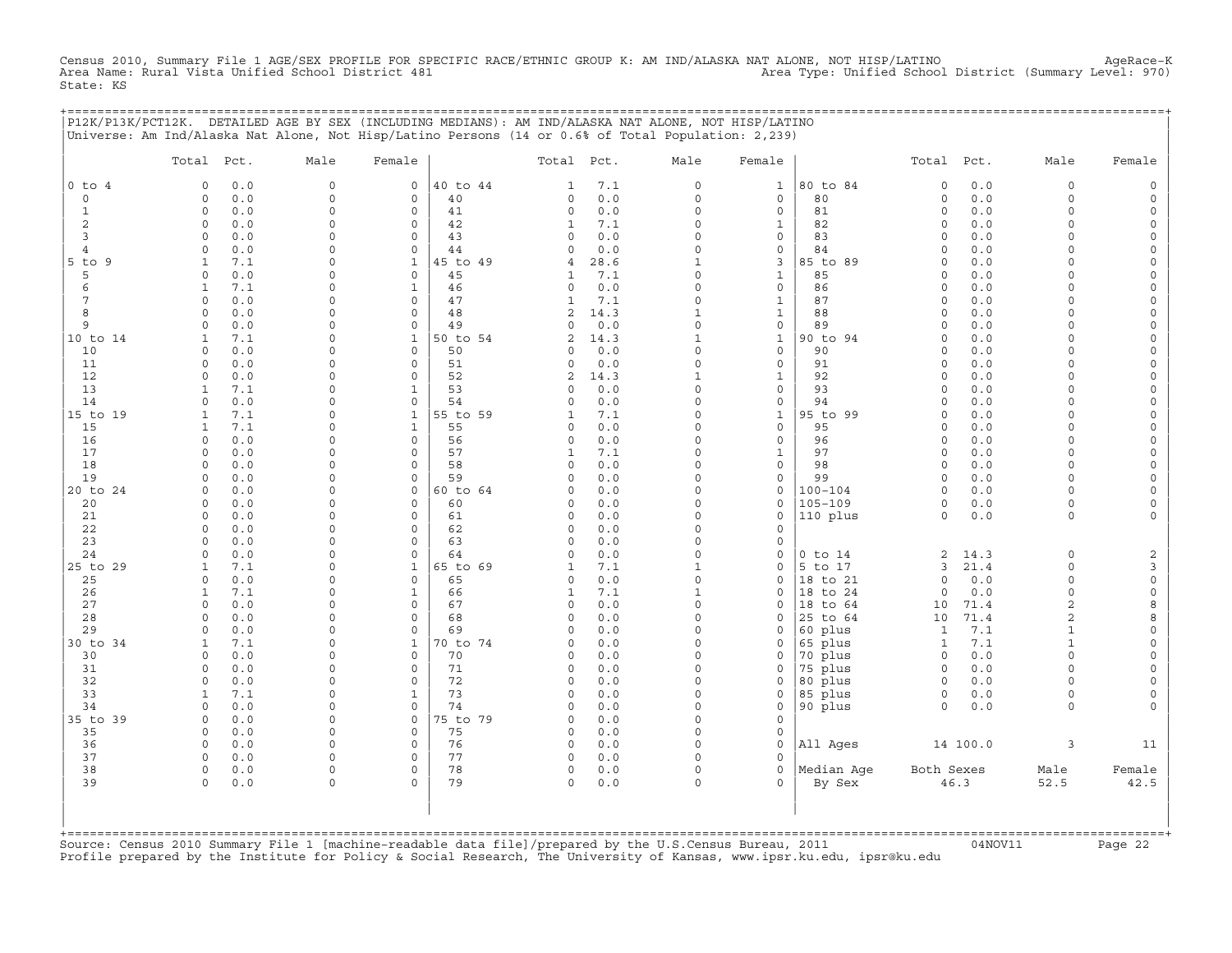Census 2010, Summary File 1 AGE/SEX PROFILE FOR SPECIFIC RACE/ETHNIC GROUP L: ASIAN ALONE, NOT HISPANIC OR LATINO<br>Area Name: Rural Vista Unified School District 481 Area Type: Unified Sc State: KS

|  | P12L/P13L/PCT12L. DETAILED AGE BY SEX (INCLUDING MEDIANS): ASIAN ALONE, NOT HISPANIC OR LATINO |  |  |
|--|------------------------------------------------------------------------------------------------|--|--|
|  | Universe: Asian Alone, Not Hispanic or Latino Persons (4 or 0.2% of Total Population: 2,239)   |  |  |

|                | Total                | Pct.        | Male                    | Female               |                | Total Pct.          |              | Male                 | Female                      |                            | Total Pct.              |            | Male                 | Female                                     |
|----------------|----------------------|-------------|-------------------------|----------------------|----------------|---------------------|--------------|----------------------|-----------------------------|----------------------------|-------------------------|------------|----------------------|--------------------------------------------|
| $0$ to $4$     | $\circ$              | 0.0         | $\mathbf{0}$            | $\mathbf{0}$         | 40 to 44       | $\circ$             | 0.0          | $\circ$              | $\mathbf 0$                 | 80 to 84                   | $\circ$                 | 0.0        | $\circ$              | $\mathsf{O}\xspace$                        |
| $\circ$        | $\circ$              | 0.0         | $\circ$                 | 0                    | 40             | $\circ$             | 0.0          | $\circ$              | $\mathbf 0$                 | 80                         | $\mathbf 0$             | 0.0        | $\circ$              | $\mathsf{O}\xspace$                        |
| $\mathbf{1}$   | $\mathbf{0}$         | 0.0         | $\mathsf{O}\xspace$     | 0                    | 41             | $\circ$             | 0.0          | $\Omega$             | $\circ$                     | 81                         | $\circ$                 | 0.0        | $\circ$              | $\mathsf{O}$                               |
| 2              | $\circ$              | 0.0         | 0                       | 0                    | 42             | $\circ$             | 0.0          | $\mathbf 0$          | 0                           | 82                         | 0                       | 0.0        | $\circ$              | $\circ$                                    |
| 3              | $\Omega$             | 0.0         | $\mathbf 0$             | $\Omega$             | 43             | $\Omega$            | 0.0          | $\Omega$             | $\mathbf 0$                 | 83                         | $\Omega$                | 0.0        | $\Omega$             | $\mathsf{O}\xspace$                        |
| $\overline{4}$ | $\Omega$             | 0.0         | $\Omega$                | $\Omega$             | 44             | $\cap$              | 0.0          | $\Omega$             | $\mathbf 0$                 | 84                         | $\Omega$                | 0.0        | $\Omega$             | $\mathsf{O}\xspace$                        |
| $5$ to $9$     | $\circ$              | 0.0         | $\mathbf 0$             | $\circ$              | 45 to 49       | $\circ$             | 0.0          | $\Omega$             | $\mathbf 0$                 | 85 to 89                   | $\mathbf 0$             | 0.0        | $\Omega$             | $\mathsf O$                                |
| 5              | 0                    | 0.0         | 0                       | 0                    | 45             | $\circ$             | 0.0          | $\Omega$             | $\mathbf 0$                 | 85                         | $\circ$                 | 0.0        | $\Omega$             | $\mathsf{O}$                               |
| 6              | $\circ$              | 0.0         | $\mathbf 0$             | $\Omega$             | 46             | $\circ$             | 0.0          | $\Omega$             | $\mathbf 0$                 | 86                         | $\circ$                 | 0.0        | $\Omega$             | $\mathsf{O}\xspace$                        |
| 7              | $\circ$              | 0.0         | 0                       | $\circ$<br>$\Omega$  | 47<br>48       | $\circ$<br>$\Omega$ | $0.0$<br>0.0 | $\Omega$<br>$\Omega$ | $\mathbf 0$                 | 87<br>88                   | $\mathbf 0$<br>$\Omega$ | 0.0<br>0.0 | $\Omega$<br>$\Omega$ | $\mathsf{O}\xspace$                        |
| 8<br>9         | $\Omega$<br>$\Omega$ | 0.0<br>0.0  | $\mathbf 0$<br>$\Omega$ | $\Omega$             | 49             | $\Omega$            | 0.0          | $\Omega$             | $\mathbf 0$<br>$\mathbf 0$  | 89                         | $\Omega$                | 0.0        | $\Omega$             | $\mathsf O$<br>$\mathsf{O}\xspace$         |
| 10 to 14       | $\Omega$             | 0.0         | $\Omega$                | $\circ$              | 50 to 54       | $\Omega$            | 0.0          | $\Omega$             | $\mathbf 0$                 | 90 to 94                   | $\mathbf 0$             | 0.0        | $\circ$              | $\mathsf{O}\xspace$                        |
| 10             | $\Omega$             | 0.0         | $\Omega$                | $\Omega$             | 50             | $\Omega$            | $0.0$        | $\Omega$             | $\Omega$                    | 90                         | $\Omega$                | 0.0        | $\Omega$             | $\mathsf O$                                |
| 11             | $\circ$              | 0.0         | 0                       | $\circ$              | 51             | $\circ$             | 0.0          | $\Omega$             | $\mathbf 0$                 | 91                         | $\mathbf 0$             | 0.0        | $\circ$              | $\mathsf{O}\xspace$                        |
| 12             | 0                    | 0.0         | 0                       | 0                    | 52             | $\circ$             | 0.0          | $\mathbf 0$          | $\mathsf O$                 | 92                         | $\mathbf 0$             | 0.0        | $\Omega$             | $\mathsf{O}\xspace$                        |
| 13             | $\Omega$             | 0.0         | $\Omega$                | 0                    | 53             | $\circ$             | 0.0          | $\Omega$             | $\mathbf 0$                 | 93                         | $\Omega$                | 0.0        | $\circ$              | 0                                          |
| 14             | $\Omega$             | 0.0         | $\Omega$                | $\Omega$             | 54             | $\circ$             | 0.0          | $\Omega$             | $\circ$                     | 94                         | $\Omega$                | 0.0        | $\Omega$             | $\mathsf O$                                |
| 15 to 19       | $\Omega$             | 0.0         | $\Omega$                | $\circ$              | 55 to 59       | 2                   | 50.0         | $\Omega$             | $\overline{2}$              | 95 to 99                   | $\Omega$                | 0.0        | $\Omega$             | $\mathsf O$                                |
| 15             | $\Omega$             | 0.0         | $\Omega$                | $\Omega$             | 55             | $\Omega$            | 0.0          | $\Omega$             | $\mathbf 0$                 | 95                         | $\Omega$                | 0.0        | $\Omega$             | $\mathsf{O}\xspace$                        |
| 16             | $\Omega$             | 0.0         | $\Omega$                | $\Omega$             | 56             | $\circ$             | 0.0          | $\Omega$             | $\mathbf 0$                 | 96                         | $\mathbf 0$             | 0.0        | $\circ$              | $\mathsf{O}\xspace$                        |
| 17             | $\Omega$             | 0.0         | $\Omega$                | $\circ$              | 57             | $\mathbf{1}$        | 25.0         | $\Omega$             | $\mathbf{1}$                | 97                         | $\mathbf 0$             | 0.0        | $\circ$              | $\mathsf{O}$                               |
| 18             | $\circ$              | 0.0         | 0                       | 0                    | 58             | $\circ$             | 0.0          | $\Omega$             | $\mathsf{O}\xspace$         | 98                         | $\mathbf 0$             | 0.0        | $\circ$              | $\mathsf{O}\xspace$                        |
| 19             | $\Omega$             | 0.0         | 0<br>$\Omega$           | 0                    | 59             | $\mathbf{1}$        | 25.0         | $\Omega$<br>$\Omega$ | $\mathbf{1}$                | 99                         | $\circ$                 | 0.0        | $\circ$<br>$\cap$    | $\mathsf{O}\xspace$                        |
| 20 to 24<br>20 | $\Omega$<br>$\circ$  | 0.0<br>0.0  | $\Omega$                | $\Omega$<br>$\Omega$ | 60 to 64<br>60 | 1<br>$\circ$        | 25.0<br>0.0  | $\Omega$             | $\mathbf{1}$<br>$\mathbf 0$ | $100 - 104$<br>$105 - 109$ | $\Omega$<br>$\mathbf 0$ | 0.0<br>0.0 | $\circ$              | $\mathsf{O}$<br>$\mathsf{O}\xspace$        |
| 21             | $\Omega$             | 0.0         | 0                       | $\Omega$             | 61             | $\circ$             | 0.0          | $\Omega$             | $\mathsf{O}\xspace$         | 110 plus                   | $\mathbf 0$             | 0.0        | $\circ$              | $\circ$                                    |
| 22             | $\Omega$             | 0.0         | $\Omega$                | $\Omega$             | 62             | $\mathbf{1}$        | 25.0         | $\Omega$             | $\mathbf{1}$                |                            |                         |            |                      |                                            |
| 23             | $\Omega$             | 0.0         | 0                       | $\Omega$             | 63             | $\Omega$            | 0.0          | $\Omega$             | $\circ$                     |                            |                         |            |                      |                                            |
| 24             | 0                    | 0.0         | 0                       | 0                    | 64             | $\circ$             | 0.0          | $\Omega$             | $\mathsf O$                 | $0$ to $14$                | $\mathbf 0$             | 0.0        | 0                    | $\mathsf{O}$                               |
| 25 to 29       | $\circ$              | 0.0         | 0                       | 0                    | 65 to 69       | $\Omega$            | 0.0          | $\Omega$             | $\mathsf O$                 | $5$ to 17                  | $\circ$                 | 0.0        | $\circ$              | $\mathsf{O}\xspace$                        |
| 25             | $\Omega$             | 0.0         | $\Omega$                | $\Omega$             | 65             | $\Omega$            | 0.0          | $\Omega$             | $\circ$                     | 18 to 21                   | $\circ$                 | 0.0        | $\circ$              | $\circ$                                    |
| 26             | $\Omega$             | 0.0         | $\circ$                 | $\Omega$             | 66             | $\Omega$            | 0.0          | $\Omega$             | $\Omega$                    | 18 to 24                   | $\mathbf 0$             | 0.0        | $\Omega$             | $\mathsf{O}\xspace$                        |
| 27             | $\circ$              | 0.0         | $\Omega$                | $\Omega$             | 67             | $\circ$             | 0.0          | $\Omega$             | $\circ$                     | 18 to 64                   | $\overline{4}$          | 100.0      | $\circ$              | $\overline{4}$                             |
| 28             | $\Omega$             | 0.0         | 0                       | 0                    | 68             | $\circ$             | 0.0          | $\Omega$             | $\mathbf 0$                 | 25 to 64                   | $\overline{4}$          | 100.0      | $\Omega$             | $\overline{4}$                             |
| 29             | $\Omega$             | 0.0         | $\Omega$                | $\circ$              | 69             | $\Omega$            | 0.0          | $\Omega$             | $\circ$                     | 60 plus                    | $\mathbf{1}$            | 25.0       | $\circ$              | $\mathbf 1$                                |
| 30 to 34       | $\mathbf{1}$         | 25.0        | 0                       | $\mathbf 1$          | 70 to 74       | $\circ$             | 0.0          | $\Omega$             | $\mathsf O$                 | 65 plus                    | $\circ$                 | 0.0        | $\circ$              | $\mathbb O$                                |
| 30             | 0<br>$\Omega$        | 0.0         | 0<br>$\Omega$           | 0<br>$\Omega$        | 70             | $\circ$<br>$\Omega$ | 0.0          | $\Omega$<br>$\Omega$ | 0                           | 70 plus                    | 0<br>$\Omega$           | 0.0        | $\circ$<br>$\Omega$  | $\mathsf{O}\xspace$                        |
| 31<br>32       | $\mathbf{1}$         | 0.0<br>25.0 | $\Omega$                | $\mathbf{1}$         | 71<br>72       | $\Omega$            | 0.0<br>0.0   | $\Omega$             | $\circ$<br>$\circ$          | 75 plus<br>80 plus         | $\circ$                 | 0.0<br>0.0 | $\Omega$             | $\mathsf{O}\xspace$<br>$\mathsf{O}\xspace$ |
| 33             | $\Omega$             | 0.0         | $\Omega$                | $\Omega$             | 73             | $\Omega$            | 0.0          | $\Omega$             | $\circ$                     | 85 plus                    | $\circ$                 | 0.0        | $\Omega$             | $\mathsf{O}\xspace$                        |
| 34             | $\circ$              | 0.0         | 0                       | $\circ$              | 74             | $\circ$             | 0.0          | $\Omega$             | $\mathbf 0$                 | 90 plus                    | $\Omega$                | 0.0        | $\Omega$             | $\circ$                                    |
| 35 to 39       | $\circ$              | 0.0         | $\mathsf{O}\xspace$     | 0                    | 75 to 79       | $\circ$             | 0.0          | $\Omega$             | $\mathbf 0$                 |                            |                         |            |                      |                                            |
| 35             | $\Omega$             | 0.0         | $\circ$                 | 0                    | 75             | $\Omega$            | 0.0          | $\Omega$             | 0                           |                            |                         |            |                      |                                            |
| 36             | $\circ$              | 0.0         | $\circ$                 | $\circ$              | 76             | $\circ$             | 0.0          | $\mathbf 0$          | $\mathsf{O}\xspace$         | All Ages                   |                         | 4 100.0    | $\circ$              | 4                                          |
| 37             | $\Omega$             | 0.0         | $\Omega$                | $\Omega$             | 77             | $\circ$             | 0.0          | $\Omega$             | $\Omega$                    |                            |                         |            |                      |                                            |
| 38             | $\circ$              | 0.0         | $\circ$                 | $\circ$              | 78             | $\circ$             | 0.0          | $\Omega$             | $\Omega$                    | Median Age                 | Both Sexes              |            | Male                 | Female                                     |
| 39             | $\Omega$             | 0.0         | $\circ$                 | $\Omega$             | 79             | $\Omega$            | 0.0          | $\circ$              | $\Omega$                    | By Sex                     |                         | 57.5       |                      | 57.5                                       |
|                |                      |             |                         |                      |                |                     |              |                      |                             |                            |                         |            |                      |                                            |

+===================================================================================================================================================+Source: Census 2010 Summary File 1 [machine−readable data file]/prepared by the U.S.Census Bureau, 2011 04NOV11 Page 23 Profile prepared by the Institute for Policy & Social Research, The University of Kansas, www.ipsr.ku.edu, ipsr@ku.edu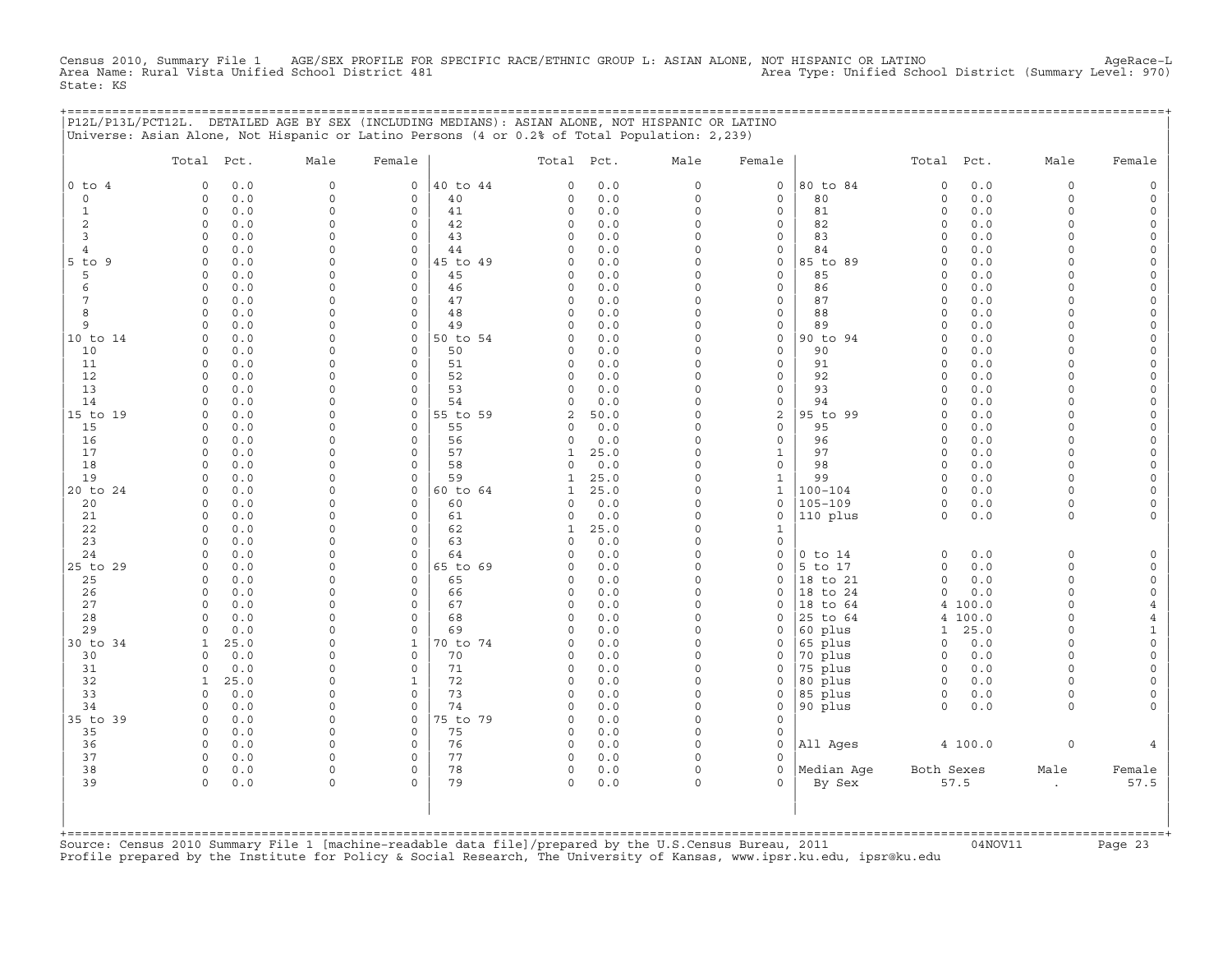Census 2010, Summary File 1 AGE/SEX PROFILE FOR SPECIFIC RACE/ETHNIC GROUP M: NAT HAWAIIAN/OPI ALONE, NOT HISP/LATINO<br>Area Name: Rural Vista Unified School District 481 Area Type: Unified State: KS

+===================================================================================================================================================+

|                | P12M/P13M/PCT12M. DETAILED AGE BY SEX (INCLUDING MEDIANS): NAT HAWAIIAN/OPI ALONE, NOT HISP/LATINO<br>Universe: Nat Hawaiian/OPI Alone, Not Hisp/Latino Persons (5 or 0.2% of Total Population: 2,239) |                              |                                 |                |                         |            |                                 |                             |                      |                             |              |                             |                                |
|----------------|--------------------------------------------------------------------------------------------------------------------------------------------------------------------------------------------------------|------------------------------|---------------------------------|----------------|-------------------------|------------|---------------------------------|-----------------------------|----------------------|-----------------------------|--------------|-----------------------------|--------------------------------|
|                | Total Pct.                                                                                                                                                                                             | Male                         | Female                          |                |                         | Total Pct. | Male                            | Female                      |                      | Total                       | Pct.         | Male                        | Female                         |
| $0$ to $4$     | 20.0<br>1                                                                                                                                                                                              | $\mathbf{1}$                 | $\circ$                         | 40 to 44       | 1                       | 20.0       | $\mathbf{1}$                    | $\mathsf{O}$                | 80 to 84             | $\mathbf 0$                 | 0.0          | 0                           | $\mathsf{O}$                   |
| 0              | 0.0<br>0                                                                                                                                                                                               | $\circ$                      | $\circ$                         | 40             | 0                       | 0.0        | $\mathbf 0$                     | $\mathsf O$                 | 80                   | $\circ$                     | 0.0          | 0                           | $\mathsf{O}$                   |
| $\mathbf{1}$   | 20.0<br>$\mathbf{1}$<br>$\Omega$                                                                                                                                                                       | $\mathbf{1}$<br>$\Omega$     | $\mathsf{O}\xspace$<br>$\Omega$ | 41             | 0<br>$\Omega$           | 0.0        | $\mathsf{O}\xspace$<br>$\Omega$ | $\mathsf O$<br>$\mathbf 0$  | 81<br>82             | $\circ$                     | 0.0          | $\circ$                     | $\mathsf{O}\xspace$            |
| 2<br>3         | $0.0$<br>$\circ$<br>0.0                                                                                                                                                                                | 0                            | $\mathbf 0$                     | 42<br>43       | $\circ$                 | 0.0<br>0.0 | $\mathbf 0$                     | $\mathsf O$                 | 83                   | $\circ$<br>$\circ$          | 0.0<br>0.0   | $\circ$<br>$\circ$          | 0<br>$\circ$                   |
| $\overline{4}$ | $\Omega$<br>$0.0$                                                                                                                                                                                      | 0                            | $\mathsf{O}\xspace$             | 44             | $\mathbf{1}$            | 20.0       | $\mathbf{1}$                    | $\mathsf O$                 | 84                   | $\circ$                     | 0.0          | 0                           | $\mathsf{O}\xspace$            |
| $5$ to $9$     | 0.0<br>$\Omega$                                                                                                                                                                                        | $\Omega$                     | $\mathbf 0$                     | 45 to 49       | $\mathbf{1}$            | 20.0       | $\Omega$                        | $\mathbf{1}$                | 85 to 89             | $\circ$                     | 0.0          | $\Omega$                    | $\circ$                        |
| 5              | $\circ$<br>0.0                                                                                                                                                                                         | 0                            | $\mathbf 0$                     | 45             | $\mathbf{1}$            | 20.0       | $\circ$                         | $\mathbf{1}$                | 85                   | $\circ$                     | 0.0          | $\circ$                     | $\mathsf{O}\xspace$            |
| 6              | 0.0<br>$\circ$                                                                                                                                                                                         | 0                            | $\mathbf 0$                     | 46             | $\circ$                 | 0.0        | $\Omega$                        | $\mathsf O$                 | 86                   | $\circ$                     | 0.0          | $\circ$                     | $\circ$                        |
| 7              | $\circ$<br>0.0                                                                                                                                                                                         | $\Omega$                     | $\mathbf 0$                     | 47             | $\Omega$                | 0.0        | $\mathbf 0$                     | $\mathsf O$                 | 87                   | $\circ$                     | 0.0          | $\circ$                     | $\mathsf O$                    |
| 8              | $\circ$<br>0.0                                                                                                                                                                                         | 0                            | $\mathbf 0$                     | 48             | $\mathbf 0$             | 0.0        | $\mathsf{O}\xspace$             | $\mathsf O$                 | 88                   | $\circ$                     | 0.0          | $\Omega$                    | $\mathsf{O}\xspace$            |
| 9              | $\Omega$<br>0.0                                                                                                                                                                                        | $\Omega$                     | $\mathbf 0$                     | 49             | $\Omega$                | 0.0        | $\mathbf 0$                     | $\mathsf O$                 | 89                   | $\circ$                     | 0.0          | $\circ$                     | 0                              |
| 10 to 14<br>10 | 0.0<br>$\circ$<br>$\circ$<br>0.0                                                                                                                                                                       | 0<br>0                       | 0<br>$\mathbf 0$                | 50 to 54<br>50 | $\Omega$<br>$\mathbf 0$ | 0.0<br>0.0 | $\mathbf 0$<br>$\mathbf 0$      | $\mathsf{O}$<br>$\mathsf O$ | 90 to 94<br>90       | $\mathbf 0$<br>$\mathbf 0$  | 0.0<br>0.0   | $\circ$<br>$\circ$          | 0<br>$\mathsf{O}\xspace$       |
| 11             | $\Omega$<br>0.0                                                                                                                                                                                        | $\Omega$                     | $\mathbf 0$                     | 51             | $\mathsf O$             | 0.0        | $\Omega$                        | $\mathsf O$                 | 91                   | $\circ$                     | 0.0          | $\circ$                     | $\circ$                        |
| 12             | $\circ$<br>0.0                                                                                                                                                                                         | 0                            | $\mathbf 0$                     | 52             | $\mathsf O$             | 0.0        | $\mathbf 0$                     | $\mathsf O$                 | 92                   | $\mathbf 0$                 | 0.0          | $\circ$                     | $\mathsf{O}\xspace$            |
| 13             | $\Omega$<br>0.0                                                                                                                                                                                        | 0                            | $\Omega$                        | 53             | $\circ$                 | 0.0        | $\Omega$                        | $\mathbf 0$                 | 93                   | $\circ$                     | 0.0          | $\Omega$                    | $\mathsf{O}\xspace$            |
| 14             | $\Omega$<br>0.0                                                                                                                                                                                        | 0                            | $\mathbf 0$                     | 54             | $\circ$                 | $0.0$      | $\mathbf 0$                     | $\mathsf O$                 | 94                   | $\circ$                     | 0.0          | $\circ$                     | $\circ$                        |
| 15 to 19       | 20.0<br>$\mathbf{1}$                                                                                                                                                                                   | $\mathbf{1}$                 | $\mathsf{O}\xspace$             | 55 to 59       | $\mathbf 0$             | 0.0        | $\mathbf 0$                     | $\mathsf{O}$                | 95 to 99             | $\circ$                     | 0.0          | $\circ$                     | $\circ$                        |
| 15             | $\Omega$<br>0.0                                                                                                                                                                                        | $\mathsf{O}$                 | $\Omega$                        | 55             | $\Omega$                | 0.0        | $\Omega$                        | $\mathbf 0$                 | 95                   | $\mathbf 0$                 | 0.0          | $\Omega$                    | $\circ$                        |
| 16             | $\circ$<br>0.0                                                                                                                                                                                         | 0                            | $\circ$                         | 56             | $\mathsf O$             | 0.0        | $\mathbf 0$                     | $\mathsf O$                 | 96                   | $\circ$                     | 0.0          | $\circ$                     | $\mathsf{O}\xspace$            |
| 17             | $0.0$<br>$\Omega$                                                                                                                                                                                      | 0                            | $\mathsf{O}\xspace$             | 57             | $\mathbf 0$             | $0.0$      | $\mathbf 0$<br>$\Omega$         | $\mathsf O$                 | 97                   | $\circ$                     | 0.0          | $\circ$                     | $\mathsf{O}\xspace$            |
| 18<br>19       | 20.0<br>$\mathbf{1}$<br>$\circ$<br>0.0                                                                                                                                                                 | $\mathbf{1}$<br>$\mathsf{O}$ | $\mathbf 0$<br>$\circ$          | 58<br>59       | $\circ$<br>$\circ$      | 0.0<br>0.0 | $\circ$                         | $\mathsf O$<br>$\mathsf{O}$ | 98<br>99             | $\circ$<br>$\circ$          | 0.0<br>0.0   | $\circ$<br>$\circ$          | $\circ$<br>$\mathsf{O}$        |
| 20 to 24       | $\circ$<br>0.0                                                                                                                                                                                         | 0                            | $\mathsf{O}\xspace$             | 60 to 64       | $\mathbf 0$             | $0.0$      | $\mathsf O$                     | $\circ$                     | $100 - 104$          | $\mathsf O$                 | $0.0$        | $\circ$                     | $\mathsf{O}$                   |
| 20             | $\Omega$<br>0.0                                                                                                                                                                                        | $\Omega$                     | $\Omega$                        | 60             | $\Omega$                | 0.0        | $\Omega$                        | $\mathbf 0$                 | $105 - 109$          | $\Omega$                    | 0.0          | $\circ$                     | 0                              |
| 21             | $\circ$<br>0.0                                                                                                                                                                                         | 0                            | $\mathbf 0$                     | 61             | $\circ$                 | 0.0        | $\circ$                         | $\circ$                     | 110 plus             | $\circ$                     | 0.0          | 0                           | $\circ$                        |
| 22             | $0.0$<br>$\Omega$                                                                                                                                                                                      | $\Omega$                     | $\mathbf 0$                     | 62             | $\Omega$                | 0.0        | $\mathbf 0$                     | $\mathbf 0$                 |                      |                             |              |                             |                                |
| 23             | $\Omega$<br>0.0                                                                                                                                                                                        | $\mathsf{O}$                 | $\mathbf 0$                     | 63             | $\Omega$                | 0.0        | $\Omega$                        | $\circ$                     |                      |                             |              |                             |                                |
| 24             | $\circ$<br>0.0                                                                                                                                                                                         | 0                            | $\mathsf{O}\xspace$             | 64             | $\mathbf 0$             | 0.0        | $\mathbf 0$                     | $\mathbb O$                 | $0$ to $14$          | $\mathbf{1}$                | 20.0         | $\mathbf{1}$                | $\mathsf{O}\xspace$            |
| 25 to 29       | 20.0<br>$\mathbf{1}$                                                                                                                                                                                   | $\mathbf{1}$                 | $\circ$                         | 65 to 69       | $\circ$                 | 0.0        | $\mathbf 0$                     | $\mathsf{O}$                | 5 to 17              | $\Omega$                    | 0.0          | $\circ$                     | $\mathsf{O}\xspace$            |
| 25<br>26       | $\Omega$<br>0.0<br>$\circ$<br>0.0                                                                                                                                                                      | $\mathsf{O}$<br>0            | $\mathbf 0$<br>$\mathbf 0$      | 65<br>66       | $\Omega$<br>$\mathsf O$ | 0.0<br>0.0 | $\Omega$<br>$\mathbf 0$         | $\mathbf 0$<br>$\circ$      | 18 to 21<br>18 to 24 | $\mathbf{1}$<br>$\mathbf 1$ | 20.0<br>20.0 | $\mathbf{1}$<br>$\mathbf 1$ | $\circ$<br>$\mathsf{O}\xspace$ |
| 27             | $\circ$<br>0.0                                                                                                                                                                                         | 0                            | $\mathbf 0$                     | 67             | $\circ$                 | 0.0        | $\Omega$                        | $\mathbf 0$                 | 18 to 64             | $\overline{4}$              | 80.0         | 3                           | $\mathbf{1}$                   |
| 28             | 20.0<br>$\mathbf{1}$                                                                                                                                                                                   | $\mathbf{1}$                 | $\circ$                         | 68             | $\Omega$                | 0.0        | $\circ$                         | $\circ$                     | 25 to 64             | 3                           | 60.0         | $\overline{c}$              | $\mathbf{1}$                   |
| 29             | 0.0<br>$\circ$                                                                                                                                                                                         | 0                            | $\mathsf{O}\xspace$             | 69             | $\mathbf 0$             | 0.0        | $\mathbf 0$                     | $\circ$                     | 60 plus              | $\mathbf 0$                 | 0.0          | 0                           | $\mathsf{O}\xspace$            |
| 30 to 34       | $\circ$<br>0.0                                                                                                                                                                                         | 0                            | 0                               | 70 to 74       | $\Omega$                | 0.0        | $\Omega$                        | $\circ$                     | 65 plus              | $\circ$                     | 0.0          | $\circ$                     | 0                              |
| 30             | $\circ$<br>0.0                                                                                                                                                                                         | 0                            | $\circ$                         | 70             | $\mathbf 0$             | 0.0        | $\mathbf 0$                     | $\mathsf{O}$                | 70 plus              | $\circ$                     | 0.0          | $\circ$                     | $\mathsf O$                    |
| 31             | $\circ$<br>0.0                                                                                                                                                                                         | $\Omega$                     | $\circ$                         | 71             | $\Omega$                | 0.0        | $\mathbf 0$                     | $\mathbf 0$                 | 75 plus              | $\circ$                     | 0.0          | $\Omega$                    | $\mathsf{O}\xspace$            |
| 32             | $\Omega$<br>0.0                                                                                                                                                                                        | $\Omega$                     | $\circ$                         | 72             | $\circ$                 | 0.0        | $\mathbf 0$                     | $\circ$                     | 80 plus              | $\circ$                     | 0.0          | $\circ$                     | 0                              |
| 33<br>34       | $\circ$<br>0.0<br>$\Omega$                                                                                                                                                                             | 0<br>$\mathsf{O}$            | $\circ$<br>$\circ$              | 73<br>74       | $\mathsf O$<br>$\circ$  | 0.0<br>0.0 | $\mathbf 0$<br>$\mathbf 0$      | $\mathsf{O}$<br>$\circ$     | $85$ plus            | $\circ$<br>$\Omega$         | 0.0<br>0.0   | 0<br>$\circ$                | $\circ$                        |
| 35 to 39       | 0.0<br>$\circ$<br>0.0                                                                                                                                                                                  | 0                            | $\circ$                         | 75 to 79       | $\mathsf O$             | 0.0        | $\mathbf 0$                     | $\mathbf 0$                 | 90 plus              |                             |              |                             | 0                              |
| 35             | $0.0$<br>0                                                                                                                                                                                             | 0                            | $\circ$                         | 75             | $\mathsf O$             | 0.0        | $\mathbf 0$                     | $\circ$                     |                      |                             |              |                             |                                |
| 36             | 0.0<br>$\circ$                                                                                                                                                                                         | 0                            | $\mathbf 0$                     | 76             | $\circ$                 | 0.0        | $\mathbf 0$                     | $\circ$                     | All Ages             |                             | 5 100.0      | $\overline{4}$              | $\mathbf{1}$                   |
| 37             | $\circ$<br>0.0                                                                                                                                                                                         | 0                            | $\mathbf{0}$                    | 77             | $\circ$                 | 0.0        | $\mathbf 0$                     | $\circ$                     |                      |                             |              |                             |                                |
| 38             | 0<br>0.0                                                                                                                                                                                               | 0                            | $\mathsf{O}\xspace$             | 78             | $\mathsf{O}\xspace$     | $0.0$      | $\mathsf O$                     | $\circ$                     | Median Age           | Both Sexes                  |              | Male                        | Female                         |
| 39             | $\circ$<br>0.0                                                                                                                                                                                         | 0                            | $\Omega$                        | 79             | $\circ$                 | 0.0        | $\mathbf 0$                     | $\Omega$                    | By Sex               |                             | 27.5         | 20.0                        | 47.5                           |
|                |                                                                                                                                                                                                        |                              |                                 |                |                         |            |                                 |                             |                      |                             |              |                             |                                |

| | +===================================================================================================================================================+Source: Census 2010 Summary File 1 [machine−readable data file]/prepared by the U.S.Census Bureau, 2011 04NOV11 Page 24 Profile prepared by the Institute for Policy & Social Research, The University of Kansas, www.ipsr.ku.edu, ipsr@ku.edu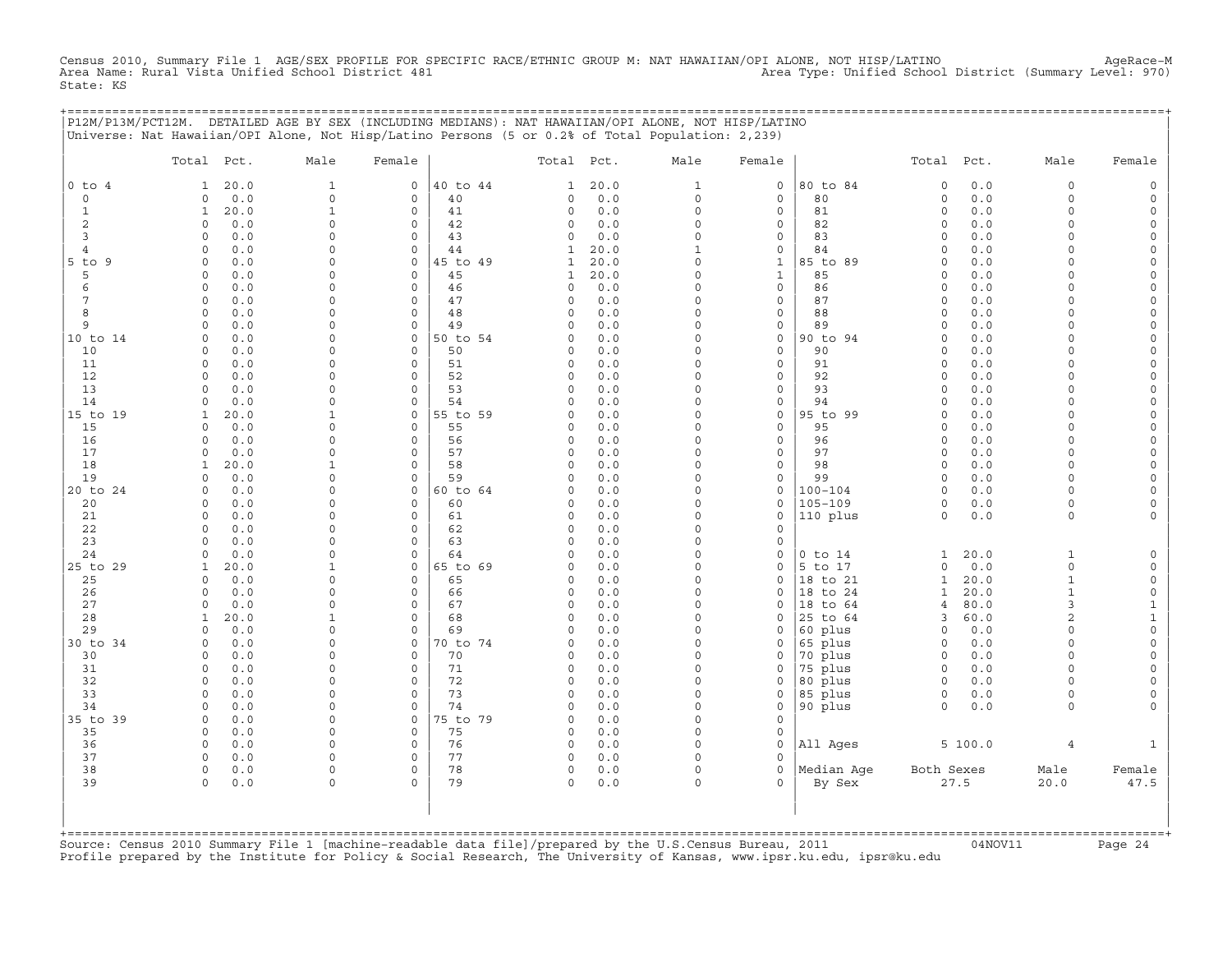Census 2010, Summary File 1 AGE/SEX PROFILE FOR SPECIFIC RACE/ETHNIC GROUP N: SOME OTHER RACE ALONE, NOT HISP/LATINO<br>Area Name: Rural Vista Unified School District 481 Area Type: Unified Sch State: KS

+===================================================================================================================================================+

|                | Total Pct.           | Male                       | Female                      |                | Total Pct.    |                      | Male                 | Female                      |                    | Total Pct.           |                | Male                | Female                   |
|----------------|----------------------|----------------------------|-----------------------------|----------------|---------------|----------------------|----------------------|-----------------------------|--------------------|----------------------|----------------|---------------------|--------------------------|
| $0$ to $4$     | $\Omega$             | $\mathbf 0$                | $\mathsf{O}$                | 40 to 44       | $\Omega$      | $\ddot{\phantom{a}}$ | $\circ$              | $\mathbf 0$                 | 80 to 84           | $\circ$              | $\overline{a}$ | 0                   | $\mathsf{O}\xspace$      |
| $\mathbf 0$    | $\Omega$             | $\mathbf 0$                | $\circ$                     | 40             | $\Omega$      | $\bullet$            | $\circ$              | $\mathbf 0$                 | 80                 | $\circ$              |                | $\circ$             | $\mathsf{O}$             |
| $\mathbf{1}$   | $\circ$              | $\mathbf 0$                | $\mathsf O$                 | 41             | 0             |                      | $\mathsf{O}\xspace$  | $\mathsf O$                 | 81                 | $\mathbf 0$          |                | 0                   | $\circ$                  |
| 2              | $\Omega$             | $\Omega$                   | $\mathbf 0$                 | 42             | $\Omega$      |                      | $\Omega$             | $\mathbf 0$                 | 82                 | $\Omega$             |                | $\Omega$            | 0                        |
| 3              | $\Omega$             | $\mathbf 0$                | $\mathbf 0$                 | 43             | O             |                      | $\Omega$             | 0                           | 83                 | $\Omega$             |                | $\Omega$            | 0                        |
| $\overline{4}$ | $\Omega$             | $\Omega$                   | $\mathsf O$                 | 44             | $\Omega$      |                      | $\Omega$             | $\mathsf{O}$                | 84                 | $\Omega$             |                | $\Omega$            | $\mathsf{O}\xspace$      |
| 5 to 9         | $\Omega$             | $\Omega$                   | $\mathbf 0$                 | 45 to 49       | U             |                      | $\Omega$             | $\mathsf O$                 | 85 to 89           | $\Omega$             |                | $\Omega$            | 0                        |
| 5              | $\circ$              | $\Omega$                   | $\mathsf{O}$                | 45             | O             |                      | $\Omega$             | $\mathsf{O}$                | 85                 | $\Omega$             |                | $\Omega$            | 0                        |
| 6              | $\Omega$             | $\Omega$                   | $\mathsf O$                 | 46             | $\Omega$      |                      | $\Omega$             | $\mathsf O$                 | 86                 | $\Omega$             |                | $\Omega$            | $\mathsf{O}\xspace$      |
| 7              | $\Omega$             | $\Omega$                   | $\mathbf 0$                 | 47             | $\cap$        |                      | $\Omega$             | $\mathsf O$                 | 87                 | $\Omega$             |                | $\Omega$            | 0                        |
| 8              | $\Omega$             | $\Omega$                   | $\mathsf{O}$                | 48             | O             | $\ddot{\phantom{a}}$ | $\Omega$             | $\mathsf{O}$                | 88                 | $\Omega$             |                | $\Omega$            | 0                        |
| 9              | $\Omega$             | $\Omega$                   | $\mathsf O$                 | 49             | $\Omega$      | $\bullet$            | $\Omega$             | $\mathsf O$                 | 89                 | $\Omega$             |                | $\Omega$            | $\mathsf{O}\xspace$      |
| 10 to 14       | $\Omega$             | $\Omega$                   | $\mathbf 0$                 | 50 to 54       | O             |                      | $\Omega$             | $\mathsf{O}$                | 90 to 94           | $\Omega$             |                | $\Omega$            | 0                        |
| 10             | $\Omega$             | $\Omega$                   | $\mathbf 0$                 | 50             | O             |                      | $\Omega$             | $\mathsf{O}$                | 90                 | $\Omega$             |                | $\Omega$            | 0                        |
| 11             | $\circ$              | $\Omega$                   | $\mathsf O$                 | 51             | $\Omega$      | $\cdot$              | $\Omega$             | $\mathsf O$                 | 91                 | $\Omega$             |                | $\Omega$            | $\mathsf{O}\xspace$      |
| 12             | $\Omega$             | $\Omega$                   | $\mathbf 0$                 | 52             | $\Omega$      |                      | $\Omega$             | $\mathbf 0$                 | 92                 | $\Omega$             |                | $\Omega$            | 0                        |
| 13             | $\Omega$             | $\mathbf 0$                | 0                           | 53             | $\Omega$      |                      | $\Omega$             | $\mathsf{O}$                | 93                 | $\Omega$             |                | $\Omega$            | 0                        |
| 14             | $\Omega$             | $\Omega$                   | $\mathsf{O}$                | 54             | $\Omega$      |                      | $\Omega$             | $\mathsf O$                 | 94                 | $\Omega$             |                | $\Omega$            | $\mathsf{O}\xspace$      |
| 15 to 19       | $\Omega$             | $\Omega$                   | $\mathbf 0$                 | 55 to 59       | $\Omega$      |                      | $\Omega$             | $\mathbf 0$                 | 95 to 99           | $\Omega$             |                | $\Omega$            | $\mathsf{O}\xspace$      |
| 15             | $\Omega$             | $\Omega$                   | $\mathsf{O}$                | 55             | O             |                      | $\Omega$             | $\mathsf{O}$                | 95                 | $\Omega$             |                | $\Omega$            | 0                        |
| 16             | $\Omega$             | $\Omega$                   | $\mathbf 0$                 | 56             | $\Omega$      |                      | $\Omega$             | $\mathsf O$                 | 96                 | $\Omega$             |                | $\Omega$            | $\mathsf{O}\xspace$      |
| 17             | $\Omega$             | $\mathbf 0$                | $\mathsf{O}$                | 57             | $\Omega$      |                      | $\Omega$             | $\mathsf O$                 | 97                 | $\Omega$             |                | $\Omega$            | 0                        |
| 18             | $\Omega$             | $\Omega$                   | $\mathsf{O}$                | 58             | O             |                      | $\Omega$             | $\mathsf{O}$                | 98                 | $\Omega$             |                | $\Omega$            | 0                        |
| 19             | $\Omega$             | $\Omega$                   | $\mathbf 0$                 | 59             | O             |                      | $\Omega$             | $\mathsf O$                 | 99                 | $\Omega$             |                | $\Omega$            | $\mathsf{O}\xspace$      |
| 20 to 24       | $\Omega$             | $\Omega$                   | $\mathsf{O}$                | 60 to 64       | U             |                      | $\Omega$             | $\mathsf{O}$                | $100 - 104$        | $\Omega$             |                | $\Omega$            | $\mathbf 0$              |
| 20             | $\circ$              | $\Omega$                   | $\mathsf{O}$                | 60             | O             |                      | $\Omega$             | $\mathsf{O}$                | $105 - 109$        | $\circ$              |                | 0                   | 0                        |
| 21             | $\circ$              | $\Omega$                   | $\mathsf O$                 | 61             | O             |                      | $\Omega$             | $\mathsf O$                 | 110 plus           | $\circ$              |                | $\circ$             | $\mathsf{O}\xspace$      |
| 22             | $\Omega$             | $\Omega$                   | $\mathsf{O}$                | 62             | $\Omega$<br>U |                      | $\Omega$<br>$\Omega$ | $\mathsf{O}$                |                    |                      |                |                     |                          |
| 23             | $\Omega$<br>$\Omega$ | $\Omega$                   | $\mathbf 0$                 | 63             |               |                      | $\Omega$             | $\mathsf{O}$                |                    |                      |                |                     |                          |
| 24             |                      | $\mathbf 0$<br>$\Omega$    | $\mathsf O$                 | 64             |               | $\bullet$            | $\Omega$             | $\mathsf O$                 | $0$ to $14$        | $\circ$<br>$\Omega$  | $\cdot$        | 0<br>$\Omega$       | $\mathsf{O}$             |
| 25 to 29       | $\Omega$             |                            | $\mathbf 0$                 | 65 to 69       |               |                      |                      | $\mathbf 0$                 | 5 to 17            |                      | $\cdot$        |                     | $\mathsf O$              |
| 25             | $\Omega$             | $\Omega$                   | $\mathbf 0$                 | 65             | $\Omega$      | $\bullet$            | $\Omega$<br>$\Omega$ | $\mathbf 0$                 | 18 to 21           | $\Omega$<br>$\Omega$ |                | $\Omega$            | 0                        |
| 26             | $\circ$<br>$\Omega$  | $\mathbf 0$<br>$\Omega$    | $\mathsf{O}$                | 66<br>67       | 0<br>$\Omega$ |                      | $\Omega$             | $\mathsf{O}$                | 18 to 24           | $\Omega$             |                | $\circ$<br>$\Omega$ | $\mathsf{O}\xspace$      |
| 27             | $\Omega$             | $\Omega$                   | $\mathbf 0$                 |                | $\Omega$      | $\cdot$              | $\Omega$             | $\mathbf 0$                 | 18 to 64           | $\Omega$             |                | $\Omega$            | 0                        |
| 28             | $\Omega$             | $\mathbf 0$                | $\mathbf 0$                 | 68<br>69       | $\Omega$      |                      | $\Omega$             | $\mathbf 0$                 | 25 to 64           | $\Omega$             |                | $\circ$             | 0<br>$\mathsf{O}\xspace$ |
| 29<br>30 to 34 | $\Omega$             | $\Omega$                   | $\mathsf{O}$<br>$\mathbf 0$ | 70 to 74       | $\Omega$      | $\ddot{\phantom{a}}$ | $\Omega$             | $\mathsf{O}$<br>$\mathbf 0$ | 60 plus<br>65 plus | $\Omega$             |                | $\Omega$            | $\mathbf 0$              |
| 30             | $\Omega$             | $\Omega$                   | $\mathbf 0$                 | 70             | $\Omega$      | $\cdot$              | $\Omega$             | $\mathsf{O}$                | 70 plus            | $\circ$              |                | $\Omega$            | $\mathsf{O}\xspace$      |
|                | $\circ$              | $\mathbf 0$                |                             |                | $\Omega$      | $\ddot{\phantom{a}}$ | $\Omega$             |                             |                    | $\Omega$             |                | $\Omega$            | $\mathsf{O}\xspace$      |
| 31<br>32       | $\Omega$             | $\Omega$                   | $\mathsf{O}$<br>$\mathbf 0$ | 71             | $\Omega$      |                      | $\Omega$             | $\mathsf{O}$<br>$\mathbf 0$ | 75 plus            | $\Omega$             |                | $\Omega$            | $\mathbf 0$              |
| 33             | $\Omega$             |                            | $\mathbf 0$                 | 72             | $\Omega$      |                      | $\Omega$             |                             | 80 plus            |                      |                |                     |                          |
| 34             | $\Omega$             | $\mathbf 0$<br>$\mathbf 0$ | $\mathsf{O}$                | 73<br>74       | 0             |                      | $\Omega$             | $\mathsf{O}$                | 85 plus            | $\circ$<br>$\circ$   |                | $\Omega$<br>$\circ$ | 0<br>$\mathbf 0$         |
| 35 to 39       | $\Omega$             | $\Omega$                   | $\mathbf 0$                 |                | $\Omega$      | $\bullet$            | $\cap$               | $\mathsf{O}$<br>$\mathbf 0$ | 90 plus            |                      |                |                     |                          |
|                | $\circ$              |                            |                             | 75 to 79<br>75 | 0             |                      | $\Omega$             |                             |                    |                      |                |                     |                          |
| 35             |                      | $\mathbf 0$<br>$\Omega$    | $\mathsf{O}$                |                | O             |                      | $\Omega$             | $\mathsf{O}$                |                    | $\circ$              |                |                     |                          |
| 36<br>37       | $\circ$<br>$\Omega$  | $\Omega$                   | $\mathsf{O}$<br>$\mathbf 0$ | 76<br>77       | O             |                      | $\Omega$             | $\mathsf O$<br>$\Omega$     | All Ages           |                      | $\cdot$        | 0                   | $\mathsf{O}\xspace$      |
|                | $\circ$              |                            |                             |                |               |                      | $\circ$              |                             |                    |                      |                |                     |                          |
| 38<br>39       | $\circ$              | $\mathbf 0$<br>$\mathbf 0$ | $\mathsf{O}$<br>$\Omega$    | 78<br>79       | 0<br>0        |                      | $\Omega$             | 0<br>$\Omega$               | Median Aqe         | Both Sexes           |                | Male                | Female                   |
|                |                      |                            |                             |                |               |                      |                      |                             | By Sex             |                      |                | $\bullet$           |                          |

+===================================================================================================================================================+Source: Census 2010 Summary File 1 [machine−readable data file]/prepared by the U.S.Census Bureau, 2011 04NOV11 Page 25 Profile prepared by the Institute for Policy & Social Research, The University of Kansas, www.ipsr.ku.edu, ipsr@ku.edu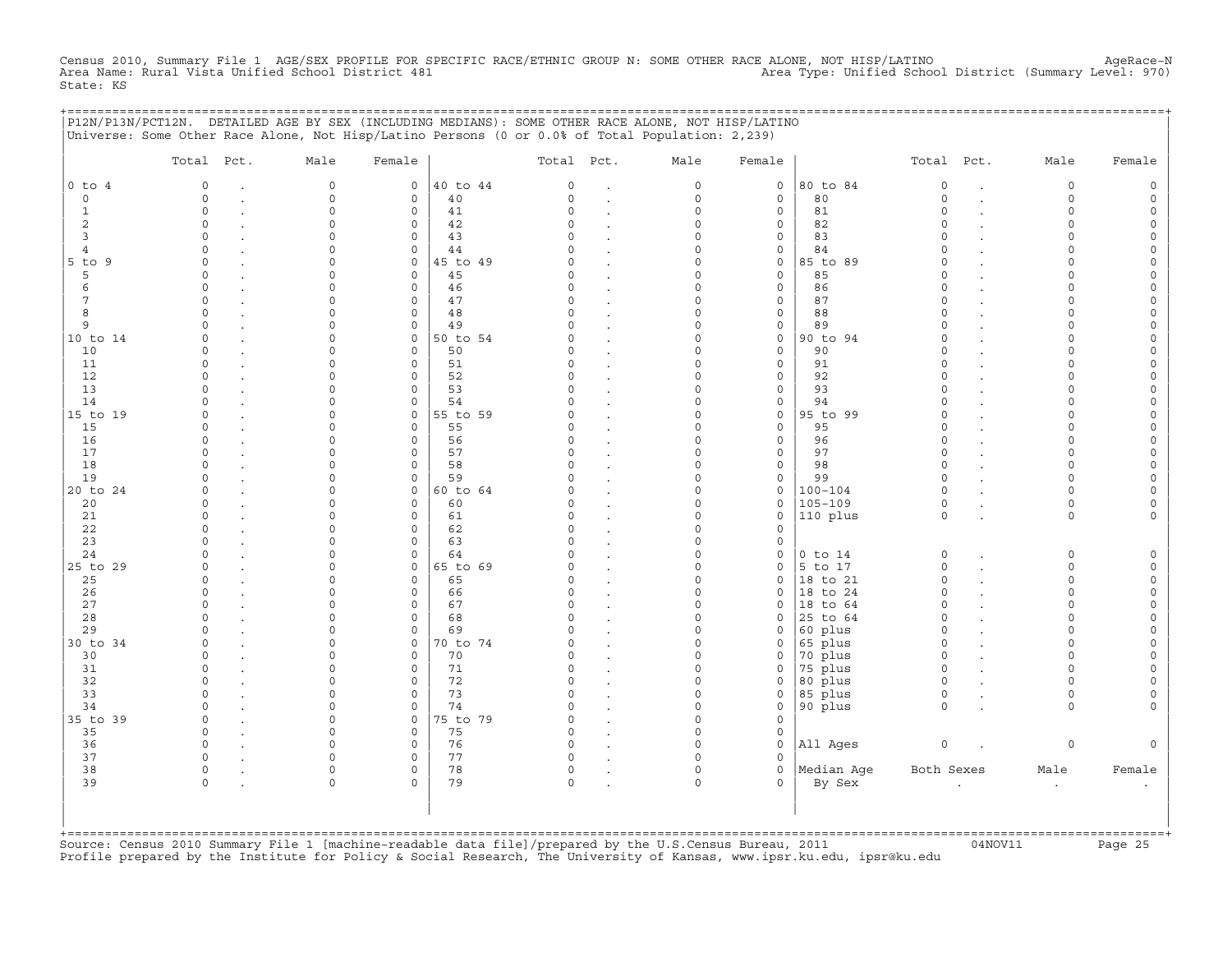Census 2010, Summary File 1 AGE/SEX PROFILE FOR SPECIFIC RACE/ETHNIC GROUP O: TWO OR MORE RACES, NOT HISPANIC/LATINO AgeRace-O<br>Area Name: Rural Vista Unified School District 481 State: KS

+===================================================================================================================================================+

|                     | P120/P130/PCT120. DETAILED AGE BY SEX (INCLUDING MEDIANS): TWO OR MORE RACES, NOT HISPANIC/LATINO<br>Universe: Two or More Races, Not Hispanic/Latino Persons (27 or 1.2% of Total Population: 2,239) |                                            |                         |                |                                              |                                |                                     |                     |                            |              |                                                     |
|---------------------|-------------------------------------------------------------------------------------------------------------------------------------------------------------------------------------------------------|--------------------------------------------|-------------------------|----------------|----------------------------------------------|--------------------------------|-------------------------------------|---------------------|----------------------------|--------------|-----------------------------------------------------|
|                     | Total Pct.                                                                                                                                                                                            | Male                                       | Female                  |                | Total Pct.                                   | Male                           | Female                              |                     | Total                      | Male<br>Pct. | Female                                              |
| $0$ to $4$          | 11.1<br>3                                                                                                                                                                                             | 2                                          | $\mathbf{1}$            | 40 to 44       | 3.7<br>$\mathbf{1}$                          | $\circ$                        | $\mathbf{1}$                        | 80 to 84            | $\mathbf 0$                | 0.0          | $\circ$<br>$\circ$                                  |
| $\circ$             | 0.0<br>$\Omega$                                                                                                                                                                                       | $\circ$                                    | $\circ$                 | 40             | 0.0<br>$\circ$                               | $\circ$                        | $\mathbf 0$                         | 80                  | $\mathbf 0$                | 0.0          | $\circ$<br>$\mathsf{O}\xspace$                      |
| $\mathbf{1}$        | 3.7<br>$\mathbf{1}$                                                                                                                                                                                   | $\mathbf 1$                                | $\circ$                 | 41             | $\mathsf{O}\xspace$<br>0.0                   | $\Omega$                       | $\mathsf{O}\xspace$                 | 81                  | $\mathsf O$                | 0.0          | $\circ$<br>$\mathsf{O}\xspace$                      |
| 2                   | $\mathbf{1}$<br>3.7                                                                                                                                                                                   | $\mathbf 0$                                | $\mathbf{1}$            | 42             | 0.0<br>$\Omega$                              | $\Omega$                       | $\mathbf 0$                         | 82                  | $\mathbf 0$                | 0.0          | $\Omega$<br>0                                       |
| 3<br>$\overline{4}$ | $\circ$<br>0.0<br>3.7<br>1                                                                                                                                                                            | $\mathsf{O}\xspace$<br>$\mathbf 1$         | 0<br>0                  | 43<br>44       | $\circ$<br>0.0<br>$\mathbf{1}$<br>3.7        | $\circ$<br>$\mathsf{O}\xspace$ | $\mathsf{O}\xspace$<br>$\mathbf{1}$ | 83<br>84            | $\mathsf O$<br>$\mathsf O$ | 0.0<br>0.0   | $\circ$<br>0<br>$\mathsf{O}\xspace$<br>$\circ$      |
| $5$ to $9$          | 11.1<br>3                                                                                                                                                                                             | $\overline{a}$                             | $\mathbf{1}$            | 45 to 49       | 3.7<br>$\mathbf{1}$                          | $\mathbf{1}$                   | $\mathbf 0$                         | 85 to 89            | $\mathbf 0$                | 0.0          | $\circ$<br>$\Omega$                                 |
| 5                   | 0.0<br>$\Omega$                                                                                                                                                                                       | 0                                          | 0                       | 45             | 0.0<br>0                                     | $\circ$                        | $\mathsf O$                         | 85                  | 0                          | 0.0          | 0<br>0                                              |
| 6                   | 3.7<br>$\mathbf{1}$                                                                                                                                                                                   | 1                                          | $\circ$                 | 46             | $\mathsf{O}\xspace$<br>0.0                   | $\mathsf{O}\xspace$            | $\mathsf{O}\xspace$                 | 86                  | $\mathsf O$                | 0.0          | $\mathsf{O}\xspace$<br>$\circ$                      |
| 7                   | 3.7<br>$\mathbf{1}$                                                                                                                                                                                   | $\mathbf 0$                                | $\mathbf{1}$            | 47             | $\Omega$<br>0.0                              | $\Omega$                       | $\mathbf 0$                         | 87                  | $\mathbf 0$                | 0.0          | $\circ$<br>$\Omega$                                 |
| 8                   | $\mathbf{1}$<br>3.7                                                                                                                                                                                   | $\mathbf{1}$                               | 0                       | 48             | $\mathbf{1}$<br>3.7                          | $\mathbf{1}$                   | $\mathbf 0$                         | 88                  | $\mathbf 0$                | 0.0          | $\circ$<br>0                                        |
| 9                   | 0.0<br>$\Omega$                                                                                                                                                                                       | $\mathsf{O}\xspace$                        | 0                       | 49             | $\mathsf{O}\xspace$<br>0.0                   | $\circ$                        | $\mathsf{O}\xspace$                 | 89                  | $\mathsf O$                | 0.0          | $\circ$<br>$\circ$                                  |
| 10 to 14            | 18.5<br>5                                                                                                                                                                                             | $\overline{4}$<br>$\mathsf{O}\xspace$      | $\mathbf{1}$<br>$\circ$ | 50 to 54<br>50 | $\mathbf{1}$<br>3.7                          | $\mathbf{1}$<br>$\circ$        | $\circ$<br>$\circ$                  | 90 to 94            | $\Omega$                   | 0.0          | $\mathsf O$<br>$\Omega$                             |
| 10<br>11            | 0.0<br>$\Omega$<br>2<br>7.4                                                                                                                                                                           | 2                                          | $\circ$                 | 51             | 0.0<br>$\circ$<br>$\mathsf{O}\xspace$<br>0.0 | $\circ$                        | $\mathsf{O}\xspace$                 | 90<br>91            | $\mathsf O$<br>$\mathsf O$ | 0.0<br>0.0   | $\mathsf{O}\xspace$<br>0<br>$\circ$<br>0            |
| 12                  | 0.0<br>$\Omega$                                                                                                                                                                                       | $\mathbf 0$                                | $\circ$                 | 52             | $\circ$<br>0.0                               | $\Omega$                       | $\mathbf 0$                         | 92                  | $\circ$                    | 0.0          | $\mathsf O$<br>$\circ$                              |
| 13                  | 0.0<br>$\Omega$                                                                                                                                                                                       | $\circ$                                    | $\circ$                 | 53             | $\circ$<br>0.0                               | $\circ$                        | $\mathbf 0$                         | 93                  | $\circ$                    | 0.0          | $\circ$<br>$\circ$                                  |
| 14                  | 11.1<br>3                                                                                                                                                                                             | $\overline{c}$                             | $\mathbf 1$             | 54             | $\mathbf{1}$<br>3.7                          | $\mathbf{1}$                   | $\mathsf{O}\xspace$                 | 94                  | $\mathsf O$                | 0.0          | $\mathsf{O}\xspace$<br>$\circ$                      |
| 15 to 19            | 3.7<br>1                                                                                                                                                                                              | $\mathbf{1}$                               | 0                       | 55 to 59       | 3.7<br>$\mathbf{1}$                          | $\circ$                        | $\mathbf{1}$                        | 95 to 99            | $\Omega$                   | 0.0          | $\circ$<br>0                                        |
| 15                  | $\circ$<br>0.0                                                                                                                                                                                        | $\mathsf{O}\xspace$                        | $\circ$                 | 55             | $\mathbf{1}$<br>3.7                          | $\circ$                        | $\mathbf{1}$                        | 95                  | $\Omega$                   | 0.0          | $\circ$<br>$\mathsf{O}\xspace$                      |
| 16                  | 3.7<br>$\mathbf{1}$                                                                                                                                                                                   | $\mathbf 1$                                | $\Omega$                | 56             | 0.0<br>$\circ$                               | $\Omega$                       | $\mathbf 0$                         | 96                  | $\circ$                    | 0.0          | $\mathsf O$<br>$\Omega$                             |
| 17<br>18            | $\circ$<br>0.0<br>0.0<br>$\Omega$                                                                                                                                                                     | 0<br>$\mathsf{O}\xspace$                   | 0<br>$\circ$            | 57<br>58       | $\circ$<br>0.0<br>$\circ$<br>0.0             | $\Omega$<br>$\Omega$           | 0<br>$\mathsf{O}\xspace$            | 97<br>98            | $\mathsf O$<br>$\circ$     | 0.0<br>0.0   | $\circ$<br>0<br>$\circ$<br>$\circ$                  |
| 19                  | $\Omega$<br>0.0                                                                                                                                                                                       | $\circ$                                    | $\Omega$                | 59             | 0.0<br>$\Omega$                              | $\Omega$                       | $\circ$                             | 99                  | $\circ$                    | 0.0          | $\mathsf O$<br>$\Omega$                             |
| 20 to 24            | 3.7<br>1                                                                                                                                                                                              | 0                                          | $\mathbf{1}$            | 60 to 64       | $\mathbf 1$<br>3.7                           | $\mathbf{1}$                   | $\mathsf O$                         | $100 - 104$         | $\mathbf 0$                | 0.0          | $\mathsf{O}\xspace$<br>0                            |
| 20                  | $\Omega$<br>0.0                                                                                                                                                                                       | $\Omega$                                   | $\Omega$                | 60             | $\circ$<br>0.0                               | $\Omega$                       | $\circ$                             | $105 - 109$         | $\Omega$                   | $0.0$        | $\circ$<br>$\circ$                                  |
| 21                  | $\circ$<br>0.0                                                                                                                                                                                        | $\circ$                                    | $\Omega$                | 61             | $\circ$<br>0.0                               | $\circ$                        | $\circ$                             | 110 plus            | $\circ$                    | 0.0          | $\circ$<br>$\circ$                                  |
| 22                  | 0.0<br>$\Omega$                                                                                                                                                                                       | 0                                          | 0                       | 62             | $\circ$<br>0.0                               | $\Omega$                       | $\mathbf 0$                         |                     |                            |              |                                                     |
| 23                  | $\Omega$<br>0.0                                                                                                                                                                                       | 0                                          | $\circ$                 | 63             | $\circ$<br>0.0                               | $\Omega$                       | $\circ$                             |                     |                            |              |                                                     |
| 24                  | 3.7<br>$\mathbf{1}$                                                                                                                                                                                   | $\mathsf{O}\xspace$                        | $\mathbf{1}$            | 64             | 3.7<br>$\mathbf{1}$                          | $\mathbf{1}$                   | $\mathsf O$                         | $0$ to $14$         | 11                         | 40.7         | 8<br>3                                              |
| 25 to 29<br>25      | 3<br>11.1<br>3.7<br>$\mathbf{1}$                                                                                                                                                                      | 3<br>$\mathbf 1$                           | 0<br>$\circ$            | 65 to 69<br>65 | $\circ$<br>0.0<br>0.0<br>$\circ$             | $\circ$<br>$\Omega$            | $\mathsf O$<br>$\circ$              | 5 to 17<br>18 to 21 | 9<br>$\mathsf O$           | 33.3<br>0.0  | $\mathbf{2}$<br>7<br>$\circ$<br>$\mathsf{O}\xspace$ |
| 26                  | $\mathbf{1}$<br>3.7                                                                                                                                                                                   | $\mathbf{1}$                               | 0                       | 66             | $\circ$<br>0.0                               | $\Omega$                       | $\circ$                             | 18 to 24            | $\mathbf{1}$               | 3.7          | $\circ$<br>$\mathbf{1}$                             |
| 27                  | $\circ$<br>0.0                                                                                                                                                                                        | 0                                          | 0                       | 67             | $\circ$<br>0.0                               | $\circ$                        | $\circ$                             | 18 to 64            | 11                         | 40.7         | $\overline{4}$<br>7                                 |
| 28                  | 3.7<br>$\mathbf{1}$                                                                                                                                                                                   | $\mathbf 1$                                | $\circ$                 | 68             | $0.0$<br>$\circ$                             | $\Omega$                       | $\circ$                             | 25 to 64            | 10                         | 37.0         | 7<br>3                                              |
| 29                  | $\circ$<br>0.0                                                                                                                                                                                        | 0                                          | 0                       | 69             | $\circ$<br>0.0                               | $\Omega$                       | $\circ$                             | 60 plus             | 5                          | 18.5         | 3<br>$\overline{a}$                                 |
| 30 to 34            | 0.0<br>$\Omega$                                                                                                                                                                                       | 0                                          | 0                       | 70 to 74       | $\sqrt{2}$<br>7.4                            | $\circ$                        | $\sqrt{2}$                          | 65 plus             | $\overline{4}$             | 14.8         | 3<br>$\mathbf{1}$                                   |
| 30                  | 0.0<br>$\circ$                                                                                                                                                                                        | $\mathsf{O}\xspace$                        | $\circ$                 | 70             | $\mathbf 1$<br>3.7                           | $\Omega$                       | $1\,$                               | 70 plus             | $\overline{4}$             | 14.8         | 3<br>$\mathbf{1}$                                   |
| 31                  | $\Omega$<br>0.0<br>$\circ$                                                                                                                                                                            | 0                                          | $\Omega$<br>$\circ$     | 71<br>72       | $\circ$<br>0.0<br>$\circ$                    | $\Omega$<br>$\circ$            | $\circ$<br>$\circ$                  | 75 plus             | 2<br>$\circ$               | 7.4          | $\mathbf{1}$<br>$\mathbf{1}$<br>$\circ$             |
| 32<br>33            | 0.0<br>0.0<br>$\circ$                                                                                                                                                                                 | $\mathsf{O}\xspace$<br>$\mathsf{O}\xspace$ | $\circ$                 | 73             | 0.0<br>$\circ$<br>0.0                        | $\circ$                        | $\mathsf{O}\xspace$                 | 80 plus<br>85 plus  | $\mathsf{O}\xspace$        | 0.0<br>0.0   | $\mathsf{O}\xspace$<br>0<br>$\mathsf{O}\xspace$     |
| 34                  | $\Omega$<br>0.0                                                                                                                                                                                       | $\circ$                                    | $\circ$                 | 74             | $\mathbf{1}$<br>3.7                          | $\circ$                        | $\mathbf{1}$                        | 90 plus             | $\circ$                    | 0.0          | $\circ$<br>0                                        |
| 35 to 39            | 2<br>7.4                                                                                                                                                                                              | $\mathbf{1}$                               | $\mathbf 1$             | 75 to 79       | 7.4<br>$\sqrt{2}$                            | $1\,$                          | $\mathbf{1}$                        |                     |                            |              |                                                     |
| 35                  | 0.0<br>$\circ$                                                                                                                                                                                        | $\mathsf{O}\xspace$                        | $\mathbf{0}$            | 75             | $\circ$<br>$0.0$                             | $\circ$                        | $\circ$                             |                     |                            |              |                                                     |
| 36                  | 3.7<br>1                                                                                                                                                                                              | $\circ$                                    | $\mathbf{1}$            | 76             | 0.0<br>$\circ$                               | $\Omega$                       | $\circ$                             | All Ages            | 27 100.0                   | 17           | 10                                                  |
| 37                  | $\mathsf O$<br>0.0                                                                                                                                                                                    | $\circ$                                    | $\circ$                 | 77             | $\mathsf{O}\xspace$<br>0.0                   | $\circ$                        | $\circ$                             |                     |                            |              |                                                     |
| 38                  | 3.7<br>$\mathbf{1}$                                                                                                                                                                                   | $\mathbf{1}$                               | 0                       | 78             | 3.7<br>$\mathbf{1}$                          | $\mathbf{1}$                   | $\circ$                             | Median Age          | Both Sexes                 | Male         | Female                                              |
| 39                  | $\circ$<br>0.0                                                                                                                                                                                        | 0                                          | $\Omega$                | 79             | $\mathbf{1}$<br>3.7                          | $\circ$                        | $\mathbf{1}$                        | By Sex              | 25.8                       | 16.5         | 40.0                                                |
|                     |                                                                                                                                                                                                       |                                            |                         |                |                                              |                                |                                     |                     |                            |              |                                                     |
|                     |                                                                                                                                                                                                       |                                            |                         |                |                                              |                                |                                     |                     |                            |              |                                                     |
|                     |                                                                                                                                                                                                       |                                            |                         |                |                                              |                                |                                     |                     |                            |              |                                                     |

| | +===================================================================================================================================================+Source: Census 2010 Summary File 1 [machine−readable data file]/prepared by the U.S.Census Bureau, 2011 04NOV11 Page 26 Profile prepared by the Institute for Policy & Social Research, The University of Kansas, www.ipsr.ku.edu, ipsr@ku.edu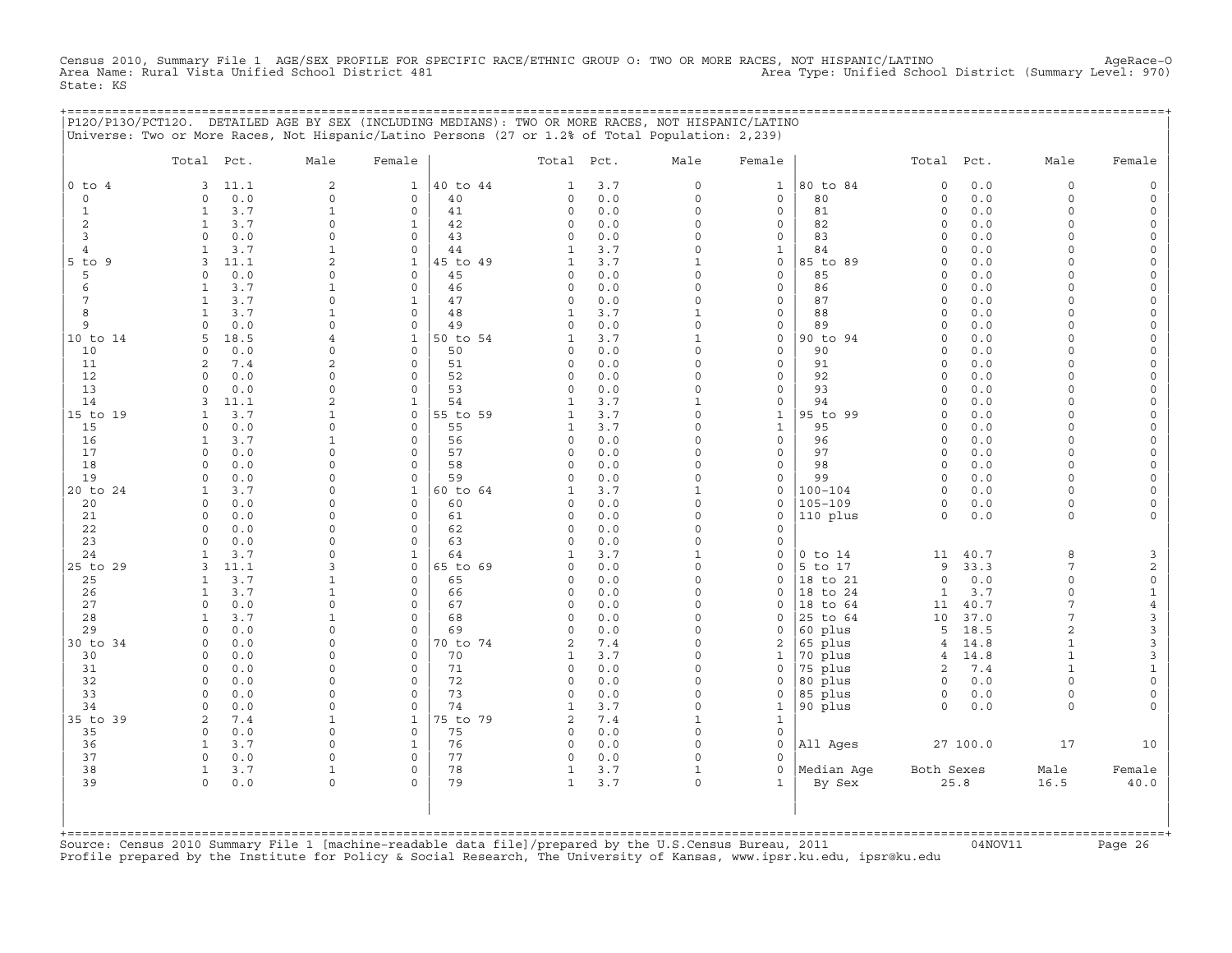Census 2010, Summary File 1 RACE PROFILE 1: DETAILED RACE BY HISPANIC/LATINO ETHNICITY, WITH TOTAL TALLIES Race:1<br>Area Name: Rural Vista Unified School District 481 area Type: Unified School District (Summary Level: 970) Area Type: Unified School District (Summary Level: 970) State: KS

| P8/P9. RACE BY HISPANIC/LATINO ETHNICITY                                      |                 |     |                    |          |                     |                                       |
|-------------------------------------------------------------------------------|-----------------|-----|--------------------|----------|---------------------|---------------------------------------|
| Universe: Total Population                                                    | Total           |     | Hispanic or Latino |          | Not Hispanic/Latino |                                       |
|                                                                               | Number Pct.     |     | Number Pct.        |          | Number Pct.         |                                       |
| Total:                                                                        | 2,239 100.0     |     |                    | 60 100.0 | 2,179 100.0         |                                       |
| Population of one race:                                                       | 2,203 98.4      |     |                    | 51 85.0  | 2,152               | 98.8                                  |
| White alone                                                                   | 2,140 95.6      |     | 31                 | 51.7     | 2,109               | 96.8                                  |
| Black or African American alone                                               | 20              | 0.9 | $\Omega$           | 0.0      | 20                  | 0.9                                   |
| American Indian and Alaska Native alone                                       | 16              | 0.7 | 2                  | 3.3      | 14                  | 0.6                                   |
| Asian alone                                                                   | $4\overline{ }$ | 0.2 | $\Omega$           | 0.0      |                     | 0.2                                   |
| Native Hawaiian and Other Pacific Islander alone                              | 5               | 0.2 | $\Omega$           | 0.0      | 5                   | 0.2                                   |
| Some Other Race alone                                                         | 18              | 0.8 | 18                 | 30.0     | $\Omega$            | 0.0                                   |
| Population of two or more races:                                              | 36              | 1.6 | 9                  | 15.0     | 27                  | 1.2                                   |
| Population of two races:                                                      | 31              | 1.4 | 9                  | 15.0     | 22                  | 1.0                                   |
| White; Black or African American                                              | $\circ$         | 0.0 | $\Omega$           | 0.0      | $\Omega$            | 0.0                                   |
| White; American Indian and Alaska Native                                      | 22              | 1.0 |                    | 1.7      | 21                  | 1.0                                   |
| White: Asian                                                                  | $\mathbf{1}$    | 0.0 | $\Omega$           | 0.0      |                     | 0.0                                   |
| White; Native Hawaiian and Other Pacific Islander                             | $\Omega$        | 0.0 |                    | 0.0      | $\Omega$            | 0.0                                   |
| White; Some other race                                                        | 8               | 0.4 | 8                  | 13.3     | $\Omega$            | 0.0                                   |
| Black or African American; American Indian and Alaska Native                  | $\circ$         | 0.0 | $\Omega$           | 0.0      |                     | 0.0                                   |
| Black or African American; Asian                                              | $\Omega$        | 0.0 | $\Omega$           | 0.0      | $\Omega$            | 0.0                                   |
| Black or African American; Native Hawaiian and Other Pacific Islander         | $\Omega$        | 0.0 | $\Omega$           | 0.0      |                     | 0.0                                   |
| Black or African American; Some Other Race                                    |                 | 0.0 | $\Omega$           | 0.0      |                     | 0.0                                   |
| American Indian and Alaska Native; Asian                                      |                 | 0.0 | $\Omega$           | 0.0      |                     | 0.0                                   |
| American Indian and Alaska Native; Native Hawaiian and Other Pacific Islander |                 | 0.0 | $\Omega$           | 0.0      |                     | 0.0                                   |
| American Indian and Alaska Native; Some Other Race                            | $\Omega$        | 0.0 | $\Omega$           | 0.0      |                     | 0.0                                   |
| Asian; Native Hawaiian and Other Pacific Islander                             | $\Omega$        | 0.0 |                    | 0.0      |                     | 0.0                                   |
| Asian; Some Other Race                                                        |                 | 0.0 |                    | 0.0      |                     | 0.0                                   |
| Native Hawaiian and Other Pacific Islander: Some Other Race                   |                 | 0.0 |                    | 0.0      |                     | 0.0                                   |
| Population of three or more races:                                            |                 | 0.2 |                    | 0.0      |                     | 0.2                                   |
| Population of three races*                                                    | 5               | 0.2 | $\Omega$           | 0.0      |                     | $\ensuremath{\text{o}}\xspace$ .<br>2 |
| Population of four races*                                                     | $\Omega$        | 0.0 |                    | 0.0      | $\Omega$            | 0.0                                   |
| Population of five races*                                                     |                 | 0.0 |                    | 0.0      |                     | 0.0                                   |
| Population of all six races                                                   | $\Omega$        | 0.0 | $\Omega$           | 0.0      | $\Omega$            | 0.0                                   |

|\*Tables P8 and p9 also include counts for all 41 specific combinations of three, four, and five races. They are not shown here to save space. | For more information, contact the Census Bureau or the State Data Center which produced this report. See also Race Profile 3.

| |

|\_\_\_\_\_\_\_\_\_\_\_\_\_\_\_\_\_\_\_\_\_\_\_\_\_\_\_\_\_\_\_\_\_\_\_\_\_\_\_\_\_\_\_\_\_\_\_\_\_\_\_\_\_\_\_\_\_\_\_\_\_\_\_\_\_\_\_\_\_\_\_\_\_\_\_\_\_\_\_\_\_\_\_\_\_\_\_\_\_\_\_\_\_\_\_\_\_\_\_\_\_\_\_\_\_\_\_\_\_\_\_\_\_\_\_\_\_\_\_\_\_\_\_\_\_\_\_\_\_\_\_\_\_\_\_\_\_\_\_\_\_\_\_\_\_\_\_|

| Source: Census 2010 Summary File 1 [machine-readable data file]/prepared by the U.S.Census Bureau, 2011<br>Profile prepared by the Institute for Policy & Social Research, The University of Kansas, www.ipsr.ku.edu, ipsr@ku.edu |       | 04NOV11   | Page 27      |
|-----------------------------------------------------------------------------------------------------------------------------------------------------------------------------------------------------------------------------------|-------|-----------|--------------|
| Some Other Race alone or in combination with one or more other races                                                                                                                                                              | 1.1   | 37.7      | $0.0$        |
| Native Hawaiian and Other Pacific Islander alone or in combination with one or more other races                                                                                                                                   | 0.2   | 0.0       | 0.2          |
| Asian alone or in combination with one or more other races                                                                                                                                                                        | 0.4   | 0.0       | 0.5          |
| American Indian and Alaska Native alone or in combination with one or more other races                                                                                                                                            | 1.9   | 4.3       | 1.8          |
| Black or African American alone or in combination with one or more other races                                                                                                                                                    | 0.9   | 0.0       | 0.9          |
| White alone or in combination with one or more other races                                                                                                                                                                        | 95.4  | 58.0      | 96.6         |
| As a Percent of Total Race Tallies:                                                                                                                                                                                               | 100.0 | 100.0     | 100.0        |
| Some Other Race alone or in combination with one or more other races                                                                                                                                                              | 26    | 26        |              |
| Native Hawaiian and Other Pacific Islander alone or in combination with one or more other races                                                                                                                                   |       |           |              |
| Asian alone or in combination with one or more other races                                                                                                                                                                        | 1 O   |           | 10           |
| American Indian and Alaska Native alone or in combination with one or more other races                                                                                                                                            | 43    |           | 40           |
| Black or African American alone or in combination with one or more other races                                                                                                                                                    | 20    |           | 20           |
| White alone or in combination with one or more other races                                                                                                                                                                        | 2,176 | 40        | 2,136        |
| Total Races Tallied:                                                                                                                                                                                                              | 2,280 | 69        | 2,211        |
|                                                                                                                                                                                                                                   | Total | or Latino | or Latino    |
| (Greater than the total population because of multiple race reporting)                                                                                                                                                            |       | Hispanic  | Not Hispanic |
| Universe: Total Races Tallied (2,280 or 101.8% of the total population)                                                                                                                                                           |       |           |              |
| P6/P7. TOTAL RACES TALLIED BY HISPANIC/LATINO ETHNICITY                                                                                                                                                                           |       |           |              |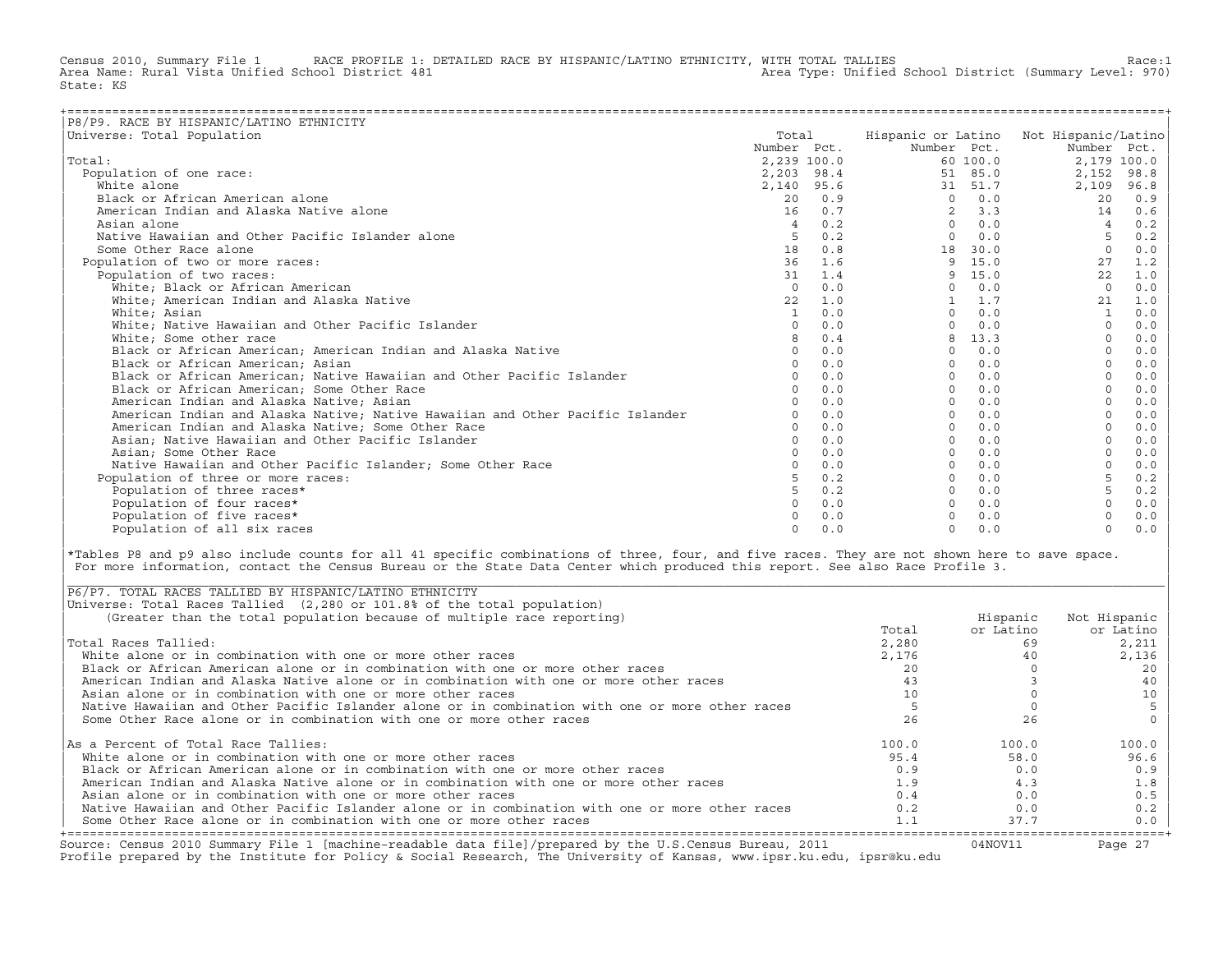Census 2010, Summary File 1 RACE PROFILE 2: DETAILED RACE BY HISP./LATINO ETHNICITY (18+); TALLIES FOR HOUSEHOLDERS Race:2<br>Area Name: Rural Vista Unified School District 481 area Type: Unified School District (Summary Leve Area Type: Unified School District (Summary Level: 970) State: KS

| P10/P11. RACE BY HISPANIC/LATINO ETHNICITY FOR THE POPULATION 18 AND OVER     |                 |     |                |          |                                        |      |
|-------------------------------------------------------------------------------|-----------------|-----|----------------|----------|----------------------------------------|------|
| Universe: Population 18 and over                                              | Total 18 & over |     |                |          | Hispanic or Latino Not Hispanic/Latino |      |
|                                                                               | Number Pct.     |     | Number Pct.    |          | Number Pct.                            |      |
| Total 18 and over:                                                            | 1,732 100.0     |     |                | 30 100.0 | 1,702 100.0                            |      |
| Population of one race:                                                       | 1,713 98.9      |     |                | 26 86.7  | 1,687                                  | 99.1 |
| White alone                                                                   | 1,672 96.5      |     |                | 13 43.3  | 1,659                                  | 97.5 |
| Black or African American alone                                               | 9               | 0.5 | $\Omega$       | 0.0      | 9                                      |      |
|                                                                               |                 |     |                |          |                                        | 0.5  |
| American Indian and Alaska Native alone                                       | 13              | 0.8 | $\overline{2}$ | 6.7      | 11                                     | 0.6  |
| Asian alone                                                                   | 4               | 0.2 | $\Omega$       | 0.0      |                                        | 0.2  |
| Native Hawaiian and Other Pacific Islander alone                              |                 | 0.2 | $\Omega$       | 0.0      |                                        | 0.2  |
| Some Other Race alone                                                         | 11              | 0.6 |                | 11 36.7  |                                        | 0.0  |
| Population of two or more races:                                              | 19              | 1.1 |                | 4, 13.3  | 15                                     | 0.9  |
| Population of two races:                                                      | 18              | 1.0 |                | 4, 13.3  | 14                                     | 0.8  |
| White; Black or African American                                              | $\Omega$        | 0.0 | $\Omega$       | 0.0      | $\Omega$                               | 0.0  |
| White; American Indian and Alaska Native                                      | 14              | 0.8 | $\Omega$       | 0.0      | 14                                     | 0.8  |
| White: Asian                                                                  | $\Omega$        | 0.0 | $\Omega$       | 0.0      | $\Omega$                               | 0.0  |
| White; Native Hawaiian and Other Pacific Islander                             | $\Omega$        | 0.0 | $\Omega$       | 0.0      |                                        | 0.0  |
| White; Some Other Race                                                        |                 | 0.2 |                | 13.3     |                                        | 0.0  |
| Black or African American; American Indian and Alaska Native                  |                 | 0.0 | $\Omega$       | 0.0      |                                        | 0.0  |
| Black or African American; Asian                                              |                 | 0.0 | $\Omega$       | 0.0      |                                        | 0.0  |
| Black or African American; Native Hawaiian and Other Pacific Islander         |                 | 0.0 | $\Omega$       | 0.0      | $\Omega$                               | 0.0  |
| Black or African American; Some Other Race                                    |                 | 0.0 | $\Omega$       | 0.0      |                                        | 0.0  |
| American Indian and Alaska Native; Asian                                      |                 | 0.0 | $\Omega$       | 0.0      |                                        | 0.0  |
| American Indian and Alaska Native; Native Hawaiian and Other Pacific Islander |                 | 0.0 | $\Omega$       | 0.0      |                                        | 0.0  |
| American Indian and Alaska Native; Some Other Race                            | $\Omega$        | 0.0 | $\Omega$       | 0.0      |                                        | 0.0  |
| Asian; Native Hawaiian and Other Pacific Islander                             | $\cap$          | 0.0 | $\Omega$       | 0.0      |                                        | 0.0  |
| Asian; Some Other Race                                                        |                 | 0.0 | $\Omega$       | 0.0      |                                        | 0.0  |
| Native Hawaiian and Other Pacific Islander: Some Other Race                   |                 | 0.0 | $\Omega$       | 0.0      |                                        | 0.0  |
| Population of three or more races:                                            |                 | 0.1 | $\Omega$       | 0.0      |                                        | 0.1  |
| Population of three races*                                                    |                 | 0.1 | $\Omega$       | 0.0      |                                        | 0.1  |
| Population of four races*                                                     |                 | 0.0 | $\Omega$       | 0.0      |                                        | 0.0  |
| Population of five races*                                                     |                 | 0.0 |                | 0.0      |                                        | 0.0  |
| Population of all six races                                                   | $\cap$          | 0.0 | $\Omega$       | 0.0      | $\Omega$                               | 0.0  |

|\*Tables P10 and P11 also include counts for all 41 specific combinations of three, four, and five races. They are not shown here to save | space. For more information, contact the Census Bureau or the State Data Center which produced this report.

| Source: Census 2010 Summary File 1 [machine-readable data file]/prepared by the U.S.Census Bureau, 2011<br>Profile prepared by the Institute for Policy & Social Research, The University of Kansas, www.ipsr.ku.edu, ipsr@ku.edu |       | 04NOV11   | Page 28      |
|-----------------------------------------------------------------------------------------------------------------------------------------------------------------------------------------------------------------------------------|-------|-----------|--------------|
| Some Other Race alone or in combination with one or more other races                                                                                                                                                              | 0.4   | 26.7      | $0.0$        |
| Native Hawaiian and Other Pacific Islander alone or in combination with one or more other races                                                                                                                                   | 0.1   | 0.0       | 0.1          |
| Asian alone or in combination with one or more other races                                                                                                                                                                        | 0.0   | 0.0       | 0.0          |
| American Indian and Alaska Native alone or in combination with one or more other races                                                                                                                                            | 1.2   | 13.3      | 1.0          |
| Black or African American alone or in combination with one or more other races                                                                                                                                                    | 0.5   | 0.0       | 0.5          |
| White alone or in combination with one or more other races                                                                                                                                                                        | 97.8  | 60.0      | 98.4         |
| As a Percent of Total Race Tallies for Householders:                                                                                                                                                                              | 100.0 | 100.0     | 100.0        |
| Some Other Race alone or in combination with one or more other races                                                                                                                                                              |       |           |              |
| Native Hawaiian and Other Pacific Islander alone or in combination with one or more other races                                                                                                                                   |       |           |              |
| Asian alone or in combination with one or more other races                                                                                                                                                                        |       |           |              |
| American Indian and Alaska Native alone or in combination with one or more other races                                                                                                                                            |       |           |              |
| Black or African American alone or in combination with one or more other races                                                                                                                                                    |       |           |              |
| White alone or in combination with one or more other races                                                                                                                                                                        | 921   |           | 912          |
| Total Races Tallied for Householders:                                                                                                                                                                                             | 942   |           | 927          |
|                                                                                                                                                                                                                                   | Total | or Latino | or Latino    |
| (Note: Greater than the total number of households because of multiple race reporting)                                                                                                                                            |       | Hispanic  | Not Hispanic |
| Universe: Total Races Tallied For Householders In Occupied Housing Units (942 or 100.7% of total households)                                                                                                                      |       |           |              |
| H8/H9. TOTAL RACES TALLIED FOR HOUSEHOLDERS BY HISPANIC/LATINO ETHNICITY                                                                                                                                                          |       |           |              |

| |

|\_\_\_\_\_\_\_\_\_\_\_\_\_\_\_\_\_\_\_\_\_\_\_\_\_\_\_\_\_\_\_\_\_\_\_\_\_\_\_\_\_\_\_\_\_\_\_\_\_\_\_\_\_\_\_\_\_\_\_\_\_\_\_\_\_\_\_\_\_\_\_\_\_\_\_\_\_\_\_\_\_\_\_\_\_\_\_\_\_\_\_\_\_\_\_\_\_\_\_\_\_\_\_\_\_\_\_\_\_\_\_\_\_\_\_\_\_\_\_\_\_\_\_\_\_\_\_\_\_\_\_\_\_\_\_\_\_\_\_\_\_\_\_\_\_\_\_|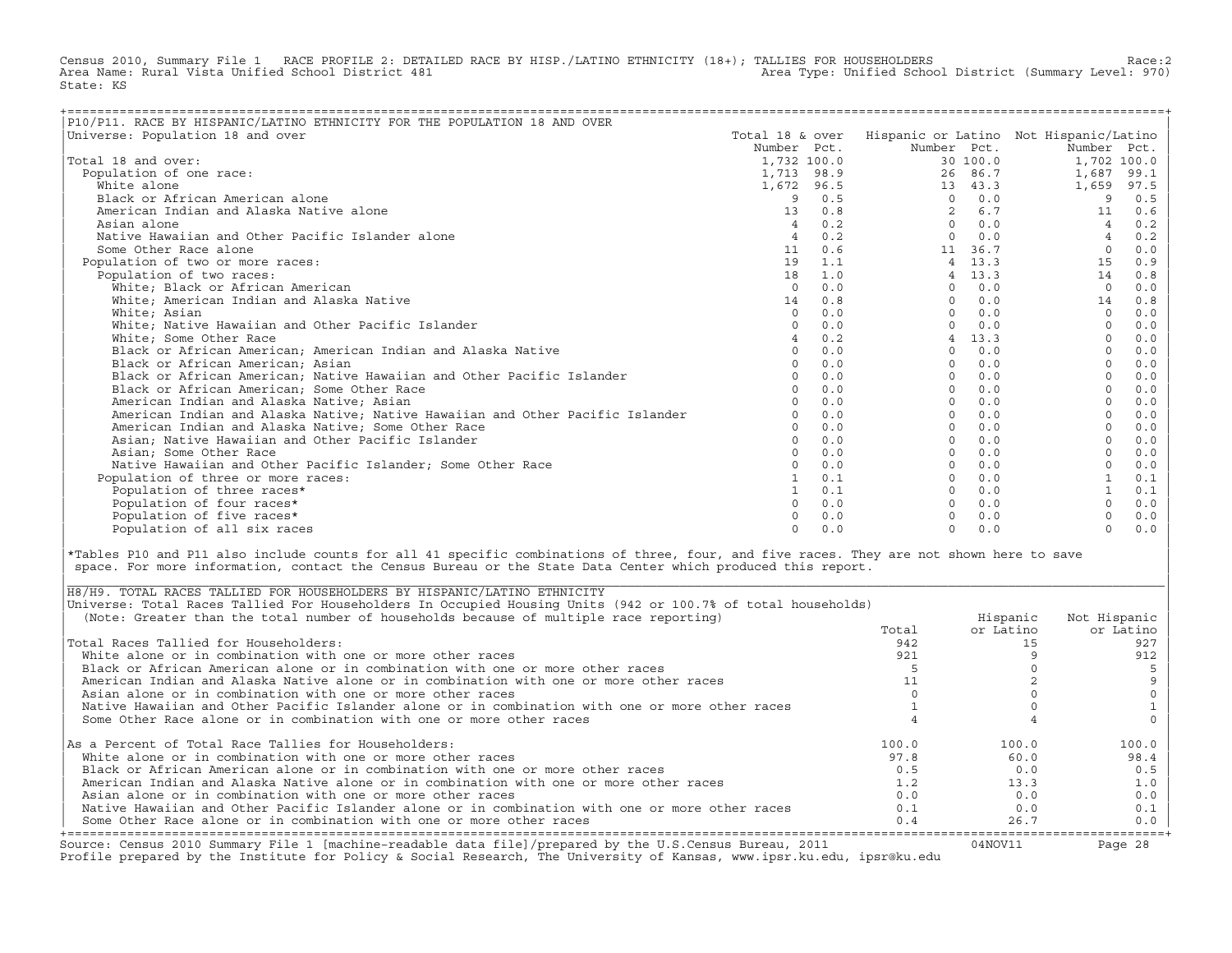Census 2010, Summary File 1 RACE PROFILE 3: MATRIX PRESENTATION OF MULTIPLE RACE COMBINATIONS Race:3 Area Type: Unified School District (Summary Level: 970) State: KS

| ------------------------------<br>P6/P8. RACE COMBINATIONS AND | ===============<br>White |         | Black or           |                   | American Indian    |                |           | ================================<br>Asian |                       |                 | ------------------------------------<br> Native Hawaiian & | Some other race |                    |
|----------------------------------------------------------------|--------------------------|---------|--------------------|-------------------|--------------------|----------------|-----------|-------------------------------------------|-----------------------|-----------------|------------------------------------------------------------|-----------------|--------------------|
| SHARE OF TOTAL TALLIES                                         |                          |         | African American   |                   | & Alaska Native    |                |           |                                           |                       | Other Pacific   |                                                            |                 |                    |
| Two Universes:                                                 |                          | (WHITE) |                    | (BLACK)           |                    |                | (AIAN)    |                                           | (ASIAN)               | Islander (NHPI) |                                                            |                 | (OTHER)            |
| Total Population (2,239)                                       |                          |         |                    |                   |                    |                |           |                                           |                       |                 |                                                            |                 |                    |
| and Total Races Tallied*                                       | Persons                  | Pct of  | Persons            | Pct of            | Persons            |                | Pct of    | Persons                                   | Pct of                | Persons         | Pct of                                                     | Persons         | Pct of             |
| $(2,280$ or $98.2$ of                                          | or                       | WHITE   | or                 | <b>BLACK</b>      | or                 |                | AIAN      | or                                        | ASIAN                 | or              | NHPI                                                       | or              | OTHER              |
| the Total Population)                                          | Tallies                  | Tallies | Tallies            | Tallies           | Tallies            |                | Tallies   | Tallies                                   | Tallies               | Tallies         | Tallies                                                    | Tallies         | Tallies            |
| ----------------------------------                             | ------------------       |         | ------------------ |                   | ------------------ |                |           |                                           | ------------------    |                 | ------------------                                         |                 | ------------------ |
| One Race Alone                                                 | 2,140 98.3               |         |                    | 20 100.0          |                    |                | 16 37.2   |                                           | 4, 40.0               |                 | 5100.0                                                     |                 | 18 69.2            |
|                                                                |                          |         |                    |                   |                    |                |           |                                           |                       |                 |                                                            |                 |                    |
| Two-Race combinations (15 in                                   |                          |         |                    |                   |                    |                |           |                                           |                       |                 |                                                            |                 |                    |
| all, each presented twice)--                                   |                          |         |                    |                   |                    |                |           |                                           |                       |                 |                                                            |                 |                    |
| Total Tallies*                                                 |                          | 31 1.4  |                    | 0.0<br>$\Omega$   |                    |                | 22 51.2   |                                           | 1 10.0                |                 | $\Omega$<br>0.0                                            |                 | 8 30.8             |
|                                                                |                          |         |                    |                   |                    |                |           |                                           |                       |                 |                                                            |                 |                    |
| WHITE and                                                      | _________________        |         |                    | $\Omega$<br>0.0   |                    | 22             | 51.2      |                                           | 10.0<br>$\mathbf{1}$  |                 | $\Omega$<br>0.0                                            |                 | 30.8<br>8          |
| BLACK and                                                      | $\Omega$                 | 0.0     |                    | --------          |                    | $\Omega$       | 0.0       |                                           | $\Omega$<br>0.0       |                 | $\Omega$<br>0.0                                            |                 | $\Omega$<br>0.0    |
| AIAN and                                                       | 22                       | 1.0     |                    | 0.0<br>$\Omega$   | -------------      |                | $- - - -$ |                                           | 0.0<br>$\Omega$       |                 | $\Omega$<br>0.0                                            |                 | $\Omega$<br>0.0    |
| ASIAN and                                                      | $\mathbf{1}$             | 0.0     |                    | 0.0<br>$\Omega$   |                    | $\Omega$       | 0.0       |                                           | $---$<br>$---$        |                 | $\Omega$<br>0.0                                            |                 | 0.0<br>$\Omega$    |
| NHPI and                                                       | $\Omega$                 | 0.0     |                    | 0.0<br>$\Omega$   |                    | $\Omega$       | 0.0       |                                           | $\Omega$<br>0.0       |                 |                                                            |                 | $\Omega$<br>0.0    |
| OTHER and                                                      | 8                        | 0.4     |                    | $\Omega$<br>0.0   |                    | $\Omega$       | 0.0       |                                           | $\Omega$<br>0.0       |                 | $\Omega$<br>0.0                                            |                 |                    |
|                                                                |                          |         |                    |                   |                    |                |           |                                           |                       |                 |                                                            |                 |                    |
| Three-Race combinations (20,                                   |                          |         |                    |                   |                    |                |           |                                           |                       |                 |                                                            |                 |                    |
| each presented three times)--                                  |                          |         |                    |                   |                    |                |           |                                           |                       |                 |                                                            |                 |                    |
| Total Tallies*                                                 | $5 -$                    | 0.2     |                    | $\Omega$<br>0.0   |                    |                | 5, 11.6   |                                           | 5<br>50.0             |                 | $\mathbf{0}$<br>0.0                                        |                 | 0.0<br>$\circ$     |
|                                                                |                          |         |                    |                   |                    |                |           |                                           |                       |                 |                                                            |                 |                    |
| WHITE; BLACK; and                                              | _________________        |         | _____________      |                   |                    | $\overline{0}$ | 0.0       |                                           | $\overline{0}$<br>0.0 |                 | $\overline{0}$<br>0.0                                      |                 | 0.0<br>$\circ$     |
| WHITE; AIAN; and                                               | _________________        |         |                    | 0.0<br>$\Omega$   |                    |                |           |                                           | 5<br>50.0             |                 | $\Omega$<br>0.0                                            |                 | $\Omega$<br>0.0    |
| WHITE; ASIAN; and                                              | _________________        |         |                    | 0.0<br>$\Omega$   |                    |                | 5, 11.6   |                                           | $---$                 |                 | $\Omega$<br>0.0                                            |                 | $\mathbf 0$<br>0.0 |
| WHITE; NHPI; and                                               |                          |         |                    | 0.0<br>$\Omega$   |                    | $\Omega$       | 0.0       |                                           | $\circ$<br>0.0        |                 | $- - - -$                                                  |                 | $\Omega$<br>0.0    |
|                                                                |                          |         |                    | 0.0<br>$\Omega$   |                    | $\Omega$       | 0.0       |                                           | $\circ$<br>0.0        |                 | $\mathbf{0}$<br>0.0                                        |                 |                    |
| WHITE; OTHER; and                                              |                          |         |                    |                   |                    |                |           |                                           |                       |                 |                                                            |                 |                    |
| BLACK; AIAN; and                                               | $\Omega$                 | 0.0     |                    | ________________  | ________________   |                |           |                                           | $\Omega$<br>0.0       |                 | $\circ$<br>0.0                                             |                 | $\Omega$<br>0.0    |
| BLACK; ASIAN; and                                              | $\Omega$                 | 0.0     |                    | _________________ |                    | $\Omega$       | 0.0       |                                           | $---$                 |                 | $\Omega$<br>0.0                                            |                 | $\Omega$<br>0.0    |
| BLACK; NHPI; and                                               | $\Omega$                 | 0.0     |                    |                   |                    | $\circ$        | 0.0       |                                           | $\circ$<br>0.0        |                 |                                                            |                 | $\Omega$<br>0.0    |
| BLACK; OTHER; and                                              | $\Omega$                 | 0.0     |                    | _________________ |                    | $\Omega$       | 0.0       |                                           | $\Omega$<br>0.0       |                 | $\Omega$<br>0.0                                            |                 |                    |
|                                                                |                          |         |                    |                   |                    |                |           |                                           |                       |                 |                                                            |                 |                    |
| AIAN; ASIAN; and                                               | 5                        | 0.2     |                    | $\Omega$<br>0.0   | _________________  |                |           |                                           |                       |                 | $\mathbf 0$<br>0.0                                         |                 | $\Omega$<br>0.0    |
| AIAN; NHPI; and                                                | $\Omega$                 | 0.0     |                    | 0.0<br>$\Omega$   |                    |                |           |                                           | $\Omega$<br>0.0       |                 |                                                            |                 | $\Omega$<br>0.0    |
| AIAN; OTHER; and                                               | $\Omega$                 | 0.0     |                    | $\Omega$<br>0.0   |                    |                |           |                                           | $\Omega$<br>0.0       |                 | $\Omega$<br>0.0                                            |                 |                    |
|                                                                |                          |         |                    |                   |                    |                |           |                                           |                       |                 |                                                            |                 |                    |
| ASIAN; NHPI; and                                               | $\circ$                  | 0.0     |                    | 0.0<br>$\circ$    |                    | $\Omega$       | 0.0       |                                           | _________________     |                 |                                                            |                 | $0.0$<br>$\Omega$  |
| ASIAN; OTHER; and                                              | $\Omega$                 | 0.0     |                    | 0.0<br>$\Omega$   |                    | $\Omega$       | 0.0       |                                           |                       |                 | $\Omega$<br>0.0                                            |                 |                    |
|                                                                |                          |         |                    |                   |                    |                |           |                                           |                       |                 |                                                            |                 |                    |
| NHPI; OTHER; and                                               | $\Omega$                 | 0.0     |                    | 0.0<br>$\Omega$   |                    | $\Omega$       | 0.0       |                                           | $\Omega$<br>0.0       |                 |                                                            |                 |                    |
|                                                                |                          |         |                    |                   |                    |                |           |                                           |                       |                 |                                                            |                 |                    |
| Four Races (15)--Total Tallies*:                               | $\Omega$                 | 0.0     |                    | 0.0<br>$\Omega$   |                    | $\Omega$       | 0.0       |                                           | $\Omega$<br>0.0       |                 | $\Omega$<br>0.0                                            |                 | 0.0<br>$\Omega$    |
| Five Races (6)--Total Tallies*:                                | $\mathbf 0$              | 0.0     |                    | 0.0<br>$\circ$    |                    | $\circ$        | 0.0       |                                           | $\circ$<br>0.0        |                 | $\mathbf{0}$<br>0.0                                        |                 | $\circ$<br>0.0     |
| Six Races (1)--Total Tallies*:                                 | $\Omega$                 | 0.0     |                    | 0.0<br>$\Omega$   |                    | $\Omega$       | 0.0       |                                           | $\Omega$<br>0.0       |                 | $\Omega$<br>0.0                                            |                 | $\Omega$<br>0.0    |
|                                                                |                          |         |                    |                   |                    |                |           |                                           |                       |                 |                                                            |                 |                    |
| Total Tallies* for each race                                   |                          |         |                    |                   |                    |                |           |                                           |                       |                 |                                                            |                 |                    |
| alone or in any combination:                                   | 2,176 100.0              |         |                    | 20 100.0          |                    |                | 43 100.0  |                                           | 10 100.0              |                 | 5 100.0                                                    |                 | 26 100.0           |
|                                                                |                          |         |                    |                   |                    |                |           |                                           |                       |                 |                                                            |                 |                    |
|                                                                |                          |         |                    |                   |                    |                |           |                                           |                       |                 |                                                            |                 |                    |

|\*Notes: Summing across Total Tallies rows would give results greater than the corresponding population counts because of multiple counting (e.g., | each person of three races would be counted three times). Detail is not shown for the four-race and five-race combinations. Each Percent shown represents that combination's share of total tallies for the race indicated in the column header. See Race Profile 1 for Grand Total Tallies. +===================================================================================================================================================+ Source: Census 2010 Summary File 1 [machine−readable data file]/prepared by the U.S.Census Bureau, 2011 04NOV11 Page 29 Profile prepared by the Institute for Policy & Social Research, The University of Kansas, www.ipsr.ku.edu, ipsr@ku.edu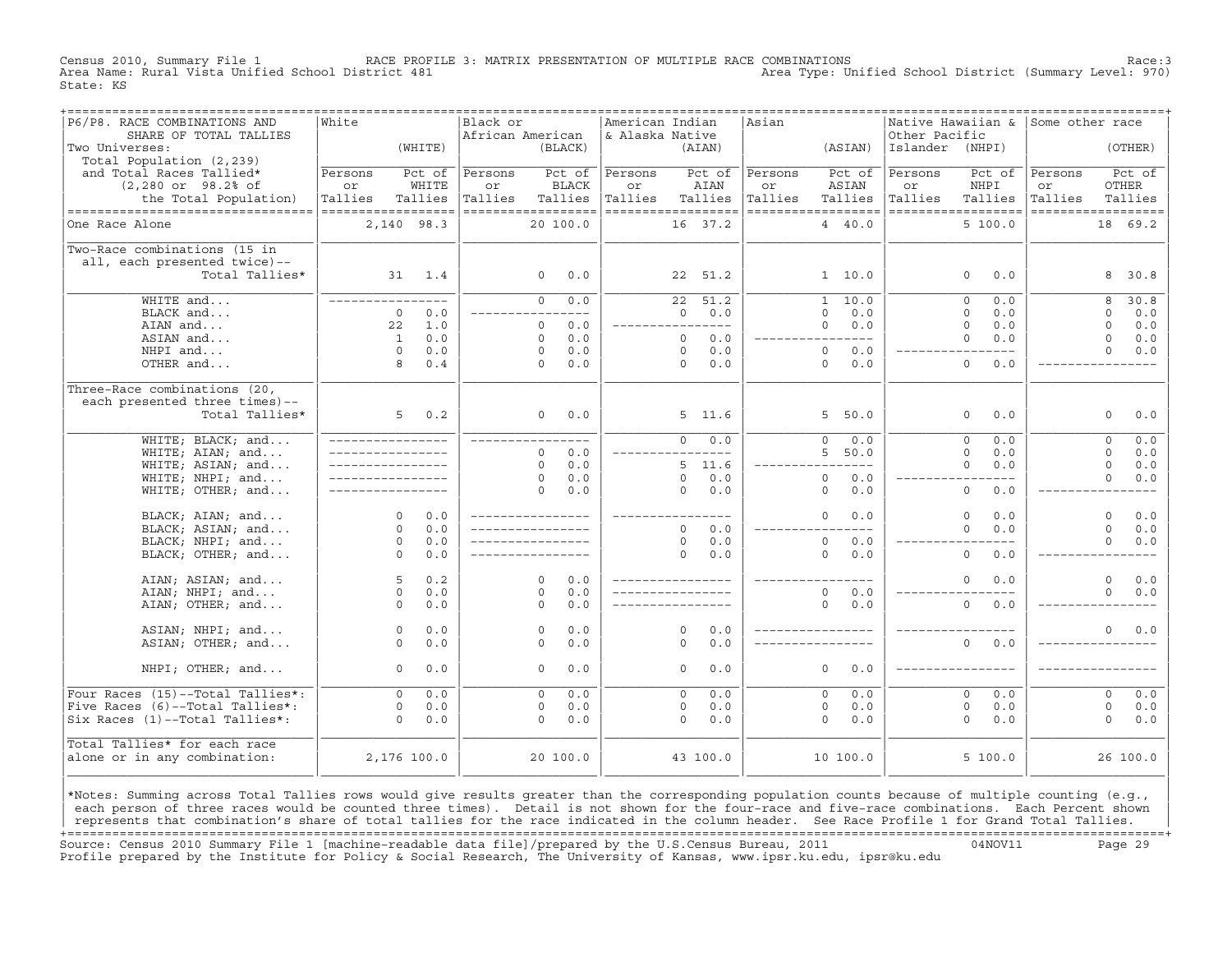Census 2010, Summary File 1 RACE PROFILE 4: DETAILED NATIVE AMERICAN, ASIAN, PACIFIC ISLANDER, & HISP/LATINO SUBGROUPS<br>Area Name: Rural Vista Unified School District 481 State: KS

| PCT1. AMERICAN INDIAN AND ALASKA NATIVE BY TRIBE                                |                                                  |                                               |                                                   |                                         |                                      |
|---------------------------------------------------------------------------------|--------------------------------------------------|-----------------------------------------------|---------------------------------------------------|-----------------------------------------|--------------------------------------|
| Universe: Persons who are American Indian and Alaska Native Alone               |                                                  |                                               |                                                   |                                         |                                      |
|                                                                                 |                                                  |                                               |                                                   |                                         |                                      |
| Total:                                                                          | 16                                               |                                               |                                                   |                                         |                                      |
| With one tribe specified:                                                       | 11 Cree                                          | Paiute<br>$\overline{0}$                      |                                                   | $\mathbf 0$<br>Yuman                    | $\mathbb O$                          |
|                                                                                 |                                                  |                                               |                                                   | $\Omega$                                |                                      |
| American Indian tribe:                                                          | 11 Creek                                         | $\Omega$<br>Pima                              |                                                   | Other Amer. Indian tribes               | $\mathbf 2$                          |
| Apache                                                                          | 1 Crow                                           | Potawatomi<br>$\circ$                         |                                                   | $\Omega$<br>Amer. Indian not specified  |                                      |
| Arapaho                                                                         | 0 Delaware                                       | Pueblo<br>$\circ$                             |                                                   | $\circ$<br>Alaska Native tribe:         |                                      |
| Blackfeet                                                                       | 0 Hopi                                           | $\overline{0}$                                | Puget Sound Salish                                | $\Omega$<br>Alaskan Athabascan          | 000000                               |
| Canadian/French Amer. Indian                                                    | 0 Houma                                          | Seminole<br>$\overline{0}$                    |                                                   | $\circ$<br>Aleut                        |                                      |
| Central American Indian                                                         | 0 Iroquois                                       | Shoshone<br>$\circ$                           |                                                   | $\circ$<br>Inupiat                      |                                      |
| Cherokee                                                                        | 1 Kiowa                                          | Sioux<br>$\Omega$                             |                                                   | $\mathbf{1}$<br>Tlingit-Haida           |                                      |
| Cheyenne                                                                        | 0 Lumbee                                         | $\overline{0}$                                | South American Indian                             | $\Omega$<br>Tsimshian                   |                                      |
| Chickasaw                                                                       | 5 Menominee                                      | $\circ$                                       | Spanish American Indian                           | $\circ$<br>Yup'ik                       |                                      |
| Chippewa                                                                        | 1 Mexican Amer. Indian                           | 0 Tohono O'Odham                              |                                                   | Alaska Native not specified<br>$\Omega$ | $\begin{matrix} 0 \\ 0 \end{matrix}$ |
| Choctaw                                                                         | 0 Navajo                                         | 0 Ute                                         |                                                   | 0 No tribe specified                    |                                      |
| Colville                                                                        | 0 Osaqe                                          | 0 Yakama                                      |                                                   | More than one specified<br>$\Omega$     | $\frac{3}{2}$                        |
|                                                                                 |                                                  |                                               |                                                   | $\Omega$                                |                                      |
| Comanche                                                                        | Ottawa<br>$\circ$                                | 0 Yaqui                                       |                                                   |                                         |                                      |
|                                                                                 |                                                  |                                               |                                                   |                                         |                                      |
| (An additional 27 persons are Native American in combination with other races.) |                                                  |                                               |                                                   |                                         |                                      |
|                                                                                 |                                                  |                                               |                                                   |                                         |                                      |
|                                                                                 |                                                  |                                               |                                                   |                                         |                                      |
| PCT5/PCT7. ASIAN POPULATION--DETAILED GROUPS                                    |                                                  | PCT8. NATIVE HAWAIIAN AND OTHER PACIFIC       |                                                   | PCT11. HISPANIC/LATINO BY SPECIFIC      |                                      |
| Two Universes: (1) Persons who are Asian Alone, and                             |                                                  | ISLANDER POPULATION--DETAILED GROUPS          |                                                   | ORIGIN                                  |                                      |
|                                                                                 | (2) Total Asian Tallies reported by all persons* | Univ.: Persons who are Native Hawaiian and    |                                                   | Univ.: Hispanic/Latino population **    |                                      |
|                                                                                 |                                                  | other Pacific Islander Alone                  |                                                   |                                         |                                      |
|                                                                                 | Persons(1) Pct. Tallies*(2)                      |                                               |                                                   | Total Hispanic/Latino                   | 60 100.0                             |
| Totals (Each Universe):                                                         | 4 100.0<br>10                                    |                                               | Persons Pct.                                      | Mexican                                 | 49 81.7                              |
| Only one group specified:                                                       | 4 100.0<br>$---$                                 |                                               |                                                   | Puerto Rican                            | $\Omega$<br>0.0                      |
| Asian Indian                                                                    | $0 \t 0.0$<br>$\Omega$                           | Total:                                        | 5100.0                                            | Cuban                                   | $\mathbf 0$<br>0.0                   |
| Bangladeshi                                                                     | $0 \t 0.0$<br>$\mathbf 0$                        | Only one group specified:                     | 5 100.0                                           | Dominican Republic                      | 0.0<br>$\Omega$                      |
|                                                                                 | $\Omega$                                         |                                               |                                                   |                                         |                                      |
| Bhutanese                                                                       | $0 \t 0.0$                                       | Polynesian:                                   | 0.0<br>$\Omega$                                   | Central American                        |                                      |
| Burmese                                                                         | $0 \t 0.0$<br>$\Omega$                           | Native Hawaiian                               | $0 \t 0.0$                                        | excluding Mexican:                      | $\mathbf{1}$<br>1.7                  |
| Cambodian                                                                       | $0 \t 0.0$<br>$\Omega$                           | Samoan                                        | $\overline{0}$<br>0.0                             | Costa Rican                             | $\circ$<br>0.0                       |
| Chinese, except Taiwanese 0 0.0                                                 | $\Omega$                                         | Tongan<br>Other Polynesian<br>Cian            | 0.0<br>$\overline{0}$                             | Guatemalan                              | $\mathbf{1}$<br>1.7                  |
| Filipino                                                                        | 2, 50.0<br>$\overline{3}$                        |                                               | $\circ$<br>0.0                                    | Honduran                                | $\mathbf 0$<br>0.0                   |
| Hmong                                                                           | $0 \t 0.0$<br>$\Omega$                           | Micronesian:                                  | 5 100.0                                           | Nicaraquan                              | $\Omega$<br>0.0                      |
| Indonesian                                                                      | $0 \t 0.0$<br>$\Omega$                           | Guamanian or Chamorro                         | 480.0                                             | Panamanian                              | $\Omega$<br>0.0                      |
| Japanese                                                                        | $0 \t 0.0$<br>$\Omega$                           | Marshallese                                   | $\Omega$<br>0.0                                   | Salvadoran                              | $\Omega$<br>0.0                      |
| Korean                                                                          | 2, 50.0<br>$7\overline{ }$                       | Other Micronesian                             |                                                   | Other Cent. American                    | $\Omega$<br>0.0                      |
| Laotian                                                                         | $\Omega$<br>$0 \t 0.0$                           | Melanesian:                                   | $\begin{matrix} 1 & 20.0 \\ 0 & 0.0 \end{matrix}$ | South American:                         | 8<br>13.3                            |
| Malaysian                                                                       | $0 \t 0.0$<br>$\Omega$                           | Fijian                                        | $0 \quad 0.0$                                     | Argentinean                             | $\Omega$<br>0.0                      |
| Nepalese                                                                        | $0 \t 0.0$<br>$\Omega$                           |                                               |                                                   | Bolivian                                | $\mathbf 0$<br>0.0                   |
| Pakistani                                                                       | $\Omega$<br>0.0<br>$\Omega$                      |                                               |                                                   | Chilean                                 | $\circ$<br>0.0                       |
| Sri Lankan                                                                      | $\Omega$<br>$\Omega$<br>0.0                      | More than one specified                       |                                                   | Colombian                               | $\Omega$<br>$0.0$                    |
|                                                                                 | $\Omega$                                         |                                               |                                                   |                                         | $\mathbf 0$                          |
| Taiwanese                                                                       | $0 \t 0.0$                                       |                                               |                                                   | Ecuadorian                              | $0.0$                                |
| Thai                                                                            | $\Omega$<br>$\Omega$<br>0.0                      |                                               |                                                   | Paraguayan                              | $\circ$<br>$0.0$                     |
| Vietnamese                                                                      | $\mathbf 0$<br>$0 \t 0.0$                        | **Hispanic/Latino persons can be of any race  |                                                   | Peruvian                                | 2<br>3.3                             |
| Other specified subgroup                                                        | $0 \t 0.0$<br>$\Omega$                           |                                               |                                                   | Uruguayan                               | $\circ$<br>$0.0$                     |
| No subgroup specified                                                           | $0 \t 0.0$<br>$\Omega$                           |                                               |                                                   | Venezuelan                              | $\overline{5}$<br>8.3                |
| More than one specified                                                         | $\Omega$<br>0.0<br>$\frac{1}{2}$                 | General note: For the groups shown on this    |                                                   | Other South American                    | $\mathbf{1}$<br>1.7                  |
|                                                                                 |                                                  | page, their proportions of this area's        |                                                   | Other Hispanic/Latino:                  | 2<br>3.3                             |
| *Included are the 0 tallies of Asian alone persons                              |                                                  | total population of 2,239 are:                |                                                   | Spaniard                                | $\Omega$<br>0.0                      |
| who specified more than one Asian category, as well as                          |                                                  | Native American alone (0.7%),                 |                                                   | Spanish                                 | $\mathbf{1}$<br>1.7                  |
| the 6 persons who are Asian in combination with                                 |                                                  | Asian alone (0.2%), Pacific Islander          |                                                   | Spanish American                        | $\Omega$<br>$0.0$                    |
| one or more other races.                                                        |                                                  | alone $(0.2)$ , and Hispanic/Latino $(2.7)$ . |                                                   | All other Hisp/Latino                   | $\mathbf{1}$<br>1.7                  |
|                                                                                 |                                                  |                                               |                                                   |                                         |                                      |

| one or more other races. | alone (0.2%), and Hispanic/Latino (2.7%). | All other Hisp/Latino 1 1.7| +===================================================================================================================================================+ Source: Census 2010 Summary File 1 [machine−readable data file]/prepared by the U.S.Census Bureau, 2011 04NOV11 Page 30 Profile prepared by the Institute for Policy & Social Research, The University of Kansas, www.ipsr.ku.edu, ipsr@ku.edu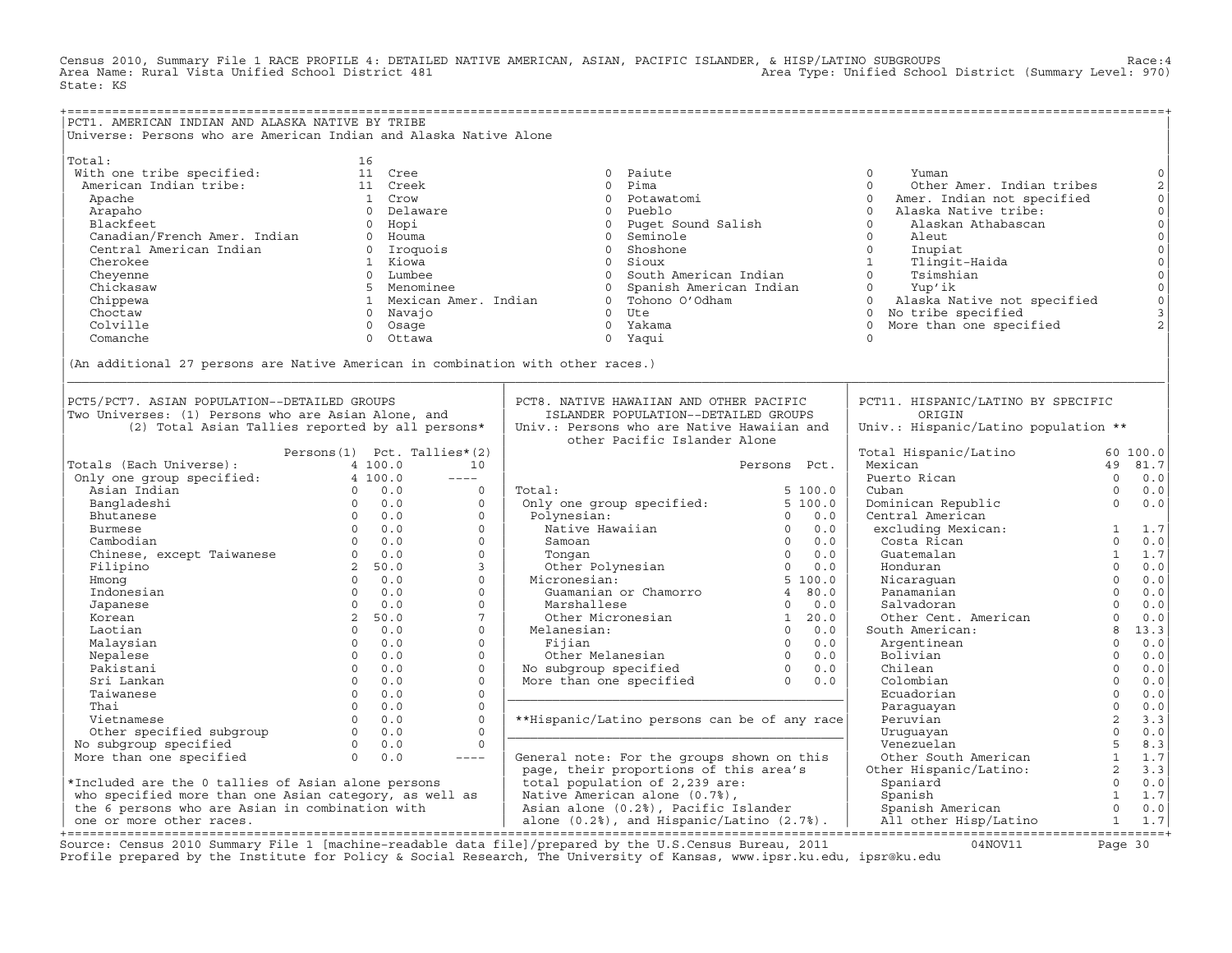Census 2010, Summary File 1 PROFILE OF SPECIFIC RACE/ETHNIC GROUP A: WHITE ALONE RACE: A [1 of 3]<br>Area Name: Rural Vista Unified School District 481 Area Nove: Unified School District (Summary Level: 970) Area Type: Unified School District (Summary Level: 970) State: KS

+===================================================================================================================================================+|P29/P29A. POPULATION SUMMARY BY RESIDENCE TYPE FOR DESIGNATED UNIVERSE | P38A/39A. FAMILY TYPE BY PRESENCE AND AGE OF OWN OR RELATED CHILDREN<br>|Universe: PERSONS Who Are White Alone Universe: Families With A Householder Who Is | | White Alone (\*\*)(\*\*\*) | | Population As % of Population of all Races | | |Total Persons: 2,140 95.6% of 2,239 | By Presence of: Own Children Related Children| | In Households(\*) 2,140 95.6% of 2,239 | Families Pct.| Families Pct.| | In Group Quarters 0 . % of 0 | | | | | All families: 632 100.0| 632 100.0| |P16−18A/P36−37A. HOUSEHOLDS/POPULATION IN HOUSEHOLDS BY HOUSEHOLD TYPE | Husband−wife families: 550 87.0| 550 87.0| |Universe: HOUSEHOLDERS Who Are White Alone | With children under 18: 180 28.5| 195 30.9| | Average | Under 6 yrs only 30 4.7| 38 6.0| | Households Population(\*\*) Size | Under 6 and 6 to 17 yrs 36 5.7| 38 6.0| |Total Households(\*\*) 914 2,176 2.38 | 6 to 17 yrs only 114 18.0| 119 18.8| | Under 18 years −−−−− 488 0.53 | No children under 18 370 58.5| 355 56.2| | 18 years and over −−−−− 1,688 1.85 | Other families (no spouse present): 82 13.0| 82 13.0| | Family Households(\*\*\*) 632 1,806 2.86 | Male householder: 36 5.7| 36 5.7| | Under 18 years −−−−− 473 0.75 | With children under 18: 19 3.0| 20 3.2| | 18 years and over −−−−− 1,333 2.11 | Under 6 yrs only 5 0.8| 4 0.6| | Nonfamily Households 282 332 1.18 | Under 6 and 6 to 17 yrs 1 0.2| 2 0.3| |\_\_\_\_\_\_\_\_\_\_\_\_\_\_\_\_\_\_\_\_\_\_\_\_\_\_\_\_\_\_\_\_\_\_\_\_\_\_\_\_\_\_\_\_\_\_\_\_\_\_\_\_\_\_\_\_\_\_\_\_\_\_\_\_\_\_\_\_\_\_\_\_| 6 to 17 yrs only 13 2.1| 14 2.2| P12A/P13A. POPULATION BY AGE AND SEX  $\vert$  No children under 18 17 2.7| 16 2.5| |Universe: Persons Who Are White Alone (\*) | Female householder: 46 7.3| 46 7.3| | | With children under 18: 29 4.6| 31 4.9| | −−−Both Sexes−−− −−−−−−Male−−−−−− −−−−−Female−−−−− | Under 6 yrs only 6 0.9| 8 1.3| | Number Pct. Number Pct. Number Pct. | Under 6 and 6 to 17 yrs 4 0.6| 4 0.6| | | 6 to 17 yrs only 19 3.0| 19 3.0| |All Ages: 2,140 100.0 1,110 100.0 1,030 100.0 | No children under 18 17 2.7 | 15 2.4 | Under 5 112 5.2 57 5.1 55 5.3 |\_\_\_\_\_\_\_\_\_\_\_\_\_\_\_\_\_\_\_\_\_\_\_\_\_\_\_\_\_\_\_\_\_\_\_\_\_\_\_\_\_\_\_\_\_\_\_\_\_\_\_\_\_\_\_\_\_\_\_\_\_\_\_\_\_\_\_\_\_\_\_\_\_\_| | 5 to 9 128 6.0 56 5.0 72 7.0 | | | 10 to 14 126 5.9 67 6.0 59 5.7 | P31A. RELATIONSHIP BY HOUSEHOLD TYPE FOR THE POPULATION UNDER 18 YEARS | | 15 to 17  $102$  4.8  $60$  5.4  $42$  4.1 | Universe: Persons under 18 who are | 18 and 19 49 2.3 32 2.9 17 1.7 | White Alone (\*)(\*\*\*) | | 20 16 0.7 7 0.6 9 0.9 | Number Pct. | | 21 22 1.0 14 1.3 8 0.8 | | | 22 to 24 48 2.2 23 2.1 25 2.4 | Total under 18: 468 100.0 | | 25 to 29 104 4.9 59 5.3 45 4.4 | In households: 468 100.0 | | 30 to 34 99 4.6 51 4.6 48 4.7 | Householder or spouse 0 0.0 | | 35 to 39 114 5.3 54 4.9 60 5.8 | Related child: 456 97.4 | | 40 to 44 134 6.3 68 6.1 66 6.4 | Own child: 425 90.8 | | 45 to 49 196 9.2 112 10.1 84 8.2 | In husband−wife families 344 73.5 | | 50 to 54 180 8.4 93 8.4 87 8.4 | In other families (no spouse present): 81 17.3 | | 55 to 59 169 7.9 86 7.7 83 8.1 | Male householder 27 5.8 | | 60 and 61 60 2.8 34 3.1 26 2.5 | Female householder 54 11.5 | | 62 to 64 78 3.6 40 3.6 38 3.7 | Other relatives: 31 6.6 | | 65 and 66 41 1.9 20 1.8 21 2.0 | Grandchild 25 5.3 | | 67 to 69 58 2.7 29 2.6 29 2.8 | Other relatives 6 1.3 | | 70 to 74 101 4.7 51 4.6 50 4.9 | Nonrelatives 12 2.6 | | 75 to 79 92 4.3 48 4.3 44 4.3 | In group quarters: 0 0.0 | | 80 to 84 51 2.4 27 2.4 24 2.3 | Institutionalized population 0 0.0 | | 85 plus 60 2.8 22 2.0 38 3.7 | Noninstitutionalized population 0 0.0 | | |\_\_\_\_\_\_\_\_\_\_\_\_\_\_\_\_\_\_\_\_\_\_\_\_\_\_\_\_\_\_\_\_\_\_\_\_\_\_\_\_\_\_\_\_\_\_\_\_\_\_\_\_\_\_\_\_\_\_\_\_\_\_\_\_\_\_\_\_\_\_\_\_\_\_|  $\begin{array}{|l|} \hline \begin{array}{c} 0 \text{ to } 17 \end{array} \hspace{1.2cm} \hline \end{array} \hspace{1.2cm} \begin{array}{|l|} \hline \begin{array}{c} 21.9 \end{array} \hspace{1.2cm} \hline \end{array} \hspace{1.2cm} \begin{array}{c} 22.1 \end{array} \hspace{1.2cm} \hline \begin{array}{c} \hline \text{Note: (*) Tables with PERSONS as the universe enumerate persons according to the image.} \end{array} \end{array}$ | 18 to 64 1,269 59.3 673 60.6 596 57.9 | to their own race or ethnic category. (\*\*) Tables with HOUSEHOLDS or |  $|$  65 plus  $|$  403  $|$  18.8  $|$  197  $|$  17.7  $|$  206  $|$  20.0  $|$  HOUSEHOLDERS as the universe enumerate persons in households according  $|$ | to the race or ethnic category of the householder. (\*\*\*) Responses of |Median Age 45.4 45.3 45.4 | 'same−sex spouse' were edited during processing to 'unmarried partner.' | +===================================================================================================================================================+

Source: Census 2010 Summary File 1 [machine−readable data file]/prepared by the U.S.Census Bureau, 2011 04NOV11 Page 31 Profile prepared by the Institute for Policy & Social Research, The University of Kansas, www.ipsr.ku.edu, ipsr@ku.edu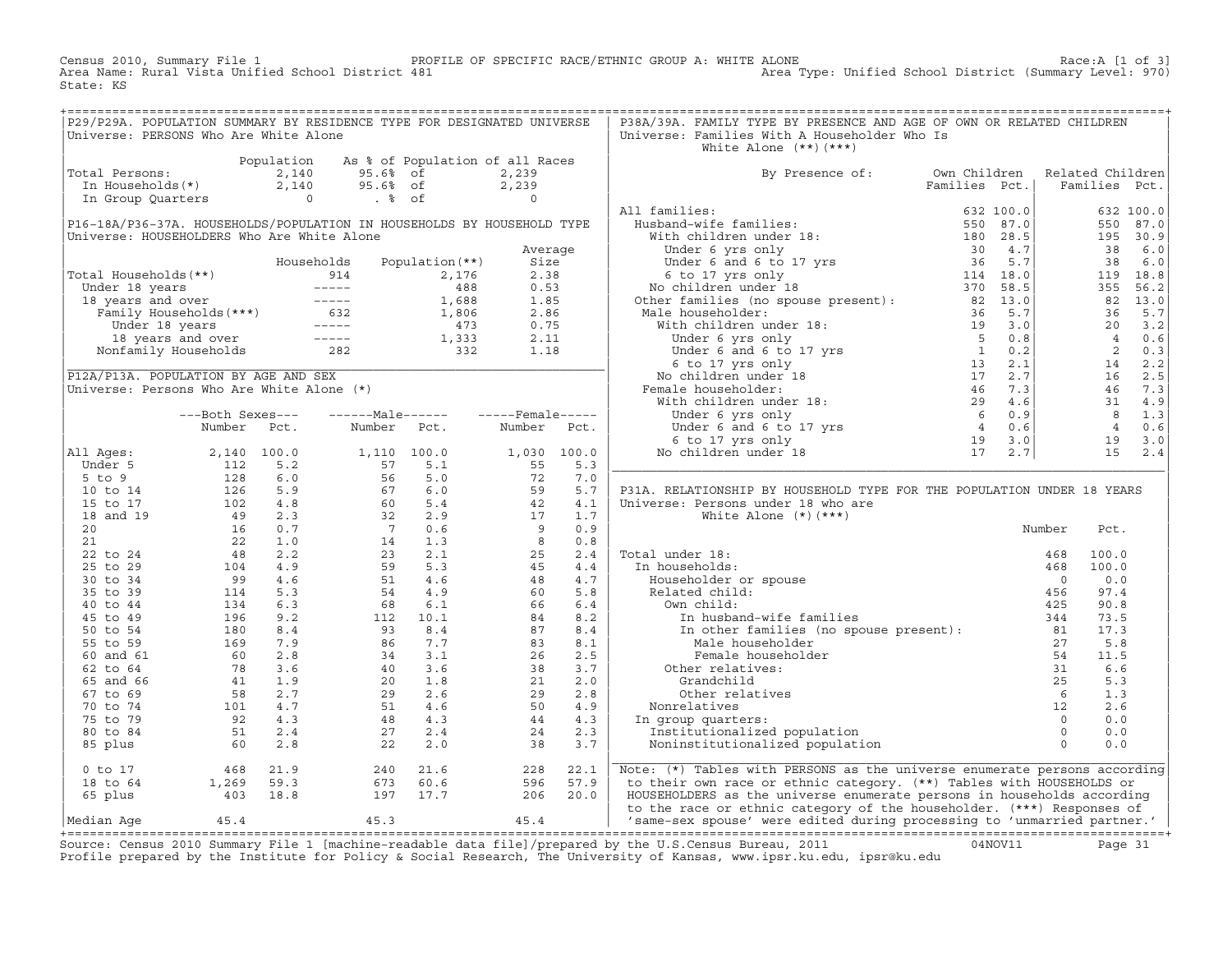Census 2010, Summary File 1 PROFILE OF SPECIFIC RACE/ETHNIC GROUP A: WHITE ALONE Race:A [2 of 3] Area Type: Unified School District (Summary Level: 970) State: KS

| P29A/P34A. RELATIONSHIP BY HOUSEHOLD TYPE FOR ALL PERSONS & PERSONS 65+<br>Universe: Persons Who Are White Alone (*) (***)                           |                                                |       |          |                            |                           | PCT14A. PRESENCE OF MULTIGENERATIONAL HOUSEHOLDS<br>Universe: Households With A Householder Who Is<br>White Alone $(**)$ |                                                      |                 |                  |
|------------------------------------------------------------------------------------------------------------------------------------------------------|------------------------------------------------|-------|----------|----------------------------|---------------------------|--------------------------------------------------------------------------------------------------------------------------|------------------------------------------------------|-----------------|------------------|
|                                                                                                                                                      | All Ages<br>Number                             | Pct.  |          | Number                     | 65 years and over<br>Pct. |                                                                                                                          |                                                      | Number          | Pct.             |
|                                                                                                                                                      |                                                |       |          |                            |                           | Total:                                                                                                                   |                                                      |                 | 914 100.0        |
| Total:                                                                                                                                               | 2,140                                          | 100.0 |          | 403                        | 100.0                     | Household has 3 or more generations<br>Household does not have 3+ generations                                            |                                                      | 23              | 2.5              |
| In households:                                                                                                                                       | 2,140                                          | 100.0 |          | 403                        | 100.0                     |                                                                                                                          |                                                      | 891             | 97.5             |
| .a<br>1 households:<br>In family households:                                                                                                         | 1,812                                          | 84.7  |          | 276                        | 68.5                      |                                                                                                                          |                                                      |                 |                  |
| Householder:                                                                                                                                         | 632                                            | 29.5  |          | 152                        | 37.7                      |                                                                                                                          |                                                      |                 |                  |
| Male                                                                                                                                                 | 525                                            | 24.5  |          | 137                        | 34.0                      |                                                                                                                          |                                                      |                 |                  |
| Female                                                                                                                                               | 107                                            | 5.0   |          | 15                         | 3.7                       |                                                                                                                          |                                                      |                 |                  |
| Spouse                                                                                                                                               | 540                                            | 25.2  |          | 116                        | 28.8                      | PCT19A. NONRELATIVES BY HOUSEHOLD TYPE (*) (***)                                                                         |                                                      |                 |                  |
| Parent<br>rarent<br>Parent-in-law                                                                                                                    | $\overline{7}$                                 | 0.3   |          | $\overline{\phantom{a}}$ 3 | 0.7                       | Universe: Nonrelatives who are                                                                                           |                                                      |                 |                  |
|                                                                                                                                                      | $\overline{4}$                                 | 0.2   |          | $\overline{4}$             | 1.0                       | White Alone (Total: 81)                                                                                                  |                                                      |                 |                  |
| Child:                                                                                                                                               | 537                                            | 25.1  |          |                            |                           |                                                                                                                          |                                                      |                 |                  |
| Biological                                                                                                                                           | 472                                            | 22.1  |          |                            |                           |                                                                                                                          | In Family                                            | In Nonfamily    |                  |
| Adopted                                                                                                                                              | 17                                             | 0.8   |          |                            |                           |                                                                                                                          | Households                                           | Households      |                  |
| Step                                                                                                                                                 | 48                                             | 2.2   |          |                            |                           |                                                                                                                          | Number Pct.                                          | Number Pct.     |                  |
|                                                                                                                                                      | 29                                             | 1.4   |          |                            |                           |                                                                                                                          |                                                      |                 |                  |
|                                                                                                                                                      | 13                                             | 0.6   |          |                            |                           | Nonrelatives:<br>onrelatives:<br>Roomer or boarder                                                                       | 35 100.0                                             |                 | 46 100.0         |
| Step<br>Grandchild<br>Brother or sister<br>Son-in-law/daughter-in-law                                                                                | $\overline{\mathbf{3}}$                        | 0.1   |          |                            |                           |                                                                                                                          | $\begin{array}{ccc} 2 & 5.7 \\ 9 & 25.7 \end{array}$ | $\Omega$        | 0.0              |
| Other relatives (#)                                                                                                                                  | 12                                             | 0.6   |          | $\mathbf{1}$               | 0.2                       | Housemate or roommate                                                                                                    |                                                      | $\overline{8}$  | 17.4             |
| Nonrelatives                                                                                                                                         | 35                                             | 1.6   |          | $\Omega$                   | 0.0                       | Unmarried partner                                                                                                        | $15$ $42.9$<br>9 $25.7$                              | 26              | 56.5             |
|                                                                                                                                                      |                                                | 15.3  |          | 127                        | 31.5                      | Other nonrelatives                                                                                                       |                                                      | 12              | 26.1             |
|                                                                                                                                                      |                                                | 7.5   |          | 46                         | 11.4                      |                                                                                                                          |                                                      |                 |                  |
|                                                                                                                                                      |                                                | 6.0   |          | 43                         | 10.7                      |                                                                                                                          |                                                      |                 |                  |
|                                                                                                                                                      |                                                | 1.5   |          | $\overline{\mathbf{3}}$    | 0.7                       |                                                                                                                          |                                                      |                 |                  |
| Nonrelatives<br>In nonfamily households:<br>Male householder:<br>161<br>Living alone<br>Not living alone<br>Female householder:<br>111<br>111<br>111 |                                                | 5.7   |          | 78                         | 19.4                      | H17A. HOUSING UNITS BY HOUSEHOLDER'S AGE AND TENURE                                                                      |                                                      |                 |                  |
| Living alone                                                                                                                                         |                                                | 5.2   |          | 75                         | 18.6                      | Universe: Occupied Housing Units With A Householder Who Is                                                               |                                                      |                 |                  |
| niving aione<br>Not living alone<br>onrelatives                                                                                                      | $\begin{array}{c} 111 \\ 10 \\ 46 \end{array}$ | 0.5   |          | $\overline{\mathbf{3}}$    | 0.7                       | White Alone $(**)$                                                                                                       |                                                      |                 |                  |
| Nonrelatives                                                                                                                                         |                                                | 2.1   |          | $\overline{\mathbf{3}}$    | 0.7                       |                                                                                                                          |                                                      |                 |                  |
| In group quarters:                                                                                                                                   |                                                | 0.0   |          | $\Omega$                   | 0.0                       | Age of                                                                                                                   | Owner Occupied                                       | Renter Occupied |                  |
|                                                                                                                                                      |                                                | 0.0   |          | $\circ$                    | 0.0                       | Householder                                                                                                              | Number<br>Pct.                                       | Number Pct.     |                  |
| Nontenatives:<br>1 group quarters:<br>Institutionalized 0<br>Noninstitutionalized 0                                                                  |                                                | 0.0   |          | $\Omega$                   | 0.0                       |                                                                                                                          |                                                      |                 |                  |
|                                                                                                                                                      |                                                |       |          |                            |                           | All Ages:<br>15 to 24                                                                                                    | 724 100.0<br>1.2<br>$\overline{9}$                   | 12              | 190 100.0<br>6.3 |
| (#) For 65 yrs & over, includes children, siblings, etc. not shown separately                                                                        |                                                |       |          |                            |                           | 25 to 34                                                                                                                 | 8.3<br>60                                            |                 | 51 26.8          |
|                                                                                                                                                      |                                                |       |          |                            |                           | 35 to 44                                                                                                                 | 94 13.0                                              | 30 <sup>2</sup> |                  |
|                                                                                                                                                      |                                                |       |          |                            |                           | 45 to 54                                                                                                                 | 173 23.9                                             | 31              | 15.8<br>16.3     |
| P18A. HOUSEHOLD TYPE                                                                                                                                 |                                                |       |          |                            |                           | 55 to 59                                                                                                                 | 11.7<br>85                                           | 15              | 7.9              |
| Universe: Households with a Householder Who is                                                                                                       |                                                |       |          |                            |                           | 60 to 64                                                                                                                 | 62<br>8.6                                            | 16              | 8.4              |
| White Alone $(**)$                                                                                                                                   |                                                |       |          |                            |                           | 65 to 74                                                                                                                 | 111 15.3                                             | $\overline{9}$  | 4.7              |
|                                                                                                                                                      |                                                |       | Number   | Pct.                       |                           | 75 to 84                                                                                                                 | $95 \t 13.1$                                         | 13              | 6.8              |
|                                                                                                                                                      |                                                |       |          |                            |                           | 85 and over                                                                                                              | 35 4.8                                               | 13              | 6.8              |
| Total:                                                                                                                                               |                                                |       |          | 914 100.0                  |                           |                                                                                                                          |                                                      |                 |                  |
| Family households (***) :                                                                                                                            |                                                |       |          | 632 69.1                   |                           |                                                                                                                          |                                                      |                 |                  |
| Husband-wife families                                                                                                                                |                                                |       |          | 550 60.2                   |                           | Note: (*) Tables with PERSONS as the universe enumerate persons                                                          |                                                      |                 |                  |
| Other families:                                                                                                                                      |                                                |       | 82       | 9.0                        |                           | according to their own race or ethnic category. (**) Tables with                                                         |                                                      |                 |                  |
|                                                                                                                                                      |                                                |       |          | $36$ $3.9$                 |                           | HOUSEHOLDS or HOUSEHOLDERS as the universe enumerate persons in                                                          |                                                      |                 |                  |
| Male householder, no wife present<br>Female householder, no husband present<br>Ismily boyseholds.                                                    |                                                |       |          | 46 5.0                     |                           | households according to the race or ethnic category of the                                                               |                                                      |                 |                  |
| Nonfamily households:                                                                                                                                |                                                |       | 282 30.9 |                            |                           | householder. (***) Responses of 'same-sex spouse' were edited                                                            |                                                      |                 |                  |
| Householder living alone                                                                                                                             |                                                |       | 239      | 26.1                       |                           | during processing to 'unmarried partner.'                                                                                |                                                      |                 |                  |
| Householder not living alone                                                                                                                         |                                                |       |          | 43 4.7                     |                           |                                                                                                                          |                                                      |                 |                  |
|                                                                                                                                                      |                                                |       |          |                            |                           |                                                                                                                          |                                                      |                 |                  |
|                                                                                                                                                      |                                                |       |          |                            |                           |                                                                                                                          |                                                      |                 |                  |

+===================================================================================================================================================+Source: Census 2010 Summary File 1 [machine−readable data file]/prepared by the U.S.Census Bureau, 2011 04NOV11 Page 32 Profile prepared by the Institute for Policy & Social Research, The University of Kansas, www.ipsr.ku.edu, ipsr@ku.edu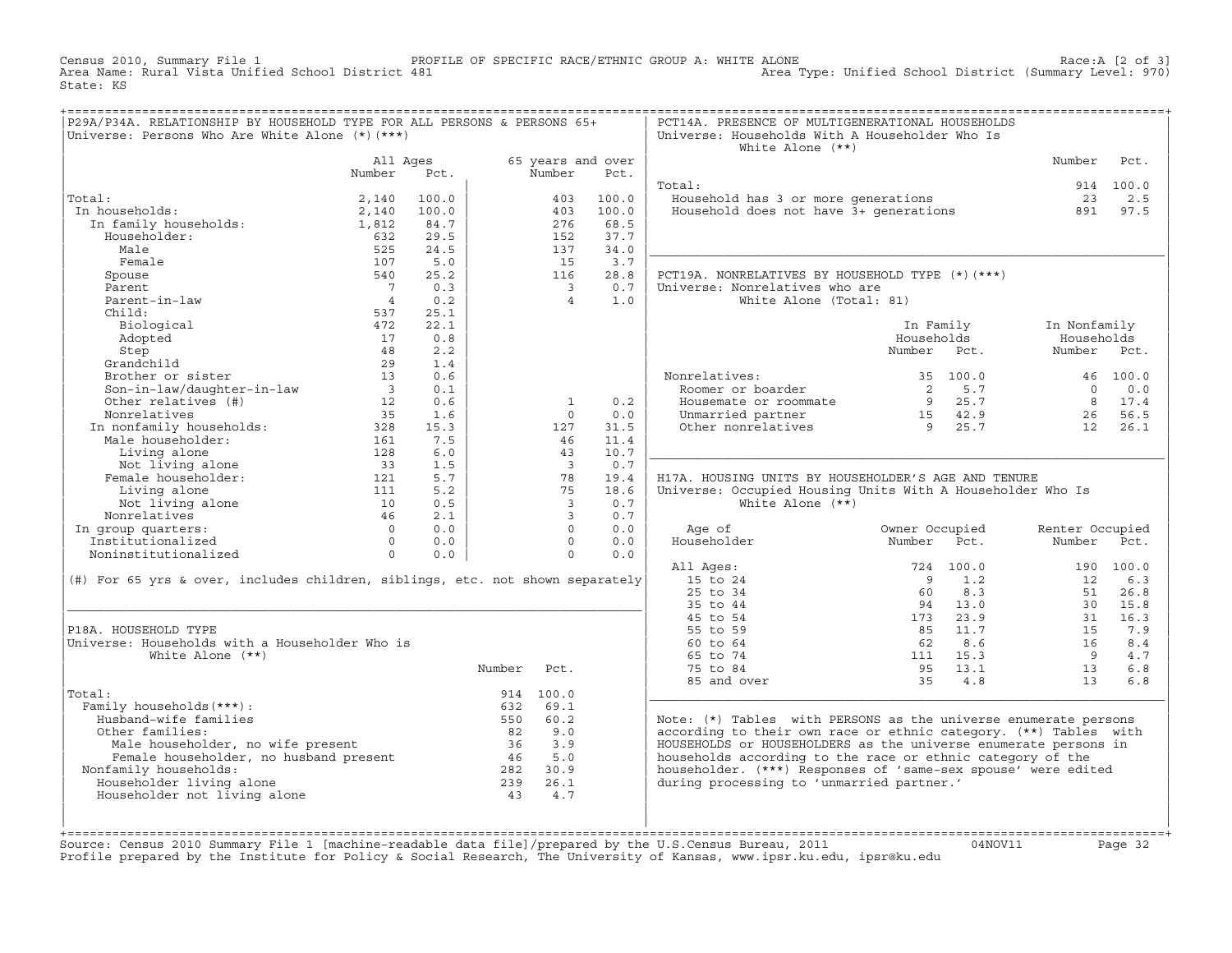Census 2010, Summary File 1 PROFILE OF SPECIFIC RACE/ETHNIC GROUP A: WHITE ALONE Race:A [3 of 3] Area Type: Unified School District (Summary Level: 970) State: KS

+===================================================================================================================================================+|P28A/H16A. HOUSEHOLDS (OCCUPIED HOUSING UNITS) BY HOUSEHOLD SIZE BY TYPE AND BY TENURE | |Universe: Households (Occupied Housing Units) With A Householder Who Is White Alone (\*\*)(\*\*\*) |

|                             | All<br>Households | Pct.  | Family<br>Households    | Pct.  | Nonfamily<br>Households | Pct.  | Owner<br>Occupied | Pct.  | Renter<br>Occupied | Pct.  |  |
|-----------------------------|-------------------|-------|-------------------------|-------|-------------------------|-------|-------------------|-------|--------------------|-------|--|
| household sizes:<br>All     | 914               | 100.0 | 632                     | 100.0 | 282                     | 100.0 | 724               | 100.0 | 190                | 100.0 |  |
| 1-person households         | 239               | 26.1  | (Family always >1 pers) |       | 239                     | 84.8  | 175               | 24.2  | 64                 | 33.7  |  |
| 2-person households         | 385               | 42.1  | 348                     | 55.1  | 37                      | 13.1  | 330               | 45.6  | 55                 | 28.9  |  |
| 3-person households         | 116               | 12.7  | 111                     | 17.6  |                         | 1.8   | 87                | 12.0  | 29                 | 15.3  |  |
| 4-person households         | 95                | 10.4  | 94                      | 14.9  |                         | 0.4   | 77                | 10.6  | 18                 | 9.5   |  |
| 5-person households         | 50                | 5.5   | 50                      | 7.9   | $\Omega$                | 0.0   | 32                | 4.4   | 18                 | 9.5   |  |
| 6-person households         | 19                | 2.1   | 19                      | 3.0   | $\Omega$                | 0.0   | 15                | 2.1   |                    | 2.1   |  |
| 7-or-more person households | 10                | 1.1   | 10                      | 1.6   | $\Omega$                | 0.0   | 8                 | 1.1   |                    | 1.1   |  |

|P16A/P17A/P36A/P37A/H11A/H12A. POPULATION IN HOUSEHOLDS AND AVERAGE HOUSEHOLD SIZE BY TYPE AND BY TENURE | Universe: Population in Households (Occupied Housing Units) With A Householder Who Is White Alone (\*\*)

|                                | Total<br>Population | Pct.         | In<br>Families | Pct.     | In.<br>Nonfamilies | Pct.     | In Owner<br>Occupied | Pct.                      | In Renter<br>Occupied | Pct.     |  |
|--------------------------------|---------------------|--------------|----------------|----------|--------------------|----------|----------------------|---------------------------|-----------------------|----------|--|
| Total population in households |                     | 2,176 100.0  | 1,806          | 83.0     | 332                | 15.3     | 1,715                | 78.8                      | 461                   | 21.2     |  |
| Under 18 years                 | 488                 | 100.0        | 473            | 96.9     |                    |          |                      |                           |                       |          |  |
| 18 years and over              |                     | 1,688 100.0  | 1,333          | 79.0     |                    |          |                      |                           |                       |          |  |
| Average Household Size         | 2.38                | $------$     | 2.86           | $------$ | 1.18               | $------$ | 2.37                 | $\qquad \qquad - - - - -$ | 2.43                  | $------$ |  |
| Under 18 years                 | 0.53                | $------$     | 0.75           | $------$ |                    |          |                      |                           |                       |          |  |
| 18 years and over              |                     | $1.85$ ----- | 2.11           |          |                    |          |                      | $- - - - -$               |                       | $------$ |  |
|                                |                     |              |                |          |                    |          |                      |                           |                       |          |  |

Note: Family household numbers include nonrelatives living with families.

| | PCT20/PCT22A. GROUP OUARTERS POPULATION BY SEX BY AGE BY GROUP OUARTERS TYPE Universe: Population in group quarters for persons who are White Alone  $(*)$ 

|                                               |        |       |       | Pct. of<br>All |      | Pct. of<br>Total |        | Pct. of<br>Total |
|-----------------------------------------------|--------|-------|-------|----------------|------|------------------|--------|------------------|
|                                               | Number | Pct.  | Total | Ages           | Male | $18+$            | Female | $18+$            |
| All types of group quarters:                  | 0      | 100.0 |       |                |      |                  |        |                  |
| Institutionalized population:                 |        |       |       |                |      |                  |        |                  |
| Correctional facilities for adults            |        |       |       |                |      |                  |        |                  |
| Juvenile facilities                           |        |       |       |                |      |                  |        |                  |
| Nursing facilities/skilled-nursing facilities |        |       |       |                |      |                  |        |                  |
| Other institutional facilities                |        |       |       |                |      |                  |        |                  |
| Noninstitutionalized population:              |        |       |       |                |      |                  |        |                  |
| College/university student housing            |        |       |       |                |      |                  |        |                  |
| Military quarters                             |        |       |       |                |      |                  |        |                  |
| Other noninstitutional facilities             |        |       |       |                |      |                  |        |                  |

|\_\_\_\_\_\_\_\_\_\_\_\_\_\_\_\_\_\_\_\_\_\_\_\_\_\_\_\_\_\_\_\_\_\_\_\_\_\_\_\_\_\_\_\_\_\_\_\_\_\_\_\_\_\_\_\_\_\_\_\_\_\_\_\_\_\_\_\_\_\_\_\_\_\_\_\_\_\_\_\_\_\_\_\_\_\_\_\_\_\_\_\_\_\_\_\_\_\_\_\_\_\_\_\_\_\_\_\_\_\_\_\_\_\_\_\_\_\_\_\_\_\_\_\_\_\_\_\_\_\_\_\_\_\_\_\_\_\_\_\_\_\_\_\_\_\_\_|

| |

| or HOUSEHOLDERS as the universe enumerate persons in households according to the race or ethnic category of the householder. | | (\*\*\*) Same−sex couple households are included in the family households category if there is at least one additional person | | related to householder by birth or adoption. Same−sex couple households with no relatives of the householder present are tabulated | | in nonfamily households. Responses of 'same−sex spouse' were edited during processing to 'unmarried partner.' |

+===================================================================================================================================================+ Source: Census 2010 Summary File 1 [machine−readable data file]/prepared by the U.S.Census Bureau, 2011 04NOV11 Page 33 Profile prepared by the Institute for Policy & Social Research, The University of Kansas, www.ipsr.ku.edu, ipsr@ku.edu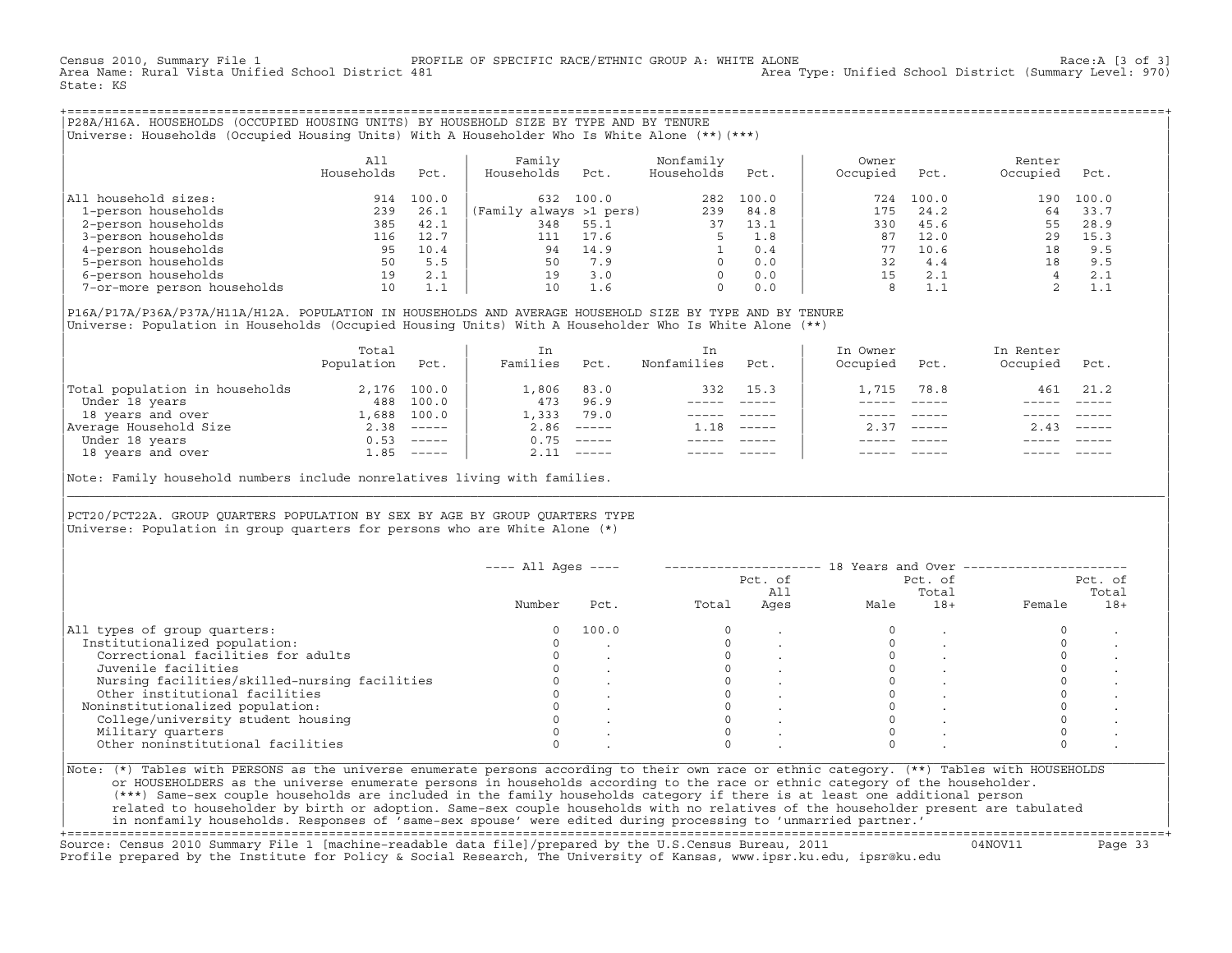Census 2010, Summary File 1 PROFILE OF SPECIFIC RACE/ETHNIC GROUP B: BLACK OR AFRICAN AMERICAN ALONE Race:B [1 of 3] Area Name: Rural Vista Unified School District 481 Area Type: Unified School District (Summary Level: 970) State: KS

| P29/P29B. POPULATION SUMMARY BY RESIDENCE TYPE FOR DESIGNATED UNIVERSE                                                                                           |  |                                            |  | P38B/39B. FAMILY TYPE BY PRESENCE AND AGE OF OWN OR RELATED CHILDREN                                                                                                                                                                                                                                                                                                                                                                                                                                                                                                                                                                                                                                                                                                                                                                                                                                                             |  |  |  |
|------------------------------------------------------------------------------------------------------------------------------------------------------------------|--|--------------------------------------------|--|----------------------------------------------------------------------------------------------------------------------------------------------------------------------------------------------------------------------------------------------------------------------------------------------------------------------------------------------------------------------------------------------------------------------------------------------------------------------------------------------------------------------------------------------------------------------------------------------------------------------------------------------------------------------------------------------------------------------------------------------------------------------------------------------------------------------------------------------------------------------------------------------------------------------------------|--|--|--|
| Universe: PERSONS Who Are Black or African American Alone                                                                                                        |  |                                            |  | Universe: Families With A Householder Who Is                                                                                                                                                                                                                                                                                                                                                                                                                                                                                                                                                                                                                                                                                                                                                                                                                                                                                     |  |  |  |
|                                                                                                                                                                  |  |                                            |  | Black or African American Alone (**)(***)                                                                                                                                                                                                                                                                                                                                                                                                                                                                                                                                                                                                                                                                                                                                                                                                                                                                                        |  |  |  |
|                                                                                                                                                                  |  | Population As % of Population of all Races |  |                                                                                                                                                                                                                                                                                                                                                                                                                                                                                                                                                                                                                                                                                                                                                                                                                                                                                                                                  |  |  |  |
| Population As % of Population of all K<br>Total Persons: 20 0.9% of 2,239<br>In Households(*) 20 0.9% of 2,239<br>In Group Quarters 0 . % of 0<br>Total Persons: |  |                                            |  |                                                                                                                                                                                                                                                                                                                                                                                                                                                                                                                                                                                                                                                                                                                                                                                                                                                                                                                                  |  |  |  |
|                                                                                                                                                                  |  |                                            |  | By Presence of: Own Children Related Children<br>Families Pct.   Families Pct.                                                                                                                                                                                                                                                                                                                                                                                                                                                                                                                                                                                                                                                                                                                                                                                                                                                   |  |  |  |
|                                                                                                                                                                  |  |                                            |  |                                                                                                                                                                                                                                                                                                                                                                                                                                                                                                                                                                                                                                                                                                                                                                                                                                                                                                                                  |  |  |  |
|                                                                                                                                                                  |  |                                            |  |                                                                                                                                                                                                                                                                                                                                                                                                                                                                                                                                                                                                                                                                                                                                                                                                                                                                                                                                  |  |  |  |
|                                                                                                                                                                  |  |                                            |  |                                                                                                                                                                                                                                                                                                                                                                                                                                                                                                                                                                                                                                                                                                                                                                                                                                                                                                                                  |  |  |  |
|                                                                                                                                                                  |  |                                            |  |                                                                                                                                                                                                                                                                                                                                                                                                                                                                                                                                                                                                                                                                                                                                                                                                                                                                                                                                  |  |  |  |
|                                                                                                                                                                  |  |                                            |  |                                                                                                                                                                                                                                                                                                                                                                                                                                                                                                                                                                                                                                                                                                                                                                                                                                                                                                                                  |  |  |  |
|                                                                                                                                                                  |  |                                            |  |                                                                                                                                                                                                                                                                                                                                                                                                                                                                                                                                                                                                                                                                                                                                                                                                                                                                                                                                  |  |  |  |
|                                                                                                                                                                  |  |                                            |  |                                                                                                                                                                                                                                                                                                                                                                                                                                                                                                                                                                                                                                                                                                                                                                                                                                                                                                                                  |  |  |  |
|                                                                                                                                                                  |  |                                            |  |                                                                                                                                                                                                                                                                                                                                                                                                                                                                                                                                                                                                                                                                                                                                                                                                                                                                                                                                  |  |  |  |
|                                                                                                                                                                  |  |                                            |  |                                                                                                                                                                                                                                                                                                                                                                                                                                                                                                                                                                                                                                                                                                                                                                                                                                                                                                                                  |  |  |  |
|                                                                                                                                                                  |  |                                            |  |                                                                                                                                                                                                                                                                                                                                                                                                                                                                                                                                                                                                                                                                                                                                                                                                                                                                                                                                  |  |  |  |
|                                                                                                                                                                  |  |                                            |  |                                                                                                                                                                                                                                                                                                                                                                                                                                                                                                                                                                                                                                                                                                                                                                                                                                                                                                                                  |  |  |  |
|                                                                                                                                                                  |  |                                            |  |                                                                                                                                                                                                                                                                                                                                                                                                                                                                                                                                                                                                                                                                                                                                                                                                                                                                                                                                  |  |  |  |
|                                                                                                                                                                  |  |                                            |  |                                                                                                                                                                                                                                                                                                                                                                                                                                                                                                                                                                                                                                                                                                                                                                                                                                                                                                                                  |  |  |  |
|                                                                                                                                                                  |  |                                            |  |                                                                                                                                                                                                                                                                                                                                                                                                                                                                                                                                                                                                                                                                                                                                                                                                                                                                                                                                  |  |  |  |
|                                                                                                                                                                  |  |                                            |  |                                                                                                                                                                                                                                                                                                                                                                                                                                                                                                                                                                                                                                                                                                                                                                                                                                                                                                                                  |  |  |  |
|                                                                                                                                                                  |  |                                            |  |                                                                                                                                                                                                                                                                                                                                                                                                                                                                                                                                                                                                                                                                                                                                                                                                                                                                                                                                  |  |  |  |
|                                                                                                                                                                  |  |                                            |  |                                                                                                                                                                                                                                                                                                                                                                                                                                                                                                                                                                                                                                                                                                                                                                                                                                                                                                                                  |  |  |  |
|                                                                                                                                                                  |  |                                            |  |                                                                                                                                                                                                                                                                                                                                                                                                                                                                                                                                                                                                                                                                                                                                                                                                                                                                                                                                  |  |  |  |
|                                                                                                                                                                  |  |                                            |  |                                                                                                                                                                                                                                                                                                                                                                                                                                                                                                                                                                                                                                                                                                                                                                                                                                                                                                                                  |  |  |  |
|                                                                                                                                                                  |  |                                            |  |                                                                                                                                                                                                                                                                                                                                                                                                                                                                                                                                                                                                                                                                                                                                                                                                                                                                                                                                  |  |  |  |
|                                                                                                                                                                  |  |                                            |  |                                                                                                                                                                                                                                                                                                                                                                                                                                                                                                                                                                                                                                                                                                                                                                                                                                                                                                                                  |  |  |  |
|                                                                                                                                                                  |  |                                            |  |                                                                                                                                                                                                                                                                                                                                                                                                                                                                                                                                                                                                                                                                                                                                                                                                                                                                                                                                  |  |  |  |
|                                                                                                                                                                  |  |                                            |  |                                                                                                                                                                                                                                                                                                                                                                                                                                                                                                                                                                                                                                                                                                                                                                                                                                                                                                                                  |  |  |  |
|                                                                                                                                                                  |  |                                            |  |                                                                                                                                                                                                                                                                                                                                                                                                                                                                                                                                                                                                                                                                                                                                                                                                                                                                                                                                  |  |  |  |
|                                                                                                                                                                  |  |                                            |  | P31B. RELATIONSHIP BY HOUSEHOLD TYPE FOR THE POPULATION UNDER 18 YEARS                                                                                                                                                                                                                                                                                                                                                                                                                                                                                                                                                                                                                                                                                                                                                                                                                                                           |  |  |  |
|                                                                                                                                                                  |  |                                            |  |                                                                                                                                                                                                                                                                                                                                                                                                                                                                                                                                                                                                                                                                                                                                                                                                                                                                                                                                  |  |  |  |
|                                                                                                                                                                  |  |                                            |  |                                                                                                                                                                                                                                                                                                                                                                                                                                                                                                                                                                                                                                                                                                                                                                                                                                                                                                                                  |  |  |  |
|                                                                                                                                                                  |  |                                            |  |                                                                                                                                                                                                                                                                                                                                                                                                                                                                                                                                                                                                                                                                                                                                                                                                                                                                                                                                  |  |  |  |
|                                                                                                                                                                  |  |                                            |  |                                                                                                                                                                                                                                                                                                                                                                                                                                                                                                                                                                                                                                                                                                                                                                                                                                                                                                                                  |  |  |  |
|                                                                                                                                                                  |  |                                            |  |                                                                                                                                                                                                                                                                                                                                                                                                                                                                                                                                                                                                                                                                                                                                                                                                                                                                                                                                  |  |  |  |
|                                                                                                                                                                  |  |                                            |  |                                                                                                                                                                                                                                                                                                                                                                                                                                                                                                                                                                                                                                                                                                                                                                                                                                                                                                                                  |  |  |  |
|                                                                                                                                                                  |  |                                            |  |                                                                                                                                                                                                                                                                                                                                                                                                                                                                                                                                                                                                                                                                                                                                                                                                                                                                                                                                  |  |  |  |
|                                                                                                                                                                  |  |                                            |  |                                                                                                                                                                                                                                                                                                                                                                                                                                                                                                                                                                                                                                                                                                                                                                                                                                                                                                                                  |  |  |  |
|                                                                                                                                                                  |  |                                            |  |                                                                                                                                                                                                                                                                                                                                                                                                                                                                                                                                                                                                                                                                                                                                                                                                                                                                                                                                  |  |  |  |
|                                                                                                                                                                  |  |                                            |  |                                                                                                                                                                                                                                                                                                                                                                                                                                                                                                                                                                                                                                                                                                                                                                                                                                                                                                                                  |  |  |  |
|                                                                                                                                                                  |  |                                            |  |                                                                                                                                                                                                                                                                                                                                                                                                                                                                                                                                                                                                                                                                                                                                                                                                                                                                                                                                  |  |  |  |
|                                                                                                                                                                  |  |                                            |  |                                                                                                                                                                                                                                                                                                                                                                                                                                                                                                                                                                                                                                                                                                                                                                                                                                                                                                                                  |  |  |  |
|                                                                                                                                                                  |  |                                            |  |                                                                                                                                                                                                                                                                                                                                                                                                                                                                                                                                                                                                                                                                                                                                                                                                                                                                                                                                  |  |  |  |
|                                                                                                                                                                  |  |                                            |  |                                                                                                                                                                                                                                                                                                                                                                                                                                                                                                                                                                                                                                                                                                                                                                                                                                                                                                                                  |  |  |  |
|                                                                                                                                                                  |  |                                            |  |                                                                                                                                                                                                                                                                                                                                                                                                                                                                                                                                                                                                                                                                                                                                                                                                                                                                                                                                  |  |  |  |
|                                                                                                                                                                  |  |                                            |  |                                                                                                                                                                                                                                                                                                                                                                                                                                                                                                                                                                                                                                                                                                                                                                                                                                                                                                                                  |  |  |  |
|                                                                                                                                                                  |  |                                            |  |                                                                                                                                                                                                                                                                                                                                                                                                                                                                                                                                                                                                                                                                                                                                                                                                                                                                                                                                  |  |  |  |
|                                                                                                                                                                  |  |                                            |  |                                                                                                                                                                                                                                                                                                                                                                                                                                                                                                                                                                                                                                                                                                                                                                                                                                                                                                                                  |  |  |  |
|                                                                                                                                                                  |  |                                            |  |                                                                                                                                                                                                                                                                                                                                                                                                                                                                                                                                                                                                                                                                                                                                                                                                                                                                                                                                  |  |  |  |
|                                                                                                                                                                  |  |                                            |  |                                                                                                                                                                                                                                                                                                                                                                                                                                                                                                                                                                                                                                                                                                                                                                                                                                                                                                                                  |  |  |  |
|                                                                                                                                                                  |  |                                            |  | $\begin{tabular}{ c  c  c } \hline & {\bf N.} & {\bf N.} & {\bf N.} & {\bf N.} & {\bf N.} & {\bf N.} & {\bf N.} & {\bf N.} & {\bf N.} & {\bf N.} & {\bf N.} & {\bf N.} & {\bf N.} & {\bf N.} & {\bf N.} & {\bf N.} & {\bf N.} & {\bf N.} & {\bf N.} & {\bf N.} & {\bf N.} & {\bf N.} & {\bf N.} & {\bf N.} & {\bf N.} & {\bf N.} & {\bf N.} & {\bf N.} & {\bf N.} & {\bf N.} & {\bf N.} & {\bf N.} & {\bf N.} & {\bf N.$<br>s<br>spouse present,<br>$\therefore$<br>$\therefore$<br>$\therefore$<br>$\therefore$<br>$\therefore$<br>$\therefore$<br>$\therefore$<br>$\therefore$<br>$\therefore$<br>$\therefore$<br>$\therefore$<br>$\therefore$<br>$\therefore$<br>$\therefore$<br>$\therefore$<br>$\therefore$<br>$\therefore$<br>$\therefore$<br>$\therefore$<br>$\therefore$<br>$\therefore$<br>$\therefore$<br>$\therefore$<br>$\therefore$<br>$\therefore$<br>$\therefore$<br>$\therefore$<br>$\therefore$<br>$\therefore$ |  |  |  |
|                                                                                                                                                                  |  |                                            |  |                                                                                                                                                                                                                                                                                                                                                                                                                                                                                                                                                                                                                                                                                                                                                                                                                                                                                                                                  |  |  |  |
|                                                                                                                                                                  |  |                                            |  |                                                                                                                                                                                                                                                                                                                                                                                                                                                                                                                                                                                                                                                                                                                                                                                                                                                                                                                                  |  |  |  |
|                                                                                                                                                                  |  |                                            |  |                                                                                                                                                                                                                                                                                                                                                                                                                                                                                                                                                                                                                                                                                                                                                                                                                                                                                                                                  |  |  |  |
|                                                                                                                                                                  |  |                                            |  |                                                                                                                                                                                                                                                                                                                                                                                                                                                                                                                                                                                                                                                                                                                                                                                                                                                                                                                                  |  |  |  |

+===================================================================================================================================================+Source: Census 2010 Summary File 1 [machine−readable data file]/prepared by the U.S.Census Bureau, 2011 04NOV11 Page 34 Profile prepared by the Institute for Policy & Social Research, The University of Kansas, www.ipsr.ku.edu, ipsr@ku.edu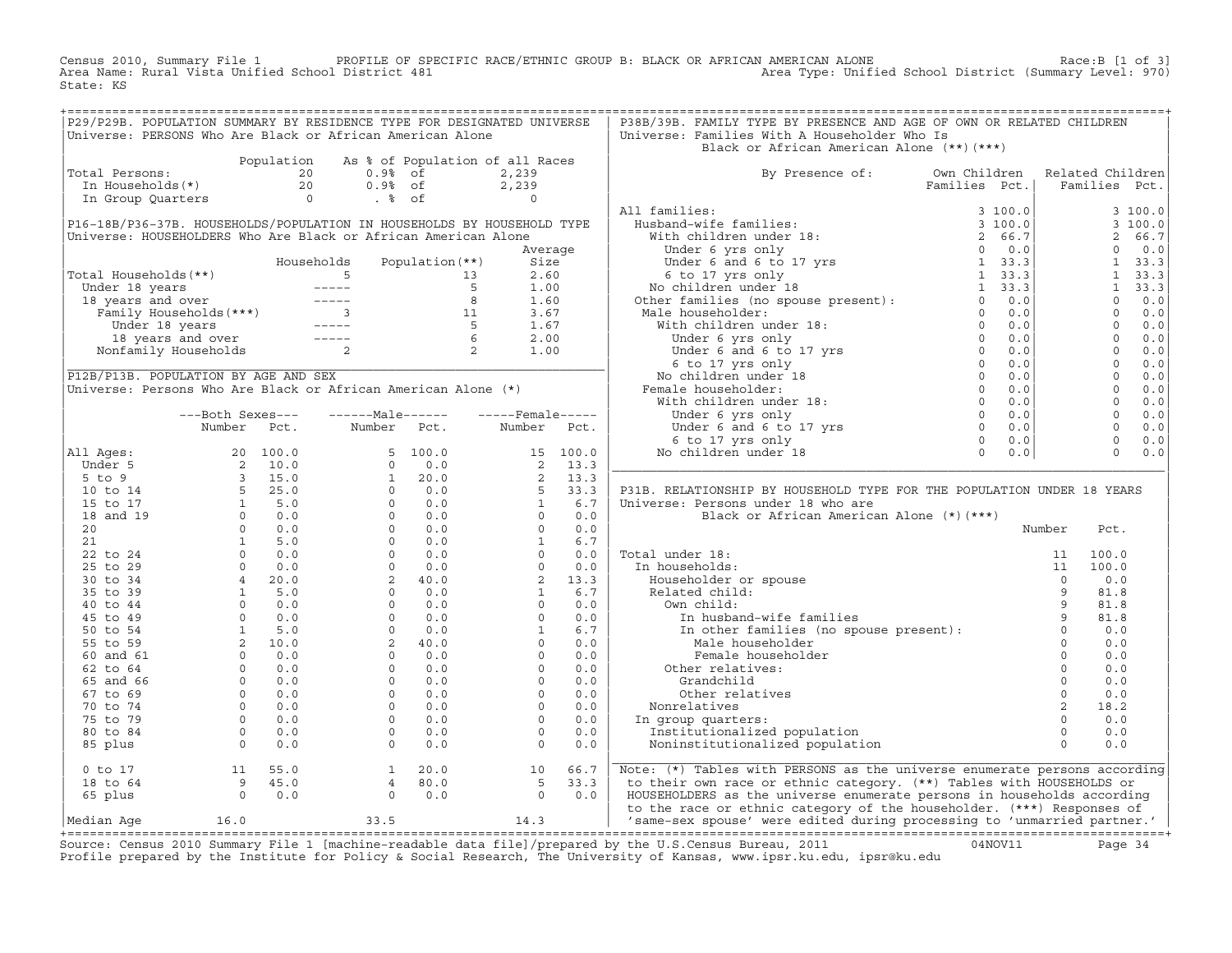Census 2010, Summary File 1 PROFILE OF SPECIFIC RACE/ETHNIC GROUP B: BLACK OR AFRICAN AMERICAN ALONE Race:B [2 of 3] Area Name: Rural Vista Unified School District 481 Area Type: Unified School District (Summary Level: 970) State: KS

| P29B/P34B. RELATIONSHIP BY HOUSEHOLD TYPE FOR ALL PERSONS & PERSONS 65+<br>Universe: Persons Who Are Black or African American Alone (*) (***) |                         |                          |                |                      |                      | PCT14B. PRESENCE OF MULTIGENERATIONAL HOUSEHOLDS<br>Universe: Households With A Householder Who Is | Black or African American Alone (**)       |                          |             |
|------------------------------------------------------------------------------------------------------------------------------------------------|-------------------------|--------------------------|----------------|----------------------|----------------------|----------------------------------------------------------------------------------------------------|--------------------------------------------|--------------------------|-------------|
|                                                                                                                                                | All Ages                |                          |                | 65 years and over    |                      |                                                                                                    |                                            | Number                   | Pct.        |
|                                                                                                                                                | Number                  | Pct.                     |                | Number               | Pct.                 |                                                                                                    |                                            |                          |             |
|                                                                                                                                                |                         |                          |                |                      |                      | Total:                                                                                             |                                            |                          | 5, 100.0    |
| Total:                                                                                                                                         | 20                      | 100.0                    |                | $\Omega$             |                      | Household has 3 or more generations                                                                |                                            | $\Omega$                 | 0.0         |
| In households:                                                                                                                                 | 20                      | 100.0                    |                | $\Omega$             |                      | Household does not have 3+ generations                                                             |                                            | $5 -$                    | 100.0       |
| In family households:                                                                                                                          | 17                      | 85.0                     |                | $\Omega$             | $\mathbf{r}$         |                                                                                                    |                                            |                          |             |
| Householder:                                                                                                                                   | $\overline{\mathbf{3}}$ | 15.0                     |                | $\Omega$             | $\mathbf{r}$         |                                                                                                    |                                            |                          |             |
| Male                                                                                                                                           | $\mathcal{R}$           | 15.0                     |                | $\Omega$             | $\ddot{\phantom{0}}$ |                                                                                                    |                                            |                          |             |
| Female                                                                                                                                         | $\Omega$                | 0.0                      |                | $\Omega$             | $\mathbb{Z}^2$       |                                                                                                    |                                            |                          |             |
| Spouse                                                                                                                                         | $\mathbf{3}$            | 15.0                     |                | $\Omega$             | $\mathbf{L}$         | PCT19B. NONRELATIVES BY HOUSEHOLD TYPE (*)(***)                                                    |                                            |                          |             |
| Parent                                                                                                                                         | $\Omega$                | 0.0                      |                | $\cap$               | $\ddot{\phantom{0}}$ | Universe: Nonrelatives who are                                                                     |                                            |                          |             |
| Parent-in-law                                                                                                                                  | $\circ$                 | 0.0                      |                | $\Omega$             | $\mathbf{r}$         |                                                                                                    | Black or African American Alone (Total: 3) |                          |             |
| Child:                                                                                                                                         | 9                       | 45.0                     |                |                      |                      |                                                                                                    |                                            |                          |             |
| Biological                                                                                                                                     | 6 <sup>1</sup>          | 30.0                     |                |                      |                      |                                                                                                    | In Family                                  | In Nonfamily             |             |
| Adopted                                                                                                                                        | $\overline{2}$          | 10.0                     |                |                      |                      |                                                                                                    | Households                                 | Households               |             |
| Step                                                                                                                                           | $\mathbf{1}$            | 5.0                      |                |                      |                      |                                                                                                    | Number Pct.                                | Number Pct.              |             |
| Grandchild                                                                                                                                     | $\Omega$                | 0.0                      |                |                      |                      |                                                                                                    |                                            |                          |             |
| Brother or sister                                                                                                                              | $\Omega$                | 0.0                      |                |                      |                      | Nonrelatives:                                                                                      | 2, 100.0                                   |                          | 1 100.0     |
| Son-in-law/daughter-in-law                                                                                                                     | $\Omega$                | 0.0                      |                |                      |                      | Roomer or boarder                                                                                  | $\Omega$<br>0.0                            | $\Omega$                 | 0.0         |
| Other relatives (#)                                                                                                                            |                         | $0 \qquad \qquad$<br>0.0 |                | $\circ$              | $\mathbf{r}$         | Housemate or roommate                                                                              | $0 \qquad 0.0$                             | $\Omega$                 | 0.0         |
| Nonrelatives                                                                                                                                   | $2^{\circ}$             | 10.0                     |                | $\Omega$             |                      | Unmarried partner                                                                                  | $0 \qquad 0.0$                             |                          | 1, 100, 0   |
| Nonrelatives<br>In nonfamily households:<br>"is bouseholder:                                                                                   | $\overline{3}$          | 15.0                     |                | $\Omega$             | $\cdot$              | Other nonrelatives                                                                                 | 2 100.0                                    | $\Omega$                 | 0.0         |
|                                                                                                                                                | 1                       | 5.0                      |                | $\Omega$             | $\mathbf{r}$         |                                                                                                    |                                            |                          |             |
| Living alone                                                                                                                                   | 1                       | 5.0                      |                | $\Omega$             | $\sim$               |                                                                                                    |                                            |                          |             |
| Not living alone                                                                                                                               | $\circ$                 | 0.0                      |                | $\Omega$             | $\ddot{\phantom{a}}$ |                                                                                                    |                                            |                          |             |
| Female householder:                                                                                                                            | 1                       | 5.0                      |                | $\Omega$             | $\ddot{\phantom{a}}$ | H17B. HOUSING UNITS BY HOUSEHOLDER'S AGE AND TENURE                                                |                                            |                          |             |
| Living alone                                                                                                                                   | $1 \quad \blacksquare$  | 5.0                      |                | $\Omega$             | $\mathbb{Z}^2$       | Universe: Occupied Housing Units With A Householder Who Is                                         |                                            |                          |             |
| Not living alone                                                                                                                               | $\Omega$                | 0.0                      |                | $\Omega$             | $\ddot{\phantom{a}}$ |                                                                                                    | Black or African American Alone (**)       |                          |             |
| Nonrelatives                                                                                                                                   | 1                       | 5.0                      |                | $\Omega$             | $\ddot{\phantom{0}}$ |                                                                                                    |                                            |                          |             |
| In group quarters:                                                                                                                             | $\Omega$                | $\Omega$<br>0.0          |                | $\Omega$<br>$\Omega$ | $\ddot{\phantom{a}}$ | Age of                                                                                             | Owner Occupied                             | Renter Occupied          |             |
| Institutionalized                                                                                                                              |                         | 0.0                      |                | $\Omega$             |                      | Householder                                                                                        | Number Pct.                                | Number                   | Pct.        |
| Noninstitutionalized                                                                                                                           | $\Omega$                | 0.0                      |                |                      |                      |                                                                                                    |                                            |                          |             |
|                                                                                                                                                |                         |                          |                |                      |                      | All Ages:                                                                                          | 1 100.0<br>$\Omega$                        |                          | 4 100.0     |
| (#) For 65 yrs & over, includes children, siblings, etc. not shown separately                                                                  |                         |                          |                |                      |                      | 15 to 24<br>$25$ to $34$                                                                           | 0.0<br>$\Omega$<br>0.0                     | $\Omega$<br>$\mathbf{3}$ | 0.0<br>75.0 |
|                                                                                                                                                |                         |                          |                |                      |                      | 35 to 44                                                                                           | $\Omega$<br>0.0                            | $\Omega$                 |             |
|                                                                                                                                                |                         |                          |                |                      |                      |                                                                                                    | $\Omega$<br>0.0                            | $\cap$                   | 0.0         |
| P18B. HOUSEHOLD TYPE                                                                                                                           |                         |                          |                |                      |                      | 45 to 54<br>55 to 59                                                                               | 1 100.0                                    | $\mathbf{1}$             | 0.0<br>25.0 |
| Universe: Households with a Householder Who is                                                                                                 |                         |                          |                |                      |                      | 60 to 64                                                                                           | 0.0<br>$\Omega$                            | $\Omega$                 | 0.0         |
| Black or African American Alone (**)                                                                                                           |                         |                          |                |                      |                      | 65 to 74                                                                                           | $\Omega$<br>0.0                            | $\Omega$                 | 0.0         |
|                                                                                                                                                |                         |                          | Number         | Pct.                 |                      |                                                                                                    | $\circ$<br>0.0                             | $\Omega$                 |             |
|                                                                                                                                                |                         |                          |                |                      |                      | 75 to 84<br>85 and over                                                                            | $\Omega$<br>0.0                            | $\cap$                   | 0.0<br>0.0  |
| Total:                                                                                                                                         |                         |                          |                | 5, 100.0             |                      |                                                                                                    |                                            |                          |             |
| Family households (***) :                                                                                                                      |                         |                          | 3              | 60.0                 |                      |                                                                                                    |                                            |                          |             |
| Husband-wife families                                                                                                                          |                         |                          | $\overline{3}$ | 60.0                 |                      | Note: $(*)$ Tables with PERSONS as the universe enumerate persons                                  |                                            |                          |             |
| Other families:                                                                                                                                |                         |                          | $\overline{0}$ | 0.0                  |                      | according to their own race or ethnic category. (**) Tables with                                   |                                            |                          |             |
| Male householder, no wife present                                                                                                              |                         |                          | $\overline{0}$ | 0.0                  |                      | HOUSEHOLDS or HOUSEHOLDERS as the universe enumerate persons in                                    |                                            |                          |             |
| Female householder, no husband present                                                                                                         |                         |                          | $\overline{0}$ | 0.0                  |                      | households according to the race or ethnic category of the                                         |                                            |                          |             |
| Nonfamily households:                                                                                                                          |                         |                          | $\overline{2}$ | 40.0                 |                      | householder. (***) Responses of 'same-sex spouse' were edited                                      |                                            |                          |             |
| Householder living alone                                                                                                                       |                         |                          | $\overline{2}$ | 40.0                 |                      | during processing to 'unmarried partner.'                                                          |                                            |                          |             |
| Householder not living alone                                                                                                                   |                         |                          | $\Omega$       | 0.0                  |                      |                                                                                                    |                                            |                          |             |
|                                                                                                                                                |                         |                          |                |                      |                      |                                                                                                    |                                            |                          |             |
|                                                                                                                                                |                         |                          |                |                      |                      |                                                                                                    |                                            |                          |             |

+===================================================================================================================================================+Source: Census 2010 Summary File 1 [machine−readable data file]/prepared by the U.S.Census Bureau, 2011 04NOV11 Page 35 Profile prepared by the Institute for Policy & Social Research, The University of Kansas, www.ipsr.ku.edu, ipsr@ku.edu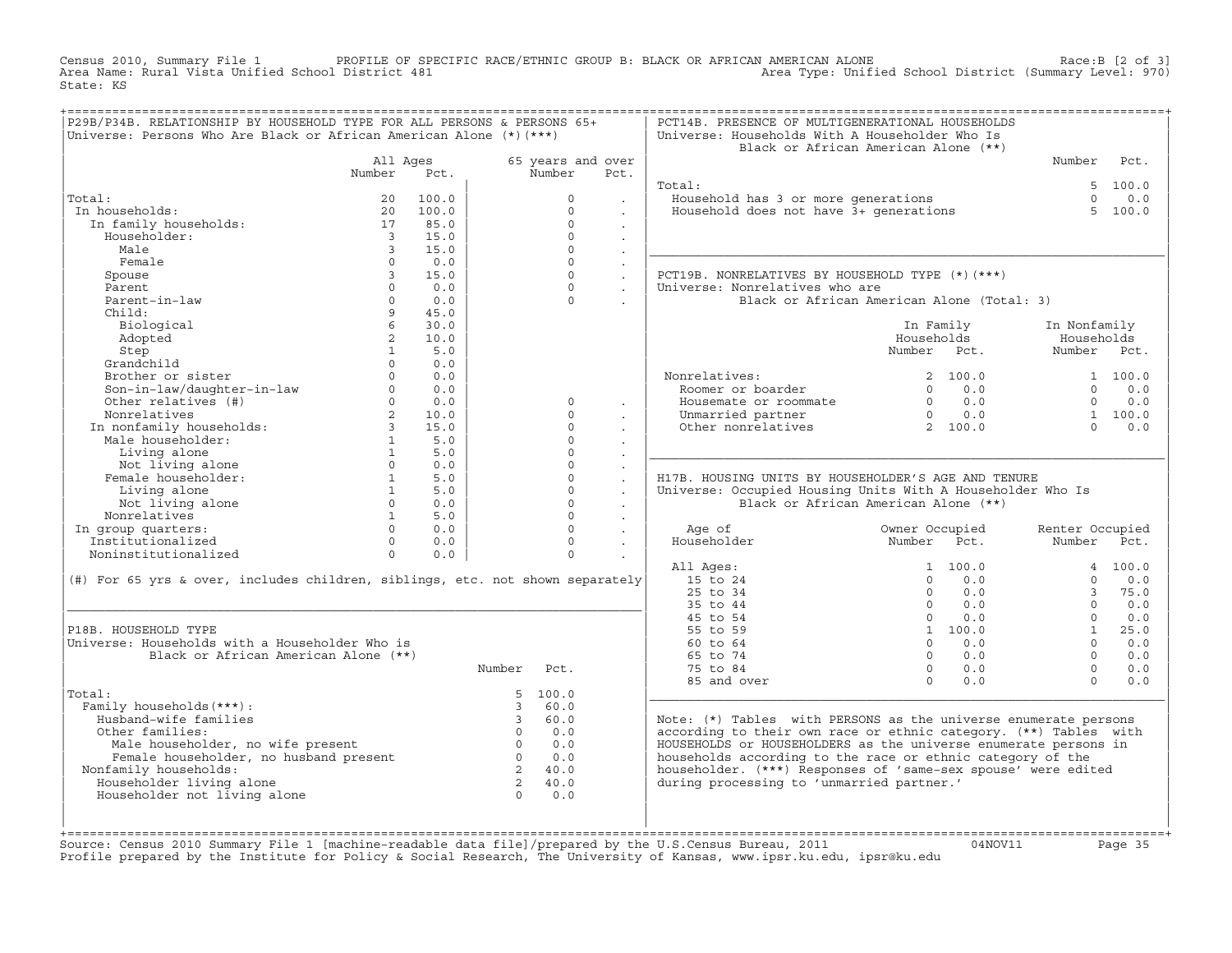Census 2010, Summary File 1 PROFILE OF SPECIFIC RACE/ETHNIC GROUP B: BLACK OR AFRICAN AMERICAN ALONE Race:B [3 of 3]<br>Area Name: Rural Vista Unified School District 481 area Nove: Unified School District (Summary Level: 970 Area Type: Unified School District (Summary Level: 970) State: KS

+===================================================================================================================================================+|P28B/H16B. HOUSEHOLDS (OCCUPIED HOUSING UNITS) BY HOUSEHOLD SIZE BY TYPE AND BY TENURE | |Universe: Households (Occupied Housing Units) With A Householder Who Is Black or African American Alone (\*\*)(\*\*\*) |

|                             | All<br>Households | Pct.  | Family<br>Households    | Pct.  | Nonfamily<br>Households | Pct.     | Owner<br>Occupied | Pct.  | Renter<br>Occupied | Pct.  |  |
|-----------------------------|-------------------|-------|-------------------------|-------|-------------------------|----------|-------------------|-------|--------------------|-------|--|
| household sizes:<br>All     |                   | 100.0 |                         | 100.0 |                         | 2, 100.0 |                   | 100.0 | 4                  | 100.0 |  |
| 1-person households         |                   | 40.0  | (Family always >1 pers) |       |                         | 2, 100.0 |                   | 0.0   |                    | 50.0  |  |
| 2-person households         |                   | 20.0  |                         | 33.3  |                         | 0.0      |                   | 0.0   |                    | 25.0  |  |
| 3-person households         |                   | 20.0  |                         | 33.3  | $\Omega$                | 0.0      |                   | 100.0 |                    | 0.0   |  |
| 4-person households         |                   | 0.0   |                         | 0.0   | $\Omega$                | 0.0      |                   | 0.0   |                    | 0.0   |  |
| 5-person households         |                   | 0.0   |                         | 0.0   | $\Omega$                | 0.0      |                   | 0.0   |                    | 0.0   |  |
| 6-person households         |                   | 20.0  |                         | 33.3  | $\Omega$                | 0.0      |                   | 0.0   |                    | 25.0  |  |
| 7-or-more person households | $\Omega$          | 0.0   |                         | 0.0   | 0                       | 0.0      |                   | 0.0   |                    | 0.0   |  |

|P16B/P17B/P36B/P37B/H11B/H12B. POPULATION IN HOUSEHOLDS AND AVERAGE HOUSEHOLD SIZE BY TYPE AND BY TENURE | Universe: Population in Households (Occupied Housing Units) With A Householder Who Is Black or African American Alone (\*\*)

|                                | Total<br>Population | Pct.     | In<br>Families | Pct.     | In.<br>Nonfamilies | Pct.     | In Owner<br>Occupied | Pct.             | In Renter<br>Occupied | Pct.                      |  |
|--------------------------------|---------------------|----------|----------------|----------|--------------------|----------|----------------------|------------------|-----------------------|---------------------------|--|
| Total population in households | 13 <sup>7</sup>     | 100.0    |                | 84.6     |                    | 2 15.4   |                      | 23.1             |                       | 10 76.9                   |  |
| Under 18 years                 |                     | 5, 100.0 |                | 5, 100.0 |                    |          |                      |                  |                       |                           |  |
| 18 years and over              |                     | 8 100.0  | 6              | 75.0     |                    |          |                      |                  |                       |                           |  |
| Average Household Size         | 2.60                | $------$ | 3.67           | $------$ | 1.00               | $------$ |                      | $3.00 - - - - -$ | 2.50                  | $\qquad \qquad - - - - -$ |  |
| Under 18 years                 | $\pm 00$            | $------$ | 1.67           | $------$ |                    |          |                      |                  |                       |                           |  |
| 18 years and over              | 1.60                | ------   | 2.00           |          |                    |          |                      |                  |                       | $------$                  |  |
|                                |                     |          |                |          |                    |          |                      |                  |                       |                           |  |

Note: Family household numbers include nonrelatives living with families.

| | PCT20/PCT22B. GROUP OUARTERS POPULATION BY SEX BY AGE BY GROUP OUARTERS TYPE Universe: Population in group quarters for persons who are Black or African American Alone (\*)

|                                               |          |       |       | Pct. of<br>All |      | Pct. of<br>Total |        | Pct. of<br>Total |
|-----------------------------------------------|----------|-------|-------|----------------|------|------------------|--------|------------------|
|                                               | Number   | Pct.  | Total | Ages           | Male | $18+$            | Female | $18+$            |
| All types of group quarters:                  | $\Omega$ | 100.0 |       |                |      |                  |        |                  |
| Institutionalized population:                 |          |       |       |                |      |                  |        |                  |
| Correctional facilities for adults            |          |       |       |                |      |                  |        |                  |
| Juvenile facilities                           |          |       |       |                |      |                  |        |                  |
| Nursing facilities/skilled-nursing facilities |          |       |       |                |      |                  |        |                  |
| Other institutional facilities                |          |       |       |                |      |                  |        |                  |
| Noninstitutionalized population:              |          |       |       |                |      |                  |        |                  |
| College/university student housing            |          |       |       |                |      |                  |        |                  |
| Military quarters                             |          |       |       |                |      |                  |        |                  |
| Other noninstitutional facilities             |          |       |       |                |      |                  |        |                  |

|\_\_\_\_\_\_\_\_\_\_\_\_\_\_\_\_\_\_\_\_\_\_\_\_\_\_\_\_\_\_\_\_\_\_\_\_\_\_\_\_\_\_\_\_\_\_\_\_\_\_\_\_\_\_\_\_\_\_\_\_\_\_\_\_\_\_\_\_\_\_\_\_\_\_\_\_\_\_\_\_\_\_\_\_\_\_\_\_\_\_\_\_\_\_\_\_\_\_\_\_\_\_\_\_\_\_\_\_\_\_\_\_\_\_\_\_\_\_\_\_\_\_\_\_\_\_\_\_\_\_\_\_\_\_\_\_\_\_\_\_\_\_\_\_\_\_\_|

| |

or HOUSEHOLDERS as the universe enumerate persons in households according to the race or ethnic category of the householder. | (\*\*\*) Same−sex couple households are included in the family households category if there is at least one additional person | | related to householder by birth or adoption. Same−sex couple households with no relatives of the householder present are tabulated | | in nonfamily households. Responses of 'same−sex spouse' were edited during processing to 'unmarried partner.' |

+===================================================================================================================================================+ Source: Census 2010 Summary File 1 [machine−readable data file]/prepared by the U.S.Census Bureau, 2011 04NOV11 Page 36 Profile prepared by the Institute for Policy & Social Research, The University of Kansas, www.ipsr.ku.edu, ipsr@ku.edu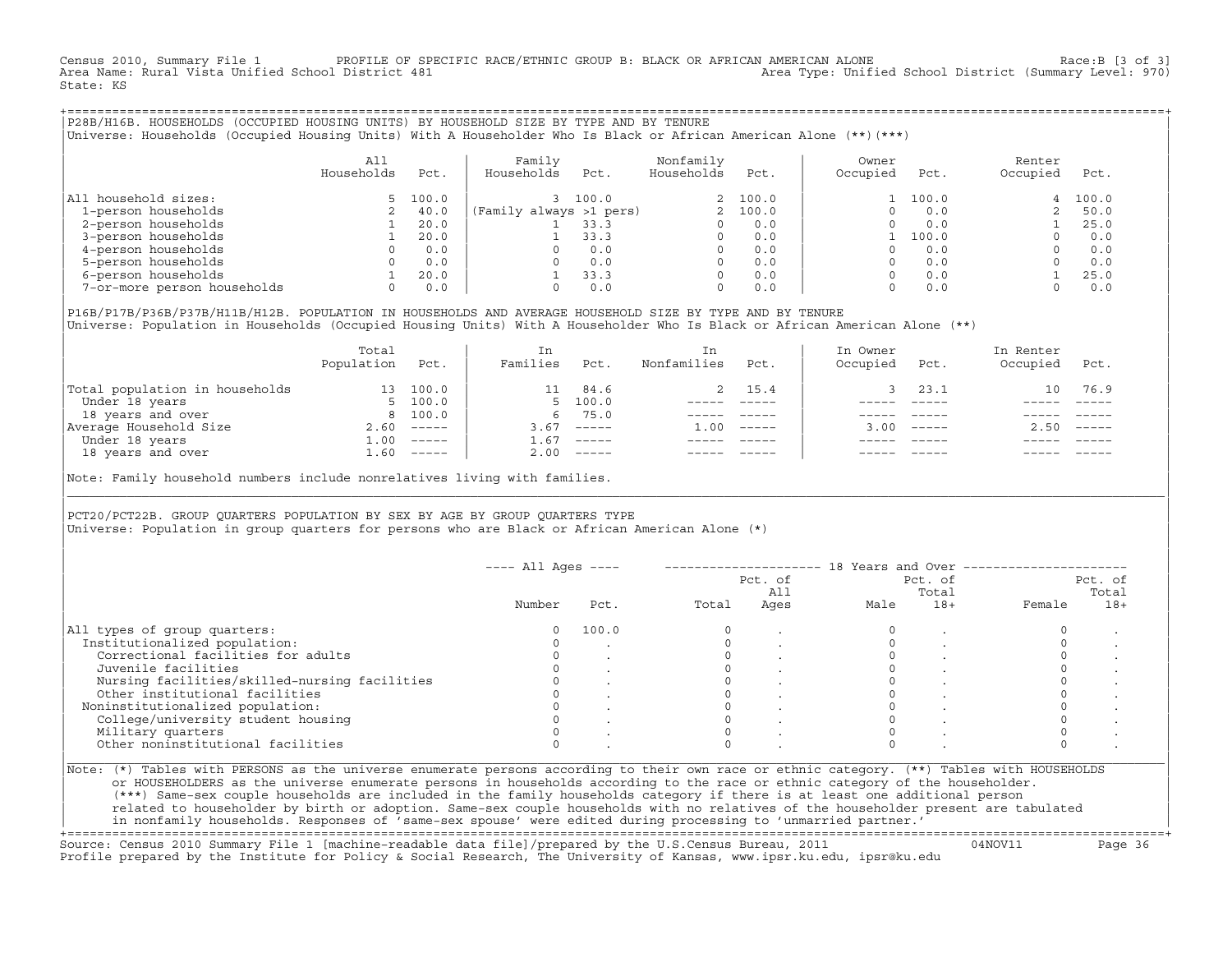Census 2010, Summary File 1 PROFILE OF SPECIFIC RACE/ETHNIC GROUP C: AMERICAN INDIAN AND ALASKA NATIVE ALONE<br>Area Name: Rural Vista Unified School District 481 Area Type: Unified School Di State: KS

| P29/P29C. POPULATION SUMMARY BY RESIDENCE TYPE FOR DESIGNATED UNIVERSE                                                                                                                                                                                                                          |                                                                     |            |                                                                  |                   |                                        |          | P38C/39C. FAMILY TYPE BY PRESENCE AND AGE OF OWN OR RELATED CHILDREN                                                                                                                                                                                                                                                                                                                                                                                                        |               |                                                                 |                |                |
|-------------------------------------------------------------------------------------------------------------------------------------------------------------------------------------------------------------------------------------------------------------------------------------------------|---------------------------------------------------------------------|------------|------------------------------------------------------------------|-------------------|----------------------------------------|----------|-----------------------------------------------------------------------------------------------------------------------------------------------------------------------------------------------------------------------------------------------------------------------------------------------------------------------------------------------------------------------------------------------------------------------------------------------------------------------------|---------------|-----------------------------------------------------------------|----------------|----------------|
| Universe: PERSONS Who Are American Indian and Alaska Native Alone                                                                                                                                                                                                                               |                                                                     |            |                                                                  |                   |                                        |          | Universe: Families With A Householder Who Is                                                                                                                                                                                                                                                                                                                                                                                                                                |               |                                                                 |                |                |
|                                                                                                                                                                                                                                                                                                 |                                                                     |            |                                                                  |                   |                                        |          | American Indian and Alaska Native Alone (**) (***)                                                                                                                                                                                                                                                                                                                                                                                                                          |               |                                                                 |                |                |
|                                                                                                                                                                                                                                                                                                 |                                                                     | Population |                                                                  |                   | As % of Population of all Races        |          |                                                                                                                                                                                                                                                                                                                                                                                                                                                                             |               |                                                                 |                |                |
| Total Persons:                                                                                                                                                                                                                                                                                  |                                                                     |            |                                                                  |                   | 2,239                                  |          | By Presence of: Own Children Related Children                                                                                                                                                                                                                                                                                                                                                                                                                               |               |                                                                 |                |                |
|                                                                                                                                                                                                                                                                                                 |                                                                     |            |                                                                  |                   |                                        |          |                                                                                                                                                                                                                                                                                                                                                                                                                                                                             | Families Pct. | Families Pct.                                                   |                |                |
| otal Persons:<br>In Households(*)<br>In Group Quarters<br>16 0.7% of<br>16 0.7% of<br>16 0.7% of                                                                                                                                                                                                |                                                                     |            |                                                                  |                   | 2,239                                  |          |                                                                                                                                                                                                                                                                                                                                                                                                                                                                             |               |                                                                 |                |                |
|                                                                                                                                                                                                                                                                                                 |                                                                     |            |                                                                  |                   |                                        |          | All families:                                                                                                                                                                                                                                                                                                                                                                                                                                                               |               |                                                                 |                | 5 100.0        |
| P16-18C/P36-37C. HOUSEHOLDS/POPULATION IN HOUSEHOLDS BY HOUSEHOLD TYPE                                                                                                                                                                                                                          |                                                                     |            |                                                                  |                   |                                        |          |                                                                                                                                                                                                                                                                                                                                                                                                                                                                             |               |                                                                 |                | 2, 40.0        |
| Universe: HOUSEHOLDERS Who Are American Indian and Alaska Native Alone                                                                                                                                                                                                                          |                                                                     |            |                                                                  |                   |                                        |          |                                                                                                                                                                                                                                                                                                                                                                                                                                                                             |               |                                                                 | $\Omega$       | 0.0            |
|                                                                                                                                                                                                                                                                                                 |                                                                     |            |                                                                  |                   |                                        | Average  |                                                                                                                                                                                                                                                                                                                                                                                                                                                                             |               |                                                                 |                | $0 \t 0.0$     |
|                                                                                                                                                                                                                                                                                                 |                                                                     |            | Households                                                       | Population $(**)$ | Size                                   |          |                                                                                                                                                                                                                                                                                                                                                                                                                                                                             |               |                                                                 |                | $0 \t 0.0$     |
| Total Households(**)                                                                                                                                                                                                                                                                            |                                                                     |            |                                                                  |                   | 2.83                                   |          |                                                                                                                                                                                                                                                                                                                                                                                                                                                                             |               |                                                                 | $\overline{0}$ | 0.0            |
|                                                                                                                                                                                                                                                                                                 |                                                                     |            |                                                                  |                   | 0.50                                   |          |                                                                                                                                                                                                                                                                                                                                                                                                                                                                             |               |                                                                 | 2              | 40.0           |
|                                                                                                                                                                                                                                                                                                 |                                                                     |            |                                                                  |                   | 2.33                                   |          |                                                                                                                                                                                                                                                                                                                                                                                                                                                                             |               |                                                                 | $\overline{3}$ | 60.0           |
|                                                                                                                                                                                                                                                                                                 |                                                                     |            |                                                                  |                   | 2.60                                   |          |                                                                                                                                                                                                                                                                                                                                                                                                                                                                             |               |                                                                 | $\mathbf{1}$   | 20.0           |
|                                                                                                                                                                                                                                                                                                 |                                                                     |            |                                                                  |                   | 0.60                                   |          |                                                                                                                                                                                                                                                                                                                                                                                                                                                                             |               |                                                                 |                | $0 \t 0.0$     |
|                                                                                                                                                                                                                                                                                                 |                                                                     |            |                                                                  |                   | 2.00                                   |          |                                                                                                                                                                                                                                                                                                                                                                                                                                                                             |               |                                                                 | $\Omega$       | 0.0            |
| otal Households (**)<br>Under 18 years<br>17 Under 18 years<br>18 years and over<br>Family Households (***)<br>Under 18 years<br>14 14 14 15 years<br>18 years and over<br>15 13<br>18 years and over<br>10 Nonfamily Households<br>1 3<br>19 16 16 17                                          |                                                                     |            |                                                                  |                   | 3.00                                   |          | $\begin{tabular}{l c c c} \multicolumn{3}{c}{\textbf{By } \textbf{Presence of:}} & \multicolumn{3}{c}{\textbf{0}} & \multicolumn{3}{c}{\textbf{I}} & \multicolumn{3}{c}{\textbf{I}} & \multicolumn{3}{c}{\textbf{I}} & \multicolumn{3}{c}{\textbf{I}} & \multicolumn{3}{c}{\textbf{I}} & \multicolumn{3}{c}{\textbf{I}} & \multicolumn{3}{c}{\textbf{I}} & \multicolumn{3}{c}{\textbf{I}} & \multicolumn{3}{c}{\textbf{I}} & \multicolumn{3}{c}{\textbf{I}} & \multicolumn$ |               | $\begin{array}{ccc} 0 & 0.0 \\ 0 & 0.0 \\ 1 & 20.0 \end{array}$ |                | $0 \t 0.0$     |
|                                                                                                                                                                                                                                                                                                 |                                                                     |            |                                                                  |                   |                                        |          |                                                                                                                                                                                                                                                                                                                                                                                                                                                                             |               |                                                                 |                |                |
| P12C/P13C. POPULATION BY AGE AND SEX                                                                                                                                                                                                                                                            |                                                                     |            |                                                                  |                   |                                        |          |                                                                                                                                                                                                                                                                                                                                                                                                                                                                             |               |                                                                 |                |                |
| Universe: Persons Who Are American Indian and Alaska Native Alone (*)                                                                                                                                                                                                                           |                                                                     |            |                                                                  |                   |                                        |          |                                                                                                                                                                                                                                                                                                                                                                                                                                                                             |               |                                                                 |                | 2, 40.0        |
|                                                                                                                                                                                                                                                                                                 |                                                                     |            |                                                                  |                   |                                        |          |                                                                                                                                                                                                                                                                                                                                                                                                                                                                             |               |                                                                 |                | 2, 40.0        |
|                                                                                                                                                                                                                                                                                                 | ---Both Sexes---                                                    |            | $---Male----$                                                    |                   | $---$ Female -----                     |          |                                                                                                                                                                                                                                                                                                                                                                                                                                                                             |               |                                                                 |                | $1 \quad 20.0$ |
|                                                                                                                                                                                                                                                                                                 | Number                                                              | Pct.       | Number                                                           | Pct.              | Number                                 | Pct.     |                                                                                                                                                                                                                                                                                                                                                                                                                                                                             |               |                                                                 |                | 1 20.0         |
|                                                                                                                                                                                                                                                                                                 |                                                                     |            |                                                                  |                   |                                        |          |                                                                                                                                                                                                                                                                                                                                                                                                                                                                             |               |                                                                 |                | $0 \t 0.0$     |
| All Ages:                                                                                                                                                                                                                                                                                       |                                                                     |            |                                                                  |                   | $\begin{array}{c} 13 \\ 0 \end{array}$ | 13 100.0 |                                                                                                                                                                                                                                                                                                                                                                                                                                                                             |               |                                                                 |                | $0 \t 0.0$     |
|                                                                                                                                                                                                                                                                                                 |                                                                     |            |                                                                  |                   |                                        | 0.0      |                                                                                                                                                                                                                                                                                                                                                                                                                                                                             |               |                                                                 |                |                |
|                                                                                                                                                                                                                                                                                                 |                                                                     |            |                                                                  |                   |                                        | 7.7      |                                                                                                                                                                                                                                                                                                                                                                                                                                                                             |               |                                                                 |                |                |
|                                                                                                                                                                                                                                                                                                 |                                                                     |            |                                                                  |                   |                                        | 7.7      | P31C. RELATIONSHIP BY HOUSEHOLD TYPE FOR THE POPULATION UNDER 18 YEARS                                                                                                                                                                                                                                                                                                                                                                                                      |               |                                                                 |                |                |
|                                                                                                                                                                                                                                                                                                 |                                                                     |            |                                                                  |                   |                                        | 7.7      | Universe: Persons under 18 who are                                                                                                                                                                                                                                                                                                                                                                                                                                          |               |                                                                 |                |                |
|                                                                                                                                                                                                                                                                                                 |                                                                     |            |                                                                  |                   |                                        | 0.0      | American Indian and Alaska Native Alone (*) (***)                                                                                                                                                                                                                                                                                                                                                                                                                           |               |                                                                 |                |                |
|                                                                                                                                                                                                                                                                                                 |                                                                     |            |                                                                  |                   |                                        | 0.0      |                                                                                                                                                                                                                                                                                                                                                                                                                                                                             |               | Number                                                          | Pct.           |                |
|                                                                                                                                                                                                                                                                                                 |                                                                     |            |                                                                  |                   |                                        | 0.0      |                                                                                                                                                                                                                                                                                                                                                                                                                                                                             |               |                                                                 |                |                |
|                                                                                                                                                                                                                                                                                                 |                                                                     |            |                                                                  |                   |                                        | 0.0      | Total under 18:                                                                                                                                                                                                                                                                                                                                                                                                                                                             |               |                                                                 | 100.0          |                |
|                                                                                                                                                                                                                                                                                                 |                                                                     |            |                                                                  |                   |                                        | 15.4     | In households:                                                                                                                                                                                                                                                                                                                                                                                                                                                              |               |                                                                 | 100.0          |                |
|                                                                                                                                                                                                                                                                                                 |                                                                     |            |                                                                  |                   |                                        | 7.7      |                                                                                                                                                                                                                                                                                                                                                                                                                                                                             |               |                                                                 | 0.0            |                |
|                                                                                                                                                                                                                                                                                                 |                                                                     |            |                                                                  |                   |                                        | 0.0      |                                                                                                                                                                                                                                                                                                                                                                                                                                                                             |               |                                                                 | 100.0          |                |
|                                                                                                                                                                                                                                                                                                 |                                                                     |            |                                                                  |                   |                                        | 15.4     |                                                                                                                                                                                                                                                                                                                                                                                                                                                                             |               |                                                                 | 100.0          |                |
|                                                                                                                                                                                                                                                                                                 |                                                                     |            |                                                                  |                   |                                        | 23.1     |                                                                                                                                                                                                                                                                                                                                                                                                                                                                             |               |                                                                 | 100.0          |                |
|                                                                                                                                                                                                                                                                                                 |                                                                     |            |                                                                  |                   |                                        | 7.7      |                                                                                                                                                                                                                                                                                                                                                                                                                                                                             |               |                                                                 | 0.0            |                |
|                                                                                                                                                                                                                                                                                                 |                                                                     |            |                                                                  |                   |                                        | 7.7      |                                                                                                                                                                                                                                                                                                                                                                                                                                                                             |               |                                                                 | 0.0            |                |
|                                                                                                                                                                                                                                                                                                 |                                                                     |            |                                                                  |                   |                                        | 0.0      | Female householder                                                                                                                                                                                                                                                                                                                                                                                                                                                          |               | $\Omega$                                                        | 0.0            |                |
|                                                                                                                                                                                                                                                                                                 |                                                                     |            |                                                                  |                   |                                        | 0.0      | Other relatives:                                                                                                                                                                                                                                                                                                                                                                                                                                                            |               | $\Omega$                                                        | 0.0            |                |
|                                                                                                                                                                                                                                                                                                 |                                                                     |            |                                                                  |                   |                                        | 0.0      | Grandchild                                                                                                                                                                                                                                                                                                                                                                                                                                                                  |               | $\Omega$                                                        | 0.0            |                |
|                                                                                                                                                                                                                                                                                                 |                                                                     |            |                                                                  |                   |                                        | 0.0      | Other relatives                                                                                                                                                                                                                                                                                                                                                                                                                                                             |               | $\Omega$                                                        | 0.0            |                |
|                                                                                                                                                                                                                                                                                                 |                                                                     |            |                                                                  |                   |                                        | 0.0      | Nonrelatives                                                                                                                                                                                                                                                                                                                                                                                                                                                                |               | $\Omega$                                                        | 0.0            |                |
|                                                                                                                                                                                                                                                                                                 |                                                                     |            |                                                                  |                   |                                        | 0.0      | In group quarters:                                                                                                                                                                                                                                                                                                                                                                                                                                                          |               | $\Omega$                                                        | 0.0            |                |
|                                                                                                                                                                                                                                                                                                 |                                                                     |            |                                                                  |                   |                                        | 0.0      | Institutionalized population                                                                                                                                                                                                                                                                                                                                                                                                                                                |               | $\Omega$                                                        | 0.0            |                |
|                                                                                                                                                                                                                                                                                                 |                                                                     |            |                                                                  |                   | $\overline{0}$                         | 0.0      | Noninstitutionalized population                                                                                                                                                                                                                                                                                                                                                                                                                                             |               | $\Omega$                                                        | 0.0            |                |
|                                                                                                                                                                                                                                                                                                 |                                                                     |            |                                                                  |                   | $\overline{\phantom{a}}$               | 23.1     | Note: (*) Tables with PERSONS as the universe enumerate persons according                                                                                                                                                                                                                                                                                                                                                                                                   |               |                                                                 |                |                |
| Number Fcc.<br>11 Ages: 16 100.0<br>5 to 9<br>10 to 14<br>15 to 17<br>16.3<br>18 and 19<br>20<br>21<br>22 to 24<br>0 0.0<br>22 to 24<br>0 0.0<br>25 to 29<br>21<br>25 to 29<br>21<br>21<br>26.3<br>30 to 34<br>40 to 44<br>21<br>45 to 49<br>45 to 44<br>45 to 49<br>45 to 44<br>4<br>$0$ to 17 |                                                                     |            |                                                                  |                   |                                        |          |                                                                                                                                                                                                                                                                                                                                                                                                                                                                             |               |                                                                 |                |                |
| 18 to 64                                                                                                                                                                                                                                                                                        |                                                                     |            |                                                                  |                   |                                        | 76.9     | to their own race or ethnic category. (**) Tables with HOUSEHOLDS or                                                                                                                                                                                                                                                                                                                                                                                                        |               |                                                                 |                |                |
| 65 plus                                                                                                                                                                                                                                                                                         | $\begin{array}{ccc} & 3 & 18.8 \\ 12 & 75.0 \\ 1 & 6.3 \end{array}$ |            | $\begin{array}{ccc} 0 & 0.0 \\ 2 & 66.7 \\ 1 & 33.3 \end{array}$ |                   | $\begin{array}{c} 10 \\ 0 \end{array}$ | 0.0      | HOUSEHOLDERS as the universe enumerate persons in households according                                                                                                                                                                                                                                                                                                                                                                                                      |               |                                                                 |                |                |
| Median Age                                                                                                                                                                                                                                                                                      | 45.0                                                                |            |                                                                  |                   |                                        |          | to the race or ethnic category of the householder. (***) Responses of<br>$\frac{1}{22.5}$ and $\frac{1}{22.5}$ is the face of chance dategory of the householder. (1) responses of $\frac{1}{22.5}$ same-sex spouse' were edited during processing to 'unmarried partner.'                                                                                                                                                                                                  |               |                                                                 |                |                |

+===================================================================================================================================================+Source: Census 2010 Summary File 1 [machine−readable data file]/prepared by the U.S.Census Bureau, 2011 04NOV11 Page 37 Profile prepared by the Institute for Policy & Social Research, The University of Kansas, www.ipsr.ku.edu, ipsr@ku.edu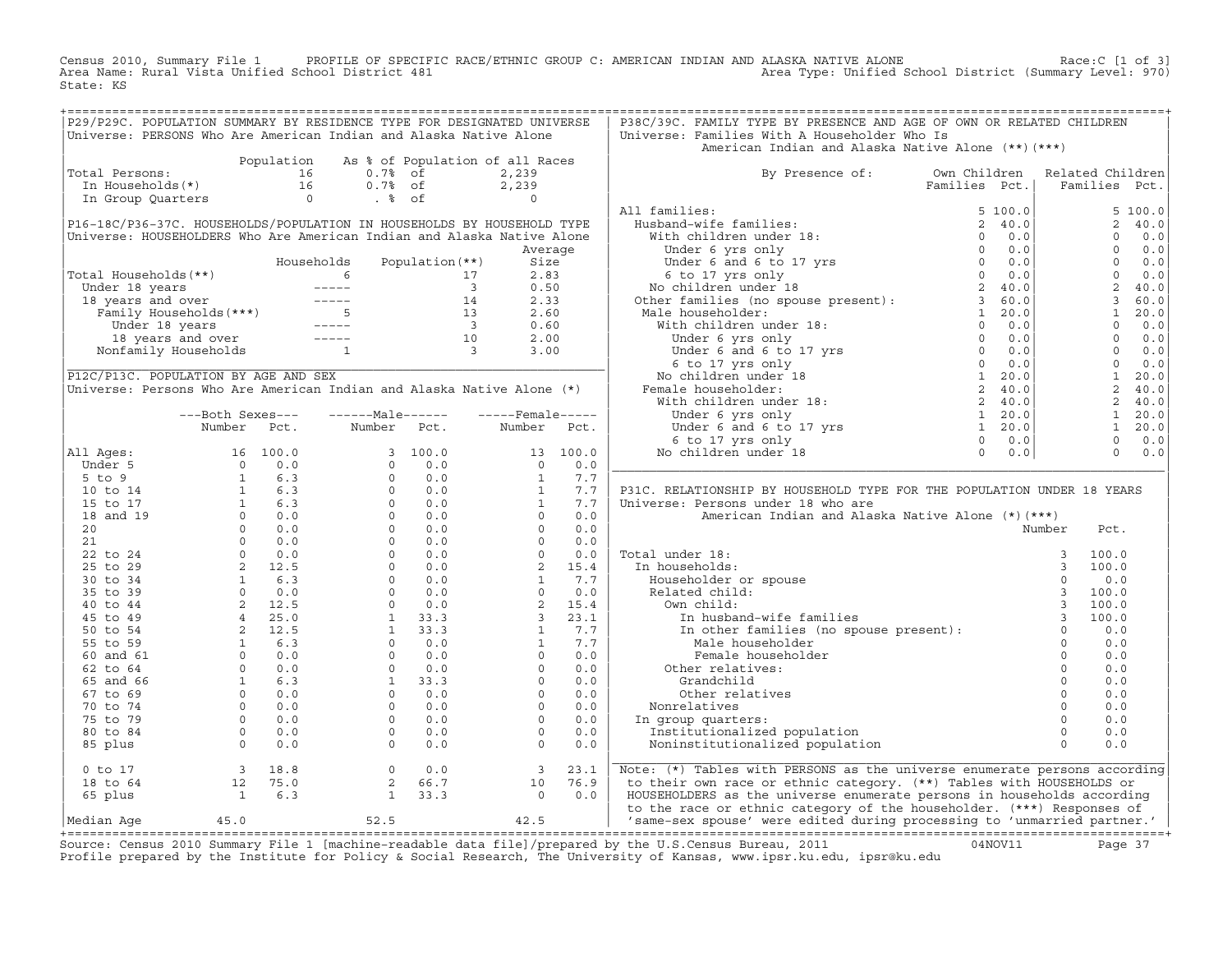Census 2010, Summary File 1 PROFILE OF SPECIFIC RACE/ETHNIC GROUP C: AMERICAN INDIAN AND ALASKA NATIVE ALONE<br>Area Name: Rural Vista Unified School District 481 Area Type: Unified School Dist State: KS

| P29C/P34C. RELATIONSHIP BY HOUSEHOLD TYPE FOR ALL PERSONS & PERSONS 65+<br>Universe: Persons Who Are American Indian and Alaska Native Alone (*) (***)                                                                                                                                                                                                                                                                                                                                        |                |                          |                            |                      |                   | PCT14C. PRESENCE OF MULTIGENERATIONAL HOUSEHOLDS<br>Universe: Households With A Householder Who Is<br>American Indian and Alaska Native Alone (**) |                |                                                                |                 |         |
|-----------------------------------------------------------------------------------------------------------------------------------------------------------------------------------------------------------------------------------------------------------------------------------------------------------------------------------------------------------------------------------------------------------------------------------------------------------------------------------------------|----------------|--------------------------|----------------------------|----------------------|-------------------|----------------------------------------------------------------------------------------------------------------------------------------------------|----------------|----------------------------------------------------------------|-----------------|---------|
|                                                                                                                                                                                                                                                                                                                                                                                                                                                                                               | All Ages       |                          |                            |                      | 65 years and over |                                                                                                                                                    |                |                                                                | Number Pct.     |         |
|                                                                                                                                                                                                                                                                                                                                                                                                                                                                                               | Number         | Pct.                     |                            | Number               | Pct.              | Total:                                                                                                                                             |                |                                                                |                 | 6 100.0 |
| Total:                                                                                                                                                                                                                                                                                                                                                                                                                                                                                        | 16             | 100.0                    |                            |                      | 1 100.0           |                                                                                                                                                    |                |                                                                | $\Omega$        | 0.0     |
| In households:                                                                                                                                                                                                                                                                                                                                                                                                                                                                                | 16             | 100.0                    |                            |                      | 1 100.0           | Household has 3 or more generations<br>Household does not have 3+ generations                                                                      |                |                                                                | 6               | 100.0   |
| In family households:                                                                                                                                                                                                                                                                                                                                                                                                                                                                         | 14             | 87.5                     |                            |                      | 1 100.0           |                                                                                                                                                    |                |                                                                |                 |         |
| Householder:                                                                                                                                                                                                                                                                                                                                                                                                                                                                                  | $5^{\circ}$    | 31.3                     |                            |                      | 1 100.0           |                                                                                                                                                    |                |                                                                |                 |         |
| Male                                                                                                                                                                                                                                                                                                                                                                                                                                                                                          | $\mathcal{L}$  | 18.8                     |                            | $\mathbf{1}$         | 100.0             |                                                                                                                                                    |                |                                                                |                 |         |
| Female                                                                                                                                                                                                                                                                                                                                                                                                                                                                                        | 2              | 12.5                     |                            | $\Omega$             | 0.0               |                                                                                                                                                    |                |                                                                |                 |         |
| Spouse                                                                                                                                                                                                                                                                                                                                                                                                                                                                                        | $\overline{4}$ | 25.0                     |                            | $\Omega$             | 0.0               | PCT19C. NONRELATIVES BY HOUSEHOLD TYPE (*) (***)                                                                                                   |                |                                                                |                 |         |
| Parent                                                                                                                                                                                                                                                                                                                                                                                                                                                                                        | $\Omega$       | 0.0                      |                            | $\Omega$             | 0.0               | Universe: Nonrelatives who are                                                                                                                     |                |                                                                |                 |         |
| Parent-in-law                                                                                                                                                                                                                                                                                                                                                                                                                                                                                 | $\Omega$       | 0.0                      |                            | $\Omega$             | 0.0               | American Indian and Alaska Native Alone (Total: 3)                                                                                                 |                |                                                                |                 |         |
| Child:                                                                                                                                                                                                                                                                                                                                                                                                                                                                                        | $\overline{3}$ | 18.8                     |                            |                      |                   |                                                                                                                                                    |                |                                                                |                 |         |
| Biological                                                                                                                                                                                                                                                                                                                                                                                                                                                                                    | $\Omega$       | 0.0                      |                            |                      |                   |                                                                                                                                                    |                | In Family                                                      | In Nonfamily    |         |
| Adopted                                                                                                                                                                                                                                                                                                                                                                                                                                                                                       | $\Omega$       | 0.0                      |                            |                      |                   |                                                                                                                                                    | Households     |                                                                | Households      |         |
| Step                                                                                                                                                                                                                                                                                                                                                                                                                                                                                          | $\overline{3}$ | 18.8                     |                            |                      |                   |                                                                                                                                                    | Number Pct.    |                                                                | Number Pct.     |         |
| Grandchild                                                                                                                                                                                                                                                                                                                                                                                                                                                                                    | $\Omega$       | 0.0                      |                            |                      |                   |                                                                                                                                                    |                |                                                                |                 |         |
| Brother or sister                                                                                                                                                                                                                                                                                                                                                                                                                                                                             | $\Omega$       | 0.0                      |                            |                      |                   | Nonrelatives:                                                                                                                                      |                | 2 100.0                                                        |                 | 1 100.0 |
| Son-in-law/daughter-in-law<br>Other relatives (#)                                                                                                                                                                                                                                                                                                                                                                                                                                             | $\circ$        | 0.0                      |                            |                      |                   | Roomer or boarder                                                                                                                                  |                | $0 \t 0.0$                                                     | $\Omega$        | 0.0     |
|                                                                                                                                                                                                                                                                                                                                                                                                                                                                                               | $\Omega$       | 0.0                      |                            | $\Omega$             | 0.0               | Housemate or roommate                                                                                                                              |                | $\begin{array}{ccc} 0 & 0.0 \ 2 & 100.0 \ 0 & 0.0 \end{array}$ | $\Omega$        | 0.0     |
|                                                                                                                                                                                                                                                                                                                                                                                                                                                                                               | $2^{\circ}$    | 12.5                     |                            | $\cap$               | 0.0               | Unmarried partner                                                                                                                                  |                |                                                                |                 | 1 100.0 |
|                                                                                                                                                                                                                                                                                                                                                                                                                                                                                               | $2^{\circ}$    | 12.5                     |                            | $\Omega$             | 0.0               | Other nonrelatives                                                                                                                                 |                |                                                                | $\cap$          | 0.0     |
| Nonrelatives<br>In nonfamily households:<br>Male householder:                                                                                                                                                                                                                                                                                                                                                                                                                                 | $\Omega$       | 0.0                      |                            | $\Omega$             | 0.0               |                                                                                                                                                    |                |                                                                |                 |         |
| Living alone                                                                                                                                                                                                                                                                                                                                                                                                                                                                                  | $\Omega$       | 0.0                      |                            | $\Omega$             | 0.0               |                                                                                                                                                    |                |                                                                |                 |         |
| Not living alone                                                                                                                                                                                                                                                                                                                                                                                                                                                                              | $\Omega$       | 0.0                      |                            | $\Omega$             | 0.0               |                                                                                                                                                    |                |                                                                |                 |         |
| Female householder:<br>Living alone                                                                                                                                                                                                                                                                                                                                                                                                                                                           | 1<br>$\Omega$  | 6.3<br>0.0               |                            | $\Omega$<br>$\Omega$ | 0.0<br>0.0        | H17C. HOUSING UNITS BY HOUSEHOLDER'S AGE AND TENURE                                                                                                |                |                                                                |                 |         |
| Not living alone                                                                                                                                                                                                                                                                                                                                                                                                                                                                              |                | $1 \qquad \qquad$<br>6.3 |                            | $\Omega$             | 0.0               | Universe: Occupied Housing Units With A Householder Who Is<br>American Indian and Alaska Native Alone (**)                                         |                |                                                                |                 |         |
| Nonrelatives                                                                                                                                                                                                                                                                                                                                                                                                                                                                                  | 1              | 6.3                      |                            | $\Omega$             | 0.0               |                                                                                                                                                    |                |                                                                |                 |         |
| In group quarters:                                                                                                                                                                                                                                                                                                                                                                                                                                                                            | $\Omega$       | 0.0                      |                            | $\Omega$             | 0.0               | Age of                                                                                                                                             | Owner Occupied |                                                                | Renter Occupied |         |
| Institutionalized                                                                                                                                                                                                                                                                                                                                                                                                                                                                             | $\Omega$       | 0.0                      |                            | $\Omega$             | 0.0               | Householder                                                                                                                                        | Number Pct.    |                                                                | Number          | Pct.    |
| Noninstitutionalized                                                                                                                                                                                                                                                                                                                                                                                                                                                                          | $\Omega$       | 0.0                      |                            | $\Omega$             | 0.0               |                                                                                                                                                    |                |                                                                |                 |         |
|                                                                                                                                                                                                                                                                                                                                                                                                                                                                                               |                |                          |                            |                      |                   | All Ages:                                                                                                                                          |                | 4 100.0                                                        |                 | 2 100.0 |
| (#) For 65 yrs & over, includes children, siblings, etc. not shown separately                                                                                                                                                                                                                                                                                                                                                                                                                 |                |                          |                            |                      |                   | 15 to 24                                                                                                                                           | $\Omega$       | 0.0                                                            | $\Omega$        | 0.0     |
|                                                                                                                                                                                                                                                                                                                                                                                                                                                                                               |                |                          |                            |                      |                   | 25 to 34                                                                                                                                           | $\Omega$       | 0.0                                                            | 1               | 50.0    |
|                                                                                                                                                                                                                                                                                                                                                                                                                                                                                               |                |                          |                            |                      |                   | 35 to 44                                                                                                                                           | $\Omega$       | 0.0                                                            | 1               | 50.0    |
|                                                                                                                                                                                                                                                                                                                                                                                                                                                                                               |                |                          |                            |                      |                   | 45 to 54                                                                                                                                           |                | 3 75.0                                                         | $\Omega$        | 0.0     |
| P18C. HOUSEHOLD TYPE                                                                                                                                                                                                                                                                                                                                                                                                                                                                          |                |                          |                            |                      |                   | 55 to 59                                                                                                                                           |                | 0.0                                                            | $\Omega$        | 0.0     |
| Universe: Households with a Householder Who is                                                                                                                                                                                                                                                                                                                                                                                                                                                |                |                          |                            |                      |                   | $60$ to $64$                                                                                                                                       | $\Omega$       | 0.0                                                            | $\Omega$        | 0.0     |
| American Indian and Alaska Native Alone (**)                                                                                                                                                                                                                                                                                                                                                                                                                                                  |                |                          |                            |                      |                   | 65 to 74                                                                                                                                           |                | $1 \t 25.0$                                                    | $\Omega$        | 0.0     |
|                                                                                                                                                                                                                                                                                                                                                                                                                                                                                               |                |                          | Number                     | Pct.                 |                   | 75 to 84                                                                                                                                           |                | $0 \qquad 0.0$                                                 | $\cap$          | 0.0     |
|                                                                                                                                                                                                                                                                                                                                                                                                                                                                                               |                |                          |                            |                      |                   | 85 and over                                                                                                                                        | $\Omega$       | 0.0                                                            | $\Omega$        | 0.0     |
| Total:                                                                                                                                                                                                                                                                                                                                                                                                                                                                                        |                |                          | 6                          | 100.0                |                   |                                                                                                                                                    |                |                                                                |                 |         |
| Family households (***) :                                                                                                                                                                                                                                                                                                                                                                                                                                                                     |                |                          | $5 -$                      | 83.3                 |                   |                                                                                                                                                    |                |                                                                |                 |         |
| Husband-wife families                                                                                                                                                                                                                                                                                                                                                                                                                                                                         |                |                          | $\overline{\phantom{a}}$ 2 | 33.3                 |                   | Note: $(*)$ Tables with PERSONS as the universe enumerate persons                                                                                  |                |                                                                |                 |         |
| Other families:<br>$\begin{tabular}{lllllllllll} \hline \textsc{muc} & \textsc{muc} & \textsc{muc} & \textsc{muc} & \textsc{muc} & \textsc{muc} & \textsc{muc} & \textsc{muc} & \textsc{muc} \\ \textsc{Female} & \textsc{householder}, & \textsc{no} & \textsc{husband} & \textsc{present} & & \textsc{1} & \textsc{16.7} \\ \textsc{family} & \textsc{householders} & \textsc{1} & \textsc{16.7} & \textsc{16.7} & \textsc{16.7} \\ & \textsc{useholder living} & \textsc{alone} & & & & &$ |                |                          | 3, 50.0                    |                      |                   | according to their own race or ethnic category. (**) Tables with                                                                                   |                |                                                                |                 |         |
|                                                                                                                                                                                                                                                                                                                                                                                                                                                                                               |                |                          |                            |                      |                   | HOUSEHOLDS or HOUSEHOLDERS as the universe enumerate persons in                                                                                    |                |                                                                |                 |         |
|                                                                                                                                                                                                                                                                                                                                                                                                                                                                                               |                |                          |                            |                      |                   | households according to the race or ethnic category of the                                                                                         |                |                                                                |                 |         |
| Nonfamily households:<br>Householder living alone                                                                                                                                                                                                                                                                                                                                                                                                                                             |                |                          |                            |                      |                   | householder. (***) Responses of 'same-sex spouse' were edited<br>during processing to 'unmarried partner.'                                         |                |                                                                |                 |         |
| Householder not living alone                                                                                                                                                                                                                                                                                                                                                                                                                                                                  |                |                          | $1 \t 16.7$                |                      |                   |                                                                                                                                                    |                |                                                                |                 |         |
|                                                                                                                                                                                                                                                                                                                                                                                                                                                                                               |                |                          |                            |                      |                   |                                                                                                                                                    |                |                                                                |                 |         |
|                                                                                                                                                                                                                                                                                                                                                                                                                                                                                               |                |                          |                            |                      |                   |                                                                                                                                                    |                |                                                                |                 |         |
|                                                                                                                                                                                                                                                                                                                                                                                                                                                                                               |                |                          |                            |                      |                   |                                                                                                                                                    |                |                                                                |                 |         |

+===================================================================================================================================================+Source: Census 2010 Summary File 1 [machine−readable data file]/prepared by the U.S.Census Bureau, 2011 04NOV11 Page 38 Profile prepared by the Institute for Policy & Social Research, The University of Kansas, www.ipsr.ku.edu, ipsr@ku.edu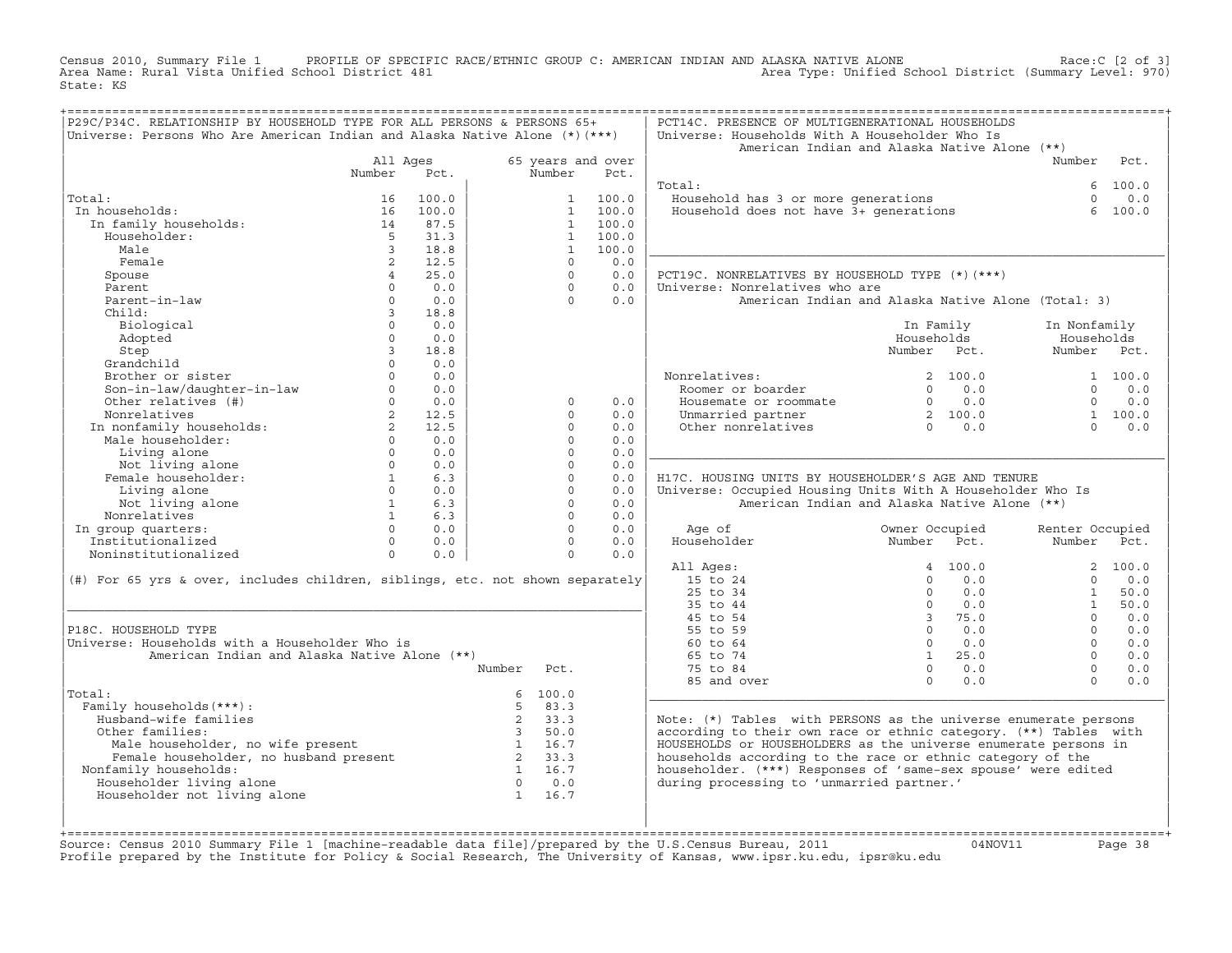Census 2010, Summary File 1 PROFILE OF SPECIFIC RACE/ETHNIC GROUP C: AMERICAN INDIAN AND ALASKA NATIVE ALONE Race:C [3 of 3]<br>Area Name: Rural Vista Unified School District 481 area Nove: Unified School District (Summary Le Area Type: Unified School District (Summary Level: 970) State: KS

+===================================================================================================================================================+|P28C/H16C. HOUSEHOLDS (OCCUPIED HOUSING UNITS) BY HOUSEHOLD SIZE BY TYPE AND BY TENURE | |Universe: Households (Occupied Housing Units) With A Householder Who Is American Indian and Alaska Native Alone (\*\*)(\*\*\*) |

|                             | All<br>Households | Pct.  | Family<br>Households    | Pct.    | Nonfamily<br>Households | Pct.  | Owner<br>Occupied | Pct.    | Renter<br>Occupied | Pct.  |
|-----------------------------|-------------------|-------|-------------------------|---------|-------------------------|-------|-------------------|---------|--------------------|-------|
| household sizes:<br>All     | 6.                | 100.0 |                         | 5 100.0 |                         | 100.0 |                   | 4 100.0 |                    | 100.0 |
| 1-person households         |                   | 0.0   | (Family always >1 pers) |         | $\Omega$                | 0.0   |                   | 0.0     |                    | 0.0   |
| 2-person households         |                   | 33.3  |                         | 40.0    | $\Omega$                | 0.0   |                   | 50.0    |                    | 0.0   |
| 3-person households         |                   | 50.0  |                         | 40.0    |                         | 100.0 |                   | 25.0    |                    | 100.0 |
| 4-person households         |                   | 16.7  |                         | 20.0    | <sup>0</sup>            | 0.0   |                   | 25.0    |                    | 0.0   |
| 5-person households         |                   | 0.0   |                         | 0.0     | $\Omega$                | 0.0   |                   | 0.0     |                    | 0.0   |
| 6-person households         |                   | 0.0   |                         | 0.0     | $\Omega$                | 0.0   |                   | 0.0     |                    | 0.0   |
| 7-or-more person households | $\Omega$          | 0.0   |                         | 0.0     | 0                       | 0.0   |                   | 0.0     |                    | 0.0   |

|P16C/P17C/P36C/P37C/H11C/H12C. POPULATION IN HOUSEHOLDS AND AVERAGE HOUSEHOLD SIZE BY TYPE AND BY TENURE | Universe: Population in Households (Occupied Housing Units) With A Householder Who Is American Indian and Alaska Native Alone (\*\*)

|                                | Total<br>Population | Pct.                      | In<br>Families  | Pct.     | In.<br>Nonfamilies | Pct.     | In Owner<br>Occupied | Pct.                      | In Renter<br>Occupied | Pct.                      |  |
|--------------------------------|---------------------|---------------------------|-----------------|----------|--------------------|----------|----------------------|---------------------------|-----------------------|---------------------------|--|
| Total population in households |                     | 100.0                     | 13              | 76.5     |                    | 3 17.6   | 11                   | 64.7                      |                       | 35.3                      |  |
| Under 18 years                 |                     | 100.0                     |                 | 3 100.0  |                    |          |                      |                           |                       |                           |  |
| 18 years and over              | 14                  | 100.0                     | 10 <sup>1</sup> | 71.4     |                    |          |                      |                           |                       |                           |  |
| Average Household Size         | 2.83                | $\qquad \qquad - - - - -$ | 2.60            | $------$ | 3.00               | $------$ | 2.75                 | $\qquad \qquad - - - - -$ | 3.00                  | $\qquad \qquad - - - - -$ |  |
| Under 18 years                 | 0.50                | $------$                  | 0.60            | $------$ |                    |          |                      |                           |                       |                           |  |
| 18 years and over              |                     | $2.33$ $---$              | 2.00            |          |                    |          |                      | $- - - - -$               |                       | $- - - - -$               |  |
|                                |                     |                           |                 |          |                    |          |                      |                           |                       |                           |  |

Note: Family household numbers include nonrelatives living with families.

| | PCT20/PCT22C. GROUP OUARTERS POPULATION BY SEX BY AGE BY GROUP OUARTERS TYPE Universe: Population in group quarters for persons who are American Indian and Alaska Native Alone (\*)

|                                               |        |       |       | Pct. of<br>All | Pct. of<br>Total |       |        | Pct. of<br>Total |
|-----------------------------------------------|--------|-------|-------|----------------|------------------|-------|--------|------------------|
|                                               | Number | Pct.  | Total | Ages           | Male             | $18+$ | Female | $18+$            |
| All types of group quarters:                  |        | 100.0 |       |                |                  |       |        |                  |
| Institutionalized population:                 |        |       |       |                |                  |       |        |                  |
| Correctional facilities for adults            |        |       |       |                |                  |       |        |                  |
| Juvenile facilities                           |        |       |       |                |                  |       |        |                  |
| Nursing facilities/skilled-nursing facilities |        |       |       |                |                  |       |        |                  |
| Other institutional facilities                |        |       |       |                |                  |       |        |                  |
| Noninstitutionalized population:              |        |       |       |                |                  |       |        |                  |
| College/university student housing            |        |       |       |                |                  |       |        |                  |
| Military quarters                             |        |       |       |                |                  |       |        |                  |
| Other noninstitutional facilities             |        |       |       |                |                  |       |        |                  |

|\_\_\_\_\_\_\_\_\_\_\_\_\_\_\_\_\_\_\_\_\_\_\_\_\_\_\_\_\_\_\_\_\_\_\_\_\_\_\_\_\_\_\_\_\_\_\_\_\_\_\_\_\_\_\_\_\_\_\_\_\_\_\_\_\_\_\_\_\_\_\_\_\_\_\_\_\_\_\_\_\_\_\_\_\_\_\_\_\_\_\_\_\_\_\_\_\_\_\_\_\_\_\_\_\_\_\_\_\_\_\_\_\_\_\_\_\_\_\_\_\_\_\_\_\_\_\_\_\_\_\_\_\_\_\_\_\_\_\_\_\_\_\_\_\_\_\_|

| |

| or HOUSEHOLDERS as the universe enumerate persons in households according to the race or ethnic category of the householder. | | (\*\*\*) Same−sex couple households are included in the family households category if there is at least one additional person | | related to householder by birth or adoption. Same−sex couple households with no relatives of the householder present are tabulated | | in nonfamily households. Responses of 'same−sex spouse' were edited during processing to 'unmarried partner.' | +===================================================================================================================================================+

Source: Census 2010 Summary File 1 [machine−readable data file]/prepared by the U.S.Census Bureau, 2011 04NOV11 Page 39 Profile prepared by the Institute for Policy & Social Research, The University of Kansas, www.ipsr.ku.edu, ipsr@ku.edu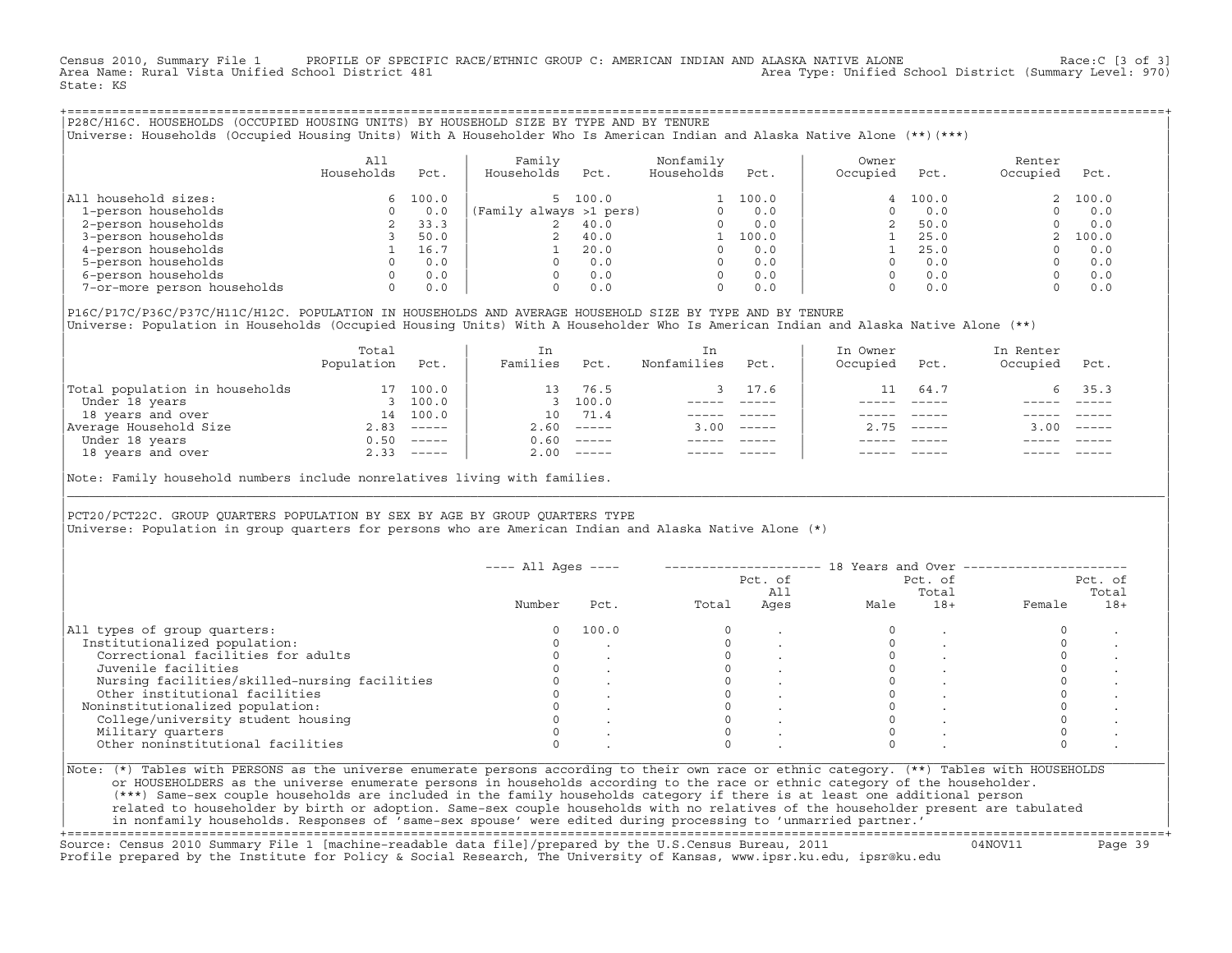Census 2010, Summary File 1 PROFILE OF SPECIFIC RACE/ETHNIC GROUP D: ASIAN ALONE RACE:D [1 of 3]<br>Area Name: Rural Vista Unified School District 481 Area Type: Unified School District (Summary Level: 970) Area Type: Unified School District (Summary Level: 970) State: KS

| P29/P29D. POPULATION SUMMARY BY RESIDENCE TYPE FOR DESIGNATED UNIVERSE                                                                                                                                                                             |                                                                  |                                                                                                                                                                                                                                                                                                                                    |                                                            |      |                | P38D/39D. FAMILY TYPE BY PRESENCE AND AGE OF OWN OR RELATED CHILDREN                                                                                                                                                                             |                 |          |                               |
|----------------------------------------------------------------------------------------------------------------------------------------------------------------------------------------------------------------------------------------------------|------------------------------------------------------------------|------------------------------------------------------------------------------------------------------------------------------------------------------------------------------------------------------------------------------------------------------------------------------------------------------------------------------------|------------------------------------------------------------|------|----------------|--------------------------------------------------------------------------------------------------------------------------------------------------------------------------------------------------------------------------------------------------|-----------------|----------|-------------------------------|
| Universe: PERSONS Who Are Asian Alone                                                                                                                                                                                                              |                                                                  |                                                                                                                                                                                                                                                                                                                                    |                                                            |      |                | Universe: Families With A Householder Who Is                                                                                                                                                                                                     |                 |          |                               |
|                                                                                                                                                                                                                                                    |                                                                  |                                                                                                                                                                                                                                                                                                                                    |                                                            |      |                | Asian Alone (**)(***)                                                                                                                                                                                                                            |                 |          |                               |
|                                                                                                                                                                                                                                                    |                                                                  |                                                                                                                                                                                                                                                                                                                                    |                                                            |      |                |                                                                                                                                                                                                                                                  |                 |          |                               |
| Total Persons:                                                                                                                                                                                                                                     |                                                                  | Vertal Persons:<br>$\begin{array}{ccccccccc}\n\text{Total Persons:} & & \text{Population} & \text{As} & \text{of Population of all Races} \\ \text{In Households(*)} & & 4 & 0.2 & \text{of} & 2,239 \\ \text{In Group Quatters} & & 4 & 0.2 & \text{of} & 2,239 \\ \text{In Group Quatters} & & 0 & & \text{of} & 0\n\end{array}$ |                                                            |      |                | By Presence of: Own Children Related Children                                                                                                                                                                                                    |                 |          |                               |
|                                                                                                                                                                                                                                                    |                                                                  |                                                                                                                                                                                                                                                                                                                                    |                                                            |      |                |                                                                                                                                                                                                                                                  |                 |          | Families Pct.   Families Pct. |
|                                                                                                                                                                                                                                                    |                                                                  |                                                                                                                                                                                                                                                                                                                                    |                                                            |      |                |                                                                                                                                                                                                                                                  |                 |          |                               |
|                                                                                                                                                                                                                                                    |                                                                  |                                                                                                                                                                                                                                                                                                                                    |                                                            |      |                |                                                                                                                                                                                                                                                  |                 |          |                               |
|                                                                                                                                                                                                                                                    |                                                                  |                                                                                                                                                                                                                                                                                                                                    |                                                            |      |                |                                                                                                                                                                                                                                                  | <b>Contract</b> |          | $\Omega$                      |
| P16-18D/P36-37D. HOUSEHOLDS/POPULATION IN HOUSEHOLDS BY HOUSEHOLD TYPE                                                                                                                                                                             |                                                                  |                                                                                                                                                                                                                                                                                                                                    |                                                            |      |                |                                                                                                                                                                                                                                                  | $\sim 100$      |          | $\circ$<br>$\sim$             |
| Universe: HOUSEHOLDERS Who Are Asian Alone                                                                                                                                                                                                         |                                                                  |                                                                                                                                                                                                                                                                                                                                    |                                                            |      |                |                                                                                                                                                                                                                                                  | $\sim 10^7$     |          | $\mathsf{O}$                  |
|                                                                                                                                                                                                                                                    |                                                                  |                                                                                                                                                                                                                                                                                                                                    |                                                            |      | Average        |                                                                                                                                                                                                                                                  |                 |          | $\circ$                       |
|                                                                                                                                                                                                                                                    |                                                                  |                                                                                                                                                                                                                                                                                                                                    |                                                            |      |                |                                                                                                                                                                                                                                                  | $\sim 10^6$     |          | $\circ$                       |
|                                                                                                                                                                                                                                                    |                                                                  |                                                                                                                                                                                                                                                                                                                                    |                                                            |      |                |                                                                                                                                                                                                                                                  | $\sim 10^{-1}$  |          | $\mathsf{O}\xspace$           |
|                                                                                                                                                                                                                                                    |                                                                  |                                                                                                                                                                                                                                                                                                                                    |                                                            |      |                |                                                                                                                                                                                                                                                  | $\sim 10^{-1}$  |          | $\mathbf 0$                   |
|                                                                                                                                                                                                                                                    |                                                                  |                                                                                                                                                                                                                                                                                                                                    |                                                            |      |                |                                                                                                                                                                                                                                                  | $\sim 100$      |          | $\mathbf 0$                   |
|                                                                                                                                                                                                                                                    |                                                                  |                                                                                                                                                                                                                                                                                                                                    |                                                            |      |                |                                                                                                                                                                                                                                                  | $\sim$          |          | $\mathsf{O}\xspace$           |
|                                                                                                                                                                                                                                                    |                                                                  |                                                                                                                                                                                                                                                                                                                                    |                                                            |      |                |                                                                                                                                                                                                                                                  | $\sim 10^{-1}$  |          | $\mathbf 0$                   |
|                                                                                                                                                                                                                                                    |                                                                  |                                                                                                                                                                                                                                                                                                                                    |                                                            |      |                |                                                                                                                                                                                                                                                  | $\sim 10$       |          | $\mathbf 0$                   |
| Nouseholds Population(**)<br>Nouseholds Population(**)<br>5ize<br>18 years and over<br>18 years and over<br>Tamily Households (***)<br>18 years and over<br>18 years and over<br>18 years and over<br>18 years and over<br>18 years and over<br>18 |                                                                  |                                                                                                                                                                                                                                                                                                                                    |                                                            |      |                | All families:<br>Husband-wife families:<br>With children under 18:<br>Under 6 yrs only<br>Under 6 and 6 to 17 yrs<br>6 to 17 yrs only<br>No children under 18<br>Other families (no spouse present):<br>No children under 18:<br>Other 6 yrs onl | $\sim 100$      |          | $\mathsf{O}\xspace$           |
|                                                                                                                                                                                                                                                    |                                                                  |                                                                                                                                                                                                                                                                                                                                    |                                                            |      |                |                                                                                                                                                                                                                                                  | $\sim 10^{-1}$  |          | $\mathbf 0$                   |
| P12D/P13D. POPULATION BY AGE AND SEX                                                                                                                                                                                                               |                                                                  |                                                                                                                                                                                                                                                                                                                                    |                                                            |      |                |                                                                                                                                                                                                                                                  | $\sim 100$      |          | $\mathsf{O}\xspace$           |
| Universe: Persons Who Are Asian Alone (*)                                                                                                                                                                                                          |                                                                  |                                                                                                                                                                                                                                                                                                                                    |                                                            |      |                |                                                                                                                                                                                                                                                  | $\sim 100$      |          | $\mathsf{O}\xspace$           |
|                                                                                                                                                                                                                                                    |                                                                  |                                                                                                                                                                                                                                                                                                                                    |                                                            |      |                |                                                                                                                                                                                                                                                  | $\sim 10^{-1}$  |          | $\circ$                       |
|                                                                                                                                                                                                                                                    |                                                                  | ---Both Sexes---    ------Male------    -----Female-----                                                                                                                                                                                                                                                                           |                                                            |      |                |                                                                                                                                                                                                                                                  | $\sim 10^7$     |          | $\mathsf{O}\xspace$           |
|                                                                                                                                                                                                                                                    |                                                                  | Number Pct. Number Pct. Number Pct.                                                                                                                                                                                                                                                                                                |                                                            |      |                |                                                                                                                                                                                                                                                  | $\sim 10$       |          | $\circ$                       |
|                                                                                                                                                                                                                                                    |                                                                  |                                                                                                                                                                                                                                                                                                                                    |                                                            |      |                |                                                                                                                                                                                                                                                  |                 |          | $\circ$                       |
|                                                                                                                                                                                                                                                    |                                                                  |                                                                                                                                                                                                                                                                                                                                    |                                                            |      |                |                                                                                                                                                                                                                                                  |                 |          |                               |
|                                                                                                                                                                                                                                                    |                                                                  |                                                                                                                                                                                                                                                                                                                                    |                                                            |      |                |                                                                                                                                                                                                                                                  |                 |          |                               |
|                                                                                                                                                                                                                                                    |                                                                  |                                                                                                                                                                                                                                                                                                                                    |                                                            |      |                |                                                                                                                                                                                                                                                  |                 |          |                               |
|                                                                                                                                                                                                                                                    |                                                                  |                                                                                                                                                                                                                                                                                                                                    |                                                            |      |                |                                                                                                                                                                                                                                                  |                 |          |                               |
|                                                                                                                                                                                                                                                    |                                                                  |                                                                                                                                                                                                                                                                                                                                    |                                                            |      |                | P31D. RELATIONSHIP BY HOUSEHOLD TYPE FOR THE POPULATION UNDER 18 YEARS                                                                                                                                                                           |                 |          |                               |
|                                                                                                                                                                                                                                                    |                                                                  |                                                                                                                                                                                                                                                                                                                                    |                                                            |      |                |                                                                                                                                                                                                                                                  |                 |          |                               |
|                                                                                                                                                                                                                                                    |                                                                  |                                                                                                                                                                                                                                                                                                                                    |                                                            |      |                |                                                                                                                                                                                                                                                  |                 |          |                               |
|                                                                                                                                                                                                                                                    |                                                                  |                                                                                                                                                                                                                                                                                                                                    |                                                            |      |                |                                                                                                                                                                                                                                                  |                 | Number   | Pct.                          |
|                                                                                                                                                                                                                                                    |                                                                  |                                                                                                                                                                                                                                                                                                                                    |                                                            |      |                |                                                                                                                                                                                                                                                  |                 |          |                               |
|                                                                                                                                                                                                                                                    |                                                                  |                                                                                                                                                                                                                                                                                                                                    |                                                            |      |                |                                                                                                                                                                                                                                                  |                 | $\circ$  |                               |
|                                                                                                                                                                                                                                                    |                                                                  |                                                                                                                                                                                                                                                                                                                                    |                                                            |      |                |                                                                                                                                                                                                                                                  |                 | $\circ$  |                               |
|                                                                                                                                                                                                                                                    |                                                                  |                                                                                                                                                                                                                                                                                                                                    |                                                            |      |                |                                                                                                                                                                                                                                                  |                 | $\Omega$ |                               |
|                                                                                                                                                                                                                                                    |                                                                  |                                                                                                                                                                                                                                                                                                                                    |                                                            |      |                |                                                                                                                                                                                                                                                  |                 |          |                               |
|                                                                                                                                                                                                                                                    |                                                                  |                                                                                                                                                                                                                                                                                                                                    |                                                            |      |                |                                                                                                                                                                                                                                                  |                 | $\Omega$ |                               |
|                                                                                                                                                                                                                                                    |                                                                  |                                                                                                                                                                                                                                                                                                                                    |                                                            |      |                |                                                                                                                                                                                                                                                  |                 | $\Omega$ |                               |
|                                                                                                                                                                                                                                                    |                                                                  |                                                                                                                                                                                                                                                                                                                                    |                                                            |      |                |                                                                                                                                                                                                                                                  |                 | $\circ$  |                               |
|                                                                                                                                                                                                                                                    |                                                                  |                                                                                                                                                                                                                                                                                                                                    |                                                            |      |                |                                                                                                                                                                                                                                                  |                 |          |                               |
|                                                                                                                                                                                                                                                    |                                                                  |                                                                                                                                                                                                                                                                                                                                    |                                                            |      |                |                                                                                                                                                                                                                                                  |                 | $\Omega$ |                               |
|                                                                                                                                                                                                                                                    |                                                                  |                                                                                                                                                                                                                                                                                                                                    |                                                            |      |                |                                                                                                                                                                                                                                                  |                 |          |                               |
|                                                                                                                                                                                                                                                    |                                                                  |                                                                                                                                                                                                                                                                                                                                    |                                                            |      |                |                                                                                                                                                                                                                                                  |                 | $\Omega$ |                               |
|                                                                                                                                                                                                                                                    |                                                                  |                                                                                                                                                                                                                                                                                                                                    |                                                            |      |                |                                                                                                                                                                                                                                                  |                 | $\circ$  |                               |
|                                                                                                                                                                                                                                                    |                                                                  |                                                                                                                                                                                                                                                                                                                                    |                                                            |      |                |                                                                                                                                                                                                                                                  |                 |          |                               |
|                                                                                                                                                                                                                                                    |                                                                  |                                                                                                                                                                                                                                                                                                                                    |                                                            |      |                |                                                                                                                                                                                                                                                  |                 | $\Omega$ |                               |
|                                                                                                                                                                                                                                                    |                                                                  |                                                                                                                                                                                                                                                                                                                                    |                                                            |      |                |                                                                                                                                                                                                                                                  |                 | $\Omega$ |                               |
|                                                                                                                                                                                                                                                    |                                                                  |                                                                                                                                                                                                                                                                                                                                    |                                                            |      |                |                                                                                                                                                                                                                                                  |                 |          |                               |
|                                                                                                                                                                                                                                                    |                                                                  |                                                                                                                                                                                                                                                                                                                                    |                                                            |      |                |                                                                                                                                                                                                                                                  |                 | $\Omega$ |                               |
|                                                                                                                                                                                                                                                    |                                                                  |                                                                                                                                                                                                                                                                                                                                    |                                                            |      |                |                                                                                                                                                                                                                                                  |                 |          |                               |
| 0 to 17                                                                                                                                                                                                                                            | $\begin{array}{ccc} 0 & 0.0 \\ 4 & 100.0 \\ 0 & 0.0 \end{array}$ |                                                                                                                                                                                                                                                                                                                                    | $0$ .                                                      |      | $0 \qquad 0.0$ | Note: (*) Tables with PERSONS as the universe enumerate persons according                                                                                                                                                                        |                 |          |                               |
| 18 to 64                                                                                                                                                                                                                                           |                                                                  | $\begin{matrix}0\\0\end{matrix}$                                                                                                                                                                                                                                                                                                   | $\begin{matrix} 0 & \cdots & \cdots & \cdots \end{matrix}$ |      | 4 100.0        | to their own race or ethnic category. (**) Tables with HOUSEHOLDS or                                                                                                                                                                             |                 |          |                               |
| 65 plus                                                                                                                                                                                                                                            |                                                                  |                                                                                                                                                                                                                                                                                                                                    |                                                            |      | $0 \qquad 0.0$ | HOUSEHOLDERS as the universe enumerate persons in households according                                                                                                                                                                           |                 |          |                               |
|                                                                                                                                                                                                                                                    |                                                                  |                                                                                                                                                                                                                                                                                                                                    |                                                            |      |                | to the race or ethnic category of the householder. (***) Responses of                                                                                                                                                                            |                 |          |                               |
| Median Aqe                                                                                                                                                                                                                                         | 58.5                                                             | 0.0                                                                                                                                                                                                                                                                                                                                |                                                            | 58.5 |                | 'same-sex spouse' were edited during processing to 'unmarried partner.'                                                                                                                                                                          |                 |          |                               |

|Median Age 58.5 0.0 58.5 | 'same−sex spouse' were edited during processing to 'unmarried partner.' | +===================================================================================================================================================+ Source: Census 2010 Summary File 1 [machine−readable data file]/prepared by the U.S.Census Bureau, 2011 04NOV11 Page 40 Profile prepared by the Institute for Policy & Social Research, The University of Kansas, www.ipsr.ku.edu, ipsr@ku.edu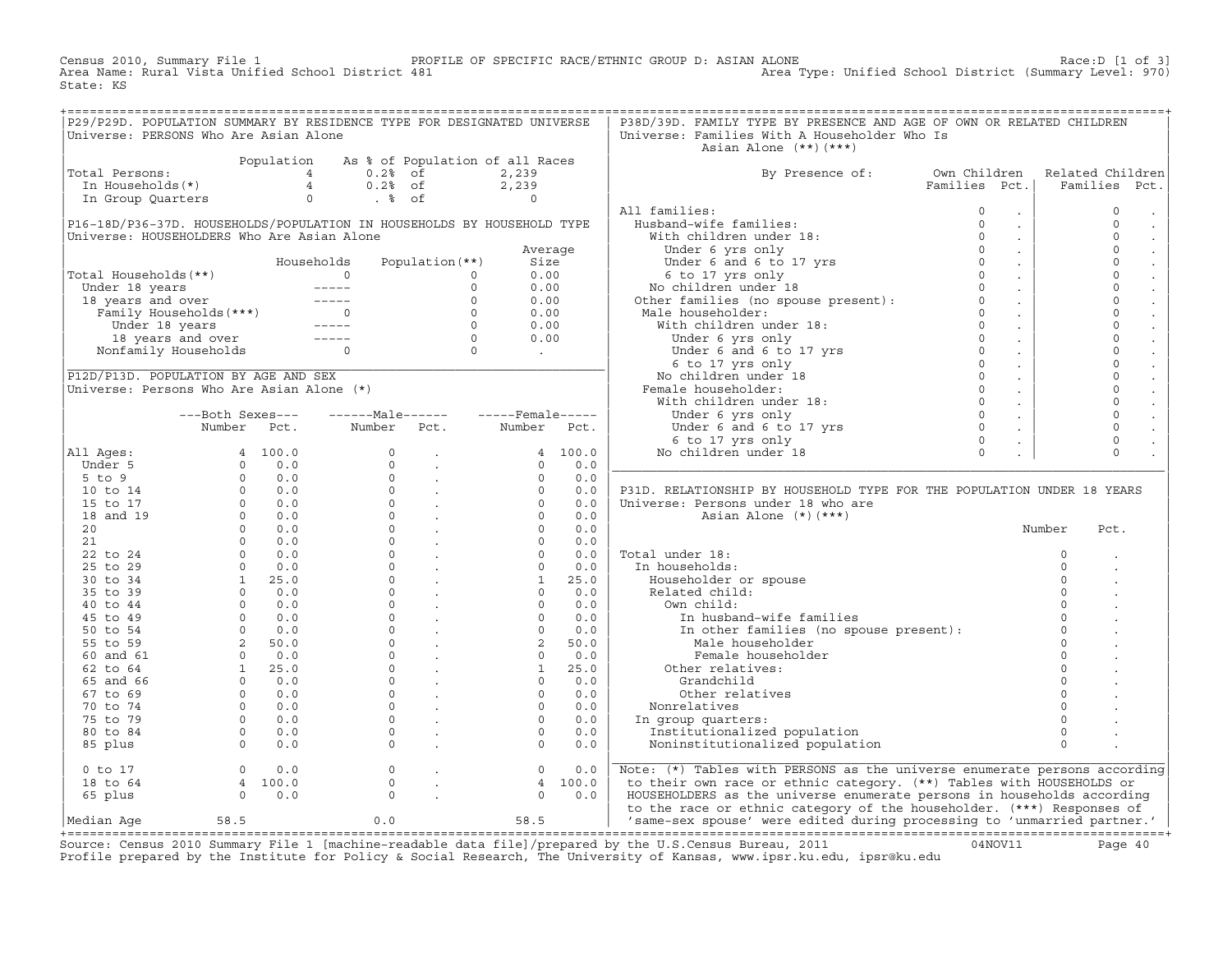Census 2010, Summary File 1 PROFILE OF SPECIFIC RACE/ETHNIC GROUP D: ASIAN ALONE Race:D [2 of 3] Area Type: Unified School District (Summary Level: 970) State: KS

| P29D/P34D. RELATIONSHIP BY HOUSEHOLD TYPE FOR ALL PERSONS & PERSONS 65+<br>Universe: Persons Who Are Asian Alone (*) (***) |                        |            |                |                      |                      | PCT14D. PRESENCE OF MULTIGENERATIONAL HOUSEHOLDS<br>Universe: Households With A Householder Who Is<br>Asian Alone (**) |                                         |                 |                      |
|----------------------------------------------------------------------------------------------------------------------------|------------------------|------------|----------------|----------------------|----------------------|------------------------------------------------------------------------------------------------------------------------|-----------------------------------------|-----------------|----------------------|
|                                                                                                                            | All Ages               |            |                | 65 years and over    |                      |                                                                                                                        |                                         | Number          | Pct.                 |
|                                                                                                                            | Number                 | Pct.       |                | Number               | Pct.                 |                                                                                                                        |                                         |                 |                      |
|                                                                                                                            |                        |            |                |                      |                      | Total:                                                                                                                 |                                         | $\Omega$        | 100.0                |
| Total:                                                                                                                     | $\overline{a}$         | 100.0      |                | $\Omega$             |                      | Household has 3 or more generations                                                                                    |                                         | $\Omega$        |                      |
| In households:                                                                                                             | $\overline{4}$         | 100.0      |                | $\Omega$             |                      | Household does not have 3+ generations                                                                                 |                                         | $\Omega$        |                      |
| In family households:                                                                                                      | $\overline{4}$         | 100.0      |                | $\Omega$             | $\sim$               |                                                                                                                        |                                         |                 |                      |
| Householder:                                                                                                               | $\Omega$               | 0.0        |                | $\Omega$             | $\sim$               |                                                                                                                        |                                         |                 |                      |
| Male                                                                                                                       | $\Omega$               | 0.0        |                | $\Omega$             | $\ddot{\phantom{0}}$ |                                                                                                                        |                                         |                 |                      |
| Female                                                                                                                     | $\Omega$<br>$4\degree$ | 0.0        |                | $\Omega$<br>$\circ$  | $\mathbb{Z}^2$       |                                                                                                                        |                                         |                 |                      |
| Spouse                                                                                                                     | $\Omega$               | 100.0      |                | $\Omega$             | $\sim$               | PCT19D. NONRELATIVES BY HOUSEHOLD TYPE (*)(***)                                                                        |                                         |                 |                      |
| Parent<br>Parent-in-law                                                                                                    | $\Omega$               | 0.0<br>0.0 |                | $\Omega$             | $\ddot{\phantom{a}}$ | Universe: Nonrelatives who are<br>Asian Alone (Total: 0)                                                               |                                         |                 |                      |
| $ChilA$ .                                                                                                                  | $\Omega$               | 0.0        |                |                      |                      |                                                                                                                        |                                         |                 |                      |
| Biological                                                                                                                 | $\Omega$               | 0.0        |                |                      |                      |                                                                                                                        | In Family                               | In Nonfamily    |                      |
| Adopted                                                                                                                    | $\Omega$               | 0.0        |                |                      |                      |                                                                                                                        | Households                              | Households      |                      |
| Step                                                                                                                       | $\Omega$               | 0.0        |                |                      |                      |                                                                                                                        | Number Pct.                             | Number Pct.     |                      |
| Grandchild                                                                                                                 | $\Omega$               | 0.0        |                |                      |                      |                                                                                                                        |                                         |                 |                      |
| Brother or sister                                                                                                          | $\Omega$               | 0.0        |                |                      |                      | Nonrelatives:                                                                                                          | 0, 100, 0                               |                 | 0 100.0              |
| Son-in-law/daughter-in-law                                                                                                 | $\Omega$               | 0.0        |                |                      |                      | Roomer or boarder                                                                                                      | $\Omega$<br><b>Contract Contract</b>    | $\Omega$        |                      |
| Other relatives (#)                                                                                                        | $\Omega$               | 0.0        |                | $\circ$              |                      | Housemate or roommate                                                                                                  | $\overline{0}$<br>$\sim 100$ km $^{-1}$ | $\Omega$        |                      |
| Nonrelatives                                                                                                               | $\Omega$               | 0.0        |                | $\Omega$             | $\sim$               | Unmarried partner                                                                                                      | $\overline{0}$<br>$\sim 100$            | $\Omega$        | $\sim$               |
| In nonfamily households:                                                                                                   | $\Omega$               | 0.0        |                | $\Omega$             |                      | Other nonrelatives                                                                                                     | $\overline{0}$                          | $\Omega$        |                      |
| Male householder:                                                                                                          | $\Omega$               | 0.0        |                | $\Omega$             |                      |                                                                                                                        |                                         |                 |                      |
| Living alone                                                                                                               | $\cap$                 | 0.0        |                | $\Omega$             | $\ddot{\phantom{a}}$ |                                                                                                                        |                                         |                 |                      |
| Not living alone                                                                                                           | $\Omega$               | 0.0        |                | $\Omega$             | $\ddot{\phantom{a}}$ |                                                                                                                        |                                         |                 |                      |
| Female householder:                                                                                                        | $\Omega$               | 0.0        |                | $\Omega$             | $\ddot{\phantom{a}}$ | H17D. HOUSING UNITS BY HOUSEHOLDER'S AGE AND TENURE                                                                    |                                         |                 |                      |
| Living alone                                                                                                               | $\Omega$               | 0.0        |                | $\Omega$             | $\ddot{\phantom{a}}$ | Universe: Occupied Housing Units With A Householder Who Is                                                             |                                         |                 |                      |
| Not living alone                                                                                                           | $\Omega$               | 0.0        |                | $\Omega$             |                      | Asian Alone (**)                                                                                                       |                                         |                 |                      |
| Nonrelatives                                                                                                               | $\Omega$               | 0.0        |                | $\Omega$             | $\sim$               |                                                                                                                        |                                         |                 |                      |
| In group quarters:                                                                                                         | $\Omega$               | 0.0        |                | $\Omega$             | $\sim$               | Age of                                                                                                                 | Owner Occupied                          | Renter Occupied |                      |
| Institutionalized                                                                                                          | $\Omega$               | 0.0        |                | $\Omega$             | $\ddot{\phantom{a}}$ | Householder                                                                                                            | Number Pct.                             | Number          | Pct.                 |
| Noninstitutionalized                                                                                                       | $\Omega$               | 0.0        |                | $\Omega$             |                      |                                                                                                                        |                                         |                 |                      |
|                                                                                                                            |                        |            |                |                      |                      | All Ages:                                                                                                              | 100.0<br>$\Omega$                       | $\Omega$        | 100.0                |
| (#) For 65 yrs & over, includes children, siblings, etc. not shown separately                                              |                        |            |                |                      |                      | 15 to 24                                                                                                               | $\Omega$                                | $\cap$          |                      |
|                                                                                                                            |                        |            |                |                      |                      | $25$ to $34$                                                                                                           | $\Omega$                                | $\Omega$        | $\sim$               |
|                                                                                                                            |                        |            |                |                      |                      | 35 to 44                                                                                                               | $\circ$<br>$\ddot{\phantom{a}}$         | $\Omega$        | $\sim$               |
|                                                                                                                            |                        |            |                |                      |                      | 45 to 54                                                                                                               | $\Omega$<br>$\sim$                      | $\Omega$        | $\ddot{\phantom{a}}$ |
| P18D. HOUSEHOLD TYPE                                                                                                       |                        |            |                |                      |                      | 55 to 59                                                                                                               | $\overline{0}$                          | $\Omega$        |                      |
| Universe: Households with a Householder Who is                                                                             |                        |            |                |                      |                      | 60 to 64                                                                                                               | $\Omega$                                | $\Omega$        | $\cdot$              |
| Asian Alone (**)                                                                                                           |                        |            |                |                      |                      | 65 to 74                                                                                                               | $\Omega$                                | $\Omega$        |                      |
|                                                                                                                            |                        |            | Number         | Pct.                 |                      | 75 to 84                                                                                                               | $\Omega$                                | $\mathbf 0$     |                      |
|                                                                                                                            |                        |            |                |                      |                      | 85 and over                                                                                                            | $\Omega$                                | $\Omega$        |                      |
| Total:                                                                                                                     |                        |            | $\overline{0}$ | 100.0                |                      |                                                                                                                        |                                         |                 |                      |
| Family households (***) :                                                                                                  |                        |            | $\Omega$       | $\ddot{\phantom{a}}$ |                      |                                                                                                                        |                                         |                 |                      |
| Husband-wife families                                                                                                      |                        |            | $\Omega$       | $\sim$               |                      | Note: (*) Tables with PERSONS as the universe enumerate persons                                                        |                                         |                 |                      |
| Other families:                                                                                                            |                        |            | $\Omega$       | $\sim$               |                      | according to their own race or ethnic category. (**) Tables with                                                       |                                         |                 |                      |
| Male householder, no wife present                                                                                          |                        |            | $\Omega$       |                      |                      | HOUSEHOLDS or HOUSEHOLDERS as the universe enumerate persons in                                                        |                                         |                 |                      |
| Female householder, no husband present                                                                                     |                        |            | $\Omega$       | $\mathbf{r}$         |                      | households according to the race or ethnic category of the                                                             |                                         |                 |                      |
| Nonfamily households:                                                                                                      |                        |            | $\Omega$       | $\sim$               |                      | householder. (***) Responses of 'same-sex spouse' were edited                                                          |                                         |                 |                      |
| Householder living alone                                                                                                   |                        |            | $\Omega$       | $\ddot{\phantom{a}}$ |                      | during processing to 'unmarried partner.'                                                                              |                                         |                 |                      |
| Householder not living alone                                                                                               |                        |            | $\Omega$       |                      |                      |                                                                                                                        |                                         |                 |                      |
|                                                                                                                            |                        |            |                |                      |                      |                                                                                                                        |                                         |                 |                      |
|                                                                                                                            |                        |            |                |                      |                      |                                                                                                                        |                                         |                 |                      |
|                                                                                                                            |                        |            |                |                      |                      |                                                                                                                        |                                         |                 |                      |

+===================================================================================================================================================+Source: Census 2010 Summary File 1 [machine−readable data file]/prepared by the U.S.Census Bureau, 2011 04NOV11 Page 41 Profile prepared by the Institute for Policy & Social Research, The University of Kansas, www.ipsr.ku.edu, ipsr@ku.edu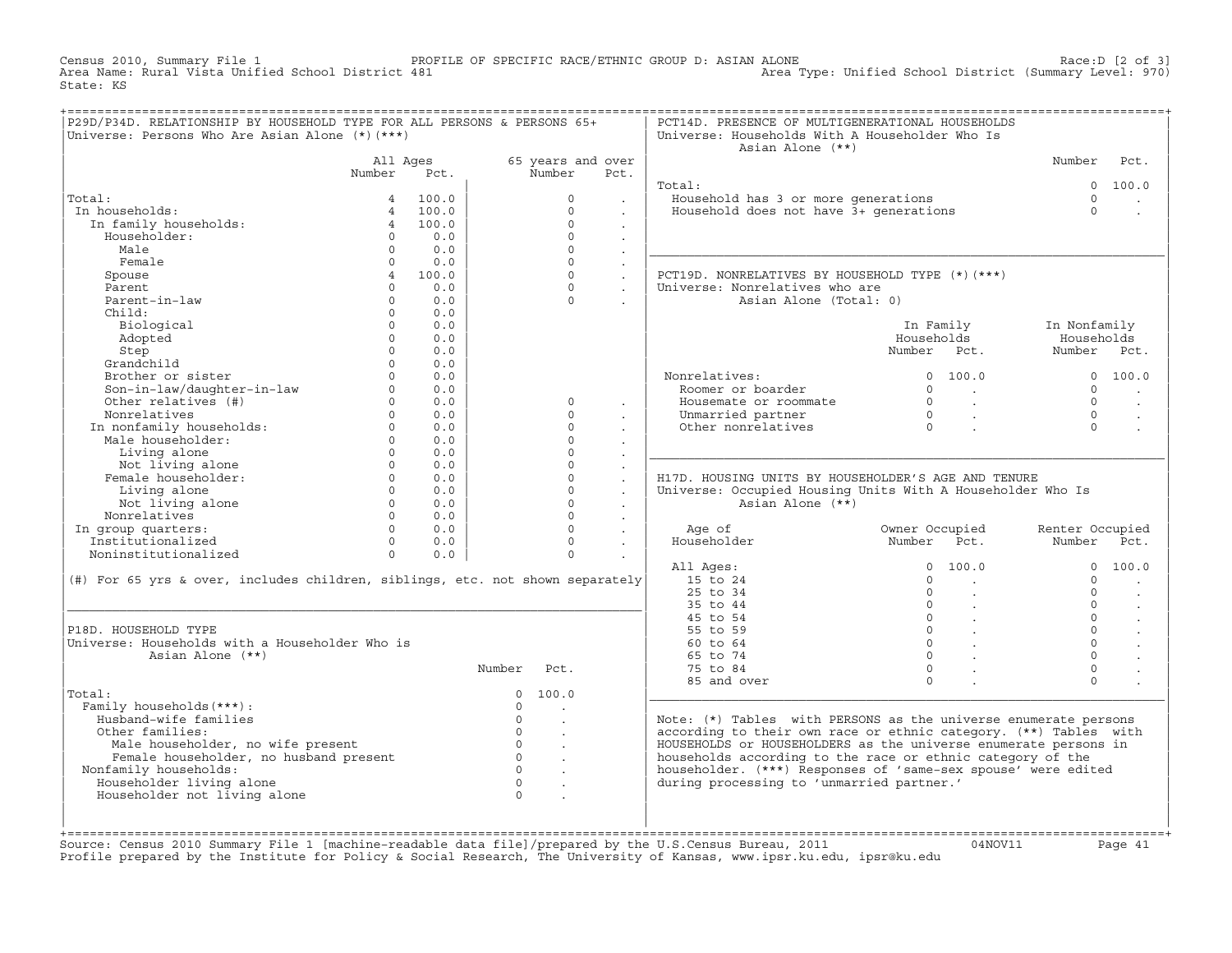Census 2010, Summary File 1 PROFILE OF SPECIFIC RACE/ETHNIC GROUP D: ASIAN ALONE Race:D [3 of 3] Area Type: Unified School District (Summary Level: 970) State: KS

+===================================================================================================================================================+|P28D/H16D. HOUSEHOLDS (OCCUPIED HOUSING UNITS) BY HOUSEHOLD SIZE BY TYPE AND BY TENURE | |Universe: Households (Occupied Housing Units) With A Householder Who Is Asian Alone (\*\*)(\*\*\*) |

|                             | All<br>Households | Pct. | Family<br>Households    | Pct. | Nonfamily<br>Households | Pct. | Owner<br>Occupied | Pct. | Renter<br>Occupied | Pct. |
|-----------------------------|-------------------|------|-------------------------|------|-------------------------|------|-------------------|------|--------------------|------|
| All household sizes:        |                   |      |                         |      |                         |      |                   |      |                    |      |
| 1-person households         |                   |      | (Family always >1 pers) |      |                         |      |                   |      |                    |      |
| 2-person households         |                   |      |                         |      |                         |      |                   |      |                    |      |
| 3-person households         |                   |      |                         |      |                         |      |                   |      |                    |      |
| 4-person households         |                   |      |                         |      |                         |      |                   |      |                    |      |
| 5-person households         |                   |      |                         |      |                         |      |                   |      |                    |      |
| 6-person households         |                   |      |                         |      |                         |      |                   |      |                    |      |
| 7-or-more person households |                   |      |                         |      |                         |      |                   |      |                    |      |

| |

|P16D/P17D/P36D/P37D/H11D/H12D. POPULATION IN HOUSEHOLDS AND AVERAGE HOUSEHOLD SIZE BY TYPE AND BY TENURE | |Universe: Population in Households (Occupied Housing Units) With A Householder Who Is Asian Alone (\*\*) |

|                                | Total<br>Population | Pct.     | In<br>Families | Pct.     | In<br>Nonfamilies | Pct.          | In Owner<br>Occupied | Pct.          | In Renter<br>Occupied | Pct.     |
|--------------------------------|---------------------|----------|----------------|----------|-------------------|---------------|----------------------|---------------|-----------------------|----------|
| Total population in households | $\Omega$            | 100.0    | $\Omega$       |          | $\Omega$          |               |                      |               |                       |          |
| Under 18 years                 | $\Omega$            | 100.0    |                |          |                   |               |                      |               |                       |          |
| 18 years and over              |                     | 0 100.0  | $\Omega$       |          |                   |               |                      |               |                       |          |
| Average Household Size         | 0.00                | $------$ | 0.00           | $------$ |                   | $- - - - - -$ | 0. OO -              | $\frac{1}{2}$ | 0.00                  | $------$ |
| Under 18 years                 | 0.00                | $------$ | 0.00           | $------$ |                   |               |                      |               |                       |          |
| 18 years and over              | 0.00                |          | 0.00           | $------$ |                   |               |                      |               |                       |          |
|                                |                     |          |                |          |                   |               |                      |               |                       |          |

Note: Family household numbers include nonrelatives living with families.

| | PCT20/PCT22D. GROUP OUARTERS POPULATION BY SEX BY AGE BY GROUP OUARTERS TYPE Universe: Population in group quarters for persons who are Asian Alone  $(*)$ 

|                                               |        |       |       | Pct. of<br>All |      | Pct. of<br>Total |        | Pct. of<br>Total |
|-----------------------------------------------|--------|-------|-------|----------------|------|------------------|--------|------------------|
|                                               | Number | Pct.  | Total | Ages           | Male | $18+$            | Female | $18+$            |
| All types of group quarters:                  | 0      | 100.0 |       |                |      |                  |        |                  |
| Institutionalized population:                 |        |       |       |                |      |                  |        |                  |
| Correctional facilities for adults            |        |       |       |                |      |                  |        |                  |
| Juvenile facilities                           |        |       |       |                |      |                  |        |                  |
| Nursing facilities/skilled-nursing facilities |        |       |       |                |      |                  |        |                  |
| Other institutional facilities                |        |       |       |                |      |                  |        |                  |
| Noninstitutionalized population:              |        |       |       |                |      |                  |        |                  |
| College/university student housing            |        |       |       |                |      |                  |        |                  |
| Military quarters                             |        |       |       |                |      |                  |        |                  |
| Other noninstitutional facilities             |        |       |       |                |      |                  |        |                  |

|\_\_\_\_\_\_\_\_\_\_\_\_\_\_\_\_\_\_\_\_\_\_\_\_\_\_\_\_\_\_\_\_\_\_\_\_\_\_\_\_\_\_\_\_\_\_\_\_\_\_\_\_\_\_\_\_\_\_\_\_\_\_\_\_\_\_\_\_\_\_\_\_\_\_\_\_\_\_\_\_\_\_\_\_\_\_\_\_\_\_\_\_\_\_\_\_\_\_\_\_\_\_\_\_\_\_\_\_\_\_\_\_\_\_\_\_\_\_\_\_\_\_\_\_\_\_\_\_\_\_\_\_\_\_\_\_\_\_\_\_\_\_\_\_\_\_\_|

| |

| or HOUSEHOLDERS as the universe enumerate persons in households according to the race or ethnic category of the householder. | | (\*\*\*) Same−sex couple households are included in the family households category if there is at least one additional person | | related to householder by birth or adoption. Same−sex couple households with no relatives of the householder present are tabulated | | in nonfamily households. Responses of 'same−sex spouse' were edited during processing to 'unmarried partner.' |

+===================================================================================================================================================+ Source: Census 2010 Summary File 1 [machine−readable data file]/prepared by the U.S.Census Bureau, 2011 04NOV11 Page 42 Profile prepared by the Institute for Policy & Social Research, The University of Kansas, www.ipsr.ku.edu, ipsr@ku.edu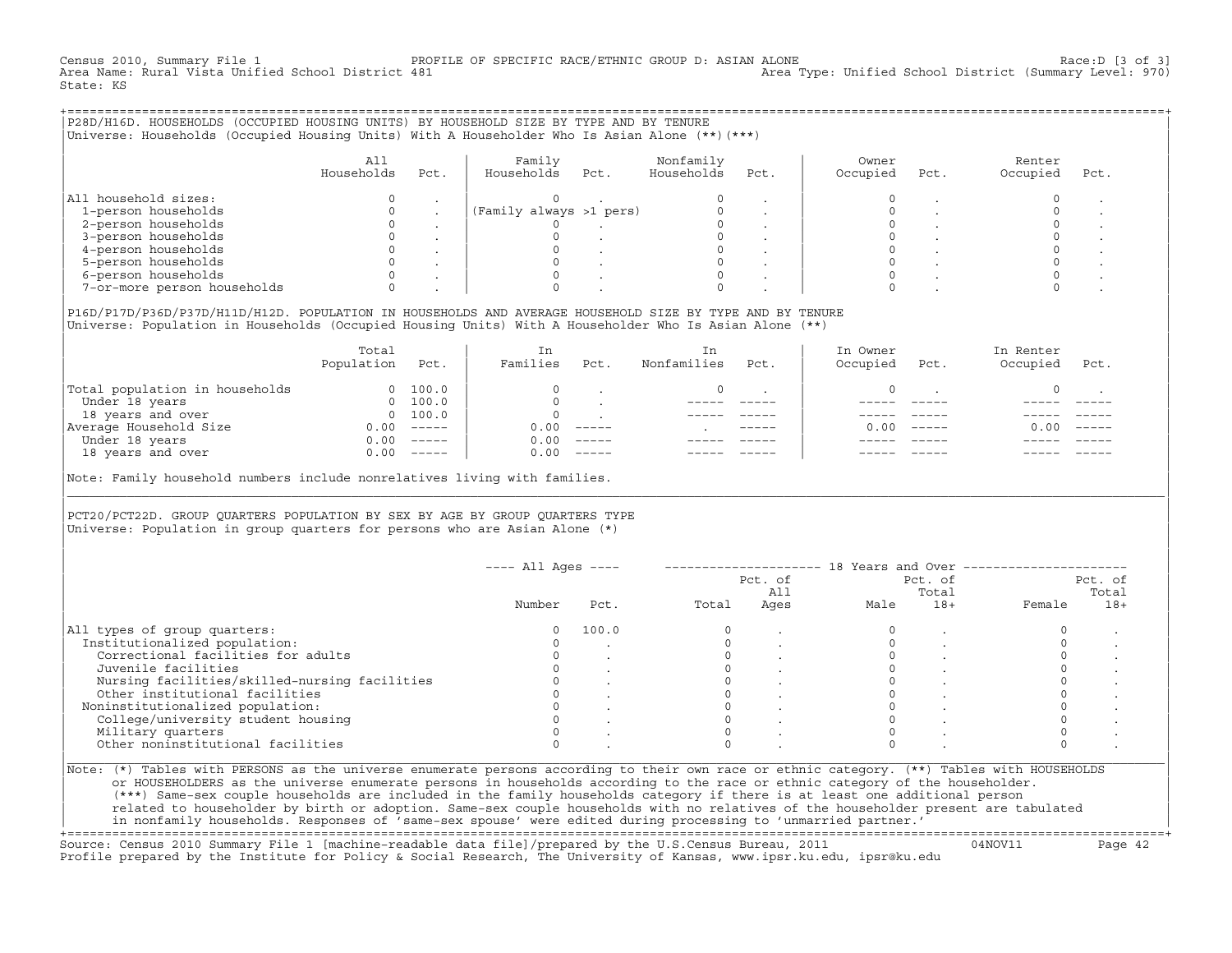Census 2010, Summary File 1 PROFILE OF SPECIFIC RACE/ETHNIC GROUP E: NAT HAWAIIAN/OTH PACIFIC ISLANDER ALONE Race:E [1 of 3] Area Name: Rural Vista Unified School District 481 Area Type: Unified School District (Summary Level: 970) State: KS

|                                                                                                                                                                                                                                                                           |                                                                  |            | P29/P29E. POPULATION SUMMARY BY RESIDENCE TYPE FOR DESIGNATED UNIVERSE                                                                                                   |      |                                                                  |         | P38E/39E. FAMILY TYPE BY PRESENCE AND AGE OF OWN OR RELATED CHILDREN                                                                                                                                                                                                                                                                                                                                                                        |               |        |          |                |         |
|---------------------------------------------------------------------------------------------------------------------------------------------------------------------------------------------------------------------------------------------------------------------------|------------------------------------------------------------------|------------|--------------------------------------------------------------------------------------------------------------------------------------------------------------------------|------|------------------------------------------------------------------|---------|---------------------------------------------------------------------------------------------------------------------------------------------------------------------------------------------------------------------------------------------------------------------------------------------------------------------------------------------------------------------------------------------------------------------------------------------|---------------|--------|----------|----------------|---------|
|                                                                                                                                                                                                                                                                           |                                                                  |            | Universe: PERSONS Who Are Nat Hawaiian/Oth Pacific Islander Alone                                                                                                        |      |                                                                  |         | Universe: Families With A Householder Who Is                                                                                                                                                                                                                                                                                                                                                                                                |               |        |          |                |         |
|                                                                                                                                                                                                                                                                           |                                                                  | Population |                                                                                                                                                                          |      | As % of Population of all Races                                  |         | Nat Hawaiian/Oth Pacific Islander Alone (**) (***)                                                                                                                                                                                                                                                                                                                                                                                          |               |        |          |                |         |
| Total Persons:                                                                                                                                                                                                                                                            |                                                                  |            |                                                                                                                                                                          |      |                                                                  |         | By Presence of: Own Children Related Children                                                                                                                                                                                                                                                                                                                                                                                               |               |        |          |                |         |
|                                                                                                                                                                                                                                                                           |                                                                  |            | 31 Dersons:<br>1 Persons:<br>1 Households(*)<br>1 Group Quarters<br>2,239<br>1 Group Quarters<br>2,239<br>5 0.2% of<br>3,239<br>5 0.2% of<br>2,239<br>8 0.2% of<br>2,239 |      |                                                                  |         |                                                                                                                                                                                                                                                                                                                                                                                                                                             | Families Pct. |        |          | Families Pct.  |         |
|                                                                                                                                                                                                                                                                           |                                                                  |            |                                                                                                                                                                          |      |                                                                  |         |                                                                                                                                                                                                                                                                                                                                                                                                                                             |               |        |          |                |         |
|                                                                                                                                                                                                                                                                           |                                                                  |            |                                                                                                                                                                          |      |                                                                  |         | All families:                                                                                                                                                                                                                                                                                                                                                                                                                               |               |        |          |                | 1 100.0 |
| P16-18E/P36-37E. HOUSEHOLDS/POPULATION IN HOUSEHOLDS BY HOUSEHOLD TYPE                                                                                                                                                                                                    |                                                                  |            |                                                                                                                                                                          |      |                                                                  |         |                                                                                                                                                                                                                                                                                                                                                                                                                                             |               |        |          |                | 1 100.0 |
| Universe: HOUSEHOLDERS Who Are Nat Hawaiian/Oth Pacific Islander Alone                                                                                                                                                                                                    |                                                                  |            |                                                                                                                                                                          |      |                                                                  |         |                                                                                                                                                                                                                                                                                                                                                                                                                                             |               |        |          |                | 1 100.0 |
|                                                                                                                                                                                                                                                                           |                                                                  |            |                                                                                                                                                                          |      |                                                                  | Average |                                                                                                                                                                                                                                                                                                                                                                                                                                             |               |        |          |                | 1 100.0 |
|                                                                                                                                                                                                                                                                           |                                                                  |            |                                                                                                                                                                          |      |                                                                  |         |                                                                                                                                                                                                                                                                                                                                                                                                                                             |               |        |          | $\circ$        | 0.0     |
| Total Households(**)                                                                                                                                                                                                                                                      |                                                                  |            |                                                                                                                                                                          |      |                                                                  |         |                                                                                                                                                                                                                                                                                                                                                                                                                                             |               |        |          | $\circ$        | 0.0     |
|                                                                                                                                                                                                                                                                           |                                                                  |            |                                                                                                                                                                          |      |                                                                  |         |                                                                                                                                                                                                                                                                                                                                                                                                                                             |               |        |          | $\overline{0}$ | 0.0     |
|                                                                                                                                                                                                                                                                           |                                                                  |            |                                                                                                                                                                          |      |                                                                  |         |                                                                                                                                                                                                                                                                                                                                                                                                                                             |               |        |          | $\overline{0}$ | 0.0     |
|                                                                                                                                                                                                                                                                           |                                                                  |            |                                                                                                                                                                          |      |                                                                  |         |                                                                                                                                                                                                                                                                                                                                                                                                                                             |               |        |          | $\overline{0}$ | 0.0     |
|                                                                                                                                                                                                                                                                           |                                                                  |            |                                                                                                                                                                          |      |                                                                  |         |                                                                                                                                                                                                                                                                                                                                                                                                                                             |               |        |          | $\overline{0}$ | 0.0     |
|                                                                                                                                                                                                                                                                           |                                                                  |            |                                                                                                                                                                          |      |                                                                  |         |                                                                                                                                                                                                                                                                                                                                                                                                                                             |               |        |          | $\circ$        | 0.0     |
|                                                                                                                                                                                                                                                                           |                                                                  |            |                                                                                                                                                                          |      |                                                                  |         | All families:<br>Huminies:<br>Huminies:<br>Which children under 18:<br>Under 6 yrs only<br>Under 6 yrs only<br>Under 6 to 17 yrs<br>6 to 17 yrs only<br>6 to 17 yrs 00<br>No children under 18<br>Other families (no spouse present):<br>Other famil                                                                                                                                                                                        |               |        |          | $\circ$        | 0.0     |
|                                                                                                                                                                                                                                                                           |                                                                  |            |                                                                                                                                                                          |      |                                                                  |         |                                                                                                                                                                                                                                                                                                                                                                                                                                             |               |        |          | $\Omega$       | 0.0     |
| P12E/P13E. POPULATION BY AGE AND SEX                                                                                                                                                                                                                                      |                                                                  |            |                                                                                                                                                                          |      |                                                                  |         |                                                                                                                                                                                                                                                                                                                                                                                                                                             |               |        |          | $\overline{0}$ | 0.0     |
| Universe: Persons Who Are Nat Hawaiian/Oth Pacific Islander Alone (*)                                                                                                                                                                                                     |                                                                  |            |                                                                                                                                                                          |      |                                                                  |         |                                                                                                                                                                                                                                                                                                                                                                                                                                             |               |        |          | $\overline{0}$ | 0.0     |
|                                                                                                                                                                                                                                                                           |                                                                  |            |                                                                                                                                                                          |      |                                                                  |         |                                                                                                                                                                                                                                                                                                                                                                                                                                             |               |        |          | $\overline{0}$ | 0.0     |
|                                                                                                                                                                                                                                                                           |                                                                  |            |                                                                                                                                                                          |      |                                                                  |         |                                                                                                                                                                                                                                                                                                                                                                                                                                             |               |        |          | $\overline{0}$ | 0.0     |
|                                                                                                                                                                                                                                                                           | ---Both Sexes---                                                 |            | $---Male----$                                                                                                                                                            |      | $---$ Female -----                                               |         |                                                                                                                                                                                                                                                                                                                                                                                                                                             |               |        |          | $\circ$        |         |
|                                                                                                                                                                                                                                                                           | Number                                                           | Pct.       | Number                                                                                                                                                                   | Pct. | Number                                                           | Pct.    |                                                                                                                                                                                                                                                                                                                                                                                                                                             |               |        |          | $\circ$        | 0.0     |
|                                                                                                                                                                                                                                                                           |                                                                  |            |                                                                                                                                                                          |      |                                                                  |         |                                                                                                                                                                                                                                                                                                                                                                                                                                             |               |        |          | $\Omega$       | 0.0     |
| All Ages:                                                                                                                                                                                                                                                                 |                                                                  |            |                                                                                                                                                                          |      |                                                                  | 1 100.0 |                                                                                                                                                                                                                                                                                                                                                                                                                                             |               |        |          |                | 0.0     |
|                                                                                                                                                                                                                                                                           |                                                                  |            |                                                                                                                                                                          |      | $\Omega$                                                         | 0.0     |                                                                                                                                                                                                                                                                                                                                                                                                                                             |               |        |          |                |         |
|                                                                                                                                                                                                                                                                           |                                                                  |            |                                                                                                                                                                          |      |                                                                  |         |                                                                                                                                                                                                                                                                                                                                                                                                                                             |               |        |          |                |         |
|                                                                                                                                                                                                                                                                           |                                                                  |            |                                                                                                                                                                          |      |                                                                  |         | P31E. RELATIONSHIP BY HOUSEHOLD TYPE FOR THE POPULATION UNDER 18 YEARS                                                                                                                                                                                                                                                                                                                                                                      |               |        |          |                |         |
|                                                                                                                                                                                                                                                                           |                                                                  |            |                                                                                                                                                                          |      |                                                                  |         | Universe: Persons under 18 who are                                                                                                                                                                                                                                                                                                                                                                                                          |               |        |          |                |         |
|                                                                                                                                                                                                                                                                           |                                                                  |            |                                                                                                                                                                          |      |                                                                  |         | Nat Hawaiian/Oth Pacific Islander Alone (*) (***)                                                                                                                                                                                                                                                                                                                                                                                           |               |        |          |                |         |
|                                                                                                                                                                                                                                                                           |                                                                  |            |                                                                                                                                                                          |      |                                                                  |         |                                                                                                                                                                                                                                                                                                                                                                                                                                             |               |        |          | Pct.           |         |
|                                                                                                                                                                                                                                                                           |                                                                  |            |                                                                                                                                                                          |      |                                                                  |         |                                                                                                                                                                                                                                                                                                                                                                                                                                             |               | Number |          |                |         |
|                                                                                                                                                                                                                                                                           |                                                                  |            |                                                                                                                                                                          |      |                                                                  |         |                                                                                                                                                                                                                                                                                                                                                                                                                                             |               |        |          |                |         |
|                                                                                                                                                                                                                                                                           |                                                                  |            |                                                                                                                                                                          |      |                                                                  |         | Total under 18:                                                                                                                                                                                                                                                                                                                                                                                                                             |               |        |          |                |         |
|                                                                                                                                                                                                                                                                           |                                                                  |            |                                                                                                                                                                          |      |                                                                  |         | In households:                                                                                                                                                                                                                                                                                                                                                                                                                              |               |        |          |                |         |
|                                                                                                                                                                                                                                                                           |                                                                  |            |                                                                                                                                                                          |      |                                                                  |         |                                                                                                                                                                                                                                                                                                                                                                                                                                             |               |        |          |                |         |
|                                                                                                                                                                                                                                                                           |                                                                  |            |                                                                                                                                                                          |      |                                                                  |         |                                                                                                                                                                                                                                                                                                                                                                                                                                             |               |        |          |                |         |
|                                                                                                                                                                                                                                                                           |                                                                  |            |                                                                                                                                                                          |      |                                                                  |         |                                                                                                                                                                                                                                                                                                                                                                                                                                             |               |        |          |                |         |
|                                                                                                                                                                                                                                                                           |                                                                  |            |                                                                                                                                                                          |      |                                                                  |         |                                                                                                                                                                                                                                                                                                                                                                                                                                             |               |        |          |                |         |
|                                                                                                                                                                                                                                                                           |                                                                  |            |                                                                                                                                                                          |      |                                                                  |         |                                                                                                                                                                                                                                                                                                                                                                                                                                             |               |        |          |                |         |
|                                                                                                                                                                                                                                                                           |                                                                  |            |                                                                                                                                                                          |      |                                                                  |         |                                                                                                                                                                                                                                                                                                                                                                                                                                             |               |        |          |                |         |
|                                                                                                                                                                                                                                                                           |                                                                  |            |                                                                                                                                                                          |      |                                                                  |         | $\begin{tabular}{lllllllllll} \texttt{al under 18:} & & & & & 1 & 100.0 \\ \texttt{m} \texttt{householder or spouse} & & & & 1 & 100.0 \\ \texttt{Related child:} & & & & 1 & 100.0 \\ \texttt{Related child:} & & & 1 & 100.0 \\ \texttt{Gwn child:} & & & 1 & 100.0 \\ \texttt{m} \texttt{m} \texttt{b} & & & 1 & 100.0 \\ \texttt{m} \texttt{a} & & & 1 & 100.0 \\ \texttt{m} \texttt{a} & & & 1 & 100.0 \\ \text$<br>Female householder |               |        | $\Omega$ | 0.0            |         |
|                                                                                                                                                                                                                                                                           |                                                                  |            |                                                                                                                                                                          |      |                                                                  |         | Other relatives:                                                                                                                                                                                                                                                                                                                                                                                                                            |               |        | $\Omega$ | 0.0            |         |
|                                                                                                                                                                                                                                                                           |                                                                  |            |                                                                                                                                                                          |      |                                                                  |         | Grandchild                                                                                                                                                                                                                                                                                                                                                                                                                                  |               |        | $\Omega$ | 0.0            |         |
|                                                                                                                                                                                                                                                                           |                                                                  |            |                                                                                                                                                                          |      |                                                                  |         | Other relatives                                                                                                                                                                                                                                                                                                                                                                                                                             |               |        | $\Omega$ | 0.0            |         |
|                                                                                                                                                                                                                                                                           |                                                                  |            |                                                                                                                                                                          |      |                                                                  |         | Nonrelatives                                                                                                                                                                                                                                                                                                                                                                                                                                |               |        | $\Omega$ | 0.0            |         |
|                                                                                                                                                                                                                                                                           |                                                                  |            |                                                                                                                                                                          |      |                                                                  |         | In group quarters:                                                                                                                                                                                                                                                                                                                                                                                                                          |               |        | $\Omega$ | 0.0            |         |
|                                                                                                                                                                                                                                                                           |                                                                  |            |                                                                                                                                                                          |      |                                                                  |         | Institutionalized population                                                                                                                                                                                                                                                                                                                                                                                                                |               |        | $\Omega$ | 0.0            |         |
|                                                                                                                                                                                                                                                                           |                                                                  |            |                                                                                                                                                                          |      | $\overline{0}$                                                   | 0.0     | Noninstitutionalized population                                                                                                                                                                                                                                                                                                                                                                                                             |               |        | $\Omega$ | 0.0            |         |
| Number FCC.<br>11 Ages: 5 100.0<br>5 to 9 0 0.0<br>10 to 14 0 0.0<br>15 to 17 0 0.0<br>20 0 0.0<br>21 0 0.0<br>21 0 0.0<br>21 0 0.0<br>21 0 0.0<br>25 to 24 0 0.0<br>35 to 34 1 20.0<br>35 to 39 0 0.0<br>40 to 44 1 20.0<br>45 to 49 1 20.0<br>55 to 49 1 2<br>$0$ to 17 |                                                                  |            |                                                                                                                                                                          |      |                                                                  |         | Note: (*) Tables with PERSONS as the universe enumerate persons according                                                                                                                                                                                                                                                                                                                                                                   |               |        |          |                |         |
| 18 to 64                                                                                                                                                                                                                                                                  |                                                                  |            |                                                                                                                                                                          |      |                                                                  |         | to their own race or ethnic category. (**) Tables with HOUSEHOLDS or                                                                                                                                                                                                                                                                                                                                                                        |               |        |          |                |         |
| 65 plus                                                                                                                                                                                                                                                                   | $\begin{array}{ccc} 1 & 20.0 \\ 4 & 80.0 \\ 0 & 0.0 \end{array}$ |            | $\begin{array}{ccc} 1 & 25.0 \\ 3 & 75.0 \\ 0 & 0.0 \end{array}$                                                                                                         |      |                                                                  |         | HOUSEHOLDERS as the universe enumerate persons in households according                                                                                                                                                                                                                                                                                                                                                                      |               |        |          |                |         |
| Median Age                                                                                                                                                                                                                                                                | 28.5                                                             |            |                                                                                                                                                                          |      | $\begin{array}{ccc} 0 & 0.0 \\ 1 & 100.0 \\ 0 & 0.0 \end{array}$ |         | to the race or ethnic category of the householder. (***) Responses of<br>23.5 45.5 (1991) CO the face of edificit category of the householder. (""") Responses of the model of the model of the model of the model of the model of the model of the model of the model of the model of the model of the                                                                                                                                     |               |        |          |                |         |

+===================================================================================================================================================+Source: Census 2010 Summary File 1 [machine−readable data file]/prepared by the U.S.Census Bureau, 2011 04NOV11 Page 43 Profile prepared by the Institute for Policy & Social Research, The University of Kansas, www.ipsr.ku.edu, ipsr@ku.edu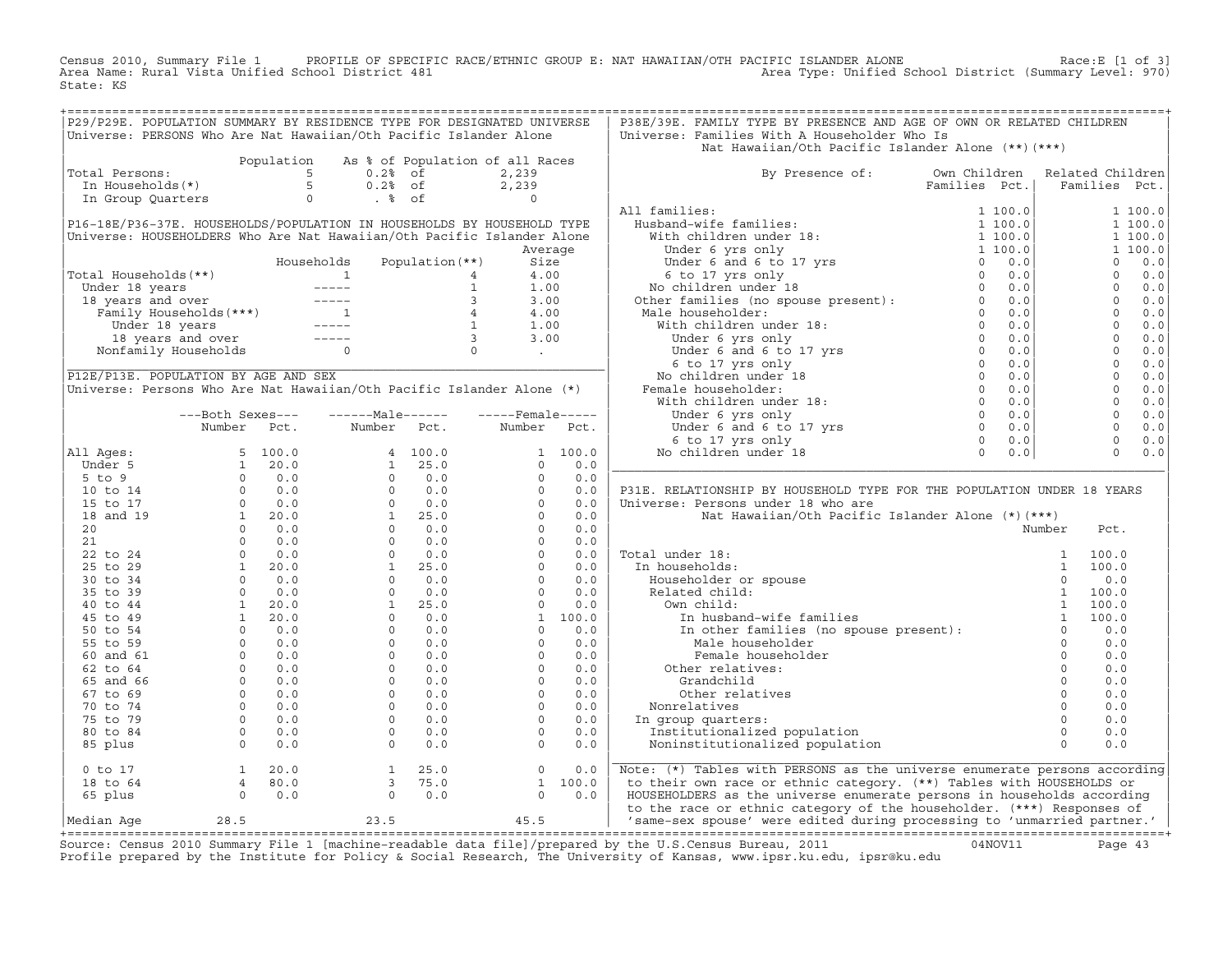Census 2010, Summary File 1 PROFILE OF SPECIFIC RACE/ETHNIC GROUP E: NAT HAWAIIAN/OTH PACIFIC ISLANDER ALONE Race:E [2 of 3]<br>Area Name: Rural Vista Unified School District 481 State: KS

| P29E/P34E. RELATIONSHIP BY HOUSEHOLD TYPE FOR ALL PERSONS & PERSONS 65+<br>Universe: Persons Who Are Nat Hawaiian/Oth Pacific Islander Alone $(*)$ (***) |                                  |             |                |                      |                      | PCT14E. PRESENCE OF MULTIGENERATIONAL HOUSEHOLDS<br>Universe: Households With A Householder Who Is |                                                                                |                 |                      |
|----------------------------------------------------------------------------------------------------------------------------------------------------------|----------------------------------|-------------|----------------|----------------------|----------------------|----------------------------------------------------------------------------------------------------|--------------------------------------------------------------------------------|-----------------|----------------------|
|                                                                                                                                                          |                                  |             |                |                      |                      |                                                                                                    | Nat Hawaiian/Oth Pacific Islander Alone (**)                                   |                 |                      |
|                                                                                                                                                          | All Ages                         |             |                | 65 years and over    |                      |                                                                                                    |                                                                                | Number          | Pct.                 |
|                                                                                                                                                          | Number                           | Pct.        |                | Number               | Pct.                 |                                                                                                    |                                                                                |                 |                      |
|                                                                                                                                                          |                                  |             |                |                      |                      | Total:                                                                                             |                                                                                |                 | 1 100.0              |
| Total:                                                                                                                                                   | 5                                | 100.0       |                | $\Omega$             | $\sim$               | Household has 3 or more generations<br>Household does not have 3+ generations                      |                                                                                | $\Omega$        | 0.0                  |
| In households:                                                                                                                                           |                                  | 5 100.0     |                | $\Omega$<br>$\Omega$ | $\ddot{\phantom{a}}$ |                                                                                                    |                                                                                |                 | 1 100.0              |
| In family households:                                                                                                                                    | $\overline{4}$<br>$\overline{1}$ | 80.0        |                | $\Omega$             | $\sim$               |                                                                                                    |                                                                                |                 |                      |
| Householder:<br>Male                                                                                                                                     |                                  | 20.0        |                |                      | $\ddot{\phantom{a}}$ |                                                                                                    |                                                                                |                 |                      |
|                                                                                                                                                          | 1<br>$\Omega$                    | 20.0        |                | $\circ$<br>$\Omega$  | $\ddot{\phantom{0}}$ |                                                                                                    |                                                                                |                 |                      |
| Female                                                                                                                                                   | 1                                | 0.0<br>20.0 |                | $\Omega$             | $\sim$               | PCT19E. NONRELATIVES BY HOUSEHOLD TYPE (*) (***)                                                   |                                                                                |                 |                      |
| Spouse<br>Parent                                                                                                                                         | $\Omega$                         | 0.0         |                | $\Omega$             | $\sim$               | Universe: Nonrelatives who are                                                                     |                                                                                |                 |                      |
| Parent-in-law                                                                                                                                            | $\Omega$                         | 0.0         |                | $\Omega$             | $\sim$               |                                                                                                    | Nat Hawaiian/Oth Pacific Islander Alone (Total: 1)                             |                 |                      |
| Child:                                                                                                                                                   | $\overline{2}$                   | 40.0        |                |                      |                      |                                                                                                    |                                                                                |                 |                      |
| Biological                                                                                                                                               | $\overline{a}$                   | 40.0        |                |                      |                      |                                                                                                    | In Family                                                                      | In Nonfamily    |                      |
| Adopted                                                                                                                                                  | $\Omega$                         | 0.0         |                |                      |                      |                                                                                                    | Households                                                                     | Households      |                      |
| Step                                                                                                                                                     | $\Omega$                         | 0.0         |                |                      |                      |                                                                                                    | Number Pct.                                                                    | Number Pct.     |                      |
| Grandchild                                                                                                                                               | $\Omega$                         | 0.0         |                |                      |                      |                                                                                                    |                                                                                |                 |                      |
| Brother or sister                                                                                                                                        | $\Omega$                         | 0.0         |                |                      |                      | Nonrelatives:                                                                                      | 0 100.0                                                                        |                 | 1 100.0              |
| Son-in-law/daughter-in-law<br>Other relatives (#)<br>Nonrolatives (#)                                                                                    | $\Omega$                         | 0.0         |                |                      |                      | Roomer or boarder                                                                                  | $\begin{matrix} 0 & & \cdot & \end{matrix}$                                    | $\Omega$        | 0.0                  |
|                                                                                                                                                          | $\Omega$                         | 0.0         |                | $\circ$              |                      | Housemate or roommate                                                                              |                                                                                | $\Omega$        | 0.0                  |
| Nonrelatives                                                                                                                                             | $\Omega$                         | 0.0         |                | $\Omega$             | $\ddot{\phantom{a}}$ | Unmarried partner                                                                                  | $\begin{matrix} 0 & & \cdot \\ & & 0 \\ & & & \cdot \\ & & & & 0 \end{matrix}$ | $\Omega$        | 0.0                  |
|                                                                                                                                                          | 1                                | 20.0        |                | $\Omega$             | $\mathbf{r}$         | Other nonrelatives                                                                                 |                                                                                |                 | 1 100.0              |
| In nonfamily households:<br>Male householder:                                                                                                            | $\Omega$                         | 0.0         |                | $\Omega$             | $\bullet$            |                                                                                                    |                                                                                |                 |                      |
| Living alone                                                                                                                                             | $\Omega$                         | 0.0         |                | $\Omega$             | $\mathbf{r}$         |                                                                                                    |                                                                                |                 |                      |
| Not living alone                                                                                                                                         | $\Omega$                         | 0.0         |                | $\Omega$             | $\ddot{\phantom{0}}$ |                                                                                                    |                                                                                |                 |                      |
| Female householder:                                                                                                                                      | $\Omega$                         | 0.0         |                | $\Omega$             | $\ddot{\phantom{a}}$ | H17E. HOUSING UNITS BY HOUSEHOLDER'S AGE AND TENURE                                                |                                                                                |                 |                      |
| Living alone                                                                                                                                             | $\Omega$                         | 0.0         |                | $\Omega$             | $\ddot{\phantom{a}}$ | Universe: Occupied Housing Units With A Householder Who Is                                         |                                                                                |                 |                      |
| Not living alone                                                                                                                                         |                                  | $0 \t 0.0$  |                | $\Omega$             | $\sim$               |                                                                                                    | Nat Hawaiian/Oth Pacific Islander Alone (**)                                   |                 |                      |
| Nonrelatives                                                                                                                                             | 1                                | 20.0        |                | $\Omega$             | $\sim$               |                                                                                                    |                                                                                |                 |                      |
| In group quarters:                                                                                                                                       | $\Omega$                         | 0.0         |                | $\Omega$             | $\sim$               | Age of                                                                                             | Owner Occupied                                                                 | Renter Occupied |                      |
| Institutionalized                                                                                                                                        | $\Omega$                         | 0.0         |                | $\Omega$             | $\ddot{\phantom{a}}$ | Householder                                                                                        | Number Pct.                                                                    | Number Pct.     |                      |
| Noninstitutionalized                                                                                                                                     | $\overline{0}$                   | 0.0         |                | $\Omega$             |                      |                                                                                                    |                                                                                |                 |                      |
|                                                                                                                                                          |                                  |             |                |                      |                      | All Ages:                                                                                          | 1 100.0                                                                        | $\Omega$        | 100.0                |
| (#) For 65 yrs & over, includes children, siblings, etc. not shown separately                                                                            |                                  |             |                |                      |                      | 15 to 24                                                                                           | $\Omega$<br>0.0                                                                | $\Omega$        | $\ddot{\phantom{a}}$ |
|                                                                                                                                                          |                                  |             |                |                      |                      | 25 to 34                                                                                           | 0.0<br>$\Omega$                                                                | $\Omega$        | $\ddot{\phantom{a}}$ |
|                                                                                                                                                          |                                  |             |                |                      |                      | 35 to 44                                                                                           | 1 100.0                                                                        | $\Omega$        | $\ddot{\phantom{1}}$ |
|                                                                                                                                                          |                                  |             |                |                      |                      | 45 to 54                                                                                           | $0 \t 0.0$                                                                     | $\Omega$        |                      |
| P18E. HOUSEHOLD TYPE                                                                                                                                     |                                  |             |                |                      |                      | 55 to 59                                                                                           | $\Omega$<br>0.0                                                                | $\Omega$        |                      |
| Universe: Households with a Householder Who is                                                                                                           |                                  |             |                |                      |                      | 60 to 64                                                                                           | $\Omega$<br>0.0                                                                | $\Omega$        | $\sim$               |
| Nat Hawaiian/Oth Pacific Islander Alone (**)                                                                                                             |                                  |             |                |                      |                      | 65 to 74                                                                                           | $\Omega$<br>0.0                                                                | $\Omega$        | $\ddot{\phantom{a}}$ |
|                                                                                                                                                          |                                  |             | Number         | Pct.                 |                      | 75 to 84                                                                                           | $\Omega$<br>0.0                                                                | $\mathbf 0$     |                      |
|                                                                                                                                                          |                                  |             |                |                      |                      | 85 and over                                                                                        | $\Omega$<br>0.0                                                                | $\Omega$        |                      |
| Total:                                                                                                                                                   |                                  |             |                | 1 100.0              |                      |                                                                                                    |                                                                                |                 |                      |
| Family households (***) :                                                                                                                                |                                  |             |                | 1 100.0              |                      |                                                                                                    |                                                                                |                 |                      |
| Husband-wife families                                                                                                                                    |                                  |             |                | 1 100.0              |                      | Note: $(*)$ Tables with PERSONS as the universe enumerate persons                                  |                                                                                |                 |                      |
| Other families:                                                                                                                                          |                                  |             | $\overline{0}$ | 0.0                  |                      | according to their own race or ethnic category. (**) Tables with                                   |                                                                                |                 |                      |
| Net Lamilles:<br>Male householder, no wife present<br>Female householder, no husband present<br>0                                                        |                                  |             |                | $0 \qquad 0.0$       |                      | HOUSEHOLDS or HOUSEHOLDERS as the universe enumerate persons in                                    |                                                                                |                 |                      |
|                                                                                                                                                          |                                  |             |                | 0.0                  |                      | households according to the race or ethnic category of the                                         |                                                                                |                 |                      |
| Nonfamily households:                                                                                                                                    |                                  |             | $\overline{0}$ | 0.0                  |                      | householder. (***) Responses of 'same-sex spouse' were edited                                      |                                                                                |                 |                      |
| Householder living alone                                                                                                                                 |                                  |             | $\overline{0}$ | 0.0                  |                      | during processing to 'unmarried partner.'                                                          |                                                                                |                 |                      |
| Householder not living alone                                                                                                                             |                                  |             | $\overline{0}$ | 0.0                  |                      |                                                                                                    |                                                                                |                 |                      |
|                                                                                                                                                          |                                  |             |                |                      |                      |                                                                                                    |                                                                                |                 |                      |
|                                                                                                                                                          |                                  |             |                |                      |                      |                                                                                                    |                                                                                |                 |                      |
|                                                                                                                                                          |                                  |             |                |                      |                      |                                                                                                    |                                                                                |                 |                      |

+===================================================================================================================================================+Source: Census 2010 Summary File 1 [machine−readable data file]/prepared by the U.S.Census Bureau, 2011 04NOV11 Page 44 Profile prepared by the Institute for Policy & Social Research, The University of Kansas, www.ipsr.ku.edu, ipsr@ku.edu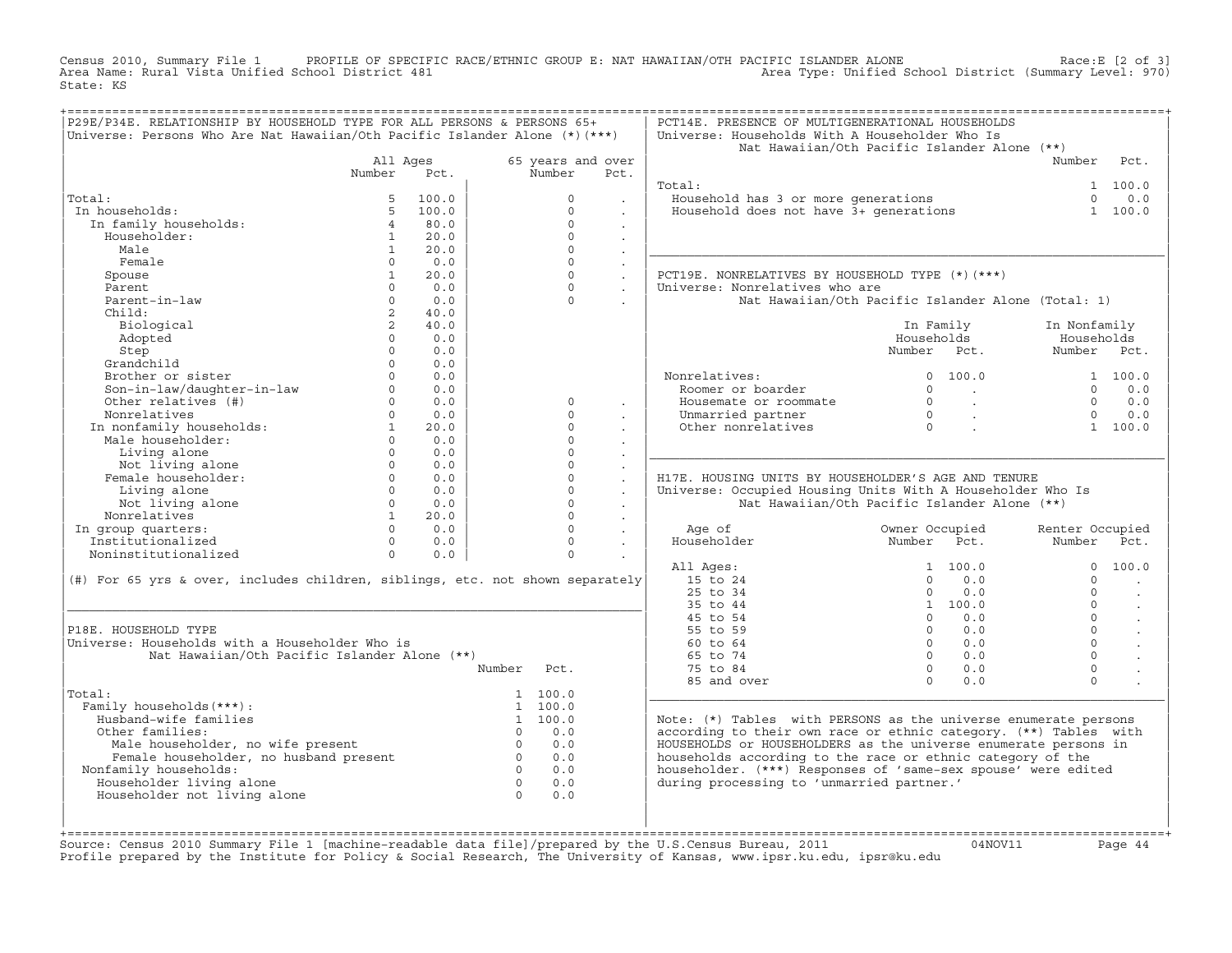Census 2010, Summary File 1 PROFILE OF SPECIFIC RACE/ETHNIC GROUP E: NAT HAWAIIAN/OTH PACIFIC ISLANDER ALONE Race:E [3 of 3]<br>Area Name: Rural Vista Unified School District 481 area Nover and the Area Type: Unified School D Area Type: Unified School District (Summary Level: 970) State: KS

+===================================================================================================================================================+|P28E/H16E. HOUSEHOLDS (OCCUPIED HOUSING UNITS) BY HOUSEHOLD SIZE BY TYPE AND BY TENURE | |Universe: Households (Occupied Housing Units) With A Householder Who Is Nat Hawaiian/Oth Pacific Islander Alone (\*\*)(\*\*\*) |

|                             | A11<br>Households | Pct.  | Family<br>Households    | Pct.  | Nonfamily<br>Households | Pct.                     | Owner<br>Occupied | Pct.  | Renter<br>Occupied | Pct. |
|-----------------------------|-------------------|-------|-------------------------|-------|-------------------------|--------------------------|-------------------|-------|--------------------|------|
| All household sizes:        |                   | 100.0 |                         | 100.0 | $\Omega$                |                          |                   | 100.0 |                    |      |
| 1-person households         |                   | 0.0   | (Family always >1 pers) |       |                         |                          |                   | 0.0   |                    |      |
| 2-person households         |                   | 0.0   |                         | 0.0   |                         |                          |                   | 0.0   |                    |      |
| 3-person households         |                   | 0.0   |                         | 0.0   |                         | $\overline{\phantom{a}}$ |                   | 0.0   |                    |      |
| 4-person households         |                   | 100.0 |                         | 100.0 | $\Omega$                |                          |                   | 100.0 |                    |      |
| 5-person households         |                   | 0.0   |                         | 0.0   |                         |                          |                   | 0.0   |                    |      |
| 6-person households         |                   | 0.0   |                         | 0.0   | $\Omega$                |                          |                   | 0.0   |                    |      |
| 7-or-more person households | $\circ$           | 0.0   |                         | 0.0   | 0                       |                          |                   | 0.0   |                    |      |

|P16E/P17E/P36E/P37E/H11E/H12E. POPULATION IN HOUSEHOLDS AND AVERAGE HOUSEHOLD SIZE BY TYPE AND BY TENURE | Universe: Population in Households (Occupied Housing Units) With A Householder Who Is Nat Hawaiian/Oth Pacific Islander Alone (\*\*)

| Population | Pct.     | Families           | Pct.          | In.<br>Nonfamilies           | Pct.        | In Owner<br>Occupied | Pct.        | In Renter<br>Occupied       | Pct.     |
|------------|----------|--------------------|---------------|------------------------------|-------------|----------------------|-------------|-----------------------------|----------|
|            |          |                    |               |                              | 0.0         |                      |             |                             | 0.0      |
|            | 100.0    |                    |               |                              |             |                      |             |                             |          |
|            |          |                    |               |                              |             |                      |             |                             |          |
| 4.00       | $------$ | 4.00               | $------$      |                              | $- - - - -$ |                      |             | 0.00                        | $------$ |
| 1.00       | $------$ | 1.00               | $------$      |                              |             |                      |             |                             |          |
| 3.00       | $------$ | 3.00               | $- - - - - -$ |                              |             |                      | $- - - - -$ |                             | $------$ |
|            |          | 4 100.0<br>3 100.0 |               | 4 100.0<br>100.0<br>3, 100.0 |             |                      |             | 4 100.0<br>$4.00 - - - - -$ |          |

Note: Family household numbers include nonrelatives living with families.

| | PCT20/PCT22E. GROUP OUARTERS POPULATION BY SEX BY AGE BY GROUP OUARTERS TYPE |Universe: Population in group quarters for persons who are Nat Hawaiian/Oth Pacific Islander Alone (\*) |

|                                               |        |       |       | Pct. of<br>All |      | Pct. of<br>Total |        | Pct. of<br>Total |
|-----------------------------------------------|--------|-------|-------|----------------|------|------------------|--------|------------------|
|                                               | Number | Pct.  | Total | Ages           | Male | $18+$            | Female | $18+$            |
| All types of group quarters:                  |        | 100.0 |       |                |      |                  |        |                  |
| Institutionalized population:                 |        |       |       |                |      |                  |        |                  |
| Correctional facilities for adults            |        |       |       |                |      |                  |        |                  |
| Juvenile facilities                           |        |       |       |                |      |                  |        |                  |
| Nursing facilities/skilled-nursing facilities |        |       |       |                |      |                  |        |                  |
| Other institutional facilities                |        |       |       |                |      |                  |        |                  |
| Noninstitutionalized population:              |        |       |       |                |      |                  |        |                  |
| College/university student housing            |        |       |       |                |      |                  |        |                  |
| Military quarters                             |        |       |       |                |      |                  |        |                  |
| Other noninstitutional facilities             |        |       |       |                |      |                  |        |                  |

|\_\_\_\_\_\_\_\_\_\_\_\_\_\_\_\_\_\_\_\_\_\_\_\_\_\_\_\_\_\_\_\_\_\_\_\_\_\_\_\_\_\_\_\_\_\_\_\_\_\_\_\_\_\_\_\_\_\_\_\_\_\_\_\_\_\_\_\_\_\_\_\_\_\_\_\_\_\_\_\_\_\_\_\_\_\_\_\_\_\_\_\_\_\_\_\_\_\_\_\_\_\_\_\_\_\_\_\_\_\_\_\_\_\_\_\_\_\_\_\_\_\_\_\_\_\_\_\_\_\_\_\_\_\_\_\_\_\_\_\_\_\_\_\_\_\_\_|

| |

or HOUSEHOLDERS as the universe enumerate persons in households according to the race or ethnic category of the householder. | (\*\*\*) Same−sex couple households are included in the family households category if there is at least one additional person | | related to householder by birth or adoption. Same−sex couple households with no relatives of the householder present are tabulated | | in nonfamily households. Responses of 'same−sex spouse' were edited during processing to 'unmarried partner.' | +===================================================================================================================================================+

Source: Census 2010 Summary File 1 [machine−readable data file]/prepared by the U.S.Census Bureau, 2011 04NOV11 Page 45 Profile prepared by the Institute for Policy & Social Research, The University of Kansas, www.ipsr.ku.edu, ipsr@ku.edu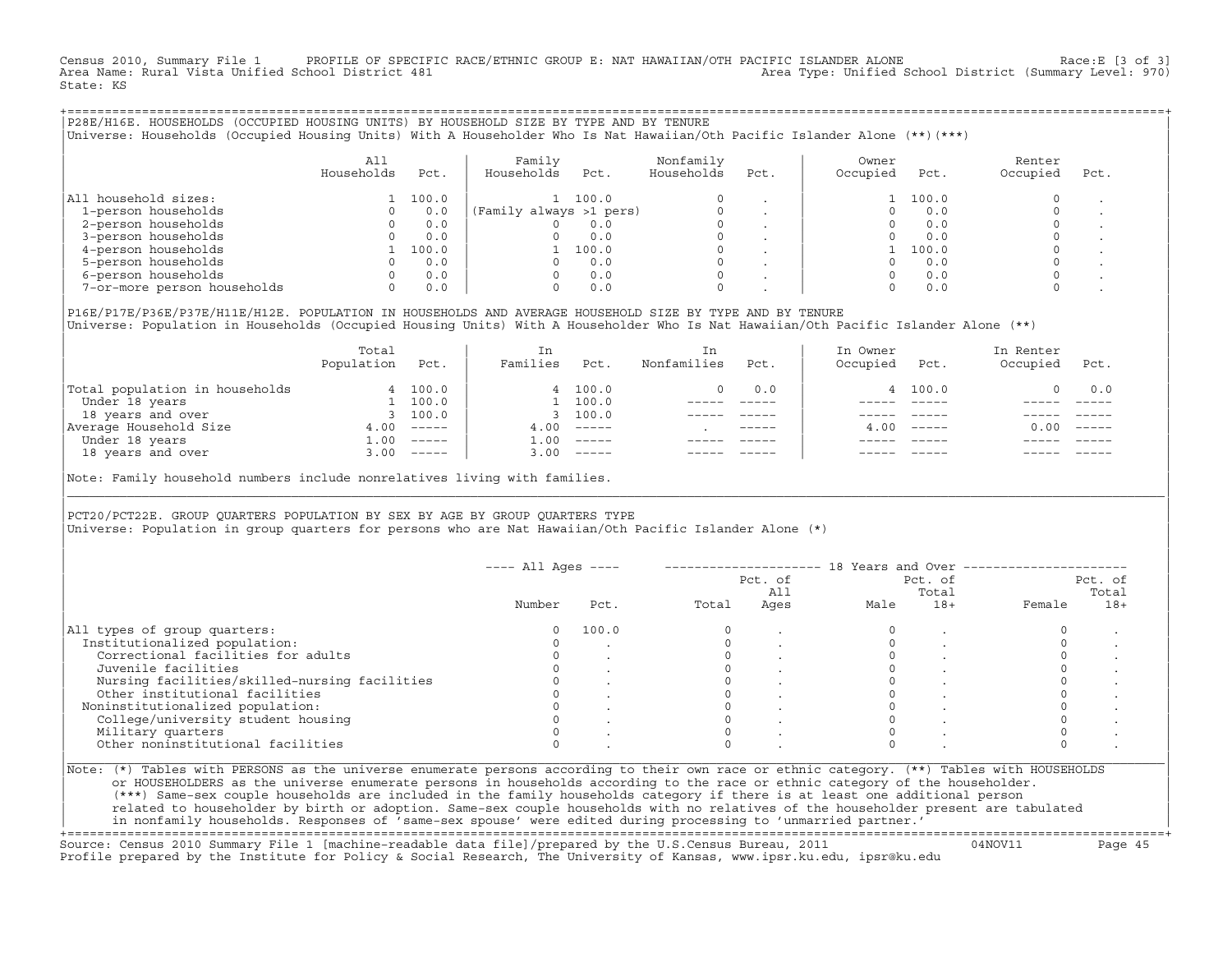Census 2010, Summary File 1 PROFILE OF SPECIFIC RACE/ETHNIC GROUP F: SOME OTHER RACE ALONE Race:F [1 of 3] Area Name: Rural Vista Unified School District 481 Area Type: Unified School District (Summary Level: 970) State: KS

| P29/P29F. POPULATION SUMMARY BY RESIDENCE TYPE FOR DESIGNATED UNIVERSE |                                                                   |                                                                                                                                                |      | P38F/39F. FAMILY TYPE BY PRESENCE AND AGE OF OWN OR RELATED CHILDREN                                                                                                                                                                                                                                                                                                                                                                                                                                                            |        |      |  |
|------------------------------------------------------------------------|-------------------------------------------------------------------|------------------------------------------------------------------------------------------------------------------------------------------------|------|---------------------------------------------------------------------------------------------------------------------------------------------------------------------------------------------------------------------------------------------------------------------------------------------------------------------------------------------------------------------------------------------------------------------------------------------------------------------------------------------------------------------------------|--------|------|--|
| Universe: PERSONS Who Are Some Other Race Alone                        |                                                                   |                                                                                                                                                |      | Universe: Families With A Householder Who Is                                                                                                                                                                                                                                                                                                                                                                                                                                                                                    |        |      |  |
|                                                                        |                                                                   |                                                                                                                                                |      | Some Other Race Alone (**) (***)                                                                                                                                                                                                                                                                                                                                                                                                                                                                                                |        |      |  |
|                                                                        |                                                                   |                                                                                                                                                |      |                                                                                                                                                                                                                                                                                                                                                                                                                                                                                                                                 |        |      |  |
| Total Persons:                                                         |                                                                   |                                                                                                                                                |      |                                                                                                                                                                                                                                                                                                                                                                                                                                                                                                                                 |        |      |  |
|                                                                        |                                                                   |                                                                                                                                                |      | By Presence of: Own Children Related Children<br>Families Pct.   Families Pct.                                                                                                                                                                                                                                                                                                                                                                                                                                                  |        |      |  |
|                                                                        |                                                                   | Population As % of Population of all Races<br>18 0.8% of 2,239<br>18 0.8% of 2,239<br>18 0.8% of 2,239<br>18 0.8% of 2,239<br>18 0.8% of 2,239 |      |                                                                                                                                                                                                                                                                                                                                                                                                                                                                                                                                 |        |      |  |
|                                                                        |                                                                   |                                                                                                                                                |      |                                                                                                                                                                                                                                                                                                                                                                                                                                                                                                                                 |        |      |  |
|                                                                        |                                                                   |                                                                                                                                                |      |                                                                                                                                                                                                                                                                                                                                                                                                                                                                                                                                 |        |      |  |
|                                                                        |                                                                   |                                                                                                                                                |      |                                                                                                                                                                                                                                                                                                                                                                                                                                                                                                                                 |        |      |  |
|                                                                        |                                                                   |                                                                                                                                                |      |                                                                                                                                                                                                                                                                                                                                                                                                                                                                                                                                 |        |      |  |
|                                                                        |                                                                   |                                                                                                                                                |      |                                                                                                                                                                                                                                                                                                                                                                                                                                                                                                                                 |        |      |  |
|                                                                        |                                                                   |                                                                                                                                                |      |                                                                                                                                                                                                                                                                                                                                                                                                                                                                                                                                 |        |      |  |
|                                                                        |                                                                   |                                                                                                                                                |      |                                                                                                                                                                                                                                                                                                                                                                                                                                                                                                                                 |        |      |  |
|                                                                        |                                                                   |                                                                                                                                                |      |                                                                                                                                                                                                                                                                                                                                                                                                                                                                                                                                 |        |      |  |
|                                                                        |                                                                   |                                                                                                                                                |      |                                                                                                                                                                                                                                                                                                                                                                                                                                                                                                                                 |        |      |  |
|                                                                        |                                                                   |                                                                                                                                                |      |                                                                                                                                                                                                                                                                                                                                                                                                                                                                                                                                 |        |      |  |
|                                                                        |                                                                   |                                                                                                                                                |      |                                                                                                                                                                                                                                                                                                                                                                                                                                                                                                                                 |        |      |  |
|                                                                        |                                                                   |                                                                                                                                                |      |                                                                                                                                                                                                                                                                                                                                                                                                                                                                                                                                 |        |      |  |
|                                                                        |                                                                   |                                                                                                                                                |      |                                                                                                                                                                                                                                                                                                                                                                                                                                                                                                                                 |        |      |  |
|                                                                        |                                                                   |                                                                                                                                                |      |                                                                                                                                                                                                                                                                                                                                                                                                                                                                                                                                 |        |      |  |
|                                                                        |                                                                   |                                                                                                                                                |      |                                                                                                                                                                                                                                                                                                                                                                                                                                                                                                                                 |        |      |  |
|                                                                        |                                                                   |                                                                                                                                                |      |                                                                                                                                                                                                                                                                                                                                                                                                                                                                                                                                 |        |      |  |
|                                                                        |                                                                   |                                                                                                                                                |      |                                                                                                                                                                                                                                                                                                                                                                                                                                                                                                                                 |        |      |  |
|                                                                        |                                                                   |                                                                                                                                                |      |                                                                                                                                                                                                                                                                                                                                                                                                                                                                                                                                 |        |      |  |
|                                                                        |                                                                   |                                                                                                                                                |      |                                                                                                                                                                                                                                                                                                                                                                                                                                                                                                                                 |        |      |  |
|                                                                        |                                                                   |                                                                                                                                                |      |                                                                                                                                                                                                                                                                                                                                                                                                                                                                                                                                 |        |      |  |
|                                                                        |                                                                   |                                                                                                                                                |      |                                                                                                                                                                                                                                                                                                                                                                                                                                                                                                                                 |        |      |  |
|                                                                        |                                                                   |                                                                                                                                                |      |                                                                                                                                                                                                                                                                                                                                                                                                                                                                                                                                 |        |      |  |
|                                                                        |                                                                   |                                                                                                                                                |      | P31F. RELATIONSHIP BY HOUSEHOLD TYPE FOR THE POPULATION UNDER 18 YEARS                                                                                                                                                                                                                                                                                                                                                                                                                                                          |        |      |  |
|                                                                        |                                                                   |                                                                                                                                                |      | Universe: Persons under 18 who are                                                                                                                                                                                                                                                                                                                                                                                                                                                                                              |        |      |  |
|                                                                        |                                                                   |                                                                                                                                                |      | Some Other Race Alone (*) (***)                                                                                                                                                                                                                                                                                                                                                                                                                                                                                                 |        |      |  |
|                                                                        |                                                                   |                                                                                                                                                |      |                                                                                                                                                                                                                                                                                                                                                                                                                                                                                                                                 | Number | Pct. |  |
|                                                                        |                                                                   |                                                                                                                                                |      |                                                                                                                                                                                                                                                                                                                                                                                                                                                                                                                                 |        |      |  |
|                                                                        |                                                                   |                                                                                                                                                |      |                                                                                                                                                                                                                                                                                                                                                                                                                                                                                                                                 |        |      |  |
|                                                                        |                                                                   |                                                                                                                                                |      |                                                                                                                                                                                                                                                                                                                                                                                                                                                                                                                                 |        |      |  |
|                                                                        |                                                                   |                                                                                                                                                |      |                                                                                                                                                                                                                                                                                                                                                                                                                                                                                                                                 |        |      |  |
|                                                                        |                                                                   |                                                                                                                                                |      |                                                                                                                                                                                                                                                                                                                                                                                                                                                                                                                                 |        |      |  |
|                                                                        |                                                                   |                                                                                                                                                |      |                                                                                                                                                                                                                                                                                                                                                                                                                                                                                                                                 |        |      |  |
|                                                                        |                                                                   |                                                                                                                                                |      |                                                                                                                                                                                                                                                                                                                                                                                                                                                                                                                                 |        |      |  |
|                                                                        |                                                                   |                                                                                                                                                |      |                                                                                                                                                                                                                                                                                                                                                                                                                                                                                                                                 |        |      |  |
|                                                                        |                                                                   |                                                                                                                                                |      |                                                                                                                                                                                                                                                                                                                                                                                                                                                                                                                                 |        |      |  |
|                                                                        |                                                                   |                                                                                                                                                |      |                                                                                                                                                                                                                                                                                                                                                                                                                                                                                                                                 |        |      |  |
|                                                                        |                                                                   |                                                                                                                                                |      |                                                                                                                                                                                                                                                                                                                                                                                                                                                                                                                                 |        |      |  |
|                                                                        |                                                                   |                                                                                                                                                |      |                                                                                                                                                                                                                                                                                                                                                                                                                                                                                                                                 |        |      |  |
|                                                                        |                                                                   |                                                                                                                                                |      |                                                                                                                                                                                                                                                                                                                                                                                                                                                                                                                                 |        |      |  |
|                                                                        |                                                                   |                                                                                                                                                |      |                                                                                                                                                                                                                                                                                                                                                                                                                                                                                                                                 |        |      |  |
|                                                                        |                                                                   |                                                                                                                                                |      |                                                                                                                                                                                                                                                                                                                                                                                                                                                                                                                                 |        |      |  |
|                                                                        |                                                                   |                                                                                                                                                |      |                                                                                                                                                                                                                                                                                                                                                                                                                                                                                                                                 |        |      |  |
|                                                                        |                                                                   |                                                                                                                                                |      |                                                                                                                                                                                                                                                                                                                                                                                                                                                                                                                                 |        |      |  |
|                                                                        |                                                                   |                                                                                                                                                |      | $\begin{tabular}{ c c c c } \hline \multicolumn{3}{ c }{\textbf{Total under 18:}} \\ \hline \multicolumn{3}{ c }{\textbf{Total under 18:}} \\ \hline \multicolumn{3}{ c }{\textbf{In householder or spouse}} \\ \hline \multicolumn{3}{ c }{\textbf{Related child:}} \\ \hline \multicolumn{3}{ c }{\textbf{Mmodel:}} \\ \hline \multicolumn{3}{ c }{\textbf{Mmodel:}} \\ \hline \multicolumn{3}{ c }{\textbf{In husband-wife families}} \\ \hline \multicolumn{3}{ c }{\textbf{In other families (no spouse present):}} \\ \h$ |        |      |  |
| 0 to 17                                                                |                                                                   | $\begin{array}{cccc} 3 & 37.5 & 4 & 40.0 \\ 5 & 62.5 & 6 & 60.0 \\ 0 & 0.0 & 0 & 0.0 \end{array}$                                              |      | Note: (*) Tables with PERSONS as the universe enumerate persons according                                                                                                                                                                                                                                                                                                                                                                                                                                                       |        |      |  |
| 18 to 64                                                               | $\begin{array}{ccc} 7 & 38.9 \\ 11 & 61.1 \\ 0 & 0.0 \end{array}$ |                                                                                                                                                |      | to their own race or ethnic category. (**) Tables with HOUSEHOLDS or                                                                                                                                                                                                                                                                                                                                                                                                                                                            |        |      |  |
| 65 plus                                                                |                                                                   |                                                                                                                                                |      | HOUSEHOLDERS as the universe enumerate persons in households according                                                                                                                                                                                                                                                                                                                                                                                                                                                          |        |      |  |
|                                                                        |                                                                   |                                                                                                                                                |      | to the race or ethnic category of the householder. (***) Responses of                                                                                                                                                                                                                                                                                                                                                                                                                                                           |        |      |  |
| Median Aqe                                                             | 30.0                                                              | 32.5                                                                                                                                           | 27.0 | 'same-sex spouse' were edited during processing to 'unmarried partner.'                                                                                                                                                                                                                                                                                                                                                                                                                                                         |        |      |  |
|                                                                        |                                                                   |                                                                                                                                                |      |                                                                                                                                                                                                                                                                                                                                                                                                                                                                                                                                 |        |      |  |

|Median Age 30.0 32.5 27.0 | 'same−sex spouse' were edited during processing to 'unmarried partner.' | +===================================================================================================================================================+ Source: Census 2010 Summary File 1 [machine−readable data file]/prepared by the U.S.Census Bureau, 2011 04NOV11 Page 46 Profile prepared by the Institute for Policy & Social Research, The University of Kansas, www.ipsr.ku.edu, ipsr@ku.edu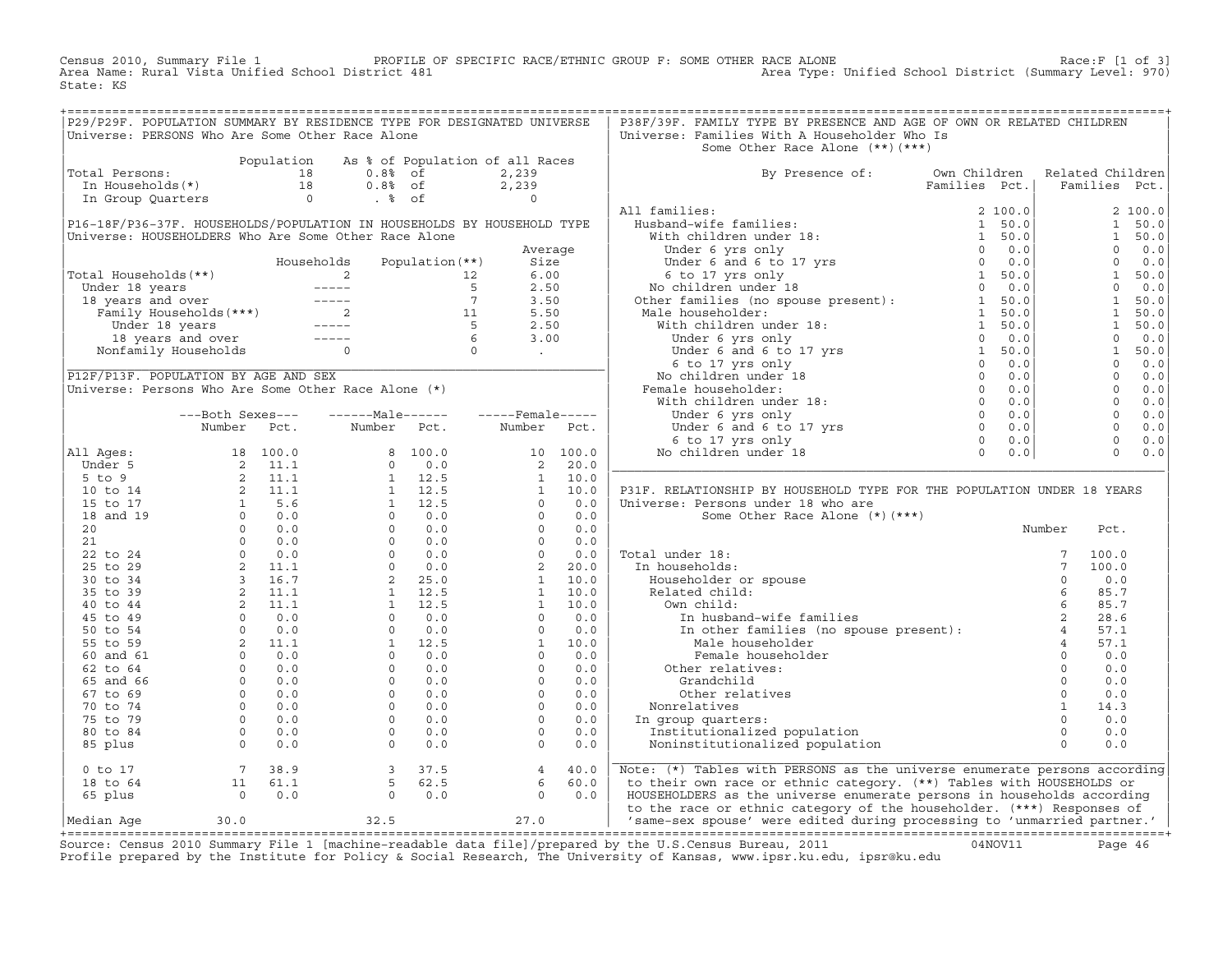Census 2010, Summary File 1 PROFILE OF SPECIFIC RACE/ETHNIC GROUP F: SOME OTHER RACE ALONE Race:F [2 of 3] Area Name: Rural Vista Unified School District 481 Area Type: Unified School District (Summary Level: 970) State: KS

| P29F/P34F. RELATIONSHIP BY HOUSEHOLD TYPE FOR ALL PERSONS & PERSONS 65+<br>Universe: Persons Who Are Some Other Race Alone (*) (***)                                                                                                                                                                                                                                                                                                      |                 |                |                                                       |                      |                           | PCT14F. PRESENCE OF MULTIGENERATIONAL HOUSEHOLDS<br>Universe: Households With A Householder Who Is<br>Some Other Race Alone (**) |                                                 |                 |            |
|-------------------------------------------------------------------------------------------------------------------------------------------------------------------------------------------------------------------------------------------------------------------------------------------------------------------------------------------------------------------------------------------------------------------------------------------|-----------------|----------------|-------------------------------------------------------|----------------------|---------------------------|----------------------------------------------------------------------------------------------------------------------------------|-------------------------------------------------|-----------------|------------|
|                                                                                                                                                                                                                                                                                                                                                                                                                                           | All Ages        |                |                                                       | 65 years and over    |                           |                                                                                                                                  |                                                 | Number Pct.     |            |
|                                                                                                                                                                                                                                                                                                                                                                                                                                           | Number          | Pct.           |                                                       | Number               | Pct.                      |                                                                                                                                  |                                                 |                 |            |
|                                                                                                                                                                                                                                                                                                                                                                                                                                           |                 |                |                                                       |                      |                           | Total:                                                                                                                           |                                                 |                 | 2, 100.0   |
| Total:                                                                                                                                                                                                                                                                                                                                                                                                                                    | 18              | 100.0          |                                                       | $\circ$              | $\ddot{\phantom{a}}$      | <br>Household has 3 or more generations<br>Household does not have 3+ generations                                                |                                                 | $\Omega$        | 0.0        |
| In households:                                                                                                                                                                                                                                                                                                                                                                                                                            |                 | 18 100.0       |                                                       | $\Omega$             |                           |                                                                                                                                  |                                                 |                 | 2 100.0    |
| In family households:                                                                                                                                                                                                                                                                                                                                                                                                                     | 17 94.4         |                |                                                       | $\Omega$             | $\sim$                    |                                                                                                                                  |                                                 |                 |            |
| Householder:                                                                                                                                                                                                                                                                                                                                                                                                                              |                 | 2 11.1         |                                                       | $\Omega$             |                           |                                                                                                                                  |                                                 |                 |            |
| Male                                                                                                                                                                                                                                                                                                                                                                                                                                      | $\overline{1}$  | 5.6            |                                                       | $\Omega$             | $\ddot{\phantom{a}}$      |                                                                                                                                  |                                                 |                 |            |
| Female                                                                                                                                                                                                                                                                                                                                                                                                                                    | $\mathbf{1}$    | 5.6            |                                                       | $\circ$              | $\mathbb{Z}^{\mathbb{Z}}$ |                                                                                                                                  |                                                 |                 |            |
| Spouse                                                                                                                                                                                                                                                                                                                                                                                                                                    | $\overline{3}$  | 16.7           |                                                       | $\Omega$             | $\ddot{\phantom{0}}$      | PCT19F. NONRELATIVES BY HOUSEHOLD TYPE (*) (***)                                                                                 |                                                 |                 |            |
| Parent                                                                                                                                                                                                                                                                                                                                                                                                                                    | $\Omega$        | 0.0            |                                                       | $\Omega$             | $\sim$                    | Universe: Nonrelatives who are                                                                                                   |                                                 |                 |            |
| Parent-in-law                                                                                                                                                                                                                                                                                                                                                                                                                             | $\mathbf{1}$    | 5.6            |                                                       | $\Omega$             |                           |                                                                                                                                  | Some Other Race Alone (Total: 2)                |                 |            |
| Child:                                                                                                                                                                                                                                                                                                                                                                                                                                    | 6               | 33.3           |                                                       |                      |                           |                                                                                                                                  |                                                 |                 |            |
| Biological                                                                                                                                                                                                                                                                                                                                                                                                                                | $4\overline{ }$ | 22.2           |                                                       |                      |                           |                                                                                                                                  | In Family                                       | In Nonfamily    |            |
| Adopted                                                                                                                                                                                                                                                                                                                                                                                                                                   | $\Omega$        | 0.0            |                                                       |                      |                           |                                                                                                                                  | Households                                      | Households      |            |
| Step                                                                                                                                                                                                                                                                                                                                                                                                                                      |                 | $2 \t 11.1$    |                                                       |                      |                           |                                                                                                                                  | Number Pct.                                     | Number Pct.     |            |
| Consider<br>Brother or sister<br>Son-in-law/daughter-in-law<br>Char relatives (#)<br>Char relatives (#)<br>3 16.7<br>1 5.6                                                                                                                                                                                                                                                                                                                |                 |                |                                                       |                      |                           |                                                                                                                                  |                                                 |                 |            |
|                                                                                                                                                                                                                                                                                                                                                                                                                                           |                 |                |                                                       |                      |                           | Nonrelatives:<br>Roomer or boarder                                                                                               | 1 100.0                                         |                 | 1 100.0    |
|                                                                                                                                                                                                                                                                                                                                                                                                                                           |                 |                |                                                       |                      |                           |                                                                                                                                  | $0 \qquad 0.0$                                  |                 | $0 \t 0.0$ |
|                                                                                                                                                                                                                                                                                                                                                                                                                                           |                 |                |                                                       | $\Omega$             | $\sim$                    | Housemate or roommate $\begin{array}{ccc} 0 & 0.0 \\ 0 & 0.0 \\ 0 & 0.0 \\ 0 & 0 & 0.0 \\ 0 & 0 & 0.0 \\ \end{array}$            |                                                 | $\bigcap$       | 0.0        |
| Nonrelatives                                                                                                                                                                                                                                                                                                                                                                                                                              |                 | 1 5.6          |                                                       | $\Omega$             |                           |                                                                                                                                  |                                                 | $\Omega$        | 0.0        |
|                                                                                                                                                                                                                                                                                                                                                                                                                                           |                 | 5.6            |                                                       | $\Omega$             | $\cdot$                   |                                                                                                                                  |                                                 |                 | 1 100.0    |
| $\begin{tabular}{ll} \texttt{1} & \texttt{1} & \texttt{2} & \texttt{2} & \texttt{3} \\ \texttt{2} & \texttt{2} & \texttt{3} & \texttt{4} & \texttt{5} \\ \texttt{3} & \texttt{4} & \texttt{5} & \texttt{6} & \texttt{7} \\ \texttt{5} & \texttt{6} & \texttt{7} & \texttt{7} & \texttt{8} \\ \texttt{7} & \texttt{8} & \texttt{9} & \texttt{1} & \texttt{1} \\ \texttt{1} & \texttt{1} & \texttt{1} & \texttt{1} & \texttt{1} \\ \texttt$ |                 | 0.0            |                                                       | $\Omega$             |                           |                                                                                                                                  |                                                 |                 |            |
| Living alone                                                                                                                                                                                                                                                                                                                                                                                                                              |                 | 0.0            |                                                       | $\Omega$             |                           |                                                                                                                                  |                                                 |                 |            |
|                                                                                                                                                                                                                                                                                                                                                                                                                                           |                 | 0.0            |                                                       | $\Omega$             | $\mathbf{r}$              |                                                                                                                                  |                                                 |                 |            |
| Living alone 0<br>Not living alone 0<br>Female householder: 0<br>I imposed: 0<br>0                                                                                                                                                                                                                                                                                                                                                        |                 | 0.0            |                                                       | $\Omega$<br>$\Omega$ | $\ddot{\phantom{a}}$      | H17F. HOUSING UNITS BY HOUSEHOLDER'S AGE AND TENURE                                                                              |                                                 |                 |            |
| Living alone                                                                                                                                                                                                                                                                                                                                                                                                                              |                 | $0 \qquad 0.0$ |                                                       |                      | $\ddot{\phantom{a}}$      | Universe: Occupied Housing Units With A Householder Who Is                                                                       |                                                 |                 |            |
|                                                                                                                                                                                                                                                                                                                                                                                                                                           |                 |                |                                                       | $\Omega$             |                           | Some Other Race Alone (**)                                                                                                       |                                                 |                 |            |
| Univing alone<br>Not living alone<br>onrelatives<br>The montere.<br>$\begin{array}{ccc} 0 & 0.0 \\ 1 & 5.6 \\ 0 & 0.0 \\ \end{array}$<br>Nonrelatives<br>In group quarters:<br>Institutionalized<br>Noningtitution                                                                                                                                                                                                                        |                 |                |                                                       | $\Omega$<br>$\Omega$ | $\ddot{\phantom{0}}$      |                                                                                                                                  |                                                 |                 |            |
|                                                                                                                                                                                                                                                                                                                                                                                                                                           |                 | $0 \t 0.0$     |                                                       | $\Omega$             | $\ddot{\phantom{0}}$      | Age of<br>Householder                                                                                                            | Owner Occupied<br>Owner Occupiea<br>Number Pct. | Renter Occupied |            |
|                                                                                                                                                                                                                                                                                                                                                                                                                                           |                 | 0.0            |                                                       | $\Omega$             | $\ddot{\phantom{a}}$      |                                                                                                                                  |                                                 | Number Pct.     |            |
|                                                                                                                                                                                                                                                                                                                                                                                                                                           |                 |                |                                                       |                      |                           |                                                                                                                                  |                                                 |                 | 1 100.0    |
| (#) For 65 yrs & over, includes children, siblings, etc. not shown separately                                                                                                                                                                                                                                                                                                                                                             |                 |                |                                                       |                      |                           | All Ages:<br>15 to 24                                                                                                            | 1 100.0<br>$0 \t 0.0$                           | $\Omega$        | 0.0        |
|                                                                                                                                                                                                                                                                                                                                                                                                                                           |                 |                |                                                       |                      |                           | $25$ to $34$                                                                                                                     | 1 100.0                                         | $\Omega$        | 0.0        |
|                                                                                                                                                                                                                                                                                                                                                                                                                                           |                 |                |                                                       |                      |                           | 35 to 44                                                                                                                         | $0 \qquad 0.0$                                  |                 | 1 100.0    |
|                                                                                                                                                                                                                                                                                                                                                                                                                                           |                 |                |                                                       |                      |                           | 45 to 54                                                                                                                         | $0 \qquad 0.0$                                  | $\cap$          | 0.0        |
| P18F. HOUSEHOLD TYPE                                                                                                                                                                                                                                                                                                                                                                                                                      |                 |                |                                                       |                      |                           | 55 to 59                                                                                                                         | $0 \qquad 0.0$                                  | $\Omega$        | 0.0        |
| Universe: Households with a Householder Who is                                                                                                                                                                                                                                                                                                                                                                                            |                 |                |                                                       |                      |                           | 60 to 64                                                                                                                         | $0 \qquad 0.0$                                  | $\Omega$        | 0.0        |
| Some Other Race Alone (**)                                                                                                                                                                                                                                                                                                                                                                                                                |                 |                |                                                       |                      |                           | 65 to 74                                                                                                                         | $0 \qquad 0.0$                                  | $\Omega$        | 0.0        |
|                                                                                                                                                                                                                                                                                                                                                                                                                                           |                 |                | Number Pct.                                           |                      |                           | 75 to 84                                                                                                                         | $\begin{bmatrix} 0 & 0 & 0 \end{bmatrix}$       | $\Omega$        | 0.0        |
|                                                                                                                                                                                                                                                                                                                                                                                                                                           |                 |                |                                                       |                      |                           | 85 and over                                                                                                                      | $0 \t 0.0$                                      | $\cap$          | 0.0        |
| Total:                                                                                                                                                                                                                                                                                                                                                                                                                                    |                 |                |                                                       | 2 100.0              |                           |                                                                                                                                  |                                                 |                 |            |
| Family households (***) :                                                                                                                                                                                                                                                                                                                                                                                                                 |                 |                |                                                       | 2 100.0              |                           |                                                                                                                                  |                                                 |                 |            |
| Husband-wife families                                                                                                                                                                                                                                                                                                                                                                                                                     |                 |                |                                                       | 1 50.0               |                           | Note: (*) Tables with PERSONS as the universe enumerate persons                                                                  |                                                 |                 |            |
| Other families:                                                                                                                                                                                                                                                                                                                                                                                                                           |                 |                |                                                       | 1 50.0               |                           | according to their own race or ethnic category. (**) Tables with                                                                 |                                                 |                 |            |
|                                                                                                                                                                                                                                                                                                                                                                                                                                           |                 |                |                                                       |                      |                           | HOUSEHOLDS or HOUSEHOLDERS as the universe enumerate persons in                                                                  |                                                 |                 |            |
| Male householder, no wife present that the source of the source of the source of the source of the source of the source of the source of the source of the source of the source of the source of the source of the source of t                                                                                                                                                                                                            |                 |                |                                                       |                      |                           | households according to the race or ethnic category of the                                                                       |                                                 |                 |            |
| Nonfamily households:                                                                                                                                                                                                                                                                                                                                                                                                                     |                 |                |                                                       | $0 \qquad 0.0$       |                           | householder. (***) Responses of 'same-sex spouse' were edited                                                                    |                                                 |                 |            |
| Householder living alone                                                                                                                                                                                                                                                                                                                                                                                                                  |                 |                |                                                       |                      |                           | during processing to 'unmarried partner.'                                                                                        |                                                 |                 |            |
| Householder not living alone                                                                                                                                                                                                                                                                                                                                                                                                              |                 |                | $\begin{array}{ccc} & 0 & 0.0 \\ 0 & 0.0 \end{array}$ |                      |                           |                                                                                                                                  |                                                 |                 |            |
|                                                                                                                                                                                                                                                                                                                                                                                                                                           |                 |                |                                                       |                      |                           |                                                                                                                                  |                                                 |                 |            |
|                                                                                                                                                                                                                                                                                                                                                                                                                                           |                 |                |                                                       |                      |                           |                                                                                                                                  |                                                 |                 |            |
|                                                                                                                                                                                                                                                                                                                                                                                                                                           |                 |                |                                                       |                      |                           |                                                                                                                                  |                                                 |                 |            |

| | | +===================================================================================================================================================+Source: Census 2010 Summary File 1 [machine−readable data file]/prepared by the U.S.Census Bureau, 2011 04NOV11 Page 47 Profile prepared by the Institute for Policy & Social Research, The University of Kansas, www.ipsr.ku.edu, ipsr@ku.edu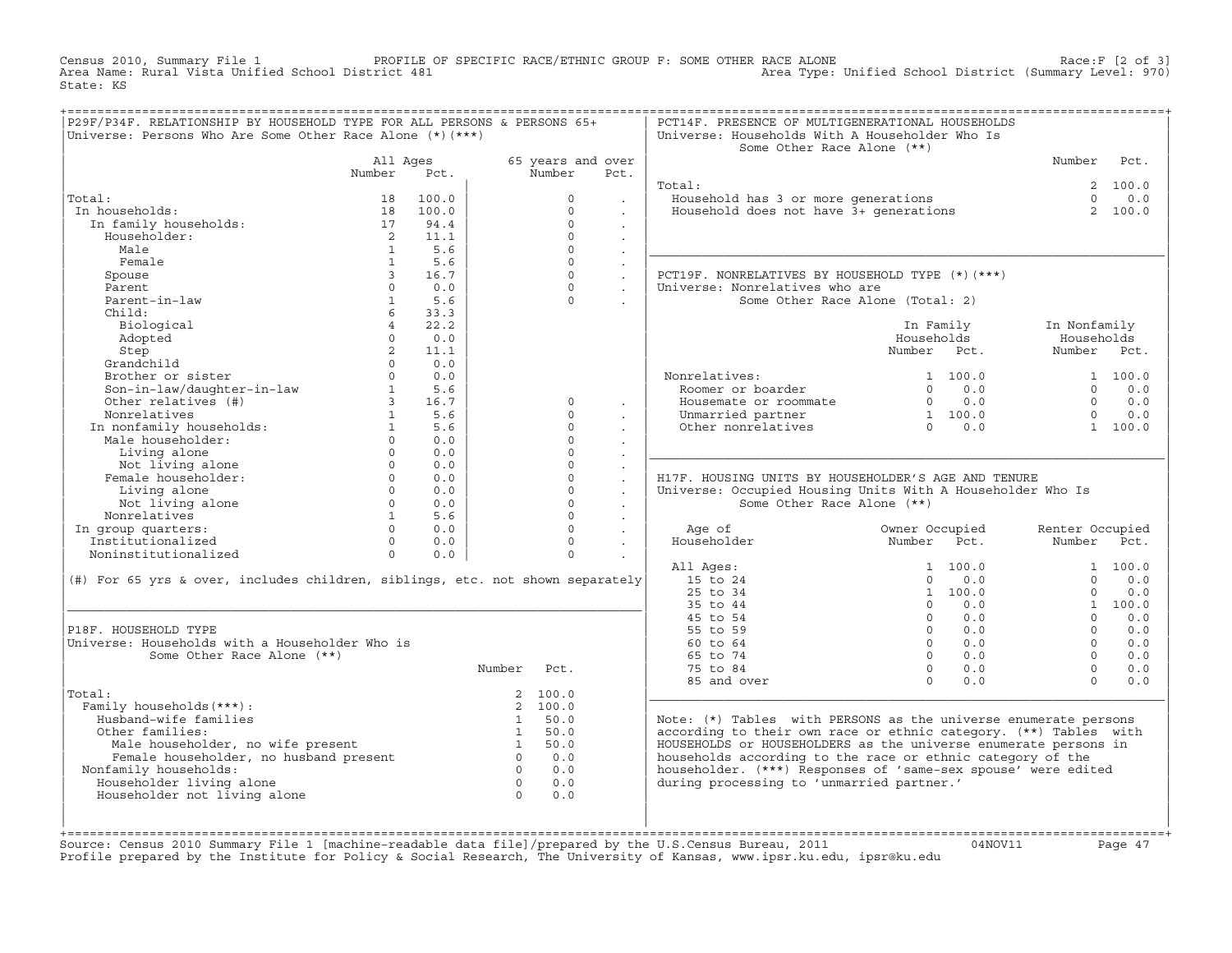Census 2010, Summary File 1 PROFILE OF SPECIFIC RACE/ETHNIC GROUP F: SOME OTHER RACE ALONE Race:F [3 of 3]<br>Area Name: Rural Vista Unified School District 481 Area Nove: Unified School District (Summary Level: 970) Area Type: Unified School District (Summary Level: 970) State: KS

+===================================================================================================================================================+|P28F/H16F. HOUSEHOLDS (OCCUPIED HOUSING UNITS) BY HOUSEHOLD SIZE BY TYPE AND BY TENURE | |Universe: Households (Occupied Housing Units) With A Householder Who Is Some Other Race Alone (\*\*)(\*\*\*) |

|                             | All<br>Households | Pct.    | Family<br>Households    | Pct.    | Nonfamily<br>Households | Pct.    | Owner<br>Occupied | Pct.  | Renter<br>Occupied | Pct.  |
|-----------------------------|-------------------|---------|-------------------------|---------|-------------------------|---------|-------------------|-------|--------------------|-------|
| household sizes:<br>All     |                   | 2 100.0 |                         | 2 100.0 | $\Omega$                |         |                   | 100.0 |                    | 100.0 |
| 1-person households         |                   | 0.0     | (Family always >1 pers) |         | $\mathbf 0$             |         |                   | 0.0   |                    | 0.0   |
| 2-person households         |                   | 0.0     |                         | 0.0     | $\mathbf 0$             |         |                   | 0.0   |                    | 0.0   |
| 3-person households         |                   | 0.0     |                         | 0.0     | $\mathbf 0$             | $\cdot$ |                   | 0.0   |                    | 0.0   |
| 4-person households         |                   | 50.0    |                         | 50.0    | $\mathbf 0$             | $\cdot$ |                   | 0.0   |                    | 100.0 |
| 5-person households         |                   | 0.0     |                         | 0.0     | $\Omega$                |         |                   | 0.0   |                    | 0.0   |
| 6-person households         |                   | 0.0     |                         | 0.0     | $\Omega$                |         |                   | 0.0   |                    | 0.0   |
| 7-or-more person households |                   | 50.0    |                         | 50.0    | $\mathbf 0$             |         |                   | 100.0 |                    | 0.0   |

|P16F/P17F/P36F/P37F/H11F/H12F. POPULATION IN HOUSEHOLDS AND AVERAGE HOUSEHOLD SIZE BY TYPE AND BY TENURE | Universe: Population in Households (Occupied Housing Units) With A Householder Who Is Some Other Race Alone (\*\*)

|                                | Total<br>Population | Pct.         | In<br>Families | Pct.     | In<br>Nonfamilies | Pct.        | In Owner<br>Occupied | Pct.                      | In Renter<br>Occupied | Pct.                      |  |
|--------------------------------|---------------------|--------------|----------------|----------|-------------------|-------------|----------------------|---------------------------|-----------------------|---------------------------|--|
| Total population in households | 12 <sup>1</sup>     | 100.0        |                | 91.7     | 0                 | 0.0         |                      | 66.7                      |                       | 33.3                      |  |
| Under 18 years                 |                     | 5, 100.0     |                | 5, 100.0 |                   |             |                      |                           |                       |                           |  |
| 18 years and over              |                     | 7 100.0      | 6              | 85.7     |                   |             |                      |                           |                       |                           |  |
| Average Household Size         | 6.00                | $------$     | 5.50           | $------$ |                   | $- - - - -$ | 8.00                 | $\qquad \qquad - - - - -$ | 4.00                  | $\qquad \qquad - - - - -$ |  |
| Under 18 years                 | 2.50                |              | 2.50           | $------$ |                   |             |                      |                           |                       |                           |  |
| 18 years and over              |                     | $3.50$ ----- | 3.00           |          |                   |             |                      |                           |                       | $------$                  |  |
|                                |                     |              |                |          |                   |             |                      |                           |                       |                           |  |

Note: Family household numbers include nonrelatives living with families.

| | PCT20/PCT22F. GROUP OUARTERS POPULATION BY SEX BY AGE BY GROUP OUARTERS TYPE Universe: Population in group quarters for persons who are Some Other Race Alone (\*)

|                                               | $---$ All Ages $---$ |       |       | Pct. of<br>All |      | Pct. of<br>Total |        | Pct. of<br>Total |
|-----------------------------------------------|----------------------|-------|-------|----------------|------|------------------|--------|------------------|
|                                               | Number               | Pct.  | Total | Ages           | Male | $18+$            | Female | $18+$            |
| All types of group quarters:                  |                      | 100.0 |       |                |      |                  |        |                  |
| Institutionalized population:                 |                      |       |       |                |      |                  |        |                  |
| Correctional facilities for adults            |                      |       |       |                |      |                  |        |                  |
| Juvenile facilities                           |                      |       |       |                |      |                  |        |                  |
| Nursing facilities/skilled-nursing facilities |                      |       |       |                |      |                  |        |                  |
| Other institutional facilities                |                      |       |       |                |      |                  |        |                  |
| Noninstitutionalized population:              |                      |       |       |                |      |                  |        |                  |
| College/university student housing            |                      |       |       |                |      |                  |        |                  |
| Military quarters                             |                      |       |       |                |      |                  |        |                  |
| Other noninstitutional facilities             |                      |       |       |                |      |                  |        |                  |

|\_\_\_\_\_\_\_\_\_\_\_\_\_\_\_\_\_\_\_\_\_\_\_\_\_\_\_\_\_\_\_\_\_\_\_\_\_\_\_\_\_\_\_\_\_\_\_\_\_\_\_\_\_\_\_\_\_\_\_\_\_\_\_\_\_\_\_\_\_\_\_\_\_\_\_\_\_\_\_\_\_\_\_\_\_\_\_\_\_\_\_\_\_\_\_\_\_\_\_\_\_\_\_\_\_\_\_\_\_\_\_\_\_\_\_\_\_\_\_\_\_\_\_\_\_\_\_\_\_\_\_\_\_\_\_\_\_\_\_\_\_\_\_\_\_\_\_|

| |

or HOUSEHOLDERS as the universe enumerate persons in households according to the race or ethnic category of the householder. | (\*\*\*) Same−sex couple households are included in the family households category if there is at least one additional person | | related to householder by birth or adoption. Same−sex couple households with no relatives of the householder present are tabulated | | in nonfamily households. Responses of 'same−sex spouse' were edited during processing to 'unmarried partner.' |

+===================================================================================================================================================+ Source: Census 2010 Summary File 1 [machine−readable data file]/prepared by the U.S.Census Bureau, 2011 04NOV11 Page 48 Profile prepared by the Institute for Policy & Social Research, The University of Kansas, www.ipsr.ku.edu, ipsr@ku.edu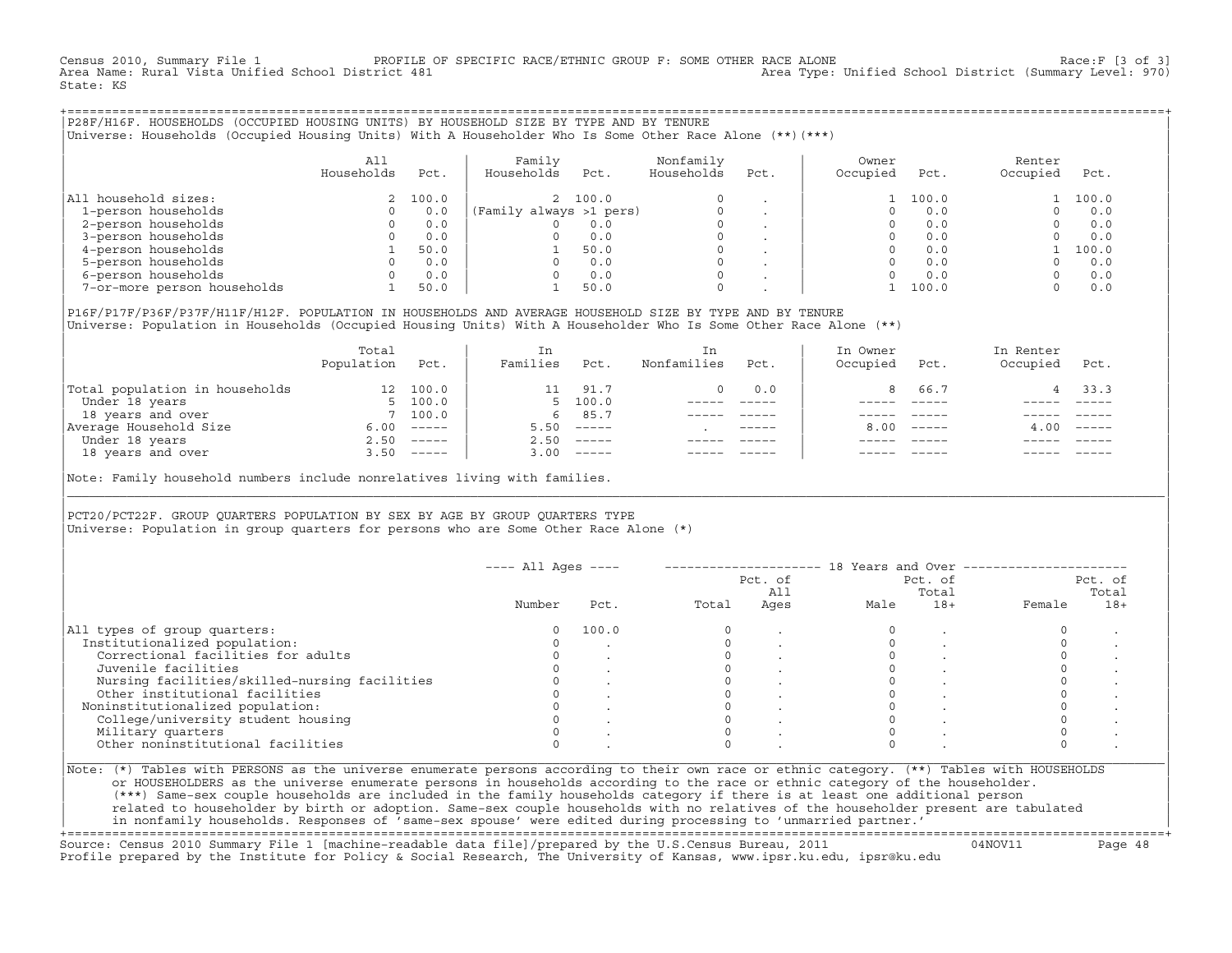Census 2010, Summary File 1 PROFILE OF SPECIFIC RACE/ETHNIC GROUP G: TWO OR MORE RACES Race:G [1 of 3] Area Name: Rural Vista Unified School District 481 Area Type: Unified School District (Summary Level: 970) State: KS

+===================================================================================================================================================+

| P29/P29G. POPULATION SUMMARY BY RESIDENCE TYPE FOR DESIGNATED UNIVERSE<br>P38G/39G. FAMILY TYPE BY PRESENCE AND AGE OF OWN OR RELATED CHILDREN<br>Universe: PERSONS Who Are Two or More Races<br>Universe: Families With A Householder Who Is<br>Two or More Races $(**)$ $(***)$<br>As % of Population of all Races<br>Population<br>Own Children<br>Total Persons:<br>36<br>$1.6%$ of<br>2,239<br>By Presence of:<br>Related Children<br>In Households(*)<br>36 1.6% of<br>0 . % of<br>2,239<br>Families Pct.<br>Families Pct.<br>$\overline{0}$<br>In Group Quarters<br>All families:<br>3 100.0<br>P16-18G/P36-37G. HOUSEHOLDS/POPULATION IN HOUSEHOLDS BY HOUSEHOLD TYPE<br>3 100.0<br>Universe: HOUSEHOLDERS Who Are Two or More Races<br>2 66.7<br>$0.0$<br>$\Omega$<br>Average<br>Population $(**)$<br>Size<br>1, 33.3<br>Households<br>Total Households (**)<br>$\sim$ 7<br>2.43<br>$\mathbf{1}$<br>33.3<br>17<br>Under 18 years<br>18 years<br>18 years and over<br>Family Households (***)<br>Under 18 years<br>18 years and over<br>Nonfamily Households<br>18 years and over<br>19 years and over<br>19 years and over<br>19 years and over<br>19 years and over<br><br>$5^{\circ}$<br>0.71<br>1<br>33.3<br>$\circ$<br>$\begin{bmatrix} 12 \\ 13 \\ 5 \\ 8 \\ 4 \end{bmatrix}$<br>1.71<br>0.0<br>$\circ$<br>0.0<br>4.33<br>$\Omega$<br>1.67<br>0.0<br>$\circ$<br>0.0<br>2.67<br>$\Omega$<br>0.0<br>1.00<br>$\Omega$<br>$0.0$<br>P12G/P13G. POPULATION BY AGE AND SEX<br>$\circ$<br>0.0<br>$\Omega$<br>Universe: Persons Who Are Two or More Races (*)<br>0.0<br>$\Omega$<br>0.0<br>$\overline{0}$<br>---Both Sexes---    ------Male------    -----Female-----<br>0.0<br>Under 6 yrs only<br>0.0<br>Under 6 yrs only 0<br>Under 6 and 6 to 17 yrs 0<br>6 to 17 yrs only 0<br>0 children under 18 0<br>Number Pct.<br>Number Pct.<br>0.0<br>$\overline{0}$<br>0.0<br>Number Pct.<br>$\Omega$<br>0.0<br>0.0<br>Number Fcc.<br>11 Ages: 36 100.0<br>10 to 14 7 19.4<br>16 to 17 19.4<br>16 to 17 19.4<br>16 and 19 1 2.8<br>20 0 0.0<br>21 0 0.0<br>21 0 0.0<br>21 2.8<br>25 to 29 3 8.3<br>36 to 34 1 2.8<br>35 to 39 2 5.6<br>40 to 44 1 2.8<br>45 to 49 1 2.8<br>55 to 59<br>15 100.0<br>16.7<br>2 13.3<br>3 20.0<br>0 0.0<br>16.7<br>0 0.0<br>16.7<br>0 0.0<br>16.7<br>0 0.0<br>16.7<br>16.7<br>16.7<br>16.7<br>16.7<br>16.7<br>0 0.0<br>16.7<br>0 0.0<br>16.7<br>0 0.0<br>16.7<br>0 0.0<br>16.7<br>0 0.0<br>16.7<br>0 0.0<br>0 0.0<br>0 0.0<br>16.7<br>0 0.0<br>0 0.0<br>0<br>No children under 18<br>0.0<br>$\Omega$<br>0.0<br>All Ages:<br>P31G. RELATIONSHIP BY HOUSEHOLD TYPE FOR THE POPULATION UNDER 18 YEARS<br>Universe: Persons under 18 who are<br>Two or More Races $(*)$ $(***)$<br>Number<br>Pct.<br>Total under 18:<br>100.0<br>der 18:<br>seholds:<br>.eholder or spouse<br>ated child:<br>m child:<br>In husband-wife families<br>In other families (no spouse present):<br>Male householder<br>Female householder<br>Ther relatives:<br>2<br>2<br>2<br>2<br>2<br>In households:<br>100.0<br>Householder or spouse<br>0.0<br>Related child:<br>100.0<br>88.2<br>Own child:<br>70.6<br>17.6<br>Male householder<br>11.8<br>5.9<br>Other relatives:<br>11.8 |
|-----------------------------------------------------------------------------------------------------------------------------------------------------------------------------------------------------------------------------------------------------------------------------------------------------------------------------------------------------------------------------------------------------------------------------------------------------------------------------------------------------------------------------------------------------------------------------------------------------------------------------------------------------------------------------------------------------------------------------------------------------------------------------------------------------------------------------------------------------------------------------------------------------------------------------------------------------------------------------------------------------------------------------------------------------------------------------------------------------------------------------------------------------------------------------------------------------------------------------------------------------------------------------------------------------------------------------------------------------------------------------------------------------------------------------------------------------------------------------------------------------------------------------------------------------------------------------------------------------------------------------------------------------------------------------------------------------------------------------------------------------------------------------------------------------------------------------------------------------------------------------------------------------------------------------------------------------------------------------------------------------------------------------------------------------------------------------------------------------------------------------------------------------------------------------------------------------------------------------------------------------------------------------------------------------------------------------------------------------------------------------------------------------------------------------------------------------------------------------------------------------------------------------------------------------------------------------------------------------------------------------------------------------------------------------------------------------------------------------------------------------------------------------------------------------------------------------------------------------------------------------------------------------------------------------------------------------------------------------------------------------------------------------------------------------------------------------------------------------------------------------------------------------------------------------------------|
|                                                                                                                                                                                                                                                                                                                                                                                                                                                                                                                                                                                                                                                                                                                                                                                                                                                                                                                                                                                                                                                                                                                                                                                                                                                                                                                                                                                                                                                                                                                                                                                                                                                                                                                                                                                                                                                                                                                                                                                                                                                                                                                                                                                                                                                                                                                                                                                                                                                                                                                                                                                                                                                                                                                                                                                                                                                                                                                                                                                                                                                                                                                                                                                         |
|                                                                                                                                                                                                                                                                                                                                                                                                                                                                                                                                                                                                                                                                                                                                                                                                                                                                                                                                                                                                                                                                                                                                                                                                                                                                                                                                                                                                                                                                                                                                                                                                                                                                                                                                                                                                                                                                                                                                                                                                                                                                                                                                                                                                                                                                                                                                                                                                                                                                                                                                                                                                                                                                                                                                                                                                                                                                                                                                                                                                                                                                                                                                                                                         |
|                                                                                                                                                                                                                                                                                                                                                                                                                                                                                                                                                                                                                                                                                                                                                                                                                                                                                                                                                                                                                                                                                                                                                                                                                                                                                                                                                                                                                                                                                                                                                                                                                                                                                                                                                                                                                                                                                                                                                                                                                                                                                                                                                                                                                                                                                                                                                                                                                                                                                                                                                                                                                                                                                                                                                                                                                                                                                                                                                                                                                                                                                                                                                                                         |
|                                                                                                                                                                                                                                                                                                                                                                                                                                                                                                                                                                                                                                                                                                                                                                                                                                                                                                                                                                                                                                                                                                                                                                                                                                                                                                                                                                                                                                                                                                                                                                                                                                                                                                                                                                                                                                                                                                                                                                                                                                                                                                                                                                                                                                                                                                                                                                                                                                                                                                                                                                                                                                                                                                                                                                                                                                                                                                                                                                                                                                                                                                                                                                                         |
|                                                                                                                                                                                                                                                                                                                                                                                                                                                                                                                                                                                                                                                                                                                                                                                                                                                                                                                                                                                                                                                                                                                                                                                                                                                                                                                                                                                                                                                                                                                                                                                                                                                                                                                                                                                                                                                                                                                                                                                                                                                                                                                                                                                                                                                                                                                                                                                                                                                                                                                                                                                                                                                                                                                                                                                                                                                                                                                                                                                                                                                                                                                                                                                         |
|                                                                                                                                                                                                                                                                                                                                                                                                                                                                                                                                                                                                                                                                                                                                                                                                                                                                                                                                                                                                                                                                                                                                                                                                                                                                                                                                                                                                                                                                                                                                                                                                                                                                                                                                                                                                                                                                                                                                                                                                                                                                                                                                                                                                                                                                                                                                                                                                                                                                                                                                                                                                                                                                                                                                                                                                                                                                                                                                                                                                                                                                                                                                                                                         |
|                                                                                                                                                                                                                                                                                                                                                                                                                                                                                                                                                                                                                                                                                                                                                                                                                                                                                                                                                                                                                                                                                                                                                                                                                                                                                                                                                                                                                                                                                                                                                                                                                                                                                                                                                                                                                                                                                                                                                                                                                                                                                                                                                                                                                                                                                                                                                                                                                                                                                                                                                                                                                                                                                                                                                                                                                                                                                                                                                                                                                                                                                                                                                                                         |
|                                                                                                                                                                                                                                                                                                                                                                                                                                                                                                                                                                                                                                                                                                                                                                                                                                                                                                                                                                                                                                                                                                                                                                                                                                                                                                                                                                                                                                                                                                                                                                                                                                                                                                                                                                                                                                                                                                                                                                                                                                                                                                                                                                                                                                                                                                                                                                                                                                                                                                                                                                                                                                                                                                                                                                                                                                                                                                                                                                                                                                                                                                                                                                                         |
|                                                                                                                                                                                                                                                                                                                                                                                                                                                                                                                                                                                                                                                                                                                                                                                                                                                                                                                                                                                                                                                                                                                                                                                                                                                                                                                                                                                                                                                                                                                                                                                                                                                                                                                                                                                                                                                                                                                                                                                                                                                                                                                                                                                                                                                                                                                                                                                                                                                                                                                                                                                                                                                                                                                                                                                                                                                                                                                                                                                                                                                                                                                                                                                         |
|                                                                                                                                                                                                                                                                                                                                                                                                                                                                                                                                                                                                                                                                                                                                                                                                                                                                                                                                                                                                                                                                                                                                                                                                                                                                                                                                                                                                                                                                                                                                                                                                                                                                                                                                                                                                                                                                                                                                                                                                                                                                                                                                                                                                                                                                                                                                                                                                                                                                                                                                                                                                                                                                                                                                                                                                                                                                                                                                                                                                                                                                                                                                                                                         |
|                                                                                                                                                                                                                                                                                                                                                                                                                                                                                                                                                                                                                                                                                                                                                                                                                                                                                                                                                                                                                                                                                                                                                                                                                                                                                                                                                                                                                                                                                                                                                                                                                                                                                                                                                                                                                                                                                                                                                                                                                                                                                                                                                                                                                                                                                                                                                                                                                                                                                                                                                                                                                                                                                                                                                                                                                                                                                                                                                                                                                                                                                                                                                                                         |
|                                                                                                                                                                                                                                                                                                                                                                                                                                                                                                                                                                                                                                                                                                                                                                                                                                                                                                                                                                                                                                                                                                                                                                                                                                                                                                                                                                                                                                                                                                                                                                                                                                                                                                                                                                                                                                                                                                                                                                                                                                                                                                                                                                                                                                                                                                                                                                                                                                                                                                                                                                                                                                                                                                                                                                                                                                                                                                                                                                                                                                                                                                                                                                                         |
|                                                                                                                                                                                                                                                                                                                                                                                                                                                                                                                                                                                                                                                                                                                                                                                                                                                                                                                                                                                                                                                                                                                                                                                                                                                                                                                                                                                                                                                                                                                                                                                                                                                                                                                                                                                                                                                                                                                                                                                                                                                                                                                                                                                                                                                                                                                                                                                                                                                                                                                                                                                                                                                                                                                                                                                                                                                                                                                                                                                                                                                                                                                                                                                         |
|                                                                                                                                                                                                                                                                                                                                                                                                                                                                                                                                                                                                                                                                                                                                                                                                                                                                                                                                                                                                                                                                                                                                                                                                                                                                                                                                                                                                                                                                                                                                                                                                                                                                                                                                                                                                                                                                                                                                                                                                                                                                                                                                                                                                                                                                                                                                                                                                                                                                                                                                                                                                                                                                                                                                                                                                                                                                                                                                                                                                                                                                                                                                                                                         |
|                                                                                                                                                                                                                                                                                                                                                                                                                                                                                                                                                                                                                                                                                                                                                                                                                                                                                                                                                                                                                                                                                                                                                                                                                                                                                                                                                                                                                                                                                                                                                                                                                                                                                                                                                                                                                                                                                                                                                                                                                                                                                                                                                                                                                                                                                                                                                                                                                                                                                                                                                                                                                                                                                                                                                                                                                                                                                                                                                                                                                                                                                                                                                                                         |
|                                                                                                                                                                                                                                                                                                                                                                                                                                                                                                                                                                                                                                                                                                                                                                                                                                                                                                                                                                                                                                                                                                                                                                                                                                                                                                                                                                                                                                                                                                                                                                                                                                                                                                                                                                                                                                                                                                                                                                                                                                                                                                                                                                                                                                                                                                                                                                                                                                                                                                                                                                                                                                                                                                                                                                                                                                                                                                                                                                                                                                                                                                                                                                                         |
|                                                                                                                                                                                                                                                                                                                                                                                                                                                                                                                                                                                                                                                                                                                                                                                                                                                                                                                                                                                                                                                                                                                                                                                                                                                                                                                                                                                                                                                                                                                                                                                                                                                                                                                                                                                                                                                                                                                                                                                                                                                                                                                                                                                                                                                                                                                                                                                                                                                                                                                                                                                                                                                                                                                                                                                                                                                                                                                                                                                                                                                                                                                                                                                         |
|                                                                                                                                                                                                                                                                                                                                                                                                                                                                                                                                                                                                                                                                                                                                                                                                                                                                                                                                                                                                                                                                                                                                                                                                                                                                                                                                                                                                                                                                                                                                                                                                                                                                                                                                                                                                                                                                                                                                                                                                                                                                                                                                                                                                                                                                                                                                                                                                                                                                                                                                                                                                                                                                                                                                                                                                                                                                                                                                                                                                                                                                                                                                                                                         |
|                                                                                                                                                                                                                                                                                                                                                                                                                                                                                                                                                                                                                                                                                                                                                                                                                                                                                                                                                                                                                                                                                                                                                                                                                                                                                                                                                                                                                                                                                                                                                                                                                                                                                                                                                                                                                                                                                                                                                                                                                                                                                                                                                                                                                                                                                                                                                                                                                                                                                                                                                                                                                                                                                                                                                                                                                                                                                                                                                                                                                                                                                                                                                                                         |
|                                                                                                                                                                                                                                                                                                                                                                                                                                                                                                                                                                                                                                                                                                                                                                                                                                                                                                                                                                                                                                                                                                                                                                                                                                                                                                                                                                                                                                                                                                                                                                                                                                                                                                                                                                                                                                                                                                                                                                                                                                                                                                                                                                                                                                                                                                                                                                                                                                                                                                                                                                                                                                                                                                                                                                                                                                                                                                                                                                                                                                                                                                                                                                                         |
|                                                                                                                                                                                                                                                                                                                                                                                                                                                                                                                                                                                                                                                                                                                                                                                                                                                                                                                                                                                                                                                                                                                                                                                                                                                                                                                                                                                                                                                                                                                                                                                                                                                                                                                                                                                                                                                                                                                                                                                                                                                                                                                                                                                                                                                                                                                                                                                                                                                                                                                                                                                                                                                                                                                                                                                                                                                                                                                                                                                                                                                                                                                                                                                         |
|                                                                                                                                                                                                                                                                                                                                                                                                                                                                                                                                                                                                                                                                                                                                                                                                                                                                                                                                                                                                                                                                                                                                                                                                                                                                                                                                                                                                                                                                                                                                                                                                                                                                                                                                                                                                                                                                                                                                                                                                                                                                                                                                                                                                                                                                                                                                                                                                                                                                                                                                                                                                                                                                                                                                                                                                                                                                                                                                                                                                                                                                                                                                                                                         |
|                                                                                                                                                                                                                                                                                                                                                                                                                                                                                                                                                                                                                                                                                                                                                                                                                                                                                                                                                                                                                                                                                                                                                                                                                                                                                                                                                                                                                                                                                                                                                                                                                                                                                                                                                                                                                                                                                                                                                                                                                                                                                                                                                                                                                                                                                                                                                                                                                                                                                                                                                                                                                                                                                                                                                                                                                                                                                                                                                                                                                                                                                                                                                                                         |
|                                                                                                                                                                                                                                                                                                                                                                                                                                                                                                                                                                                                                                                                                                                                                                                                                                                                                                                                                                                                                                                                                                                                                                                                                                                                                                                                                                                                                                                                                                                                                                                                                                                                                                                                                                                                                                                                                                                                                                                                                                                                                                                                                                                                                                                                                                                                                                                                                                                                                                                                                                                                                                                                                                                                                                                                                                                                                                                                                                                                                                                                                                                                                                                         |
|                                                                                                                                                                                                                                                                                                                                                                                                                                                                                                                                                                                                                                                                                                                                                                                                                                                                                                                                                                                                                                                                                                                                                                                                                                                                                                                                                                                                                                                                                                                                                                                                                                                                                                                                                                                                                                                                                                                                                                                                                                                                                                                                                                                                                                                                                                                                                                                                                                                                                                                                                                                                                                                                                                                                                                                                                                                                                                                                                                                                                                                                                                                                                                                         |
|                                                                                                                                                                                                                                                                                                                                                                                                                                                                                                                                                                                                                                                                                                                                                                                                                                                                                                                                                                                                                                                                                                                                                                                                                                                                                                                                                                                                                                                                                                                                                                                                                                                                                                                                                                                                                                                                                                                                                                                                                                                                                                                                                                                                                                                                                                                                                                                                                                                                                                                                                                                                                                                                                                                                                                                                                                                                                                                                                                                                                                                                                                                                                                                         |
|                                                                                                                                                                                                                                                                                                                                                                                                                                                                                                                                                                                                                                                                                                                                                                                                                                                                                                                                                                                                                                                                                                                                                                                                                                                                                                                                                                                                                                                                                                                                                                                                                                                                                                                                                                                                                                                                                                                                                                                                                                                                                                                                                                                                                                                                                                                                                                                                                                                                                                                                                                                                                                                                                                                                                                                                                                                                                                                                                                                                                                                                                                                                                                                         |
|                                                                                                                                                                                                                                                                                                                                                                                                                                                                                                                                                                                                                                                                                                                                                                                                                                                                                                                                                                                                                                                                                                                                                                                                                                                                                                                                                                                                                                                                                                                                                                                                                                                                                                                                                                                                                                                                                                                                                                                                                                                                                                                                                                                                                                                                                                                                                                                                                                                                                                                                                                                                                                                                                                                                                                                                                                                                                                                                                                                                                                                                                                                                                                                         |
|                                                                                                                                                                                                                                                                                                                                                                                                                                                                                                                                                                                                                                                                                                                                                                                                                                                                                                                                                                                                                                                                                                                                                                                                                                                                                                                                                                                                                                                                                                                                                                                                                                                                                                                                                                                                                                                                                                                                                                                                                                                                                                                                                                                                                                                                                                                                                                                                                                                                                                                                                                                                                                                                                                                                                                                                                                                                                                                                                                                                                                                                                                                                                                                         |
|                                                                                                                                                                                                                                                                                                                                                                                                                                                                                                                                                                                                                                                                                                                                                                                                                                                                                                                                                                                                                                                                                                                                                                                                                                                                                                                                                                                                                                                                                                                                                                                                                                                                                                                                                                                                                                                                                                                                                                                                                                                                                                                                                                                                                                                                                                                                                                                                                                                                                                                                                                                                                                                                                                                                                                                                                                                                                                                                                                                                                                                                                                                                                                                         |
|                                                                                                                                                                                                                                                                                                                                                                                                                                                                                                                                                                                                                                                                                                                                                                                                                                                                                                                                                                                                                                                                                                                                                                                                                                                                                                                                                                                                                                                                                                                                                                                                                                                                                                                                                                                                                                                                                                                                                                                                                                                                                                                                                                                                                                                                                                                                                                                                                                                                                                                                                                                                                                                                                                                                                                                                                                                                                                                                                                                                                                                                                                                                                                                         |
|                                                                                                                                                                                                                                                                                                                                                                                                                                                                                                                                                                                                                                                                                                                                                                                                                                                                                                                                                                                                                                                                                                                                                                                                                                                                                                                                                                                                                                                                                                                                                                                                                                                                                                                                                                                                                                                                                                                                                                                                                                                                                                                                                                                                                                                                                                                                                                                                                                                                                                                                                                                                                                                                                                                                                                                                                                                                                                                                                                                                                                                                                                                                                                                         |
|                                                                                                                                                                                                                                                                                                                                                                                                                                                                                                                                                                                                                                                                                                                                                                                                                                                                                                                                                                                                                                                                                                                                                                                                                                                                                                                                                                                                                                                                                                                                                                                                                                                                                                                                                                                                                                                                                                                                                                                                                                                                                                                                                                                                                                                                                                                                                                                                                                                                                                                                                                                                                                                                                                                                                                                                                                                                                                                                                                                                                                                                                                                                                                                         |
|                                                                                                                                                                                                                                                                                                                                                                                                                                                                                                                                                                                                                                                                                                                                                                                                                                                                                                                                                                                                                                                                                                                                                                                                                                                                                                                                                                                                                                                                                                                                                                                                                                                                                                                                                                                                                                                                                                                                                                                                                                                                                                                                                                                                                                                                                                                                                                                                                                                                                                                                                                                                                                                                                                                                                                                                                                                                                                                                                                                                                                                                                                                                                                                         |
|                                                                                                                                                                                                                                                                                                                                                                                                                                                                                                                                                                                                                                                                                                                                                                                                                                                                                                                                                                                                                                                                                                                                                                                                                                                                                                                                                                                                                                                                                                                                                                                                                                                                                                                                                                                                                                                                                                                                                                                                                                                                                                                                                                                                                                                                                                                                                                                                                                                                                                                                                                                                                                                                                                                                                                                                                                                                                                                                                                                                                                                                                                                                                                                         |
|                                                                                                                                                                                                                                                                                                                                                                                                                                                                                                                                                                                                                                                                                                                                                                                                                                                                                                                                                                                                                                                                                                                                                                                                                                                                                                                                                                                                                                                                                                                                                                                                                                                                                                                                                                                                                                                                                                                                                                                                                                                                                                                                                                                                                                                                                                                                                                                                                                                                                                                                                                                                                                                                                                                                                                                                                                                                                                                                                                                                                                                                                                                                                                                         |
|                                                                                                                                                                                                                                                                                                                                                                                                                                                                                                                                                                                                                                                                                                                                                                                                                                                                                                                                                                                                                                                                                                                                                                                                                                                                                                                                                                                                                                                                                                                                                                                                                                                                                                                                                                                                                                                                                                                                                                                                                                                                                                                                                                                                                                                                                                                                                                                                                                                                                                                                                                                                                                                                                                                                                                                                                                                                                                                                                                                                                                                                                                                                                                                         |
|                                                                                                                                                                                                                                                                                                                                                                                                                                                                                                                                                                                                                                                                                                                                                                                                                                                                                                                                                                                                                                                                                                                                                                                                                                                                                                                                                                                                                                                                                                                                                                                                                                                                                                                                                                                                                                                                                                                                                                                                                                                                                                                                                                                                                                                                                                                                                                                                                                                                                                                                                                                                                                                                                                                                                                                                                                                                                                                                                                                                                                                                                                                                                                                         |
|                                                                                                                                                                                                                                                                                                                                                                                                                                                                                                                                                                                                                                                                                                                                                                                                                                                                                                                                                                                                                                                                                                                                                                                                                                                                                                                                                                                                                                                                                                                                                                                                                                                                                                                                                                                                                                                                                                                                                                                                                                                                                                                                                                                                                                                                                                                                                                                                                                                                                                                                                                                                                                                                                                                                                                                                                                                                                                                                                                                                                                                                                                                                                                                         |
|                                                                                                                                                                                                                                                                                                                                                                                                                                                                                                                                                                                                                                                                                                                                                                                                                                                                                                                                                                                                                                                                                                                                                                                                                                                                                                                                                                                                                                                                                                                                                                                                                                                                                                                                                                                                                                                                                                                                                                                                                                                                                                                                                                                                                                                                                                                                                                                                                                                                                                                                                                                                                                                                                                                                                                                                                                                                                                                                                                                                                                                                                                                                                                                         |
|                                                                                                                                                                                                                                                                                                                                                                                                                                                                                                                                                                                                                                                                                                                                                                                                                                                                                                                                                                                                                                                                                                                                                                                                                                                                                                                                                                                                                                                                                                                                                                                                                                                                                                                                                                                                                                                                                                                                                                                                                                                                                                                                                                                                                                                                                                                                                                                                                                                                                                                                                                                                                                                                                                                                                                                                                                                                                                                                                                                                                                                                                                                                                                                         |
|                                                                                                                                                                                                                                                                                                                                                                                                                                                                                                                                                                                                                                                                                                                                                                                                                                                                                                                                                                                                                                                                                                                                                                                                                                                                                                                                                                                                                                                                                                                                                                                                                                                                                                                                                                                                                                                                                                                                                                                                                                                                                                                                                                                                                                                                                                                                                                                                                                                                                                                                                                                                                                                                                                                                                                                                                                                                                                                                                                                                                                                                                                                                                                                         |
|                                                                                                                                                                                                                                                                                                                                                                                                                                                                                                                                                                                                                                                                                                                                                                                                                                                                                                                                                                                                                                                                                                                                                                                                                                                                                                                                                                                                                                                                                                                                                                                                                                                                                                                                                                                                                                                                                                                                                                                                                                                                                                                                                                                                                                                                                                                                                                                                                                                                                                                                                                                                                                                                                                                                                                                                                                                                                                                                                                                                                                                                                                                                                                                         |
| 0.0<br>Grandchild                                                                                                                                                                                                                                                                                                                                                                                                                                                                                                                                                                                                                                                                                                                                                                                                                                                                                                                                                                                                                                                                                                                                                                                                                                                                                                                                                                                                                                                                                                                                                                                                                                                                                                                                                                                                                                                                                                                                                                                                                                                                                                                                                                                                                                                                                                                                                                                                                                                                                                                                                                                                                                                                                                                                                                                                                                                                                                                                                                                                                                                                                                                                                                       |
| 2<br>Other relatives<br>11.8                                                                                                                                                                                                                                                                                                                                                                                                                                                                                                                                                                                                                                                                                                                                                                                                                                                                                                                                                                                                                                                                                                                                                                                                                                                                                                                                                                                                                                                                                                                                                                                                                                                                                                                                                                                                                                                                                                                                                                                                                                                                                                                                                                                                                                                                                                                                                                                                                                                                                                                                                                                                                                                                                                                                                                                                                                                                                                                                                                                                                                                                                                                                                            |
| 0.0<br>Nonrelatives<br>$\Omega$                                                                                                                                                                                                                                                                                                                                                                                                                                                                                                                                                                                                                                                                                                                                                                                                                                                                                                                                                                                                                                                                                                                                                                                                                                                                                                                                                                                                                                                                                                                                                                                                                                                                                                                                                                                                                                                                                                                                                                                                                                                                                                                                                                                                                                                                                                                                                                                                                                                                                                                                                                                                                                                                                                                                                                                                                                                                                                                                                                                                                                                                                                                                                         |
| $\Omega$<br>0.0<br>In group quarters:                                                                                                                                                                                                                                                                                                                                                                                                                                                                                                                                                                                                                                                                                                                                                                                                                                                                                                                                                                                                                                                                                                                                                                                                                                                                                                                                                                                                                                                                                                                                                                                                                                                                                                                                                                                                                                                                                                                                                                                                                                                                                                                                                                                                                                                                                                                                                                                                                                                                                                                                                                                                                                                                                                                                                                                                                                                                                                                                                                                                                                                                                                                                                   |
| Institutionalized population<br>$\Omega$<br>0.0                                                                                                                                                                                                                                                                                                                                                                                                                                                                                                                                                                                                                                                                                                                                                                                                                                                                                                                                                                                                                                                                                                                                                                                                                                                                                                                                                                                                                                                                                                                                                                                                                                                                                                                                                                                                                                                                                                                                                                                                                                                                                                                                                                                                                                                                                                                                                                                                                                                                                                                                                                                                                                                                                                                                                                                                                                                                                                                                                                                                                                                                                                                                         |
| Noninstitutionalized population<br>$\Omega$<br>0.0                                                                                                                                                                                                                                                                                                                                                                                                                                                                                                                                                                                                                                                                                                                                                                                                                                                                                                                                                                                                                                                                                                                                                                                                                                                                                                                                                                                                                                                                                                                                                                                                                                                                                                                                                                                                                                                                                                                                                                                                                                                                                                                                                                                                                                                                                                                                                                                                                                                                                                                                                                                                                                                                                                                                                                                                                                                                                                                                                                                                                                                                                                                                      |
|                                                                                                                                                                                                                                                                                                                                                                                                                                                                                                                                                                                                                                                                                                                                                                                                                                                                                                                                                                                                                                                                                                                                                                                                                                                                                                                                                                                                                                                                                                                                                                                                                                                                                                                                                                                                                                                                                                                                                                                                                                                                                                                                                                                                                                                                                                                                                                                                                                                                                                                                                                                                                                                                                                                                                                                                                                                                                                                                                                                                                                                                                                                                                                                         |
| 6<br>Note: (*) Tables with PERSONS as the universe enumerate persons according<br>$0$ to $17$<br>11<br>52.4<br>40.0                                                                                                                                                                                                                                                                                                                                                                                                                                                                                                                                                                                                                                                                                                                                                                                                                                                                                                                                                                                                                                                                                                                                                                                                                                                                                                                                                                                                                                                                                                                                                                                                                                                                                                                                                                                                                                                                                                                                                                                                                                                                                                                                                                                                                                                                                                                                                                                                                                                                                                                                                                                                                                                                                                                                                                                                                                                                                                                                                                                                                                                                     |
| $\begin{array}{cc} 17 & 47.2 \\ 15 & 41.7 \end{array}$<br>9 42.9<br>6<br>to their own race or ethnic category. (**) Tables with HOUSEHOLDS or<br>40.0<br>18 to 64                                                                                                                                                                                                                                                                                                                                                                                                                                                                                                                                                                                                                                                                                                                                                                                                                                                                                                                                                                                                                                                                                                                                                                                                                                                                                                                                                                                                                                                                                                                                                                                                                                                                                                                                                                                                                                                                                                                                                                                                                                                                                                                                                                                                                                                                                                                                                                                                                                                                                                                                                                                                                                                                                                                                                                                                                                                                                                                                                                                                                       |
| $4.8$<br>4 11.1<br>3 <sup>7</sup><br>20.0<br>65 plus<br>1<br>HOUSEHOLDERS as the universe enumerate persons in households according                                                                                                                                                                                                                                                                                                                                                                                                                                                                                                                                                                                                                                                                                                                                                                                                                                                                                                                                                                                                                                                                                                                                                                                                                                                                                                                                                                                                                                                                                                                                                                                                                                                                                                                                                                                                                                                                                                                                                                                                                                                                                                                                                                                                                                                                                                                                                                                                                                                                                                                                                                                                                                                                                                                                                                                                                                                                                                                                                                                                                                                     |
| to the race or ethnic category of the householder. (***) Responses of                                                                                                                                                                                                                                                                                                                                                                                                                                                                                                                                                                                                                                                                                                                                                                                                                                                                                                                                                                                                                                                                                                                                                                                                                                                                                                                                                                                                                                                                                                                                                                                                                                                                                                                                                                                                                                                                                                                                                                                                                                                                                                                                                                                                                                                                                                                                                                                                                                                                                                                                                                                                                                                                                                                                                                                                                                                                                                                                                                                                                                                                                                                   |
| 'same-sex spouse' were edited during processing to 'unmarried partner.'<br> Median Age<br>21.5 16.5<br>24.5                                                                                                                                                                                                                                                                                                                                                                                                                                                                                                                                                                                                                                                                                                                                                                                                                                                                                                                                                                                                                                                                                                                                                                                                                                                                                                                                                                                                                                                                                                                                                                                                                                                                                                                                                                                                                                                                                                                                                                                                                                                                                                                                                                                                                                                                                                                                                                                                                                                                                                                                                                                                                                                                                                                                                                                                                                                                                                                                                                                                                                                                             |

|Median Age 21.5 16.5 24.5 | 'same−sex spouse' were edited during processing to 'unmarried partner.' | +===================================================================================================================================================+ Source: Census 2010 Summary File 1 [machine−readable data file]/prepared by the U.S.Census Bureau, 2011 04NOV11 Page 49 Profile prepared by the Institute for Policy & Social Research, The University of Kansas, www.ipsr.ku.edu, ipsr@ku.edu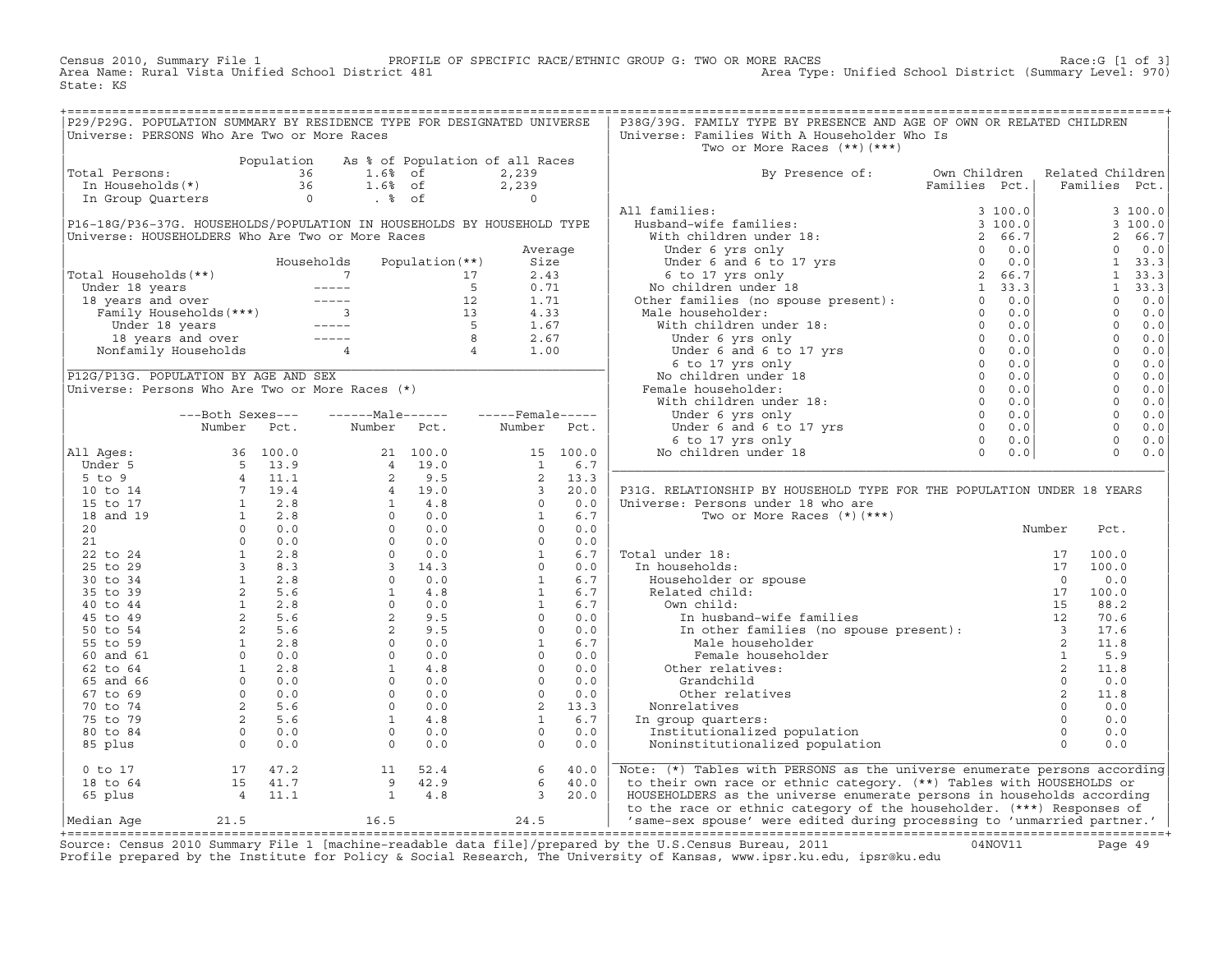Census 2010, Summary File 1 PROFILE OF SPECIFIC RACE/ETHNIC GROUP G: TWO OR MORE RACES Race:G [2 of 3] Area Type: Unified School District (Summary Level: 970) State: KS

| P29G/P34G. RELATIONSHIP BY HOUSEHOLD TYPE FOR ALL PERSONS & PERSONS 65+<br>Universe: Persons Who Are Two or More Races $(*)$ $(***)$                   |                         |                          |                         |                         |             | PCT14G. PRESENCE OF MULTIGENERATIONAL HOUSEHOLDS<br>Universe: Households With A Householder Who Is |                                                     |                           |          |
|--------------------------------------------------------------------------------------------------------------------------------------------------------|-------------------------|--------------------------|-------------------------|-------------------------|-------------|----------------------------------------------------------------------------------------------------|-----------------------------------------------------|---------------------------|----------|
|                                                                                                                                                        |                         |                          |                         |                         |             | Two or More Races (**)                                                                             |                                                     |                           |          |
|                                                                                                                                                        | All Ages                |                          |                         | 65 years and over       |             |                                                                                                    |                                                     | Number                    | Pct.     |
|                                                                                                                                                        | Number                  | Pct.                     |                         | Number                  | Pct.        |                                                                                                    |                                                     |                           |          |
|                                                                                                                                                        |                         |                          |                         |                         |             | Total:                                                                                             |                                                     |                           | 7 100.0  |
| Total:                                                                                                                                                 | 36                      | 100.0                    |                         | $\overline{4}$          | 100.0       | Household has 3 or more generations<br>Household does not have 3+ generations                      |                                                     | $\Omega$                  | 0.0      |
| In households:                                                                                                                                         | 36                      | 100.0                    |                         | 4                       | 100.0       |                                                                                                    |                                                     |                           | 7, 100.0 |
| In family households:                                                                                                                                  | 30                      | 83.3                     |                         | $\overline{2}$          | 50.0        |                                                                                                    |                                                     |                           |          |
| Householder:                                                                                                                                           |                         | $3 \t 8.3$               |                         | $\mathbf{1}$            | 25.0        |                                                                                                    |                                                     |                           |          |
| Male                                                                                                                                                   | $\overline{3}$          | 8.3                      |                         | $\mathbf{1}$            | 25.0        |                                                                                                    |                                                     |                           |          |
| Female                                                                                                                                                 | $\circ$                 | 0.0                      |                         | $\Omega$                | 0.0         |                                                                                                    |                                                     |                           |          |
| Spouse                                                                                                                                                 | 5 <sup>1</sup>          | 13.9                     |                         | $\mathbf{1}$            | 25.0        | PCT19G. NONRELATIVES BY HOUSEHOLD TYPE (*) (***)                                                   |                                                     |                           |          |
| Parent                                                                                                                                                 | $\mathbf{1}$            | 2.8                      |                         | $\Omega$                | 0.0         | Universe: Nonrelatives who are                                                                     |                                                     |                           |          |
| Parent-in-law                                                                                                                                          | $\Omega$                | 0.0                      |                         | $\Omega$                | 0.0         | Two or More Races (Total: 2)                                                                       |                                                     |                           |          |
| Child:                                                                                                                                                 | 18                      | 50.0                     |                         |                         |             |                                                                                                    |                                                     |                           |          |
| Biological                                                                                                                                             | 15                      | 41.7                     |                         |                         |             |                                                                                                    | In Family                                           | In Nonfamily              |          |
| Adopted                                                                                                                                                | $\overline{0}$          | 0.0                      |                         |                         |             |                                                                                                    | Households                                          | Households                |          |
| Step                                                                                                                                                   | $\overline{\mathbf{3}}$ | 8.3                      |                         |                         |             |                                                                                                    | Number Pct.                                         | Number Pct.               |          |
| Grandchild                                                                                                                                             | $\Omega$                | 0.0                      |                         |                         |             |                                                                                                    |                                                     |                           |          |
| Brother or sister                                                                                                                                      | $\Omega$                | 0.0                      |                         |                         |             | Nonrelatives:                                                                                      | 0 100.0                                             |                           | 2 100.0  |
| Son-in-law/daughter-in-law                                                                                                                             | $\Omega$                | 0.0                      |                         |                         |             | Roomer or boarder                                                                                  | $\Omega$<br><b>Contract Contract</b>                | $\Omega$                  | 0.0      |
| Other relatives (#)                                                                                                                                    | $3^{\circ}$             | 8.3                      |                         | $\Omega$                | 0.0         | Housemate or roommate                                                                              | $\overline{0}$<br><b>Contract Contract</b>          |                           | 1 50.0   |
| Nonrelatives                                                                                                                                           |                         | $0 \t 0.0$               |                         | $\Omega$                | 0.0         | Unmarried partner                                                                                  | $\begin{matrix}0\\0\end{matrix}$<br>$\sim 10^{-11}$ | $\mathbf{1}$              | 50.0     |
| In nonfamily households:<br>Male householder:                                                                                                          |                         | 6 16.7                   |                         | $\overline{2}$          | 50.0        | Other nonrelatives                                                                                 |                                                     | $\cap$                    | 0.0      |
| Male householder:                                                                                                                                      | $2^{\circ}$             | 5.6                      |                         | $\Omega$                | 0.0         |                                                                                                    |                                                     |                           |          |
| Living alone                                                                                                                                           | $2^{\circ}$             | 5.6                      |                         | $\Omega$                | 0.0         |                                                                                                    |                                                     |                           |          |
| Not living alone                                                                                                                                       |                         | $0 \qquad \qquad$<br>0.0 |                         | $\mathbf 0$             | 0.0         |                                                                                                    |                                                     |                           |          |
| Female householder:                                                                                                                                    | $2 \overline{ }$        | 5.6                      |                         | 2                       | 50.0        | H17G. HOUSING UNITS BY HOUSEHOLDER'S AGE AND TENURE                                                |                                                     |                           |          |
| Living alone                                                                                                                                           | $\Omega$                | 2 5.6<br>0.0             |                         | $2^{\circ}$<br>$\Omega$ | 50.0<br>0.0 | Universe: Occupied Housing Units With A Householder Who Is                                         |                                                     |                           |          |
| Not living alone<br>Nonrelatives                                                                                                                       | $\overline{2}$          | 5.6                      |                         | $\Omega$                | 0.0         | Two or More Races (**)                                                                             |                                                     |                           |          |
|                                                                                                                                                        | $\Omega$                | 0.0                      |                         | $\Omega$                | 0.0         |                                                                                                    |                                                     |                           |          |
| In group quarters:<br>Institutionalized                                                                                                                | $\Omega$                | 0.0                      |                         | $\Omega$                | 0.0         | Age of<br>Householder                                                                              | Owner Occupied<br>Number<br>Pct.                    | Renter Occupied<br>Number | Pct.     |
| Noninstitutionalized                                                                                                                                   | $0 \qquad \qquad$       | 0.0                      |                         | $\Omega$                | 0.0         |                                                                                                    |                                                     |                           |          |
|                                                                                                                                                        |                         |                          |                         |                         |             | All Ages:                                                                                          | 5, 100.0                                            |                           | 2, 100.0 |
| (#) For 65 yrs & over, includes children, siblings, etc. not shown separately                                                                          |                         |                          |                         |                         |             | 15 to 24                                                                                           | $\Omega$<br>0.0                                     | $\Omega$                  | 0.0      |
|                                                                                                                                                        |                         |                          |                         |                         |             | 25 to 34                                                                                           | $\circ$<br>0.0                                      | $\Omega$                  | 0.0      |
|                                                                                                                                                        |                         |                          |                         |                         |             | 35 to 44                                                                                           | $\Omega$<br>0.0                                     | $\cap$                    | 0.0      |
|                                                                                                                                                        |                         |                          |                         |                         |             | 45 to 54                                                                                           | 2, 40, 0                                            | 1                         | 50.0     |
| P18G. HOUSEHOLD TYPE                                                                                                                                   |                         |                          |                         |                         |             | 55 to 59                                                                                           | $\Omega$<br>0.0                                     | $\cap$                    | 0.0      |
| Universe: Households with a Householder Who is                                                                                                         |                         |                          |                         |                         |             | 60 to 64                                                                                           | $1 \t 20.0$                                         | $\Omega$                  | 0.0      |
| Two or More Races (**)                                                                                                                                 |                         |                          |                         |                         |             | 65 to 74                                                                                           | 1 20.0                                              | $\Omega$                  | 0.0      |
|                                                                                                                                                        |                         |                          | Number                  | Pct.                    |             | 75 to 84                                                                                           | 1 20.0                                              | $\mathbf{1}$              | 50.0     |
|                                                                                                                                                        |                         |                          |                         |                         |             | 85 and over                                                                                        | $\Omega$<br>0.0                                     | $\Omega$                  | 0.0      |
| Total:                                                                                                                                                 |                         |                          |                         | 7, 100.0                |             |                                                                                                    |                                                     |                           |          |
| Family households (***) :                                                                                                                              |                         |                          | $\overline{3}$          | 42.9                    |             |                                                                                                    |                                                     |                           |          |
| Husband-wife families                                                                                                                                  |                         |                          | $\overline{\mathbf{3}}$ | 42.9                    |             | Note: (*) Tables with PERSONS as the universe enumerate persons                                    |                                                     |                           |          |
| Other families:                                                                                                                                        |                         |                          |                         | $0 \qquad 0.0$          |             | according to their own race or ethnic category. (**) Tables with                                   |                                                     |                           |          |
|                                                                                                                                                        |                         |                          |                         |                         |             | HOUSEHOLDS or HOUSEHOLDERS as the universe enumerate persons in                                    |                                                     |                           |          |
|                                                                                                                                                        |                         |                          |                         |                         |             | households according to the race or ethnic category of the                                         |                                                     |                           |          |
| Female householder, no wife present $0$ 0.0<br>Female householder, no husband present $0$ 0.0<br>imply households:<br>$0$ 0.0<br>Nonfamily households: |                         |                          |                         |                         |             | householder. (***) Responses of 'same-sex spouse' were edited                                      |                                                     |                           |          |
| Householder living alone                                                                                                                               |                         |                          | $4\overline{4}$         | 57.1                    |             | during processing to 'unmarried partner.'                                                          |                                                     |                           |          |
| Householder not living alone                                                                                                                           |                         |                          | $\bigcap$               | 0.0                     |             |                                                                                                    |                                                     |                           |          |
|                                                                                                                                                        |                         |                          |                         |                         |             |                                                                                                    |                                                     |                           |          |
|                                                                                                                                                        |                         |                          |                         |                         |             |                                                                                                    |                                                     |                           |          |
|                                                                                                                                                        |                         |                          |                         |                         |             |                                                                                                    |                                                     |                           |          |

+===================================================================================================================================================+Source: Census 2010 Summary File 1 [machine−readable data file]/prepared by the U.S.Census Bureau, 2011 04NOV11 Page 50 Profile prepared by the Institute for Policy & Social Research, The University of Kansas, www.ipsr.ku.edu, ipsr@ku.edu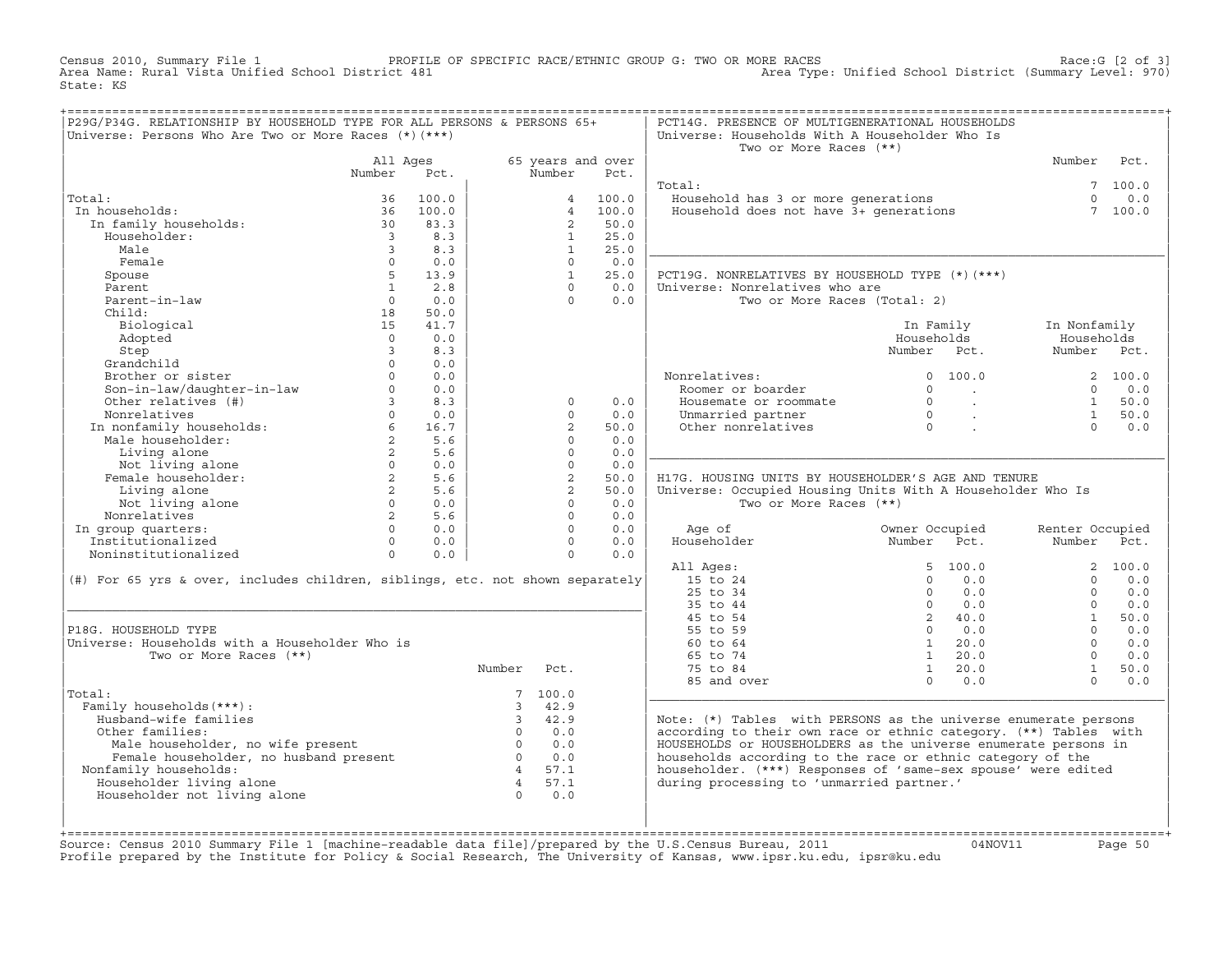Census 2010, Summary File 1 PROFILE OF SPECIFIC RACE/ETHNIC GROUP G: TWO OR MORE RACES Race:G [3 of 3] Area Type: Unified School District (Summary Level: 970) State: KS

+===================================================================================================================================================+|P28G/H16G. HOUSEHOLDS (OCCUPIED HOUSING UNITS) BY HOUSEHOLD SIZE BY TYPE AND BY TENURE | |Universe: Households (Occupied Housing Units) With A Householder Who Is Two or More Races (\*\*)(\*\*\*) |

|                             | All<br>Households | Pct.  | Family<br>Households    | Pct.  | Nonfamily<br>Households | Pct.  | Owner<br>Occupied | Pct.     | Renter<br>Occupied | Pct.  |
|-----------------------------|-------------------|-------|-------------------------|-------|-------------------------|-------|-------------------|----------|--------------------|-------|
| household sizes:<br>All     |                   | 100.0 |                         | 100.0 | 4                       | 100.0 |                   | 5, 100.0 |                    | 100.0 |
| 1-person households         |                   | 57.1  | (Family always >1 pers) |       |                         | 100.0 |                   | 80.0     |                    | 0.0   |
| 2-person households         |                   | 14.3  |                         | 33.3  |                         | 0.0   |                   | 0.0      |                    | 50.0  |
| 3-person households         |                   | 0.0   |                         | 0.0   | $\Omega$                | 0.0   |                   | 0.0      |                    | 0.0   |
| 4-person households         |                   | 0.0   |                         | 0.0   | $\Omega$                | 0.0   |                   | 0.0      |                    | 0.0   |
| 5-person households         |                   | 14.3  |                         | 33.3  | $\Omega$                | 0.0   |                   | 0.0      |                    | 50.0  |
| 6-person households         |                   | 14.3  |                         | 33.3  | $\Omega$                | 0.0   |                   | 20.0     |                    | 0.0   |
| 7-or-more person households | $\Omega$          | 0.0   |                         | 0.0   | 0                       | 0.0   |                   | 0.0      |                    | 0.0   |

|P16G/P17G/P36G/P37G/H11G/H12G. POPULATION IN HOUSEHOLDS AND AVERAGE HOUSEHOLD SIZE BY TYPE AND BY TENURE | Universe: Population in Households (Occupied Housing Units) With A Householder Who Is Two or More Races (\*\*)

|                                | Total<br>Population | Pct.         | In<br>Families | Pct.     | In.<br>Nonfamilies | Pct.     | In Owner<br>Occupied | Pct.                      | In Renter<br>Occupied | Pct.                      |
|--------------------------------|---------------------|--------------|----------------|----------|--------------------|----------|----------------------|---------------------------|-----------------------|---------------------------|
| Total population in households |                     | 100.0        | 13             | 76.5     |                    | 4 23.5   | 10                   | 58.8                      |                       | 7 41.2                    |
| Under 18 years                 |                     | 5, 100.0     |                | 5, 100.0 |                    |          |                      |                           |                       |                           |
| 18 years and over              | 12                  | 100.0        | 8              | 66.7     |                    |          |                      |                           |                       |                           |
| Average Household Size         |                     | $2.43$ ----- | 4.33           | $------$ | 1.00               | $------$ | 200                  | $\qquad \qquad - - - - -$ | 3.50                  | $\qquad \qquad - - - - -$ |
| Under 18 years                 |                     | $0.71$ ----- | 1.67           | $------$ |                    |          |                      |                           |                       |                           |
| 18 years and over              |                     | $1.71$ ----- | 2.67           |          |                    |          |                      | $- - - - -$               |                       | $- - - - -$               |
|                                |                     |              |                |          |                    |          |                      |                           |                       |                           |

Note: Family household numbers include nonrelatives living with families.

| | PCT20/PCT22G. GROUP OUARTERS POPULATION BY SEX BY AGE BY GROUP OUARTERS TYPE Universe: Population in group quarters for persons who are Two or More Races  $(*)$ 

|                                               |        |       |       | Pct. of<br>All |      | Pct. of<br>Total |        | Pct. of<br>Total |
|-----------------------------------------------|--------|-------|-------|----------------|------|------------------|--------|------------------|
|                                               | Number | Pct.  | Total | Ages           | Male | $18+$            | Female | $18+$            |
| All types of group quarters:                  |        | 100.0 |       |                |      |                  |        |                  |
| Institutionalized population:                 |        |       |       |                |      |                  |        |                  |
| Correctional facilities for adults            |        |       |       |                |      |                  |        |                  |
| Juvenile facilities                           |        |       |       |                |      |                  |        |                  |
| Nursing facilities/skilled-nursing facilities |        |       |       |                |      |                  |        |                  |
| Other institutional facilities                |        |       |       |                |      |                  |        |                  |
| Noninstitutionalized population:              |        |       |       |                |      |                  |        |                  |
| College/university student housing            |        |       |       |                |      |                  |        |                  |
| Military quarters                             |        |       |       |                |      |                  |        |                  |
| Other noninstitutional facilities             |        |       |       |                |      |                  |        |                  |

|\_\_\_\_\_\_\_\_\_\_\_\_\_\_\_\_\_\_\_\_\_\_\_\_\_\_\_\_\_\_\_\_\_\_\_\_\_\_\_\_\_\_\_\_\_\_\_\_\_\_\_\_\_\_\_\_\_\_\_\_\_\_\_\_\_\_\_\_\_\_\_\_\_\_\_\_\_\_\_\_\_\_\_\_\_\_\_\_\_\_\_\_\_\_\_\_\_\_\_\_\_\_\_\_\_\_\_\_\_\_\_\_\_\_\_\_\_\_\_\_\_\_\_\_\_\_\_\_\_\_\_\_\_\_\_\_\_\_\_\_\_\_\_\_\_\_\_|

| |

or HOUSEHOLDERS as the universe enumerate persons in households according to the race or ethnic category of the householder. | (\*\*\*) Same−sex couple households are included in the family households category if there is at least one additional person | | related to householder by birth or adoption. Same−sex couple households with no relatives of the householder present are tabulated | | in nonfamily households. Responses of 'same−sex spouse' were edited during processing to 'unmarried partner.' |

+===================================================================================================================================================+ Source: Census 2010 Summary File 1 [machine−readable data file]/prepared by the U.S.Census Bureau, 2011 04NOV11 Page 51 Profile prepared by the Institute for Policy & Social Research, The University of Kansas, www.ipsr.ku.edu, ipsr@ku.edu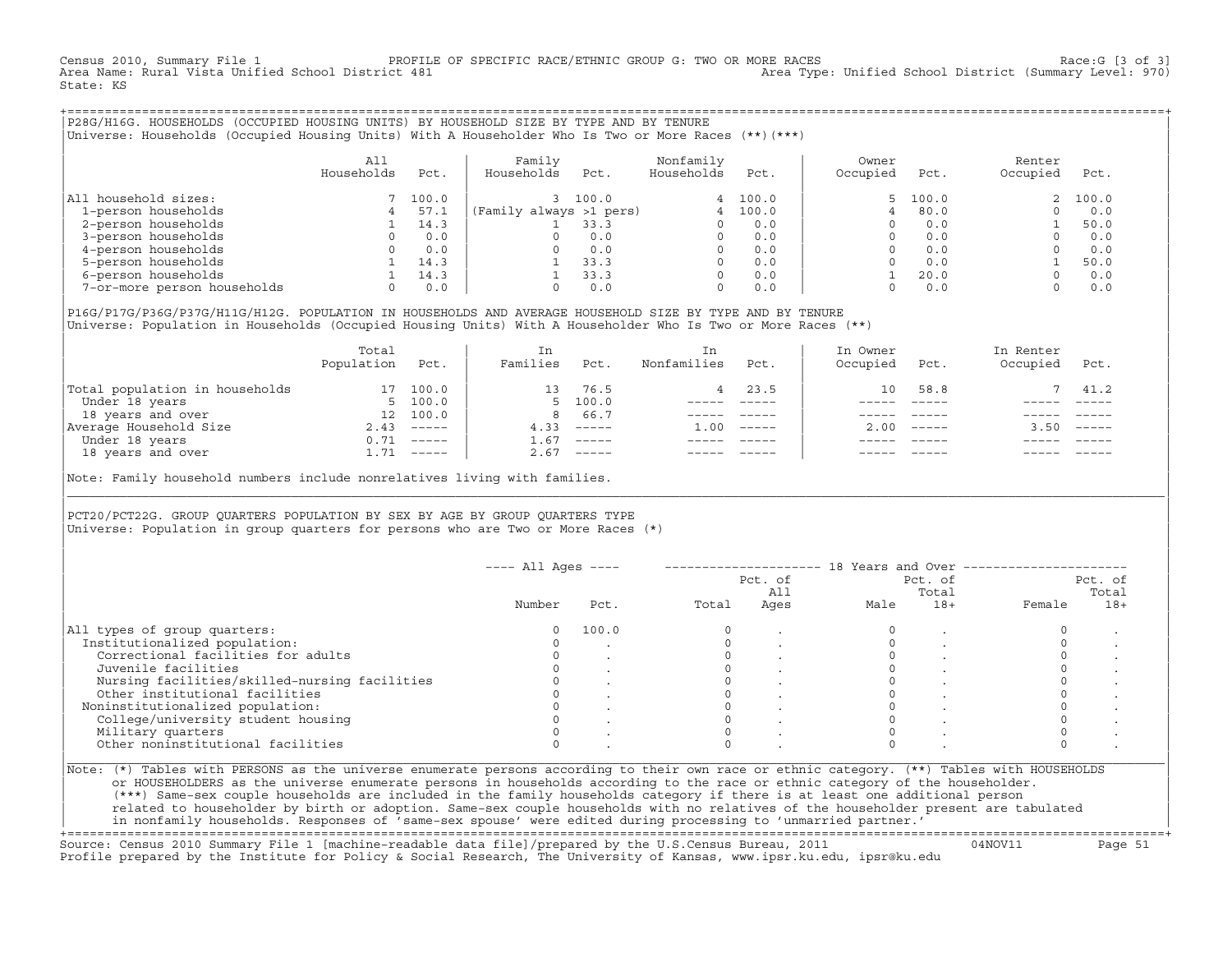Census 2010, Summary File 1 PROFILE OF SPECIFIC RACE/ETHNIC GROUP H: HISPANIC OR LATINO OF ANY RACE Race:H [1 of 3]<br>Area Name: Rural Vista Unified School District 481 Area Type: Unified School District (Summary Level: 970) Area Type: Unified School District (Summary Level: 970) State: KS

| P29/P29H. POPULATION SUMMARY BY RESIDENCE TYPE FOR DESIGNATED UNIVERSE                                                                         |                                          |                                                                                                               |  | P38H/39H. FAMILY TYPE BY PRESENCE AND AGE OF OWN OR RELATED CHILDREN                                                                                                                                                                                                      |  |          |  |
|------------------------------------------------------------------------------------------------------------------------------------------------|------------------------------------------|---------------------------------------------------------------------------------------------------------------|--|---------------------------------------------------------------------------------------------------------------------------------------------------------------------------------------------------------------------------------------------------------------------------|--|----------|--|
| Universe: PERSONS Who Are Hispanic or Latino of Any Race                                                                                       |                                          |                                                                                                               |  | Universe: Families With A Householder Who Is                                                                                                                                                                                                                              |  |          |  |
|                                                                                                                                                |                                          |                                                                                                               |  | Hispanic or Latino of Any Race (**)(***)                                                                                                                                                                                                                                  |  |          |  |
| Population As % of Population of all R<br>Total Persons: 60 2.7% of 2,239<br>In Households(*) 60 2.7% of 2,239<br>In Group Quarters 0 . % of 0 |                                          | Population As % of Population of all Races                                                                    |  |                                                                                                                                                                                                                                                                           |  |          |  |
| Total Persons:                                                                                                                                 |                                          |                                                                                                               |  | By Presence of: Own Children Related Children<br>Families Pct.   Families Pct.                                                                                                                                                                                            |  |          |  |
|                                                                                                                                                |                                          |                                                                                                               |  |                                                                                                                                                                                                                                                                           |  |          |  |
|                                                                                                                                                |                                          |                                                                                                               |  |                                                                                                                                                                                                                                                                           |  |          |  |
|                                                                                                                                                |                                          |                                                                                                               |  |                                                                                                                                                                                                                                                                           |  |          |  |
|                                                                                                                                                |                                          |                                                                                                               |  |                                                                                                                                                                                                                                                                           |  |          |  |
|                                                                                                                                                |                                          |                                                                                                               |  |                                                                                                                                                                                                                                                                           |  |          |  |
|                                                                                                                                                |                                          |                                                                                                               |  |                                                                                                                                                                                                                                                                           |  |          |  |
|                                                                                                                                                |                                          |                                                                                                               |  |                                                                                                                                                                                                                                                                           |  |          |  |
|                                                                                                                                                |                                          |                                                                                                               |  |                                                                                                                                                                                                                                                                           |  |          |  |
|                                                                                                                                                |                                          |                                                                                                               |  |                                                                                                                                                                                                                                                                           |  |          |  |
|                                                                                                                                                |                                          |                                                                                                               |  |                                                                                                                                                                                                                                                                           |  |          |  |
|                                                                                                                                                |                                          |                                                                                                               |  |                                                                                                                                                                                                                                                                           |  |          |  |
|                                                                                                                                                |                                          |                                                                                                               |  |                                                                                                                                                                                                                                                                           |  |          |  |
|                                                                                                                                                |                                          |                                                                                                               |  |                                                                                                                                                                                                                                                                           |  |          |  |
|                                                                                                                                                |                                          |                                                                                                               |  |                                                                                                                                                                                                                                                                           |  |          |  |
|                                                                                                                                                |                                          |                                                                                                               |  |                                                                                                                                                                                                                                                                           |  |          |  |
|                                                                                                                                                |                                          |                                                                                                               |  |                                                                                                                                                                                                                                                                           |  |          |  |
|                                                                                                                                                |                                          |                                                                                                               |  |                                                                                                                                                                                                                                                                           |  |          |  |
|                                                                                                                                                |                                          |                                                                                                               |  |                                                                                                                                                                                                                                                                           |  |          |  |
|                                                                                                                                                |                                          |                                                                                                               |  |                                                                                                                                                                                                                                                                           |  |          |  |
|                                                                                                                                                |                                          |                                                                                                               |  |                                                                                                                                                                                                                                                                           |  |          |  |
|                                                                                                                                                |                                          |                                                                                                               |  |                                                                                                                                                                                                                                                                           |  |          |  |
|                                                                                                                                                |                                          |                                                                                                               |  |                                                                                                                                                                                                                                                                           |  |          |  |
|                                                                                                                                                |                                          |                                                                                                               |  |                                                                                                                                                                                                                                                                           |  |          |  |
|                                                                                                                                                |                                          |                                                                                                               |  |                                                                                                                                                                                                                                                                           |  |          |  |
|                                                                                                                                                |                                          |                                                                                                               |  |                                                                                                                                                                                                                                                                           |  |          |  |
|                                                                                                                                                |                                          |                                                                                                               |  | P31H. RELATIONSHIP BY HOUSEHOLD TYPE FOR THE POPULATION UNDER 18 YEARS                                                                                                                                                                                                    |  |          |  |
|                                                                                                                                                |                                          |                                                                                                               |  |                                                                                                                                                                                                                                                                           |  |          |  |
|                                                                                                                                                |                                          |                                                                                                               |  |                                                                                                                                                                                                                                                                           |  |          |  |
|                                                                                                                                                |                                          |                                                                                                               |  |                                                                                                                                                                                                                                                                           |  |          |  |
|                                                                                                                                                |                                          |                                                                                                               |  |                                                                                                                                                                                                                                                                           |  | Pct.     |  |
|                                                                                                                                                |                                          |                                                                                                               |  |                                                                                                                                                                                                                                                                           |  |          |  |
|                                                                                                                                                |                                          |                                                                                                               |  |                                                                                                                                                                                                                                                                           |  | 100.0    |  |
|                                                                                                                                                |                                          |                                                                                                               |  |                                                                                                                                                                                                                                                                           |  | 30 100.0 |  |
|                                                                                                                                                |                                          |                                                                                                               |  |                                                                                                                                                                                                                                                                           |  | 0.0      |  |
|                                                                                                                                                |                                          |                                                                                                               |  |                                                                                                                                                                                                                                                                           |  | 93.3     |  |
|                                                                                                                                                |                                          |                                                                                                               |  |                                                                                                                                                                                                                                                                           |  | 80.0     |  |
|                                                                                                                                                |                                          |                                                                                                               |  |                                                                                                                                                                                                                                                                           |  | 63.3     |  |
|                                                                                                                                                |                                          |                                                                                                               |  |                                                                                                                                                                                                                                                                           |  | 16.7     |  |
|                                                                                                                                                |                                          |                                                                                                               |  | Male householder<br>Male householder<br>Female householder<br>Female householder<br>Female householder<br>$1$<br>$3.3$<br>$3.3$<br>$5$<br>$4$<br>$13.3$<br>$13.3$<br>$13.3$<br>$13.3$<br>$13.3$<br>$13.3$<br>$13.3$<br>$13.3$<br>$13.3$<br>$13.3$<br>$10.0$<br>$12.5$<br> |  |          |  |
|                                                                                                                                                |                                          |                                                                                                               |  |                                                                                                                                                                                                                                                                           |  |          |  |
|                                                                                                                                                |                                          |                                                                                                               |  |                                                                                                                                                                                                                                                                           |  |          |  |
|                                                                                                                                                |                                          |                                                                                                               |  |                                                                                                                                                                                                                                                                           |  |          |  |
|                                                                                                                                                |                                          |                                                                                                               |  |                                                                                                                                                                                                                                                                           |  |          |  |
|                                                                                                                                                |                                          |                                                                                                               |  |                                                                                                                                                                                                                                                                           |  |          |  |
|                                                                                                                                                |                                          |                                                                                                               |  |                                                                                                                                                                                                                                                                           |  |          |  |
|                                                                                                                                                |                                          |                                                                                                               |  |                                                                                                                                                                                                                                                                           |  |          |  |
|                                                                                                                                                |                                          |                                                                                                               |  |                                                                                                                                                                                                                                                                           |  |          |  |
|                                                                                                                                                |                                          |                                                                                                               |  |                                                                                                                                                                                                                                                                           |  |          |  |
|                                                                                                                                                |                                          | $\begin{bmatrix} 11 & 50.0 & & & 19 & 50.0 \ 11 & 50.0 & & & 19 & 50.0 \ 0 & 0.0 & & & 0 & 0.0 \end{bmatrix}$ |  |                                                                                                                                                                                                                                                                           |  |          |  |
|                                                                                                                                                | 0 to 17<br>18 to 64<br>65 plus<br>0 0 .0 |                                                                                                               |  | Note: (*) Tables with PERSONS as the universe enumerate persons according                                                                                                                                                                                                 |  |          |  |
|                                                                                                                                                |                                          |                                                                                                               |  | to their own race or ethnic category. (**) Tables with HOUSEHOLDS or                                                                                                                                                                                                      |  |          |  |
|                                                                                                                                                |                                          |                                                                                                               |  | HOUSEHOLDERS as the universe enumerate persons in households according                                                                                                                                                                                                    |  |          |  |
|                                                                                                                                                |                                          |                                                                                                               |  | to the race or ethnic category of the householder. (***) Responses of                                                                                                                                                                                                     |  |          |  |
|                                                                                                                                                |                                          |                                                                                                               |  | Median Age 18.0 (24.0 and 24.0 one face of echanic category of the householder. (***) Responses of and the set of the face of echanic category of the householder. (***) Responses of (***) (24.0 and the set of the set of th                                            |  |          |  |
|                                                                                                                                                |                                          |                                                                                                               |  |                                                                                                                                                                                                                                                                           |  |          |  |

+===================================================================================================================================================+Source: Census 2010 Summary File 1 [machine−readable data file]/prepared by the U.S.Census Bureau, 2011 04NOV11 Page 52 Profile prepared by the Institute for Policy & Social Research, The University of Kansas, www.ipsr.ku.edu, ipsr@ku.edu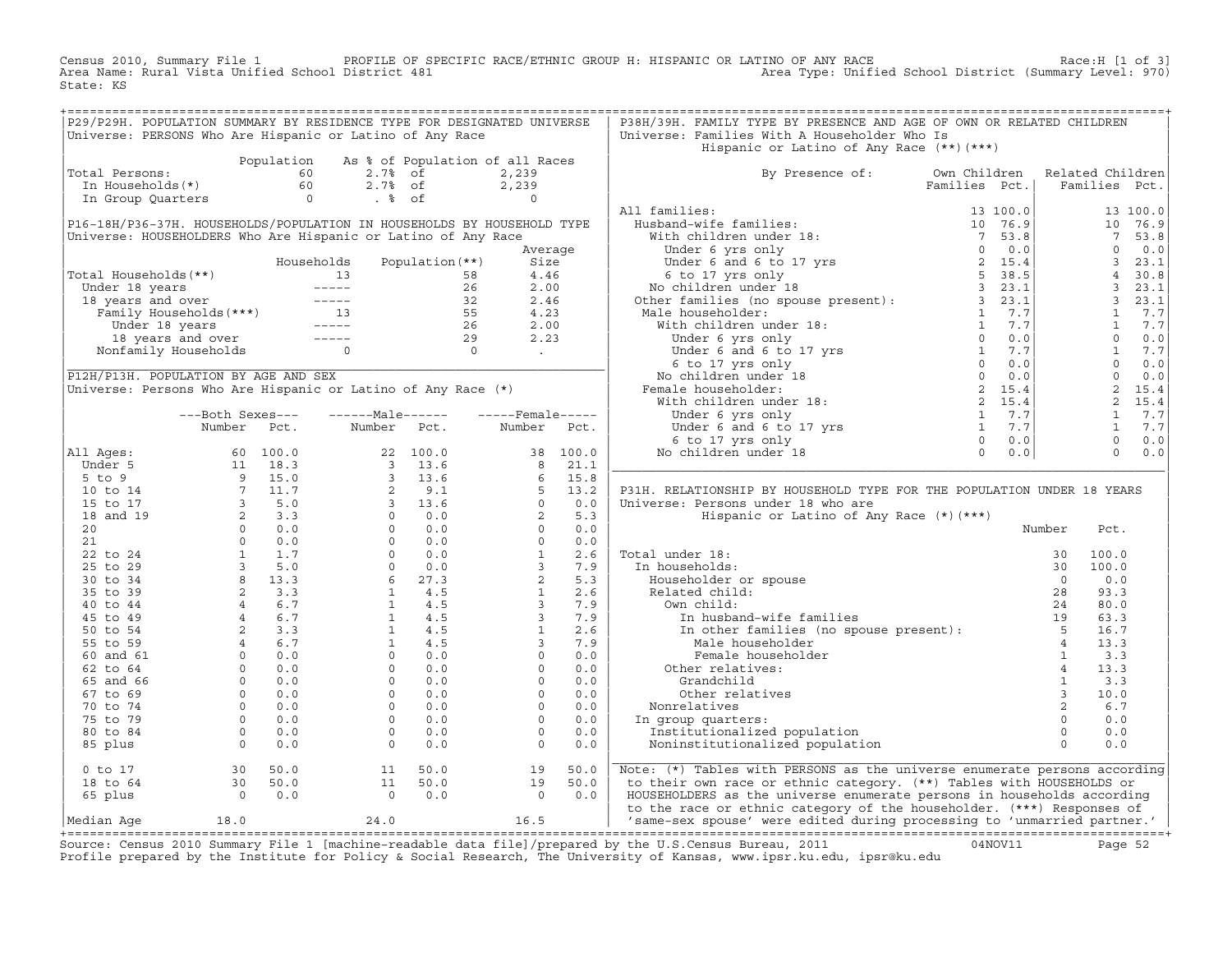Census 2010, Summary File 1 PROFILE OF SPECIFIC RACE/ETHNIC GROUP H: HISPANIC OR LATINO OF ANY RACE Race:H [2 of 3]<br>Area Name: Rural Vista Unified School District 481 Area Type: Unified School District (Summary Level: 970) Area Type: Unified School District (Summary Level: 970) State: KS

| P29H/P34H. RELATIONSHIP BY HOUSEHOLD TYPE FOR ALL PERSONS & PERSONS 65+<br>Universe: Persons Who Are Hispanic or Latino of Any Race $(*)$ (***) |                                     |                          |                                      |                      |                      | PCT14H. PRESENCE OF MULTIGENERATIONAL HOUSEHOLDS<br>Universe: Households With A Householder Who Is         |                                                                   |                       |                      |          |
|-------------------------------------------------------------------------------------------------------------------------------------------------|-------------------------------------|--------------------------|--------------------------------------|----------------------|----------------------|------------------------------------------------------------------------------------------------------------|-------------------------------------------------------------------|-----------------------|----------------------|----------|
|                                                                                                                                                 |                                     |                          |                                      |                      |                      | Hispanic or Latino of Any Race (**)                                                                        |                                                                   |                       |                      |          |
|                                                                                                                                                 |                                     | All Ages                 |                                      | 65 years and over    |                      |                                                                                                            |                                                                   |                       | Number               | Pct.     |
|                                                                                                                                                 | Number                              | Pct.                     |                                      | Number               | Pct.                 |                                                                                                            |                                                                   |                       |                      |          |
|                                                                                                                                                 |                                     |                          |                                      |                      |                      | Total:                                                                                                     |                                                                   |                       |                      | 13 100.0 |
| Total:                                                                                                                                          | 60                                  | 100.0                    |                                      | $\Omega$             |                      | Household has 3 or more generations<br>Household does not have 3+ generations                              |                                                                   |                       | $\Omega$             | 0.0      |
| In households:                                                                                                                                  | 60                                  | 100.0                    |                                      | $\Omega$             | $\sim$               |                                                                                                            |                                                                   |                       |                      | 13 100.0 |
| In family households:                                                                                                                           | 57                                  | 95.0                     |                                      | $\Omega$             | $\ddot{\phantom{0}}$ |                                                                                                            |                                                                   |                       |                      |          |
| Householder:                                                                                                                                    | 13                                  | 21.7                     |                                      | $\Omega$             | $\ddot{\phantom{a}}$ |                                                                                                            |                                                                   |                       |                      |          |
| Male                                                                                                                                            | $7\overline{ }$                     | 11.7                     |                                      | $\Omega$             | $\ddot{\phantom{a}}$ |                                                                                                            |                                                                   |                       |                      |          |
| Female                                                                                                                                          | 6                                   | 10.0                     |                                      | $\Omega$             | $\ddot{\phantom{a}}$ |                                                                                                            |                                                                   |                       |                      |          |
| Spouse                                                                                                                                          | $7^{\circ}$                         | 11.7                     |                                      | $\Omega$             | $\ddot{\phantom{0}}$ | PCT19H. NONRELATIVES BY HOUSEHOLD TYPE (*)(***)                                                            |                                                                   |                       |                      |          |
| Parent                                                                                                                                          | $\Omega$                            | 0.0                      |                                      | $\Omega$             | $\ddot{\phantom{a}}$ | Universe: Nonrelatives who are                                                                             |                                                                   |                       |                      |          |
| Parent-in-law                                                                                                                                   | $\mathbf{1}$                        | 1.7                      |                                      | $\Omega$             |                      | Hispanic or Latino of Any Race (Total: 4)                                                                  |                                                                   |                       |                      |          |
| Child:                                                                                                                                          | 26                                  | 43.3                     |                                      |                      |                      |                                                                                                            |                                                                   |                       |                      |          |
| Biological                                                                                                                                      | 23                                  | 38.3                     |                                      |                      |                      |                                                                                                            |                                                                   | In Family             | In Nonfamily         |          |
| Adopted                                                                                                                                         | $\mathbf{1}$                        | 1.7                      |                                      |                      |                      |                                                                                                            | Households                                                        |                       | Households           |          |
| Step                                                                                                                                            | $\overline{2}$                      | 3.3                      |                                      |                      |                      |                                                                                                            | Number Pct.                                                       |                       | Number Pct.          |          |
| Grandchild                                                                                                                                      | $\mathbf{1}$                        | 1.7                      |                                      |                      |                      |                                                                                                            |                                                                   |                       |                      |          |
| Brother or sister                                                                                                                               | $\circ$                             | 0.0                      |                                      |                      |                      | Nonrelatives:                                                                                              |                                                                   | 1 100.0               |                      | 3 100.0  |
| Son-in-law/daughter-in-law                                                                                                                      | 1<br>$7^{\circ}$                    | 1.7<br>11.7              |                                      |                      |                      | Roomer or boarder                                                                                          | $\Omega$                                                          | 0.0<br>$0 \qquad 0.0$ | $\Omega$<br>$\Omega$ | 0.0      |
| Other relatives (#)                                                                                                                             |                                     |                          |                                      | $\Omega$<br>$\Omega$ | $\cdot$              | Housemate or roommate                                                                                      | $\begin{bmatrix} 0 & 0 \\ 1 & 100 & 0 \\ 0 & 0 & 0 \end{bmatrix}$ |                       |                      | 0.0      |
| Nonrelatives                                                                                                                                    | $\mathbf{1}$                        | 1.7                      |                                      | $\Omega$             |                      | Unmarried partner                                                                                          |                                                                   |                       | $2^{\circ}$          | 1, 33.3  |
| In nonfamily households:<br>Male householder:                                                                                                   | $\overline{3}$<br>$0 \qquad \qquad$ | 5.0<br>0.0               |                                      | $\Omega$             | $\ddot{\phantom{0}}$ | Other nonrelatives                                                                                         |                                                                   |                       |                      | 66.7     |
|                                                                                                                                                 |                                     |                          |                                      |                      | $\mathbf{r}$         |                                                                                                            |                                                                   |                       |                      |          |
|                                                                                                                                                 |                                     |                          |                                      |                      |                      |                                                                                                            |                                                                   |                       |                      |          |
| Living alone                                                                                                                                    | $\Omega$                            | 0.0                      |                                      | $\Omega$             | $\sim$               |                                                                                                            |                                                                   |                       |                      |          |
| Not living alone                                                                                                                                | $\Omega$                            | 0.0                      |                                      | $\Omega$             | $\mathbb{Z}^2$       |                                                                                                            |                                                                   |                       |                      |          |
| Female householder:                                                                                                                             |                                     | $0 \qquad \qquad$<br>0.0 |                                      | $\Omega$             | $\ddot{\phantom{a}}$ | H17H. HOUSING UNITS BY HOUSEHOLDER'S AGE AND TENURE                                                        |                                                                   |                       |                      |          |
| Living alone                                                                                                                                    | $\Omega$                            | 0.0                      |                                      | $\Omega$             | $\ddot{\phantom{a}}$ | Universe: Occupied Housing Units With A Householder Who Is                                                 |                                                                   |                       |                      |          |
| Not living alone                                                                                                                                | $\circ$                             | 0.0                      |                                      | $\circ$              | $\ddot{\phantom{0}}$ | Hispanic or Latino of Any Race (**)                                                                        |                                                                   |                       |                      |          |
| Nonrelatives                                                                                                                                    | $\overline{3}$                      | 5.0                      |                                      | $\Omega$             | $\blacksquare$       |                                                                                                            |                                                                   |                       |                      |          |
| In group quarters:                                                                                                                              | $\Omega$                            | 0.0                      |                                      | $\Omega$             | $\ddot{\phantom{a}}$ | Age of                                                                                                     | Owner Occupied                                                    |                       | Renter Occupied      |          |
| Institutionalized                                                                                                                               | $\Omega$                            | 0.0                      |                                      | $\Omega$             |                      | Householder                                                                                                | Number                                                            | Pct.                  | Number               | Pct.     |
| Noninstitutionalized                                                                                                                            | $\Omega$                            | 0.0                      |                                      | $\Omega$             | $\sim$               |                                                                                                            |                                                                   |                       |                      |          |
|                                                                                                                                                 |                                     |                          |                                      |                      |                      | All Ages:                                                                                                  |                                                                   | 8 100.0               |                      | 5, 100.0 |
| (#) For 65 yrs & over, includes children, siblings, etc. not shown separately                                                                   |                                     |                          |                                      |                      |                      | 15 to 24                                                                                                   |                                                                   | $1 \quad 12.5$        | $\Omega$             | 0.0      |
|                                                                                                                                                 |                                     |                          |                                      |                      |                      | 25 to 34                                                                                                   | $\overline{4}$                                                    | 50.0                  | 2                    | 40.0     |
|                                                                                                                                                 |                                     |                          |                                      |                      |                      | 35 to 44                                                                                                   | $\Omega$                                                          | 0.0                   | $\overline{2}$       | 40.0     |
|                                                                                                                                                 |                                     |                          |                                      |                      |                      | 45 to 54                                                                                                   |                                                                   | 1 12.5                | 1                    | 20.0     |
| P18H. HOUSEHOLD TYPE                                                                                                                            |                                     |                          |                                      |                      |                      | 55 to 59                                                                                                   |                                                                   | 2, 25.0               | $\Omega$             | 0.0      |
| Universe: Households with a Householder Who is                                                                                                  |                                     |                          |                                      |                      |                      | 60 to 64                                                                                                   | $\Omega$                                                          | 0.0                   | $\Omega$             | 0.0      |
| Hispanic or Latino of Any Race (**)                                                                                                             |                                     |                          |                                      |                      |                      | 65 to 74                                                                                                   | $\Omega$                                                          | 0.0                   | $\Omega$             | 0.0      |
|                                                                                                                                                 |                                     |                          | Number                               | Pct.                 |                      | 75 to 84                                                                                                   | $\Omega$<br>$\Omega$                                              | 0.0                   | $\Omega$<br>$\Omega$ | 0.0      |
|                                                                                                                                                 |                                     |                          |                                      |                      |                      | 85 and over                                                                                                |                                                                   | 0.0                   |                      | 0.0      |
| Total:                                                                                                                                          |                                     |                          |                                      | 13 100.0<br>13 100.0 |                      |                                                                                                            |                                                                   |                       |                      |          |
| Family households (***) :                                                                                                                       |                                     |                          |                                      | 10 76.9              |                      |                                                                                                            |                                                                   |                       |                      |          |
| Husband-wife families                                                                                                                           |                                     |                          | $\overline{\mathbf{3}}$              | 23.1                 |                      | Note: $(*)$ Tables with PERSONS as the universe enumerate persons                                          |                                                                   |                       |                      |          |
| Other families:                                                                                                                                 |                                     |                          | $\overline{1}$                       | 7.7                  |                      | according to their own race or ethnic category. (**) Tables with                                           |                                                                   |                       |                      |          |
| Male householder, no wife present                                                                                                               |                                     |                          |                                      | 15.4                 |                      | HOUSEHOLDS or HOUSEHOLDERS as the universe enumerate persons in                                            |                                                                   |                       |                      |          |
| Female householder, no husband present                                                                                                          |                                     |                          | $\overline{\phantom{a}}$<br>$\Omega$ | 0.0                  |                      | households according to the race or ethnic category of the                                                 |                                                                   |                       |                      |          |
| Nonfamily households:                                                                                                                           |                                     |                          | $\overline{0}$                       | 0.0                  |                      | householder. (***) Responses of 'same-sex spouse' were edited<br>during processing to 'unmarried partner.' |                                                                   |                       |                      |          |
| Householder living alone<br>Householder not living alone                                                                                        |                                     |                          | $\Omega$                             | 0.0                  |                      |                                                                                                            |                                                                   |                       |                      |          |

+===================================================================================================================================================+Source: Census 2010 Summary File 1 [machine−readable data file]/prepared by the U.S.Census Bureau, 2011 04NOV11 Page 53 Profile prepared by the Institute for Policy & Social Research, The University of Kansas, www.ipsr.ku.edu, ipsr@ku.edu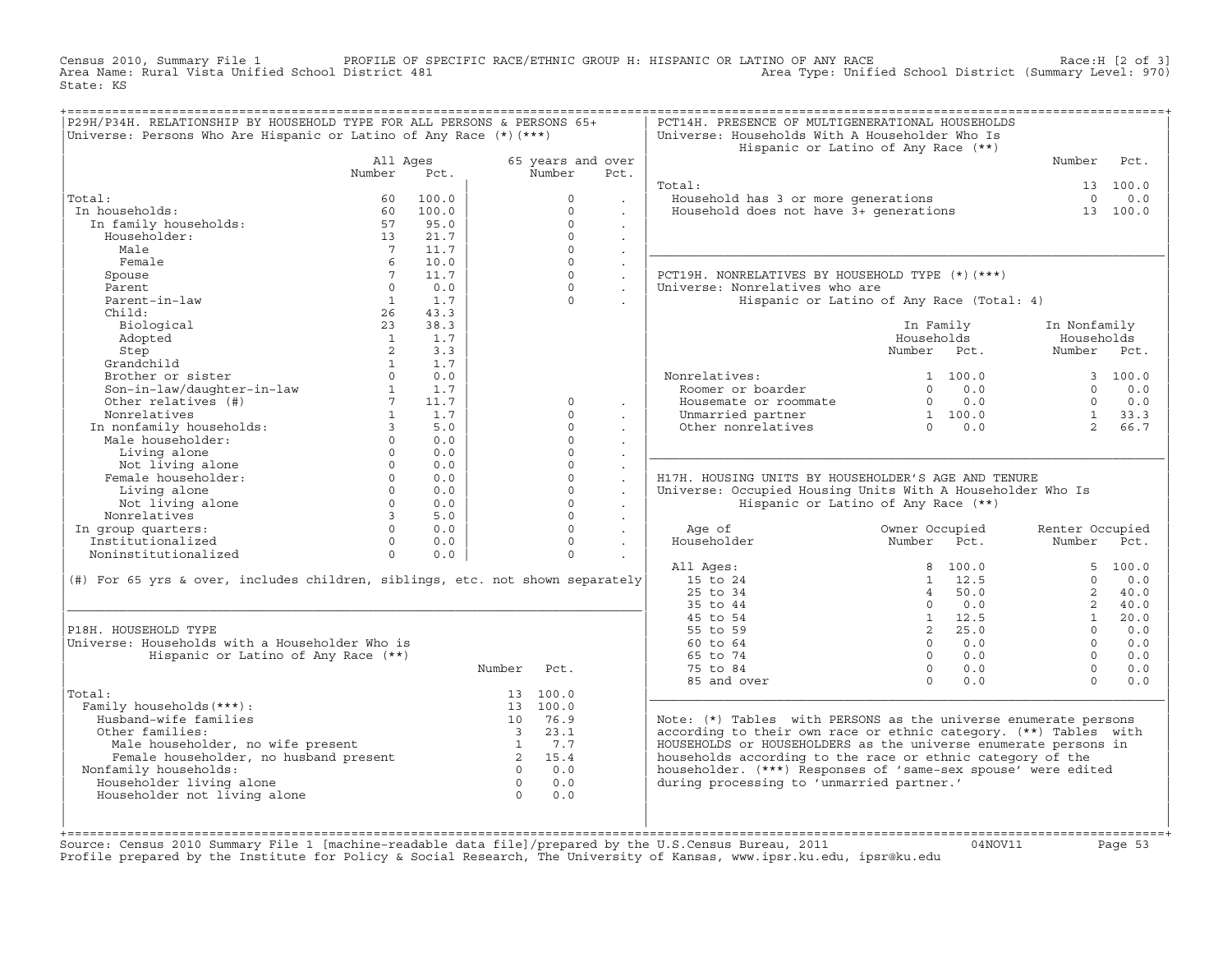Census 2010, Summary File 1 PROFILE OF SPECIFIC RACE/ETHNIC GROUP H: HISPANIC OR LATINO OF ANY RACE RACE Race:H [3 of 3]<br>Area Name: Rural Vista Unified School District 481 area Nove: Unified School District (Summary Level: Area Type: Unified School District (Summary Level: 970) State: KS

+===================================================================================================================================================+|P28H/H16H. HOUSEHOLDS (OCCUPIED HOUSING UNITS) BY HOUSEHOLD SIZE BY TYPE AND BY TENURE | |Universe: Households (Occupied Housing Units) With A Householder Who Is Hispanic or Latino of Any Race (\*\*)(\*\*\*) |

|                             | A11<br>Households | Pct.  | Family<br>Households    | Pct.  | Nonfamily<br>Households | Pct.                     | Owner<br>Occupied | Pct.  | Renter<br>Occupied | Pct.  |
|-----------------------------|-------------------|-------|-------------------------|-------|-------------------------|--------------------------|-------------------|-------|--------------------|-------|
| All household sizes:        | 13                | 100.0 | 13 <sup>1</sup>         | 100.0 | $\Omega$                |                          |                   | 100.0 | $5 -$              | 100.0 |
| 1-person households         | 0                 | 0.0   | (Family always >1 pers) |       |                         |                          |                   | 0.0   |                    | 0.0   |
| 2-person households         |                   | 23.1  |                         | 23.1  | 0                       |                          |                   | 25.0  |                    | 20.0  |
| 3-person households         |                   | 15.4  |                         | 15.4  | 0                       | $\overline{\phantom{a}}$ |                   | 0.0   |                    | 40.0  |
| 4-person households         |                   | 7.7   |                         | 7.7   | $\mathbf 0$             |                          |                   | 0.0   |                    | 20.0  |
| 5-person households         |                   | 30.8  | 4                       | 30.8  | $\Omega$                |                          |                   | 37.5  |                    | 20.0  |
| 6-person households         |                   | 7.7   |                         | 7.7   | $\Omega$                |                          |                   | 12.5  |                    | 0.0   |
| 7-or-more person households |                   | 15.4  |                         | 15.4  | 0                       |                          |                   | 25.0  |                    | 0.0   |

|P16H/P17H/P36H/P37H/H11H/H12H. POPULATION IN HOUSEHOLDS AND AVERAGE HOUSEHOLD SIZE BY TYPE AND BY TENURE | Universe: Population in Households (Occupied Housing Units) With A Householder Who Is Hispanic or Latino of Any Race (\*\*)

|                                | Total<br>Population | Pct.                      | In<br>Families | Pct.                      | In<br>Nonfamilies | Pct.        | In Owner<br>Occupied | Pct.     | In Renter<br>Occupied | Pct.     |
|--------------------------------|---------------------|---------------------------|----------------|---------------------------|-------------------|-------------|----------------------|----------|-----------------------|----------|
| Total population in households | 58                  | 100.0                     | 55             | 94.8                      | 0.                | 0.0         | 41                   | 70.7     |                       | 29.3     |
| Under 18 years                 | 26                  | 100.0                     | 26             | 100.0                     |                   |             |                      |          |                       |          |
| 18 years and over              | 32                  | 100.0                     | 29             | 90.6                      |                   |             |                      |          |                       |          |
| Average Household Size         |                     | $4.46$ -----              | 4.23           | $------$                  |                   | $- - - - -$ |                      | $------$ | 3.40                  | $------$ |
| Under 18 years                 | 2.00                | $\qquad \qquad - - - - -$ | 2.00           | $------$                  |                   |             |                      |          |                       |          |
| 18 years and over              |                     | $2.46$ -----              | 2.23           | $\qquad \qquad - - - - -$ |                   |             |                      |          |                       | $------$ |
|                                |                     |                           |                |                           |                   |             |                      |          |                       |          |

Note: Family household numbers include nonrelatives living with families.

| | PCT20/PCT22H. GROUP OUARTERS POPULATION BY SEX BY AGE BY GROUP OUARTERS TYPE Universe: Population in group quarters for persons who are Hispanic or Latino of Any Race (\*)

|                                               |        |       |       | Pct. of<br>All | Pct. of<br>Total |       | Pct. of<br>Total |       |
|-----------------------------------------------|--------|-------|-------|----------------|------------------|-------|------------------|-------|
|                                               | Number | Pct.  | Total | Ages           | Male             | $18+$ | Female           | $18+$ |
| All types of group quarters:                  | 0      | 100.0 |       |                |                  |       |                  |       |
| Institutionalized population:                 |        |       |       |                |                  |       |                  |       |
| Correctional facilities for adults            |        |       |       |                |                  |       |                  |       |
| Juvenile facilities                           |        |       |       |                |                  |       |                  |       |
| Nursing facilities/skilled-nursing facilities |        |       |       |                |                  |       |                  |       |
| Other institutional facilities                |        |       |       |                |                  |       |                  |       |
| Noninstitutionalized population:              |        |       |       |                |                  |       |                  |       |
| College/university student housing            |        |       |       |                |                  |       |                  |       |
| Military quarters                             |        |       |       |                |                  |       |                  |       |
| Other noninstitutional facilities             |        |       |       |                |                  |       |                  |       |

|\_\_\_\_\_\_\_\_\_\_\_\_\_\_\_\_\_\_\_\_\_\_\_\_\_\_\_\_\_\_\_\_\_\_\_\_\_\_\_\_\_\_\_\_\_\_\_\_\_\_\_\_\_\_\_\_\_\_\_\_\_\_\_\_\_\_\_\_\_\_\_\_\_\_\_\_\_\_\_\_\_\_\_\_\_\_\_\_\_\_\_\_\_\_\_\_\_\_\_\_\_\_\_\_\_\_\_\_\_\_\_\_\_\_\_\_\_\_\_\_\_\_\_\_\_\_\_\_\_\_\_\_\_\_\_\_\_\_\_\_\_\_\_\_\_\_\_|

| |

or HOUSEHOLDERS as the universe enumerate persons in households according to the race or ethnic category of the householder. | (\*\*\*) Same−sex couple households are included in the family households category if there is at least one additional person | | related to householder by birth or adoption. Same−sex couple households with no relatives of the householder present are tabulated | | in nonfamily households. Responses of 'same−sex spouse' were edited during processing to 'unmarried partner.' |

+===================================================================================================================================================+ Source: Census 2010 Summary File 1 [machine−readable data file]/prepared by the U.S.Census Bureau, 2011 04NOV11 Page 54 Profile prepared by the Institute for Policy & Social Research, The University of Kansas, www.ipsr.ku.edu, ipsr@ku.edu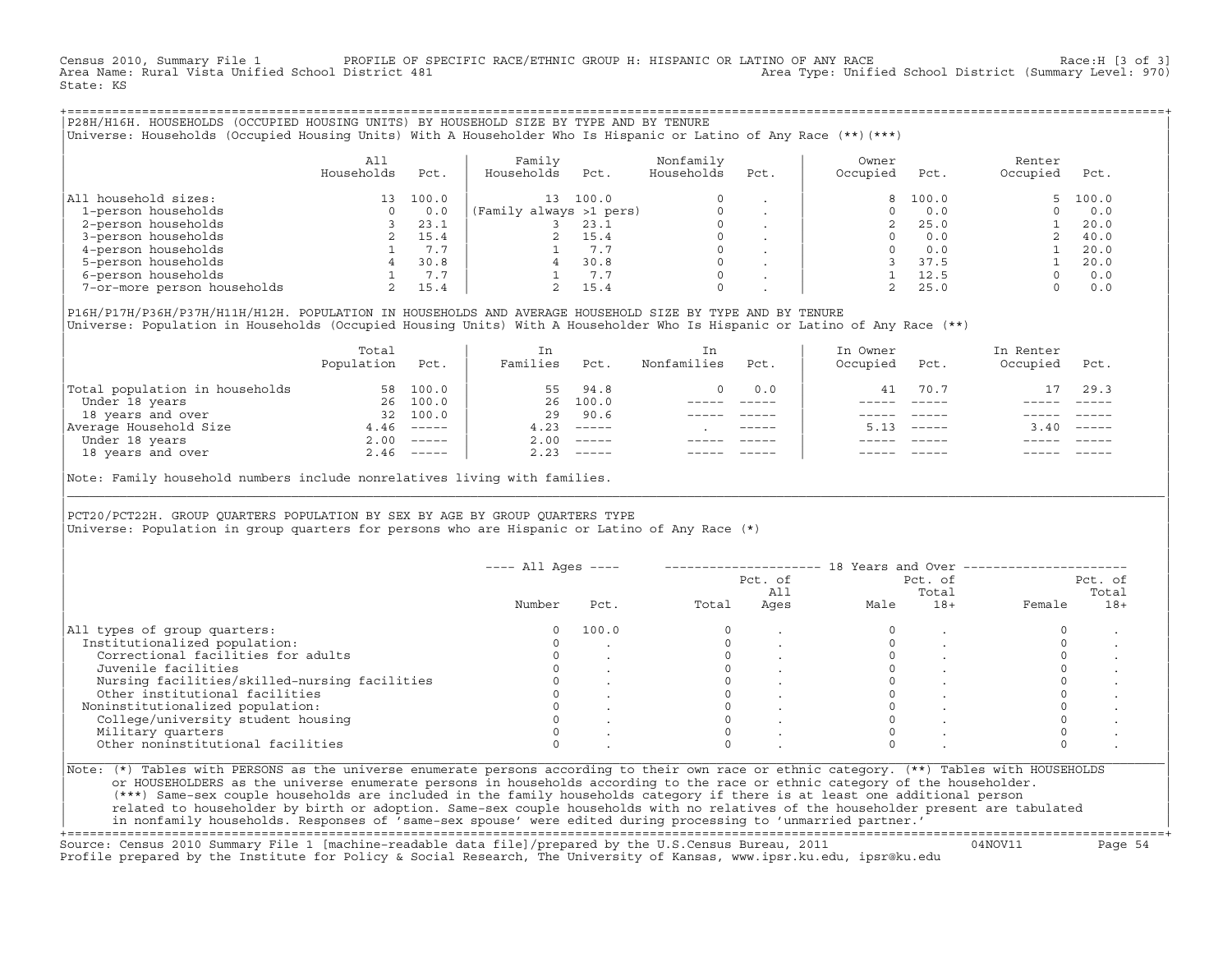Census 2010, Summary File 1 PROFILE OF SPECIFIC RACE/ETHNIC GROUP I: WHITE ALONE, NOT HISPANIC OR LATINO<br>Area Name: Rural Vista Unified School District 481 Area Type: Unified Schoo State: KS

| P29/P291. POPULATION SUMMARY BY RESIDENCE TYPE FOR DESIGNATED UNIVERSE                                                                                                                                                                                         |                                                                                                                                                                                                                                                                                                           |            |                                                                                                                                                                                                   |                                 |                                                                       |             | P38I/39I. FAMILY TYPE BY PRESENCE AND AGE OF OWN OR RELATED CHILDREN                                                        |               |                                                                                                                          |              |
|----------------------------------------------------------------------------------------------------------------------------------------------------------------------------------------------------------------------------------------------------------------|-----------------------------------------------------------------------------------------------------------------------------------------------------------------------------------------------------------------------------------------------------------------------------------------------------------|------------|---------------------------------------------------------------------------------------------------------------------------------------------------------------------------------------------------|---------------------------------|-----------------------------------------------------------------------|-------------|-----------------------------------------------------------------------------------------------------------------------------|---------------|--------------------------------------------------------------------------------------------------------------------------|--------------|
| Universe: PERSONS Who Are White Alone, Not Hispanic or Latino                                                                                                                                                                                                  |                                                                                                                                                                                                                                                                                                           |            |                                                                                                                                                                                                   |                                 |                                                                       |             | Universe: Families With A Householder Who Is                                                                                |               |                                                                                                                          |              |
|                                                                                                                                                                                                                                                                |                                                                                                                                                                                                                                                                                                           |            |                                                                                                                                                                                                   |                                 |                                                                       |             | White Alone, Not Hispanic or Latino (**) (***)                                                                              |               |                                                                                                                          |              |
| Total Persons:                                                                                                                                                                                                                                                 |                                                                                                                                                                                                                                                                                                           | Population |                                                                                                                                                                                                   | As % of Population of all Races | 2,239                                                                 |             | By Presence of:                                                                                                             | Own Children  | Related Children                                                                                                         |              |
|                                                                                                                                                                                                                                                                |                                                                                                                                                                                                                                                                                                           |            |                                                                                                                                                                                                   |                                 |                                                                       |             |                                                                                                                             | Families Pct. | Families Pct.                                                                                                            |              |
|                                                                                                                                                                                                                                                                |                                                                                                                                                                                                                                                                                                           |            | otal Persons: $\begin{array}{cccc} 2,109 & 94.28 & \text{cf} \\ \text{In Households (*)} & 2,109 & 94.28 & \text{of} \\ \text{In Group Quarters} & 0 & .& \text{of} \\ \end{array}$               |                                 | 2,239                                                                 |             |                                                                                                                             |               |                                                                                                                          |              |
|                                                                                                                                                                                                                                                                |                                                                                                                                                                                                                                                                                                           |            |                                                                                                                                                                                                   |                                 |                                                                       |             | All families:                                                                                                               |               |                                                                                                                          | 625 100.0    |
| P16-18I/P36-37I. HOUSEHOLDS/POPULATION IN HOUSEHOLDS BY HOUSEHOLD TYPE                                                                                                                                                                                         |                                                                                                                                                                                                                                                                                                           |            |                                                                                                                                                                                                   |                                 |                                                                       |             |                                                                                                                             |               |                                                                                                                          | 543 86.9     |
| Universe: HOUSEHOLDERS Who Are White Alone, Not Hispanic or Latino                                                                                                                                                                                             |                                                                                                                                                                                                                                                                                                           |            |                                                                                                                                                                                                   |                                 |                                                                       |             |                                                                                                                             |               |                                                                                                                          | 191 30.6     |
|                                                                                                                                                                                                                                                                |                                                                                                                                                                                                                                                                                                           |            |                                                                                                                                                                                                   |                                 | Average                                                               |             |                                                                                                                             |               |                                                                                                                          | 38<br>6.1    |
|                                                                                                                                                                                                                                                                |                                                                                                                                                                                                                                                                                                           |            | Households                                                                                                                                                                                        | Population (**)                 | Size                                                                  |             |                                                                                                                             |               |                                                                                                                          | 5.8<br>36    |
|                                                                                                                                                                                                                                                                |                                                                                                                                                                                                                                                                                                           |            |                                                                                                                                                                                                   |                                 |                                                                       |             |                                                                                                                             |               |                                                                                                                          | 117 18.7     |
|                                                                                                                                                                                                                                                                |                                                                                                                                                                                                                                                                                                           |            |                                                                                                                                                                                                   |                                 |                                                                       |             |                                                                                                                             |               |                                                                                                                          | 352<br>56.3  |
|                                                                                                                                                                                                                                                                |                                                                                                                                                                                                                                                                                                           |            |                                                                                                                                                                                                   |                                 |                                                                       |             |                                                                                                                             |               |                                                                                                                          | 82 13.1      |
|                                                                                                                                                                                                                                                                |                                                                                                                                                                                                                                                                                                           |            |                                                                                                                                                                                                   |                                 |                                                                       |             |                                                                                                                             |               |                                                                                                                          | 5.8<br>36    |
|                                                                                                                                                                                                                                                                |                                                                                                                                                                                                                                                                                                           |            |                                                                                                                                                                                                   |                                 |                                                                       |             |                                                                                                                             |               |                                                                                                                          | 20 3.2       |
| Total Households (**)<br>Under 18 years<br>18 years and over<br>Tamily Households (***)<br>The Tamily Households (***)<br>Under 18 years and over<br>Tamily Households (***)<br>1,778<br>1,778<br>2.84<br>1,778<br>2.84<br>2.84<br>2.84<br>2.84<br>2.84<br>2.9 |                                                                                                                                                                                                                                                                                                           |            |                                                                                                                                                                                                   |                                 |                                                                       |             |                                                                                                                             |               | $\begin{array}{c cc} & & & \ddots & \\ & & & 2 & \\ & & & 14 & \\ & & & 16 & \\ & & & \nearrow & \\ & & & & \end{array}$ | 0.6          |
|                                                                                                                                                                                                                                                                |                                                                                                                                                                                                                                                                                                           |            |                                                                                                                                                                                                   |                                 |                                                                       |             |                                                                                                                             |               |                                                                                                                          | $2 \t 0.3$   |
|                                                                                                                                                                                                                                                                |                                                                                                                                                                                                                                                                                                           |            |                                                                                                                                                                                                   |                                 |                                                                       |             |                                                                                                                             |               |                                                                                                                          | 2.2          |
| P12I/P13I. POPULATION BY AGE AND SEX                                                                                                                                                                                                                           |                                                                                                                                                                                                                                                                                                           |            |                                                                                                                                                                                                   |                                 |                                                                       |             |                                                                                                                             |               |                                                                                                                          | 2.6          |
| Universe: Persons Who Are White Alone, Not Hispanic or Latino (*)                                                                                                                                                                                              |                                                                                                                                                                                                                                                                                                           |            |                                                                                                                                                                                                   |                                 |                                                                       |             |                                                                                                                             |               |                                                                                                                          | 46 7.4       |
|                                                                                                                                                                                                                                                                |                                                                                                                                                                                                                                                                                                           |            |                                                                                                                                                                                                   |                                 |                                                                       |             |                                                                                                                             |               |                                                                                                                          | 31 5.0       |
|                                                                                                                                                                                                                                                                | ---Both Sexes---                                                                                                                                                                                                                                                                                          |            | ------Male------                                                                                                                                                                                  |                                 | $---$ Female-----                                                     |             |                                                                                                                             |               |                                                                                                                          | 8 1.3        |
|                                                                                                                                                                                                                                                                | Number                                                                                                                                                                                                                                                                                                    | Pct.       | Number                                                                                                                                                                                            | Pct.                            | Number                                                                | Pct.        |                                                                                                                             |               |                                                                                                                          | 40.6         |
|                                                                                                                                                                                                                                                                |                                                                                                                                                                                                                                                                                                           |            |                                                                                                                                                                                                   |                                 |                                                                       |             |                                                                                                                             |               |                                                                                                                          | 19<br>3.0    |
| All Ages:                                                                                                                                                                                                                                                      |                                                                                                                                                                                                                                                                                                           |            |                                                                                                                                                                                                   |                                 | $1,009$<br>49                                                         | 1,009 100.0 |                                                                                                                             |               |                                                                                                                          | 1.5<br>2.4   |
| Under 5                                                                                                                                                                                                                                                        |                                                                                                                                                                                                                                                                                                           |            |                                                                                                                                                                                                   |                                 |                                                                       | 4.9         |                                                                                                                             |               |                                                                                                                          |              |
| $5$ to $9$                                                                                                                                                                                                                                                     |                                                                                                                                                                                                                                                                                                           |            | $\begin{array}{cccc} 1,100 & 100.0 \\ 56 & 5.1 \\ 54 & 4.9 \\ 66 & 6.0 \\ 58 & 5.3 \\ 32 & 2.9 \\ 7 & 0.6 \\ 14 & 1.3 \\ 23 & 2.1 \\ 59 & 5.4 \\ 47 & 4.3 \\ 54 & 4.9 \\ 68 & 6.2 \\ \end{array}$ |                                 | $-68$<br>$57$<br>$42$<br>$16$<br>$98$<br>$24$<br>$45$<br>$48$<br>$65$ | 6.7         |                                                                                                                             |               |                                                                                                                          |              |
| 10 to 14                                                                                                                                                                                                                                                       |                                                                                                                                                                                                                                                                                                           |            |                                                                                                                                                                                                   |                                 |                                                                       | 5.6         | P31I. RELATIONSHIP BY HOUSEHOLD TYPE FOR THE POPULATION UNDER 18 YEARS                                                      |               |                                                                                                                          |              |
| 15 to 17                                                                                                                                                                                                                                                       |                                                                                                                                                                                                                                                                                                           |            |                                                                                                                                                                                                   |                                 |                                                                       | 4.2         | Universe: Persons under 18 who are                                                                                          |               |                                                                                                                          |              |
| 18 and 19                                                                                                                                                                                                                                                      |                                                                                                                                                                                                                                                                                                           |            |                                                                                                                                                                                                   |                                 |                                                                       | 1.6         | White Alone, Not Hispanic or Latino (*) (***)                                                                               |               |                                                                                                                          |              |
| 20                                                                                                                                                                                                                                                             |                                                                                                                                                                                                                                                                                                           |            |                                                                                                                                                                                                   |                                 |                                                                       | 0.9         |                                                                                                                             |               | Number                                                                                                                   | Pct.         |
| 21                                                                                                                                                                                                                                                             |                                                                                                                                                                                                                                                                                                           |            |                                                                                                                                                                                                   |                                 |                                                                       | 0.8         |                                                                                                                             |               |                                                                                                                          |              |
| 22 to 24                                                                                                                                                                                                                                                       |                                                                                                                                                                                                                                                                                                           |            |                                                                                                                                                                                                   |                                 |                                                                       | 2.4         | al under 18:<br>n households:<br>Householder or spouse<br>Related child:<br>Own child:<br>Total under 18:                   |               | 450                                                                                                                      | 100.0        |
| 25 to 29                                                                                                                                                                                                                                                       |                                                                                                                                                                                                                                                                                                           |            |                                                                                                                                                                                                   |                                 |                                                                       | 4.5         | In households:                                                                                                              |               | 450                                                                                                                      | 100.0        |
| 30 to 34                                                                                                                                                                                                                                                       |                                                                                                                                                                                                                                                                                                           |            |                                                                                                                                                                                                   |                                 |                                                                       | 4.8         |                                                                                                                             |               | $\circ$                                                                                                                  | 0.0          |
| 35 to 39                                                                                                                                                                                                                                                       |                                                                                                                                                                                                                                                                                                           |            |                                                                                                                                                                                                   |                                 |                                                                       | 5.9         |                                                                                                                             |               | 439                                                                                                                      | 97.6         |
| 40 to 44                                                                                                                                                                                                                                                       |                                                                                                                                                                                                                                                                                                           |            |                                                                                                                                                                                                   |                                 | 65                                                                    | 6.4         | Own child:                                                                                                                  |               |                                                                                                                          | 91.1         |
| 45 to 49<br>50 to 54                                                                                                                                                                                                                                           |                                                                                                                                                                                                                                                                                                           |            |                                                                                                                                                                                                   | 112 10.2<br>8.5                 | 81<br>86                                                              | 8.0<br>8.5  | whild:<br>In husband-wife families and the same state of the same state<br>In other families (no spouse present): 81<br>127 |               |                                                                                                                          | 73.1<br>18.0 |
| 55 to 59                                                                                                                                                                                                                                                       |                                                                                                                                                                                                                                                                                                           |            | 93<br>86                                                                                                                                                                                          | 7.8                             | 81                                                                    | 8.0         | Male householder                                                                                                            |               | 27                                                                                                                       | 6.0          |
| 60 and 61                                                                                                                                                                                                                                                      | $\begin{array}{cccc} 2,109 & 100.0 \\ 105 & 5.0 \\ 122 & 5.8 \\ 123 & 5.8 \\ 100 & 4.7 \\ 48 & 2.3 \\ 16 & 0.8 \\ 22 & 1.0 \\ 47 & 2.2 \\ 104 & 4.9 \\ 95 & 4.5 \\ 114 & 5.4 \\ 133 & 6.3 \\ 193 & 9.2 \\ 193 & 9.2 \\ 197 & 8.5 \\ 197 & 8.9 \\ 197 & 8.9 \\ 198 & 5.2 \\ 199 & 8.2 \\ 199 & 8.2 \\ 199$ |            | 34                                                                                                                                                                                                | 3.1                             | 26                                                                    | 2.6         | Female householder                                                                                                          |               | 54                                                                                                                       | 12.0         |
| 62 to 64                                                                                                                                                                                                                                                       |                                                                                                                                                                                                                                                                                                           |            | 40                                                                                                                                                                                                | 3.6                             | 38                                                                    | 3.8         | Other relatives:                                                                                                            |               | 29                                                                                                                       | 6.4          |
| 65 and 66                                                                                                                                                                                                                                                      |                                                                                                                                                                                                                                                                                                           |            |                                                                                                                                                                                                   | 20 1.8                          | 21                                                                    | 2.1         | Grandchild                                                                                                                  |               |                                                                                                                          | 5.3          |
| 67 to 69                                                                                                                                                                                                                                                       |                                                                                                                                                                                                                                                                                                           |            | 29                                                                                                                                                                                                | 2.6                             | 29                                                                    | 2.9         | Other relatives                                                                                                             |               |                                                                                                                          | 1.1          |
| 70 to 74                                                                                                                                                                                                                                                       |                                                                                                                                                                                                                                                                                                           |            |                                                                                                                                                                                                   | 51 4.6                          | 50                                                                    | 5.0         | Nonrelatives                                                                                                                |               |                                                                                                                          | 2.4          |
| 75 to 79                                                                                                                                                                                                                                                       |                                                                                                                                                                                                                                                                                                           |            | 48                                                                                                                                                                                                | 4.4                             | 44                                                                    | 4.4         | In group quarters:                                                                                                          |               |                                                                                                                          | 0.0          |
| 80 to 84                                                                                                                                                                                                                                                       |                                                                                                                                                                                                                                                                                                           |            | 27                                                                                                                                                                                                | 2.5                             | 24                                                                    | 2.4         | Institutionalized population                                                                                                |               |                                                                                                                          | 0.0          |
| 85 plus                                                                                                                                                                                                                                                        | $\begin{array}{ccc} 16 & 7.9 \\ 60 & 2.8 \\ 78 & 3.7 \\ 41 & 1.9 \\ 58 & 2.8 \\ 101 & 4.8 \\ 92 & 4.4 \\ 51 & 2.4 \\ 60 & 2.8 \end{array}$                                                                                                                                                                |            | 22                                                                                                                                                                                                | 2.0                             | 38                                                                    | 3.8         | Noninstitutionalized population                                                                                             |               |                                                                                                                          | 0.0          |
|                                                                                                                                                                                                                                                                |                                                                                                                                                                                                                                                                                                           |            |                                                                                                                                                                                                   |                                 |                                                                       |             | $\begin{array}{c}\n & 5 \\ \text{population} \\ \hline\n^3 \text{ nonulation} \\ \end{array}$                               |               |                                                                                                                          |              |
| $0$ to $17$                                                                                                                                                                                                                                                    | $\begin{array}{rr} 450 & 21.3 \\ 1,256 & 59.6 \\ 403 & 19.1 \end{array}$                                                                                                                                                                                                                                  |            | 234 21.3<br>669 60.8<br>197 17.9                                                                                                                                                                  |                                 | 216                                                                   | 21.4        | Note: (*) Tables with PERSONS as the universe enumerate persons according                                                   |               |                                                                                                                          |              |
| 18 to 64                                                                                                                                                                                                                                                       |                                                                                                                                                                                                                                                                                                           |            |                                                                                                                                                                                                   |                                 | 587                                                                   | 58.2        | to their own race or ethnic category. (**) Tables with HOUSEHOLDS or                                                        |               |                                                                                                                          |              |
| 65 plus                                                                                                                                                                                                                                                        |                                                                                                                                                                                                                                                                                                           |            |                                                                                                                                                                                                   |                                 |                                                                       | 206 20.4    | HOUSEHOLDERS as the universe enumerate persons in households according                                                      |               |                                                                                                                          |              |
|                                                                                                                                                                                                                                                                |                                                                                                                                                                                                                                                                                                           |            |                                                                                                                                                                                                   |                                 |                                                                       |             | to the race or ethnic category of the householder. (***) Responses of                                                       |               |                                                                                                                          |              |
| Median Aqe                                                                                                                                                                                                                                                     | 45.6                                                                                                                                                                                                                                                                                                      |            | 45.6                                                                                                                                                                                              | 45.7                            |                                                                       |             | 'same-sex spouse' were edited during processing to 'unmarried partner.'                                                     |               |                                                                                                                          |              |
|                                                                                                                                                                                                                                                                |                                                                                                                                                                                                                                                                                                           |            |                                                                                                                                                                                                   |                                 |                                                                       |             | $\alpha$                                                                                                                    |               |                                                                                                                          |              |

Source: Census 2010 Summary File 1 [machine-readable data file]/prepared by the U.S.Census Bureau, 2011 Page 55<br>Profile prepared by the Institute for Policy & Social Research, The University of Kansas, www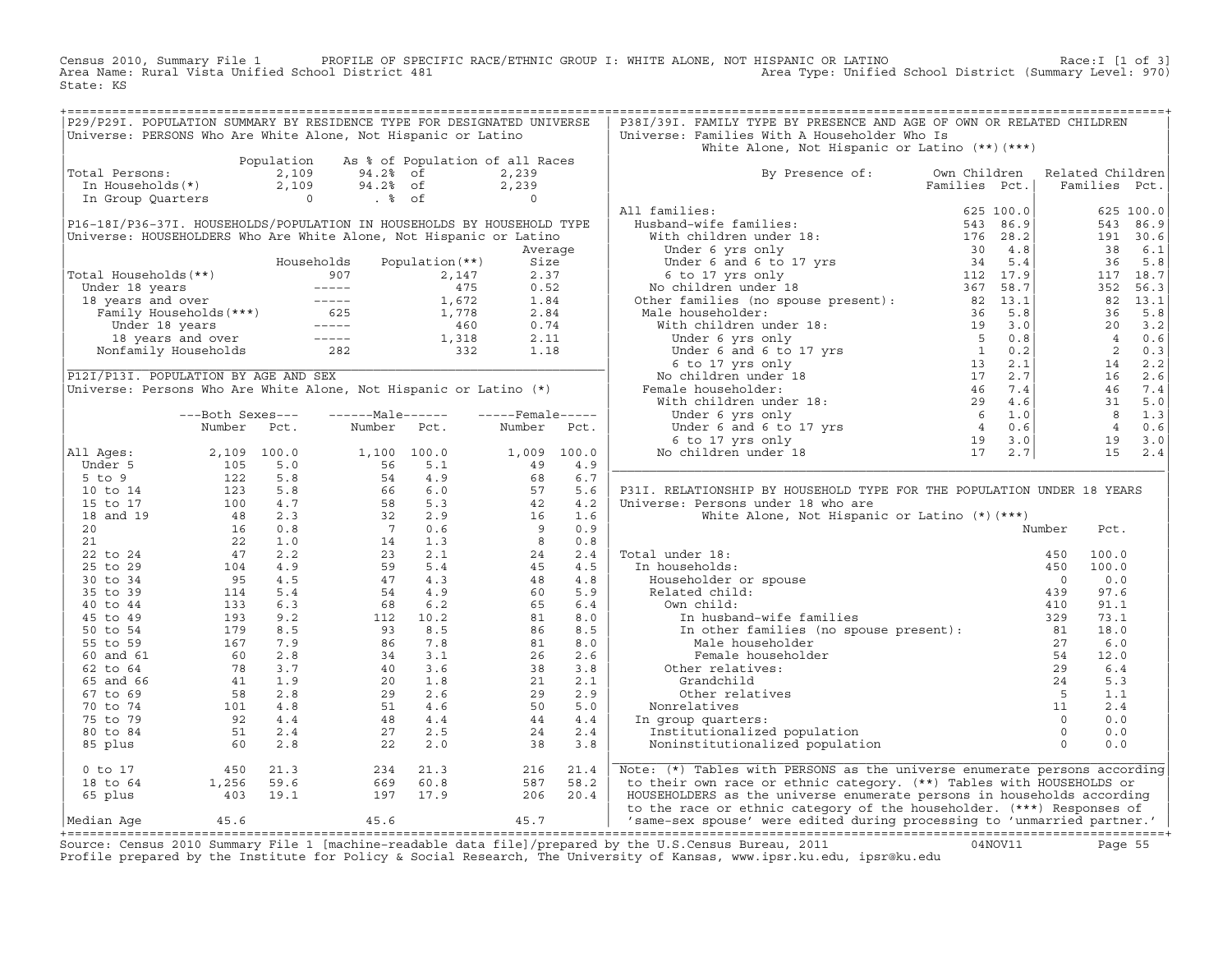Census 2010, Summary File 1 PROFILE OF SPECIFIC RACE/ETHNIC GROUP I: WHITE ALONE, NOT HISPANIC OR LATINO<br>Area Name: Rural Vista Unified School District 481 Area Type: Unified Schoo State: KS

| P29I/P34I. RELATIONSHIP BY HOUSEHOLD TYPE FOR ALL PERSONS & PERSONS 65+<br>Universe: Persons Who Are White Alone, Not Hispanic or Latino $(*)$ (***) |                                |       |                   |                             |       | PCT14I. PRESENCE OF MULTIGENERATIONAL HOUSEHOLDS<br>Universe: Households With A Householder Who Is |                                                 |                 |              |
|------------------------------------------------------------------------------------------------------------------------------------------------------|--------------------------------|-------|-------------------|-----------------------------|-------|----------------------------------------------------------------------------------------------------|-------------------------------------------------|-----------------|--------------|
|                                                                                                                                                      |                                |       |                   |                             |       |                                                                                                    | White Alone, Not Hispanic or Latino (**)        |                 |              |
|                                                                                                                                                      | All Ages<br>Number             | Pct.  |                   | 65 years and over<br>Number | Pct.  |                                                                                                    |                                                 | Number          | Pct.         |
|                                                                                                                                                      |                                |       |                   |                             |       | Total:                                                                                             |                                                 |                 | 907 100.0    |
| Total:                                                                                                                                               | 2,109                          | 100.0 |                   | 403                         | 100.0 | Household has 3 or more generations                                                                |                                                 | 23              | 2.5          |
| In households:                                                                                                                                       | 2,109                          | 100.0 |                   | 403                         | 100.0 | Household does not have 3+ generations                                                             |                                                 | 884             | 97.5         |
| In family households:                                                                                                                                | 1,783                          | 84.5  |                   | 276                         | 68.5  |                                                                                                    |                                                 |                 |              |
| Householder:                                                                                                                                         | 625                            | 29.6  |                   | 152                         | 37.7  |                                                                                                    |                                                 |                 |              |
| Male                                                                                                                                                 | 521                            | 24.7  |                   | 137                         | 34.0  |                                                                                                    |                                                 |                 |              |
| Female                                                                                                                                               | 104                            | 4.9   |                   | 15                          | 3.7   |                                                                                                    |                                                 |                 |              |
| Spouse                                                                                                                                               | 536                            | 25.4  |                   | 116                         | 28.8  | PCT19I. NONRELATIVES BY HOUSEHOLD TYPE (*) (***)                                                   |                                                 |                 |              |
| Parent                                                                                                                                               | $7\phantom{0}$                 | 0.3   |                   | $\overline{\phantom{a}}$    | 0.7   | Universe: Nonrelatives who are                                                                     |                                                 |                 |              |
| Parent-in-law                                                                                                                                        | $\overline{4}$                 | 0.2   |                   | $\overline{4}$              | 1.0   |                                                                                                    | White Alone, Not Hispanic or Latino (Total: 79) |                 |              |
| Child:                                                                                                                                               | 521                            | 24.7  |                   |                             |       |                                                                                                    |                                                 |                 |              |
| Biological                                                                                                                                           | 457                            | 21.7  |                   |                             |       |                                                                                                    | In Family                                       | In Nonfamily    |              |
| Adopted                                                                                                                                              | 16                             | 0.8   |                   |                             |       |                                                                                                    | Households                                      | Households      |              |
| Step                                                                                                                                                 | 48                             | 2.3   |                   |                             |       |                                                                                                    | Number Pct.                                     | Number          | Pct.         |
| Grandchild                                                                                                                                           | 28                             | 1.3   |                   |                             |       |                                                                                                    |                                                 |                 |              |
| Brother or sister                                                                                                                                    | 13                             | 0.6   |                   |                             |       | Nonrelatives:                                                                                      | 35 100.0                                        |                 | 44 100.0     |
| Son-in-law/daughter-in-law                                                                                                                           | $\overline{\mathbf{3}}$        | 0.1   |                   |                             |       | Roomer or boarder                                                                                  | 5.7<br>2                                        | $\cap$          | 0.0          |
| Other relatives (#)                                                                                                                                  | 11                             | 0.5   |                   | $\mathbf{1}$                | 0.2   | Housemate or roommate                                                                              | $9 \t 25.7$<br>15 42.9<br>9 25.7                |                 | 8 18.2       |
| Nonrelatives                                                                                                                                         | 35                             | 1.7   |                   | $\Omega$                    | 0.0   | Unmarried partner                                                                                  |                                                 |                 | 25 56.8      |
|                                                                                                                                                      |                                | 15.5  |                   | 127                         | 31.5  | Other nonrelatives                                                                                 |                                                 | 11              | 25.0         |
| Numerically households:<br>161 Male householder:<br>161 Living alone 128                                                                             |                                | 7.6   |                   | 46                          | 11.4  |                                                                                                    |                                                 |                 |              |
|                                                                                                                                                      | $\frac{33}{121}$<br>121<br>111 | 6.1   |                   | 43                          | 10.7  |                                                                                                    |                                                 |                 |              |
| Not living alone                                                                                                                                     |                                | 1.6   |                   | $\overline{\phantom{a}}$    | 0.7   |                                                                                                    |                                                 |                 |              |
| Female householder:                                                                                                                                  |                                | 5.7   |                   | 78                          | 19.4  | H17I. HOUSING UNITS BY HOUSEHOLDER'S AGE AND TENURE                                                |                                                 |                 |              |
| Living alone                                                                                                                                         |                                | 5.3   |                   | 75                          | 18.6  | Universe: Occupied Housing Units With A Householder Who Is                                         |                                                 |                 |              |
| Not living alone                                                                                                                                     | 10                             | 0.5   |                   | $\overline{\mathbf{3}}$     | 0.7   |                                                                                                    | White Alone, Not Hispanic or Latino (**)        |                 |              |
| Nonrelatives                                                                                                                                         | 44                             | 2.1   |                   | $\overline{\mathbf{3}}$     | 0.7   |                                                                                                    |                                                 |                 |              |
| In group quarters:                                                                                                                                   | $\overline{0}$                 | 0.0   |                   | $\Omega$                    | 0.0   | Age of                                                                                             | Owner Occupied                                  | Renter Occupied |              |
| Institutionalized                                                                                                                                    | $\overline{0}$                 | 0.0   |                   | $\Omega$                    | 0.0   | Householder                                                                                        | Number<br>Pct.                                  | Number          | Pct.         |
| Noninstitutionalized                                                                                                                                 | $\Omega$                       | 0.0   |                   | $\Omega$                    | 0.0   |                                                                                                    |                                                 |                 |              |
|                                                                                                                                                      |                                |       |                   |                             |       | All Ages:                                                                                          | 718 100.0                                       |                 | 189 100.0    |
| (#) For 65 yrs & over, includes children, siblings, etc. not shown separately                                                                        |                                |       |                   |                             |       | 15 to 24<br>25 to 34                                                                               | $\overline{8}$<br>1.1<br>7.9<br>57              | 12<br>50        | 6.3<br>26.5  |
|                                                                                                                                                      |                                |       |                   |                             |       | 35 to 44                                                                                           | 94 13.1                                         |                 |              |
|                                                                                                                                                      |                                |       |                   |                             |       | 45 to 54                                                                                           | 173 24.1                                        | 30<br>31        | 15.9<br>16.4 |
| P18I. HOUSEHOLD TYPE                                                                                                                                 |                                |       |                   |                             |       | 55 to 59                                                                                           | 83 11.6                                         | 15              | 7.9          |
| Universe: Households with a Householder Who is                                                                                                       |                                |       |                   |                             |       | 60 to 64                                                                                           | 62<br>8.6                                       | 16              | 8.5          |
| White Alone, Not Hispanic or Latino (**)                                                                                                             |                                |       |                   |                             |       | 65 to 74                                                                                           | 111 15.5                                        | 9               | 4.8          |
|                                                                                                                                                      |                                |       | Number            |                             |       | 75 to 84                                                                                           | 95 13.2                                         | 13              | 6.9          |
|                                                                                                                                                      |                                |       |                   | Pct.                        |       |                                                                                                    | 4.9<br>35                                       | 13              | 6.9          |
| Total:                                                                                                                                               |                                |       |                   | 907 100.0                   |       | 85 and over                                                                                        |                                                 |                 |              |
| Family households (***) :                                                                                                                            |                                |       | 625               | 68.9                        |       |                                                                                                    |                                                 |                 |              |
| Husband-wife families                                                                                                                                |                                |       | 543               | 59.9                        |       | Note: $(*)$ Tables with PERSONS as the universe enumerate persons                                  |                                                 |                 |              |
| Other families:                                                                                                                                      |                                |       | 82                | 9.0                         |       | according to their own race or ethnic category. (**) Tables with                                   |                                                 |                 |              |
|                                                                                                                                                      |                                |       |                   |                             |       | HOUSEHOLDS or HOUSEHOLDERS as the universe enumerate persons in                                    |                                                 |                 |              |
| Male householder, no wife present<br>Female householder, no husband present<br>Family households: 282 31.1                                           |                                |       |                   |                             |       | households according to the race or ethnic category of the                                         |                                                 |                 |              |
| Nonfamily households:                                                                                                                                |                                |       |                   | 282 31.1                    |       | householder. (***) Responses of 'same-sex spouse' were edited                                      |                                                 |                 |              |
| Householder living alone                                                                                                                             |                                |       | $\frac{282}{239}$ | 26.4                        |       | during processing to 'unmarried partner.'                                                          |                                                 |                 |              |
| Householder not living alone                                                                                                                         |                                |       |                   | 4.7                         |       |                                                                                                    |                                                 |                 |              |
|                                                                                                                                                      |                                |       |                   |                             |       |                                                                                                    |                                                 |                 |              |
|                                                                                                                                                      |                                |       |                   |                             |       |                                                                                                    |                                                 |                 |              |
|                                                                                                                                                      |                                |       |                   |                             |       |                                                                                                    |                                                 |                 |              |

+===================================================================================================================================================+Source: Census 2010 Summary File 1 [machine−readable data file]/prepared by the U.S.Census Bureau, 2011 04NOV11 Page 56 Profile prepared by the Institute for Policy & Social Research, The University of Kansas, www.ipsr.ku.edu, ipsr@ku.edu